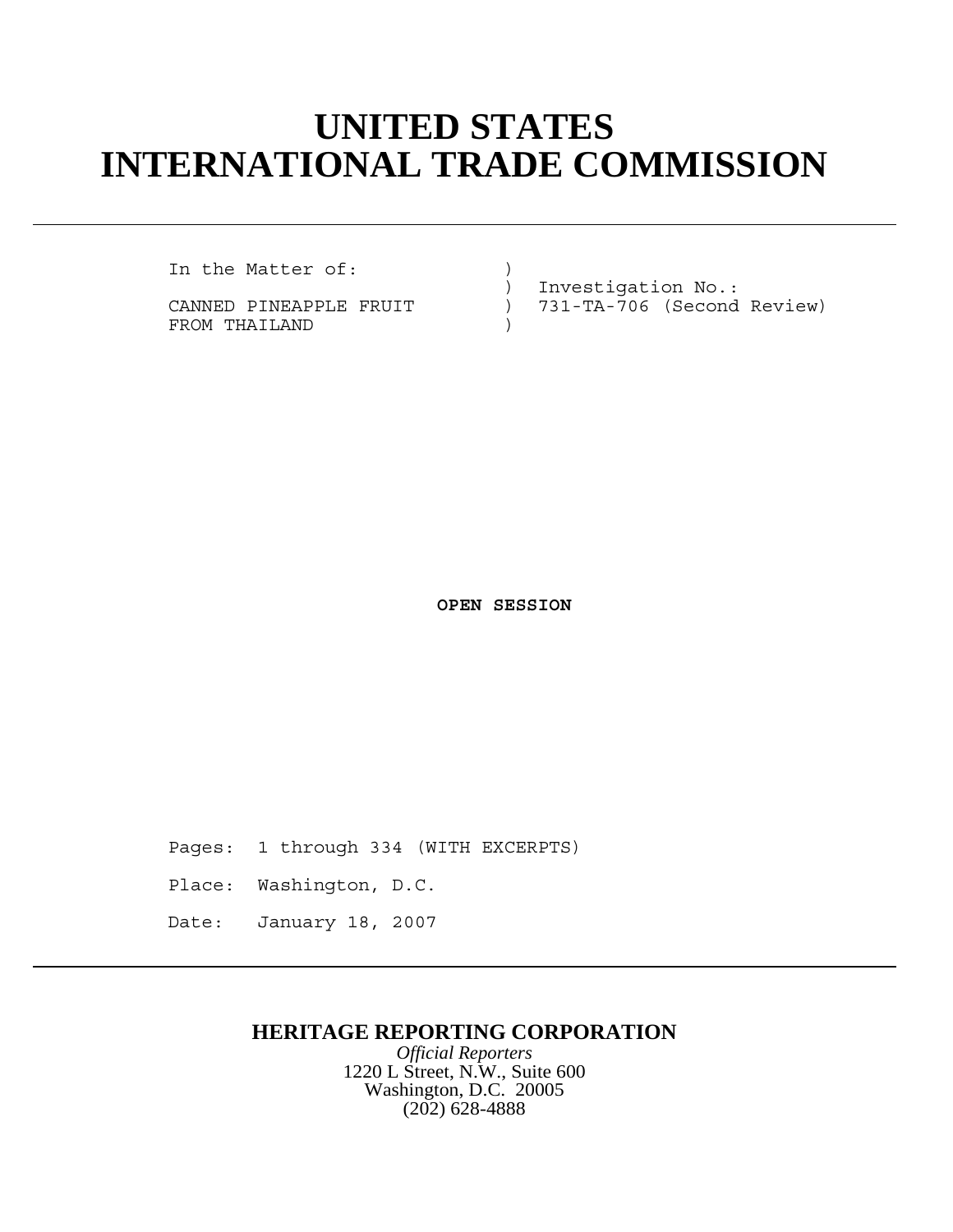#### THE UNITED STATES INTERNATIONAL TRADE COMMISSION

| In the Matter of:                       |                                                      |
|-----------------------------------------|------------------------------------------------------|
| CANNED PINEAPPLE FRUIT<br>FROM THAILAND | ) Investigation No.:<br>) 731-TA-706 (Second Review) |

Thursday, January 18, 2007

Room No. 101 U.S. International Trade Commission 500 E Street, S.W. Washington, D.C.

The hearing commenced, pursuant to notice, at 9:31 a.m. before the Commissioners of the United States International Trade Commission, the Honorable DANIEL R. PEARSON, Chairman, presiding.

#### APPEARANCES:

On behalf of the International Trade Commission:

Commissioners:

DANIEL R. PEARSON, CHAIRMAN SHARA L. ARANOFF, VICE CHAIRMAN JENNIFER A. HILLMAN, COMMISSIONER STEPHEN KOPLAN, COMMISSIONER DEANNA TANNER OKUN, COMMISSIONER CHARLOTTE R. LANE, COMMISSIONER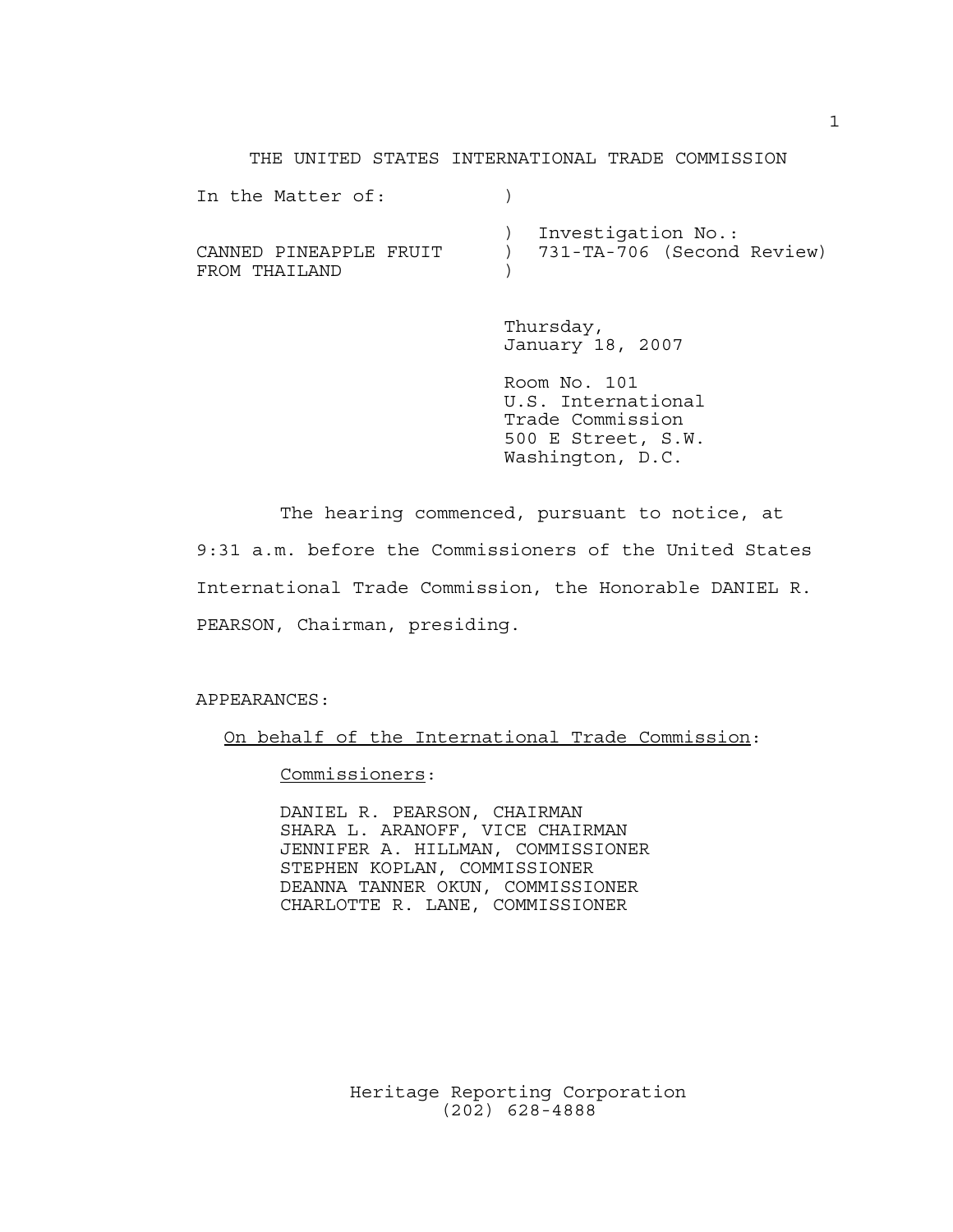APPEARANCES: (Cont'd.)

On behalf of the International Trade Commission:

Staff:

WILLIAM R. BISHOP, HEARINGS AND MEETINGS COORDINATOR SHARON BELLAMY, HEARINGS AND MEETINGS ASSISTANT DANA LOFGREN, INVESTIGATOR DOUGLAS NEWMAN, INDUSTRY ANALYST JOE KOWALSKI, INDUSTRY ANALYST CRAIG THOMSEN, ECONOMIST DAVID BOYLAND, ACCOUNTANT/AUDITOR GRACEMARY ROTH-ROFFY, ATTORNEY PETER SULTAN, ATTORNEY DIANE MAZUR, SUPERVISORY INVESTIGATOR

### In Support of Continuation of Antidumping Duty Order:

On behalf of The Domestic Industry:

BRIAN C. NISHIDA, President and Chief Executive Officer, Maui Pineapple Company, Inc. STACEY M. JIO, Assistant Treasurer, Maui Pineapple Company, Ltd. PATRICK J. MAGRATH, Managing Director, Georgetown Economic Services

PAUL C. ROSENTHAL, Esquire DAVID C. SMITH, JR., Esquire GRACE W KIM, Esquire Kelley Drye Collier Shannon Washington, D.C.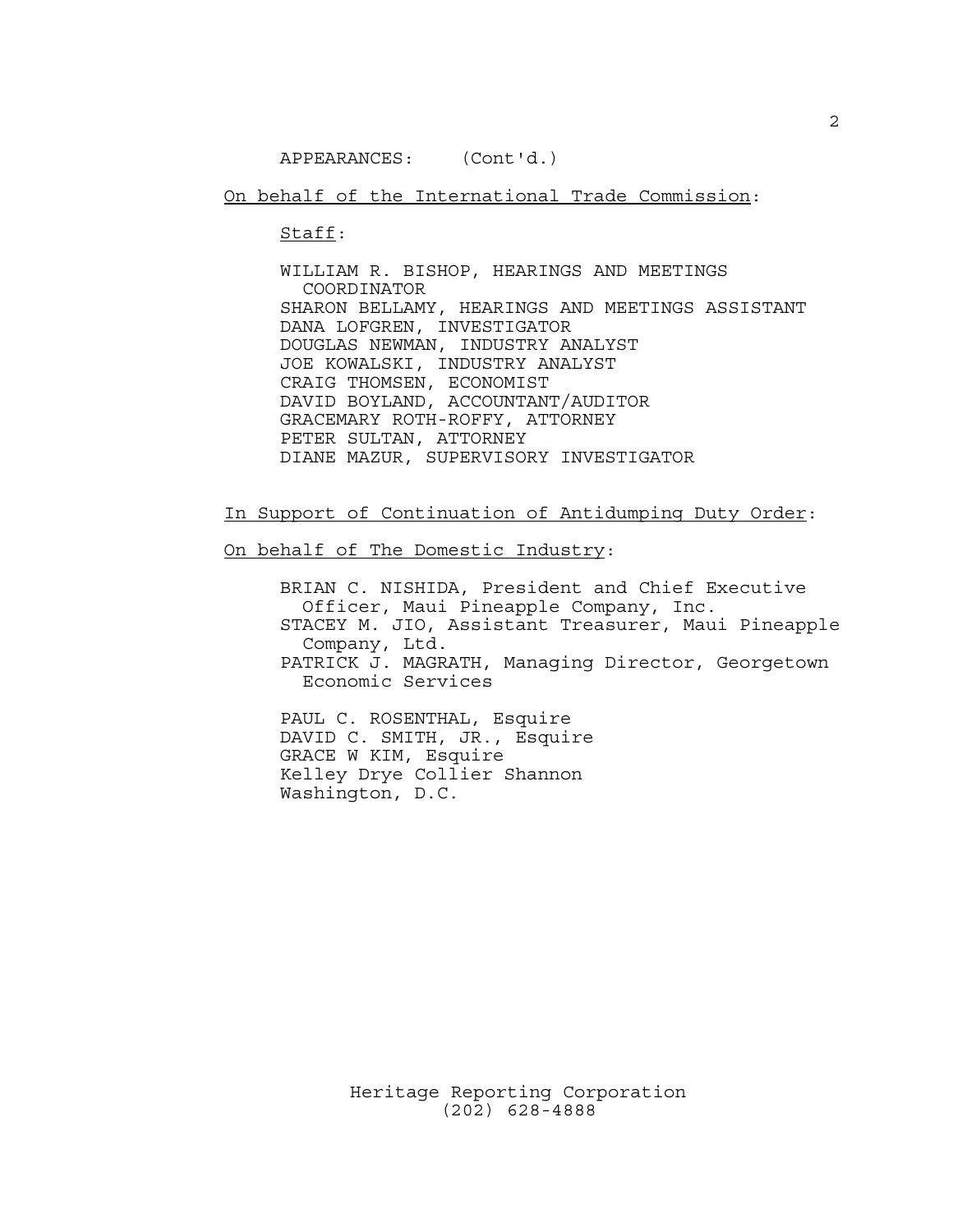APPEARANCES: (Cont'd.)

In Opposition to Continuation of Antidumping Duty Order:

On behalf of The Thai Food Processors' Association-Pineapple Processors' Group; Thai Pineapple Canning Industry Corp., Ltd.; Malee Sampran Public Co., Ltd.; The Siam Agro Industry Pineapples and Others Public Co., Ltd.; Pranburi Hotei Co., Ltd.; Siam Fruit Canning (1988) Co., Ltd.; Great Oriental Food Products Co., Ltd.; Thai Pineapple Products and Other Fruits Co.,  $Ltd.$ :

GHANYAPAD TANTIPIPATPONG, President, Thai Pineapple Canning Industry Corp., Ltd. KOJIRO SHIRAIWA, Director of Marketing/Ace of Diamonds Brand, Chicken of the Sea International ANDREW PARSONS, Vice President, Precision Economics

ARTHUR J. LAFAVE, III, Esquire Lafave Associates Washington, D.C.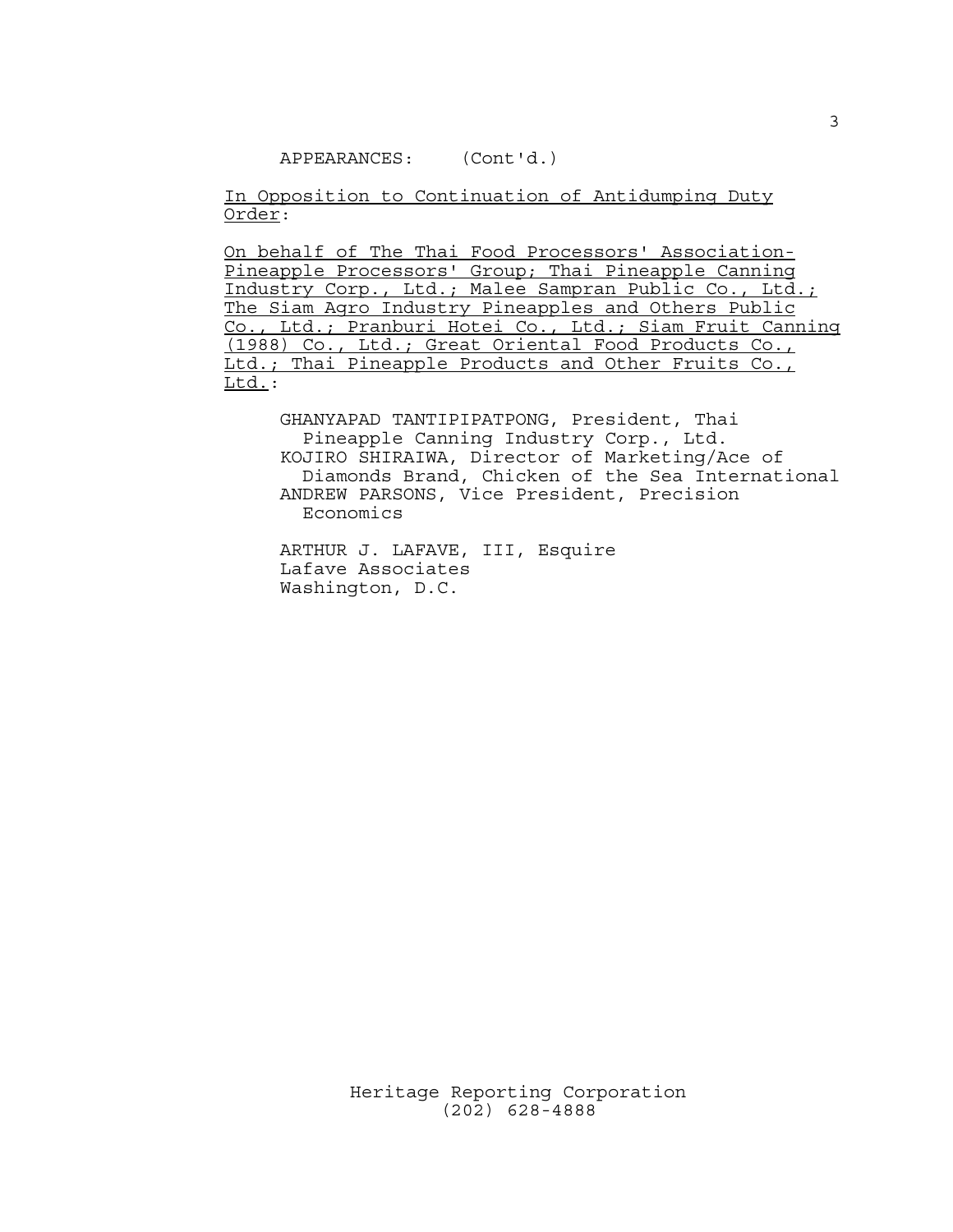## $\underline{\texttt{I}} \underline{\texttt{N}} \underline{\texttt{D}} \underline{\texttt{E}} \underline{\texttt{X}}$

4

| OPENING STATEMENT OF PAUL C. ROSENTHAL, ESQUIRE,<br>KELLEY DRYE COLLIER SHANNON                                   | 7   |
|-------------------------------------------------------------------------------------------------------------------|-----|
| OPENING STATEMENT OF ARTHUR J. LAFAVE, III, ESQUIRE,<br>LAFAVE ASSOCIATES                                         | 11  |
| TESTIMONY OF PAUL C. ROSENTHAL, ESQUIRE,<br>KELLEY DRYE COLLIER SHANNON                                           | 14  |
| TESTIMONY OF BRIAN C. NISHIDA, PRESIDENT AND CHIEF<br>EXECUTIVE OFFICER, MAUI PINEAPPLE COMPANY, INC.             | 15  |
| TESTIMONY OF PATRICK J. MAGRATH, MANAGING DIRECTOR,<br>GEORGETOWN ECONOMIC SERVICES                               | 34  |
| TESTIMONY OF STACEY M. JIO, ASSISTANT TREASURER,<br>MAUI PINEAPPLE COMPANY, LTD.                                  | 75  |
| TESTIMONY OF DAVID C. SMITH, JR., ESQUIRE,<br>KELLEY DRYE COLLIER SHANNON                                         | 91  |
| TESTIMONY OF ARTHUR J. LAFAVE, III, ESQUIRE,<br>LAFAVE ASSOCIATES                                                 | 141 |
| TESTIMONY OF GHANYAPAD TANTIPIPATPONG, PRESIDENT,<br>THAI PINEAPPLE CANNING INDUSTRY CORP., LTD.                  | 143 |
| TESTIMONY OF KOJIRO SHIRAIWA, DIRECTOR OF<br>MARKETING/ACE OF DIAMONDS BRAND, CHICKEN OF THE<br>SEA INTERNATIONAL | 148 |
| TESTIMONY OF ANDREW PARSONS, VICE PRESIDENT,<br>PRECISION ECONOMICS                                               | 218 |
| TESTIMONY OF GRACE W KIM, ESQUIRE,<br>KELLEY DRYE COLLIER SHANNON                                                 | 252 |
| CLOSING STATEMENT OF PAUL C. ROSENTHAL, ESQUIRE,<br>KELLEY DRYE COLLIER SHANNON                                   | 322 |
| CLOSING STATEMENT OF ARTHUR J. LAFAVE, III, ESQUIRE, 329<br>LAFAVE ASSOCIATES                                     |     |
| IN-CAMERA SESSION: 217-321                                                                                        |     |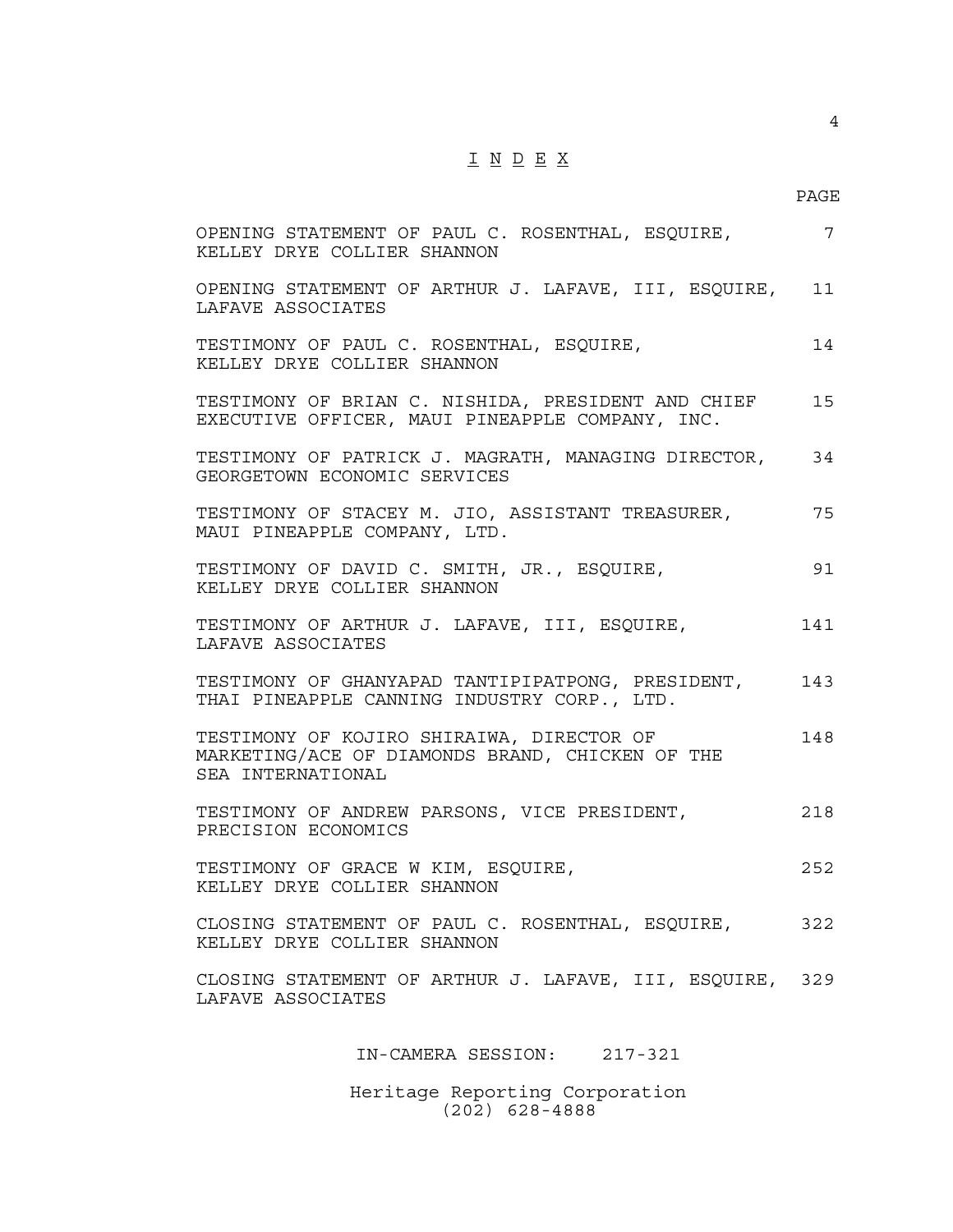| 1               | $\underline{P} \underline{R} \underline{O} \underline{C} \underline{E} \underline{E} \underline{D} \underline{I} \underline{N} \underline{G} \underline{S}$ |
|-----------------|-------------------------------------------------------------------------------------------------------------------------------------------------------------|
| 2               | (9:31 a.m.)                                                                                                                                                 |
| 3               | CHAIRMAN PEARSON: Good morning. On behalf                                                                                                                   |
| 4               | of the U.S. International Trade Commission, I welcome                                                                                                       |
| 5               | you to this hearing on Investigation No. 731-TA-706                                                                                                         |
| 6               | (Second Review), involving Canned Pineapple Fruit From                                                                                                      |
| 7               | Thailand.                                                                                                                                                   |
| 8               | The purpose of this five-year review                                                                                                                        |
| 9               | investigation is to determine whether the revocation                                                                                                        |
| 10              | of the antidumping duty order covering canned                                                                                                               |
| 11              | pineapple fruit from Thailand would be likely to lead                                                                                                       |
| 12              | to continuation or recurrence of material injury to an                                                                                                      |
| 13              | industry in the United States within a reasonably                                                                                                           |
| 14              | foreseeable time.                                                                                                                                           |
| 15              | Before we begin, I would like to note that                                                                                                                  |
| 16              | the Commission has granted in part a request from                                                                                                           |
| 17              | Respondents to hold a portion of this hearing in                                                                                                            |
| 18              | camera. We will begin with public presentations by                                                                                                          |
| 19              | Petitioners, followed by Commissioners' questions, and                                                                                                      |
| 20 <sub>o</sub> | then the same for Respondents.                                                                                                                              |
| 21              | We then will have a 10 minute in camera                                                                                                                     |
| 22              | session by Respondents, followed by a 10 minute in                                                                                                          |
| 23              | camera rebuttal presentation by Petitioners if so                                                                                                           |
| 24              | Only signatories to the APO will be<br>desired.                                                                                                             |
| 25              | permitted in the hearing room during the in camera                                                                                                          |
|                 | Heritage Reporting Corporation<br>$(202)$ 628-4888                                                                                                          |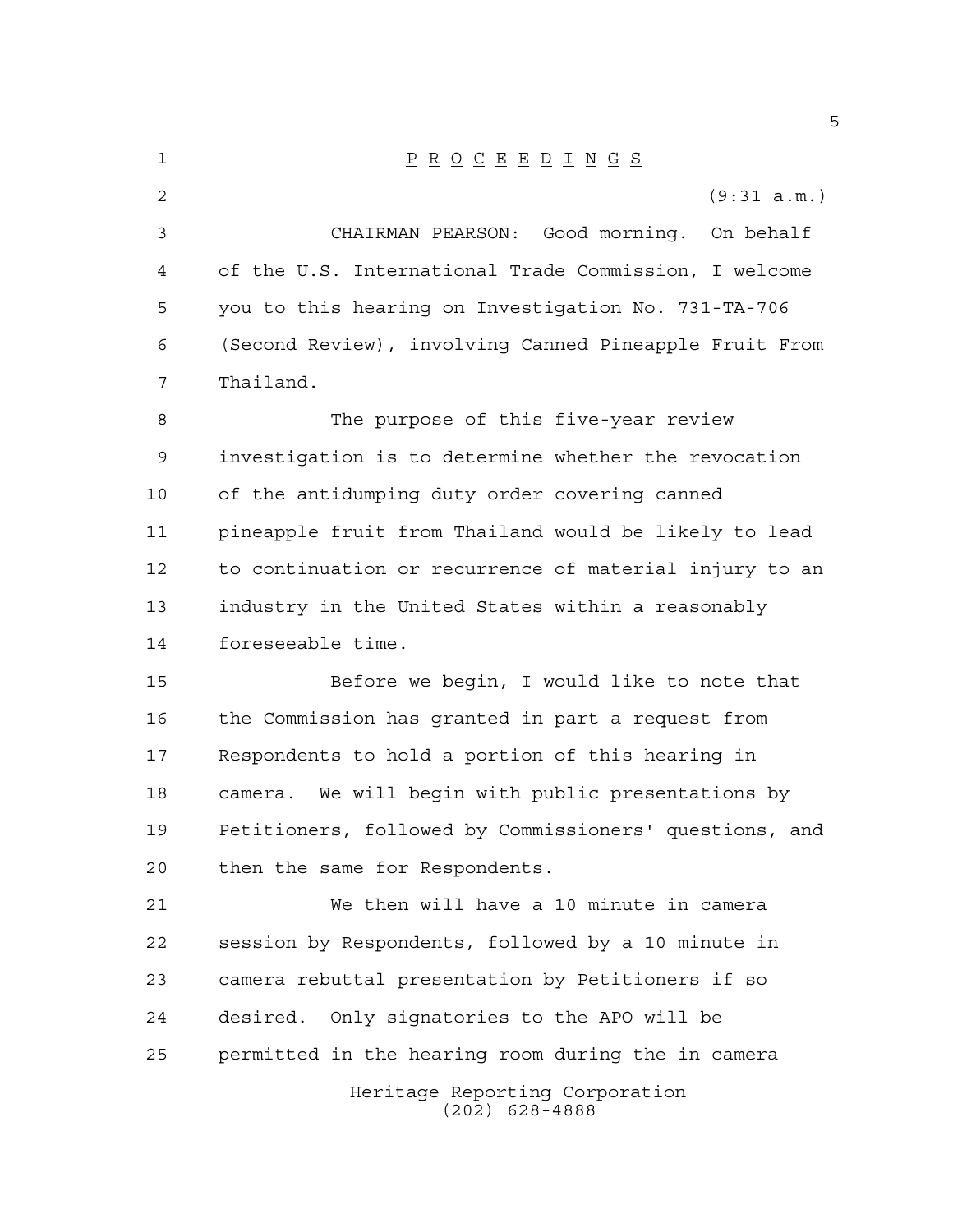Heritage Reporting Corporation (202) 628-4888 sessions. Following the in camera presentations, we will resume with public rebuttal and closing remarks. Notice of investigation for this hearing, lists of witnesses and transcript order forms are available at the public distribution table. I understand that parties are aware of the time allocations. Any questions regarding the time allocations should be directed to the Secretary. As all written material will be entered into the record in full it need not be read to us at this time. Parties are reminded to give any prepared testimony to the Secretary. Do not place testimony directly on the public distribution table. All witnesses must be sworn in by the Secretary before presenting testimony. Finally, if you will be presenting documents that contain information you wish classified as business confidential your requests should comply with Commission Rule 201.6. Mr. Secretary, are there any preliminary matters? MR. BISHOP: No, Mr. Chairman. CHAIRMAN PEARSON: Very well. Let us proceed with opening remarks. MR. BISHOP: Opening remarks on behalf of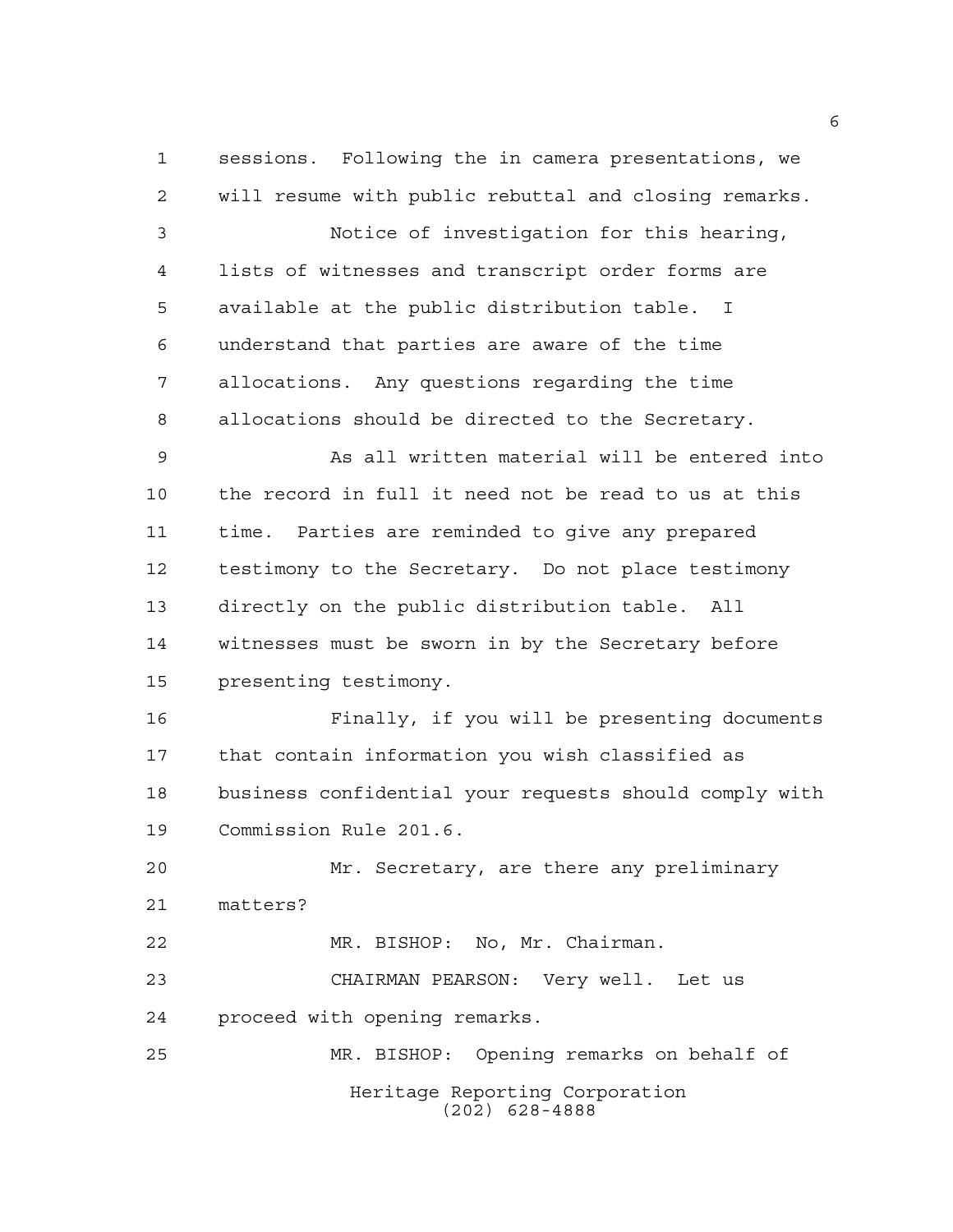those in support of continuation of the order will be given by Paul C. Rosenthal, Kelley Drye Collier Shannon.

 CHAIRMAN PEARSON: Welcome, Mr. Rosenthal. You may proceed.

 MR. ROSENTHAL: Thank you. Good morning, Mr. Chairman, members of the Commission. If ever a case called out for a field hearing in January when it's 40 degrees this is it, but I guess we were not able to predict the future when this hearing was set, but I'm delighted to be here before you today.

 Of course, this is the second sunset review on canned pineapple fruit from Thailand, and the Commission has looked at the domestic industry before, but I'm sure you'll agree that it's a unique industry, unlike the industrial products that are often the subject of Commission scrutiny and unlike virtually any other agricultural product that you get to see as well.

 The conditions in which pineapples are grown and their marketing, both canned and fresh, are highly unusual. So too is the importance of the canned pineapple industry to the Island of Maui and the State of Hawaii.

Heritage Reporting Corporation (202) 628-4888 The domestic industry in this case,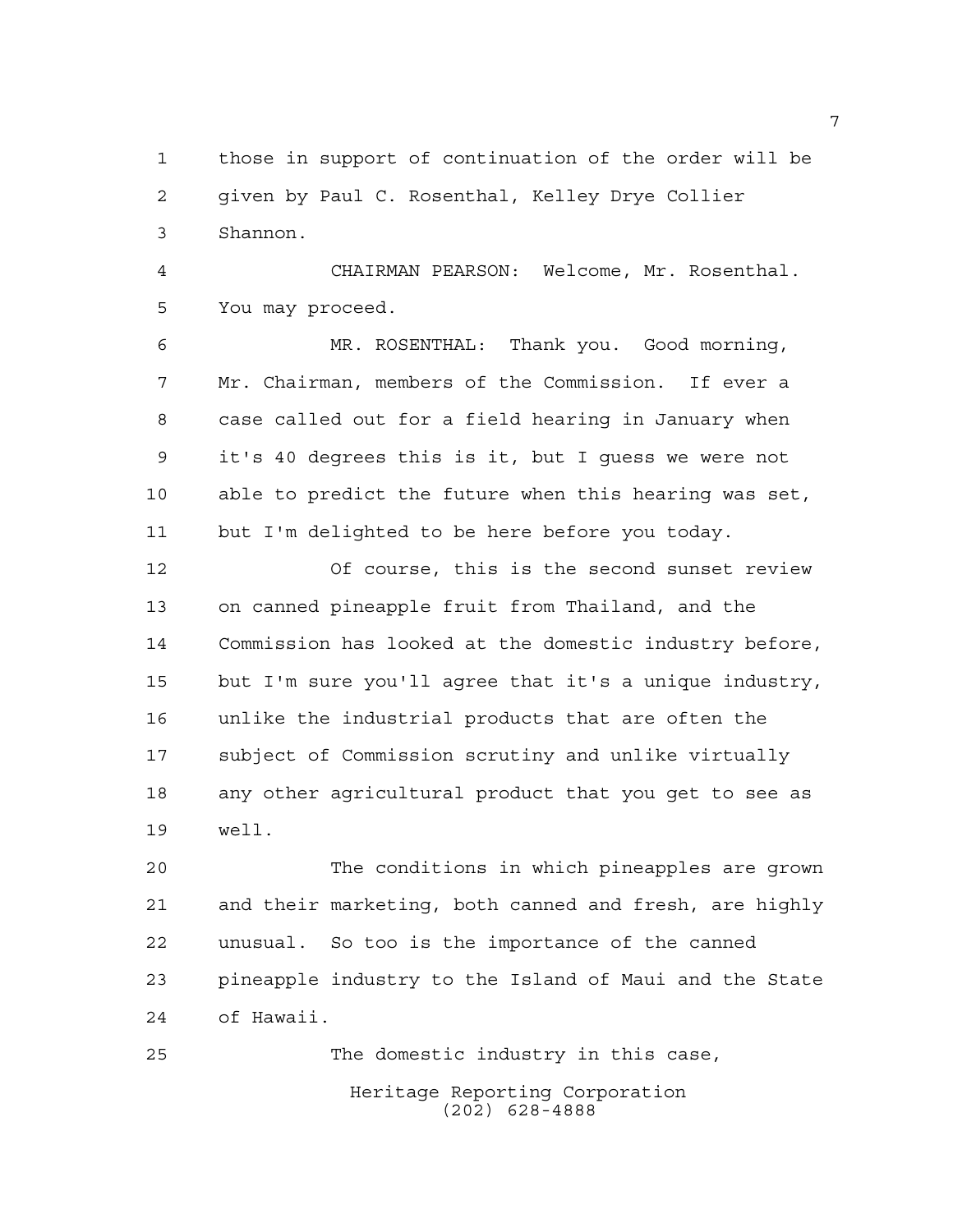comprised solely of the Maui Pineapple Company, is also unique. As you will hear today, the Maui Pineapple Company is part of a company that has an unusual vision of its place in the community and in the state. This is a company that understands and responds to its responsibilities as a good corporate citizen.

 The Maui Pineapple Company is dedicated to preserving and enhancing the environment. The company is committed as well to its workers and the communities it serves. It's not just another company and is not just in another state. The Island of Maui and the State of Hawaii depend on the Maui Pineapple Company as the biggest employer in Maui and the biggest agricultural company in the state.

 The Maui Pineapple Company is also one of the biggest industrial producers in the state. The success of Maui Pineapple Company is very important to the diversity of Hawaii's economy.

 As I said, the Maui Pineapple Company has taken its responsibility to its workers and its community seriously, and the company represented before you is really much different than the one you saw in the previous sunset review. It's taken a different approach to its business and business

> Heritage Reporting Corporation (202) 628-4888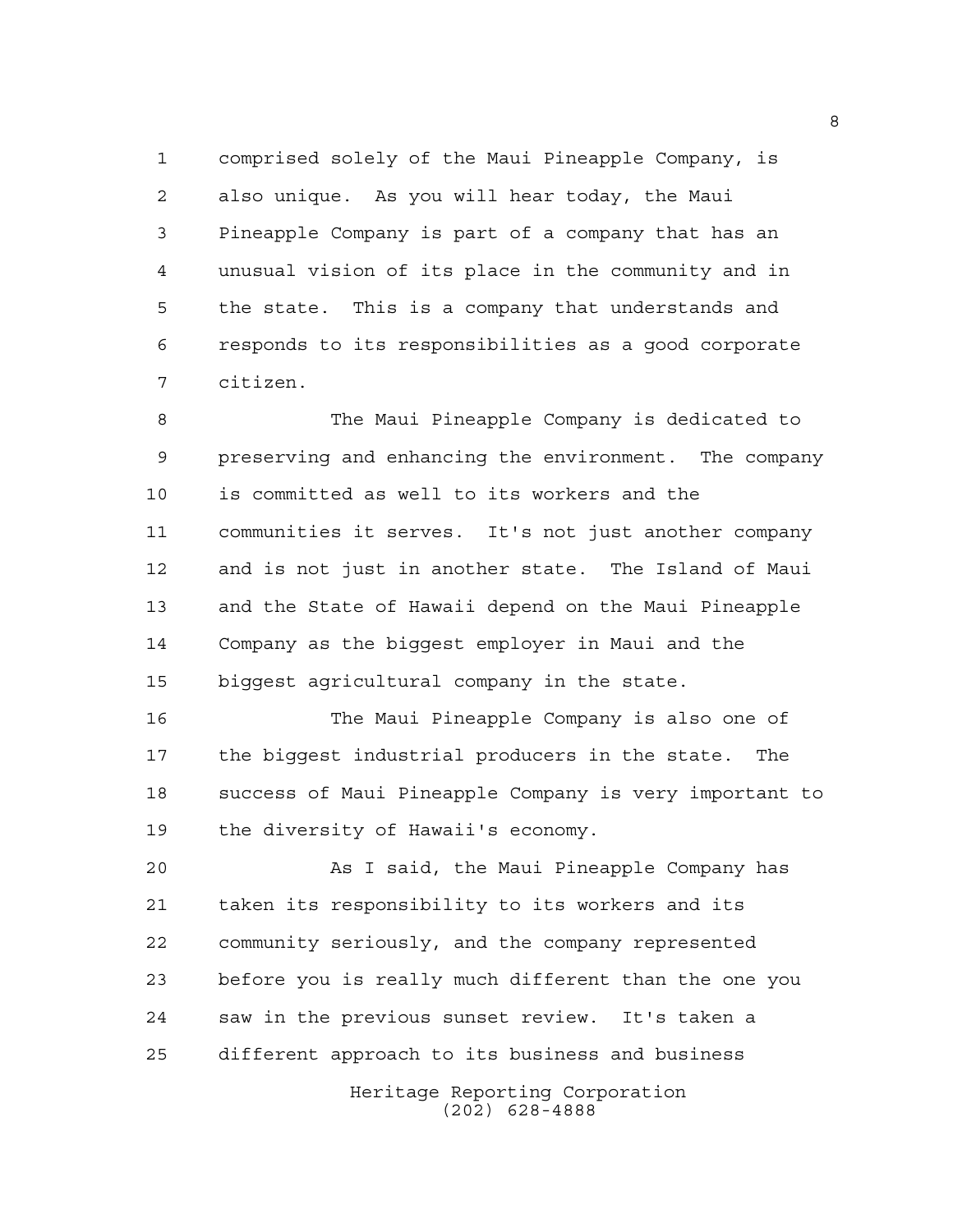strategy in an effort to survive in a very, very highly competitive environment.

 The president of Maui Pineapple Company, Mr. Brian Nishida, will testify this morning about the company's business plan and the intensified efforts to survive the competitive pressure that it faces.

 He will explain the relationship between the fresh and canned pineapple businesses and the importance of maintaining a healthy processing business for the entire enterprise to thrive. He will also explain the injurious effect of imports on a declining but crucial canned pineapple business.

 There are a few Respondents participating in this review, and they are represented by counsel. It is notable, however, that the Respondents who chose to participate in this review represent just a small fraction of the productive capacity of the Thai pineapple industry.

 Indeed, as both Grace Kim and I will discuss in testimony later this morning, the failure by the Thai producers to respond to the Commission's questionnaires has left the Commission with an incomplete picture of the Thai industry and its capacity.

Heritage Reporting Corporation (202) 628-4888 The failure of the Thai industry to provide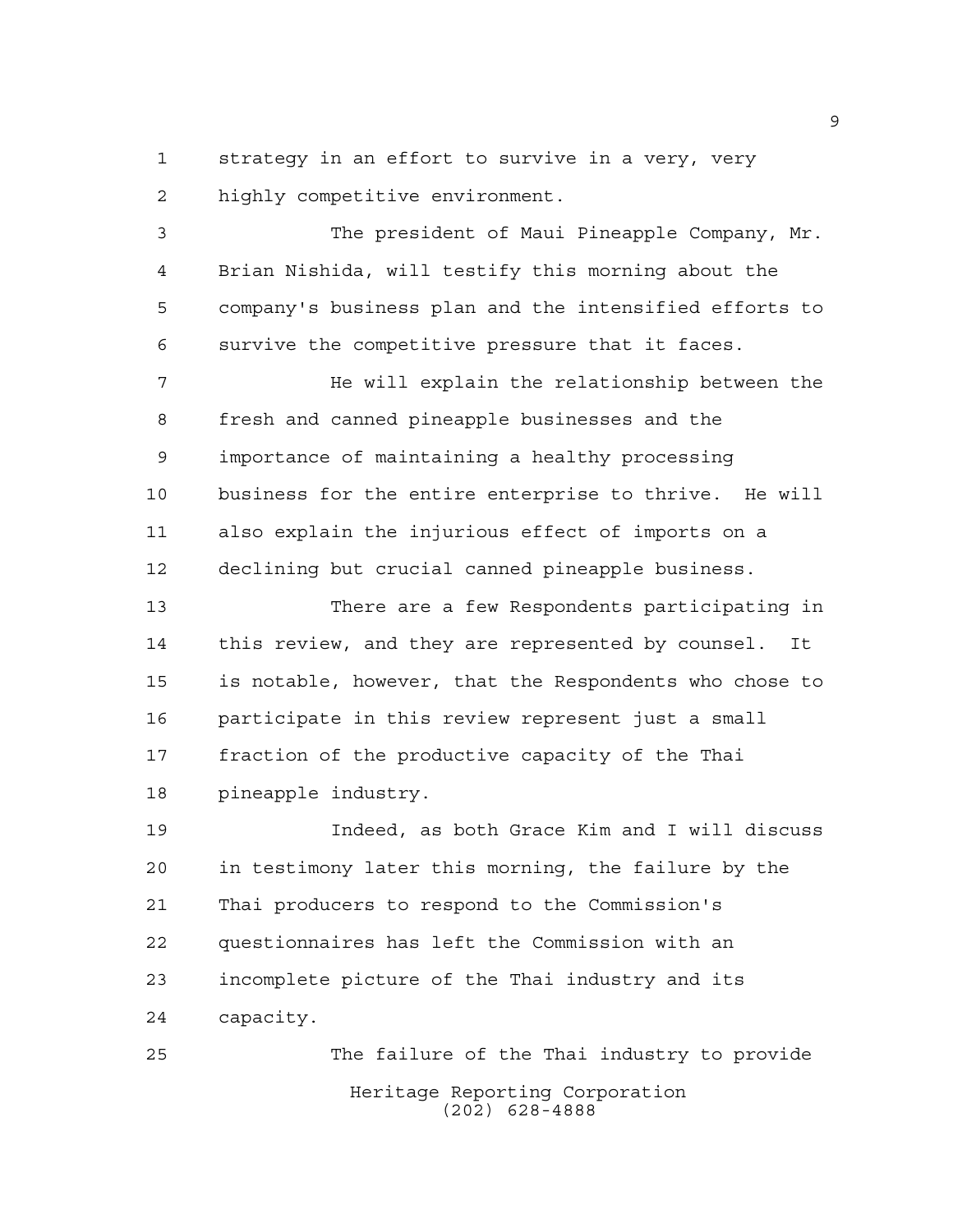complete information has left the Commission with a distorted record. The Commission must apply adverse inferences if you were to do justice in this proceeding.

 The Respondents who appear before you have a central argument that is rather curious. Respondents point to the Thai companies that are no longer subject to the dumping order and note that those companies account for the vast majority of imports since the antidumping order was revoked as to them. The Respondents point to the low level of imports accounted for by the companies that are still under the restraints of the antidumping order.

 Actually, the domestic industry doesn't dispute those facts. Indeed, we embrace them. They demonstrate what will happen if the antidumping order is revoked as to the rest of the companies that are subject to the order.

 The behavior of the imports now subject to the dumping order will mimic the behavior of the imports that have been unshackled by the order. To argue otherwise is to invite what I hope will be a long and interesting afternoon of questioning for the Respondents.

Heritage Reporting Corporation (202) 628-4888 We hope and expect that when the Commission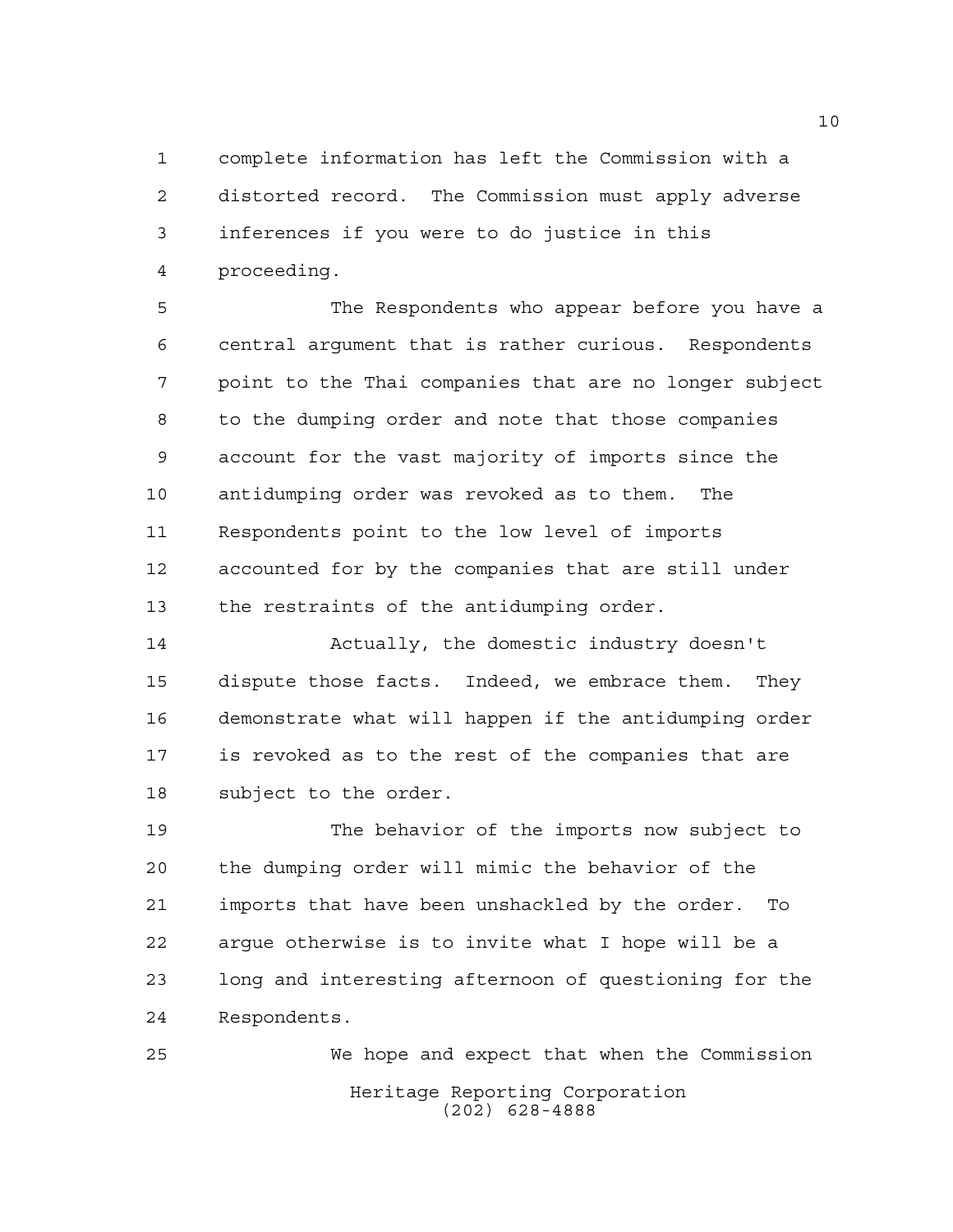Heritage Reporting Corporation (202) 628-4888 gathers all the evidence available you'll conclude that revocation of the order will lead to the continuation of material injury to this important domestic industry. Thank you. MR. BISHOP: Opening remarks on behalf of those in opposition to the continuation of the order will be given by Arthur J. Lafave, III, Lafave Associates. CHAIRMAN PEARSON: Welcome, Mr. Lafave. Please proceed. MR. LAFAVE: Thank you. Good morning. My name is Arthur Lafave, and I'm here today on behalf of Thai Respondents. There's been a dramatic change in circumstances since the last time the Commission took a look at the antidumping duty order on canned pineapple fruit. In the intervening period, four Thai canned pineapple producers have received partial revocations to the dumping order: Dole, Kuiburi, Siam Food Products and Tipco. As the Thai Food Producers' Association data supplied in our response to the notice of initiation shows, these four exporters account for the lion's share of exports of this product from Thailand in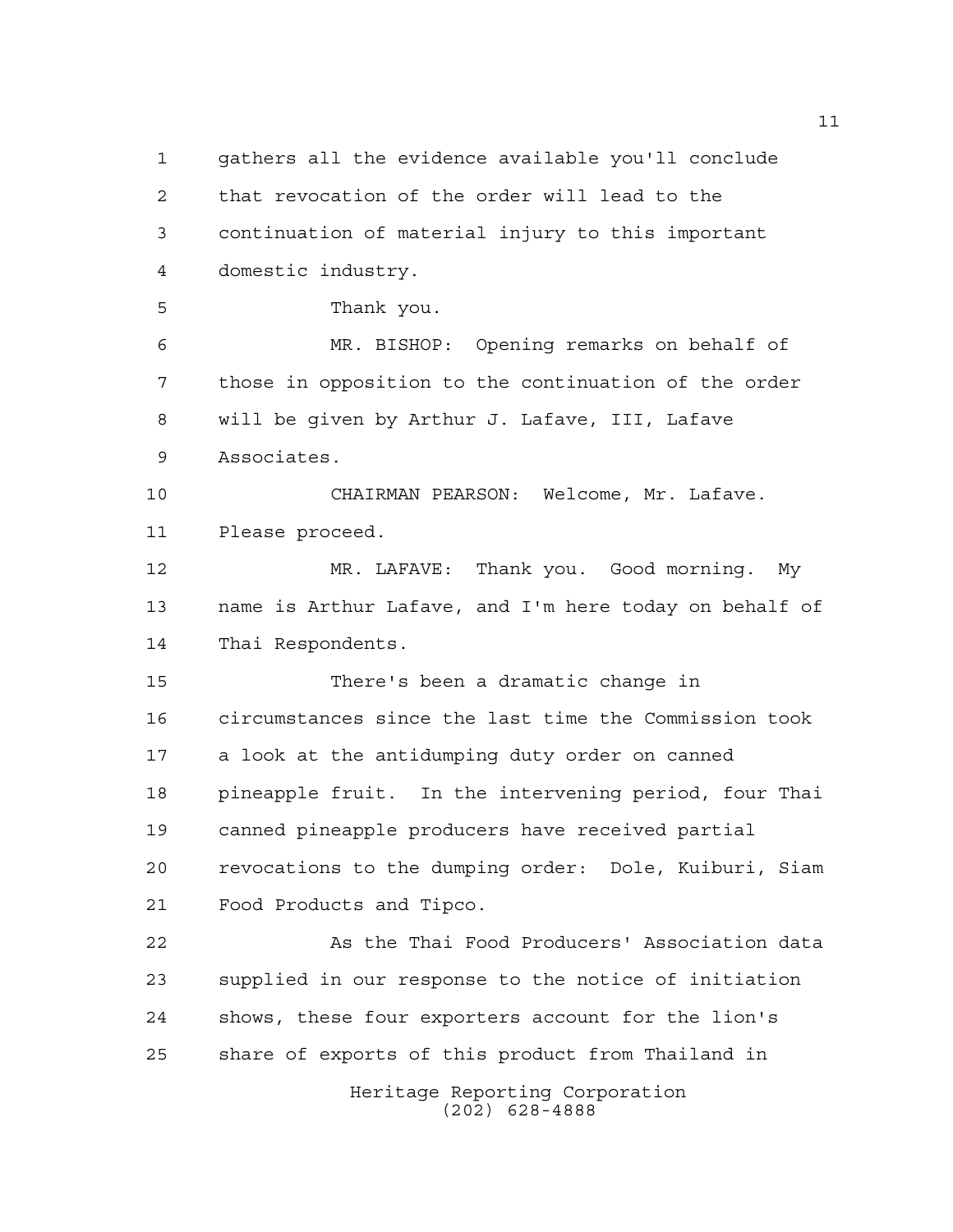recent years before and after the revocations.

Heritage Reporting Corporation (202) 628-4888 The market for canned pineapple fruit in the United States is dominated by nonsubject imports from Thailand, imports from Indonesia and the Philippines and domestically produced product. The remaining Thai companies subject to the order either have never exported to the United States, have not exported to the United States in recent years or have exported only modest quantities of canned pineapple fruit. There's no evidence in the record that subject import volume would increase substantially in the reasonably foreseeable time if the order was revoked. The remaining subject Thai producers are operating at high rates of capacity utilization. Several of them have never exported to the United States, and others have exported only modest amounts. All of the companies have established markets in third countries, including Japan, Australia, Canada, the U.K., Scandinavia, the EU, Russia and several eastern European countries. In many cases, the customers in those markets are major retail supermarket chains. There's no reason to suppose that these markets would be abandoned to increase sales volumes to the United States. Moreover, the canned pineapple fruit that is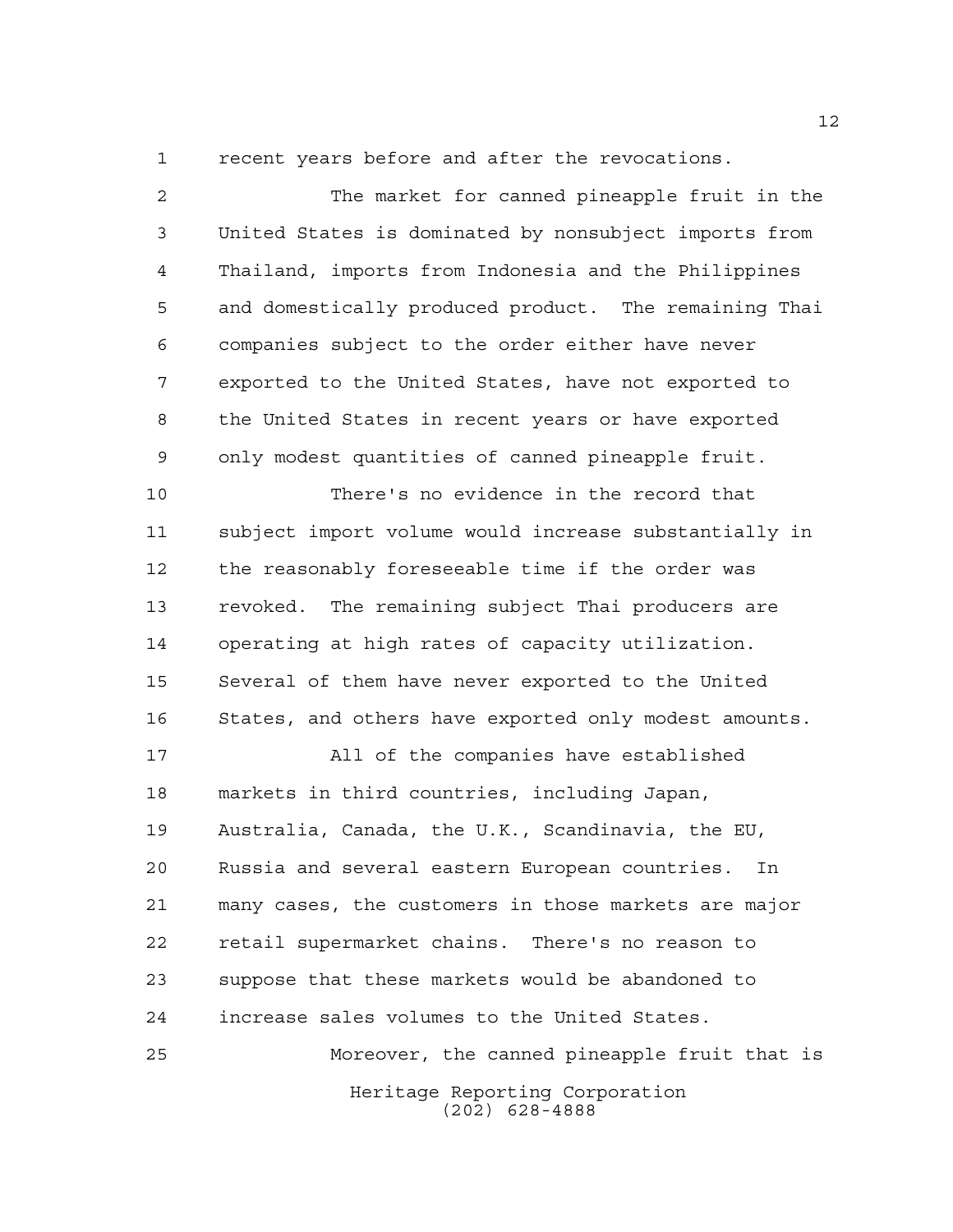sold in some markets such as the EU, eastern Europe and Russia is standard grade and would not be acceptable for sale in the United States. Fancy canned pineapple is sold in Japan at higher average unit prices than canned pineapple sold in the United States, acting as an additional disincentive to shift existing export patterns.

 To the extent there would be any increase in subject import volume after revocation of the order, Maui's repositioning in the market has effectively insulated it from import competition. As disclosed in Maui Land of Pineapple's SEC filings, Maui has sharply increased its sales to the U.S. Government, including the U.S. Department of Agriculture school lunch programs since the last sunset review. Imports cannot supply this segment of the market.

 The confidential portion of the record of this investigation shows that Maui has insulated itself from import competition in the retail and food service sectors in other ways as well.

 The record shows that revocation of the antidumping duty order would have negligible effects on the domestic industry's sales volumes, production, pricing and financial performance. To the extent that there would be any increase in the volume of subject

> Heritage Reporting Corporation (202) 628-4888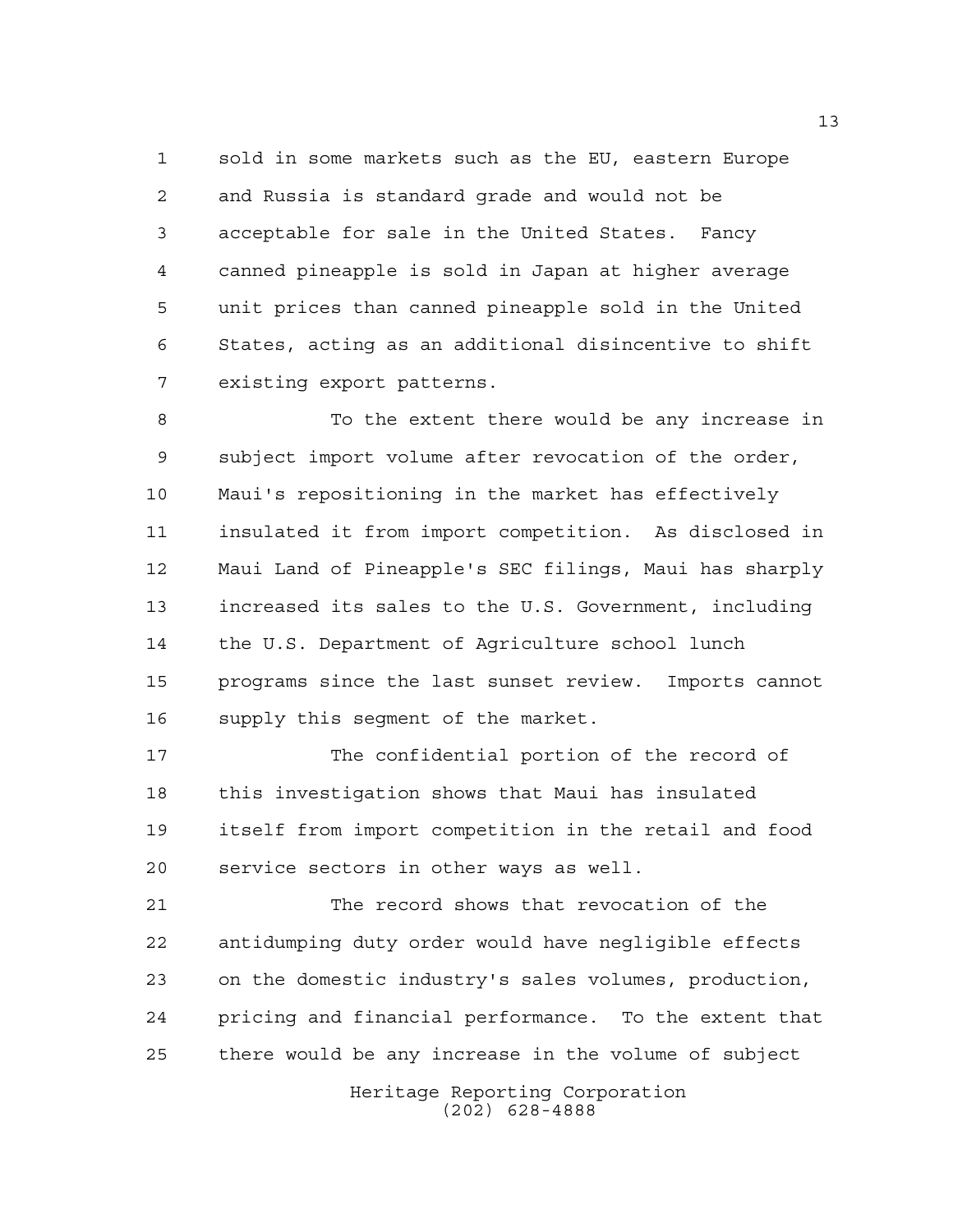Heritage Reporting Corporation (202) 628-4888 imports, those imports would replace nonsubject imports from Thailand and imports from Indonesia. For these reasons, the Commission should find that revocation of the antidumping duty order would not lead to continuation or recurrence of material injury by reason of subject imports from Thailand. Thank you very much. CHAIRMAN PEARSON: Now we're prepared to move to the first panel. Yes, Mr. Secretary? MR. BISHOP: Would the first panel, those in support of the continuation of the antidumping duty order, please come forward and be seated? Mr. Chairman, all witnesses have been sworn. (Witnesses sworn.) CHAIRMAN PEARSON: Welcome, Mr. Rosenthal. Your panel. 18 MR. ROSENTHAL: Thank you very much. CHAIRMAN PEARSON: Please proceed. MR. ROSENTHAL: Good morning again. For the record, I'm Paul Rosenthal of the law firm of Kelley Drye Collier Shannon. I'm joined today by my colleagues David Smith and Grace Kim of the law firm, who will be able to answer questions, and Grace Kim will also testify in the in camera session on a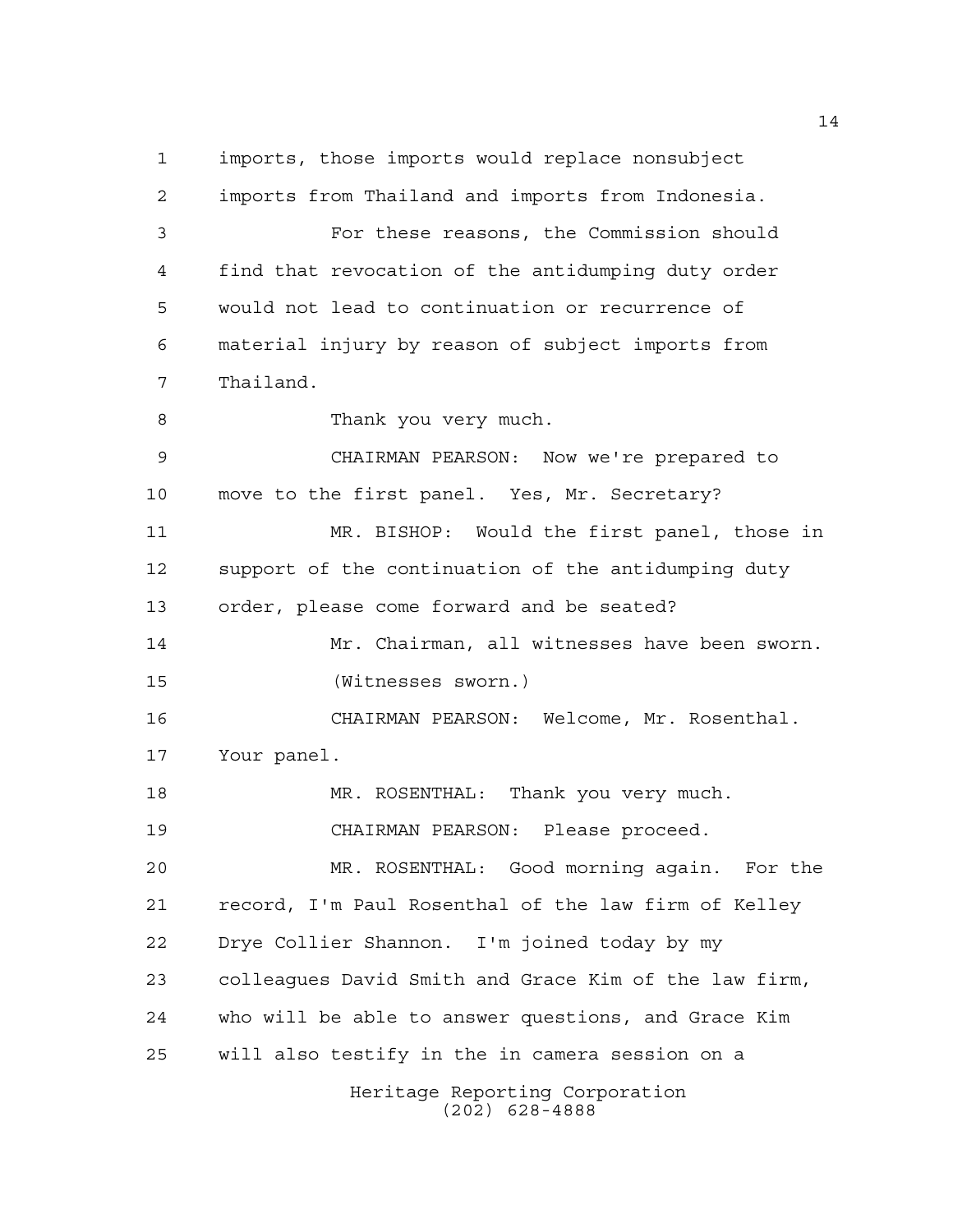particular topic.

| $\overline{2}$ | Our lead witness this morning will be Mr.              |
|----------------|--------------------------------------------------------|
| 3              | Brian Nishida, who is the president of Maui Pineapple  |
| $\overline{4}$ | Company. He'll be followed by myself and then by Pat   |
| 5              | Magrath, who will be testifying in the public session. |
| 6              | We also have with us Mr. Stacey Jio from               |
| 7              | Maui Pineapple Company, who is available to answer     |
| 8              | questions too.                                         |
| 9              | With that, I'll turn it over to Mr. Nishida.           |
| 10             | MR. NISHIDA: Chair Pearson, Commissioners,             |
| 11             | good morning. My name is Brian Nishida. I'm the        |
| 12             | president and chief executive officer of Maui          |
| 13             | Pineapple Company. I've been employed by Maui Pine     |
| 14             | since January of 2004, but I'd like to tell you a      |
| 15             | little bit about my background and really my           |
| 16             | commitment to the pineapple industry in Hawaii.        |
| 17             | This begins with my grandfather, who                   |
| 18             | cultivated the Hawaiian pineapple as an independent    |
| 19             | grower for the Libby Corporation in the early 1900s.   |
| 20             | The family legacy continued with my father, who was a  |
| 21             | true entrepreneur and an innovator. As an example, he  |
| 22             | created individually quick frozen or flash frozen      |
| 23             | pineapple, which really pushed the Hawaiian industry   |
| 24             | in a brand new direction.                              |
| 25             | The success of that innovative business led            |
|                | Heritage Reporting Corporation<br>$(202)$ 628-4888     |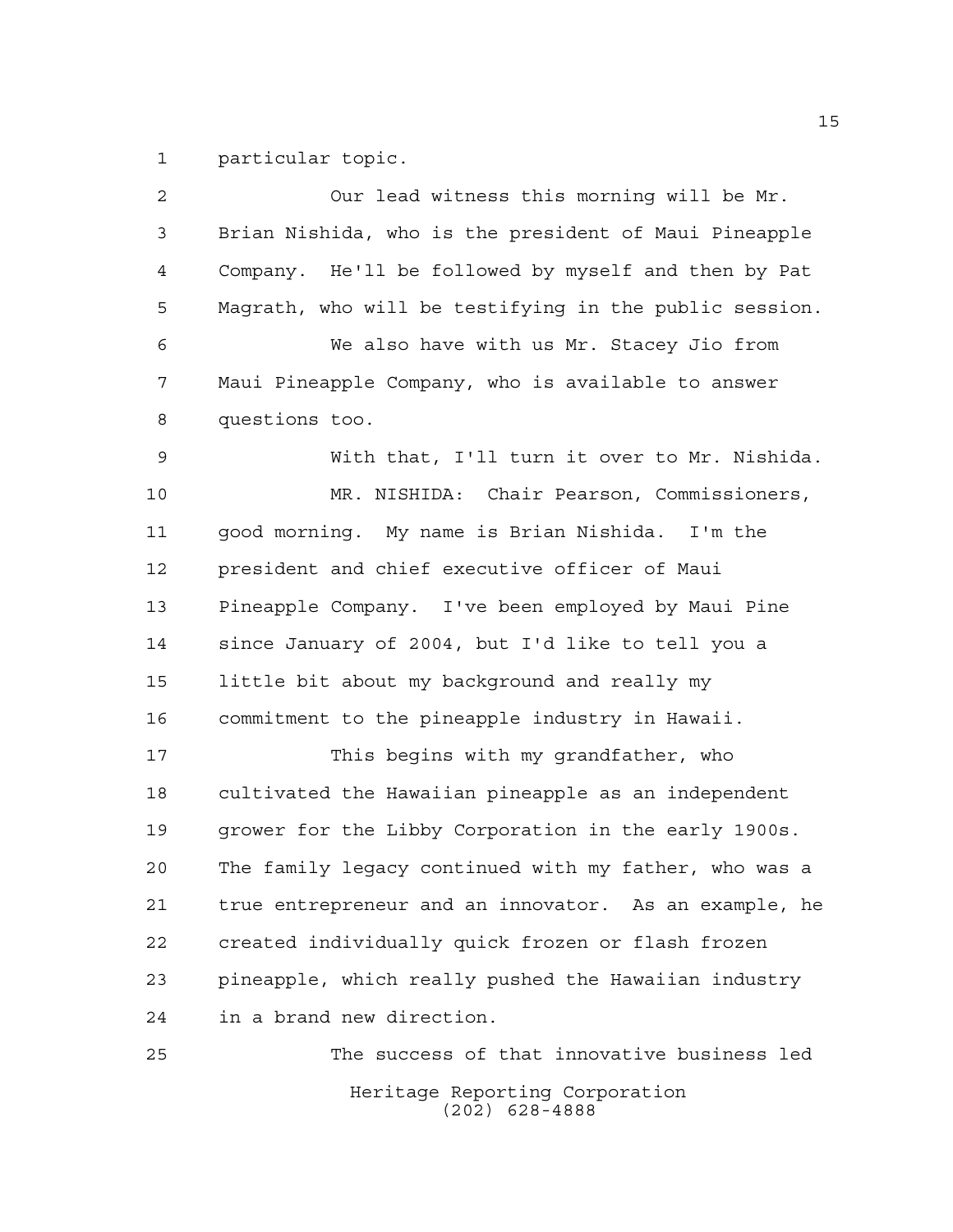to the acquisition of our family business by Del Monte, which began my 18 year career with that company.

 I was chosen to become the vice president and general manager of Del Monte's Hawaiian operations in 1994, and I am pleased that in my nearly nine year career with Del Monte, my nine year tenure as the leader of the Del Monte operation in Hawaii, we were able to revise our business strategy and achieve sustained profitability for over a decade.

 I was saddened by Del Monte's announcement recently that they were going to close all of their pineapple operations in Hawaii at the end of 2006. I'm here today on behalf of Maui Pineapple Company to ensure that we do not meet the same fate.

 Maui Pineapple Company is the largest grower of pineapple in the U.S. It is the largest agricultural employer in the State of Hawaii and holds a unique holistic position in our community on Maui. The core values of our company are embodied in the three Hawaiian language words we use to guide our actions.

Heritage Reporting Corporation (202) 628-4888 These are malama'aina, which loosely translated means love of the land and represents environmental stewardship; ho'ohanohano, which means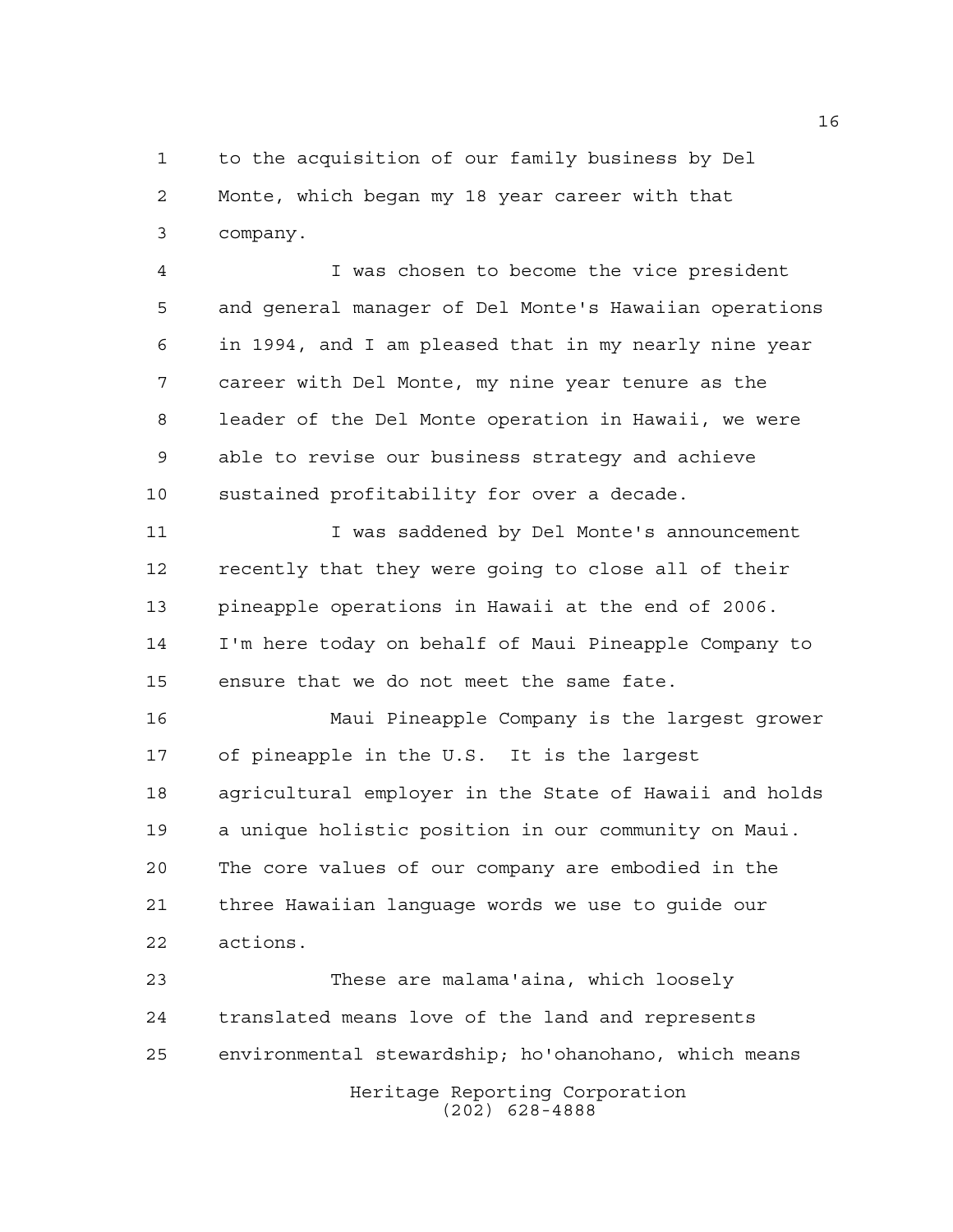respect for the community and our employees; and,

 third, po'okela, striving for excellence. I mention these too emphasize the value and importance that Maui Pineapple Company brings to our community.

 The primary focus of Maui Pineapple Company over the past three years has been to improve the long-term performance, long-term financial performance, through the design and execution of a new business strategy, which I will speak to in greater detail shortly.

 As important to our mission has been the employment of a triple bottom line business philosophy where ecological and community impacts hold equal value. That means that Maui Pineapple Company is committed to operating profitable fresh and canned pineapple operations for the benefit of our shareholders and the enhancement of Maui's residents and the thousands of people employed directly and indirectly by Maui Pineapple Company in a holistic and sustainable manner.

 More broadly, the critical value that agriculture brings is economic diversity, especially to an island and a state that is so dependent on tourism. Agriculture enhances the natural beauty of the Island of Maui, which is so critical to Hawaii's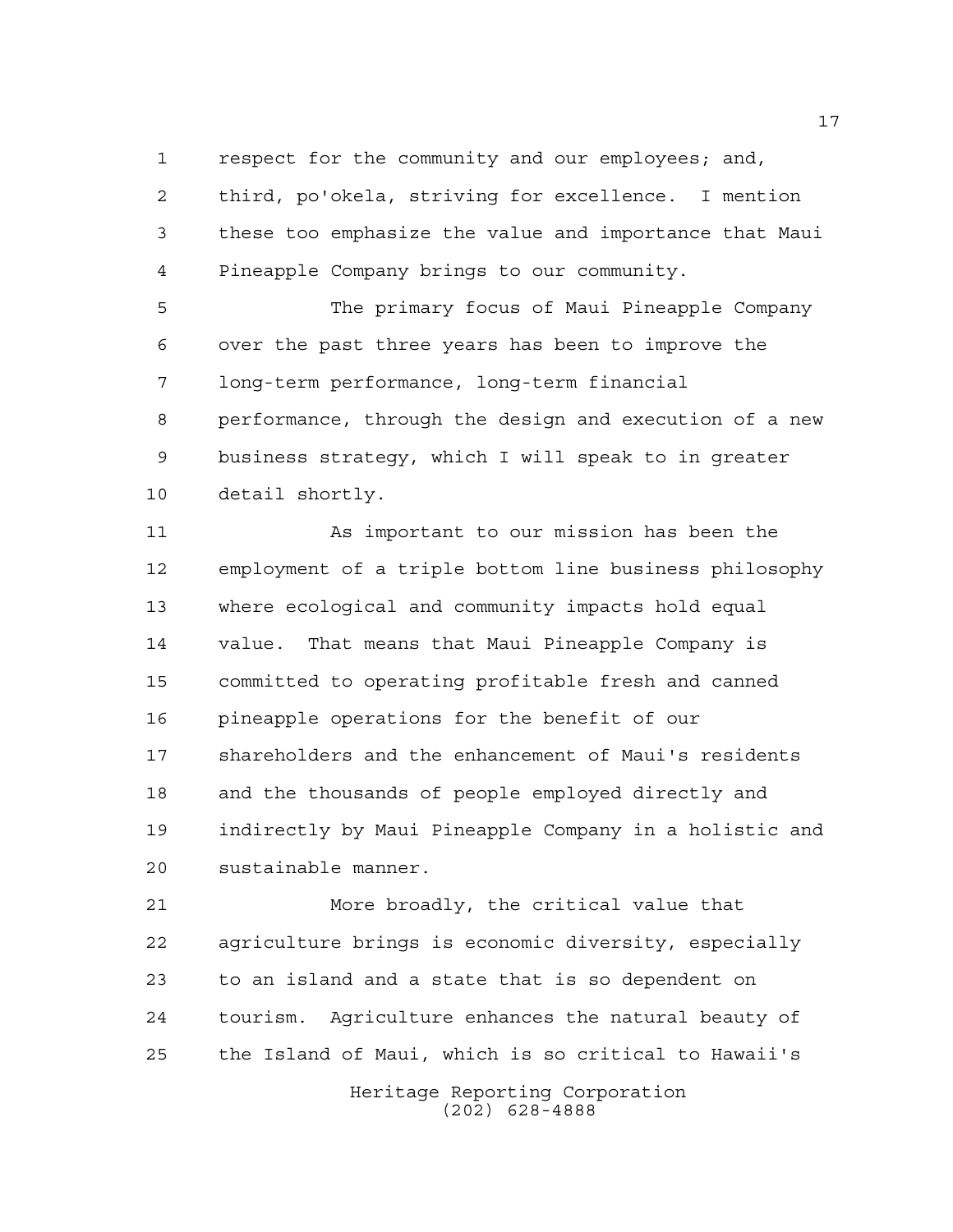largest industry.

 Maui Pineapple Company is currently pursuing a unique business strategy characterized by differentiated product positioning, which is made possible because of vertical and horizontal integration of which pineapple processing is an essential component.

 The fresh product sold under the brand name of Maui Gold is positioned as a premium offering. Achieving the outstanding product attributes of this product requires precision farming and a very high quality of standard obtained in large part by a high cull rate of fruit. This screening process is significantly more rigorous than the industry standard practice. In short, only the best of the best is packed as Maui Gold.

 Now, the profitable utilization of our culled fruit is essential to the sustainability of this business model. Canned pineapple is the avenue by which Maui Pineapple Company achieves its functionality. In essence, the fresh and canned business lines are not discrete, but rather are mutually supportive. As such, each must be competitive in their respective markets and of course profitable.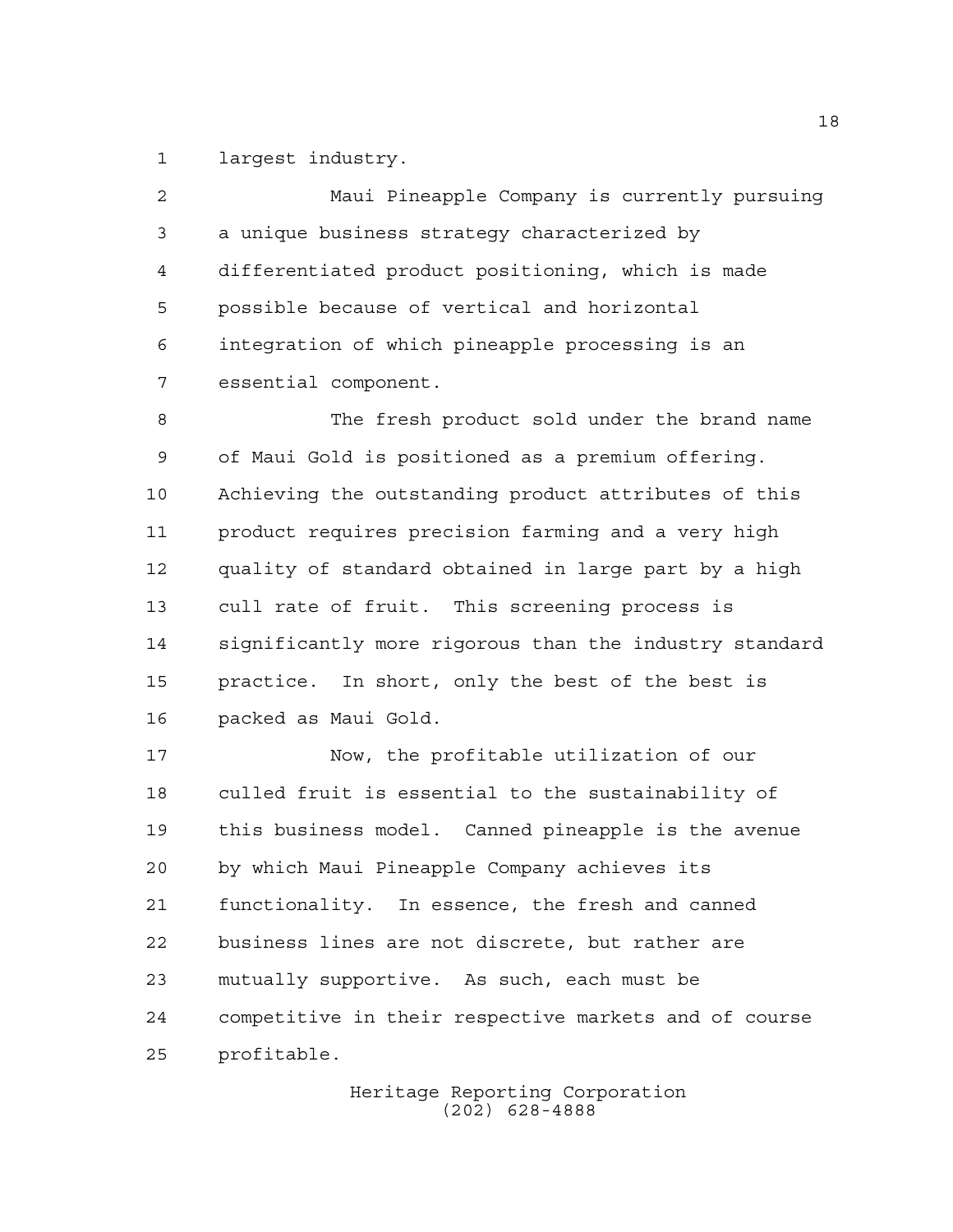1 It is my understanding that the Thai Respondents highlight Maui Pineapple Company's increased focus on fresh pineapple as if Maui Pine had abandoned its cannery operations, but nothing could be farther from the truth.

 As the prehearing staff report states, in the 10 years the order has been in place per capita consumption of fresh pineapple has more than doubled while consumption of canned pineapple has remained flat. Maui's decision to increase its focus on diversification and the higher margin segment of not just fresh pineapple, but of premium fresh pineapple from Maui, makes good business sense.

14 Respondents have made the same argument about Maui Pine's commitment to canned pineapple in the first review, and Maui's response is as true today as it was then, and I quote, "The fresh business we have now demands the synergies of our cannery." In fact, during 2003 Maui sold its Costa Rican fresh operation in line with pursuing the integrated business model.

Heritage Reporting Corporation (202) 628-4888 The ITC site visit this past fall demonstrated that only a portion of any pineapple crop will meet the rigorous standards of fresh market expectations for maturity, color, size and shape. The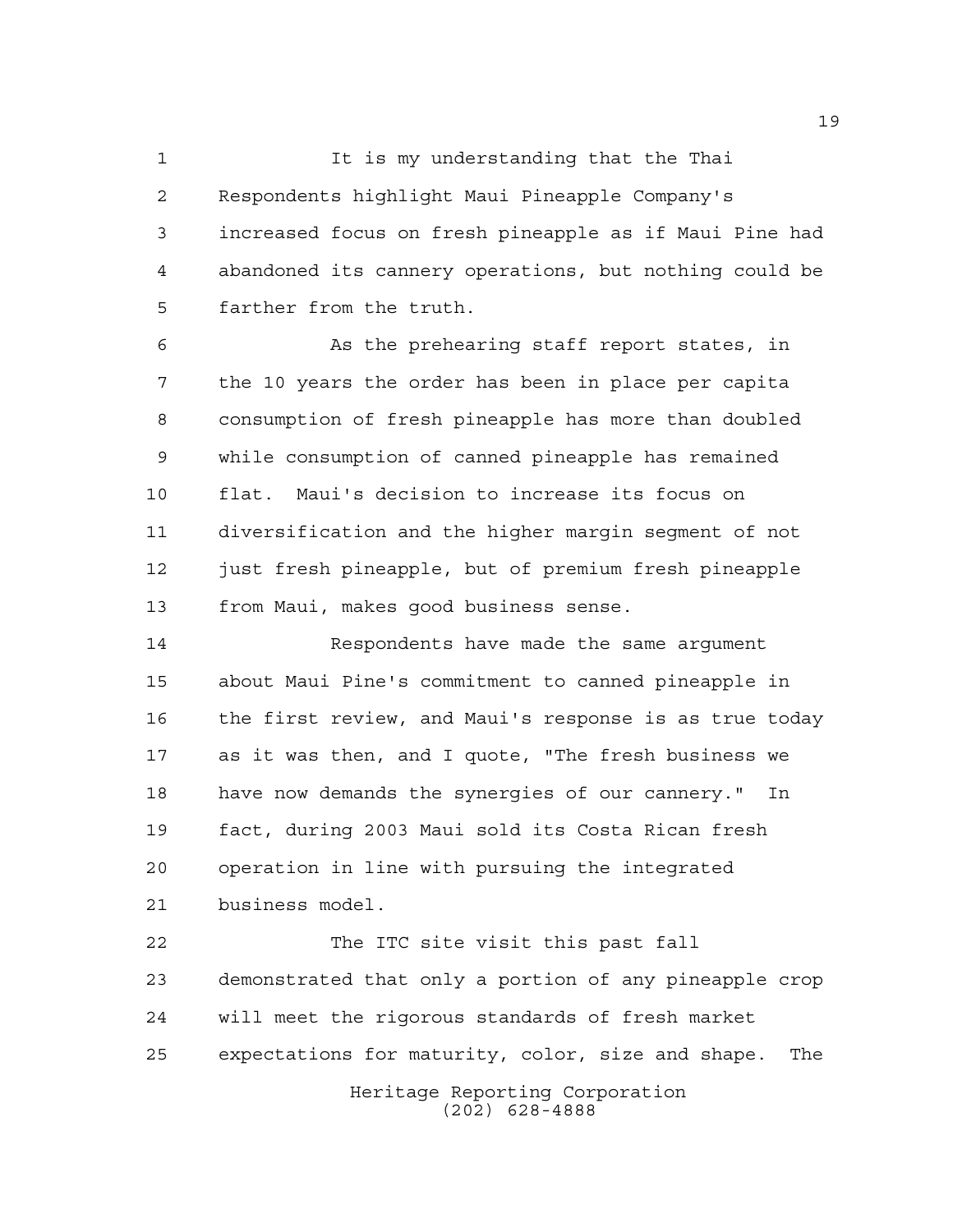Commissioners and staff who toured Maui's facility saw firsthand the co-location of Maui Pine's new fresh packing operation immediately next to the current cannery, really a design efficiency.

 This new, state-of-the-art fresh packing operation illustrates Maui's commitment to modernizing its pineapple business and represents an investment in excess of \$17 million. Maui continues to make investments throughout the pineapple business and has spent nearly \$14 million in the last three years to improve and modernize our field infrastructure and equipment for both the fresh and cannery ends of our business.

14 At the time of the ITC site visit, Maui had engaged Stellar Engineering for the conceptual design of a streamlined cannery. Unfortunately, in the current environment of uncertainty the estimated investment cannot be pursued. Instead, Maui has restructured operations to drive greater efficiencies while allowing for adequate production capacity should market conditions allow for expansion.

Heritage Reporting Corporation (202) 628-4888 Although this new configuration yields approximately one-quarter of the former canning capacity, it is at greater efficiency and with manufacturing flexibility. However, it is only a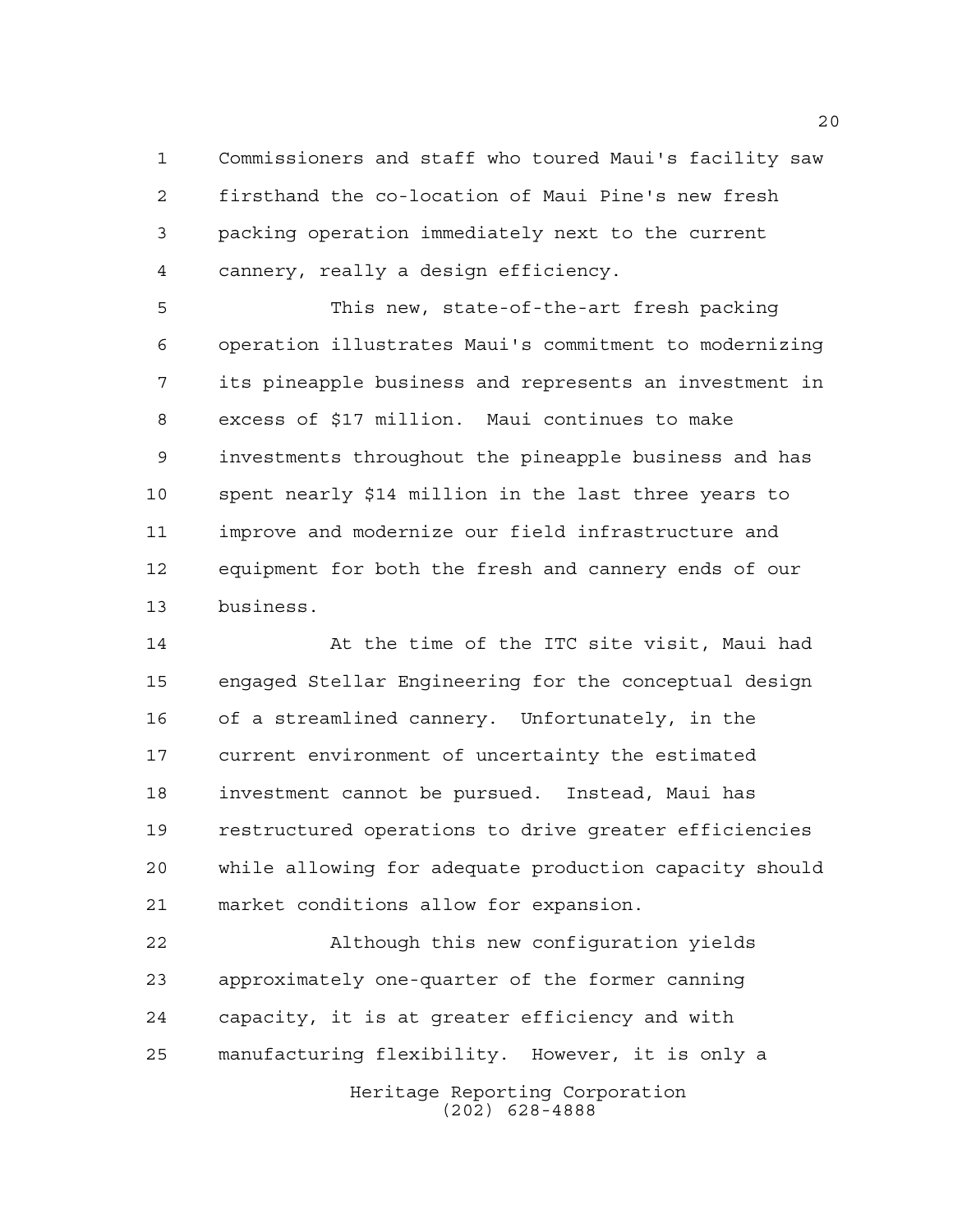temporary fix.

| $\overline{a}$ | The current 85-year-old cannery, which                 |
|----------------|--------------------------------------------------------|
| 3              | Commissioners Pearson and Lane visited with staff      |
| 4              | members, operates at such low capacity that it must be |
| 5              | replaced with modernized pineapple processing          |
| 6              | equipment. Such a significant investment, however,     |
| 7              | requires a predictable economic environment.           |
| 8              | The critical importance of a horizontally              |
| 9              | and vertically integrated business was validated       |
| 10             | recently by the unexpected and immediate closure of    |
| 11             | Del Monte's pineapple operations on the island of      |
| 12             | Oahu, Hawaii.                                          |
| 13             | At the time of the ITC site visit, Del Monte           |
| 14             | had announced ceasing that operation at the end of     |
| 15             | 2008. On the Friday before Thanksgiving, November 17,  |
| 16             | 2006, Del Monte announced immediate closure of the     |
| 17             | Hawaii operations with the attendant loss of 551 jobs, |
| 18             | nearly all full-time positions.                        |
| 19             | This closure likely will mean that many                |
| 20             | employees will lose their homes because they reside on |
| 21             | company property. Further, the closing will result in  |
| 22             | the exposure of thousands of acres of prime            |
| 23             | agriculture land to negative environmental impacts     |
| 24             | such as uncontrolled runoff and weathering.            |
| 25             | Now, Del Monte did not have an integrated              |
|                | Heritage Reporting Corporation<br>$(202)$ 628-4888     |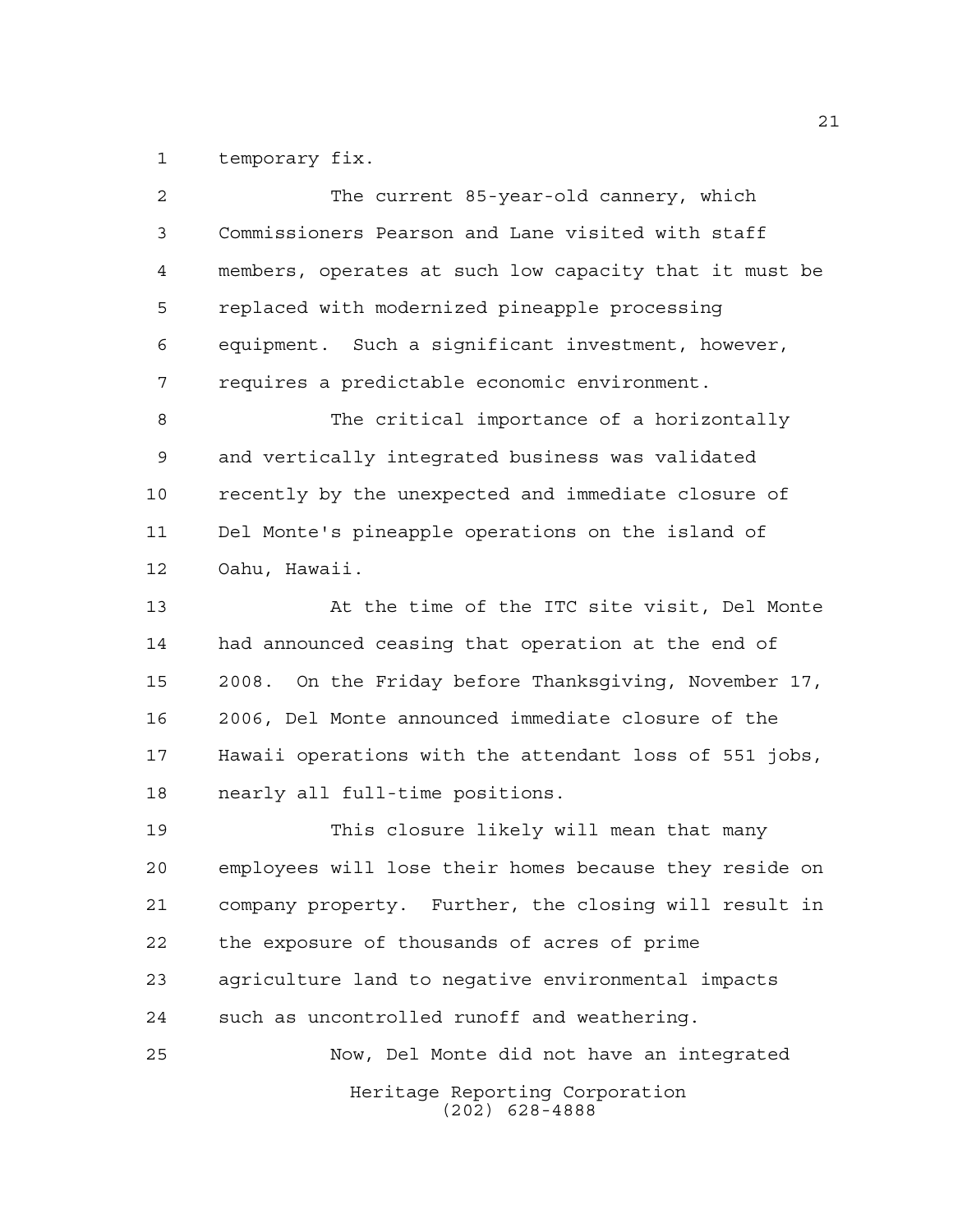processed fruit component, evidently making the

 economics of trying to maintain a fresh only operation unsustainable and thus forcing closure.

 I must emphasize that Maui Pine is still in transition with the full implementation of our business strategy. The company went from an operating loss in the four year preorder period from 1992 through 1995 to sustained profitability from 1996 through 1999 due in large part to the effects of the antidumping order.

 Maui Pineapple Company lost \$50 million in that preorder period and made \$17 million in the four year postorder period ending in 1999. Maui operated at a break-even level in the years 2000 and 2001. In 2002, however, Maui began a significant downturn in profitability, which has worsened in each of the ensuing years.

Heritage Reporting Corporation Notably in 2005, the first full year after Commerce revoked the order for three additional Thai producers, it really was Maui's worst year financially since before the order was imposed with Maui's operating losses climbing as a result of lower prices for canned pineapple. The additional pricing pressures added by the three unrestrained Thai producers in 2004 exacerbated Maui's declining

(202) 628-4888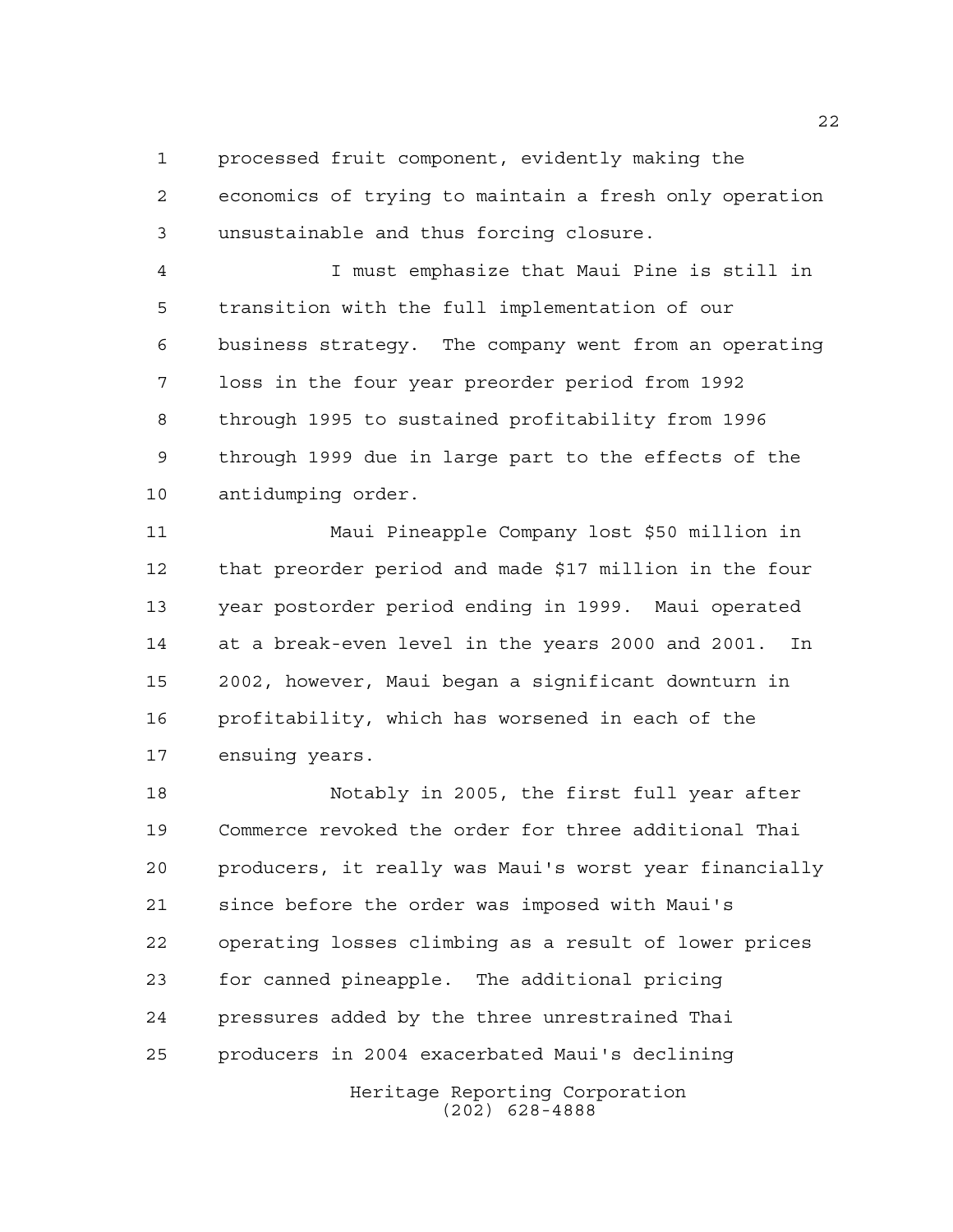condition.

 In addition to the near record operating loss in 2005, Maui experienced declines in sales, production, capacity utilization and market share. These financial indicators have deteriorated even further in interim 2006, leaving Maui in its current vulnerable condition. In the original investigation and again in

 the first sunset review, the Commission found that Maui's sales to the government, the so-called Buy American sales, did not insulate Maui from the effects of unfair Thai imports.

 Government sales increased in the most recent review period, but the terms governing those sales have not changed. As the Commission has twice concluded, Maui's government sales, and I quote, "do not shield it from the effects of dumped CPF because the sales are generally made at market prices."

 Although a growing portion of Maui's sales are to the U.S. Government, the prices still remain competitive and, as our financial data indicate, sales to the U.S. Government do not guarantee profitability.

 In conclusion, Maui is in a financially precarious position that has worsened over the course of the review period. Understand that the Thai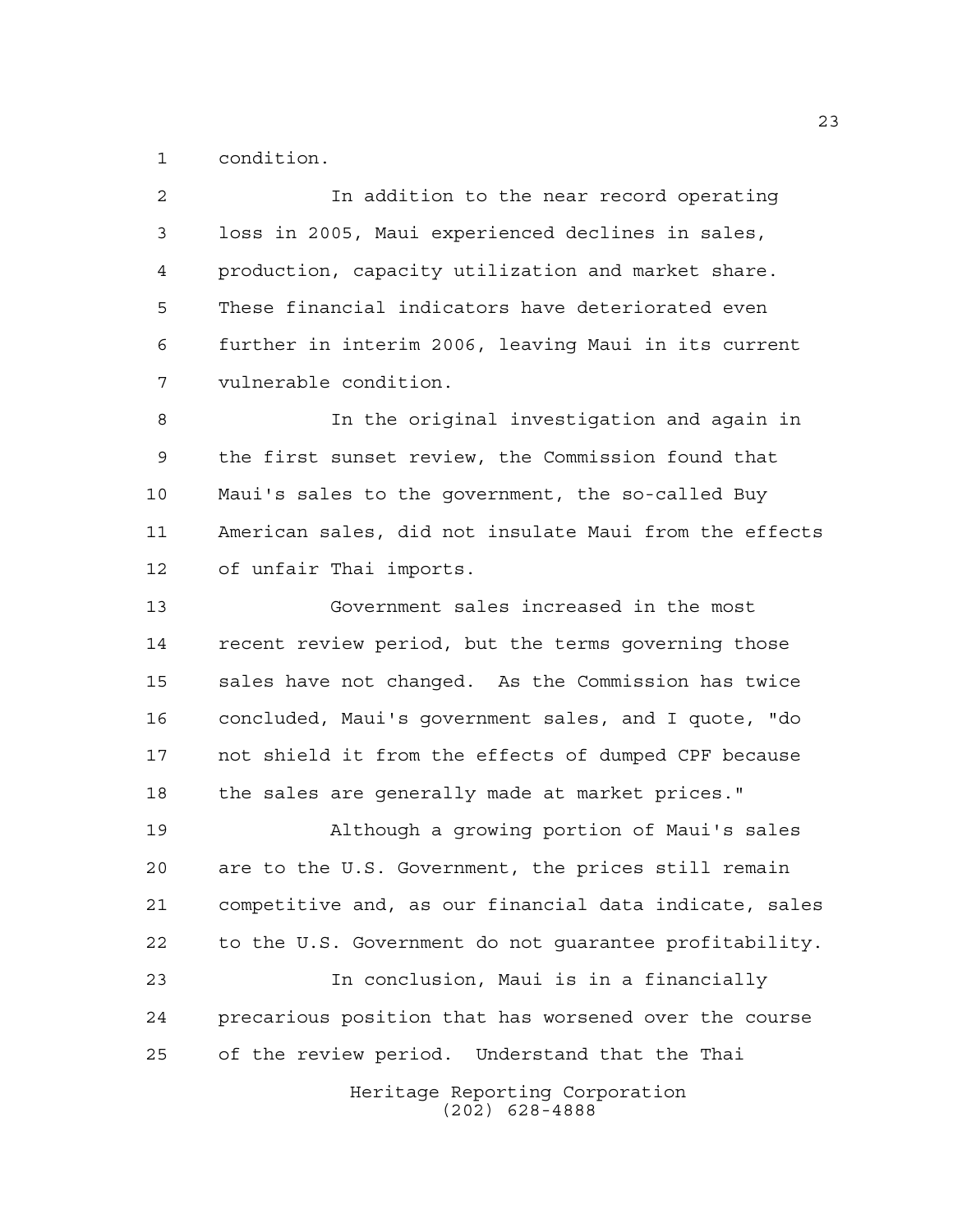Respondents argue that Maui's financial condition is not as bad as it appears because of certain nonrecurring charges, although Respondents concede that Maui is losing money even if the nonrecurring charges are removed.

 Respondents imply that Maui's financial condition information is unreliable because it is not audited and includes what they call, and I quote, "subjective allocations."

 My response is twofold. First, Maui's financial data is accurate. However, we wish the results were better. Maui's financial data were compiled with the understanding that its data would be verified with the Commission. Maui's financial data was based on the allocation methods explained and accepted in the first sunset review.

 Second, Maui's parent company has company- wide audited financial statements, and the assumptions and allocations built into the cannery operation results are consistent with these company-wide audited financial statements.

 In the first sunset review we demonstrated to ITC staff how the CPF data flowed from the overall Maui Pineapple Company financials to the amounts shown on the consolidated audited financial statements.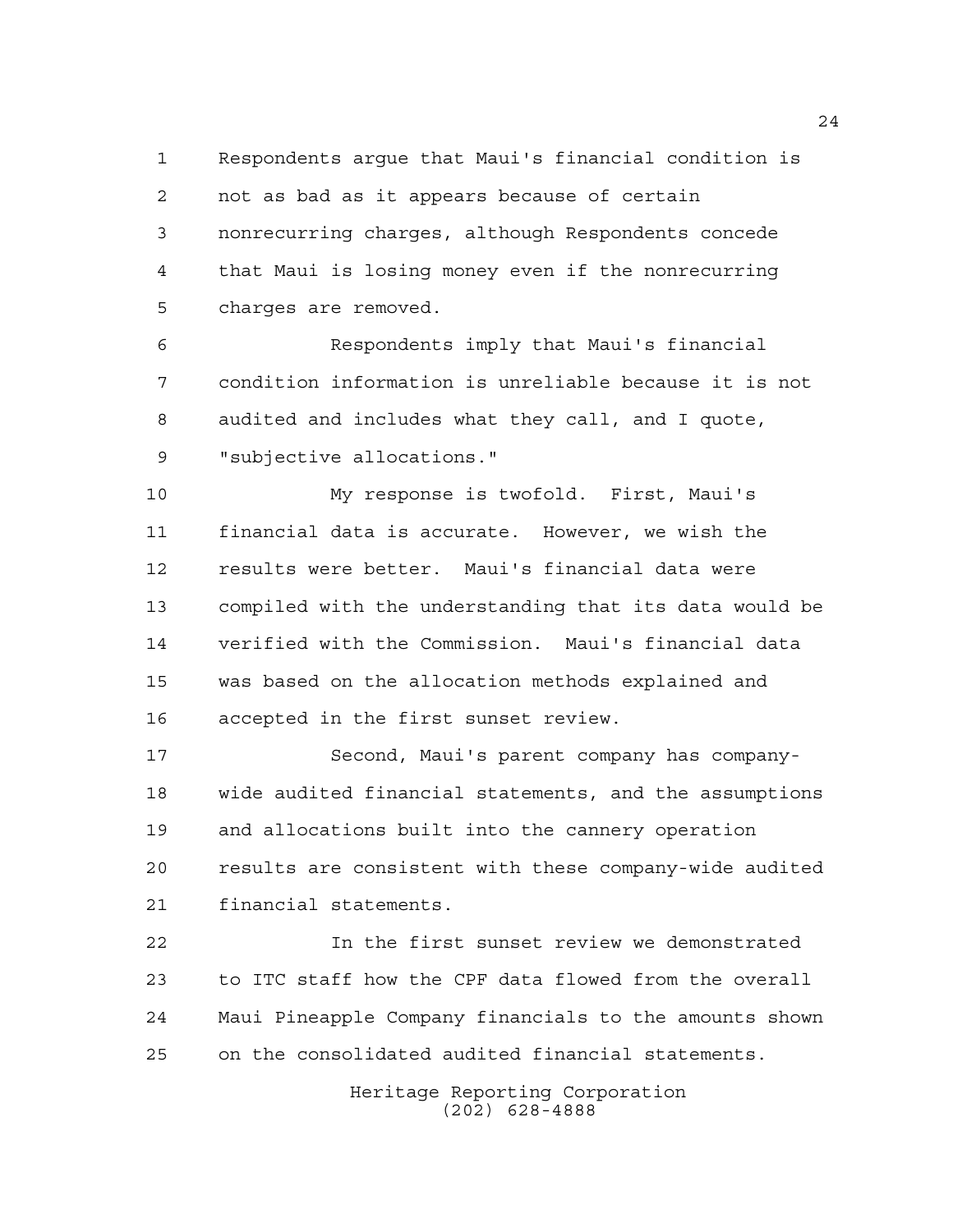While I wish I could say that the numbers overstate our precarious position, in fact they do not. The company is vulnerable to the continued injury from Thai subject imports.

 I thank you for your consideration. Good morning.

 MR. ROSENTHAL: Thank you, Brian. This morning I want to address directly some of the Respondents' arguments. The first one has to do with the claim that because the revoked producers accounted for the "vast majority" of Thai exports of CPF to the United States in the most recent postorder period, the likely effects on the domestic industry upon revocation would be negligible, claim the Respondents.

 In support of their claim they argue as well that the Thai companies that remain covered by the order only shipped "modest quantities" of subject CPF and that any adverse impact due to the import competition felt by Maui over the past five years has been caused by the large volumes of canned pineapple fruit shipped from nonsubject sources. You heard that from Mr. Lafave in his opening statement.

Heritage Reporting Corporation (202) 628-4888 Those arguments, however, are flawed. Contrary to the Respondents' claims, revocation for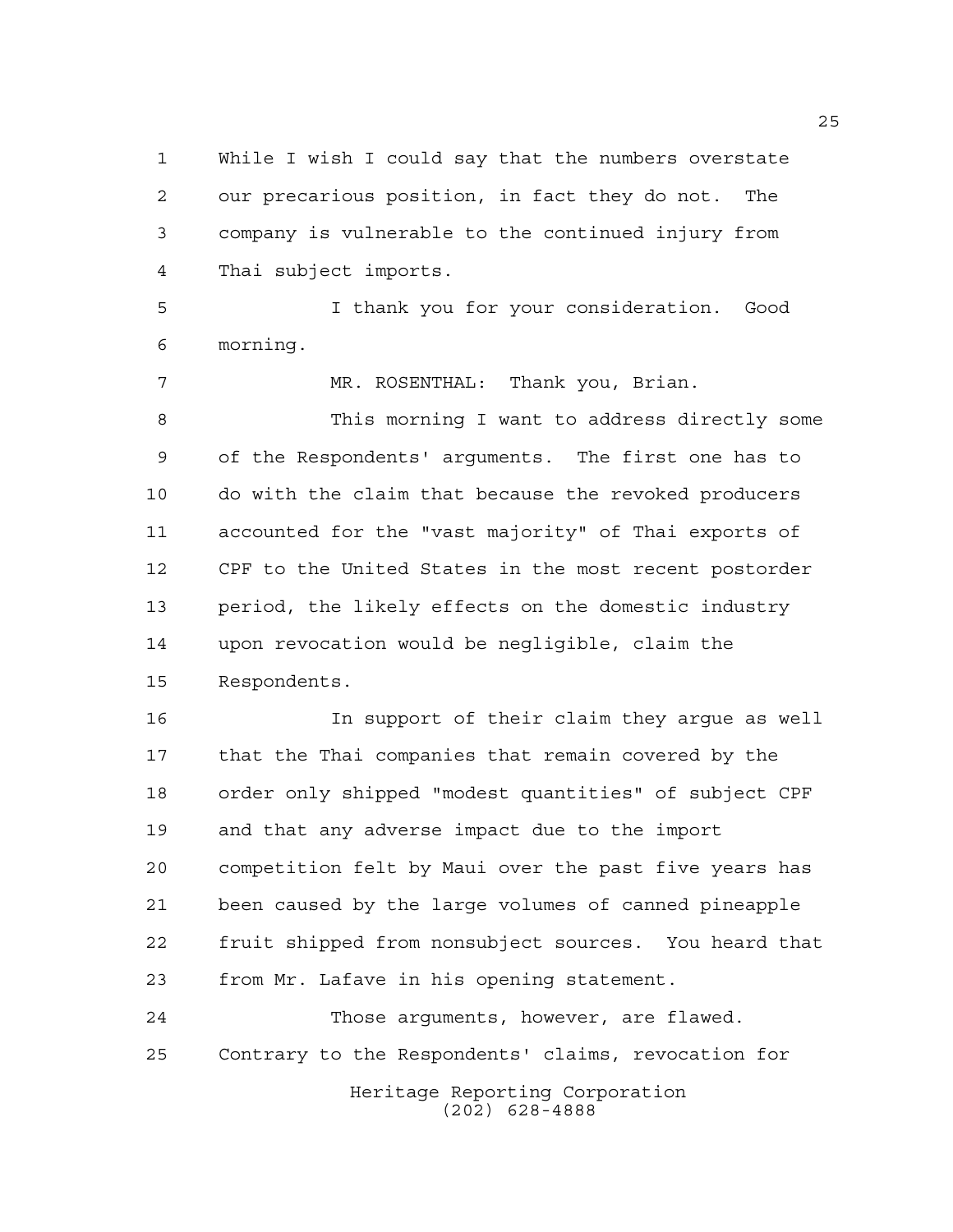the three Thai producers in August of 2004 and the resulting trends in nonsubject Thai import volumes and prices actually provide the Commission with a clear picture of what will transpire in the CPF market if the order were revoked in its entirety.

 First, it should be no surprise that the vast majority of Thai CPF exports to the U.S. were sourced from the four revoked companies during the most recent postorder period. These companies are not subject to the restraints of the order, and importers that buy from these companies don't face the same liabilities they would if they sourced from companies that are subject to the order.

 The United States remains a very, very attractive market to Thai producers. Indeed, the staff report indicates that prices in the U.S. market are generally higher in relation to other third country markets, making the U.S. more attractive to subject producers.

 Contrary to Respondents' arguments, the remaining producers covered by the order similarly would increase their exports to the United States upon revocation of the order just as the four revoked companies did not too long ago.

Heritage Reporting Corporation (202) 628-4888 Second, the statement of administrative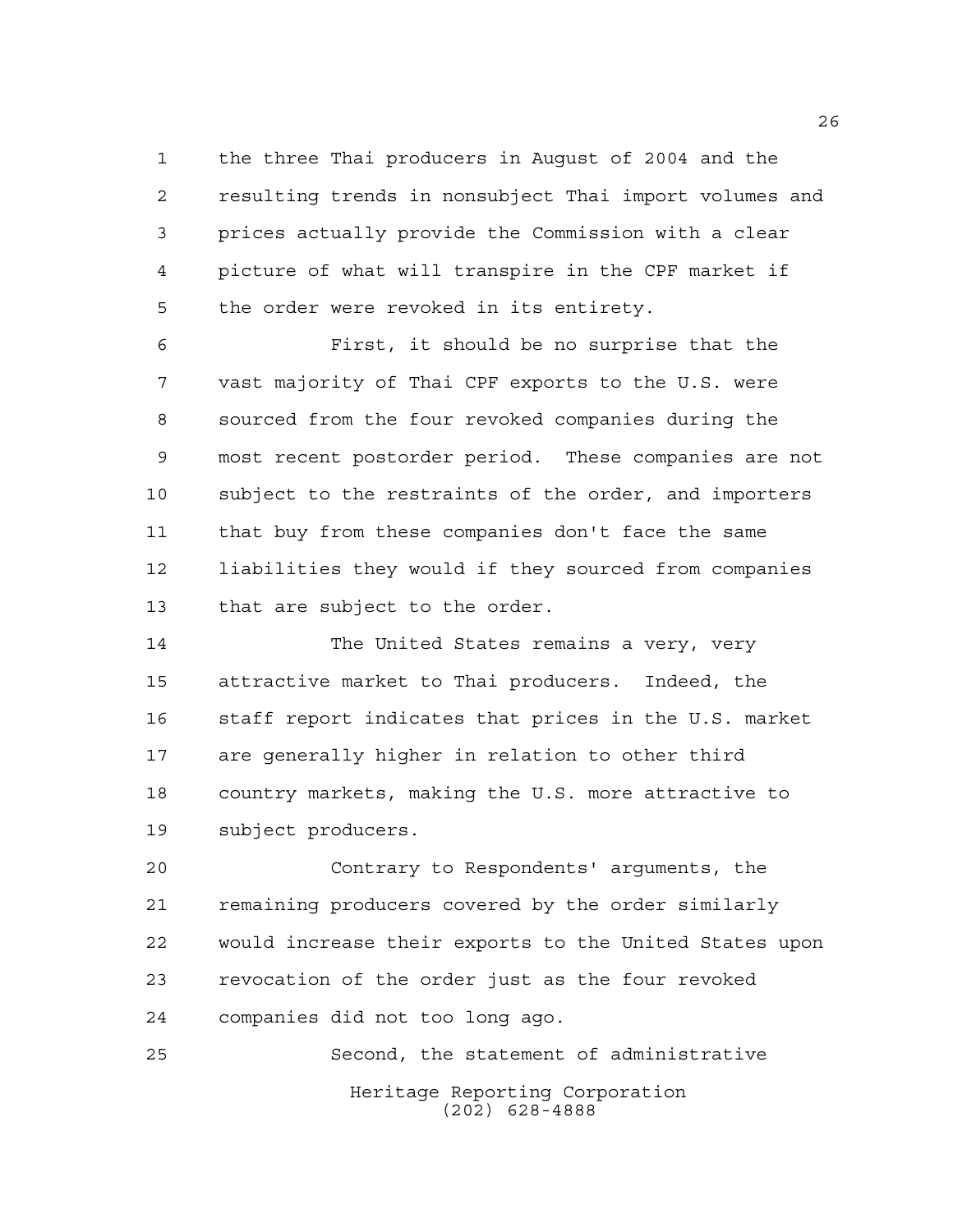action or SAA recognizes that the inability of subject producers to maintain preorder volume indicates an inability to sell into the United States without dumping. Thus, it is no surprise that the subject producers exported only "modest quantities" during the postorder period. Indeed, that's exactly what one would expect.

 Those of you who have or have had teenaged children may have heard the expression "no duh." I hear that or used to hear it all the time. What is the surprise that Thai producers who are subject to the order don't export as much or can't as those who are not subject to the order? That's exactly the way the law is supposed to work. That is not a legal term, for the record.

 Third, substantial volumes of imports from nonsubject sources, including those from nonsubject Thai producers, make Maui Pineapple even more vulnerable to continued injury from these subject imports.

 The SAA makes clear that although factors other than subject imports may account for the injury to the domestic industry, "They also may demonstrate that an industry is facing difficulties from a variety of sources and is vulnerable to dumped or subsidized

> Heritage Reporting Corporation (202) 628-4888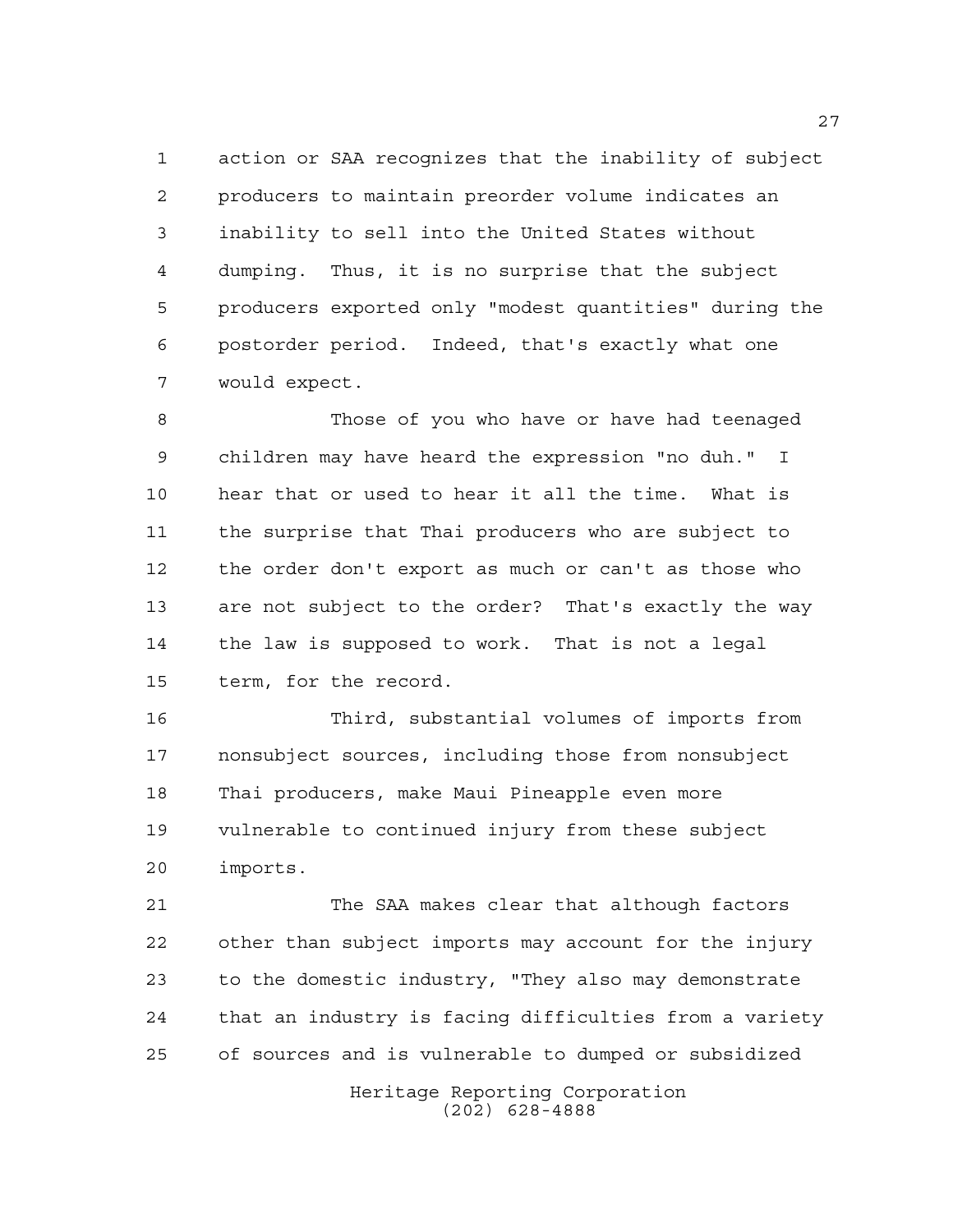imports."

| 2  | If the order is revoked, the combined effect           |
|----|--------------------------------------------------------|
| 3  | of reentry into the market of subject merchandise and  |
| 4  | a growing volume of imports from nonsubject producers  |
| 5  | would surely devastate Maui's CPF business through     |
| 6  | declining prices and further shrinking market share.   |
| 7  | Next I'd like to comment on the record data            |
| 8  | in this review, which I discussed briefly in my        |
| 9  | opening statement. As we see too often in sunset       |
| 10 | cases, the Commission is again faced here with a       |
| 11 | situation where few foreign producers have been        |
| 12 | willing to provide the Commission with the information |
| 13 | required in the Commission's questionnaires, leaving   |
| 14 | the Commission to determine what information to rely   |
| 15 | upon and whether to use adverse inferences.            |
| 16 | In the in camera session Ms. Kim will give             |
| 17 | you more details, but, to summarize, the Commission    |
| 18 | received questionnaire responses from just eight out   |
| 19 | of nearly 50 known subject producers and exporters.    |
| 20 | Only six out of the eight subject producers provided   |
| 21 | usable data.                                           |
| 22 | The unresponsiveness of so many of the Thai            |
| 23 | producers significantly limits the Commission's        |
| 24 | ability to ascertain the total Thai production and     |

capacity to produce CPF. As we know, in sunset review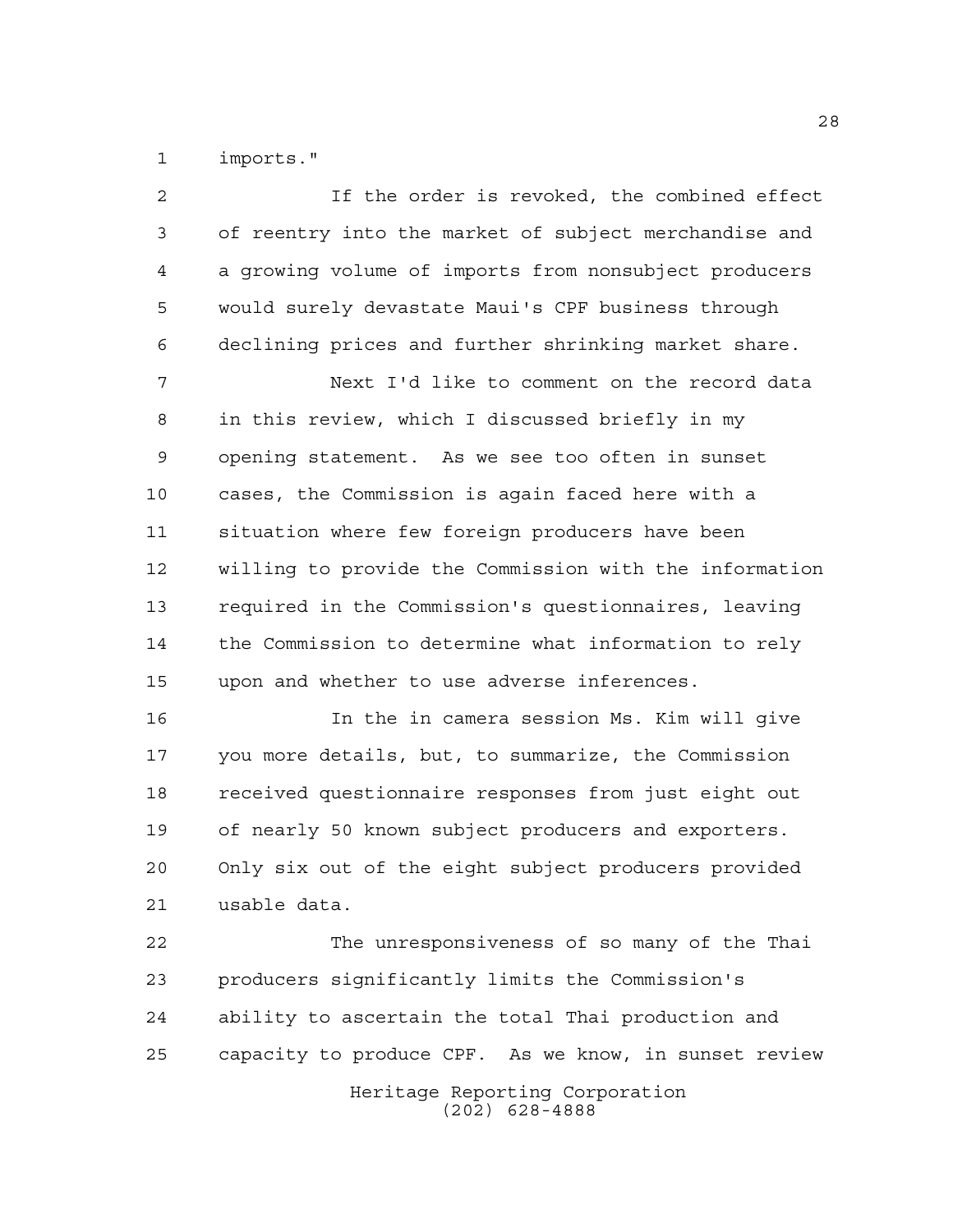the foreign producers' information on capacity and capacity utilization is crucial in making your decision about what would happen if the order were to be revoked.

 This is absolutely crucial information to have, so the failure by the Respondents, many of whom are members of the Thai trade association that is represented and participating in this hearing, the failure for them to provide that information is prejudicial, and we believe that it is important for you to make an adverse inference here with respect to those producers and the information involving capacity and capacity utilization. As I said, we'll go into this a little bit more in our in camera presentation.

 In our prehearing brief we have tried to fill in some of the missing data. Although we were unable to obtain capacity or production data for all the nonresponding subject producers, the data we did obtain demonstrates that the remaining subject producers have significant capacity to produce CPF.

 With respect to the four revoked companies, although they have accounted for a large share of Thai CPF exports to the United States, they only accounted for about 35 percent of Thai production, meaning that the majority -- more than a simple majority; 65

> Heritage Reporting Corporation (202) 628-4888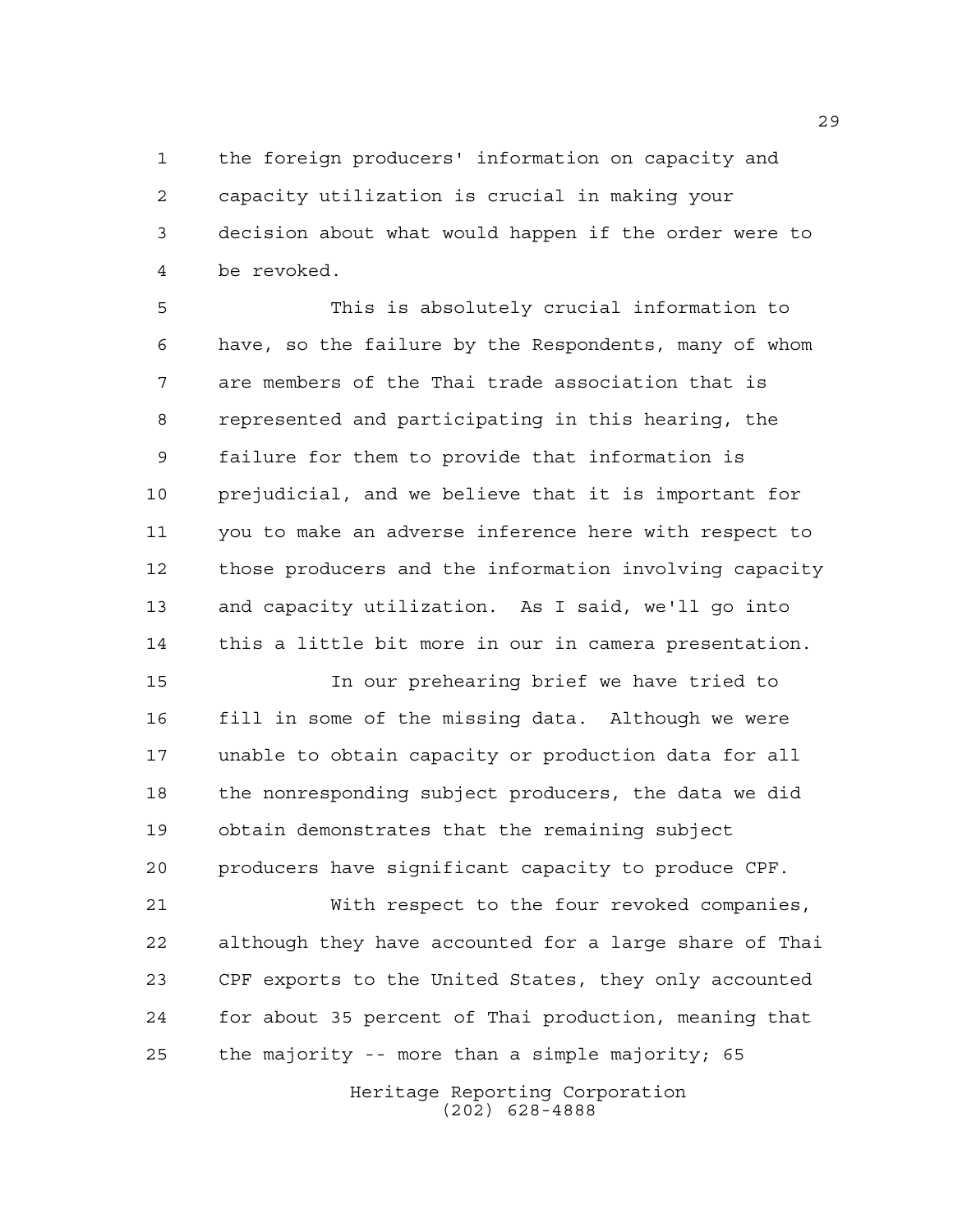percent -- of Thai production is still subject to the order. I refer you to Exhibits 8 and 11 of our prehearing brief for that.

 Based on the production data developed by Respondents in their substantive response at Exhibit 4 and by the Thai producer, Seiko, which was attached as Exhibit 11 to our prehearing brief, there is still a significant share of subject production unaccounted for in the Commission's database.

 In the first sunset review, Respondents -- not the Commission staff, not the Petitioners; Respondents -- estimated total production in Thailand at 30 million cases, while capacity was at 60 million cases. By the way, their estimate came from a university in Thailand that published those figures in 1999. Yet in this review the very same Respondents reported total capacity of only 12 million cases, which is just 20 percent of what was reported five years earlier.

 The prehearing report simply adopts the questionnaire information supplied by the Respondents understandably, but this figure severely understates the capacity and is a significant problem, especially when we know that since that earlier figure of 60 million case capacity and 30 million case production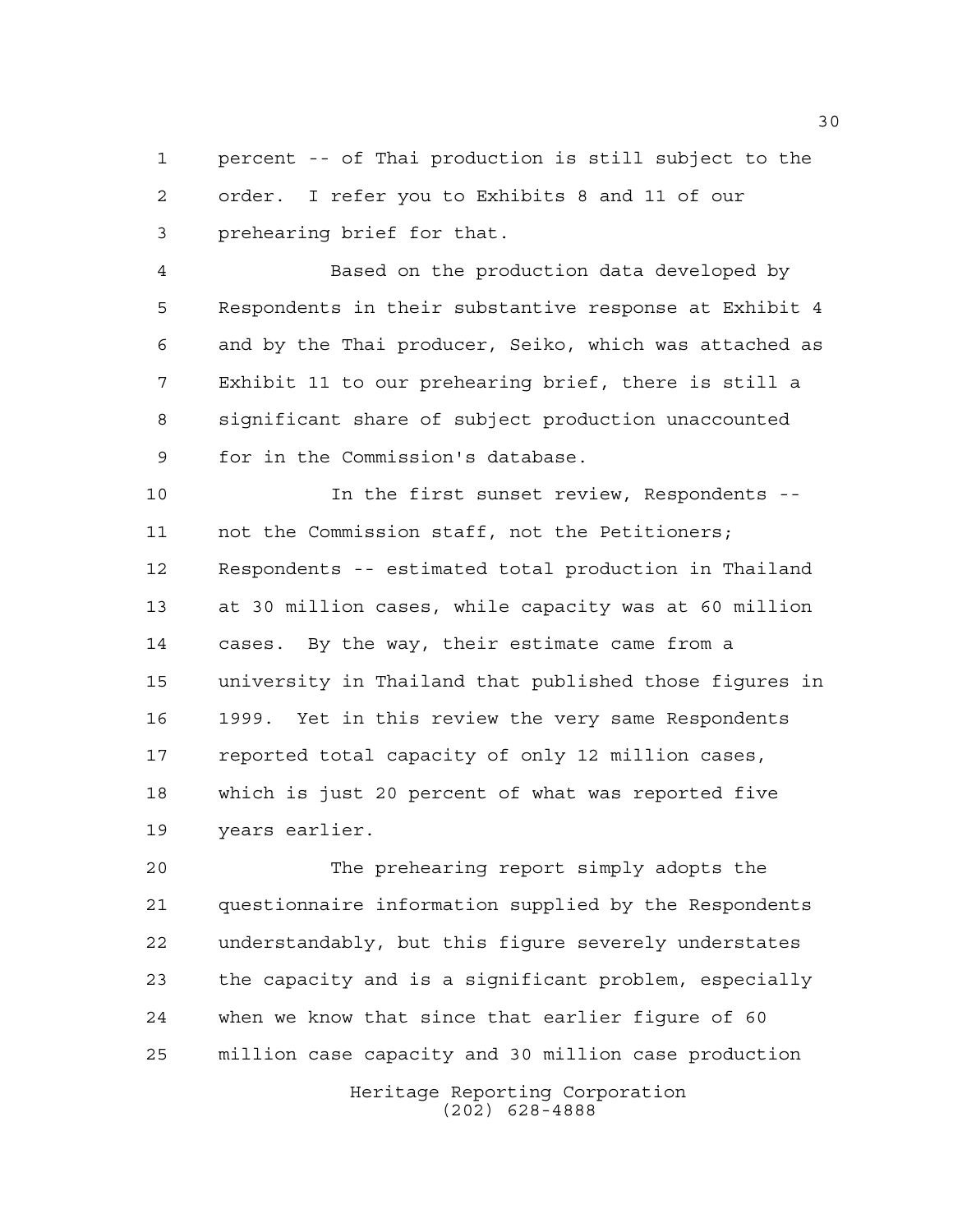is understated with the addition of new productive capacity in Thailand, and that information is publicly available.

 For example, according to the foreign producers' websites, THAICO, which was established in 2004, has an annual capacity of 2.7 million cases while Vita Food has the ability to export five to six million cases. In addition, Del Monte recently established a new production facility that includes the production of CPF.

 Moreover, C&A Products Company established a new plant in 2005 that's dedicated to the production of processed pineapple, including CPF. Notably, this company recently requested a new shipper review at the Commerce Department.

 Thus, we urge the Commission to look at the entire record to determine total capacity and production of CPF by the subject producers and not just the data submitted by Respondents in their questionnaire responses.

 We will submit for the record one more time -- it's referred to in our testimony and in the transcript of the first sunset review so I know it's on the record of this case, but we'll give you another copy of the excerpt from the Thai university report to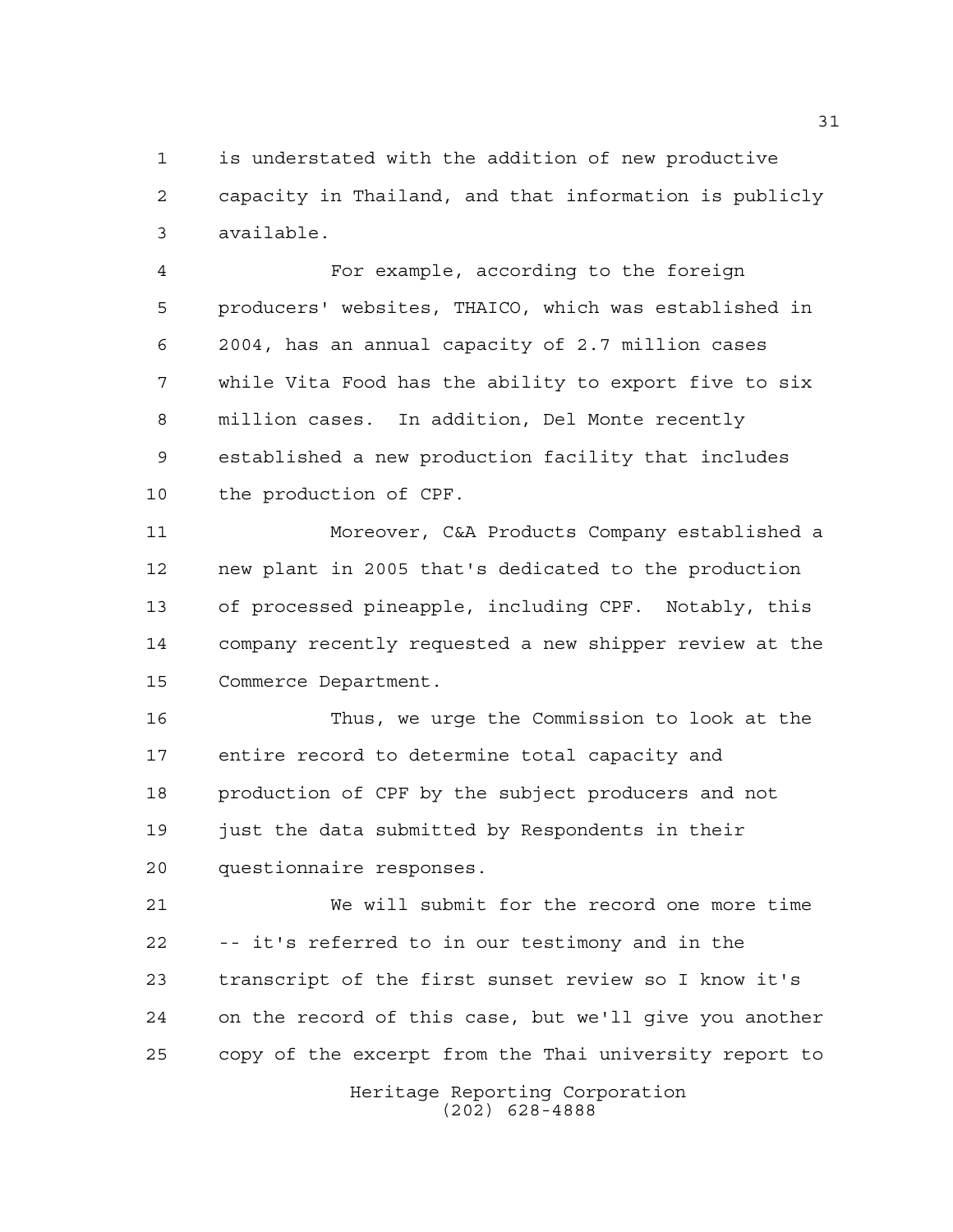make sure you have a direct source on that.

 I'd like to discuss one or two other points this morning. That one point has to do with the existence of trade barriers and other third markets. We referred in our prehearing brief to the recent action by Australia to continue with an antidumping order against imports of canned pineapple from Thailand, and that Australian decision provides strong support for continuing the order in the instant review.

 We've described in our prehearing brief and appended as exhibits detailed findings of the Australian Customs Service as to the problems that Thai producers and exporters would likely cause to the Australian pineapple industry if the order were revoked.

 Notably, in assessing the relevance of Australia's trade action in this case, the Commission should focus on the findings in those official documents by Australian Customs. Those findings specifically are that the Australian industry has continued to lose sales and market share; that Thai imports have continued to undercut Australian prices. By the way, you can see when you read the Australian Customs report many of the very same

> Heritage Reporting Corporation (202) 628-4888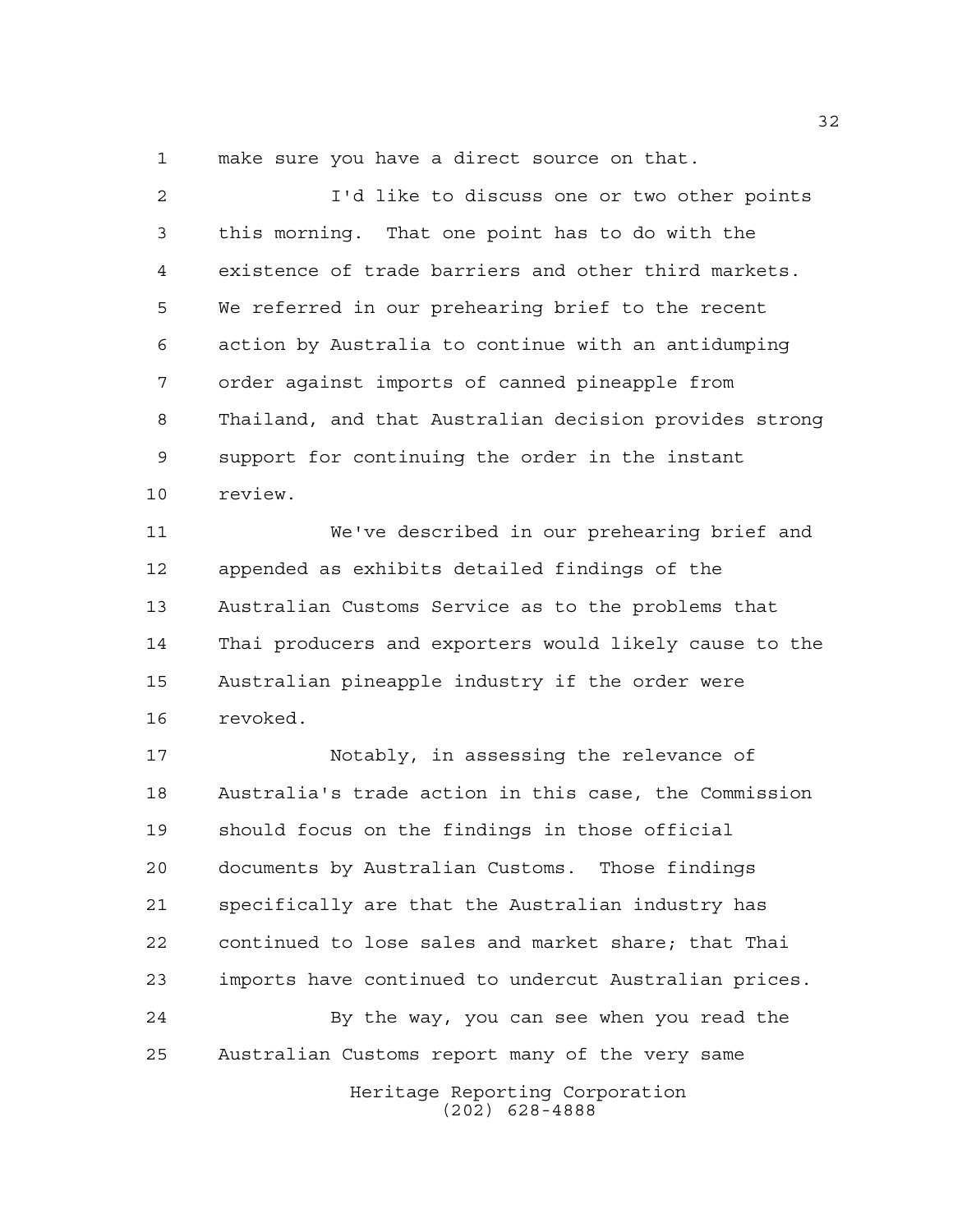arguments made by the Thai Respondents in this case were made in the Australian case and properly rejected there.

 The agency concluded that the removal of the antidumping order would result in a decrease in the cost or pricing of CPF imports and would exert downward pressure on prices in Australia and that the reduction in prices would lead to further price undercutting, losses of sales volume and market share and/or price suppression, as well as reduced profits and profitability.

 Again, I commend that Australian report for your review. The parallels between the situation in Australia and the U.S. are striking. There's every reason to believe that similar behavior by Thai producers and exporters that was found by Australia would occur also in the United States if the order was revoked.

 Finally, as noted in the staff report, as well as in our prehearing brief, subject producers also face trade barriers in other third country markets. For example, Japan has refused to open its markets to Thai canned pineapple by enforcing a tariff rate quote against such imports.

Heritage Reporting Corporation (202) 628-4888 Other countries such as China, Korea, Mexico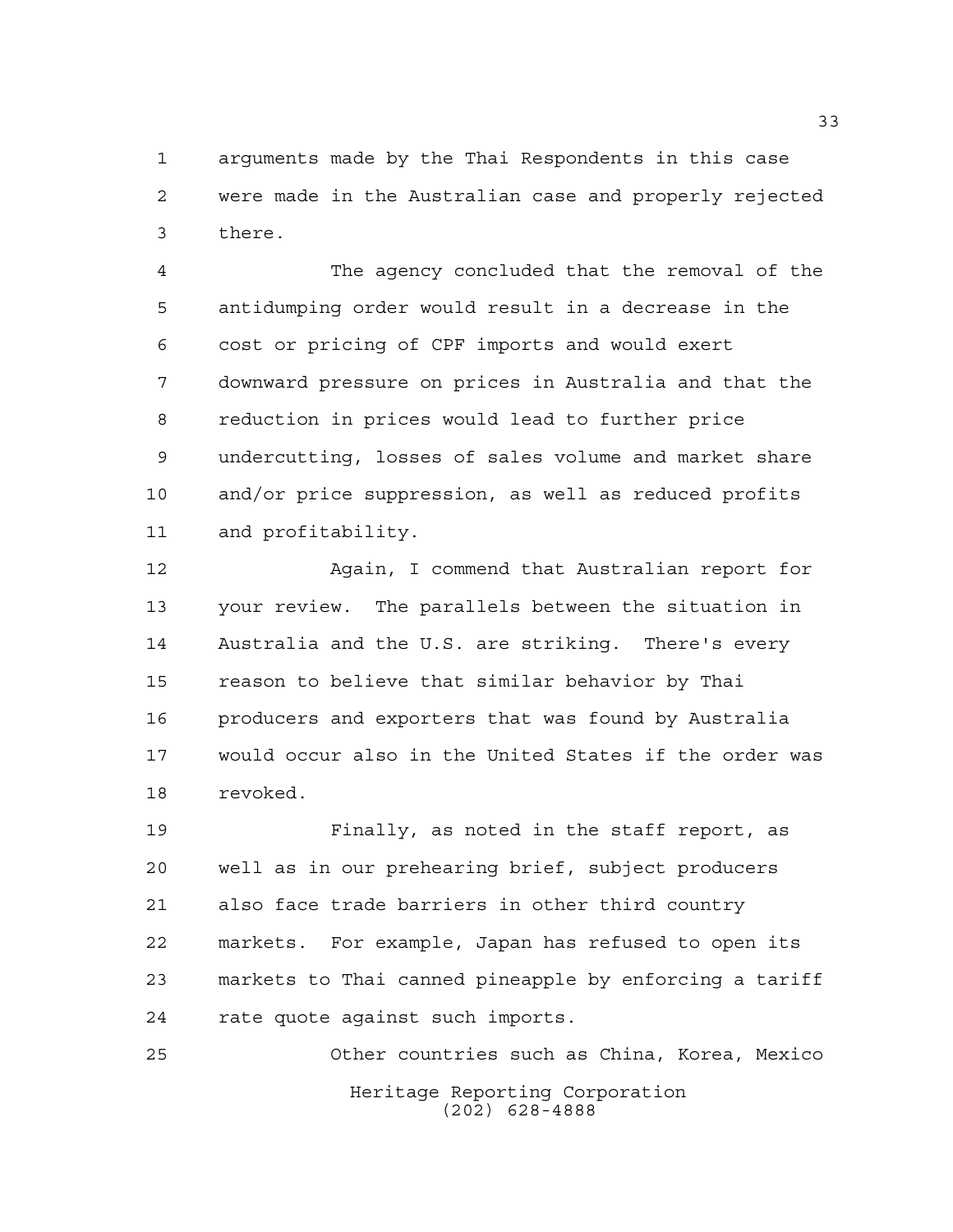and the EU have imposed high import tariffs, making those markets much less attractive compared to the United States. These trade barriers are significant, especially the TRQ limiting Thai exports to Japan, the other higher priced market besides the United States. Because of this, Thai subject producers will export even greater and more injurious volumes to the United States and at lower prices if the order is revoked. Thank you for your attention this morning. I'll turn the mic over to Pat Magrath. MR. BISHOP: You have 29 minutes remaining. MR. MAGRATH: Thank you very much. Good morning, members of the Commission, Commission staff and ladies and gentlemen. My name is Patrick Magrath. I'm managing director of Georgetown Economic Services. My testimony today will cover briefly the likely volume, price and impact on the canned pineapple industry in the United States to a revocation of the antidumping duties on Thai imports. Since the U.S. industry is comprised of only Maui, we are utilizing the Commission's offer of an in camera session to give some specific examples to the points we are making here on both Maui data and subject and nonsubject Thai import data.

Heritage Reporting Corporation (202) 628-4888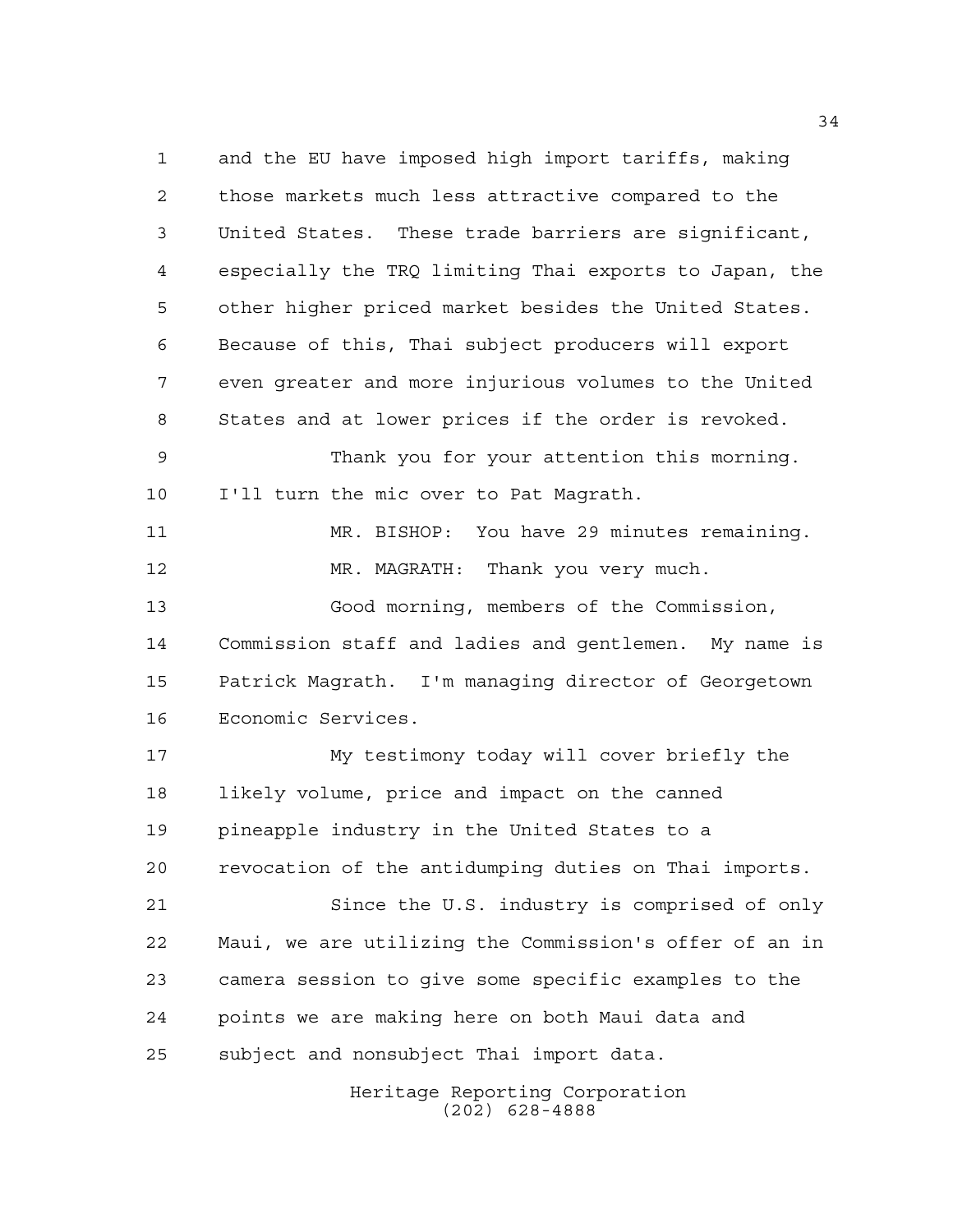In 2001, the Commission in its first sunset review unanimously recognized the vulnerability of Maui Pineapple, the lone U.S. producer, in a market opposed by an array of much larger foreign processors. This competition is so formidable that Maui has never attained even a quarter share of its own market. I'm referring here now to the public Chart 1.

 Through much of this period, however, Maui has held its own as you can see in that chart and read in the staff report, and the orders helped Maui in the marketplace.

 In the postorder period, Maui was able to successfully exploit its nonprice advantages of higher quality pineapple or perceived higher quality pineapple, made in the USA brand loyalty, the 100 percent Hawaiian logo that's stamped on the top of every Maui can and, most important, its strategic product placement in the first private label tier.

 Now, as we emphasize in our brief, Maui has to contend not only with price competition from the national brand above it and the regional and second private label tiers below it in Tier 1, but with significant volumes of subject imports invading Maui's first private label tier.

Heritage Reporting Corporation (202) 628-4888 This encroachment in Maui's own tier is new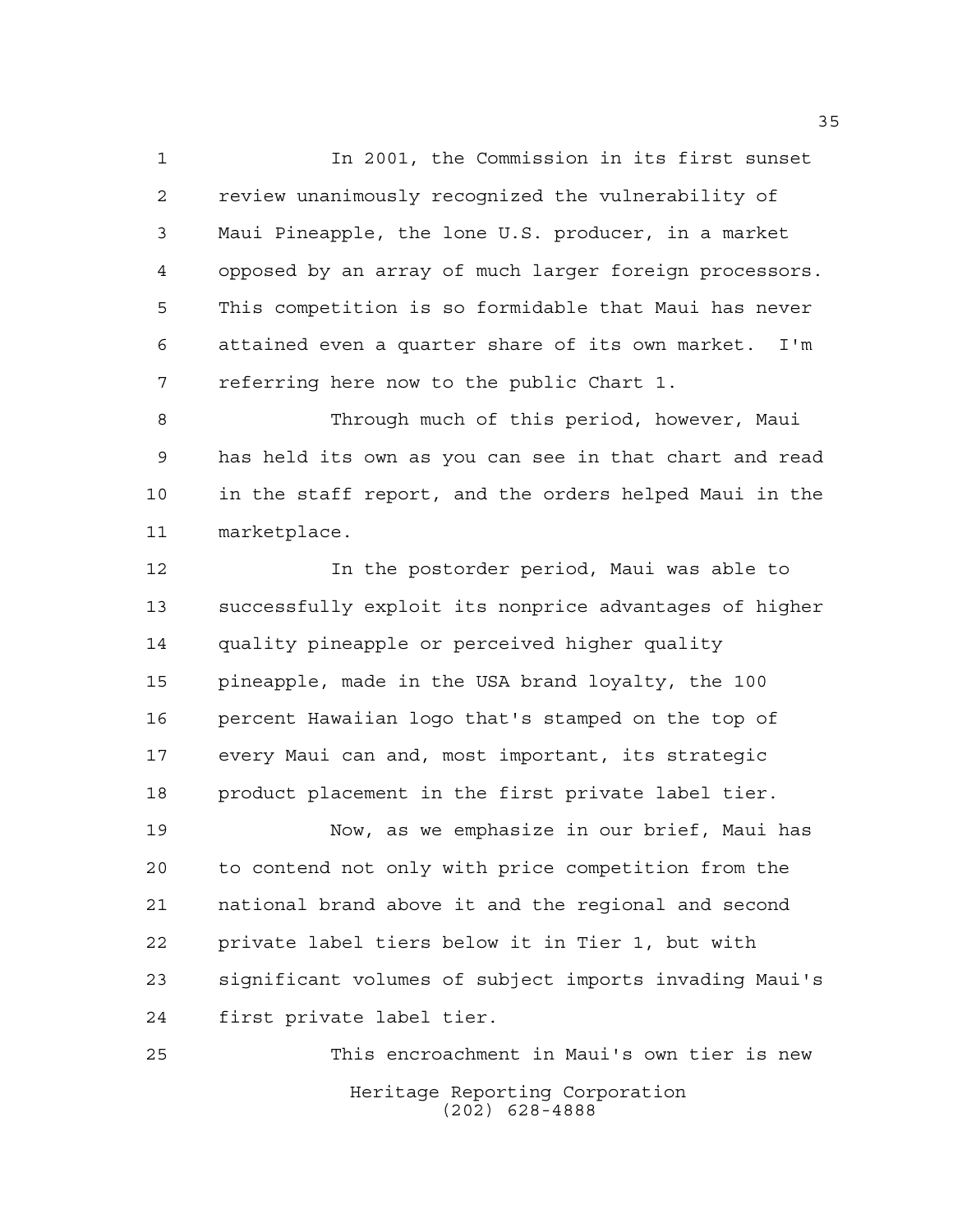to the conditions of competition in this case and has been so complete that one significant market participant stated that private label sourcing had switched from Hawaii to Thailand as of 2005.

 Thus, Maui has seen an alarming decline in its already minority share of the U.S. market over the period of review. In fact, in the last three years Maui's market share declined dramatically as shown in Chart 1. As of the latest year-to-date period measure, as you can see from this chart, Maui is currently hanging onto only a very small share of the U.S. market. The exact number will be given in camera.

 Although Respondents emphasize the much greater volumes of nonsubject imports that are currently in the market, they are wrong in this emphasis for two reasons. First, the staff report shows that the subject imports in the market are now targeting this first private label tier, Maui's price tier, as Table II-1 of the prehearing staff report would show.

 Second, as we have emphasized in our brief, the formerly subject import sources whose orders were revoked at the end of 2002 and then the three of them in mid 2004 have responded by greatly increasing the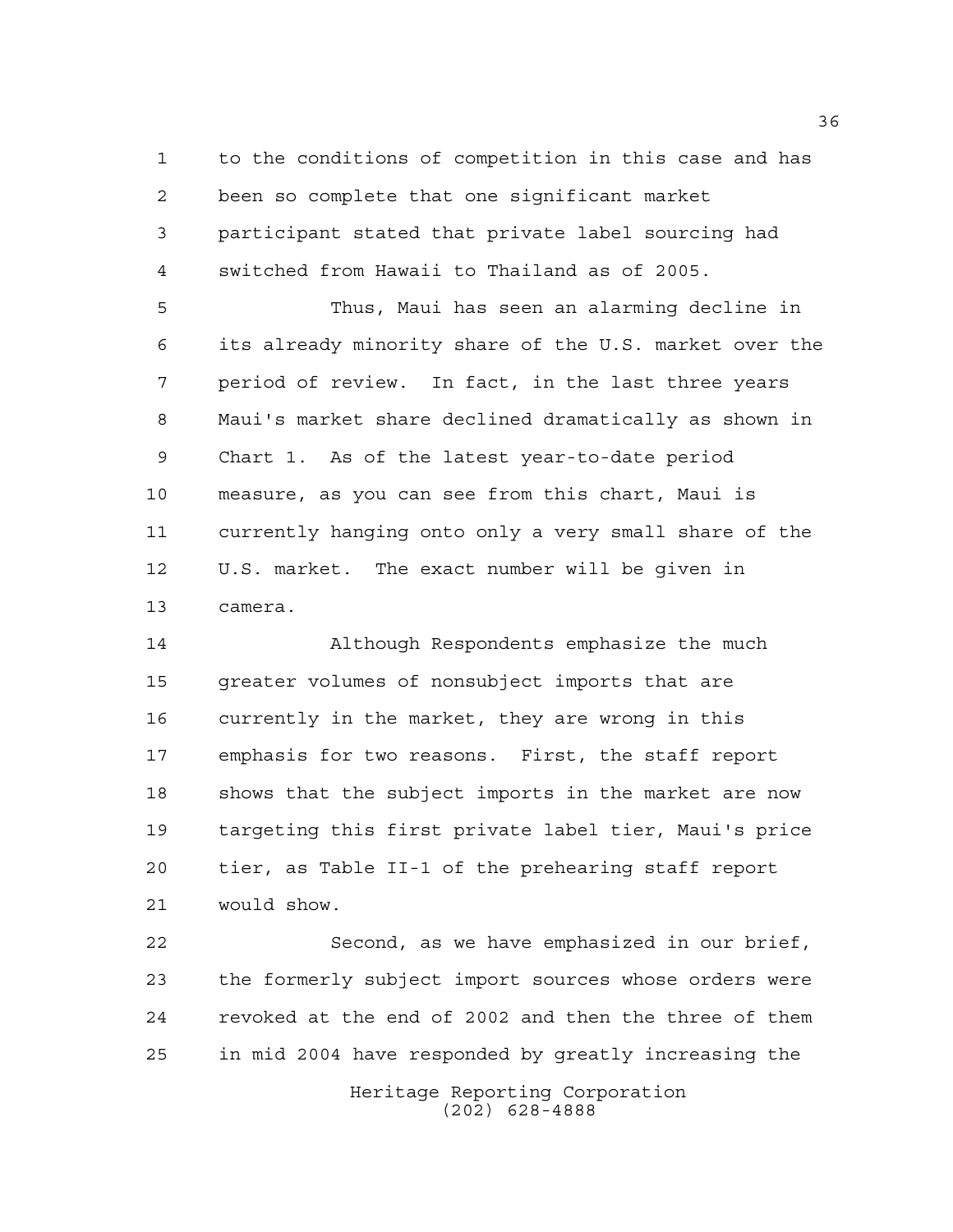volume of their imports and becoming more aggressive in their pricing strategies.

 In this hypercompetitive market, the other 50 or so Thai pineapple producers/exporters who are still subject to the order are likely to exhibit the same behavior upon revocation as those four.

7 As Mr. Rosenthal has just mentioned and as we will mention again in these testimonies, unfortunately because the vast majority of these approximately 50 Thai producers ignored the ITC's request for data, the Commission knows little or nothing about them, a theme on which we will expand in camera.

 Fortunately, however, in determining the likely volume and effect of revocation one needs to look no further than the track record of those four producers whose orders have already been revoked. Imports from these canneries have surged in the most recent period following their revocations, as we will show in private session.

 In addition to the above, there are several other factors that are likely to result in significant volume effects of imports from Thailand if the order is revoked. Ms. Kim will detail in camera that the record lacks information of well over half of Thai

> Heritage Reporting Corporation (202) 628-4888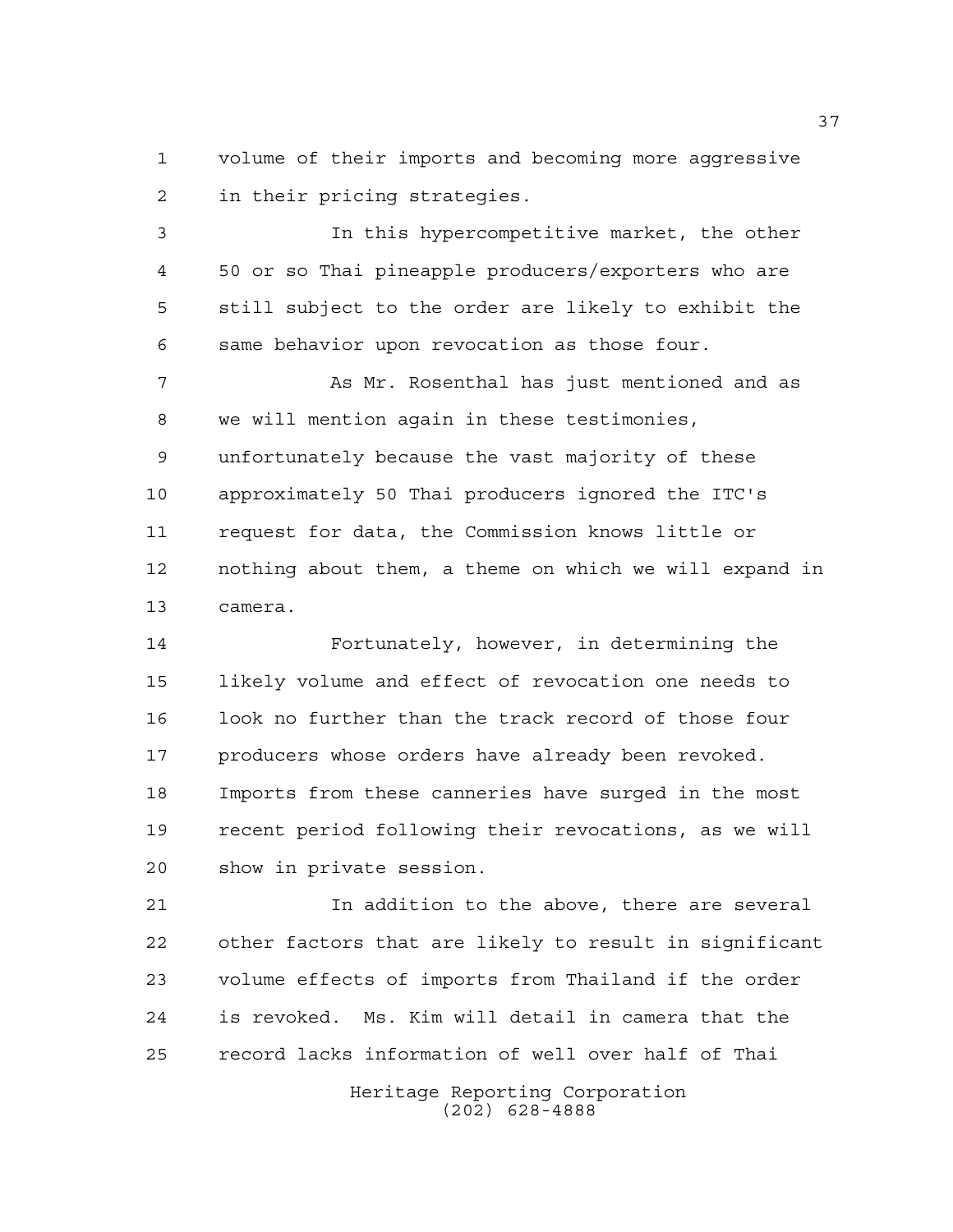capacity. The percentage Mr. Rosenthal just gave to you.

 The Commission data based on foreign capacity, which is among the most probative evidence in a sunset review, is significantly understated therefore in the staff report.

7 Secondly, Thai capacity has expanded over the period of review as foreign producer questionnaires and company websites show. We have submitted this material in our brief.

 Third, there are new CPF producers that have recently come on stream in Thailand; as Mr. Rosenthal mentioned, C&A Products and Del Monte, the latter of which will have easy access to the U.S. market thanks to its brand name.

 Add to these factors the undisputed fact of the Thai industry's export orientation, virtually all of its production of canned pineapple, which is the world's largest, is exported and that several Thai producers have admitted they are looking forward to revocation to increase their U.S. shipments.

 Looking back on all these facts then, the Commissioners should have overwhelming evidence that the volumes of Thai imports will increase significantly if the restraints of the orders are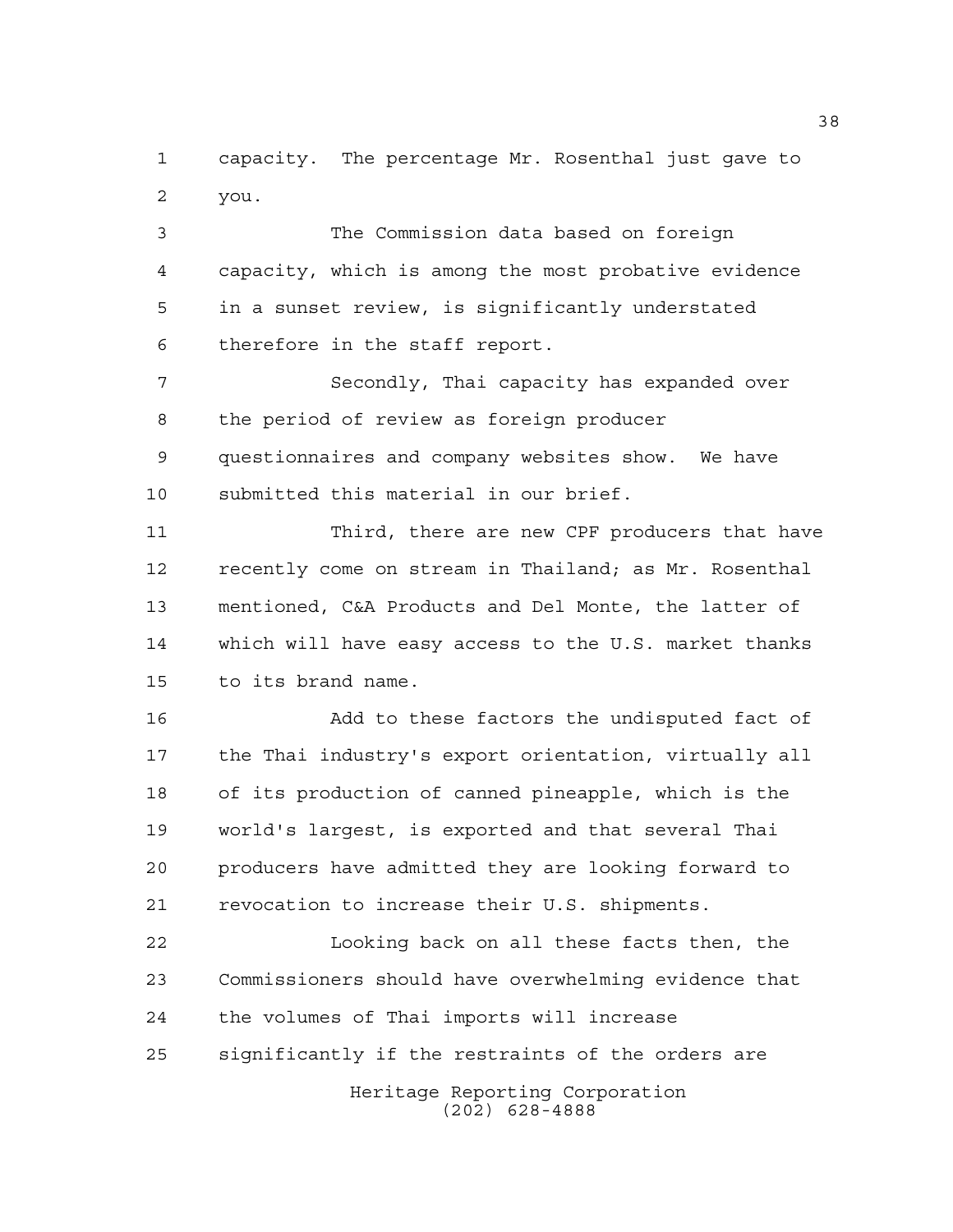removed.

 As to the price effect if the orders are revoked, the staff report in this investigation is clear on the paramount role price plays in purchasing decisions as a first matter. The results of purchaser questionnaires here are consistent with those that we got in the original investigation and in the first review. In fact, purchasers found no real difference between domestic and subject canned pineapple except for the factor of lower price.

 Consistent with the great majority of sales comparisons showing underselling in the original investigation, the comparisons in the present case show significant underselling margins from Thai subject imports selling into the first private label tier to retail grocery, as well as underselling in comparisons of Thai second label and Thai regional tier products.

 The results in the food service channel are even more ominous with uniform underselling of Maui not only from second private label and regional brand Thai suppliers, but from the national brands as well.

 The staff report has provided clear evidence of the likely effect of subject prices by its data tracking the average unit value of imports of those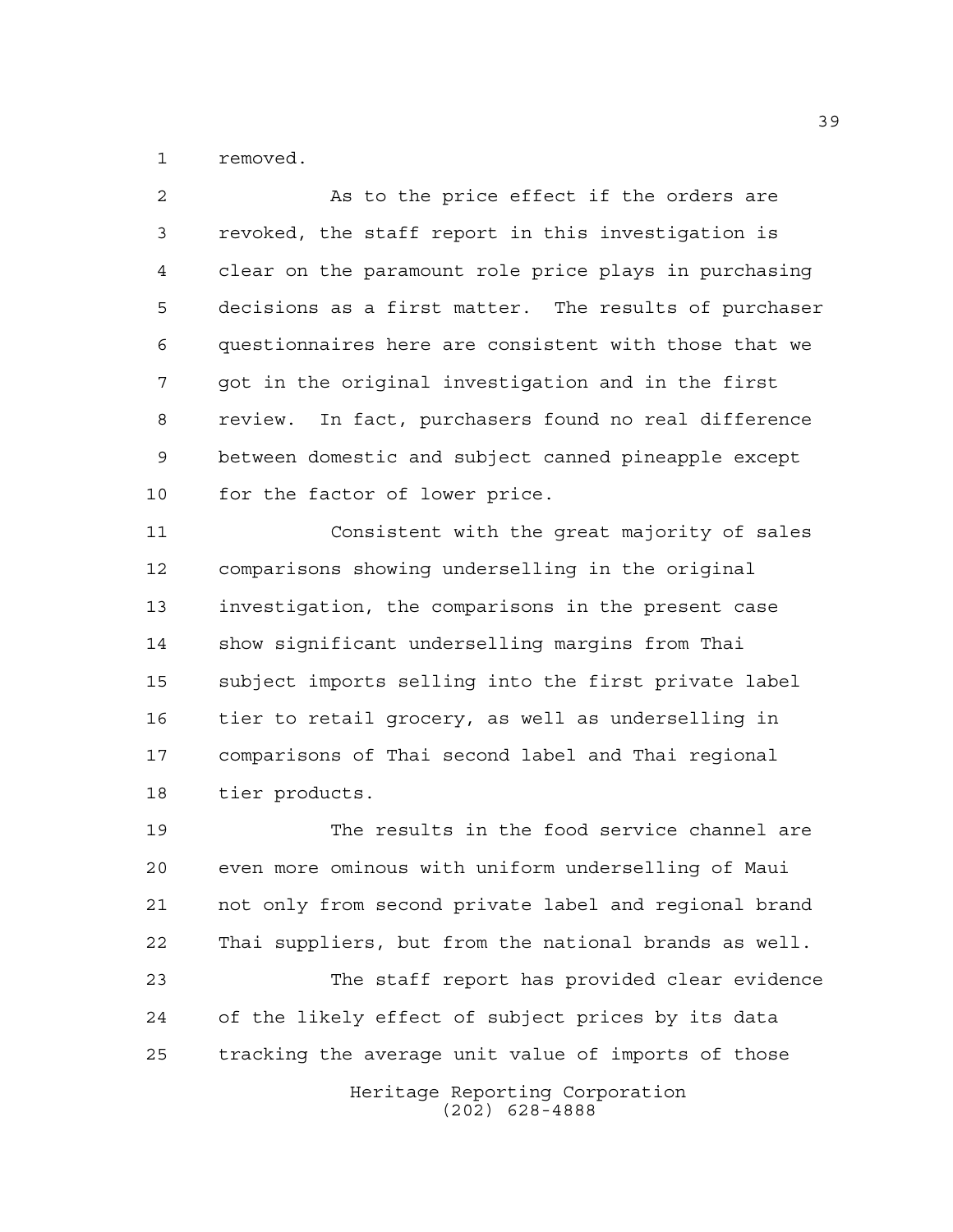four Thai canneries whose orders were revoked. The tables at page IV-27 of the staff report show nonsubject AUVs after revocation compared to that of Thai CPF still subject to the order.

 There are important differences here that we wish to emphasize in the in camera session. We will present another chart, for example, comparing subject with nonsubject prices at that time. The likely price effect of general revocation then will be further declines in Thai prices from the present levels, levels at which they already undersell Maui by significant margins.

 Finally, as to the impact on Maui of the removal of the order, you can see this with reference to the revocations of mid 2004 as well. As with Maui's market share, this watershed event and aggressive reaction to it by those Thai producers whose orders were revoked has resulted in an accelerated decline in Maui's trade and financial performance. This is in Chart 2 of the public charts that we have distributed.

 Satisfactory in some areas, declining somewhat in others throughout the postorder period, Maui's indicators have fallen off a cliff in 2004, 2005 and 2006 as the company has been rocked by the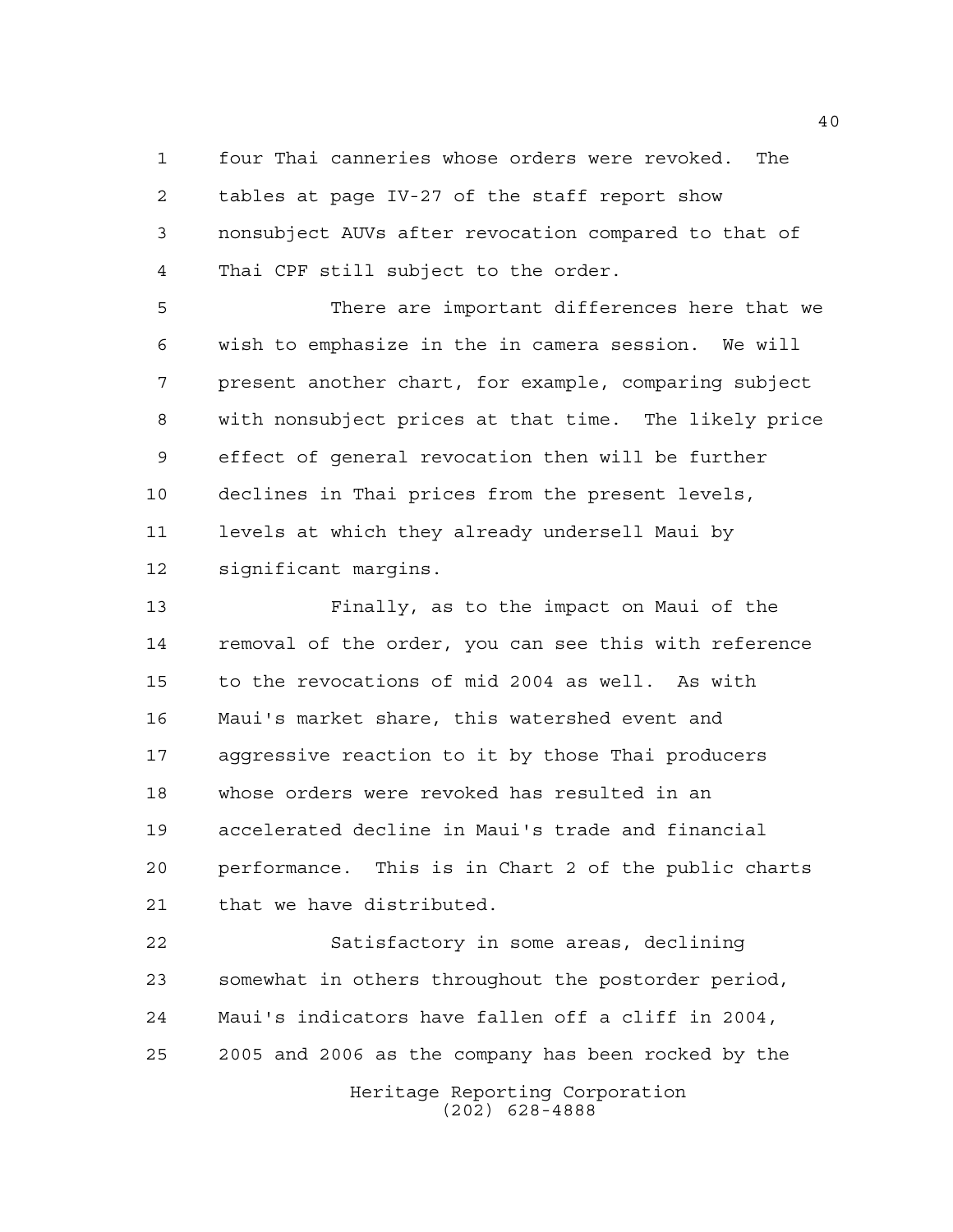huge increase in volume and the aggressive pricing of formerly subject imports.

 Some of these trends are shown in that second chart, an index of market share, production, production related workers and net sales trends. Note especially the acceleration of these declining trends in 2004, 2005 and 2006. Perhaps most important, these deeply declining tends led to Maui operating losses, which aren't on that chart, but these operating losses ballooning over the review period and worsening each year.

 In conclusion, the Commission should keep in mind that the significant dropoff in Maui's performance in these last three years was caused primarily by the huge increase in volume and aggressive pricing of four -- only four -- Thai processors formerly subject to the order.

18 Some 50 or so processors remain under order, processors which we must emphasize again have ignored ITC's request for information. The revocation of the restraints on these remaining Thai processors will likely result in Maui's termination of canned pineapple production and eventually, as was the case of other Hawaiian producers cited by Mr. Nishida, cessation of all pineapple-related operations in the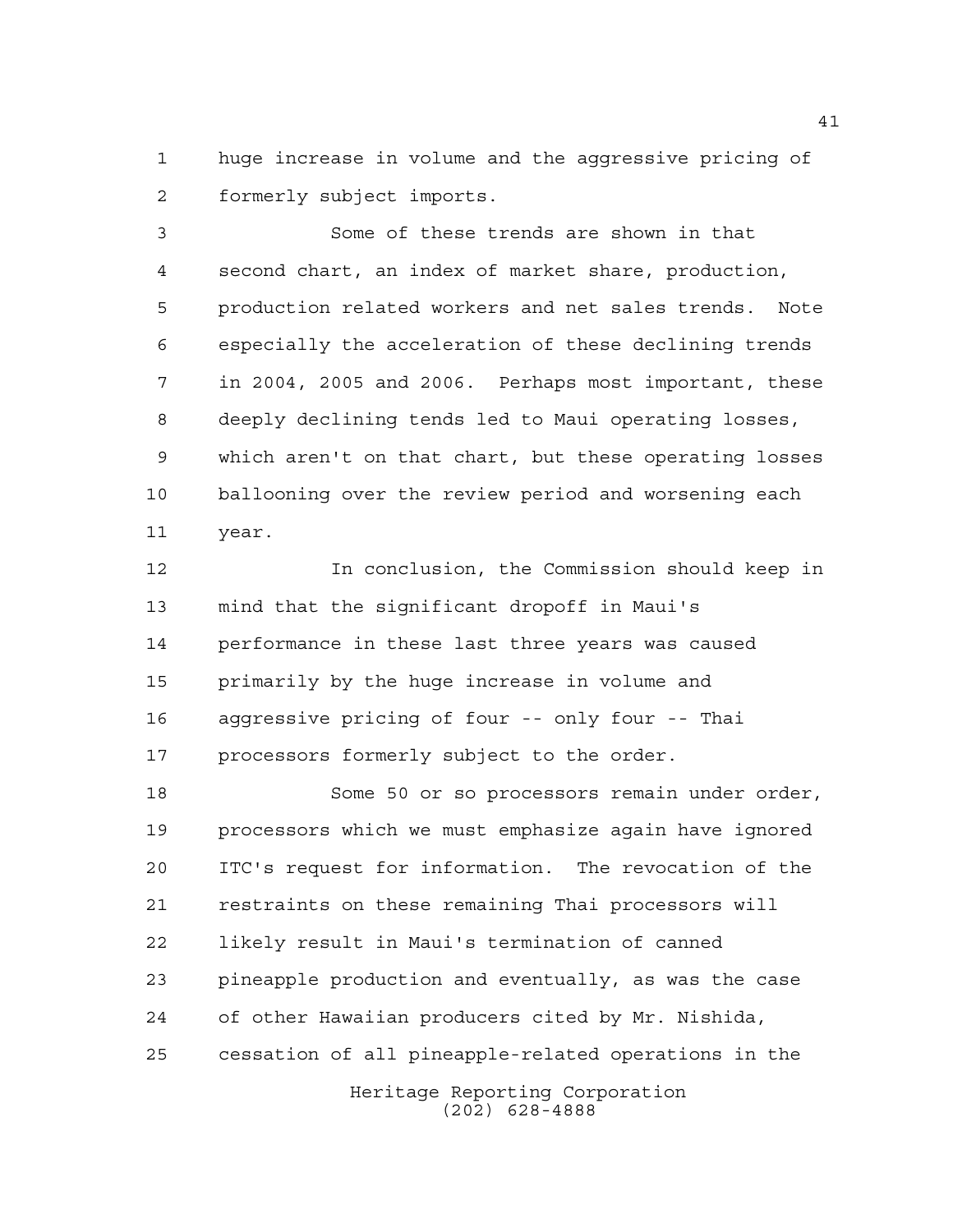United States.

Heritage Reporting Corporation (202) 628-4888 Thank you for your attention. MR. ROSENTHAL: That concludes our direct testimony for the public session. We're happy to answer questions. CHAIRMAN PEARSON: Okay. Thank you very much for those presentations. We will begin the questioning in this public portion of the hearing by Vice Chairman Aranoff. VICE CHAIRMAN ARANOFF: Thank you, Mr. Chairman, and thank you to everyone on this panel for being with us this morning and especially to those of you who traveled so far to come to nasty weather. **I** want to start with a general question about Maui's marketing strategy for canned pineapple and then ask some more specific questions. Mr. Nishida, you testified that going up market to the high end of the market with your fresh product has been a good strategy for your company. Why is that not a good strategy for your canned pineapple product where you have had less of a focus on fancy grade product? MR. NISHIDA: You're absolutely correct. Our strategy in moving up market, if you will, with our Maui Gold product is the key to our success.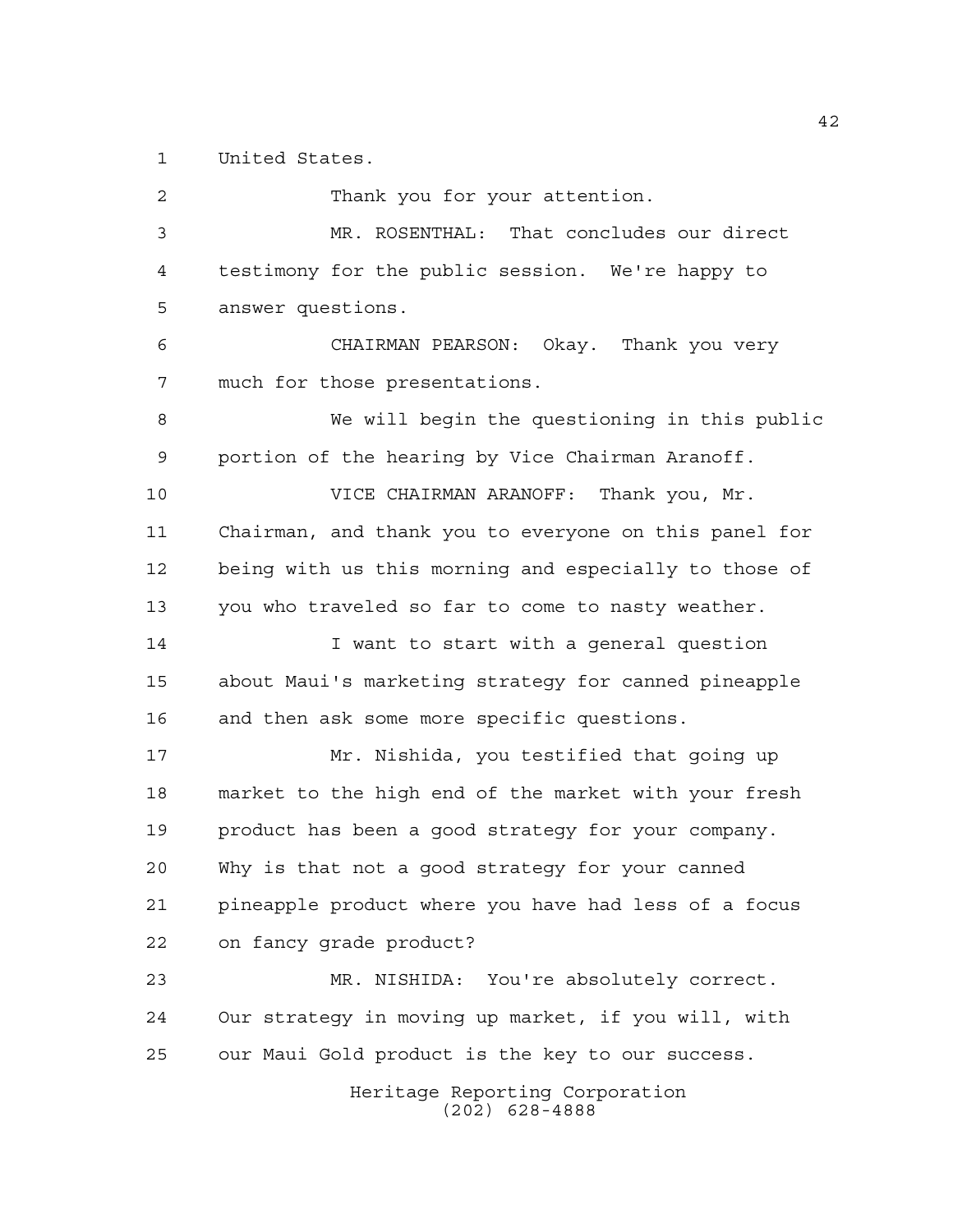Fresh produce items have the ability to be differentiated by various product attributes and as well branding. I think everyone will agree that Maui holds a special place in many people's heart, and it makes the fruit taste a little bit better sometimes, all kidding aside.

7 The case of canned pineapple, however, it's truly a commodity item, and in that market price is the overall driver. Maui is a very, very small player, and our positioning is such that we cannot -- we have not been allowed to increase pricing.

 We have made the attempts over the years of emphasizing the Made in USA product and the Hawaii origin and many of the other attributes. However, the market simply dictates pricing restraints.

 VICE CHAIRMAN ARANOFF: Are the pineapples that you would previously have used to pack fancy grade canned pineapple, are those the same pineapples that are of sufficient quality to sell in the fresh market?

21 Are the canned and the fresh competing for those same pineapples, or is there another reason why it doesn't make sense to pack as much fancy grade as it may once have done?

Heritage Reporting Corporation (202) 628-4888 MR. NISHIDA: I hope I understand your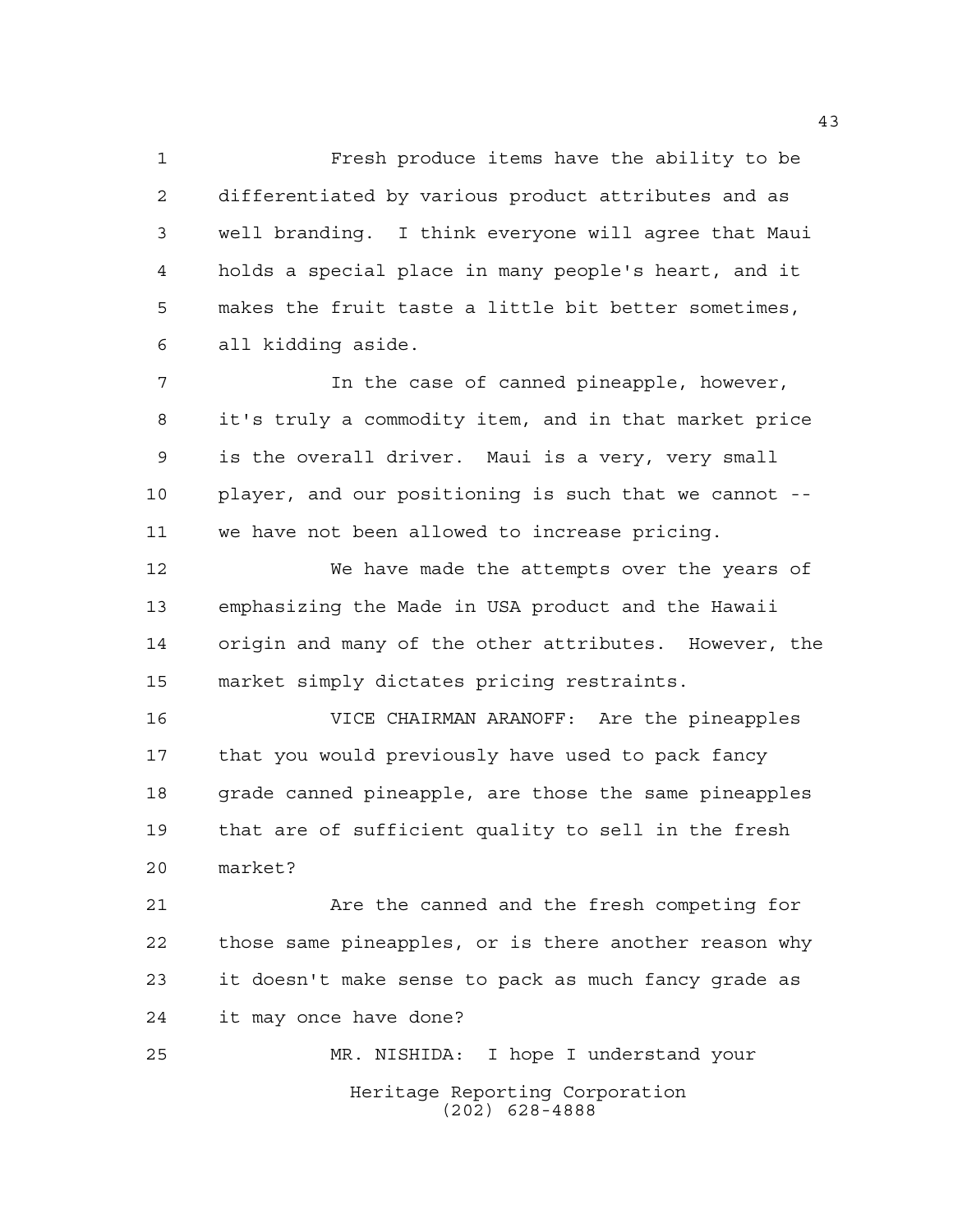question. I'm not sure.

Heritage Reporting Corporation (202) 628-4888 I think an important component in examining our current and go forward strategy, number one, is that we've invested heavily in a new variety, one which allows us to position for the premium fresh pineapple business. That being said, an essential component is, as I described, a high cull rate. Essentially although we're growing tons of pineapple, the amount that we ultimately select as our Maui Gold product is a percentage, and the resulting remainder are still very good eating fruit, but for various quality standard reasons in the fresh market we then utilize for our cannery operations. VICE CHAIRMAN ARANOFF: Okay. MR. MAGRATH: Excuse me. The quality difference that Mr. Nishida is talking about though, I mean it could be, as he said, perfectly good quality pineapple, could be the fancy grade pineapple, but it might be a little bit differently shaped. The crown may not be formed correctly. It may be off-color. You know, those kind of pineapples cannot be sold in the fresh market so they go to the canned operation. MR. NISHIDA: A great example would be the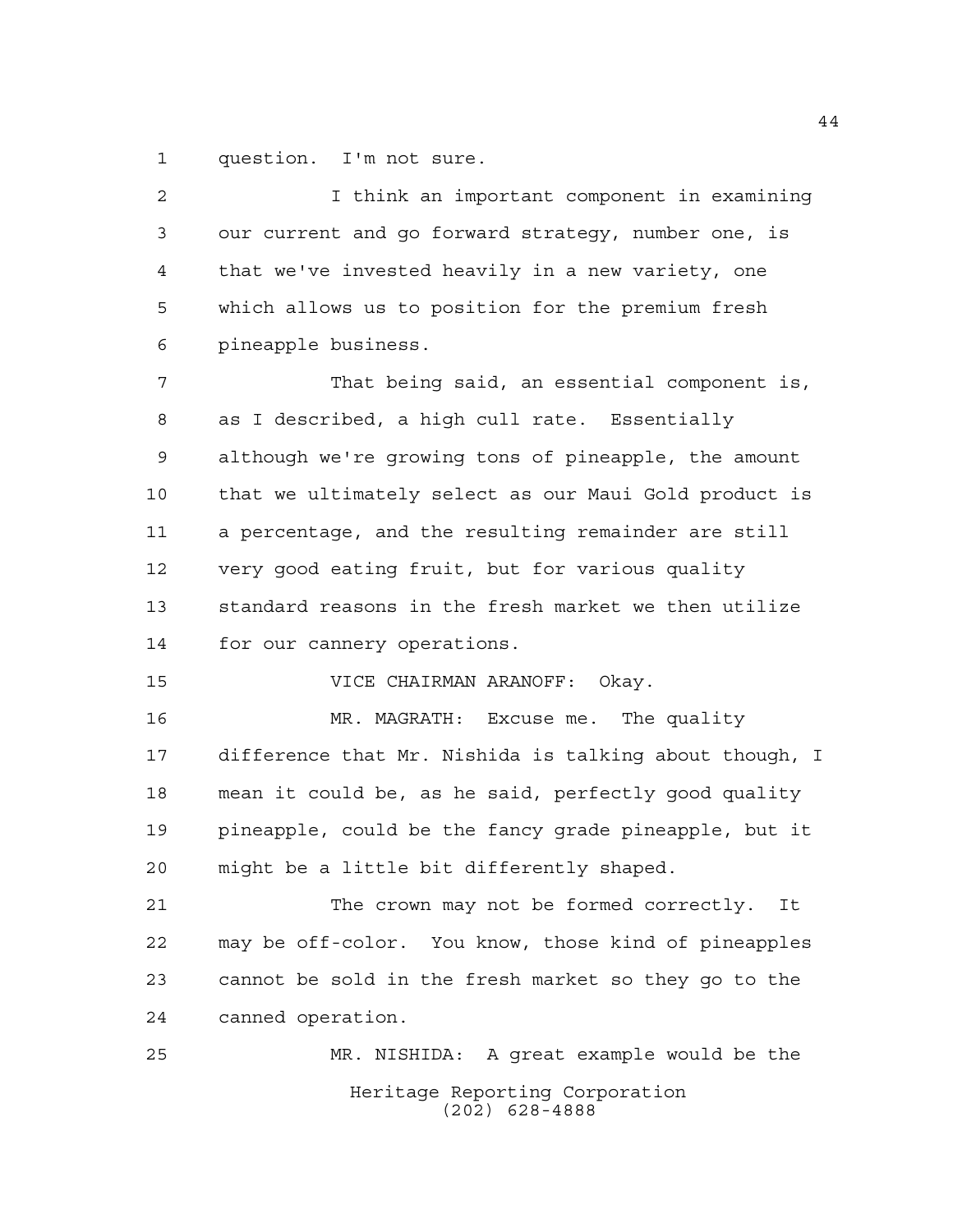crown.

| $\overline{a}$ | MALE VOICE: Yes, the crown.                            |
|----------------|--------------------------------------------------------|
| 3              | MR. NISHIDA: The degree of tilt, if you                |
| 4              | will, of the crown. We would not put that into our     |
| 5              | Maui Gold product. The fruit is perfectly edible.      |
| 6              | That would go to our cannery.                          |
| 7              | VICE CHAIRMAN ARANOFF: Okay. I understand              |
| 8              | that point. What I'm still not understanding is my     |
| 9              | understanding is that your company used to can a fair  |
| 10             | bit of fancy grade product, and you've trended away    |
| 11             | from that toward the next grade down, choice.          |
| 12             | I'm trying to understand whether that                  |
| 13             | phenomenon is related to the way you're marketing your |
| 14             | fresh product or whether there's another explanation.  |
| 15             | MR. NISHIDA: The change is really not a                |
| 16             | matter of adjusting or making a grade choice, if you   |
| 17             | will. It's really a matter of what will the market     |
| 18             | allow us? What volume levels will the market allow us  |
| 19             | to produce?                                            |
| 20             | It's not a function of a difference in                 |
| 21             | production grading or quality of fruit that's driving  |
| 22             | the change in the marketplace. It's the market that's  |
| 23             | driving the situation.                                 |
| 24             | VICE CHAIRMAN ARANOFF: So you're saying                |
| 25             | that there's less demand now for fancy grade product   |
|                | Heritage Reporting Corporation<br>$(202)$ 628-4888     |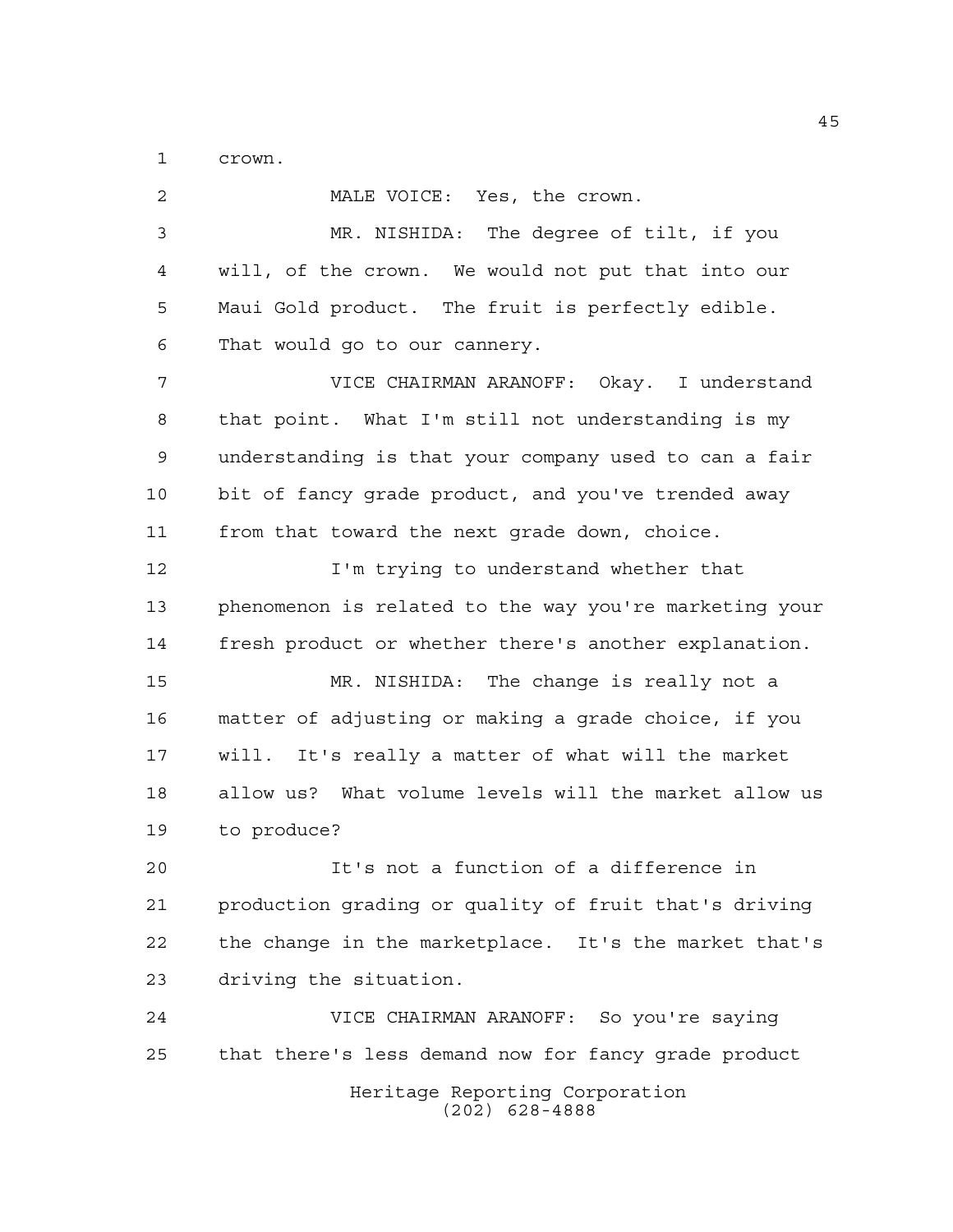in the United States than previously? That it's not a supply issue; it's a demand issue?

 MR. NISHIDA: As consumption is flat in regard to canned pineapple is concerned and really the pricing situations -- again, because the market is establishing the price and essentially the profitability levels, that's driving our decision on not being able to produce more canned pineapple. VICE CHAIRMAN ARANOFF: Okay. MR. MAGRATH: The purchaser questionnaires will show that the only difference to purchasers, and this was true from the original case and it's even more so in this second review. No one will pay for this quality difference. The only differentiating variable between Maui pineapple and the other pineapple in the market is the issue of price, so that would be the factor. VICE CHAIRMAN ARANOFF: Okay. Going to this issue of product differentiation as a way to maintain a premium, in some other agricultural cases that we've seen recently we've seen companies explore strategies that involve several things that I wanted to ask you if you've looked into. One is promoting a kind of a buy American promotion like we saw, for example, with Alaskan

> Heritage Reporting Corporation (202) 628-4888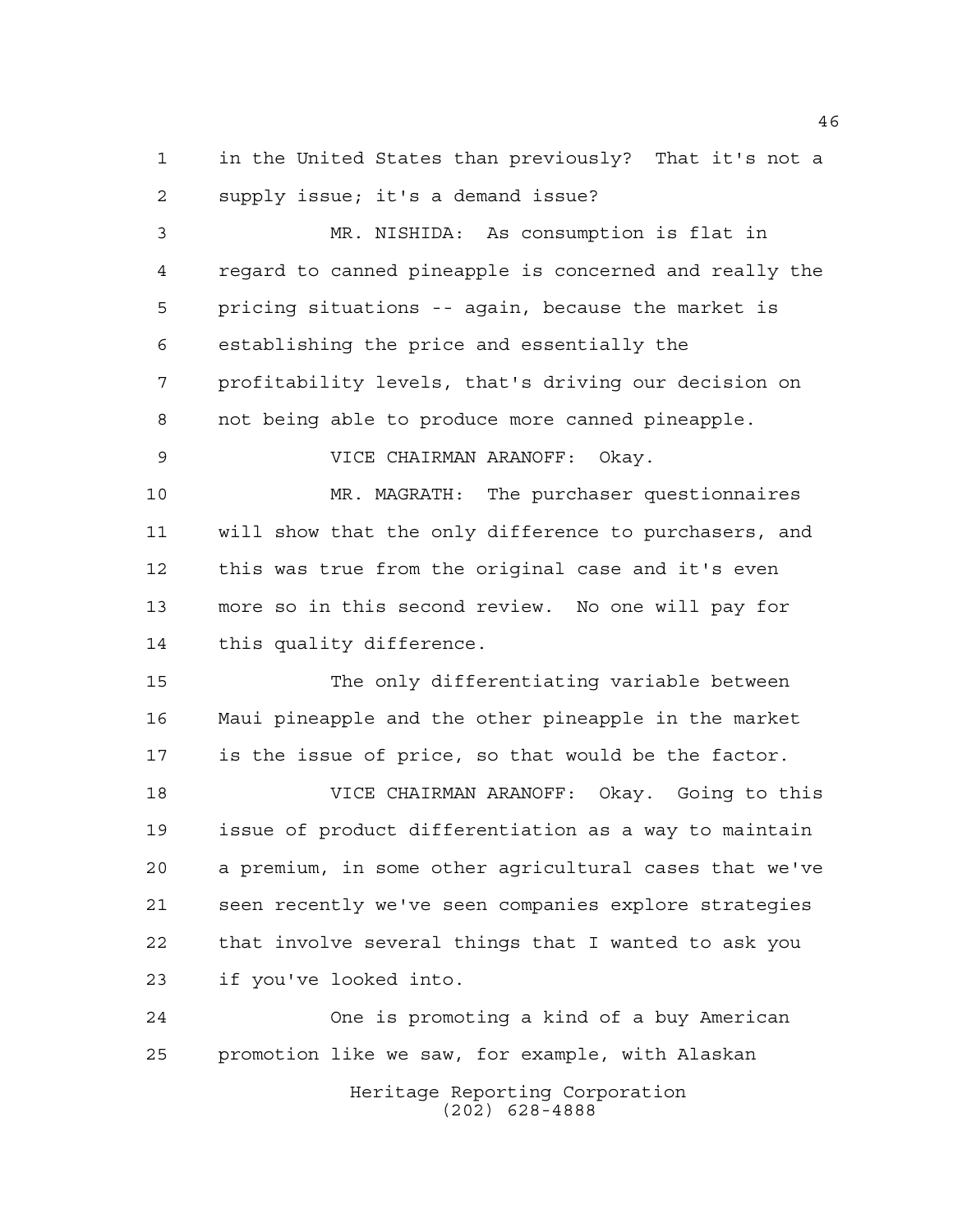salmon to persuade consumers that the American product is better.

 We've seen people turn to greater organic production as a way to get a price premium. We've seen people look at different kinds of fancier or more convenient packaging or packaging that consumers somehow view as more upscale than a can.

 Have you done marketing studies to look at those kind of options and rejected them as not likely to improve your pricing situation or your market share?

 MR. NISHIDA: Those are great examples. I think Maui Pineapple's effort in promoting the made in 14 the U.S. attribute is a strategy that has been deployed with limited I guess at best success.

 Organic pineapple? Interesting that you would mention that. We currently have an endeavor underway, but that's really a research effort. Organic pineapple is not an easy crop to develop.

 As well, both incorporating such an item and, if you can imagine, a packaging conversion change require significant investment both from an agronomic perspective, as well as a manufacturing perspective. VICE CHAIRMAN ARANOFF: If you go into your

Heritage Reporting Corporation (202) 628-4888 grocery store, for example, you see plastic jars of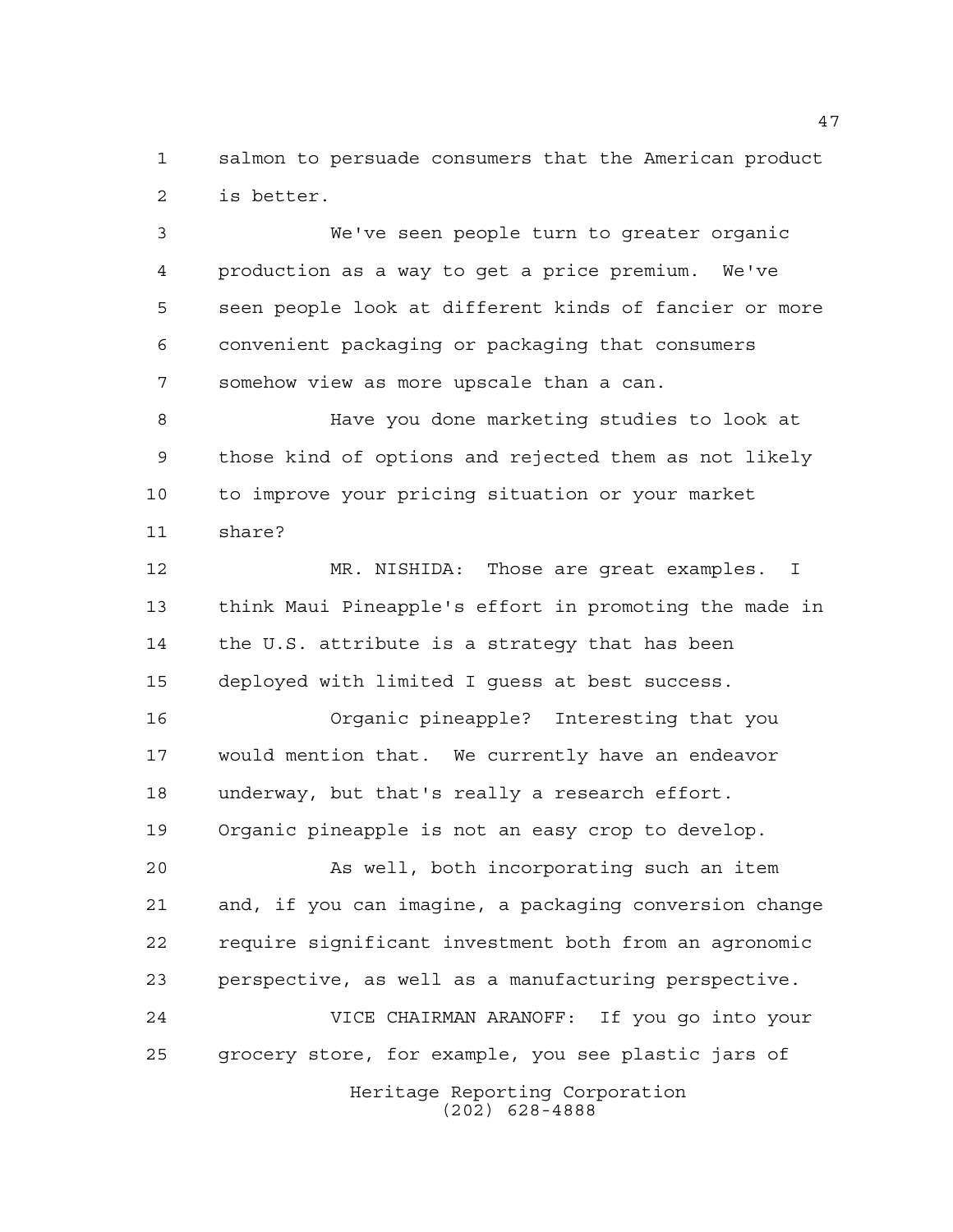Heritage Reporting Corporation (202) 628-4888 fruit, and you see the little individual servings, which I know I put in my kids' school lunches. Why are those not viable options for your company? Is it a cost issue with respect to the packaging, or is it just too small a market to be worth investing in? MR. NISHIDA: From our perspective it's the investment cost and the market development costs are unaffordable for us. VICE CHAIRMAN ARANOFF: Okay. I appreciate all those answers. Since my light is yellow, I'll wait for the next round. Thank you, Mr. Chairman. CHAIRMAN PEARSON: Commissioner Hillman? COMMISSIONER HILLMAN: Thank you. I, too, would join my colleagues in welcoming you and thanking you for taking the time to be with us and for traveling all the way from beautiful Hawaii. Let me follow up a little bit on this issue of trying to understand where you see yourself positioned in the canned pineapple segment of it. Our data tends to break down the market by sales to the retail sector, sales to the food service sector and sales to the industrial sector, and so I'm trying to understand from your business perspective where you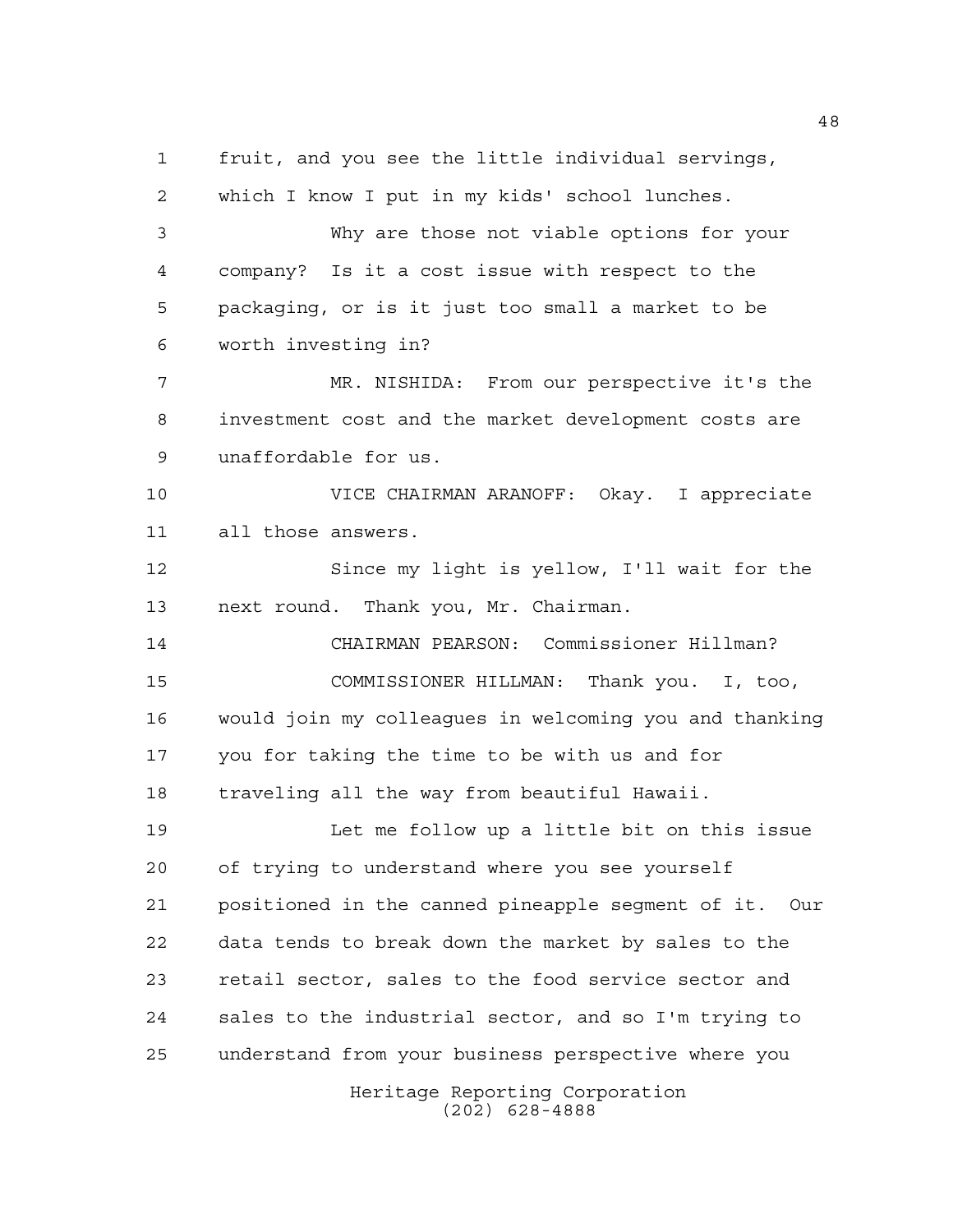see yourself positioned in each of those segments.

 Describe for me how you see yourself in the retail segment of the canned pineapple market.

 MR. NISHIDA: Let me back up a little bit. Obviously the key to our strategy is the mutually supportive component of our processing business or canned pineapple business to our overall pineapple business.

 That being the case, the key objective on our processing operations is to drive for stability. Towards that end, historically we have found that the food service business, for example, provides us a bit of a higher degree of reliability in that orders are placed well ahead of time, and you can develop customer relationships, things like that.

Heritage Reporting Corporation In contrast, in the grocery sector it's extremely, extremely price competitive, and really recent history has shown that we cannot garner the pricing that we need, that the retailers are not willing to pay, and as a result we've retracted. Really we've been forced to retract from that business. The margins have not supported us there. COMMISSIONER HILLMAN: Okay. Help me understand this because obviously this is one of the big arguments that the Respondents are making, and

(202) 628-4888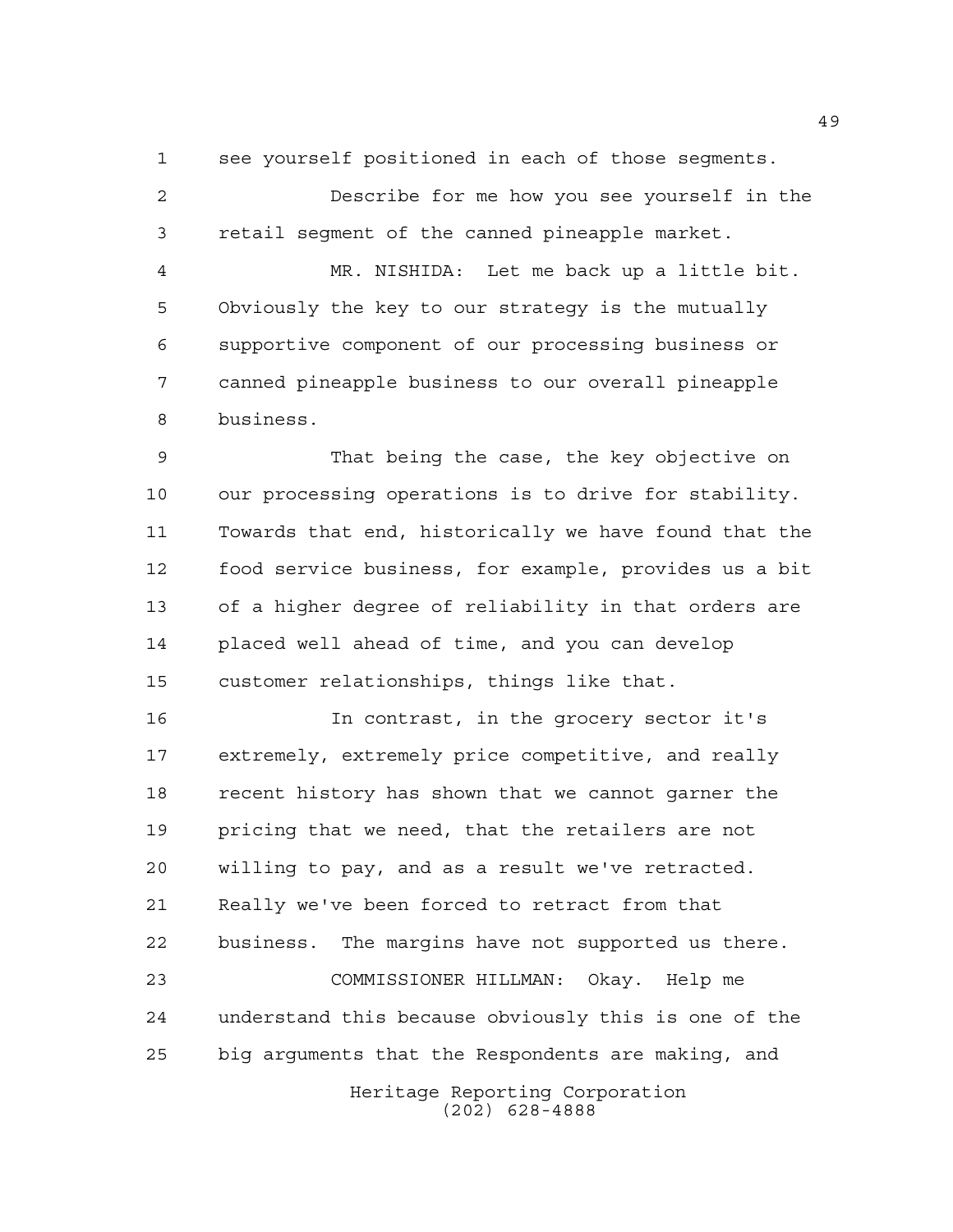they've quoted a number of purchasers who have clearly said we can no longer get product from you. It's not available. You're not willing to do it. You're not canning what we want. You're not willing to sell to us.

 Obviously I'm trying to make sure I understand from your perspective how we got to the point we are in terms of the level of your sales in the retail sector.

 MR. NISHIDA: Certainly Maui Pineapple was a supplier to that channel for many years, but for many years the margins were in the red.

 We have had to make the hard decision of first testing to see whether or not prices can be taken up and have not been successful in that regard 16 so as a result the need to therefore make the hard decision of no longer supplying that marketplace.

 I'll give you an example. As we all know, the cost of energy has gone up significantly. Commodity pricing on things like very fundamental raw materials for our business, steel, has gone up significantly.

Heritage Reporting Corporation (202) 628-4888 We've attempted, as perhaps other commodities and products have been able to pass on fuel surcharges, for example. We've not been able to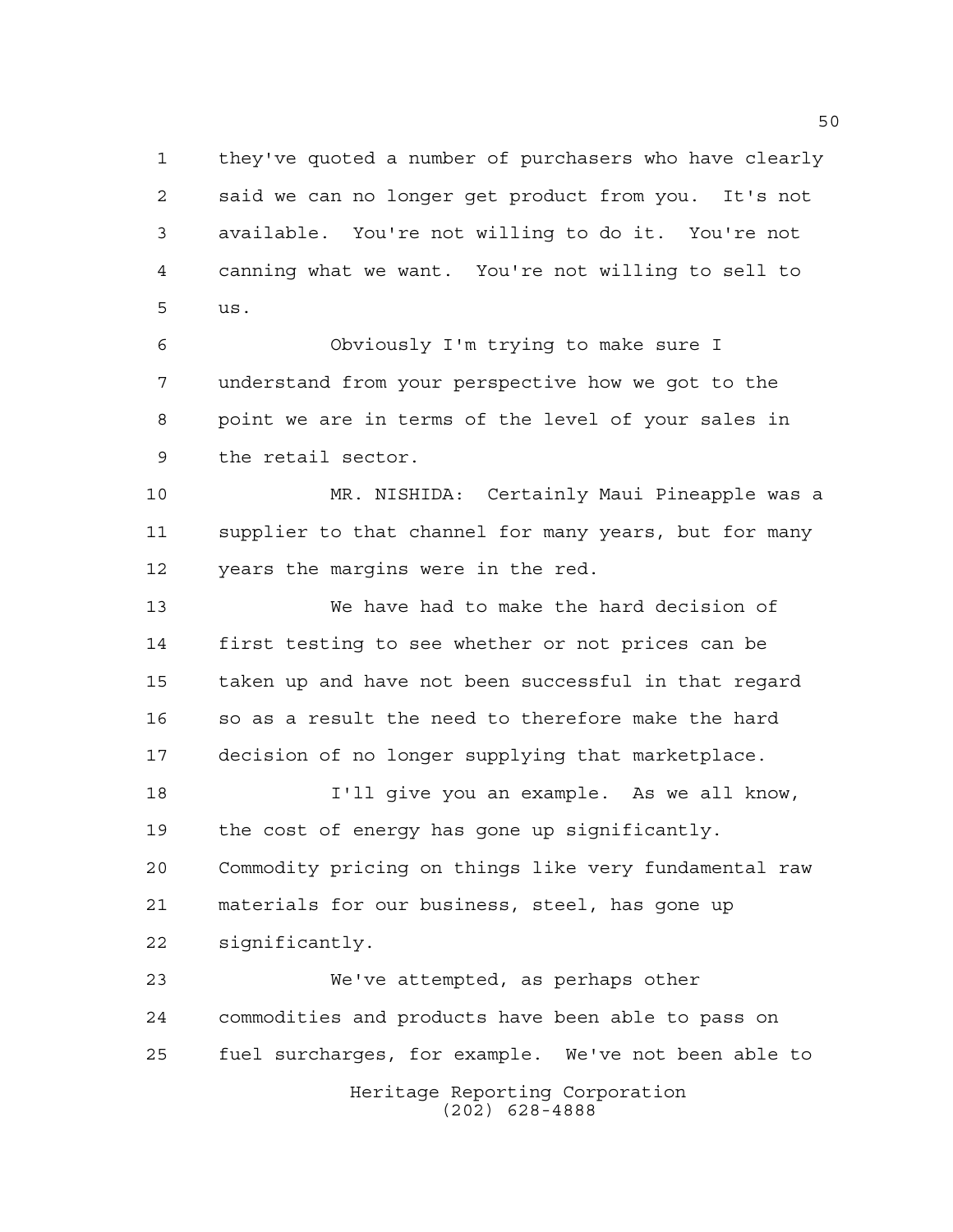succeed in that matter at all. As a result, we

 clearly came to the conclusion that there's a ceiling. Given the market conditions, there's a ceiling. COMMISSIONER HILLMAN: Okay. When would you say you came to this conclusion that you're really not able to remain in the retail end of the canned business? MR. NISHIDA: I would say the analysis and our conclusion was in 2003-2004. COMMISSIONER HILLMAN: Okay. Now, from a cost perspective describe for me the differences in terms of trying to sell into the retail business versus into the food service business. Obviously different sized cans, different numbers of labels, but help me understand from a producer standpoint what difference it makes whether you're selling retail versus selling food service. MR. NISHIDA: I can speak in general terms. Certainly in the food service business, for example, the No. 10 can, the one gallon size can, is the predominant item. From a production perspective, the throughput, focusing in on such an effective SKU from a production perspective makes it a lot easier, certainly easier in the case of distribution.

Heritage Reporting Corporation (202) 628-4888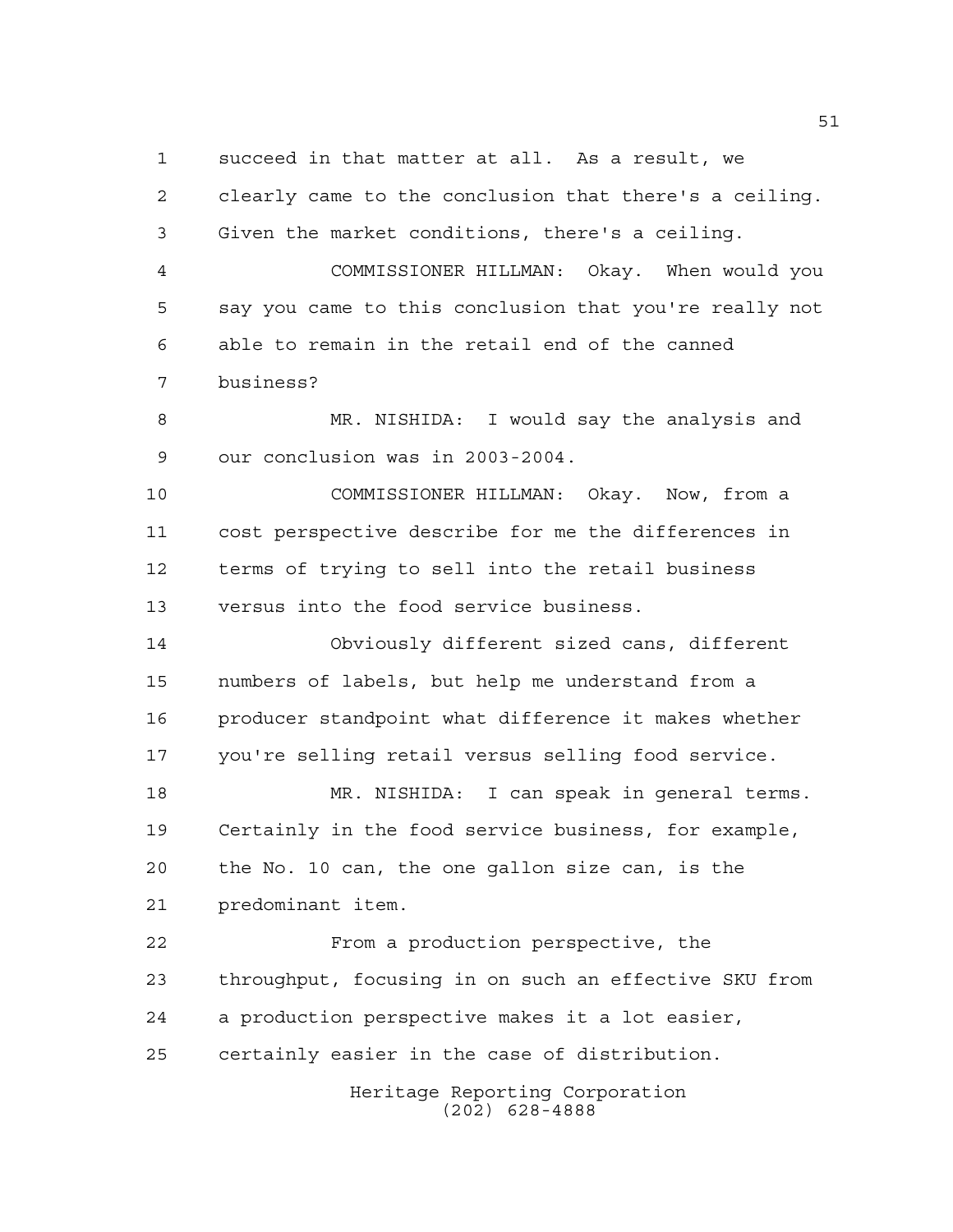Generally the customers take full truckloads, the whole stocking cycle. It's much easier to work with the food service sector, who they themselves have, in my opinion, more sophisticated demand projections, mechanisms.

 Retail is a very different game. It is not uncommon to have small lot sizes and so the warehousing costs, the distribution costs, the selling costs are significantly higher. Again, as well the pricing pressures of the multinationals and the rest of the tiering certainly creates higher competition levels as well.

 COMMISSIONER HILLMAN: Okay. Now, I think I heard the testimony, and certainly I read it in the briefs, in your brief, that there is price effects across all of these various distribution mechanisms.

17 17 I can certainly understand price pressure within the retail sector. In other words, I can understand that the prices that the national brands are charging could have an effect on the primary label or the secondary private label product.

Heritage Reporting Corporation I'm having a little more trouble understanding the relationship between prices in the retail sector versus prices in the food service sector. Do the prices in one of those segments affect

(202) 628-4888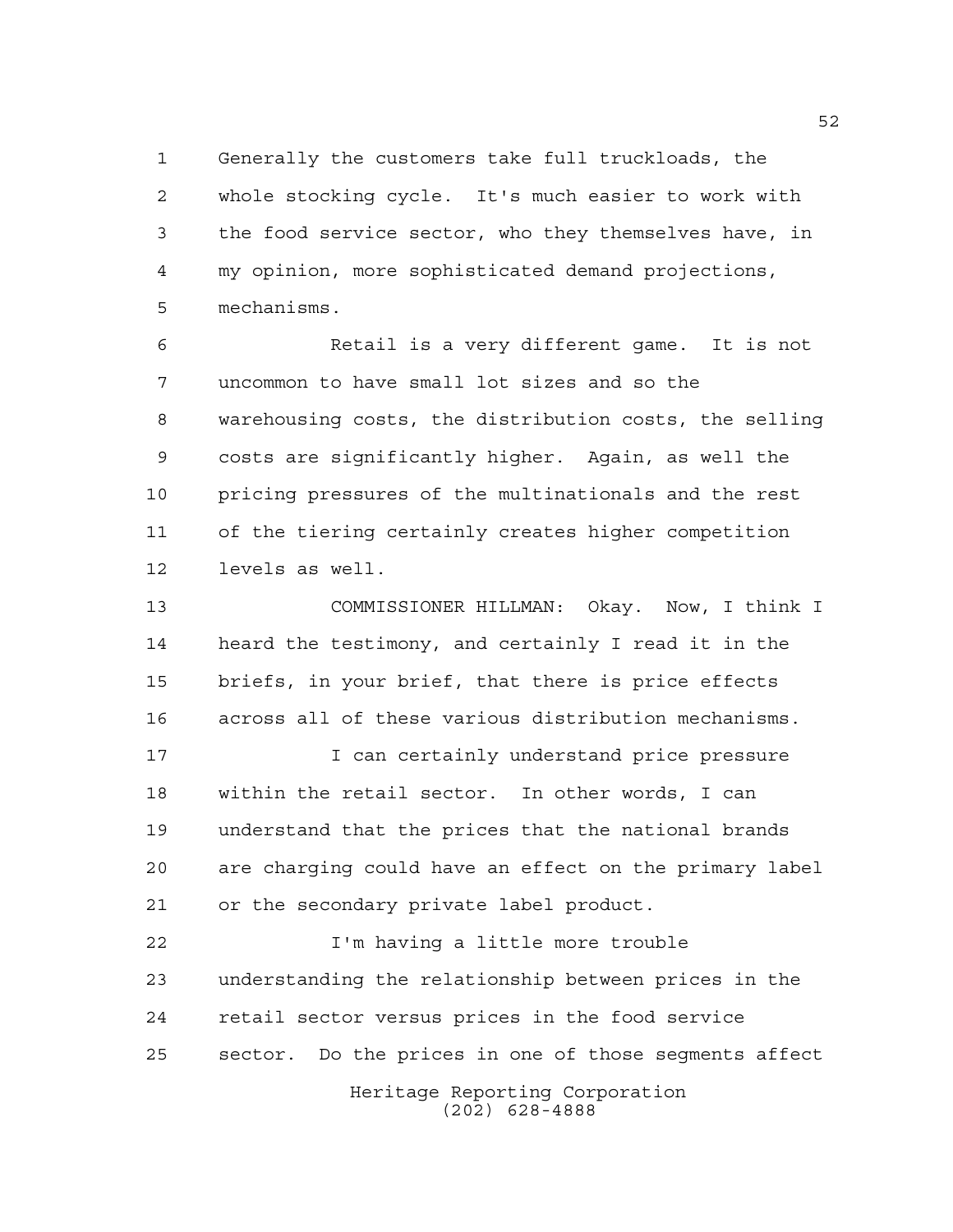the prices in the other? If so, how?

 MR. NISHIDA: May I take a moment to think about this? COMMISSIONER HILLMAN: Sure. MR. NISHIDA: I want to make sure I understand the question. COMMISSIONER HILLMAN: Well, basically what I'm asking is do the Syscos of the world in essence know what is being charged or what is being paid to the Safeways or the whatever? 11 MR. NISHIDA: Okay. COMMISSIONER HILLMAN: Do prices in the food service side have any relationship or effect on prices in the retail side or vice versa? MR. NISHIDA: Sure. Sure. Sorry. Yes. Certainly I don't know what level of intelligence each buyer or sector would have, but my supposition is no, they're more discrete. COMMISSIONER HILLMAN: They are more discrete? Okay. All right. I appreciate that. If I can then go to this issue? As I heard your testimony in this effort to go to the Maui Gold and marketing it as a real premium product, and I will confess that when my friends from California come the one thing I ask them to always bring me is a Maui Gold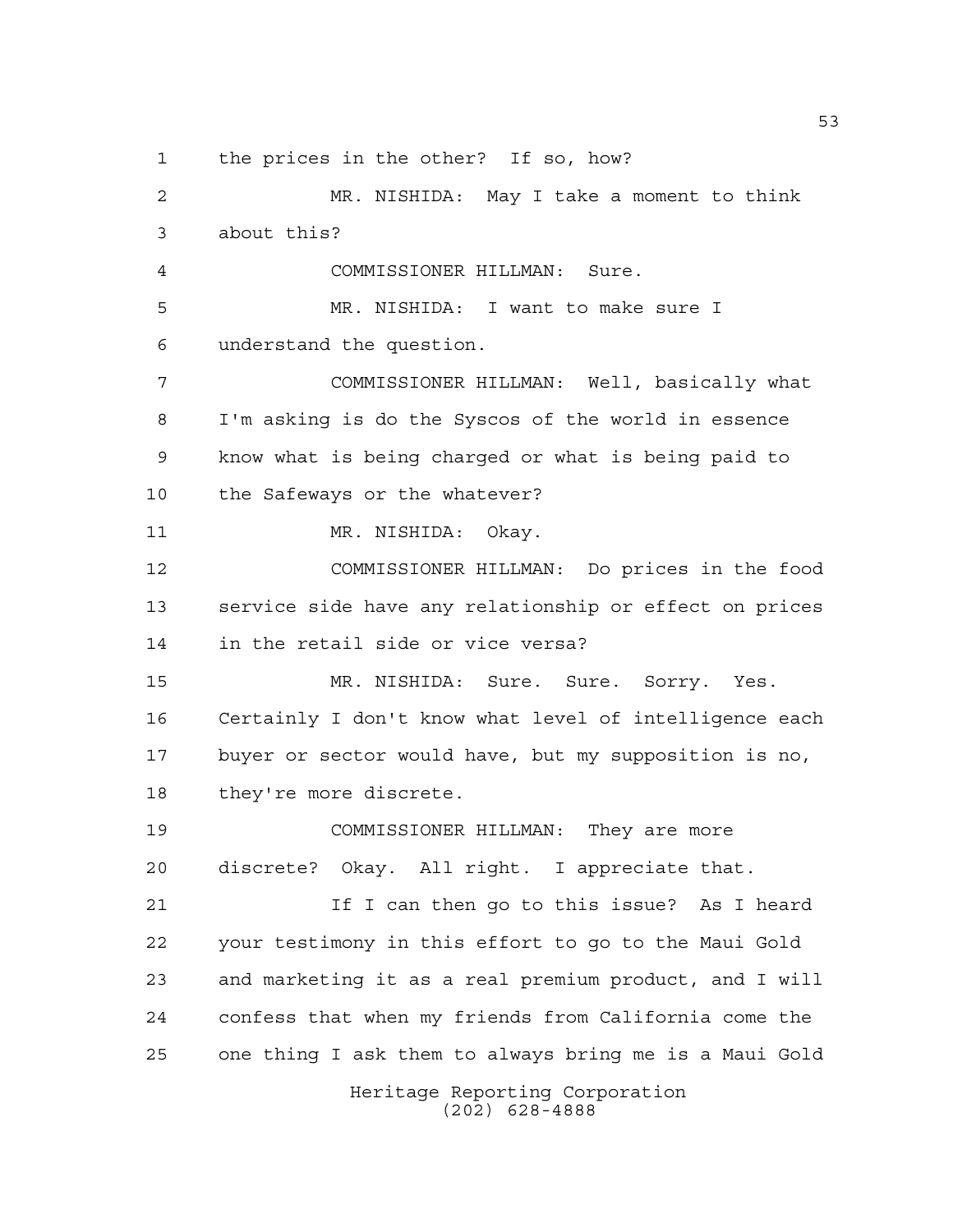pineapple.

Heritage Reporting Corporation (202) 628-4888 MR. NISHIDA: Great. COMMISSIONER HILLMAN: They are not available here on the east coast. I can understand that. I'm just trying to understand whether what you are doing is so fundamentally different from what others are doing. In other words, is your portion of what you deem going into the fresh market, your percentage of product that goes fresh as opposed to goes canned, significantly different than other pineapple producers? If so, again how and what effect does that have on the relative prices of the fresh versus the canned? MR. NISHIDA: I believe your question is do we do things differently in our crop utilization in regard to fresh. COMMISSIONER HILLMAN: Correct. MR. NISHIDA: We certainly do cull at a much higher rate than let's call it industry standards. The multinational -- COMMISSIONER HILLMAN: What would you say the industry standard is? That's what I'm trying to understand. MR. NISHIDA: Okay. In relative terms, I'd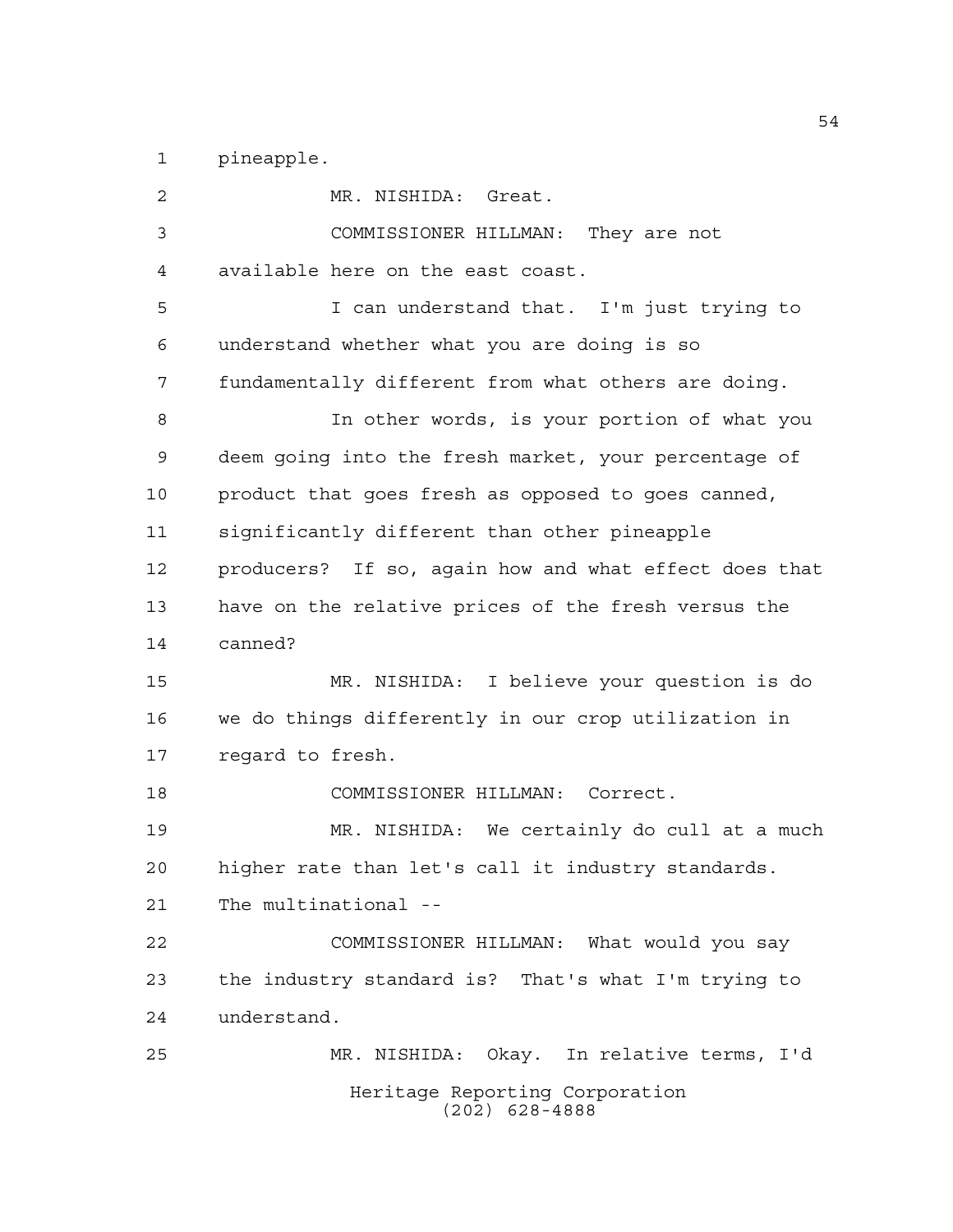say we cull at perhaps 2X, two times a greater cull rate than the industry standard.

 COMMISSIONER HILLMAN: Okay. So the industry standard, what percentage of their product would typically go fresh versus canned?

 MR. NISHIDA: Well, there's an important distinction. The other producers of fresh pineapple, to my understanding none of them have canneries; certainly as it pertains to the U.S. market. As a result, the general business strategy calls for grabbing as much of the crop as possible for their fresh pack.

 In our case, the ability to utilize that portion of the crop for our canning operations allows us from a model perspective to have a significantly higher cull rate.

**I'm sorry.** I'm probably not connecting. COMMISSIONER HILLMAN: No. I understand that, but I'm struggling with you have a lot of canning capacity, and you have the Del Montes and the others that used to be in Hawaii and certainly others, as you say, that do not have a canning operation.

 What I'm trying to understand is why then are you not canning what Del Monte couldn't put into the fresh market or what any of the other Central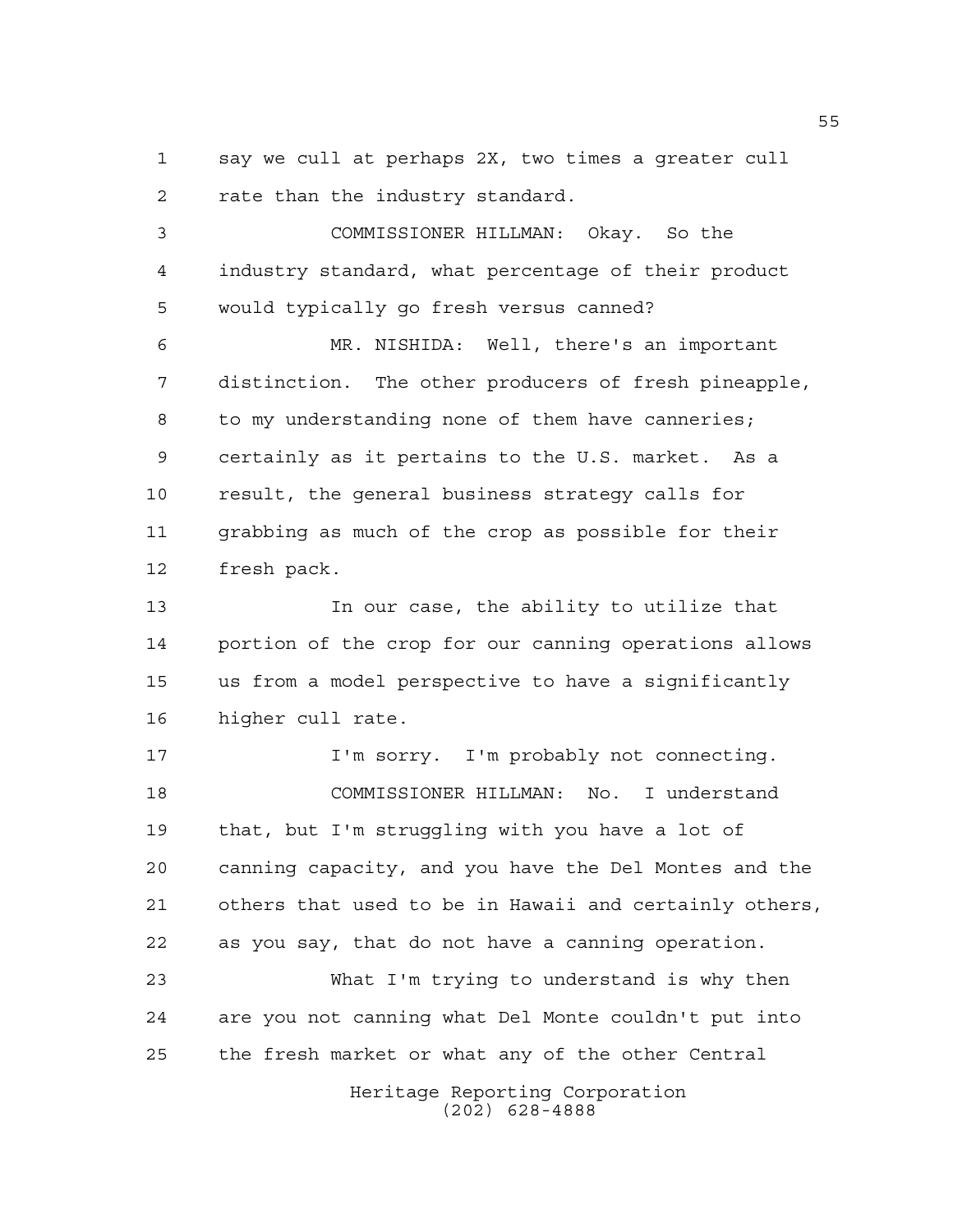Americans or others?

Heritage Reporting Corporation (202) 628-4888 **I'm struggling with if everybody needs to**  can the stuff that can't go into the fresh market, why not more fully utilize your canning operations to can somebody else's product that can't go fresh? MR. NISHIDA: Great question. I guess on one level the potential producer would simply be other pineapple producers in Hawaii, and we compete on the fresh market. More importantly, and perhaps this is an aside, when Del Monte announced their closure of their operations, their immediate closure, I did make an offer directly to assist in salvaging their crop over the two-year period and to have it processed in our cannery, but unfortunately, you know, I made the offer on Friday afternoon. At break of dawn on Saturday they had their tractors and their plows out plowing the fields under. COMMISSIONER HILLMAN: My red light is on. I may come back to this issue to try to understand. MR. ROSENTHAL: I wish you would because there are a few more things to say on this topic. Most important is it's not a lack of pineapples for canning. They've got plenty of capacity and plenty of pineapples within Maui, Maui Pineapple's operations.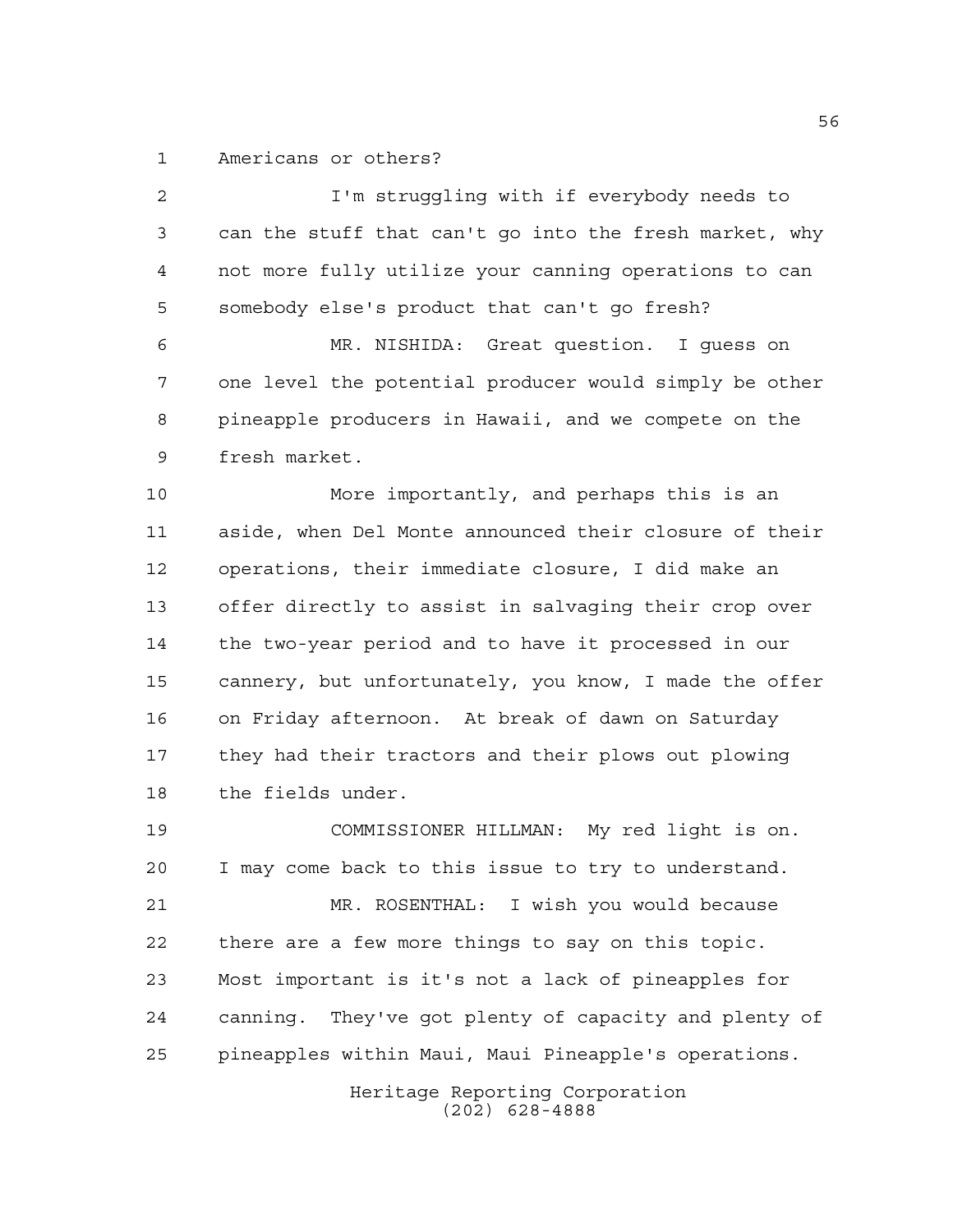The problem is, and this goes back to your earlier question, what price can you get once you can those pineapples.

 The reason why they've been squeezed out of the retail market is not because they don't have enough capacity to supply it. It's because the pricing they can get there when they're dealing with the low-priced Thai subject imports and the multinationals, they can't get the price to justify putting the pineapples in cans.

 I wish you'd come back or someone will because this is a crucial question to address.

 COMMISSIONER HILLMAN: I appreciate that. Thank you very much.

 CHAIRMAN PEARSON: Commissioner Koplan? COMMISSIONER KOPLAN: Thank you. I'm sure it'll get covered.

 Mr. Rosenthal, this is just for the posthearing. If I am seeing correctly, that tie you're wearing has pineapples on it I take it? MR. ROSENTHAL: For the record, it does. COMMISSIONER KOPLAN: It does. But they're all fresh, so for the posthearing maybe you could explain why you couldn't come up with a single can. I'll let you handle that.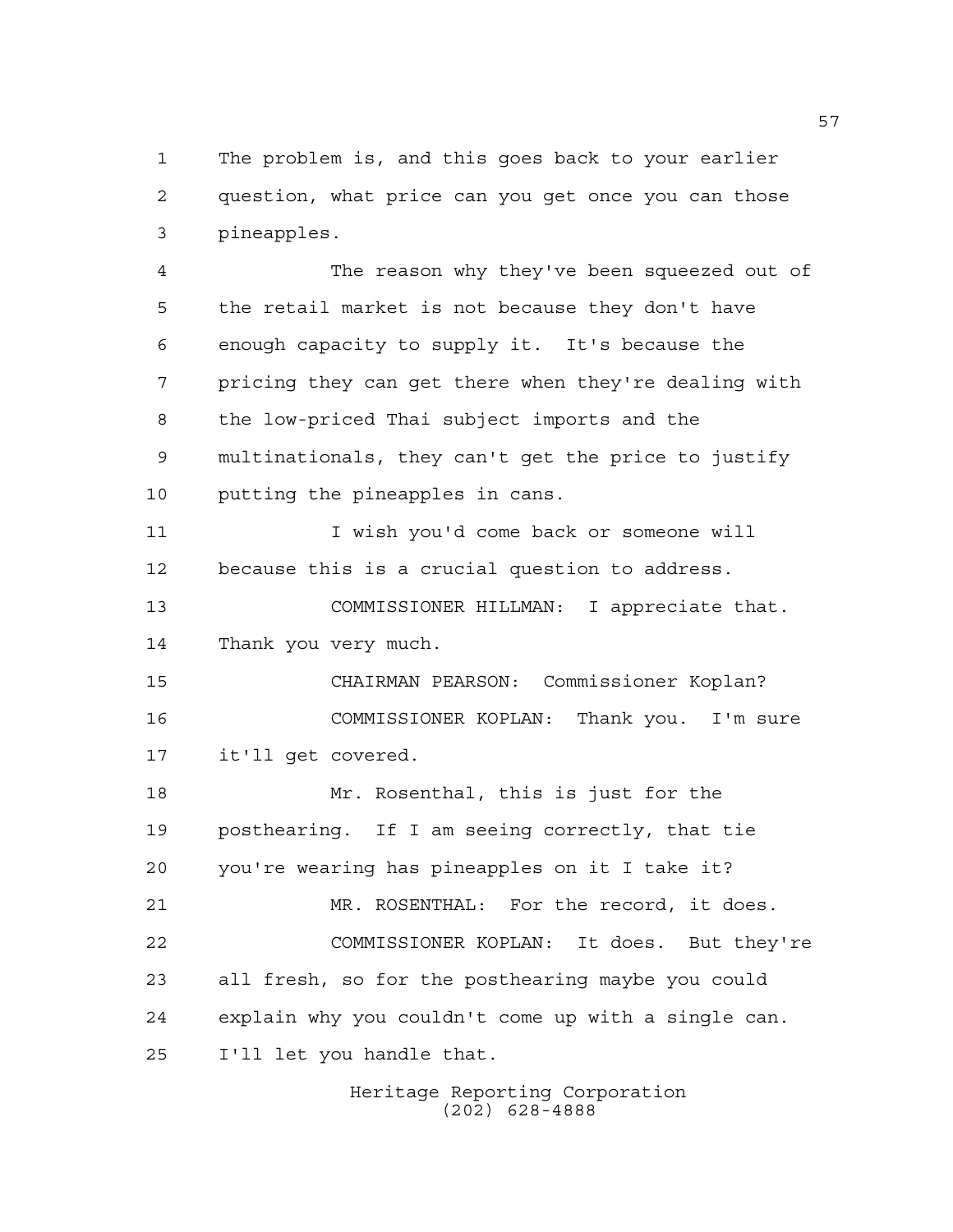Mr. Nishida, let me start with you and with our staff report, the public version of it. "The number...", and I'm quoting from chapter 2. It states as follows: "The number of acres of pineapple planted for the fresh and canned markets decreased from 20,700 acres in 2000 to 13,000 acres in 2004, then increased to 14,000 in 2005." It cites a table in chapter 3.

 It goes on to say, "Though some of the decrease in acreage led to decreased production for the fresh market from 122,000 short tons in 2000 to 104,000 short tons in 2004 and 106,000 short tons in 2005, most of the decline was in the processed portion of the crop."

 Now, you referred to your business model several times I think in your direct testimony. On the one hand, as I see this, you have decreased overall pineapple acreage, which disproportionately affects the amount of fruit for processing CPF, but, on the other hand, you continue to invest in the canning operation.

 You made mention today of this new facility, the \$17.2 million facility that I believe you said should be fully operational this year. Just out of curiosity, do you expect the processing component to be fully operational this year?

> Heritage Reporting Corporation (202) 628-4888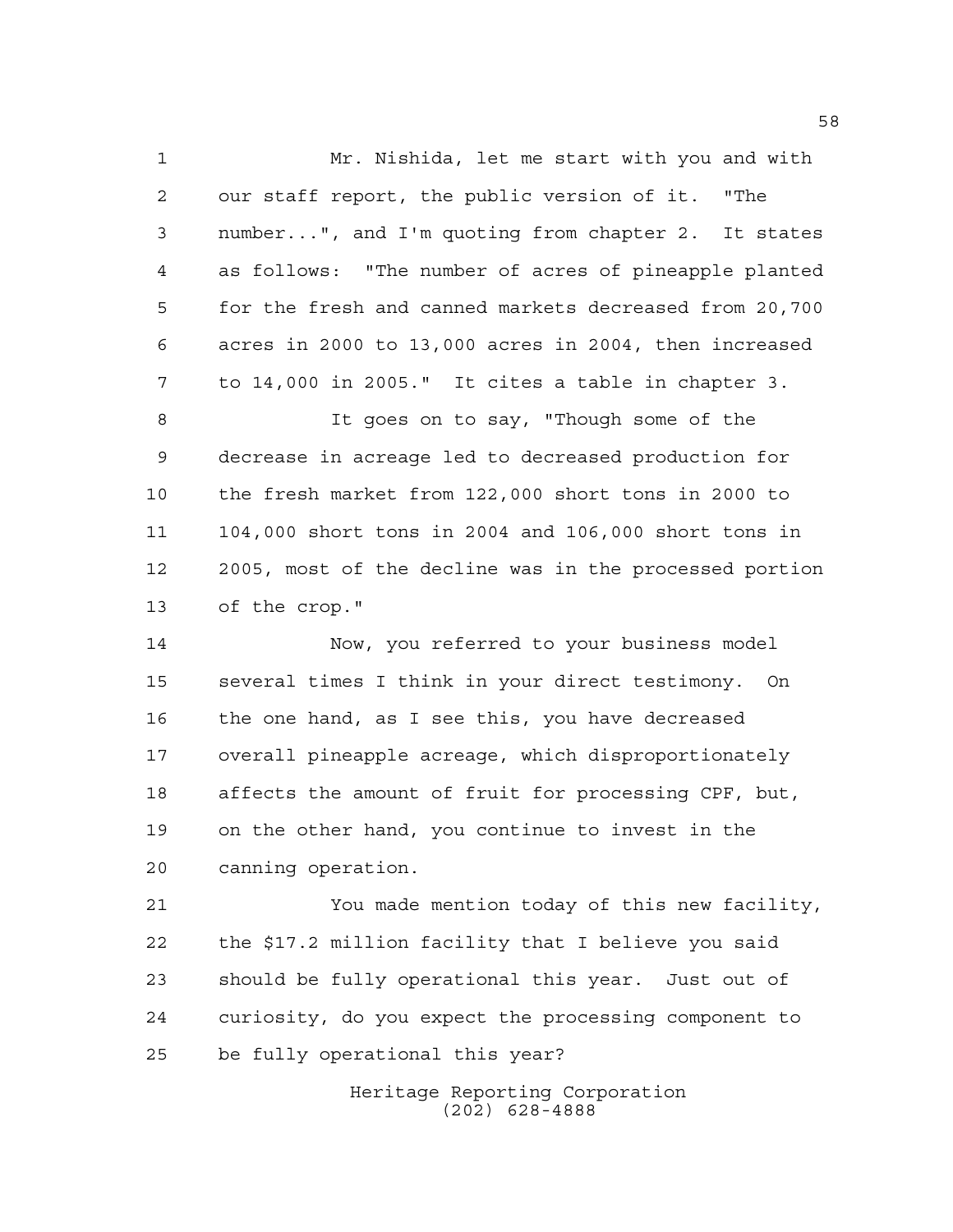Heritage Reporting Corporation (202) 628-4888 MR. NISHIDA: That \$17 million plant that we refer to is our fresh fruit packing operation. COMMISSIONER KOPLAN: Yes. MR. NISHIDA: Not to be confused with a canning operation. In fact, it is on line. Actually we commissioned it in midyear '06. COMMISSIONER KOPLAN: When you said in the brief and made reference to the processing component, are you talking about fresh there? MR. NISHIDA: The \$17 million plant? I'm sorry. COMMISSIONER KOPLAN: Yes. I think you described it was going to be coming on line, and you said in there that the processing component would be fully operational in 2007 you thought. MR. NISHIDA: That plant refers to our fresh fruit operation. COMMISSIONER KOPLAN: To fresh? MR. NISHIDA: Yes. COMMISSIONER KOPLAN: Okay. Could you do me a favor and submit the documentation for that business model for me for purposes of the posthearing, anything that you would have on that? What I'm trying to balance for myself is the fact that this reduction in acreage cuts back on the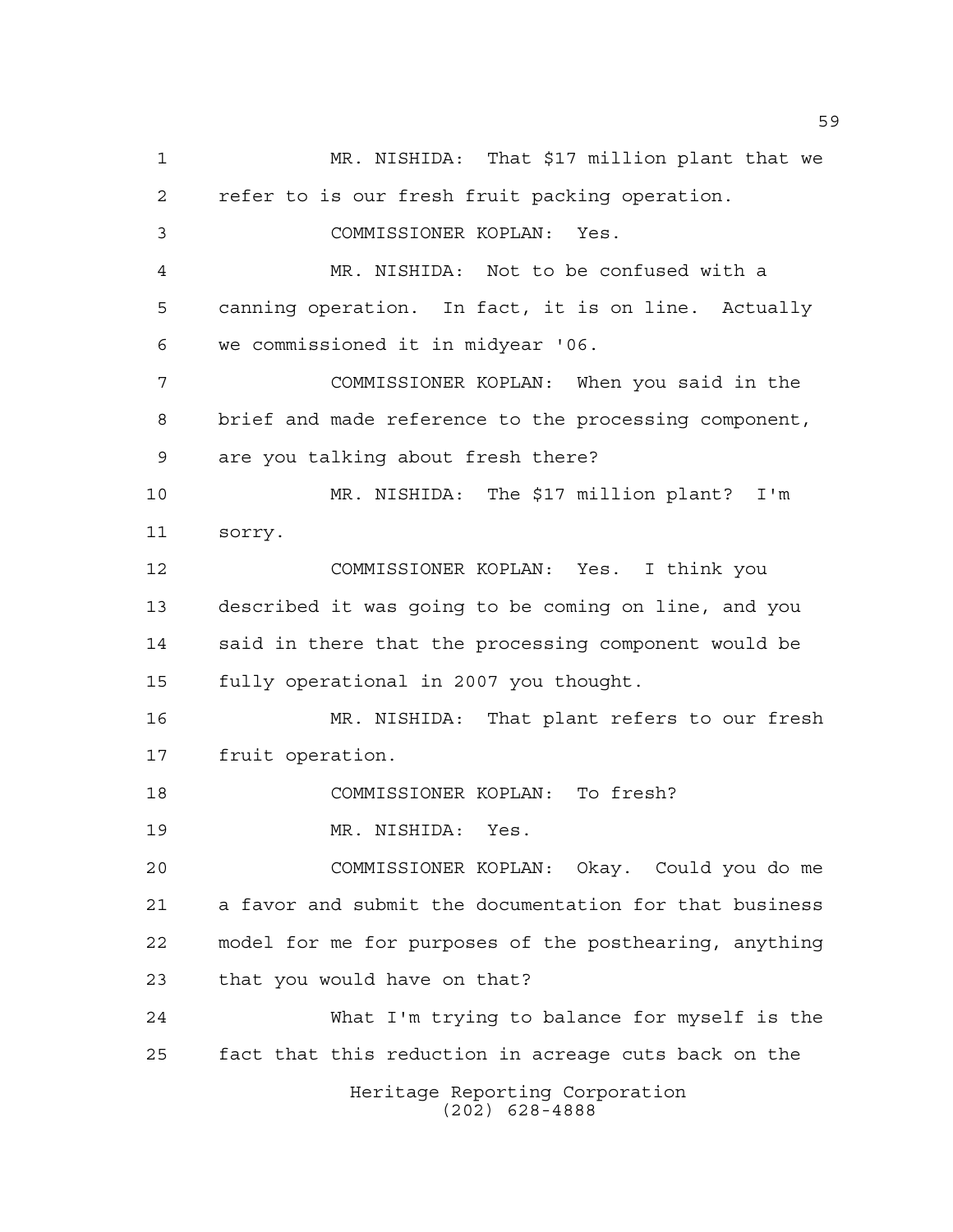amount that you would have for canning purposes, so maybe you could provide that if you would. MR. ROSENTHAL: There's not a single document. COMMISSIONER KOPLAN: I didn't think so. MR. ROSENTHAL: But we will get you a fuller explanation. COMMISSIONER KOPLAN: That will be great. Thank you. If there is accompanying documentation, that's what I'm particularly interested in. 11 MR. ROSENTHAL: Certainly. COMMISSIONER KOPLAN: Thanks. Mr. Nishida, in your brief at page 16 it stated, and I'm quoting, "The primacy of low price, virtually to the exclusion of all other factors, is the most salient of the conditions of competition in the U.S. canned pineapple fruit market." It appears to me that purchasers, by number of responses, and I'm quoting here numbers, ranked quality of product, 22 of them responded as to quality, 24 responded as to availability, 24 responded as to consistency, and 22 responded with respect to reliability of supply. In each of those categories we had more responses to that than the importance of price. Only 13 responded that price was.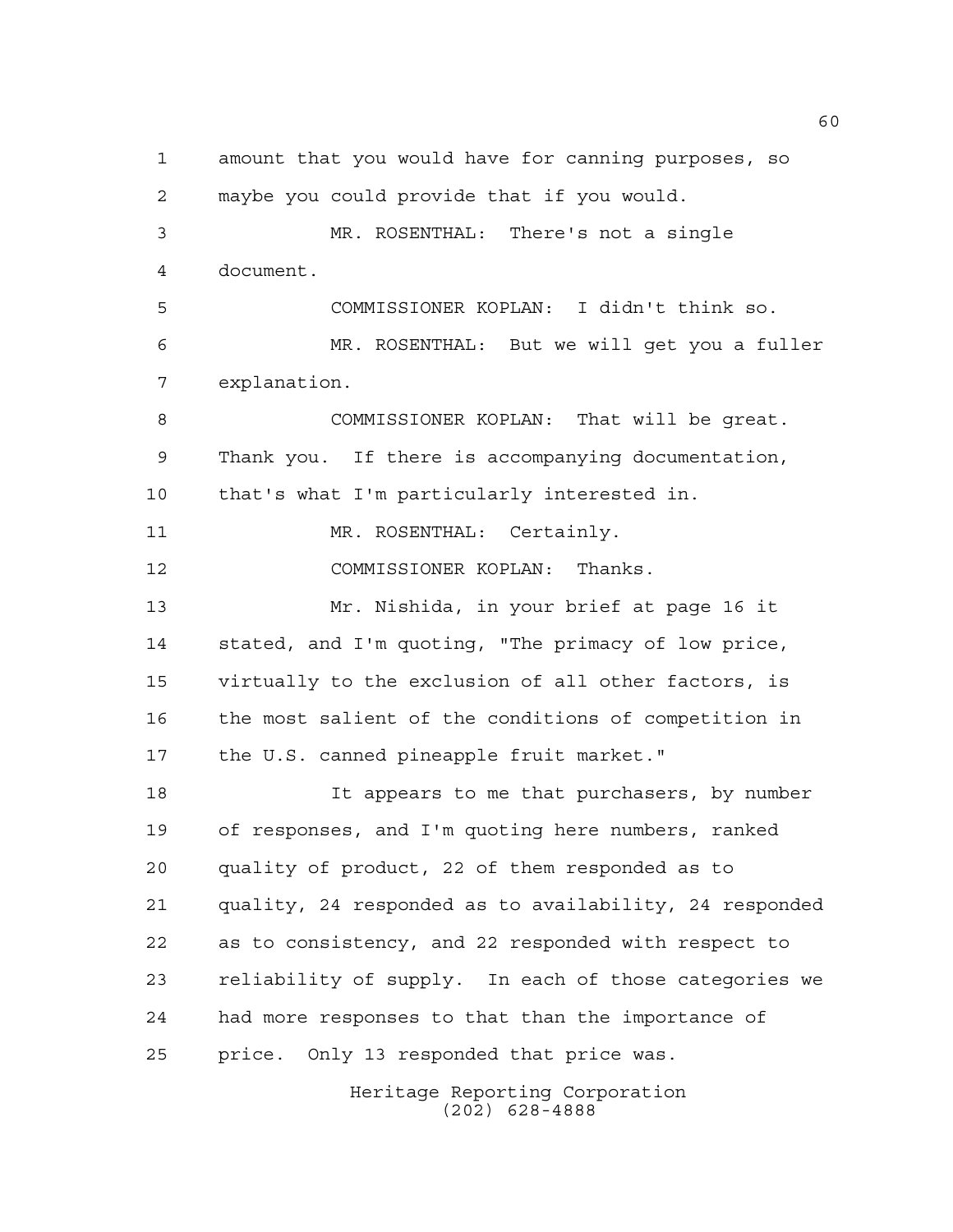I'm wondering if you could reconcile for me the statement in the brief with the numbers of the responses that we got from purchasers? They seem to put these other categories in a more prominent place for them.

 MR. NISHIDA: I think from a perspective of interpreting the criteria, certainly there is a level of minimum quality, which I'm sure the Respondents or I would imagine the Respondents are addressing the need for a certain minimum quality of product as opposed to a comparative level of quality.

 COMMISSIONER KOPLAN: Maybe I can help maybe to clarify. Based on what I've just looked at and read to you, would you at least rank these other categories on an equal basis with price?

 MR. NISHIDA: No. Price would be number one. COMMISSIONER KOPLAN: You would still --

 MR. NISHIDA: Absolutely. That's a diver. COMMISSIONER KOPLAN: How do you account for the number of responses, though, that we're hearing from people with these other categories?

Heritage Reporting Corporation (202) 628-4888 MR. NISHIDA: Again, I would imagine that the fundamentals -- from a procurement perspective, the fundamental benchmarks of minimum quality, of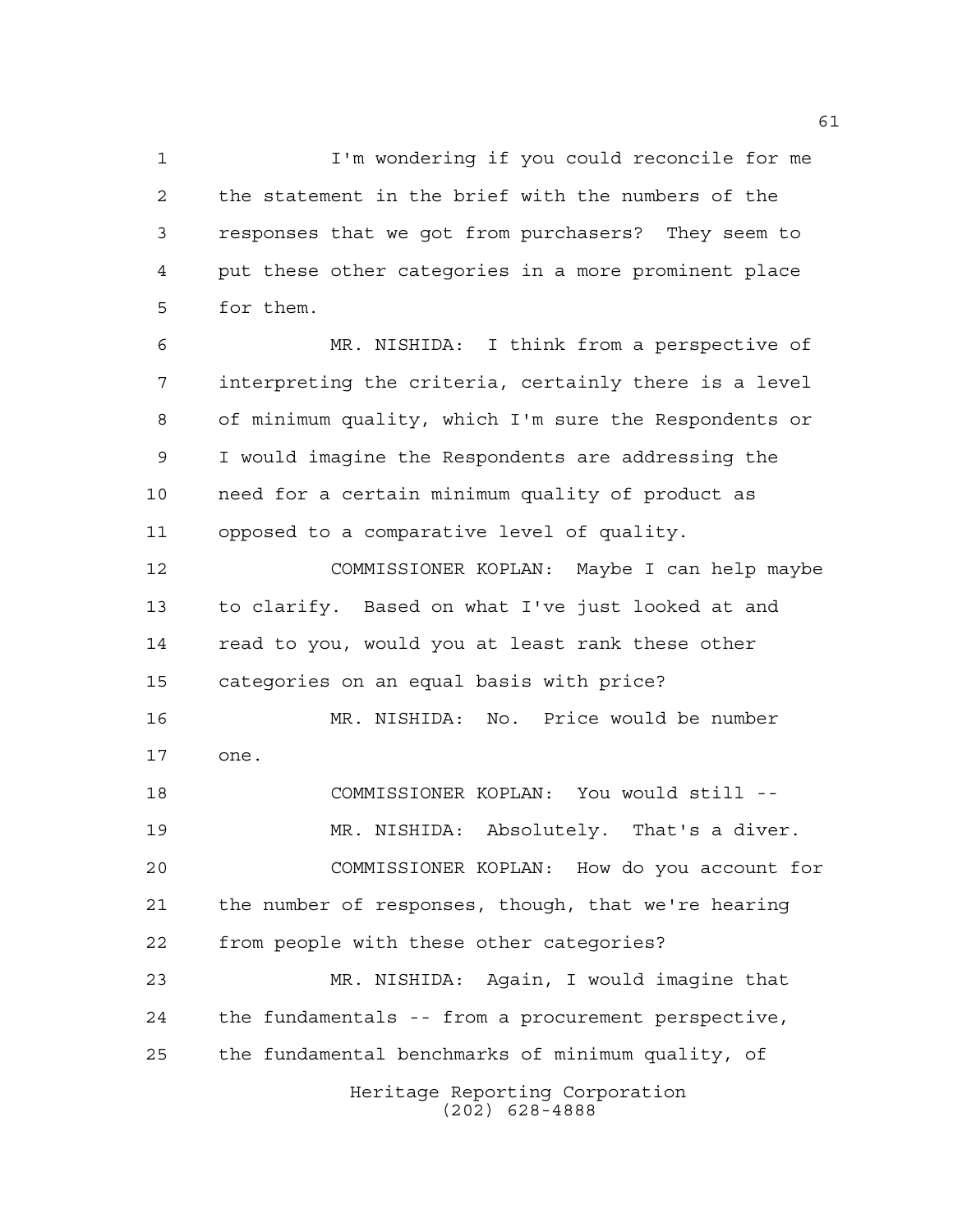Heritage Reporting Corporation (202) 628-4888 minimum service level, are of course important, but assuming that the overall availability and minimum standards are met, which is the case I believe in the marketplace, price is the driver. COMMISSIONER KOPLAN: Thank you. MR. MAGRATH: Commissioner Koplan? COMMISSIONER KOPLAN: Mr. Rosenthal, for purposes of the posthearing could you just take a look at Tables II-6 and II-7 at chapter 2, page 20, of the confidential staff report and expand on the response to my question? 12 MR. ROSENTHAL: Sure. MR. MAGRATH: Commissioner Koplan, you actually face this in most investigations. What Mr. Nishida said is the right answer. What we're talking about and what is the critical point is what purchasing variable differentiates in this case Maui from the subject Thai suppliers? Of course, to get into the game, to get your can on a grocery shelf, you have to meet minimum quality. You have to have the product available. If you look at the staff report, Maui and its Thai competition will be equally ranked in terms of the availability, the product consistency, the product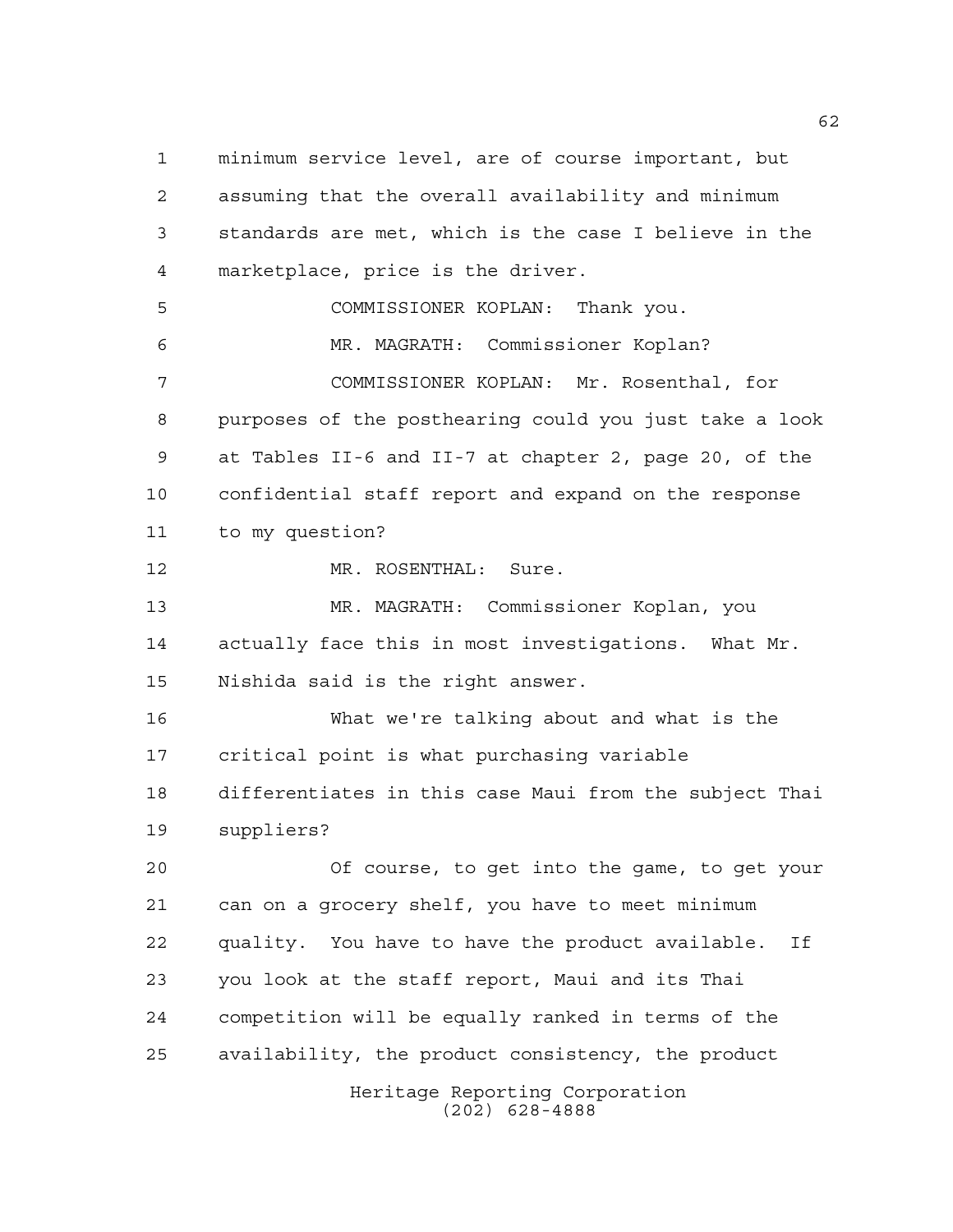quality.

Heritage Reporting Corporation (202) 628-4888 Everybody has to meet those standards to get into the game. Then it becomes what is the differentiating variable? What is the difference in the purchasing decision? COMMISSIONER HILLMAN: Are you saying all things being equal, it comes down to price? MR. MAGRATH: And all things equal it comes to price. COMMISSIONER KOPLAN: Right. MR. MAGRATH: That's in the staff report where they ask the purchasers. It's a very valuable table that's usually in the staff reports. They ask purchasers to differentiate the Maui product from the Thai product in terms of superior, inferior or comparable. The only variable where the two differ is lowest price, in which Maui is ranked inferior. COMMISSIONER KOPLAN: Okay. Thank you. Let me come back to Mr. Nishida again. The staff report in chapter 2 states, "The farm prices received for pineapple fruit for the fresh market are much higher than farm prices for pineapple fruit for the processed market, 3.7 to 5.1 times as high since 1994 according to USDA figures. Even a large change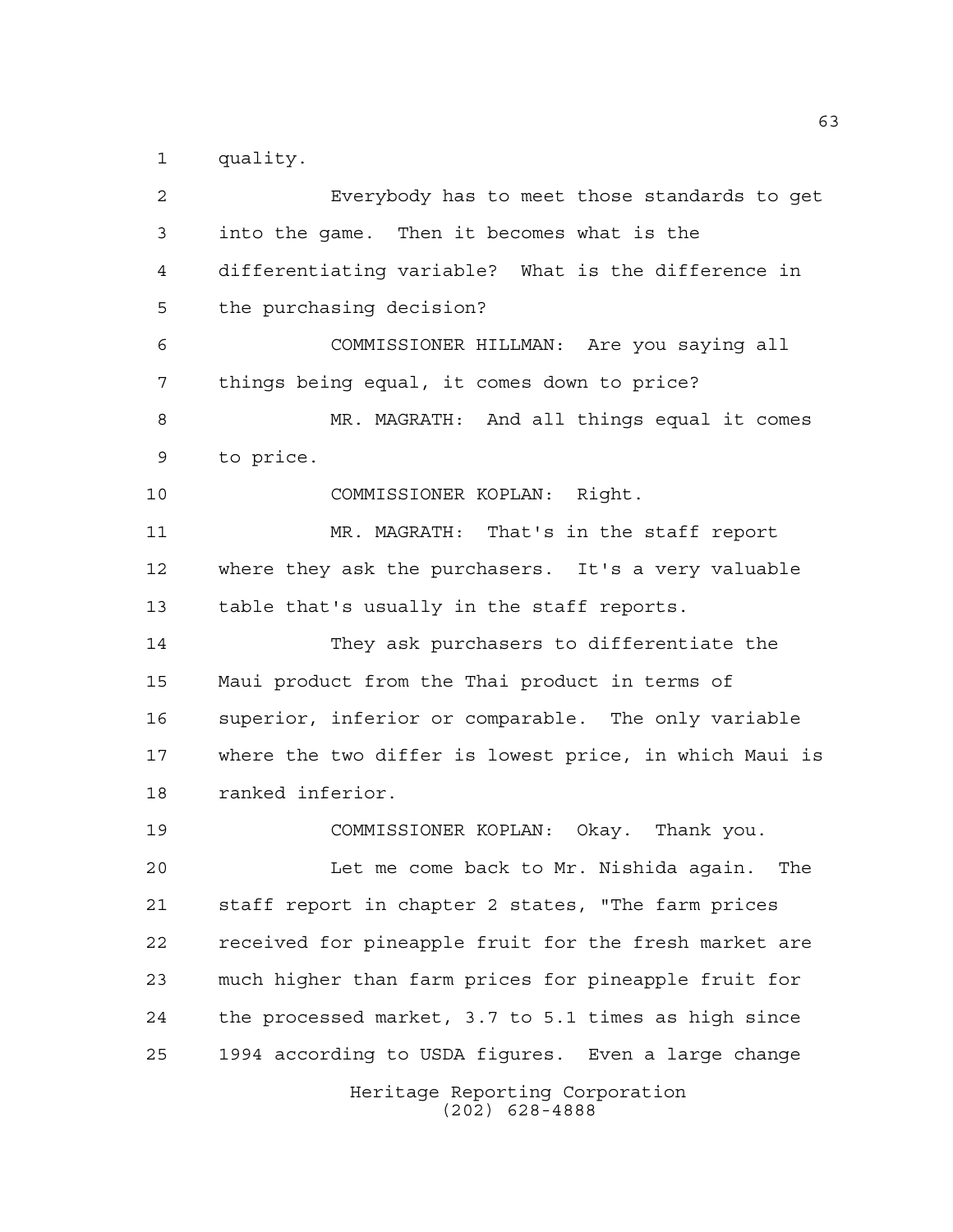Heritage Reporting Corporation (202) 628-4888 in the price of CPF would likely have little impact on the share of pineapple allocated to fresh pineapple sales." The staff cites to USDA 2006 Fruit and Nut Situation in *Outlook Yearbook*. How do you respond to that? MR. NISHIDA: I'm sorry. Could you rephrase the question? COMMISSIONER KOPLAN: Do you want me to read it again? MR. NISHIDA: Yes, please. COMMISSIONER KOPLAN: Sure. "The farm prices received for pineapple fruit for the fresh market are much higher than farm prices for pineapple fruit for the processed market, 3.7 to 5.1 times as high since 1994 according to USDA figures." It then goes on to state, "Even a large change in the price of CPF would likely have little impact on the share of pineapple allocated to fresh pineapple sales." The staff is citing this USDA 2006 yearbook. MR. NISHIDA: The perspective Maui Pineapple takes is, you know, being a vertically integrated company we look at total pineapple production. We don't isolate fresh versus canned as far as a return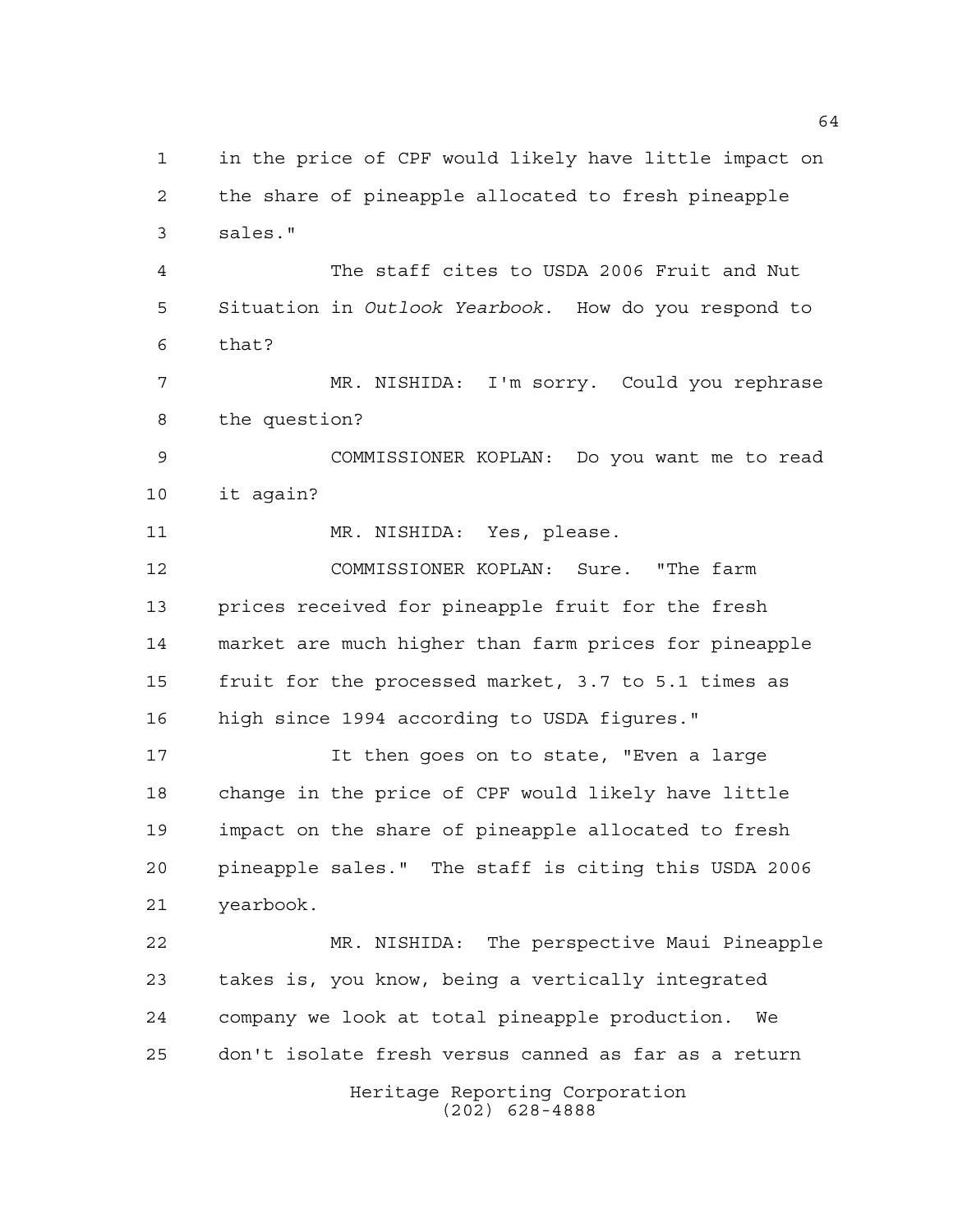on farm value, if you will. It comes down to best utilization of the crop.

 Now, that being said, an adequate increase in processing prices would allow us to take advantage of the diversification that having increased canned pineapple sales would bring us.

 MR. ROSENTHAL: I'm not sure how cognizant that USDA report is of the kind of different position that Maui Pineapple is in versus there are folks who grow just for the fresh market in Costa Rica and elsewhere. The canneries in Thailand are growing essentially for the canned market, and all their crop is going into canning for export.

 There's no shipments of fresh Thai pineapple to the U.S., for example, and so it's hard to make a comparison between those entities that are growing pineapples exclusively for canning versus those exclusively for fresh to the Maui situation where you've got one crop, the best of the best go into the fresh and the others go into the cannery operation. COMMISSIONER KOPLAN: If you could take a look at the report? MR. ROSENTHAL: Yes. COMMISSIONER KOPLAN: If you want to expand on that in the posthearing, I'd appreciate it.

Heritage Reporting Corporation (202) 628-4888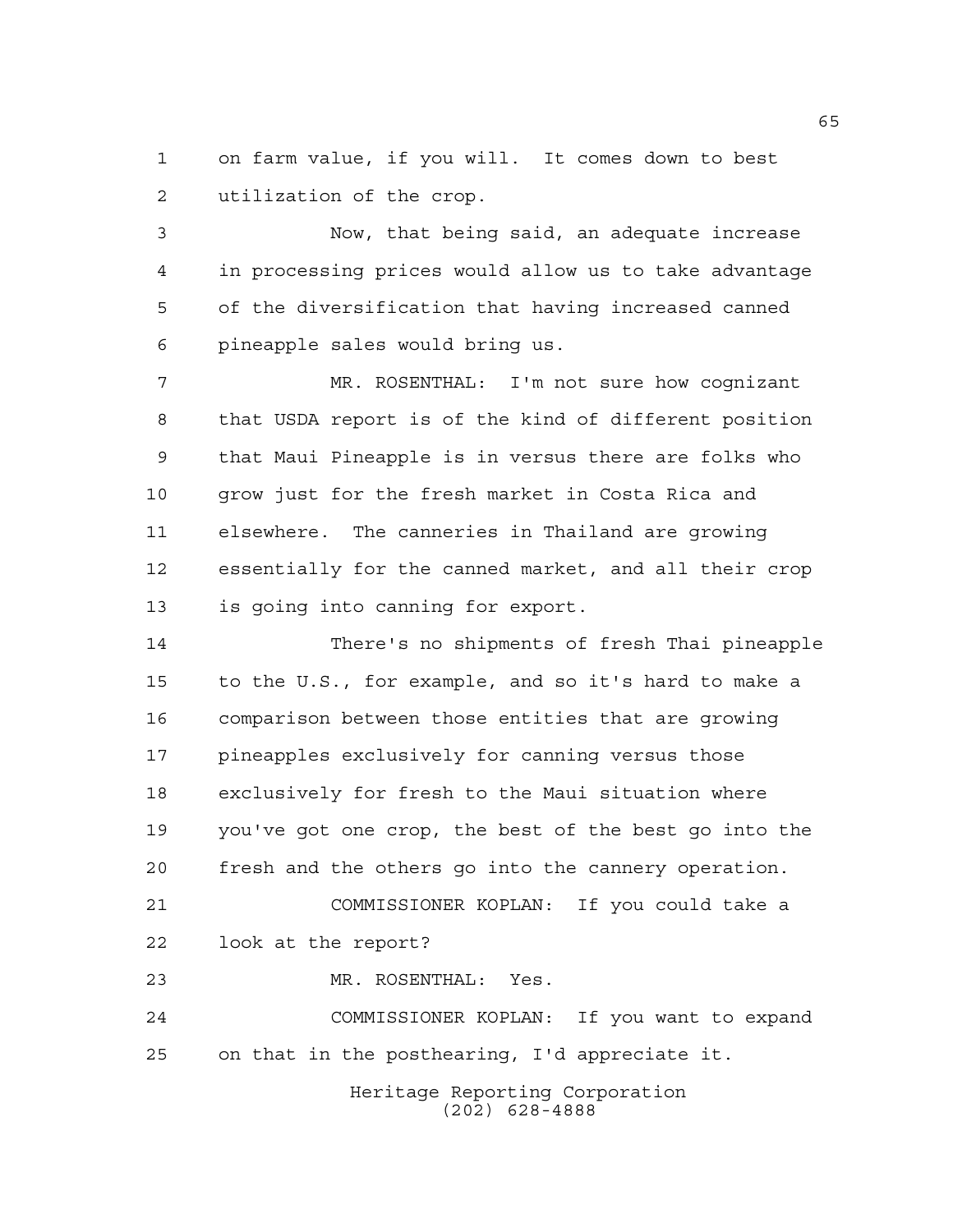1 MR. ROSENTHAL: Certainly.

COMMISSIONER KOPLAN: Okay. Thank you.

Thank you, Mr. Chairman.

CHAIRMAN PEARSON: Commissioner Okun?

 COMMISSIONER OKUN: Thank you, Mr. Chairman, and I join my colleagues in welcoming all of you here today, particularly those of you who have traveled to Hawaii to what now finally feels like winter in Washington. I appreciate your being here.

 I'll start with an aside. Mr. Nishida, with regard to the organic question that Vice Chairman Aranoff raised, which I don't know if you saw this, but there was a *Wall Street Journal* article on Tuesday talking about when you should pay the money to buy organic and when you shouldn't. Pineapple was on the spend more money for organic.

 I looked back on it. It was the most e- mailed and most viewed of all the *Wall Street Journal* articles for that day, so it may be worth looking at a little bit more.

 MR. NISHIDA: Absolutely. We haven't given up.

 COMMISSIONER OKUN: I want to return for a moment to some questions that Commissioner Hillman had with regard to price competition in the different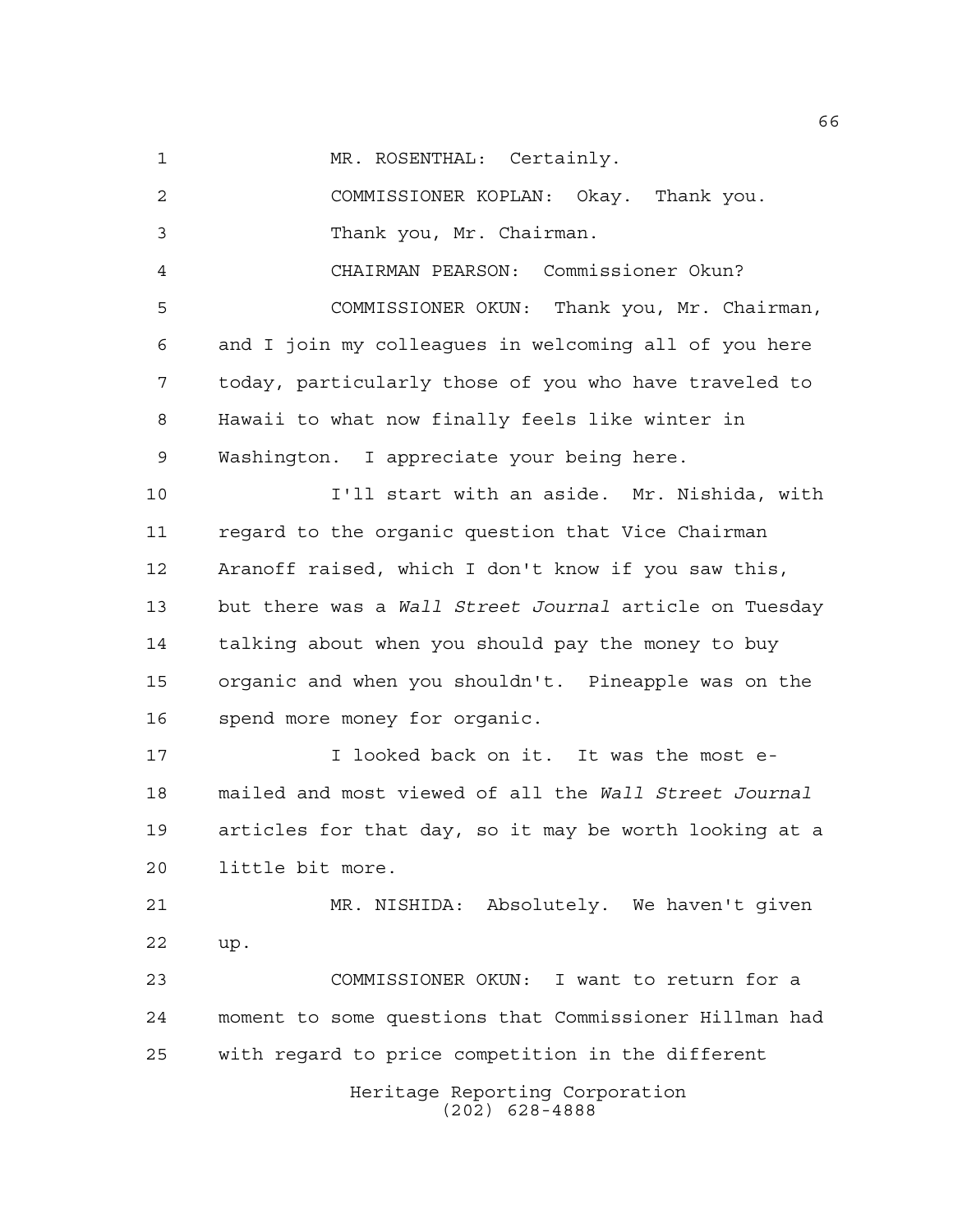tiers and then in the different channels of

 distribution. I was interested in your response. One of the things the Commission found in the first review was that we could see there was competition within the tiers. There was effect from prices in the different national and second private label on where the domestic industry competed. We didn't in the first review talk about price effects from one channel, food service to retail. You had a chance, Mr. Nishida, to respond to that when Commissioner Hillman asked you about it. I guess my question is in terms of price effects in the food service sector if the orders were lifted would you expect to see price effects because the subject imports would move increasingly into the food service sector? **Perhaps Mr. Magrath can help out.** What would we look at on this record to see the effect of the imports on prices in the food service sector? MR. NISHIDA: Yes, we would expect to see that. Imports already do supply many or every one of the major food service distributors. Maui's product is positioned as top tier in any one of these major food service providers. Perhaps similarly to the grocery channel,

Heritage Reporting Corporation (202) 628-4888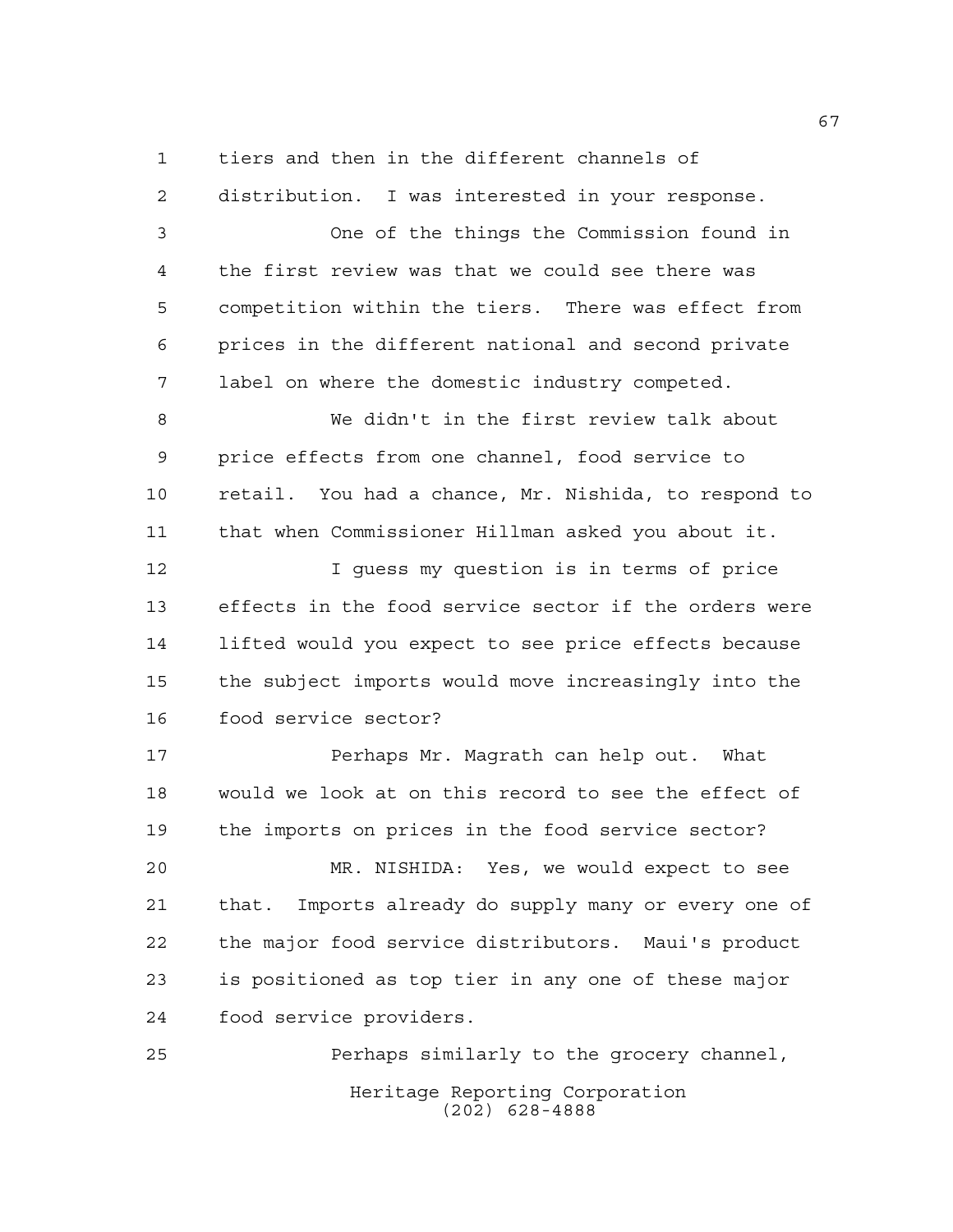that tiering and really the ripple effect of lowering pricing or the dragging effect on pricing would be our expectation as well.

 COMMISSIONER OKUN: Okay. I don't know. Mr. Magrath, you might be able to respond to this. In Table II-1 of the staff report, you know, we have the U.S. shipments by market segments, tier and suppliers for 1994, 1999 and 2005. It include subject imports and Maui's imports.

 Can you comment at all here or for posthearing? If we had the nonsubject imports plugged into this table, including what are now nonsubject imports from Thailand, what would we see? Do you have any idea of that, where they moved into?

 MR. MAGRATH: Well, we will do this at the posthearing, but the general comment is that the Thai industry is the world's largest producer of pineapple and canned pineapple.

 They have an immense capacity. Even their unused capacity, which Respondents have said, you know, they're practically at full capacity, that's not true. Their unused capacity, as small relative to them that it is, is much more than Maui produces each year.

Heritage Reporting Corporation (202) 628-4888 I would expect it would be extremely likely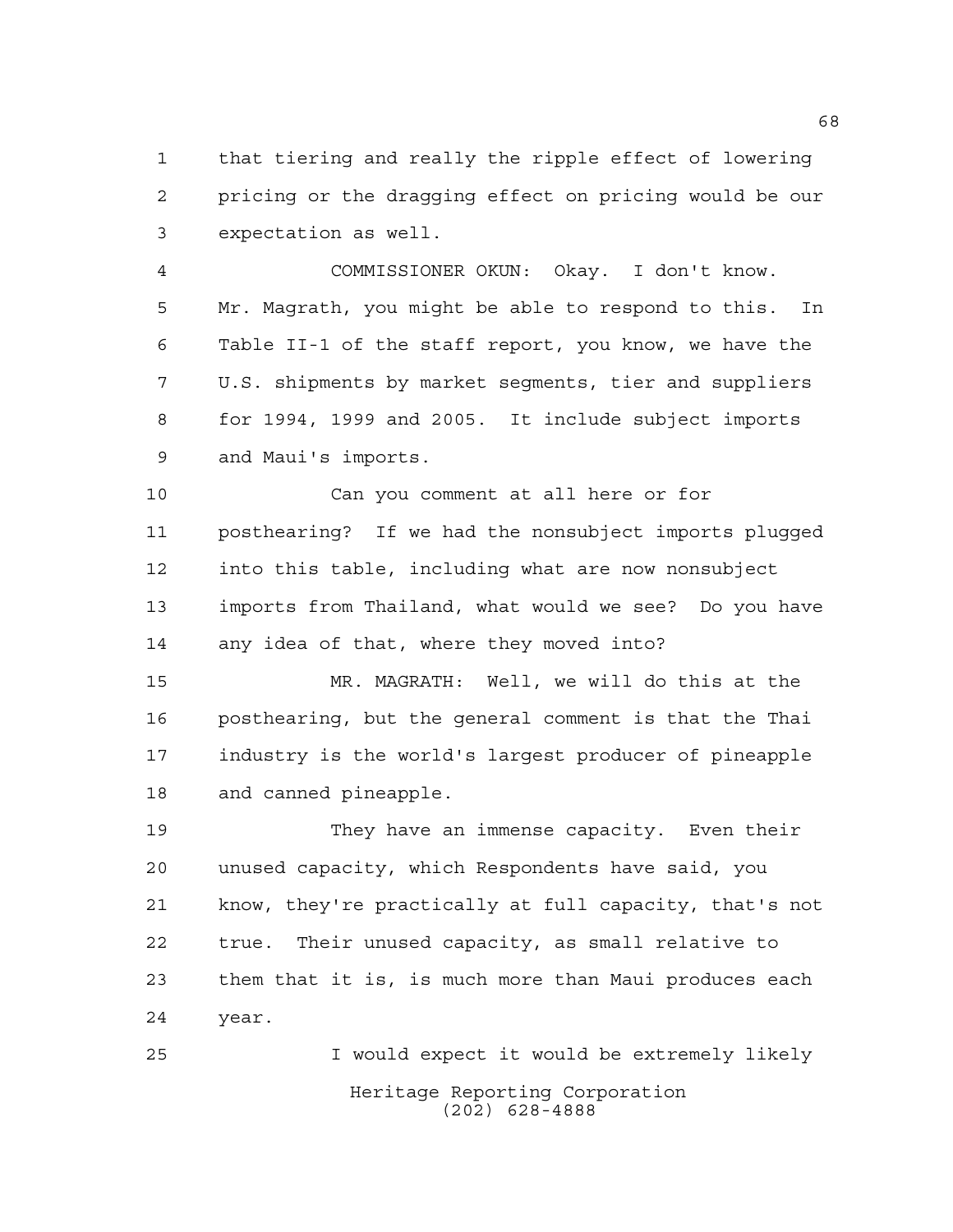that they will move into food service. As a matter of fact, I think the table you referred to, although it's APO, the table you referred to, you may already be seeing that phenomenon of them moving both into food service and continuing to move more into the retail chain.

 I'm sure it's nonsubject as well as subject. You have much more supply here from Thailand than you have buyers worldwide.

 COMMISSIONER OKUN: Okay. I think the other thing that would be useful on that table for posthearing is I know or I understand when I asked this question to staff that we had asked for the information for '04 and '05 for shipments.

 You had said, Mr. Nishida, in response to Commissioner Hillman that kind of this business decision by Maui to stop supplying purchasers in the retail segment occurred in '03 and '04.

 Would it be possible to supply that information to us so that we can see that in this timeframe? You know, we can't really see what went on there, whether that coincides with what you've said. MR. MAGRATH: I think once again, Mr. Rosenthal tried to correct this misstatement or this misimpression.

> Heritage Reporting Corporation (202) 628-4888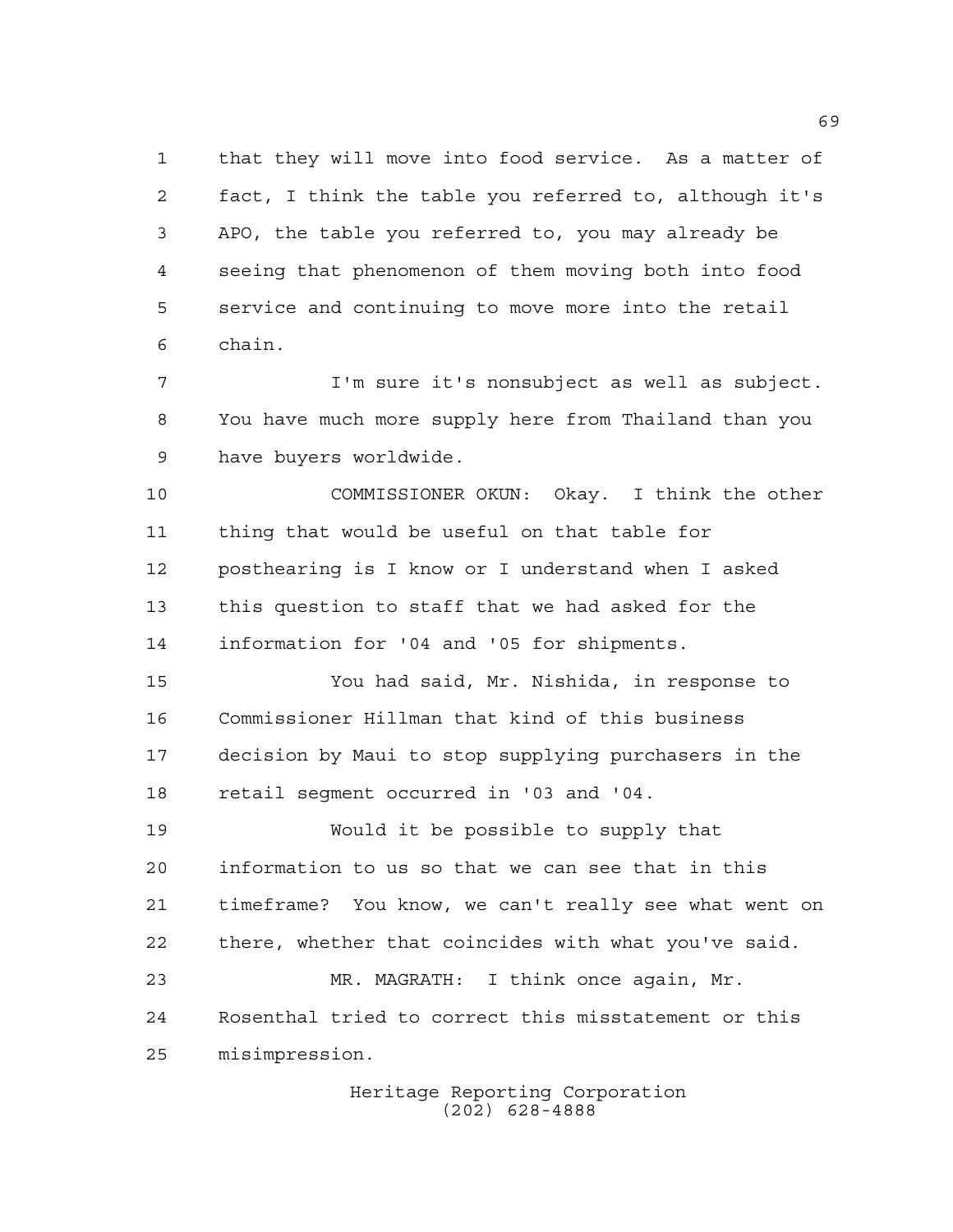I mean, Maui didn't make it a conscious decision to stop servicing the retail chain. They retreated from the retail chain because of the volumes and prices of the imports, specifically the Thai subject imports.

 Mr. Nishida would be happy to supply all these people tomorrow -- he has the capacity -- if the prices were such that they could make a reasonable profit. There wasn't any conscious decision like telling Kroger well, we're not going to ship you any pineapple.

 COMMISSIONER OKUN: Okay. I'm not sure. You may be able to direct me here, Mr. Rosenthal.

 It may be better for the confidential portion of this hearing because there are in the financial section as well discussions of the business plan and what that might mean on different products being supplied or how Maui was looking at its business. It might be that all that needs to be done confidentially.

 MR. ROSENTHAL: We will get you the documentation, but I just want to restate what Mr. Magrath said, and that is there were customers who said we'd like to buy from you, and Maui said we can't supply you.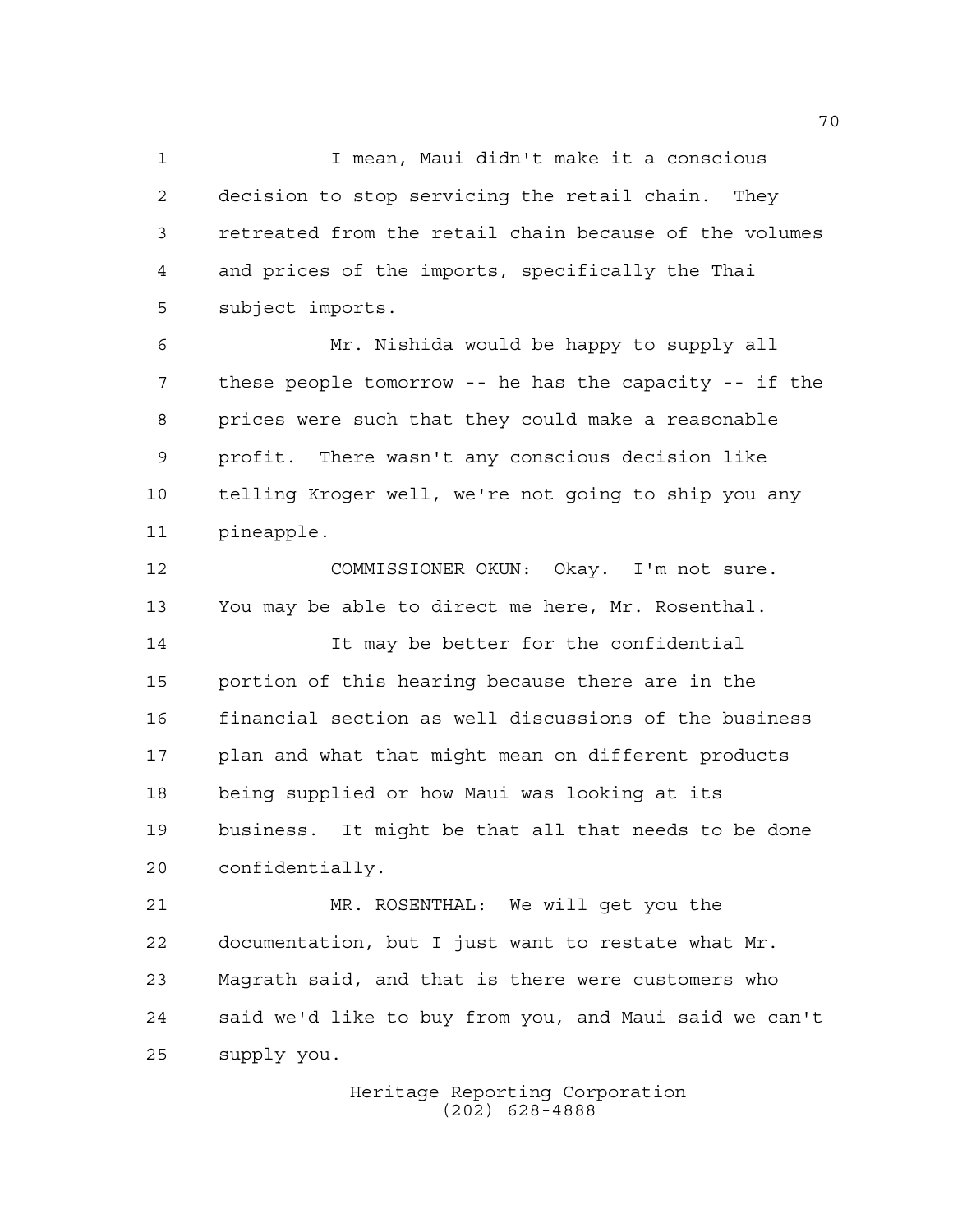The reason was not because we didn't have the capacity, but we couldn't supply you at the prices you're willing to pay. We've been beaten up enough, and we've decided to not lose as much money on each sale and try to find those customers who are willing to pay us the prices we need in order to make a profit.

 COMMISSIONER OKUN: So is it your testimony that none of those customers that we see, the purchasers, it was for anything like one of the things I read this morning was the move out of fancy into choice?

 There were no customers to which you were supplying fancy that you said we're no longer going to supply fancy anymore?

 MR. NISHIDA: No. I mean, it's simply a matter of affordability for the customers.

 COMMISSIONER OKUN: Okay. In terms again of these different channels, the food service versus the retail sector, if we look at the pricing data in chapter 5, and again sometimes pricing data in sunset reviews is more relevant than others, so you can also count on what you see or how you would have us evaluate it.

Heritage Reporting Corporation (202) 628-4888 Just generally without getting into the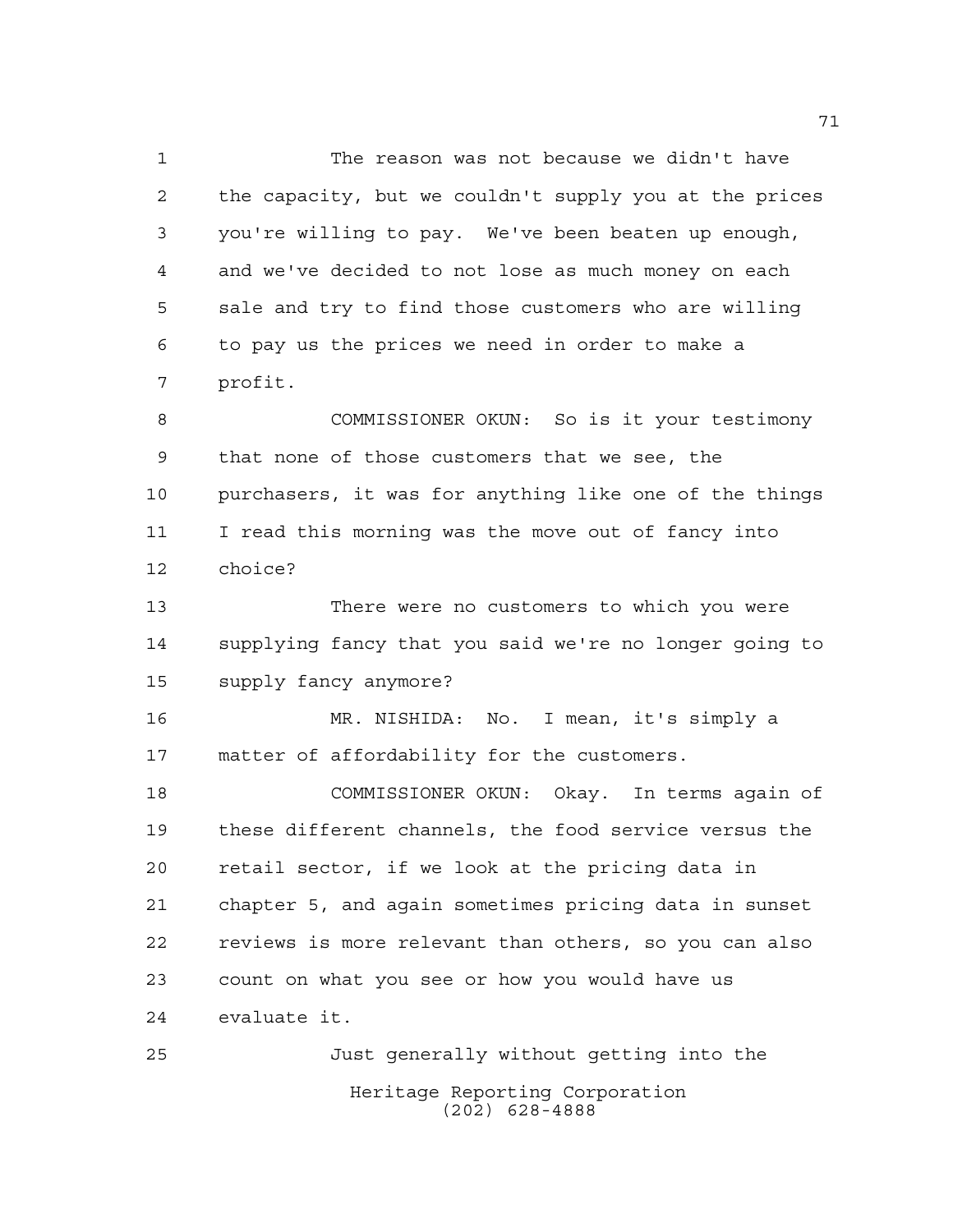Heritage Reporting Corporation (202) 628-4888 proprietary tables here, there's a difference in the pricing of the subject imports in food service versus in retail vis-à-vis the domestic product. If the order were lifted, would what we see here change? If so, why? MR. ROSENTHAL: Mr. Nishida doesn't have access to -- COMMISSIONER OKUN: Right, but I assume he has a perception of price. No? MR. ROSENTHAL: No. He does, but I'm just saying, without referring to that, I think he can maybe address this in camera. COMMISSIONER OKUN: Okay. We'll do that in camera. Okay. I guess I'm going to go back then to you, Mr. Rosenthal, which is set aside volume for a moment. You've got volume. I'm trying to figure out. You expect if the order were lifted that the volume from subject imports would come in equally in all sectors, more in the food service, more in retail or it doesn't matter for us to figure out there would be price effects? MR. ROSENTHAL: I don't think it matters, but it is hard to know whether it's equal or not. As Mr. Nishida testified a few minutes ago,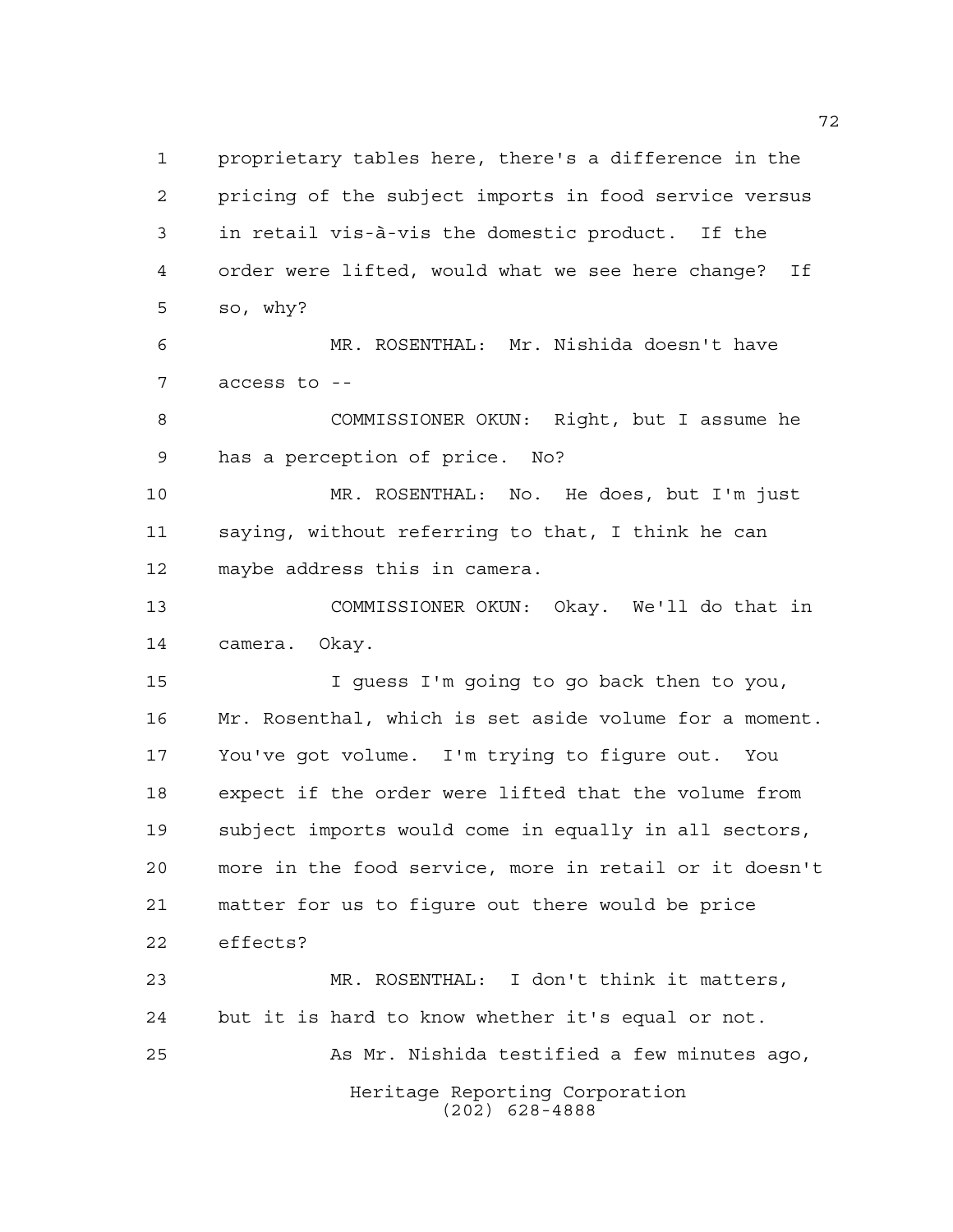you see current competition in the marketplace by Thai subject and nonsubject imports are certainly less than the subject imports, given the recent increases by the nonsubject Thais.

 They've penetrated in areas where they hadn't been just a few years ago. They're making much more of an effort to get into the first tier private label, which is the area that Maui had been traditionally in and now has beat a retreat under hostile fire not because they wanted to withdraw from certain accounts there.

12 12 I think you'll see more competition there, making it even harder for Maui to go back in and say we have the product for you, but we need a better price.

 Then you will see, because there's only a certain number of customers out there. You're going to see intensified competition where Maui remains, which is certainly in the food service sector.

Heritage Reporting Corporation Right now Maui has been trying to find the customers willing to pay the price for what they've been demonstrating as higher quality and some of the attributes that Commissioner Aranoff was saying as what you should be doing to market your product. There's a limited number and a smaller

(202) 628-4888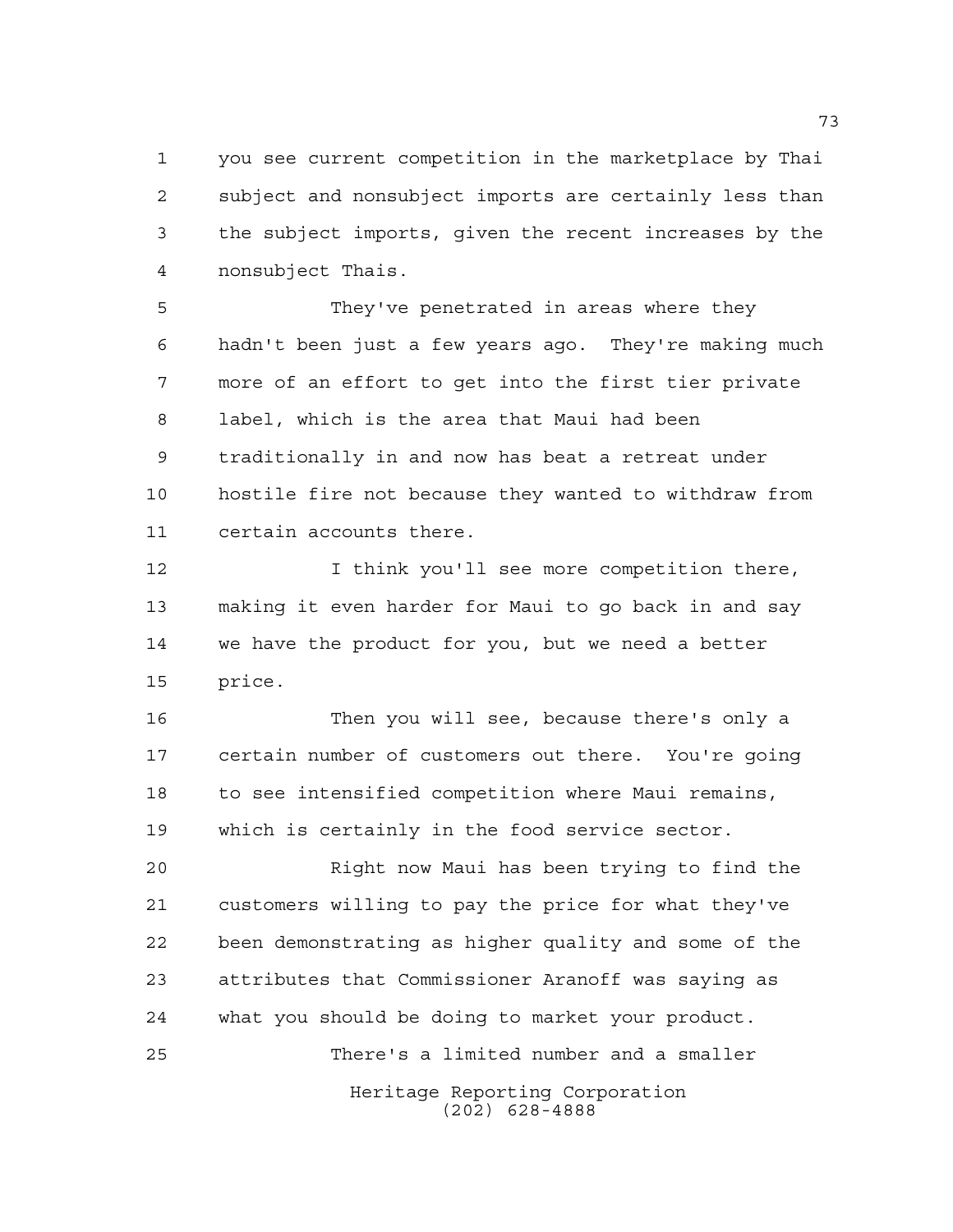number of customers willing to pay more for a product that is either actual or perceived higher in quality, so you'll see competition intensify in all sectors. COMMISSIONER OKUN: Thank you. CHAIRMAN PEARSON: Commissioner Lane? COMMISSIONER LANE: Thank you. Mr. Rosenthal, I want to compliment you on your tie, and I want you to notice that I tried to dress like a pineapple today by green and yellow, so I'm not going to be outdone. I have a number of questions that may be better for the confidential session, but I'm always reluctant to put off for that then finding that maybe I waited too late, so I'm going to try to ask some now and hopefully they'll be able to be answered. They're mostly financial questions relating to the financial and the operational aspects that are both in the record and in the SEC 10-K for 2005. First I will note that on page 7 of your 10-K you reported that your agricultural operations employed 370 full-time employees and approximately 365 seasonal or intermittent employees. Can you explain to me where those agricultural employees worked and how you determined

which of those employees are production and/or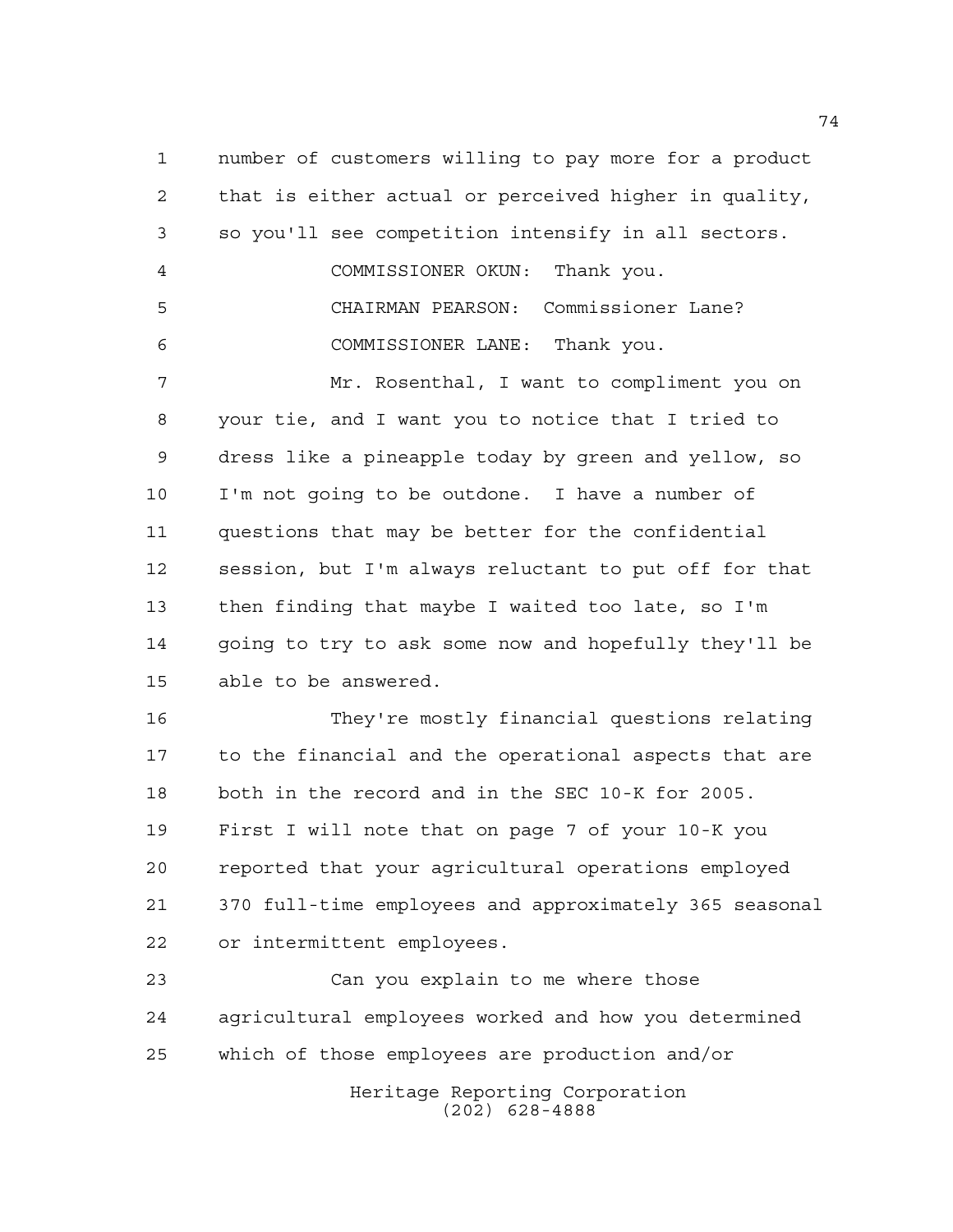Heritage Reporting Corporation (202) 628-4888 production related workers for the purpose of the number you reported in your questionnaire responses? MR. JIO: My name is Stacey Jio. I work for Maui Pineapple Company. COMMISSIONER LANE: I'm sorry. I can't hear you. MR. JIO: My name is Stacey Jio, and I work for Maui Pineapple Company and on that part on the PRW, the production related record, what was done is it was allocated based on the percentage of CPF to the total canned pineapple. COMMISSIONER LANE: I'm sorry. Allocated on the basis of what? MR. JIO: The CPF production cost to the total production cost. COMMISSIONER LANE: Can you give me that percentage? MR. ROSENTHAL: We'll give you that in camera. COMMISSIONER LANE: Okay. Can you provide comparable numbers for your employees involved in your agricultural operations as reported in your 10-K for 2000 through 2004? MR. JIO: Yes. COMMISSIONER LANE: Okay.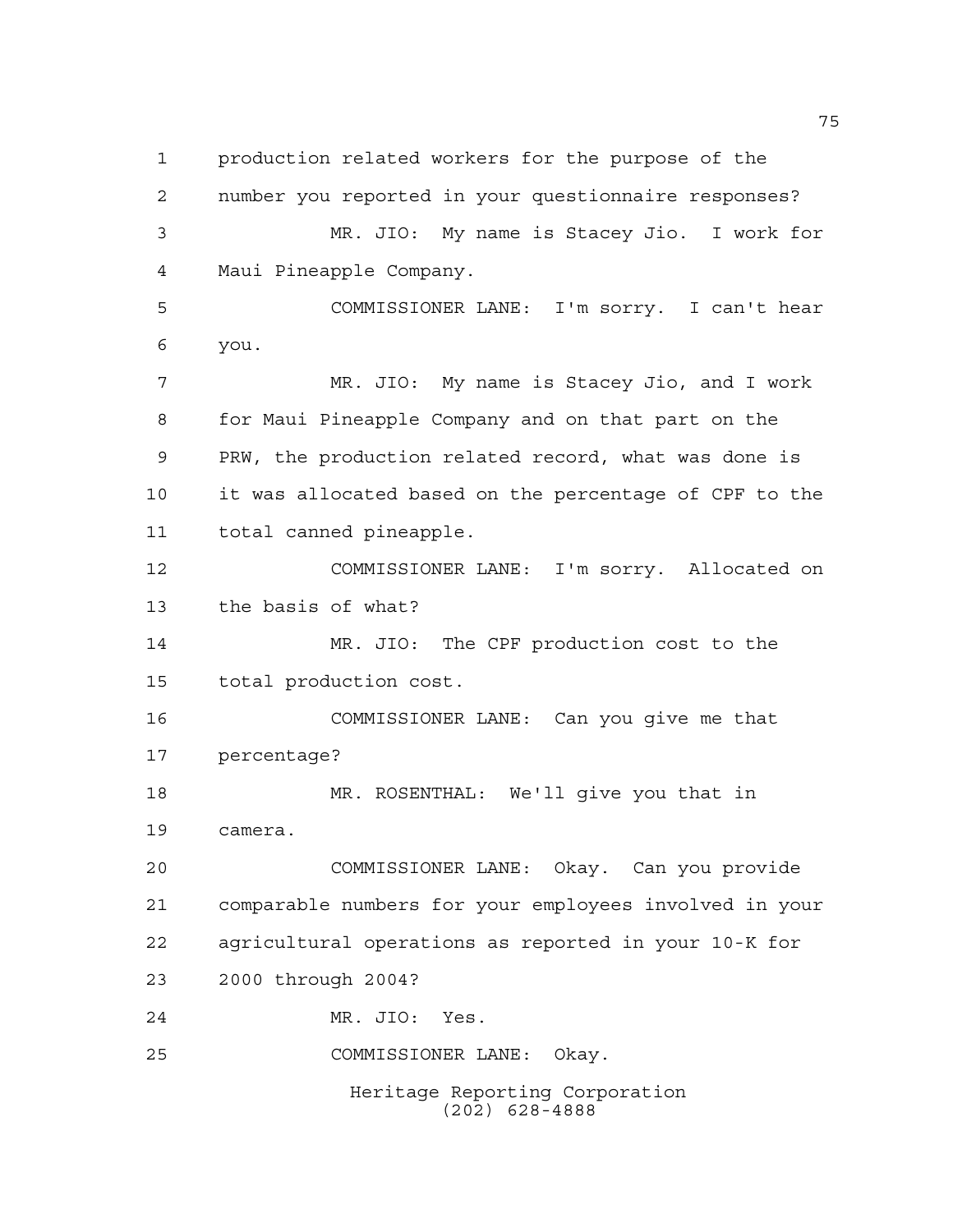MR. JIO: In camera.

 MR. ROSENTHAL: Now that we have the question we'll get the numbers and we'll present them to you in camera.

 COMMISSIONER LANE: Okay. Thank you. I must admit that I'm having trouble reconciling some of the breakdown of your revenues and expenses that are described in your 10-K and what is reported in your questionnaire responses as revenues and expenses for the canned pineapple fruit segment of your agricultural division. Your 10-K on page 19 reported total agricultural revenue of \$74.5 million.

 You also reported that \$3.1 million of that number represented CBSOA or bird money distributions, so that leaves \$71.4 million, which I presume must represent sales of pineapple in one form or another. Is that correct?

MR. JIO: That is correct.

 COMMISSIONER LANE: Okay. On page 20 of your 10-K you report that in 2005 revenues from fresh pineapple sales was approximately 34 percent of your net agricultural revenue. If I apply that 34 percent to the \$71.4 million reported sales excluding bird distribution I get revenues from fresh pineapple sales of about \$24 million. Is that correct, and does that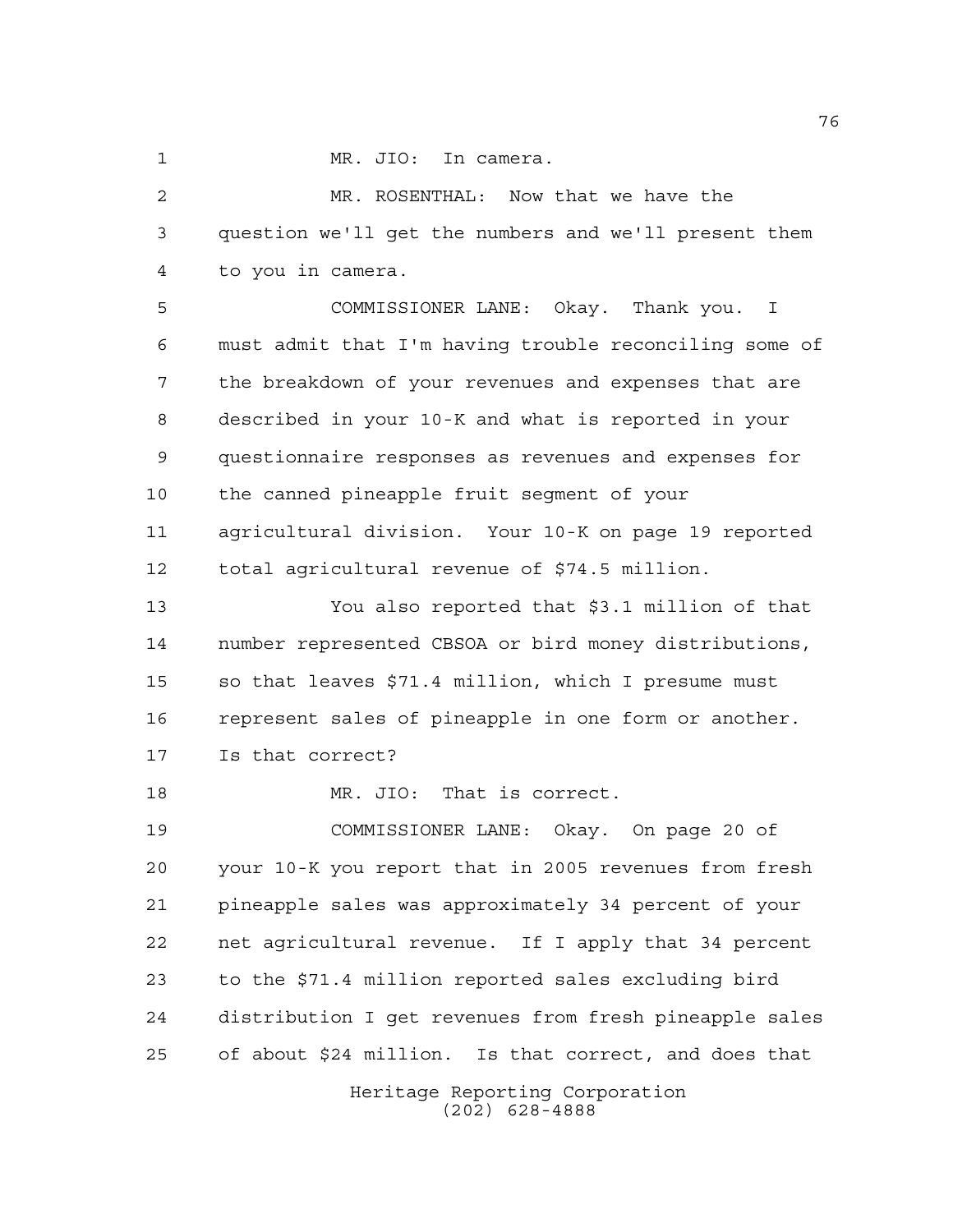sound like a good number for fresh pineapple sales in 2005?

 MR. JIO: I would have to look it up. MR. ROSENTHAL: We'll have to look it up, and I hope we'll be able to get those answers for you in camera session. COMMISSIONER LANE: Okay. Thank you. MR. ROSENTHAL: If you have more questions along these lines it would be good because then Mr. Jio can actually do the research I hope in the ensuing hour and get the information for you in camera. It may be that he may not have all the documents right here with him and it may have to go into a post- hearing brief, but we'll do our best to answer it while we're present today.

 COMMISSIONER LANE: Okay. Thank you. The next question is even more complicated, which goes to show you my confusion when I was trying to read these documents and make sense out of them. On page 7 of your 2005 10-K you discuss research and development expenses. In that report you state that research and development expenses were approximately \$530,000 in 2005, \$695,000 in 2004, and \$800,000 in 2003.

Heritage Reporting Corporation (202) 628-4888 In comparing these numbers to your questionnaire responses and the R&D data shown in the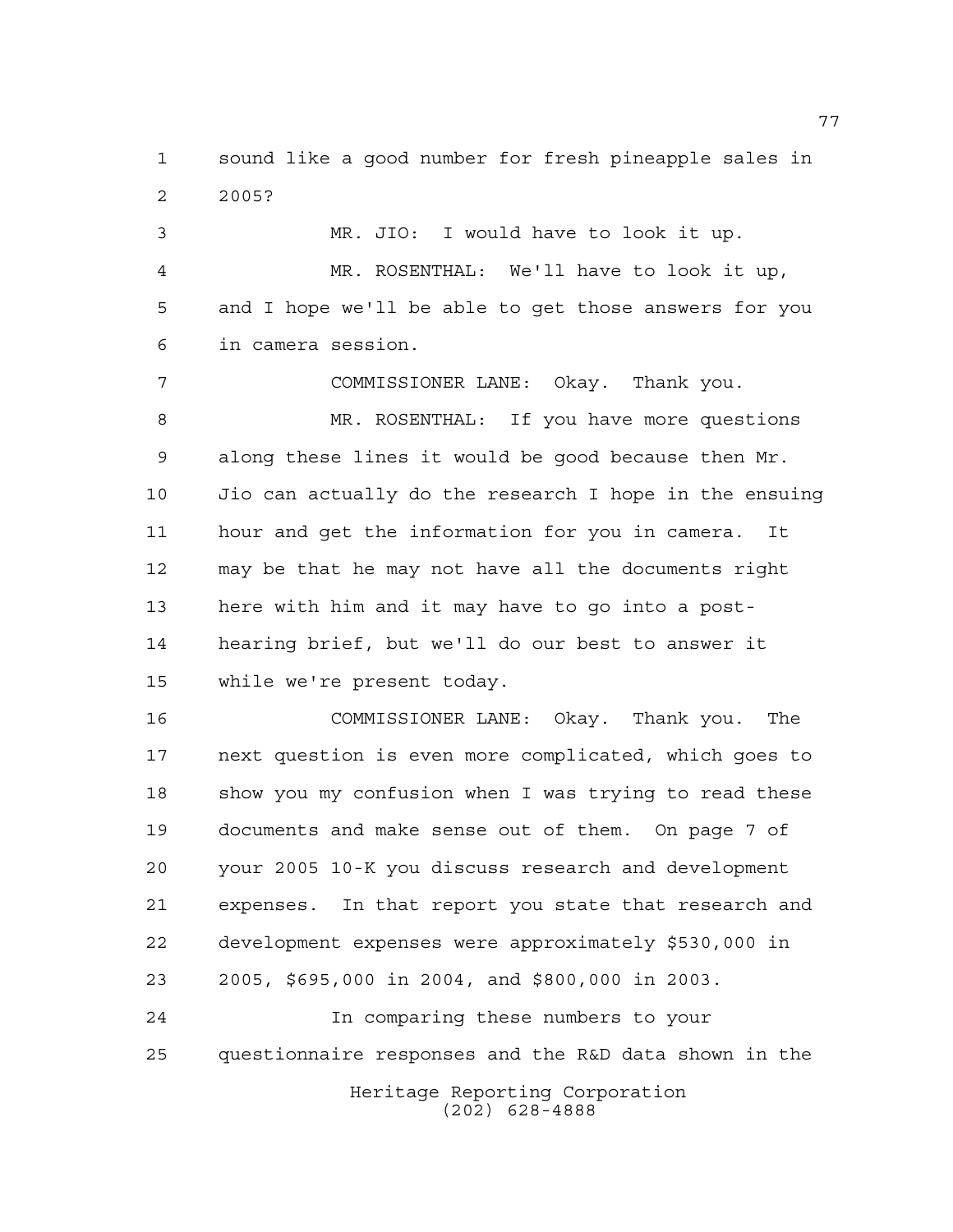staff report at Table 3-12 I notice that there is quite a difference between total agricultural division R&D and what you assigned or allocated to the canned pineapple fruit business. Is this an item of expense that you decided to directly assign to the various agricultural segments of your business rather than the allocating based on revenues as you described in your responses?

 MR. JIO: It's just that they do in the consolidation is different than what I considered research and development. You have to take a lot of things.

 MR. ROSENTHAL: We will get you this answer. It's a complicated question and a complicated answer, so probably best either for the in camera or the post-hearing brief.

 COMMISSIONER LANE: Okay. Whichever you think would be more beneficial is fine with me.

 MR. ROSENTHAL: Well, probably the best thing to do actually is to put this in writing so you can see the numbers in the 10-K and Mr. Jio can translate or explain the relationships between the questionnaire response and the 10-K. Some of them he can answer off the top of his head, others he has to go back and look at the calculations as to what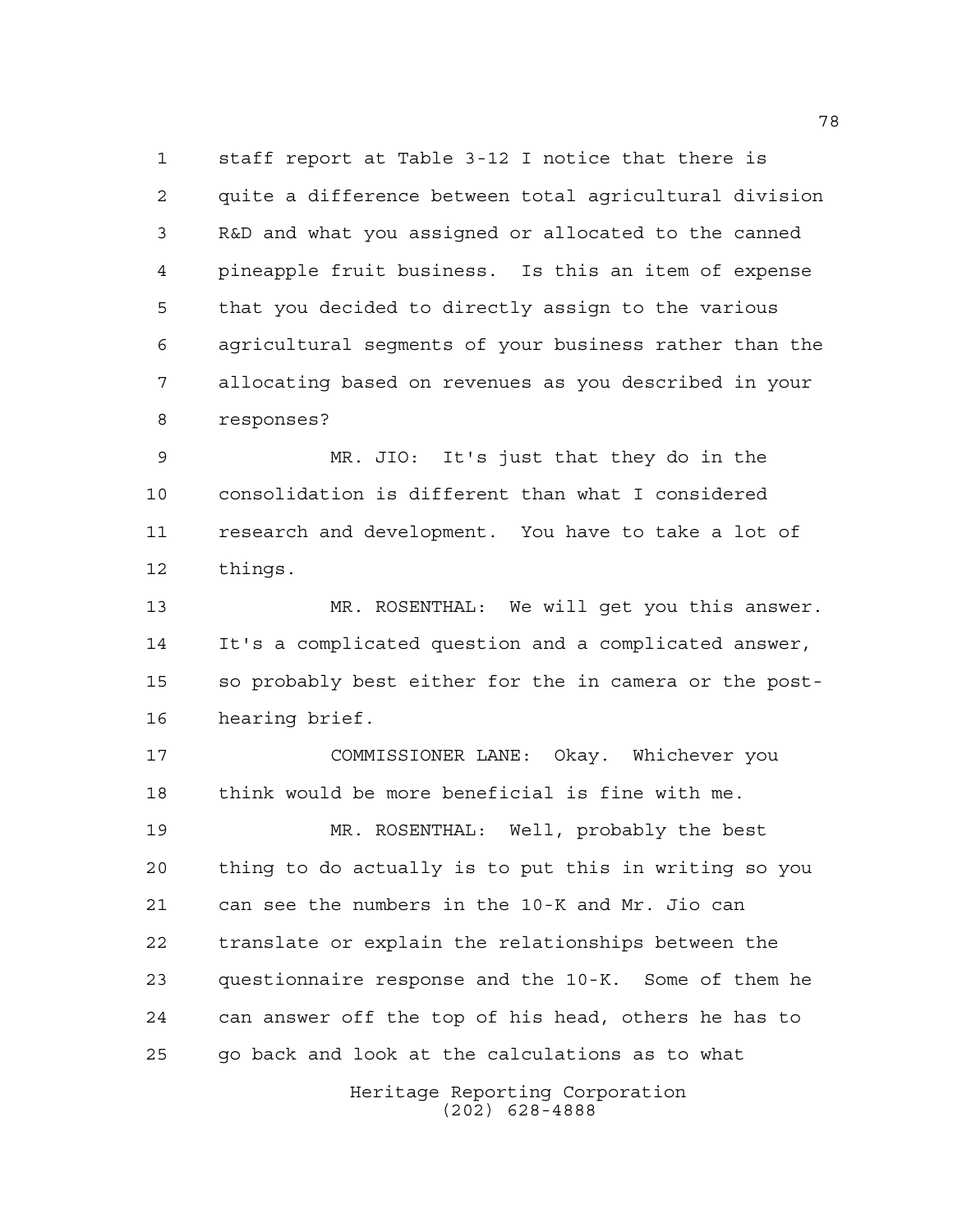precisely was done there.

| 2  | COMMISSIONER LANE: Okay. Here's a further              |
|----|--------------------------------------------------------|
| 3  | clarification. Also, if I assume that your SG&A        |
| 4  | numbers include only the R&D separately reported in    |
| 5  | your questionnaire responses then would that mean that |
| 6  | there might be other items of expense that are not     |
| 7  | allocated as you described in those responses?         |
| 8  | MR. ROSENTHAL: He'd prefer to answer that              |
| 9  | in camera as well.                                     |
| 10 | COMMISSIONER LANE: Okay. The next question             |
| 11 | is also about cost allocation or the direct assignment |
| 12 | process. In your questionnaire responses you have a    |
| 13 | standard canned pineapple fruit cost of goods sold and |
| 14 | a total canned pineapple including price standard      |
| 15 | cost. Now, I'm not sure that I understand that, and    |
| 16 | I'm not sure why you don't have a standard cost for    |
| 17 | the fresh pineapple segment also?                      |
| 18 | MR. JIO: We do have a standard cost for the            |
| 19 | fresh pineapple segment.                               |
| 20 | COMMISSIONER LANE: Can you describe that,              |
| 21 | please?                                                |
| 22 | MR. ROSENTHAL: I'm not sure you asked for              |
| 23 | the standard cost for fresh pineapple, did you?        |
| 24 | (No response.)                                         |
| 25 | MR. ROSENTHAL: We do have that. I'm not                |
|    | Heritage Reporting Corporation<br>$(202)$ 628-4888     |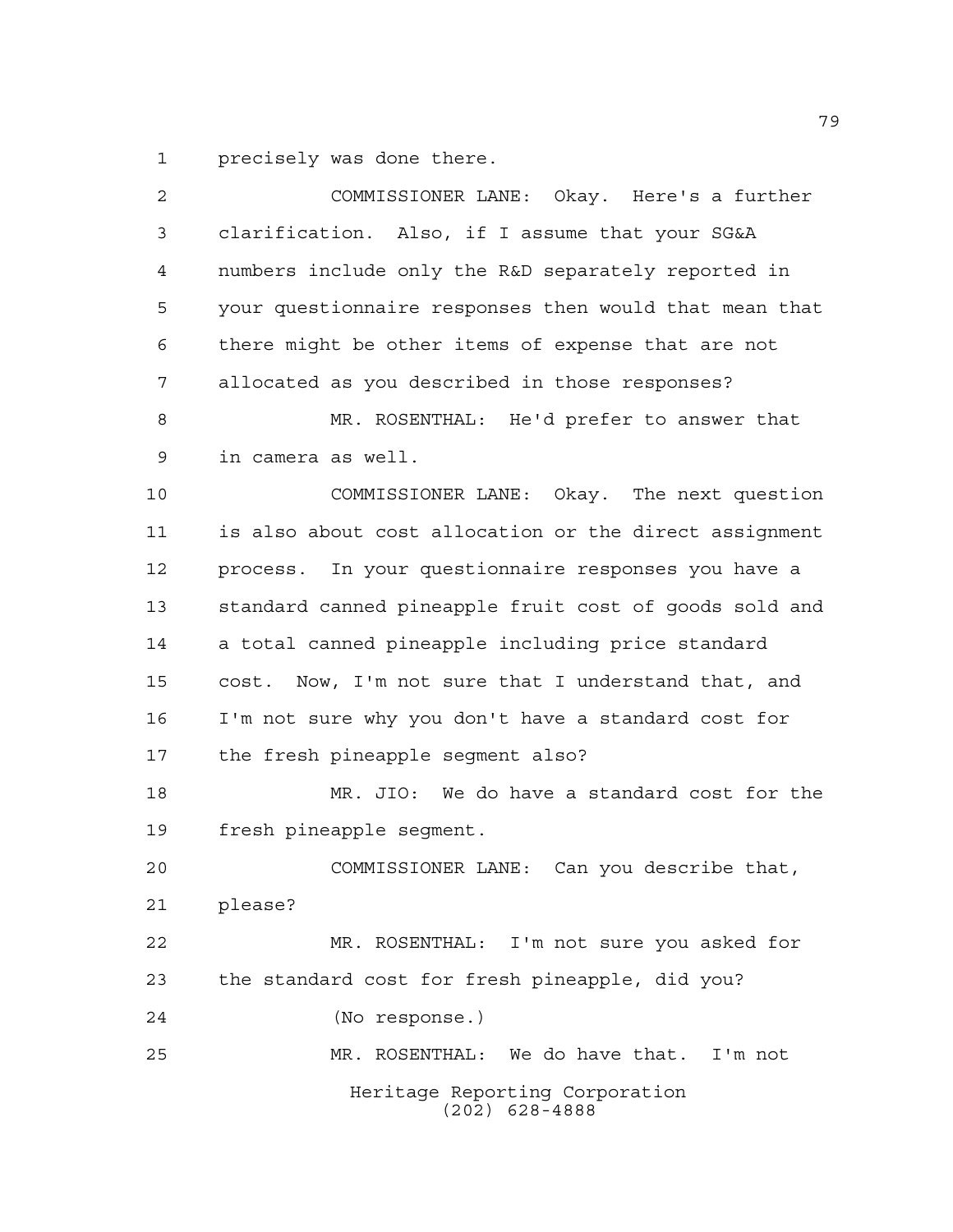sure it's been asked for, but if it has been asked for I'm not sure where.

Heritage Reporting Corporation (202) 628-4888 COMMISSIONER LANE: Okay. I said I wasn't sure why you don't have a standard cost for the fresh pineapple segment and he said that he does. MR. ROSENTHAL: He does. The answer is he does have the standard cost, but is the question where is it or what is it? COMMISSIONER LANE: Yes. What is it? MR. ROSENTHAL: I don't think we want to talk about the costs in a public session. COMMISSIONER LANE: Okay. Okay, fine. So we'll get to that in the closed session. 14 MR. ROSENTHAL: Yes. Do you have that with you? (No response.) MR. ROSENTHAL: He'll check to see if he has that information with him, if not we'll put it in the post-hearing brief. COMMISSIONER LANE: Okay. Thank you. Thank you, Mr. Chairman. CHAIRMAN PEARSON: It's my turn. I just want to start by saying that I learned a great deal in my short visit to Maui about the pineapple business, and I appreciate very much the efforts that were made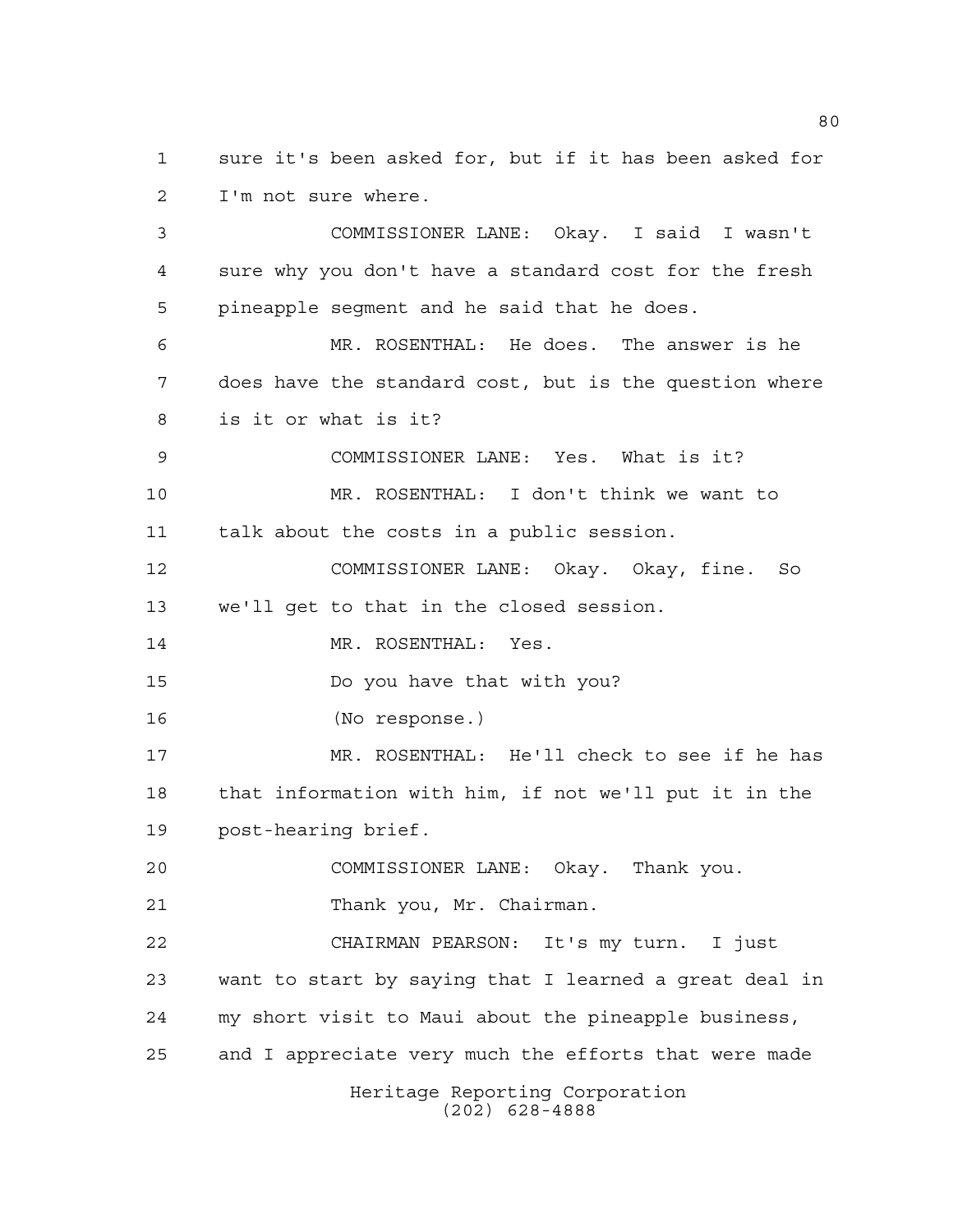to help me and the staff people understand it better. Having said that I still have some questions, so let me begin.

 I'd like to go back to, take a different attack on what I think the Vice Chairman was asking initially. What determines whether an individual pineapple once it is processed is going to be graded as fancy, choice or standard?

 MR. NISHIDA: The primary criteria between the grades would come down to color, defects, for example specks within the -- if you can imagine a pineapple with all the eyes, in some cases the root of the eye if you will protrudes rather deeply into the flesh, and so in the processing methodology some of those specks are left over. It's primarily color, defects and to a degree other items such as the piece integrity through the cutting process.

 If it's not done well you may get more broken pieces, bruised pieces, less sharp corners if you will.

 CHAIRMAN PEARSON: Does the maturity of the fruit also play a role?

 MR. NISHIDA: It should not if the agriculture and the harvesting practices are up to snuff, so in general the maturity will not be as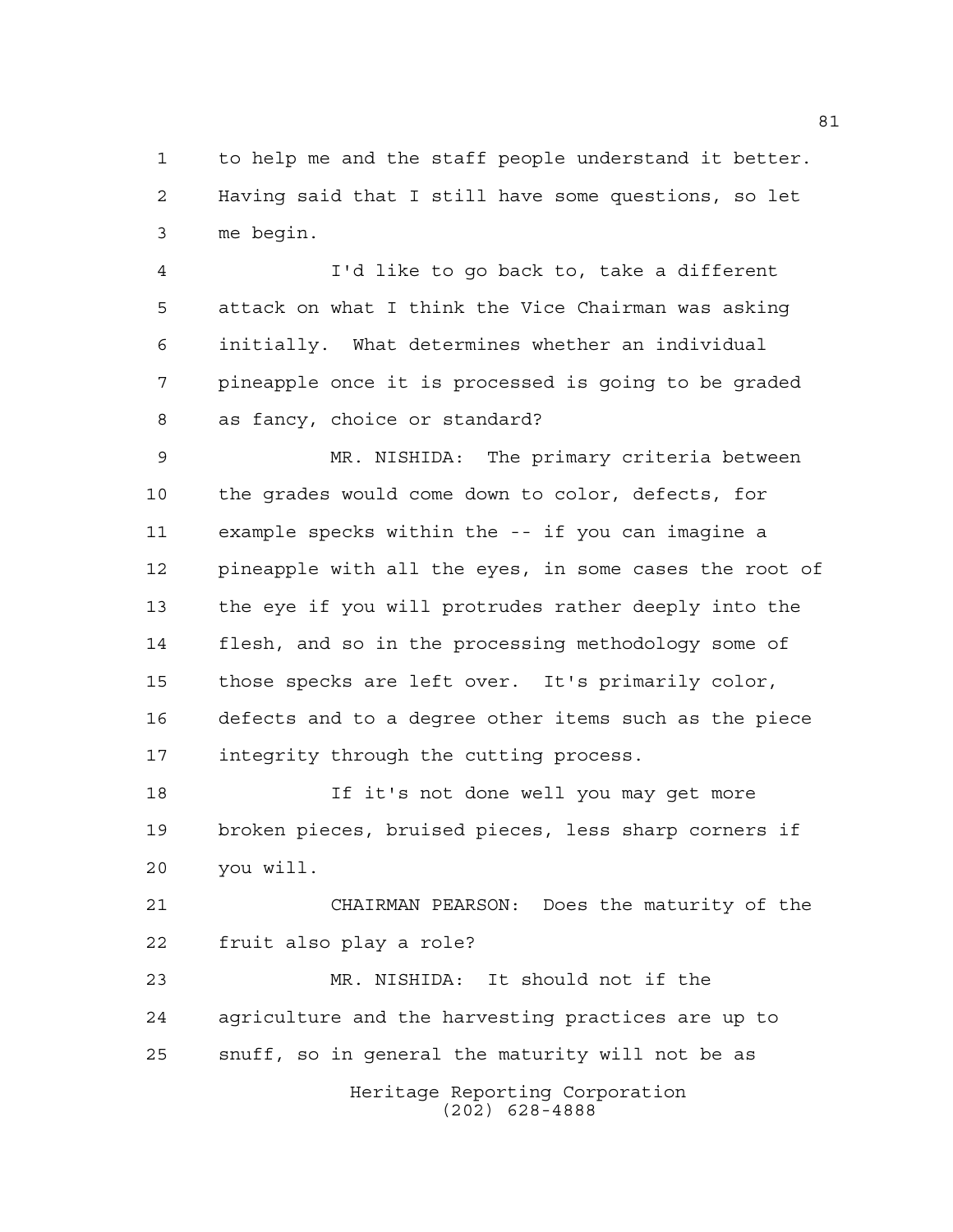critical. Again, you've got to do it right on the farm to begin with.

 CHAIRMAN PEARSON: All right. Okay. So am I correct to understand then that any given pineapple coming into the processing plant has the capability of coming out of there being graded fancy, choice or standard depending on how the processing operation itself is conducted?

 MR. NISHIDA: You're correct. As long as the farming is done properly you should have an ability to produce -- obviously, you'd want to produce a top quality product.

 CHAIRMAN PEARSON: Is there a trade off in terms of yield coming out of the pineapple if you're producing fancy as compared to choice or standard? Do you get more pineapple if you process so that it comes out standard?

 MR. NISHIDA: I guess the best way of describing that is the causes that would downgrade a piece of fruit may impact your yield. For example if you're not cutting the fruit properly you may get a higher degree of juice loss if you will, but in general if your manufacturing process is proper, you know, a ton of fruit if you make the fancier choice grades you should get roughly the same yields. You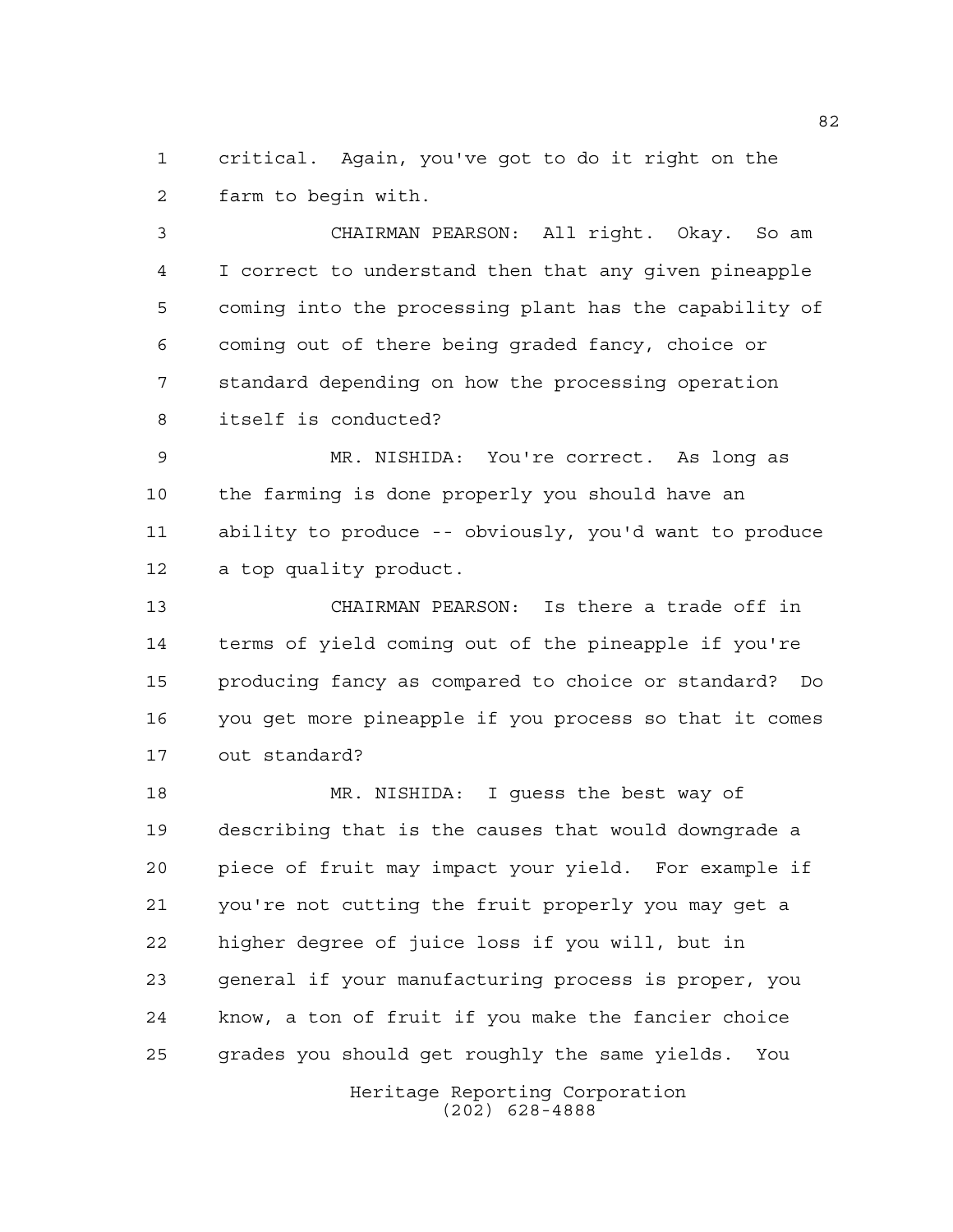should get the same yields.

 CHAIRMAN PEARSON: Okay. Then is it more time consuming to get the fancy grade? If you get the same yield out of a pineapple processing it for fancy versus choice, why not process them all as fancy? MR. NISHIDA: Yes. You'd want to go for the highest garde. CHAIRMAN PEARSON: Okay, but on the record if I understand it correctly we have an indication that over time Maui has processed less as the fancy or at least has marketed less as fancy and more as choice. MR. NISHIDA: I think an important component would be understanding what the different market channels are looking for. In the case of fancy primarily the draw, the pull comes from the grocery end, less so the distinction in the other channels. Yes. I'm sorry. That's the obvious. I mean, because we've not been able to really compete on the grocery end the total bin allocation between choice and fancy or where the product ultimately goes is driven by the demand. If we're not selling to the grocery side we've got to put it someplace, and so therefore by default it's choice product, but it's more driven to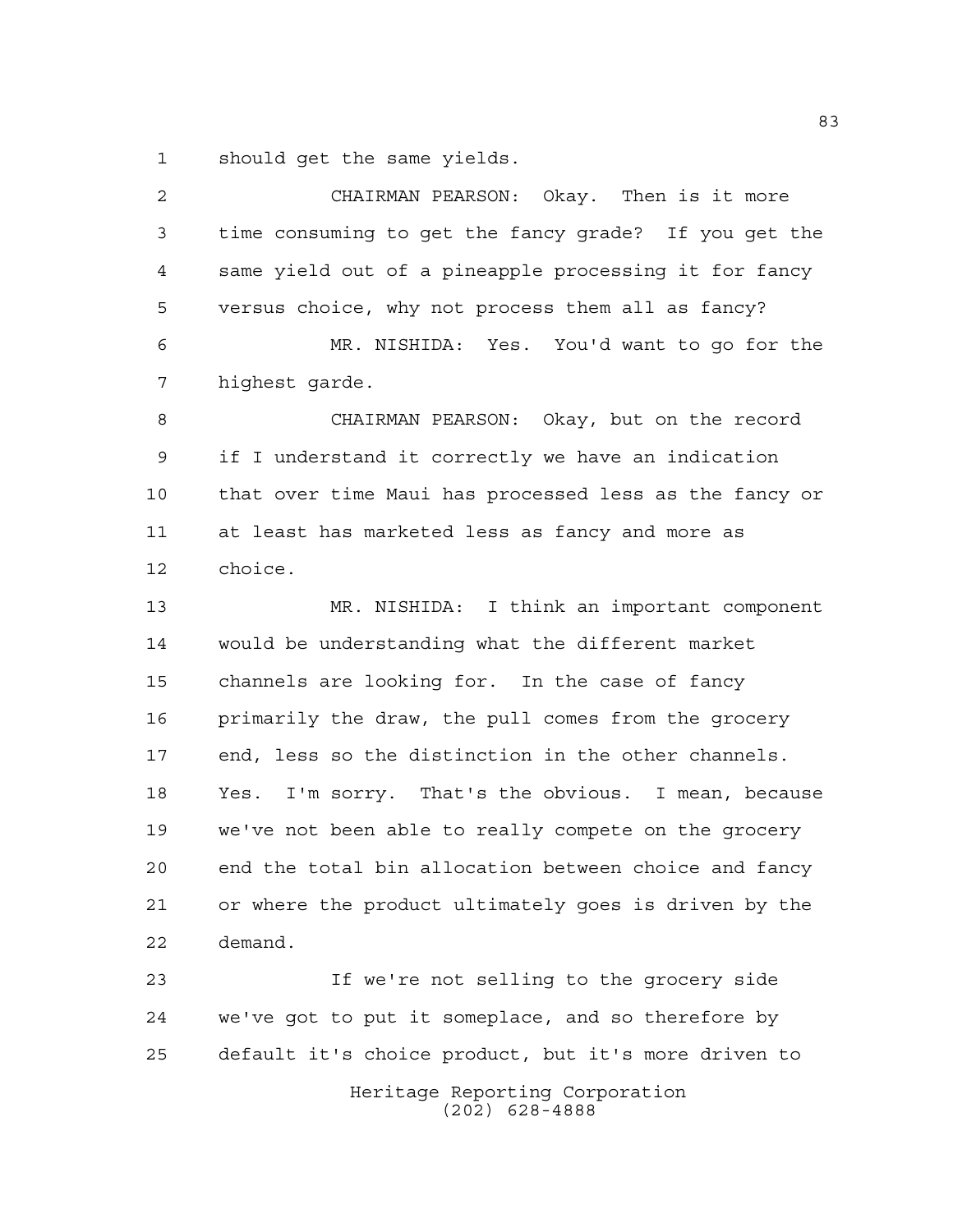our ability to sell the product.

Heritage Reporting Corporation (202) 628-4888 CHAIRMAN PEARSON: Yes. Okay. So do you end up actually producing some product that could be graded fancy, but yet because it's going to the food service sector they just want to buy choice, and so choice -- MR. NISHIDA: Yes. You're correct. Choice is an acceptable standard. Right. Yes. We're selling fancy product as a choice product. CHAIRMAN PEARSON: Selling fancy product as choice to move it into a market segment that wants the choice. Okay. MR. NISHIDA: Because that's the only place we can go. CHAIRMAN PEARSON: That makes more sense. Perhaps our data were a little bit confusing because the perception from what we have in front of us is that there has been somewhat of a downtrend in the quality of product coming out of the processing operation and that's what we've been trying to understand, what was going on to lead to that. If I understand you correctly the quality coming out of the processing operation over time has been relatively constant and relatively high-end, but because you have been selling fancy pineapple, at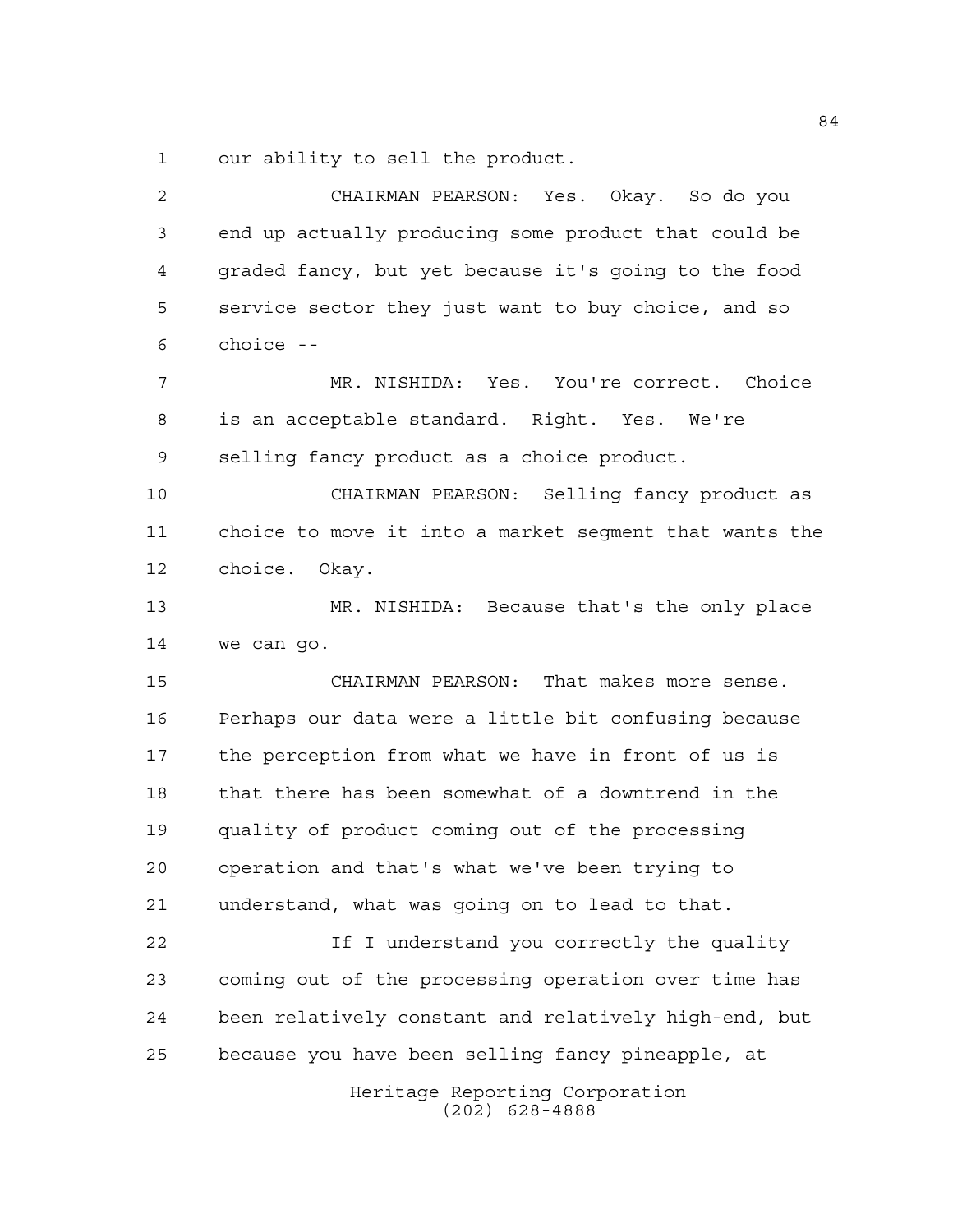Heritage Reporting Corporation (202) 628-4888 least some of it, into the food service market that wants the choice grade our data picked it up as choice. MR. NISHIDA: That's correct. CHAIRMAN PEARSON: Do I have that correct, Mr. Rosenthal? MR. ROSENTHAL: That is correct. Yes. Mr. Nishida is nodding affirmatively, and the answer is yes. CHAIRMAN PEARSON: Okay. MR. MAGRATH: I don't even think it's a fair characterization to say it's the same over time. I mean, Maui as an input to its pineapple business has switched varieties and the new variety pineapple that they're now growing is we were told on the field trip and we could taste the results, that it was superior to the variety Maui was selling both in canned and as fresh in the first review. CHAIRMAN PEARSON: Yes, but that's a taste issue, isn't it, rather than a grading issue that has to do with kind of the visuals of the fruit after processing, if I'm correct? MR. ROSENTHAL: Yes. CHAIRMAN PEARSON: Okay. It may be hard to capture in the processed product the value of the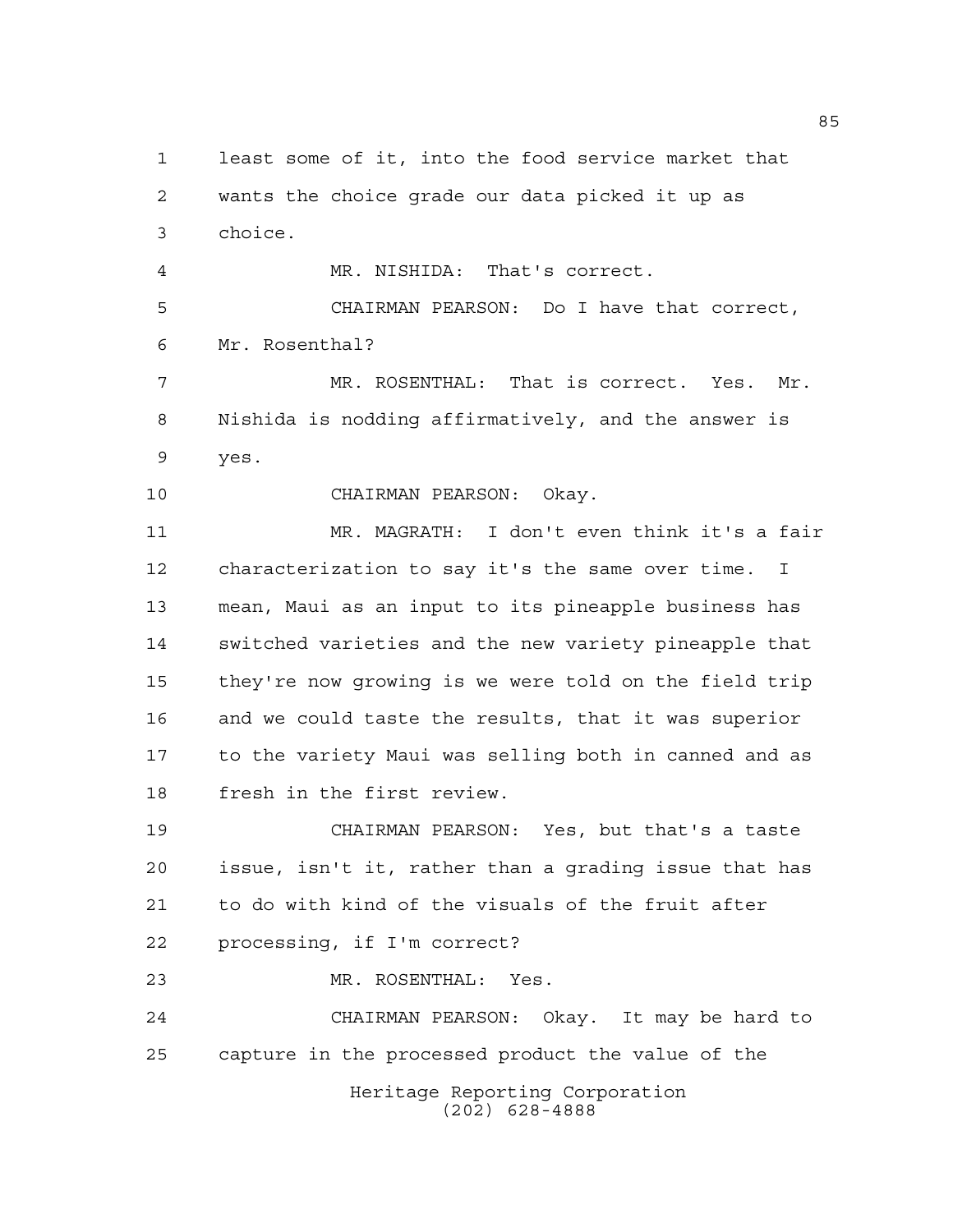better tasting fruit that's gone into it. Are you getting anyone to pay you for that better taste for the processed product?

 MR. NISHIDA: Hopefully that's on the horizon, but right now, no.

 CHAIRMAN PEARSON: Okay. Okay, good. Well, I think I've exhausted that issue. To what extent was the decision to shift the business models toward greater reliance on the fresh market driven by subject imports?

 The reason for asking that is that it appears to me entirely possible that it would have been also driven by a desire just to get the highest value out of the pineapple and that there was a chance to capture greater value by marketing it as fresh rather than as processed. Could you address that, please?

 MR. NISHIDA: I guess the perspective would be causative. You know, given the highly competitive nature of the canned pineapple market, primarily not being able to get the pricing that we need in our opinion because of the low end, the behavior by the Thai subject imports restricting profit potential thereby driving the need. Okay, we're going to be in the pineapple business.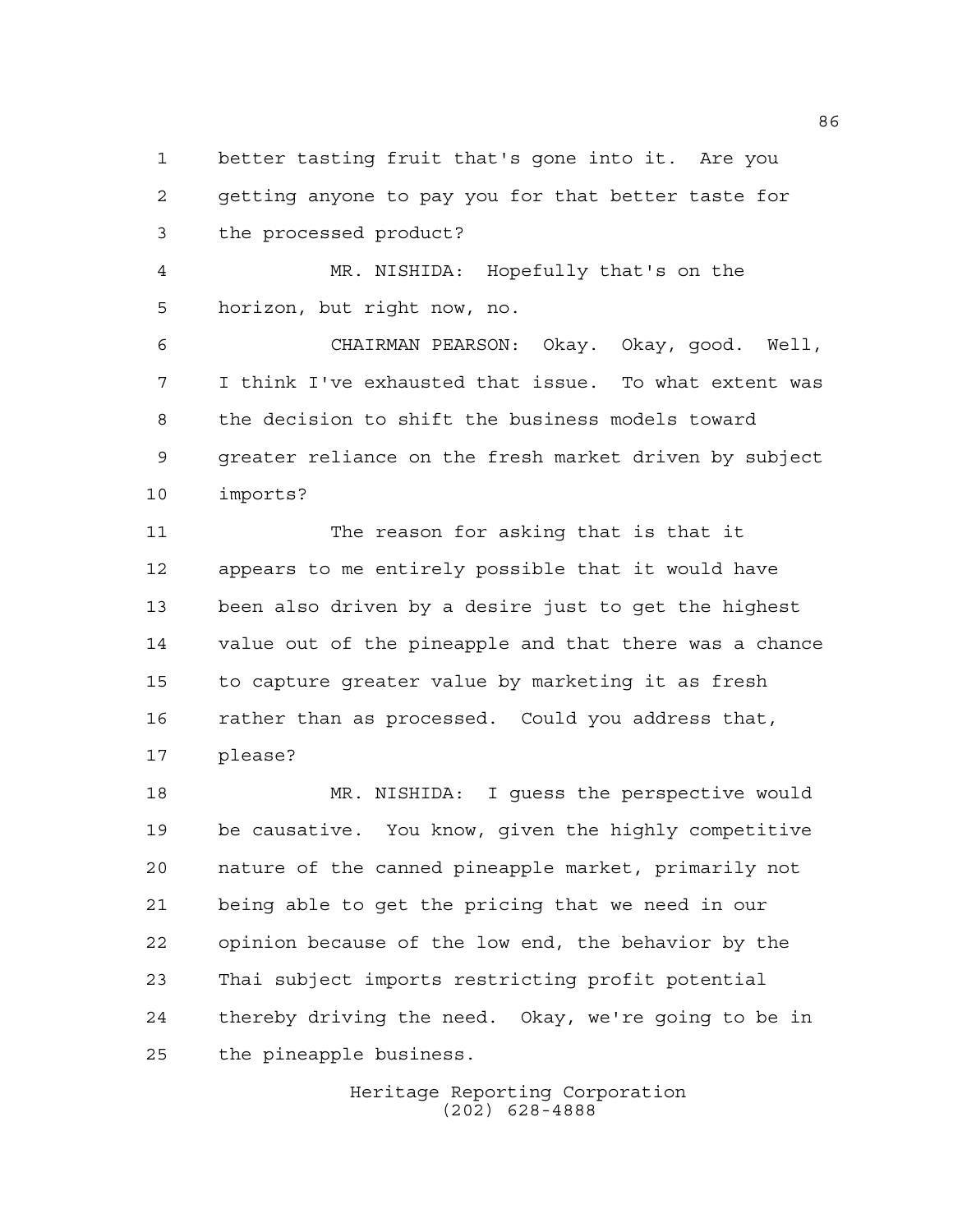How do we then optimize the total farming and agricultural operation such that we can have essentially a blended sustainable position? By extension that meant getting into the fresh fruit business with the higher margins.

 So if you can imagine we're essentially leveraging all of the infrastructure, much of the infrastructure that is in place, had been in place to produce canned pineapple and doing essential line extension or line enhancement of pineapple per se by getting into fresh fruit market.

 CHAIRMAN PEARSON: Mr. Rosenthal? MR. ROSENTHAL: Commissioner, I'm sure you know this, but if you look back at -- obviously this is making the best out of necessity because of the intense competition in the canned market, but Maui Pineapple's acreage has declined quite a bit. There's plenty of capability to continue to supply and actually grow back the canning business and go back into retail, expand further in all of their markets, so they could replant the thousands of acres that have been taken out of production.

Heritage Reporting Corporation (202) 628-4888 They have right now their canning at 25 percent of their capacity. They could actually do a lot more canning and still maintain their strategy of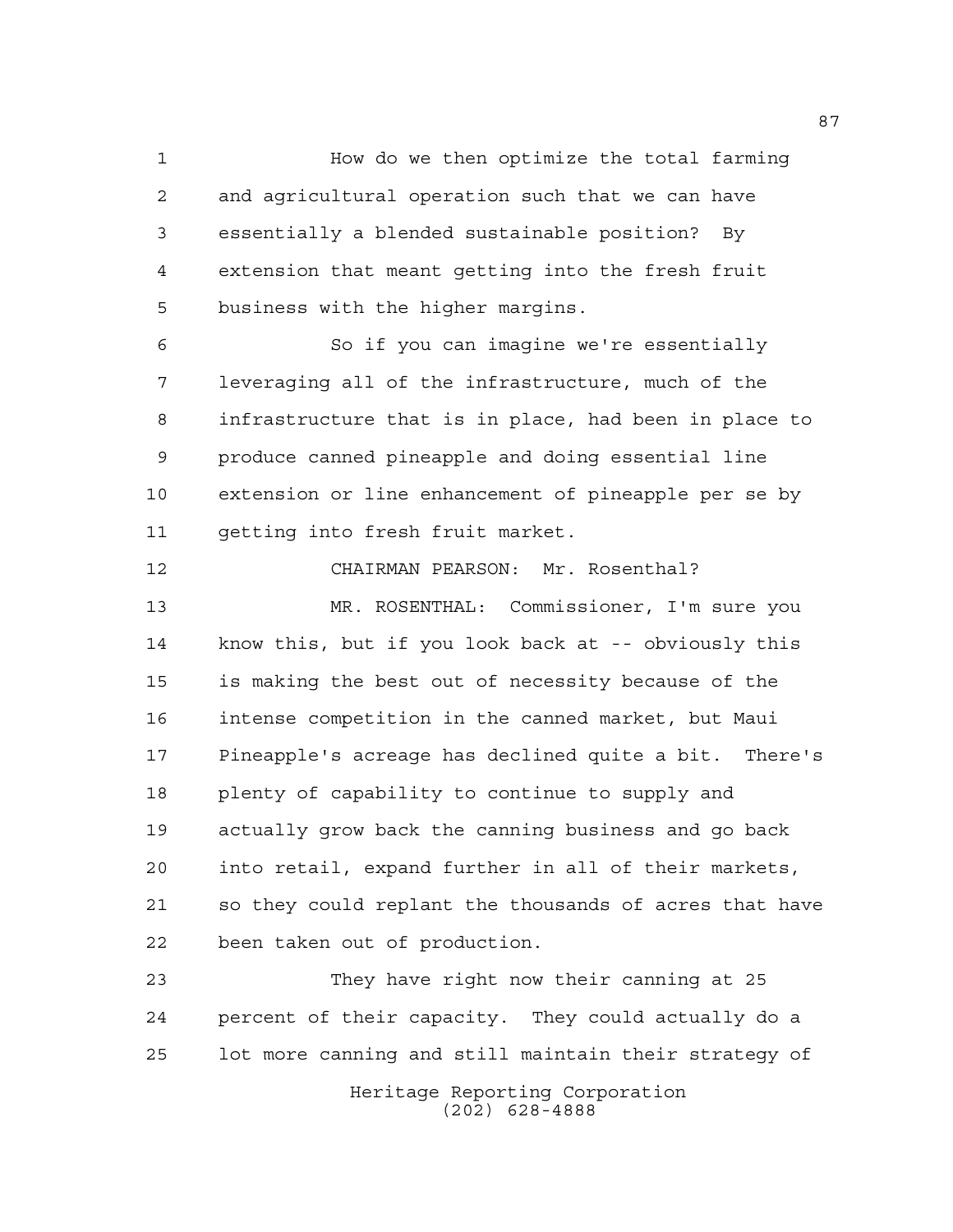focusing more on the fresh market, too. So they're not only not incompatible, one is driven by the other, but you could still be much more highly successful in the canned business if pricing were better.

 CHAIRMAN PEARSON: Right, but we'd be correct to understand that the price pressure on the canned product is one of perhaps several factors that has led to the evolution in the business model?

 MR. ROSENTHAL: I would say it's the most important factor. It's actually one of two most important. The first is that and the second one is high return. I mean, you're comparing the low returns per can versus the high returns for fresh. If the returns were higher for canned you would still drive the model in that direction, but the choices wouldn't be quite as stark.

 CHAIRMAN PEARSON: Okay. My apologies to my fellow Commissioners for asking for clarification when the red light was on.

Madam Vice Chairman?

 VICE CHAIRMAN ARANOFF: Thank you, Mr. Chairman.

 As a follow-up to what I was asking in my first round of questions I just want to ask you for the post-hearing to the extent that you have not

> Heritage Reporting Corporation (202) 628-4888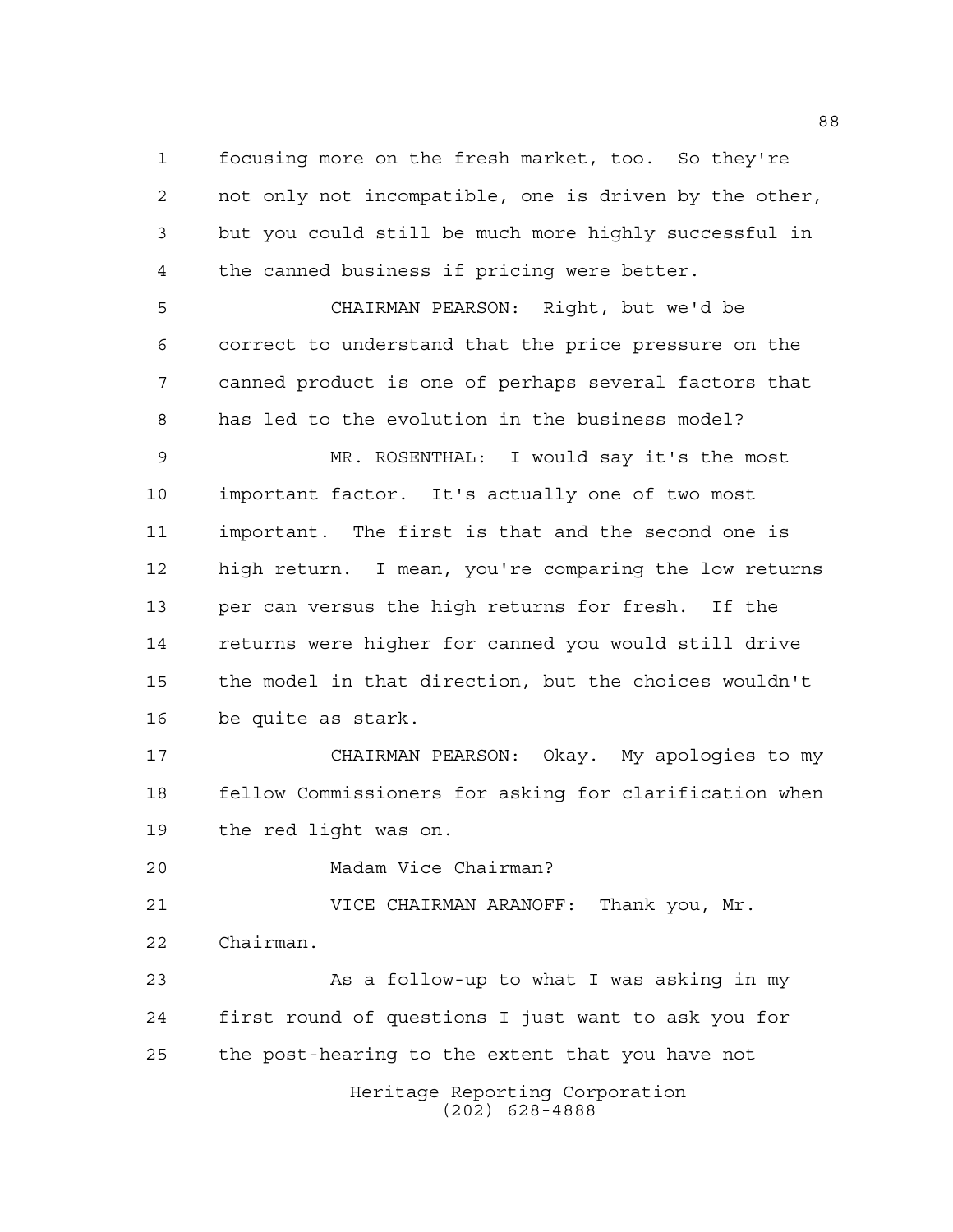already put them on the record if you could please submit any marketing studies that Maui has done either on some of the product differentiation issues that I raised earlier or with respect to the viability of the various possible channels of distribution?

 MR. ROSENTHAL: We'll do that. Some of these decisions have not been the result of marketing studies, they've been the result of trial and error and we could maybe give you some narrative on that.

 VICE CHAIRMAN ARANOFF: Be happy to have that. That would be very helpful, particularly following up on some of Mr. Nishida's remarks about what they're trying with respect to organic. Thank you.

 I was interested in reading the materials preparing for this hearing and some of the parallels between this case and our ongoing investigation of lemon juice, again a product where the biggest returns are found for lemons in the fresh market and there's been questionable profitability of the processed product in that case, the lemon juice.

 In that case one of the issues was whether the lemon juice was ever really intended to be a profitable product or it was just the least costly way of disposing of lemons that couldn't be sold in the

Heritage Reporting Corporation (202) 628-4888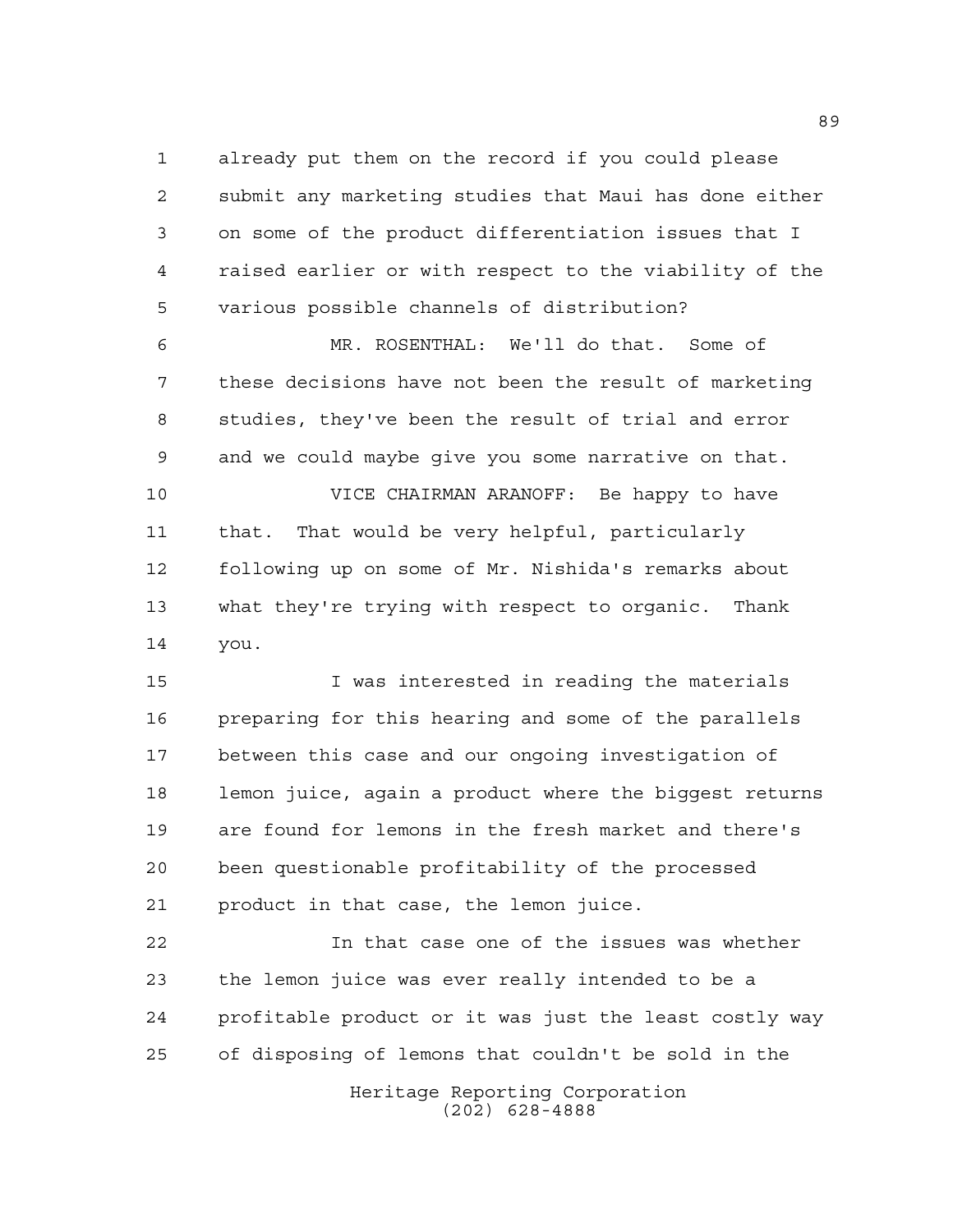fresh market. I'm interested, and we may have to come back to this in the in camera session, in the economics of disposing of pineapples that can't be sold in the fresh market.

 Obviously Maui's model is unique globally in that other fresh market producers do something else other than can what they can't sell in the fresh market. What are the alternatives if one does not can pineapples that are not sold in the fresh market?

 MR. NISHIDA: I guess one alternative, and I say this very carefully, is to see what Del Monte was forced to do on Oahu. So essentially the viability of the operation is jeopardized because you cannot, you do not have an alternative. The decision is simply leave it in the fields. So that's one.

 VICE CHAIRMAN ARANOFF: When you leave them in the fields you just plow them under and then plant the next crop?

 MR. ROSENTHAL: No. What Mr. Nishida means by leaving it in the fields, in a place like Hawaii it is not a good long-term strategy. You cannot sustain that over time is the point. So you leave them in the field that means that you abandon the field and you go to Thailand or you go to the Philippines. There are folks who produce for canning if you will, not for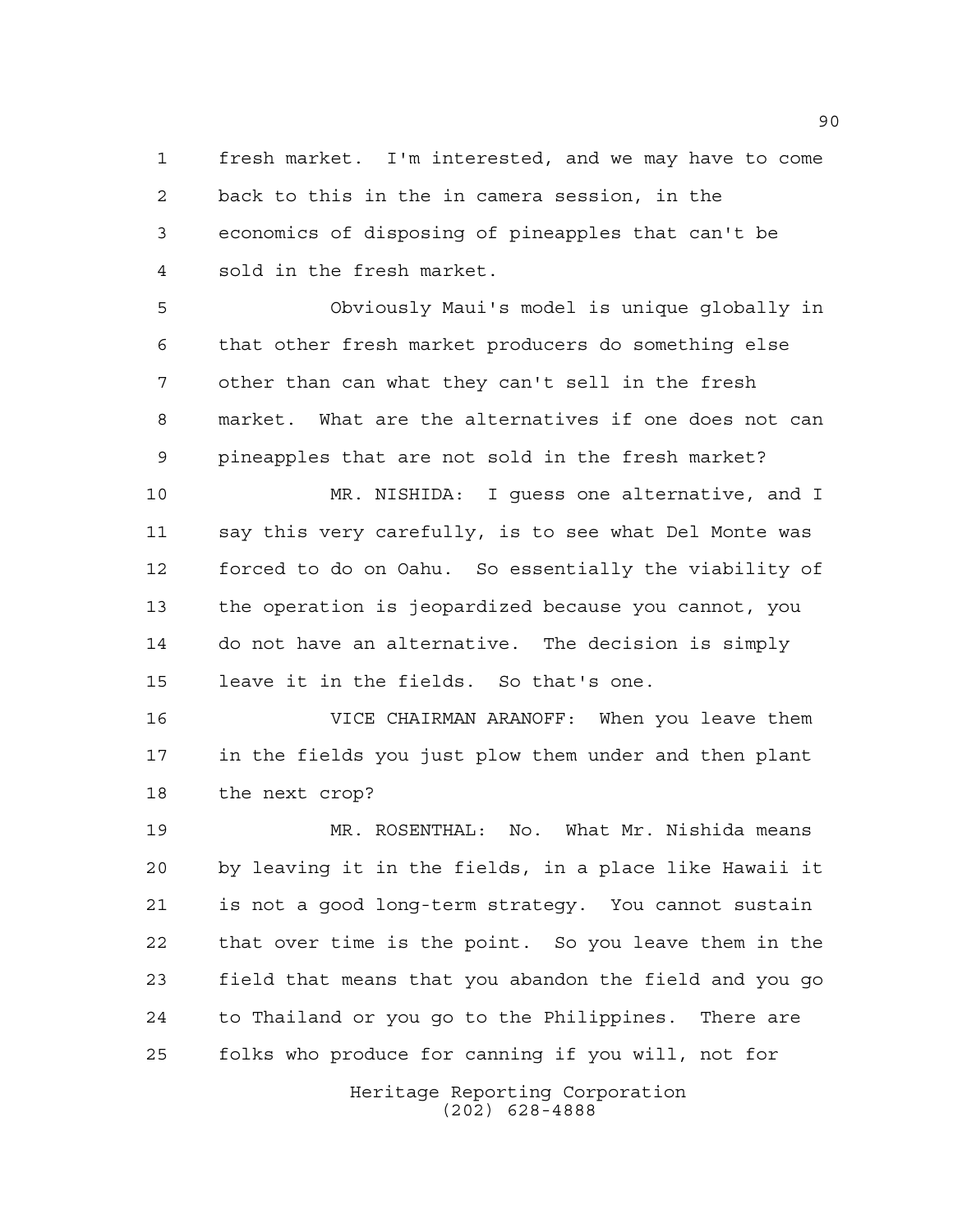fresh, in Costa Rica and South America and their model is different.

 I'll let Mr. Nishida expand this, but that model is you produce as much as you can, you don't do the culling that Maui Pineapple does, so you don't have the high-quality product, but you have higher yields, and you just put as much in the marketplace, and get as much as you can and lower returns.

 You can do that if you low land costs, low labor costs and you're selling to a market that doesn't necessarily care a great deal about the quality of the product.

**I'll let you expand on that, Brian.**  MR. NISHIDA: Paul, that's all true as well. In having the strength of multi-national brand allows certain fresh fruit producers to lever the ability to sell into the market of their fresh fruit. The key difference is in mostly, in nearly every fresh fruit operation, fresh fruit business, fresh pineapple business, the strategy is to put as much of the crop into the fresh fruit box and sell it through that channel. MR. SMITH: Commissioner Aranoff?

Heritage Reporting Corporation (202) 628-4888 Excuse me, Brian. We also included in our prehearing brief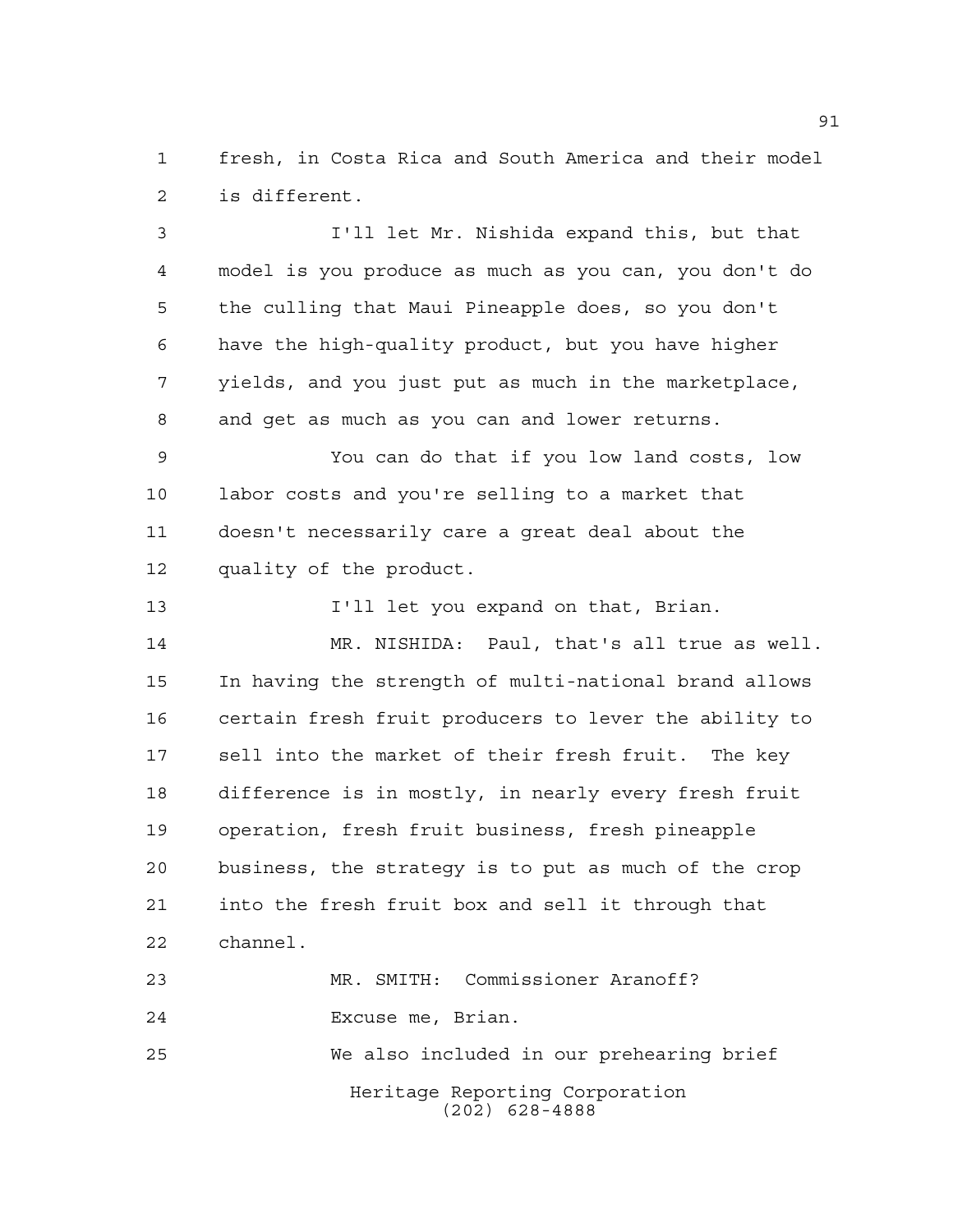there was some evidence that the fresh pineapple prices in Thailand had reached one baht per pineapple, and so the Thai growers were plowing under the fields rather than expending the energy and cost to harvest that. Now, that's not a cost to the canners in Thailand because they're not vertically integrated.

 The grower takes the hit there, but that's not a down side to the processors in Thailand virtually because all fresh pineapple is virtually canned in Thailand and ultimately exported, so that happens quite a bit in Thailand when the prices come down.

 VICE CHAIRMAN ARANOFF: Right. Right. I understand the marketing arguments that all of you are making, but I'm actually asking sort of a technical or physical question. If you grow a pineapple and you don't harvest it or if you pick a pineapple that's no good for the fresh market and you don't can it, what happens to the pineapple?

 MR. ROSENTHAL: Thank you. I was mishearing your question. Thanks.

 MR. NISHIDA: I think there are a few fresh pineapple producers who sell their fruit, the culled fruit issue over the nonfresh quality fruit, for juice production. It's my understanding that is generally

> Heritage Reporting Corporation (202) 628-4888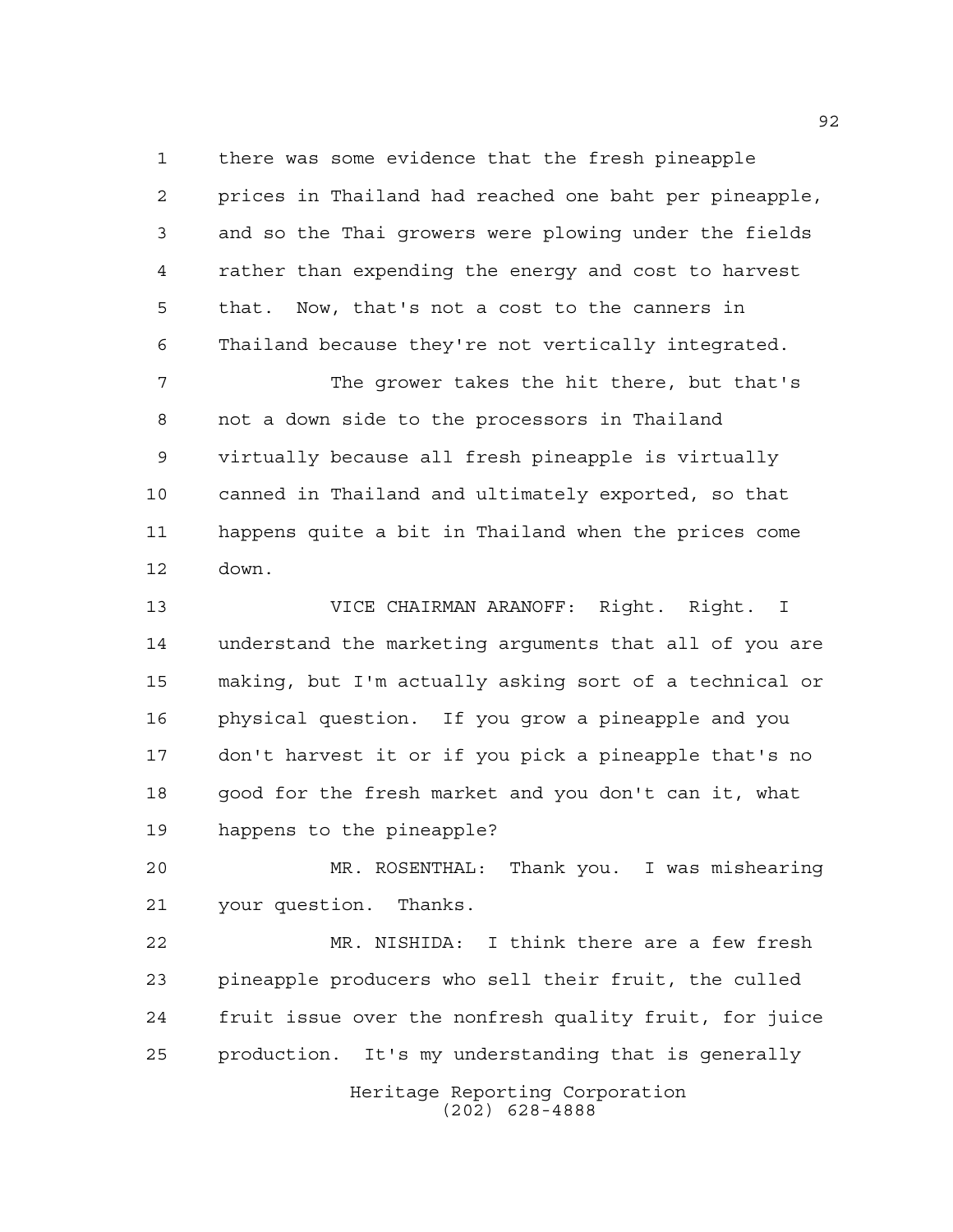at a loss lower than production costs, flooring costs. In fact in the case of some of the Latin American growers they simply do not use the fruit. It is disposed of. Those are the two primary uses.

 VICE CHAIRMAN ARANOFF: Del Monte was operating a fresh only in Oahu. What were they doing with the fruit that they couldn't sell in the fresh market?

 MR. NISHIDA: They had a pineapple juice concentrate operation, but unfortunately that apparently did not sustain or provide the adequate returns for the utilization of that culled fruit.

 VICE CHAIRMAN ARANOFF: Are there environmental restrictions on what you can do with fruit that you don't find another use for? I know because I'm comparing it to the lemon juice case and in the lemon juice case you couldn't just leave them on the trees and you couldn't just sort of dump them in a landfill. They had to be specially composted because of their acidity and that was very expensive.

 It's obviously very cheaper if you can just let them fall on the ground and then plow them under when you plant the next crop.

Heritage Reporting Corporation (202) 628-4888 MR. NISHIDA: To my knowledge there's no regulatory restriction. However, just from a good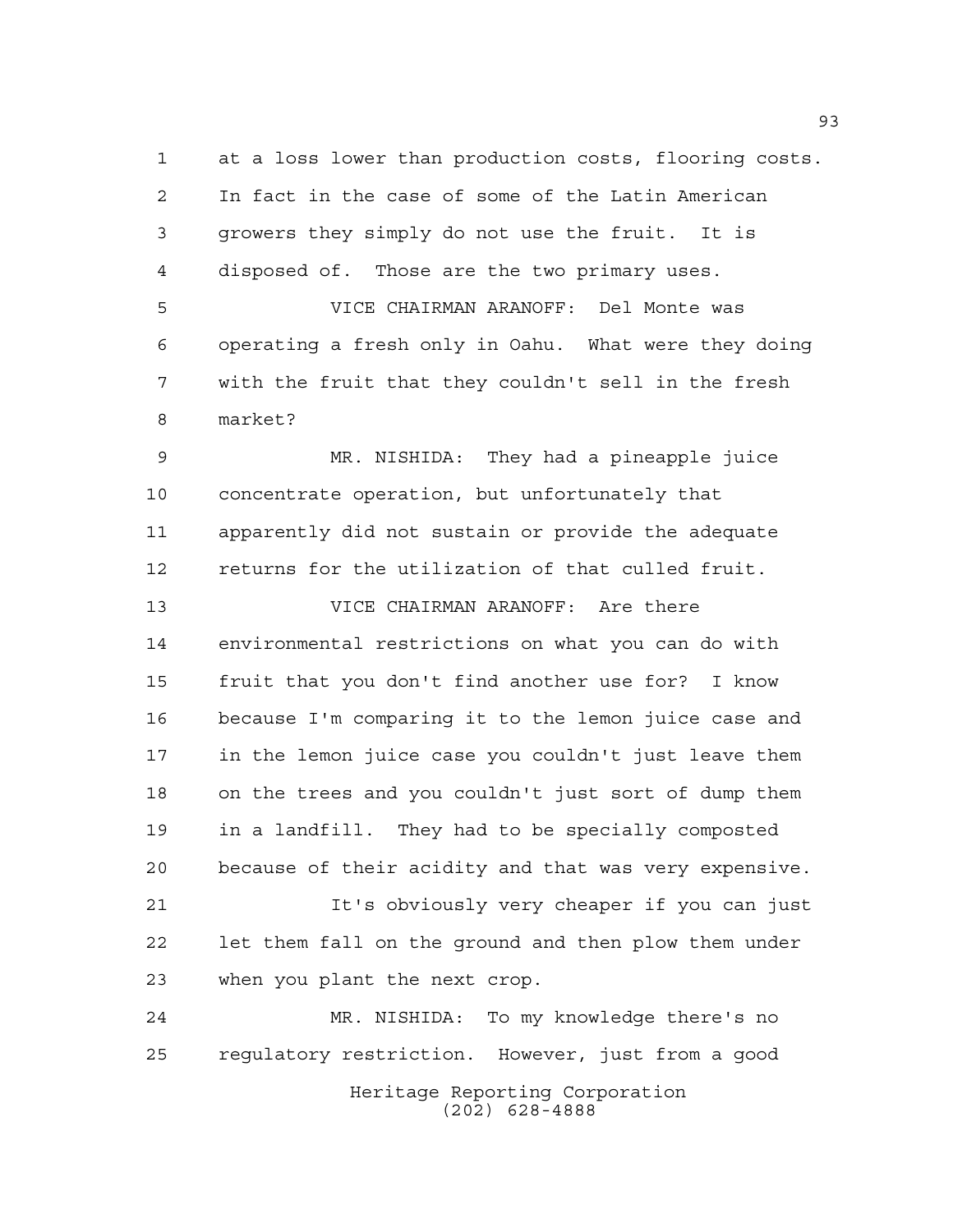farming practice perspective, you know, it's very important to have good field hygiene and certainly from our perspective that's not a desirable option simply to leave the fruit there.

 VICE CHAIRMAN ARANOFF: So you're saying it's not healthy for the land over the long run to be plowing under unharvested pineapples?

 MR. NISHIDA: Well, if I may I'll back up a little bit with a bit of pineapple 101. Pineapple is a long cycle crop and from one planting generally two, sometimes three harvests are made over between a four and five year period, and the first cropping occurs generally about 18 to 22 months after the planing.

 The subsequent second crop occurs approximately a year later, and so in the case of harvesting fruit off of the initial crop it is not desirable to leave fruit back because you will impact your subsequent harvests given the plant health, the development of the subsequent plant. So, yes, you don't want to leave the fruit back there.

 VICE CHAIRMAN ARANOFF: Okay. Okay. That's helpful. In addition to canning are you making other products with your culled pineapples?

Heritage Reporting Corporation MR. NISHIDA: Yes, we are. As a part of our processing operation we do produce a variety of

(202) 628-4888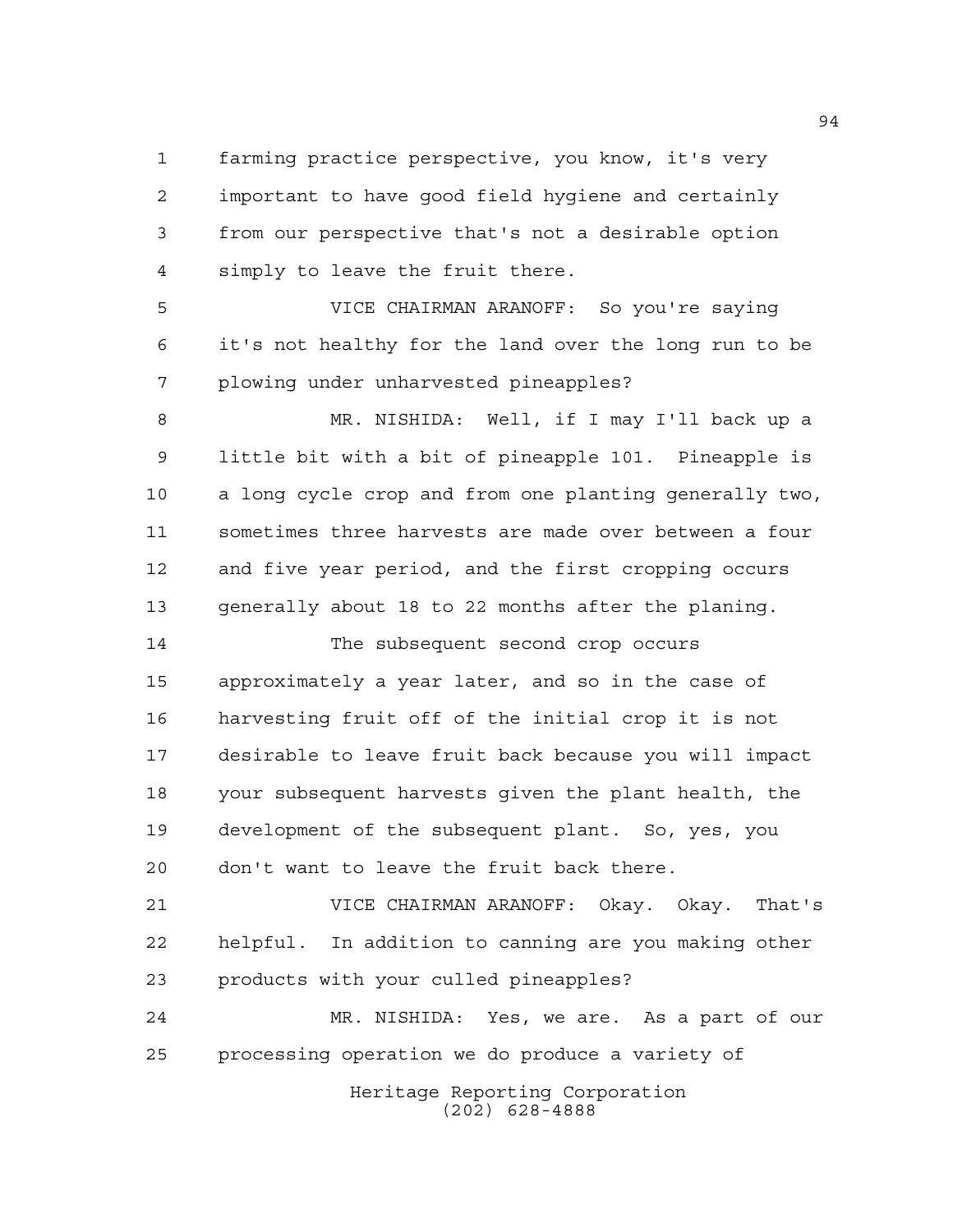pineapple juice products, and we do a little bit of frozen pineapple, but that's more of an accommodation for one of our accounts.

 VICE CHAIRMAN ARANOFF: Okay. When you follow-up by showing me your sort of marketing research and things you've tried if you could also comment on the extent to which you've explored other value added products that can be made with pineapple either sort of oils, fragrances, perfumes, those sort of things or other downstream edible products, that would also be helpful.

 MR. ROSENTHAL: We'll certainly do that. VICE CHAIRMAN ARANOFF: Thank you very much. 14 Thank you, Mr. Chairman.

 CHAIRMAN PEARSON: Commissioner Hillman? COMMISSIONER HILLMAN: Thank you.

 If I could I'd like to start where we left off, which is again trying to help me understand why it is that again you're unique in terms of being an integrated producer, why not can all of the leftovers from all of the other growers of fresh pineapple whose pineapples are not suitable for the fresh market? Why did that not become part of the way in which your company or others that do canning operate? MR. NISHIDA: Let me start with the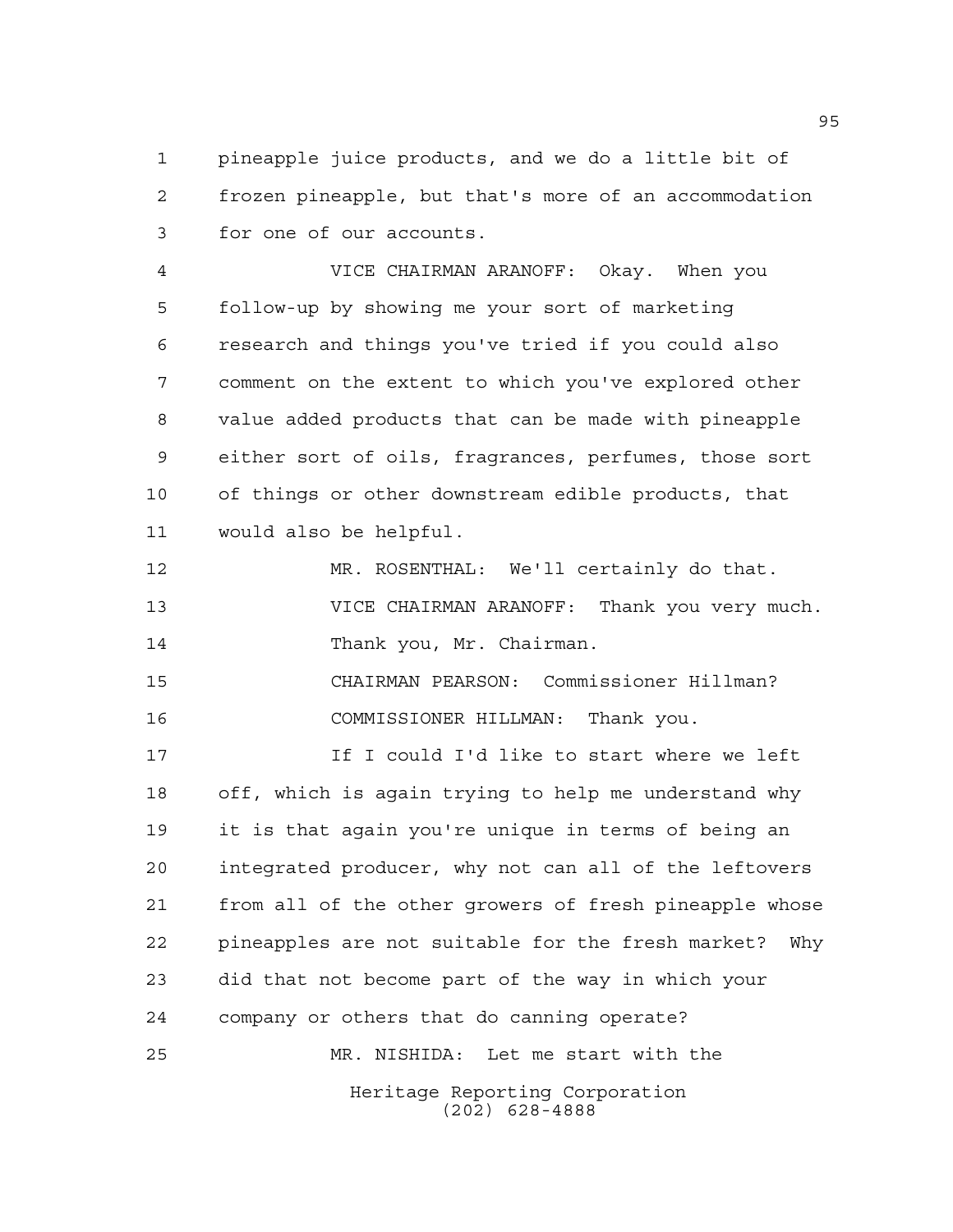fundamentals, I mean, real basic stuff. Our operation is located on the island of Maui. The Del Monte's operation and Dole's operation are located on the island of Oahu, so just the fundamental number one, movement of product from island to island is problematic. I think as well we're competitors in the fresh pineapple business

 Certainly I'd love to be able to can their fruit, but it's certainly their decision and that opportunity has not provided itself. Am I answering your question?

 COMMISSIONER HILLMAN: Well, I'm just curious. Why not then can the pineapples out of Costa Rica or other places? That's what I'm trying to understand is why you let that high a percentage of facility remain idle or significantly under utilize your canning capacity if their are pineapples out there to be canned, presumably if the alternative for these folks is to throw them away, which is what I'm hearing you say?

 The option is you either can it or you waste it. Presumably you wouldn't pay very much for these pineapples since folks' alternative is to throw it out. I'm just trying to understand why it doesn't make sense to go ahead and can it?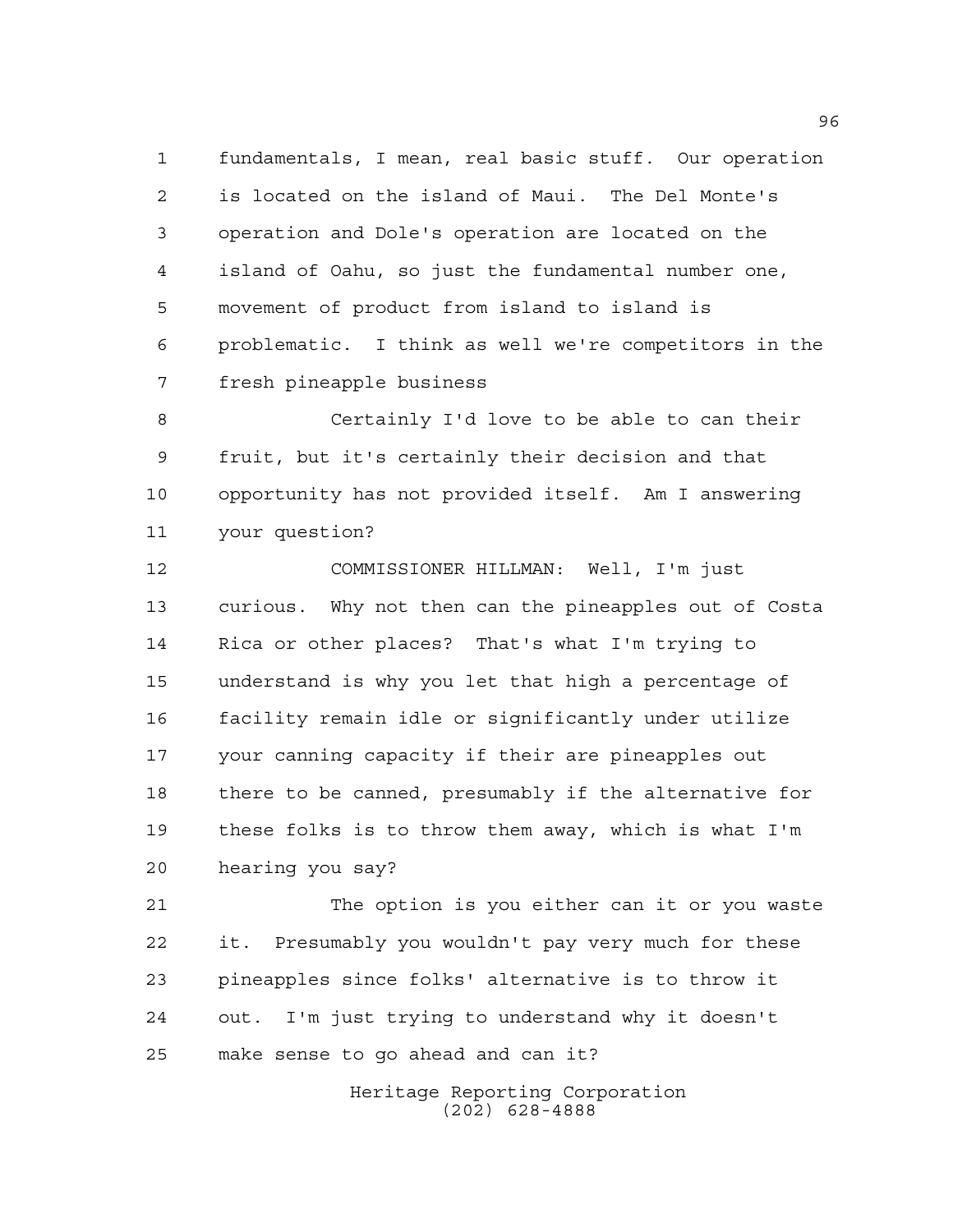MR. ROSENTHAL: Well, start with this proposition. Maui has plenty of pineapples to can itself. They've reduced their acreage not because they don't have canning capacity, which you recognized they have plenty of, the problem is selling the canned pineapple. They've got to get customers willing to buy the canned pineapple at a price that is profitable. It is not a question of having enough canned pineapple available to sell or pineapples to go into the cans.

 They have an enormous capacity to produce pineapples and can pineapples for the market. The problem has been customers not wanting to buy. It 14 just so happened when the Del Monte closure was announced Mr. Nishida mentioned he offered to buy up to 5,000 acres worth of the Del Monte pineapples that they were just going to abandon in the fields because they were there and it was a one time opportunity.

 Del Monte decided not to take him up on that. It's not a question of supplying the market. They have plenty to supply and much more market share. You need to get all those purchasers who responded to your questionnaires to say I'll pay you a little bit more money to make this a profitable exercise. COMMISSIONER HILLMAN: Okay. Then help me

> Heritage Reporting Corporation (202) 628-4888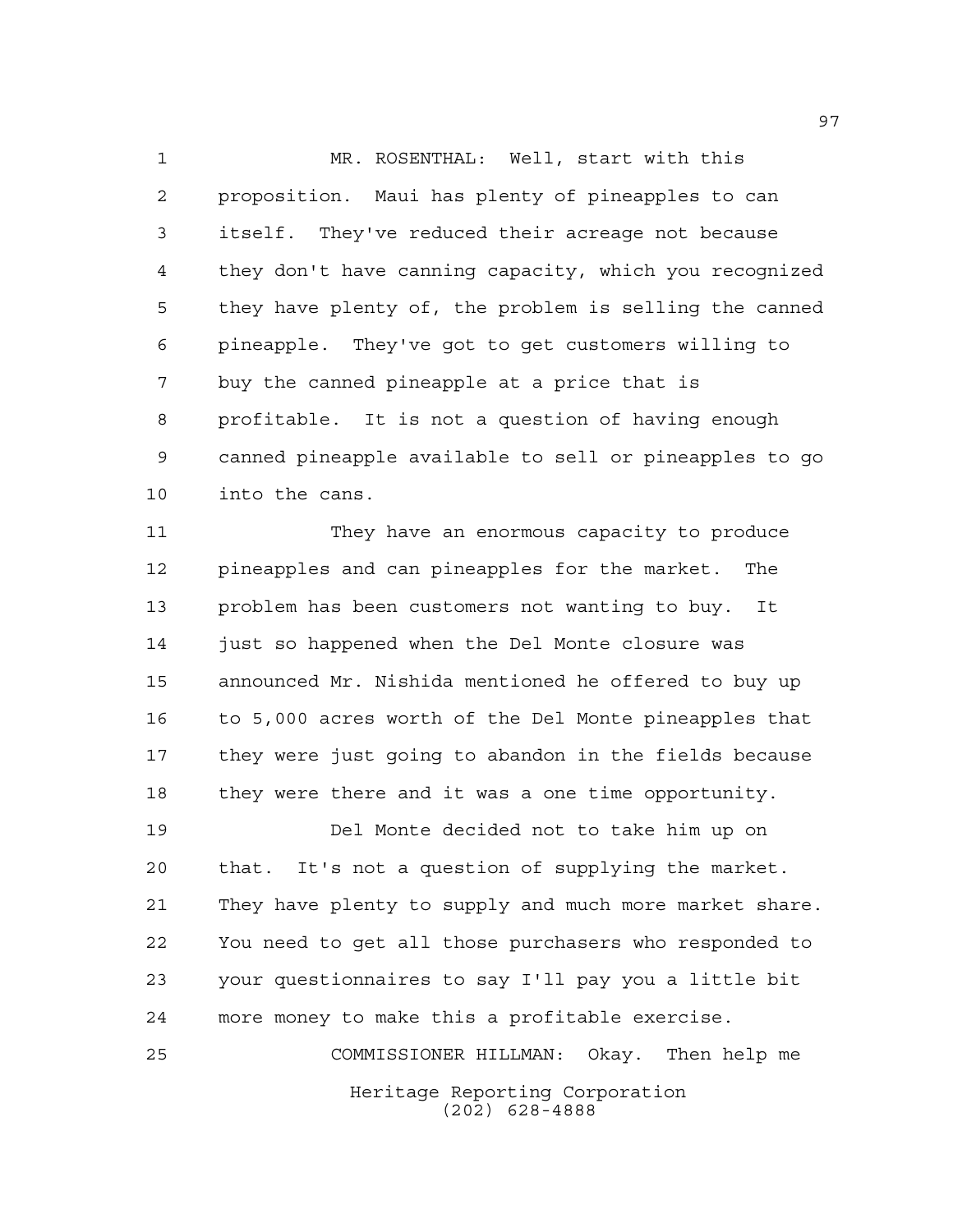understand on the flip side the Thais basically don't produce for the fresh side. That's what I'm trying to understand, why the economics of this work the way they do. Why in Thailand is there not the same concept that you've gone to, which is to sell into the higher priced fresh market as much product as is suitable for fresh, and to then can all the remainder? Why not do that?

 MR. ROSENTHAL: They don't have a fresh market there. They are producing essentially for their canneries. They don't have a premium fresh market where people are going to pay more money for pineapple in Thailand if it's fresh, and they're not going to ship it here because what they're producing is pineapple designed if you will to go into their canneries, which are 100 percent export oriented, so they have a totally different model.

 Produce as much pineapple as you can because it's going to go into the canned product. It doesn't have to be the high-quality, good looking product without the bent crowns because no one is going to see it in that form. They're not going to ship fresh pineapple all the way from Thailand to the U.S. It's not economically feasible especially when you're not producing the better looking, higher-quality product.

> Heritage Reporting Corporation (202) 628-4888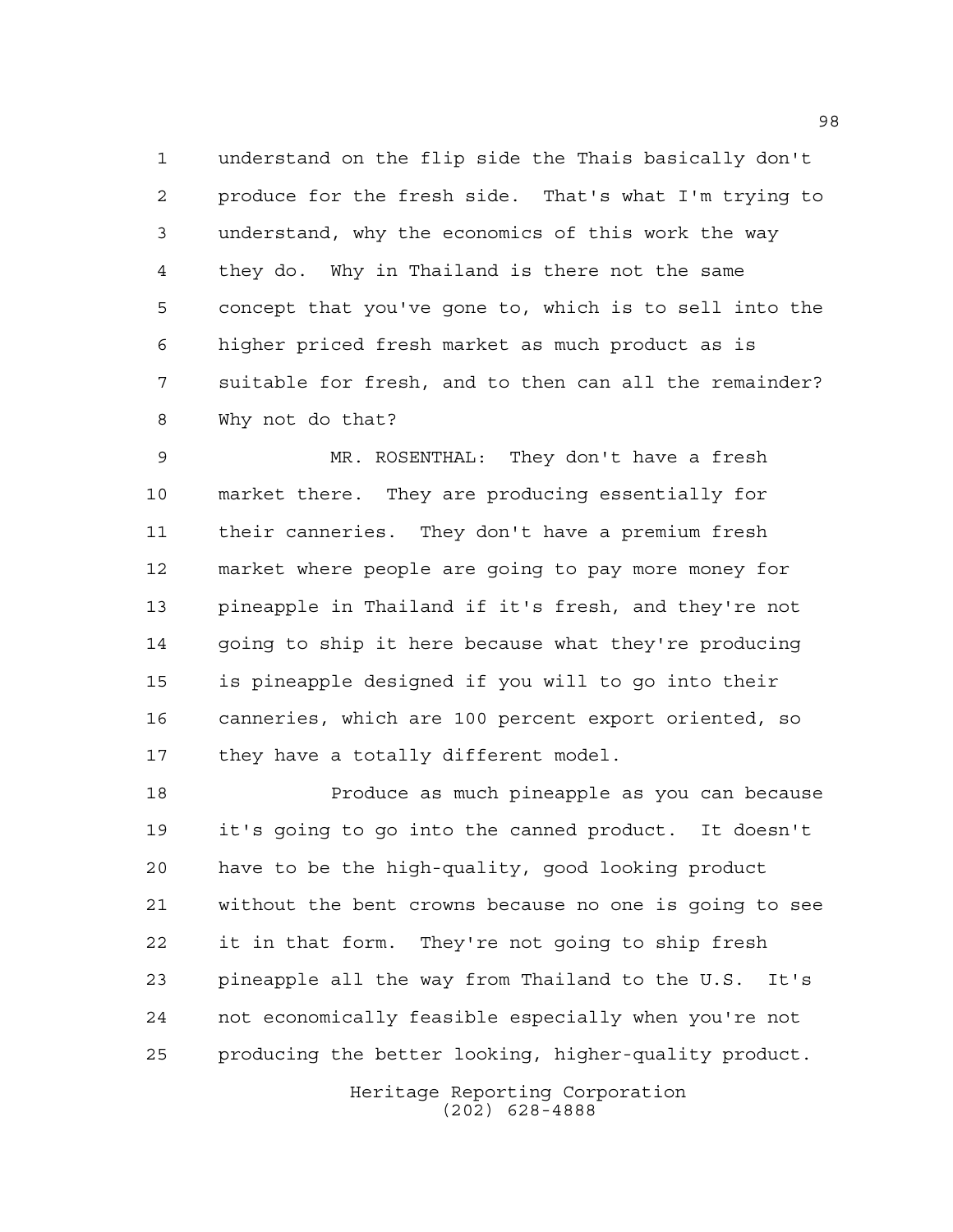MR. MAGRATH: Commissioner, it's less expensive for Maui. As you know from the prehearing staff report Maui is in a very difficult financial position. Think of what we'd be asking them to do. It costs money to make canned pineapple. The cans are the most important thing.

 It is less expensive for them to leave that capacity idle than it would be to purchase all the raw materials for the cans, put on the workers and have to pay them wages and salaries to produce the cans, and then the inventory carrying costs of carrying the cans in your warehouse. That would drive their costs through the roof.

 What we have here is a demand constraint. They cannot sell the pineapple for a profitable price. It's not a supply constraint.

 COMMISSIONER HILLMAN: All right. If I could then go to the issue of if you will the grades or the quality of the product. Again, from our data it appears that it used to be the case that Maui produced and canned a fair amount of so-called fancy product and that somebody out there at least seemed to think that it mattered the choice versus fancy. It mattered that they got a higher grade of product in their canned pineapple.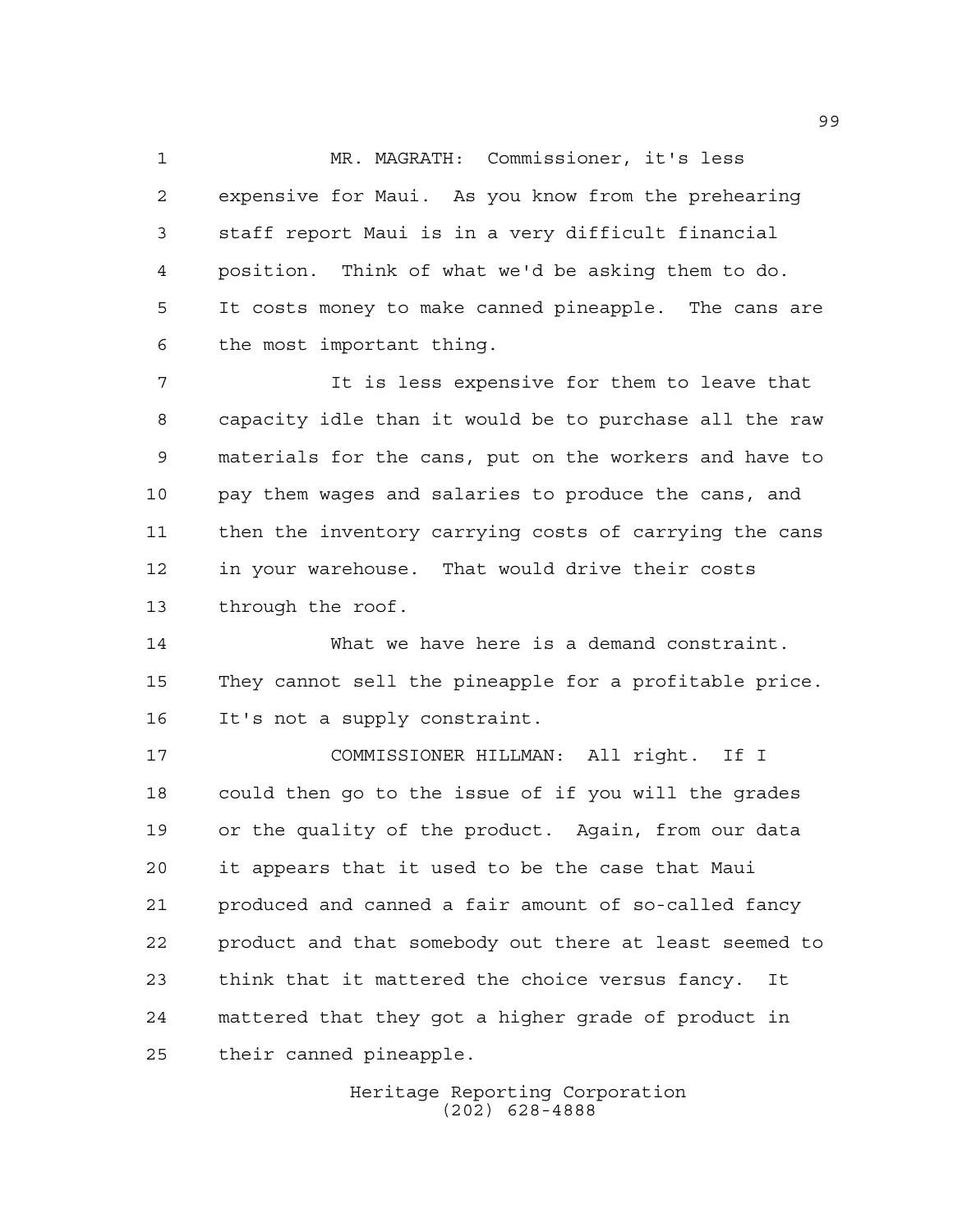I'm trying to understand whether that has fundamentally changed or whether it is again simply a price issue. So I guess what I'm trying to say is is anybody out there selling fancy grade product in the United States market or has there been a change in demand between fancy, versus choice, versus standard?

 MR. ROSENTHAL: Let me just start with this, and I'll let Mr. Nishida answer the last part of your question. You may have been out of the room when there was a partial answer to Chairman Pearson's question along these lines and that is that Maui Pineapple continues to produce comparable levels of the fancy grade as it always has.

 The problem is that the customers for that have been in the retail market and they've been essentially squeezed out of the retail market, so they're still producing fancy grade product. What they're doing now is selling more of that product as choice because that's what the customers are asking for.

 Now, as to the question are there still customers out there who specifically demand fancy and will pay for that? I think the answer is yes, there is a segment in the retail market that still will demand it. The question is whether they will pay for

Heritage Reporting Corporation (202) 628-4888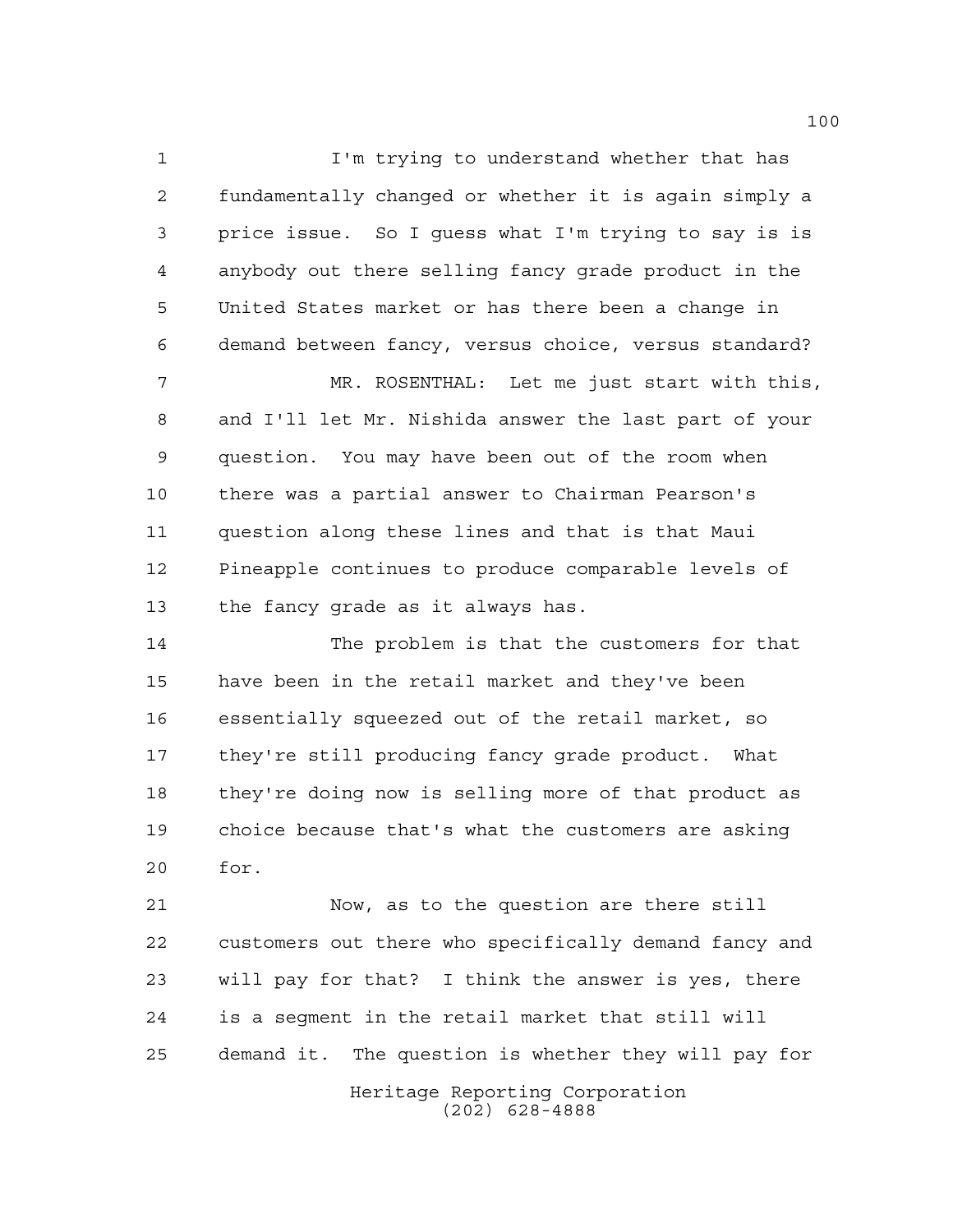that. I'll let Mr. Nishida take over from there.

 MR. NISHIDA: Yes. The fancy grade product, the grocery or the retail sector called for a fancy grade product. As Paul had mentioned that channel is no longer available to us. Now, to your question do people want a fancy grade product? The answer is absolutely yes. By specifications the retailers do call for a fancy grade product. It's simply a matter of affordability on their part. COMMISSIONER HILLMAN: Where do they get it? 11 MR. NISHIDA: Imports. COMMISSIONER HILLMAN: Okay. Thailand? As I heard it Thailand isn't really producing that much fancy. Where are they getting their fancy product? MR. NISHIDA: Again, across the board imports. It's our understanding that in the private label, the store brand if you will, that the Thais have been making end roads into that sector. COMMISSIONER HILLMAN: Okay. Now, if I hear Respondents' argument they're saying that the volume of product that would come in from the subject Thai producers is constrained because to the extent that they're producing standard product it's being sold in Europe, where for reasons I've never understood the Europeans want standard, that to the extent that they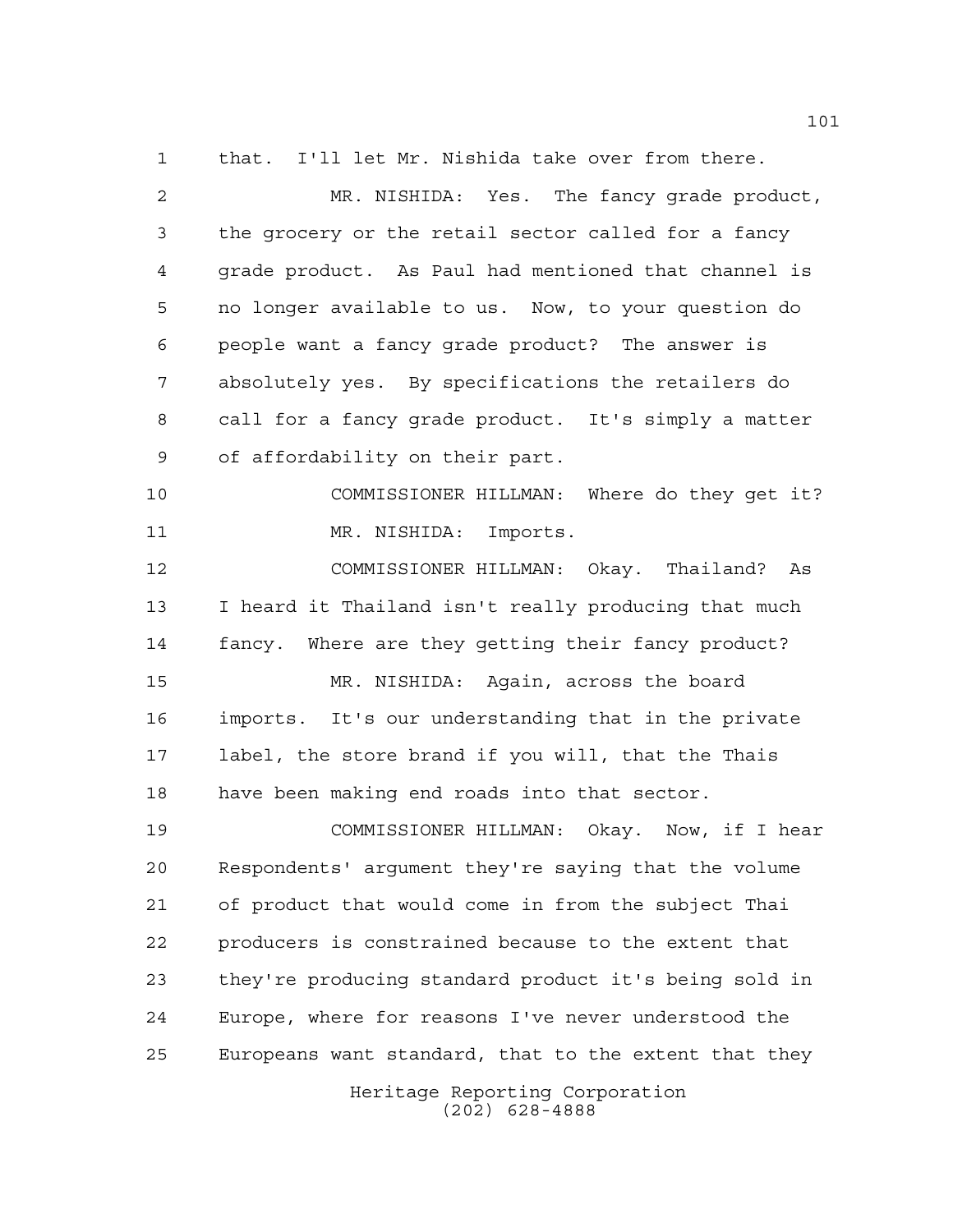have fancy it's going to Japan and therefore the limited amount that is in the choice area comes to the U.S., but it's limited because all of their standard doesn't come here, that nobody here will buy standard and that there is demand in Europe for standard.

 I just wanted to get your response to that. MR. NISHIDA: My response would be that in any operation you would want to optimize your value yield, and so from a production standpoint, be it farming or processing, it is incumbent on the producer to strive on that end. So beg the question, why would you limit your operation simply to a standard grade product?

 My supposition would be that they had available product that could meet grade for the U.S. market.

 COMMISSIONER HILLMAN: Okay. Would you agree with their characterization that the European Union likes standard and that the U.S. will not purchase standard? That the U.S. market demands at least choice?

Heritage Reporting Corporation MR. ROSENTHAL: The answer is no, we don't agree with their characterization. In fact the European market does buy choice as well as the standard and it is possible to divert some of that

(202) 628-4888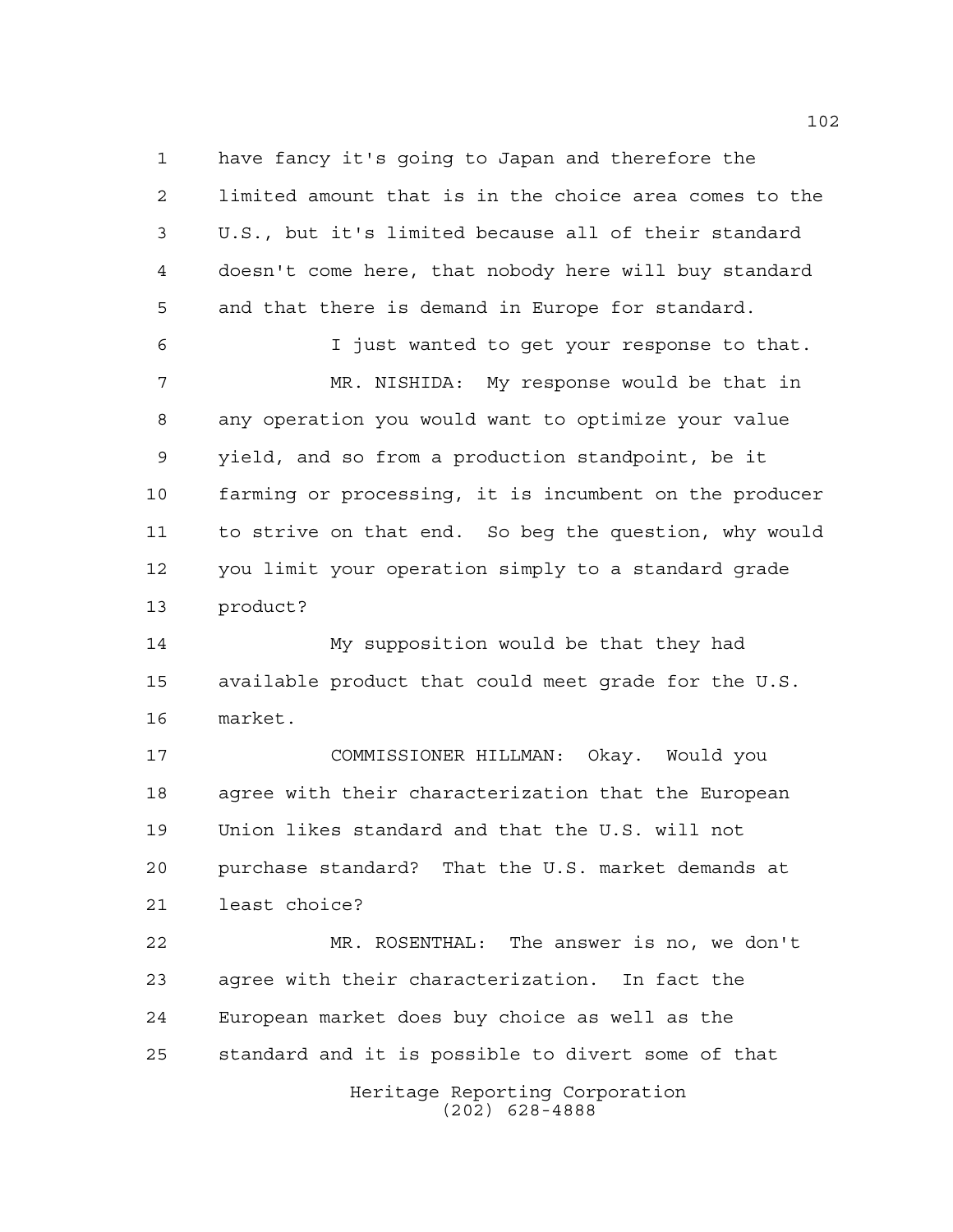European choice product to the U.S. That's point number one. Will the U.S. market accept more standard? That I don't know, but there's plenty of Thai capacity for choice going to Europe and other markets that could come to this market. COMMISSIONER HILLMAN: Appreciate those answers. Thank you. CHAIRMAN PEARSON: Commissioner Koplan? COMMISSIONER KOPLAN: Thank you. Thank you for your answers to our questions thus far. Mr. Rosenthal, let me walk through something

 with you if I can. Our staff report informs us that sales of subject product to No. 10 cans to first private label brands oversold domestic CPF in all 27 quarters and the margins of overselling averaged minus 10.3. That's at Chapter 5, page 7. Now, you acknowledge this in a paragraph on page 36 of your brief and you describe it as an anomaly, okay?

 This morning Mr. Nishida testified that what happens with pricing in Product 2 does not impact on Product 1 since he defined these as discreet markets. Given that what I'm wondering is how can I not conclude then that Maui's sales to USDA are not being impacted by Thai prices?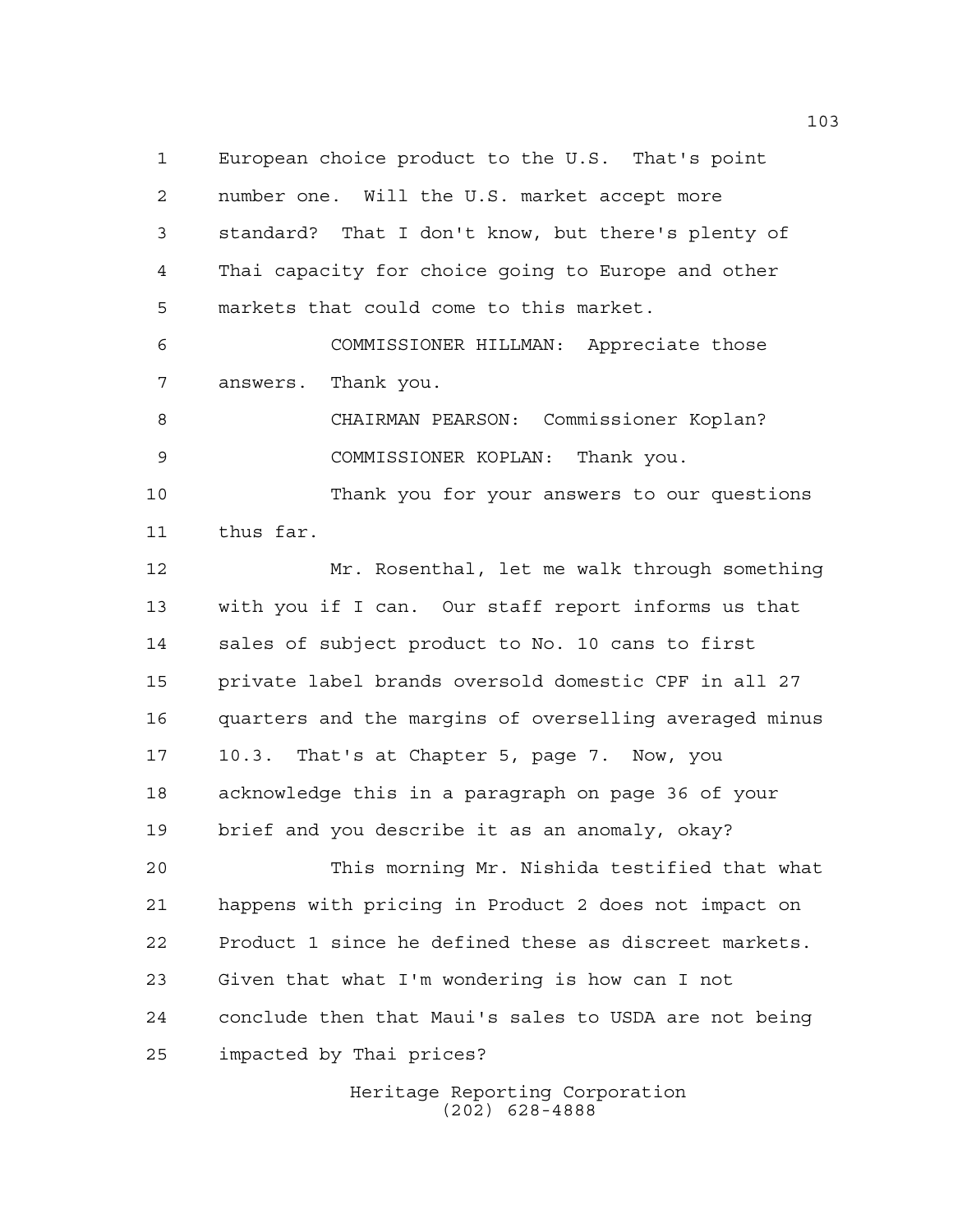1 Let me say this if I could. I don't understand given his testimony earlier your statement at page 17 of your brief that there is intense price competition in the CPF retail and food service distribution chains and that this corroborates the primacy of price because what I'm looking at here is this overselling. I don't know how much of this you can get into in the public session, but I want to set the table for you because frankly I'm troubled by this.

 MR. ROSENTHAL: Understandably. I'll start with repeating what we said in our brief and that overselling --

 COMMISSIONER KOPLAN: Well, I know what's in the brief in the paragraph.

 MR. ROSENTHAL: Well, and that number is an anomaly. There's something wrong with that. There's no possible way that can be correct.

 COMMISSIONER KOPLAN: Let me say to you if you have some counter table that you want to prepare for purposes of the post-hearing dealing with what I'm looking at in the overselling table I'm happy to get that, but I can't just take what's in that paragraph and say that answers the question for me. You follow me?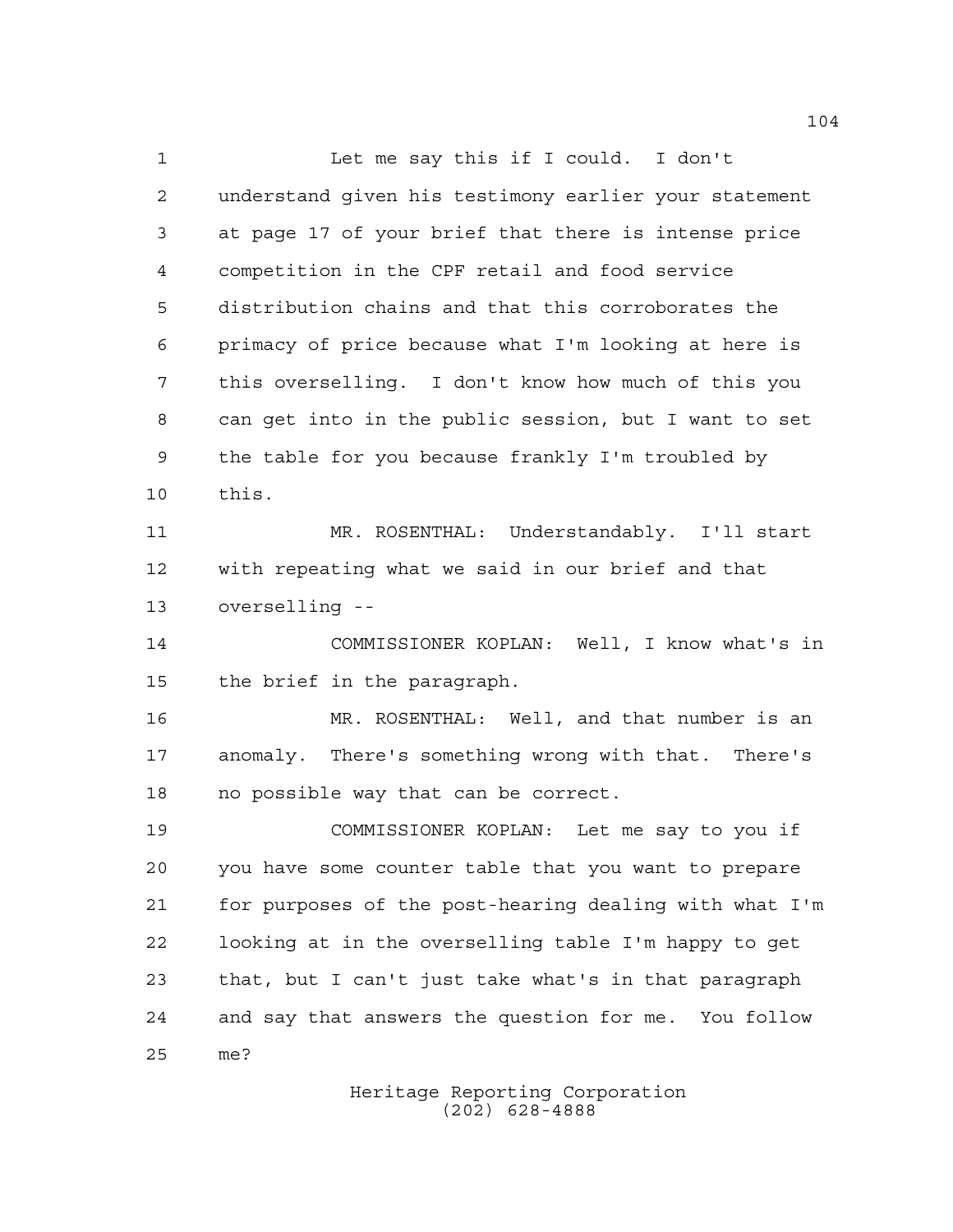MR. ROSENTHAL: Yes. The basic problem is you've got data from one other producer there who is driving this -- COMMISSIONER KOPLAN: I know what you wrote.

 MR. ROSENTHAL: -- and so I would like you to go back to that producer and get the accurate information. That would be the way to solve that problem.

 COMMISSIONER KOPLAN: But not the problem I'm raising with you right now?

 MR. ROSENTHAL: Now, I want to go on to that other one. Put aside the bogus overselling information and go to the question of competition in that channel. Mr. Nishida did not say anything that contradicts what was in the brief.

 What he said earlier was that there was intense competition in the retail segment, probably less visibility between the institutional market sales if you will and the retail sales, but still competition within the food service or institutional markets there because there is a tiering that goes on within the food service sector as well. That was his testimony.

Heritage Reporting Corporation (202) 628-4888 So you will have Maui trying to be positioned at the upper tier within the food service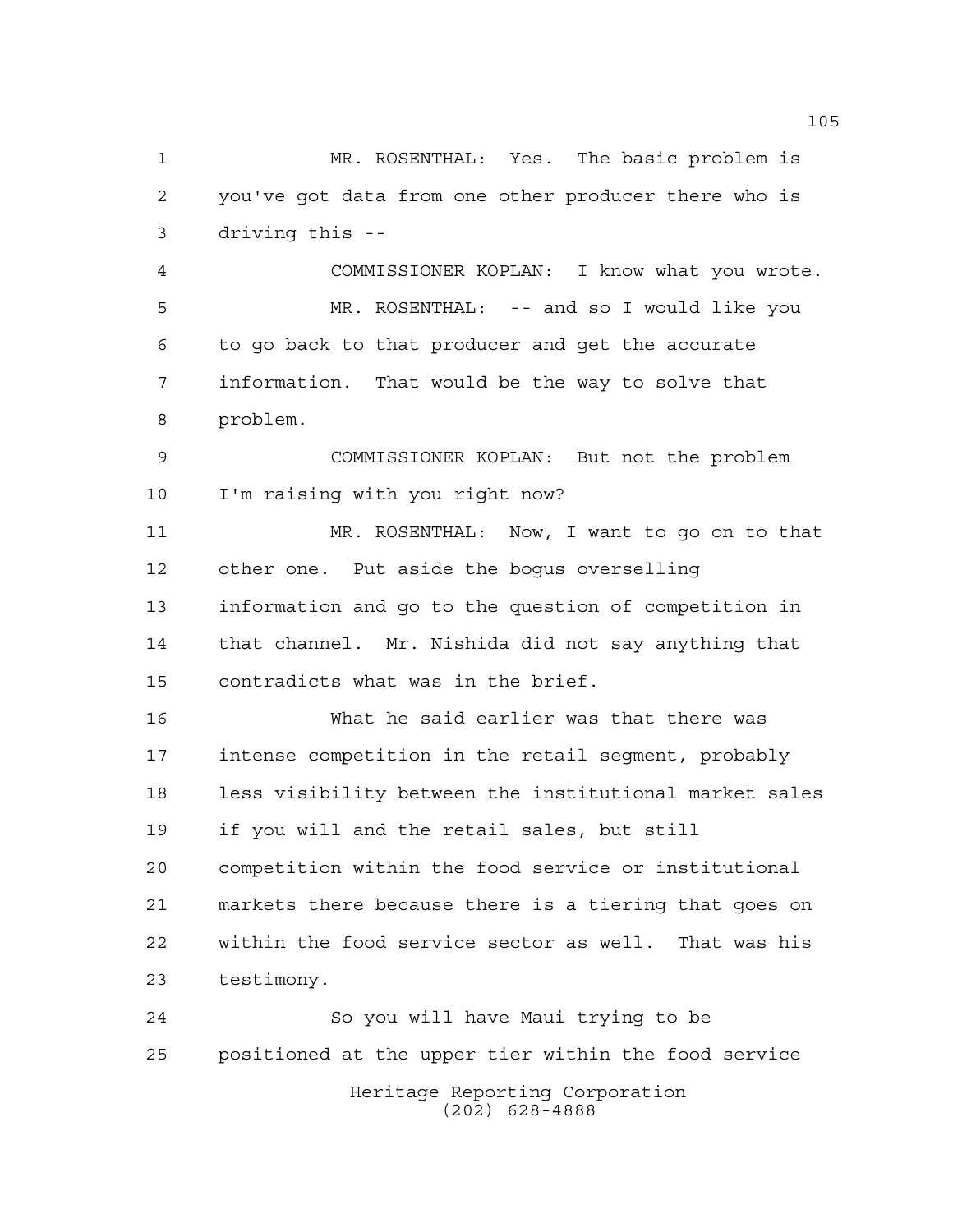market, but still facing competition from imports in food service as well. Now, that is something apart from the USDA sales, which we really haven't talked about at all today. I suspect we'll talk about that at some point, but there is no reference if you will in Mr. Nishida's testimony or any other at least this morning on USDA sales.

 COMMISSIONER KOPLAN: No. I'm just trying to tie our list together for myself --

 MR. ROSENTHAL: At least the way you phrase your question or at least the assumptions there don't tie well. There is no contradiction is what I'm saying between: (1) our view that you've got inaccurate information for comparison purposes on that overselling chart; (2) that there is nevertheless very intense competition both in the retail segment and in the food service segment.

 It is I would say incredible that there would be anybody selling at a higher price in either of those segments at this point based on our knowledge of the marketplace.

 COMMISSIONER KOPLAN: Would you expand on this for me through a post-hearing?

MR. ROSENTHAL: Certainly.

COMMISSIONER KOPLAN: I'm just not there at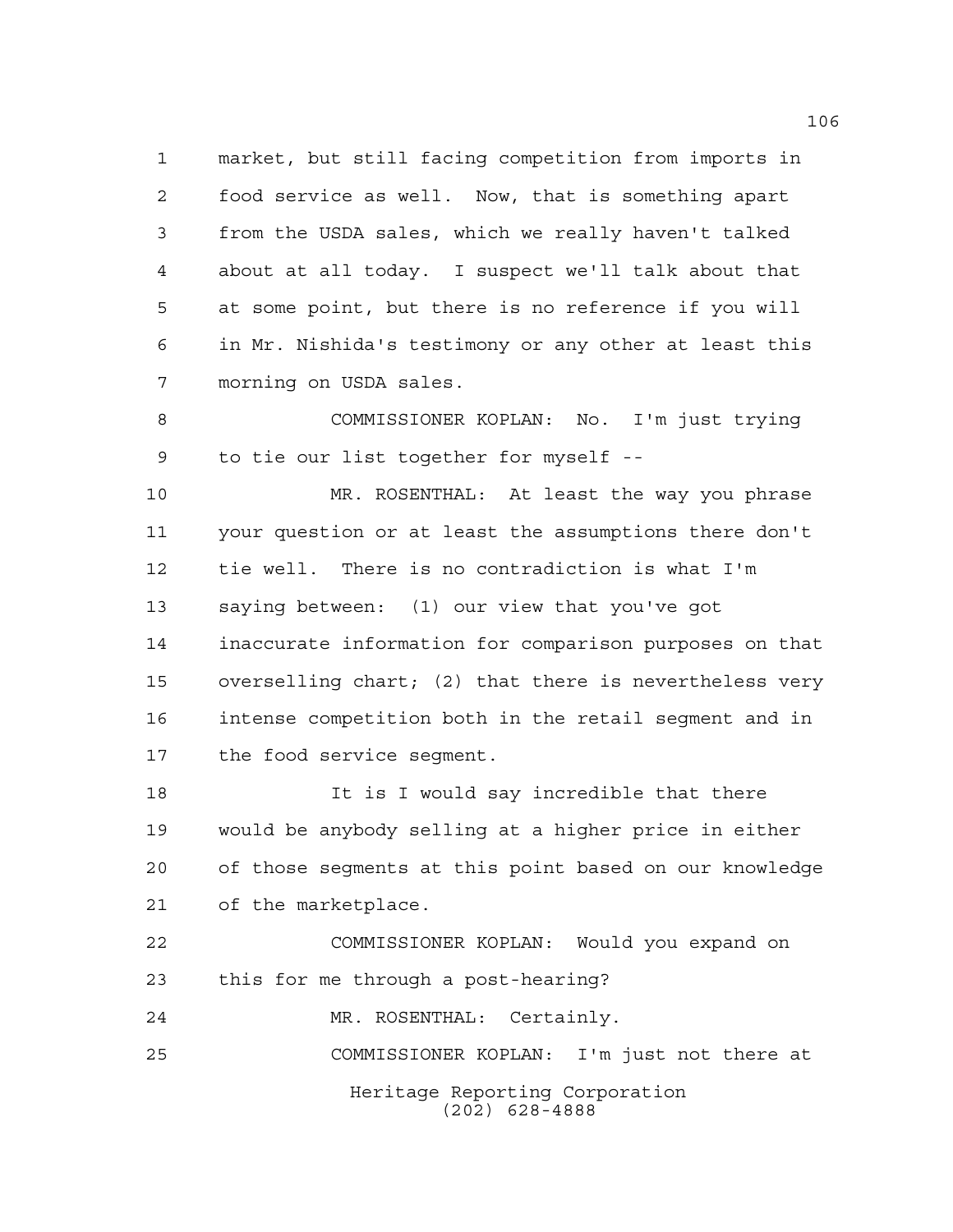this point.

| 2  | Mr. Magrath?                                           |
|----|--------------------------------------------------------|
| 3  | MR. MAGRATH: Well, I was going to add then             |
| 4  | you've got the background factors of underselling      |
| 5  | being consistently found in the original investigation |
| 6  | and in the first review, you've got underselling of    |
| 7  | Maui from all other tiers including in product to the  |
| 8  | No. 10 cans, the food service, including underselling  |
| 9  | by the national brands in the food service channel and |
| 10 | you've got all these background factors of this being  |
| 11 | recognized as a commodity product in which price is    |
| 12 | the most important differentiating variable in         |
| 13 | purchasing decisions and that the U.S. product and the |
| 14 | Thai product are interchangeable.                      |
| 15 | Those are responses from the vast majority             |
| 16 | of purchasers. So all the background factors and all   |
| 17 | the pricing information go one way.                    |
| 18 | COMMISSIONER KOPLAN: Let me just break here            |
| 19 | for a second.                                          |
| 20 | MR. MAGRATH:<br>I'm sorry.                             |
| 21 | COMMISSIONER KOPLAN: I appreciate what                 |
| 22 | you're saying about the first review, but one of the   |
| 23 | things that I have to do here is look and see what's   |
| 24 | happened since -- and of course I participated in the  |
| 25 | first review -- the first review. So I know what the   |
|    | Heritage Reporting Corporation<br>$(202)$ 628-4888     |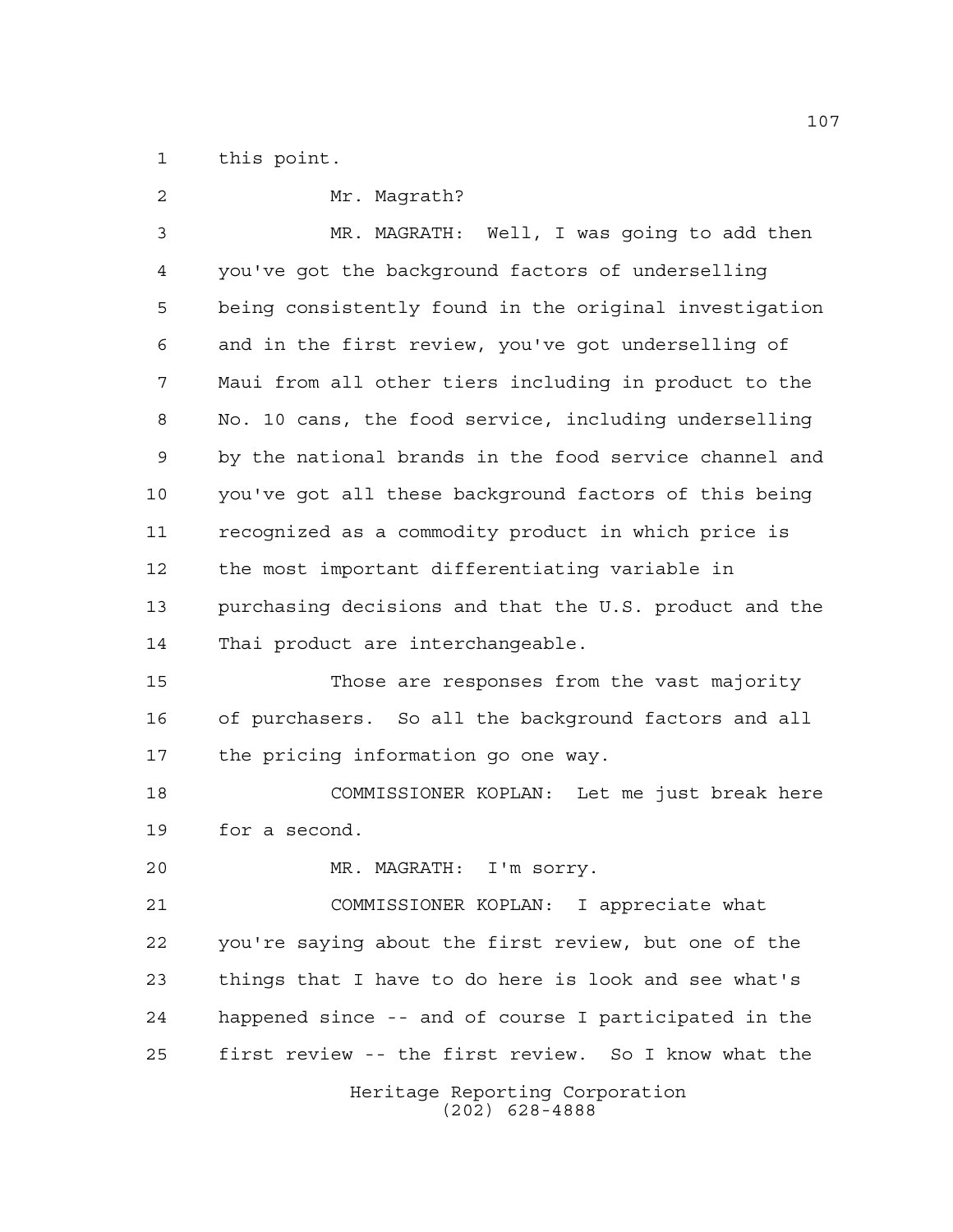basis for my findings then were, but I'm trying to see what's new and that's what I'm pursuing with you.

 I'm not trying to cut you off, but you understand?

 MR. MAGRATH: Yes, sir, I understand. What we were trying to do here is merely put this one series by one Respondent that shows this overselling, put that in the context of all these other factors both currently and from the other reviews just to illustrate that it is an anomaly in our opinion.

 COMMISSIONER KOPLAN: Okay. Thank you. As I say I do look forward to getting more from you post-hearing on this.

 MR. ROSENTHAL: You have a lot of questions, Commissioner Lane asked a lot of questions about the financials. I assume that at some point there will be a verification of the Maui data, but I would urge you to ask again, actually verify some of the submissions, particularly this submission you're referring to with respect to this other producer, and find out whether that data is correct.

 COMMISSIONER KOPLAN: Well, staff is present to hear your request, and I see that Ms. Mazur is nodding in the affirmative.

Heritage Reporting Corporation (202) 628-4888 MR. MAGRATH: Yes. Mr. Koplan, there are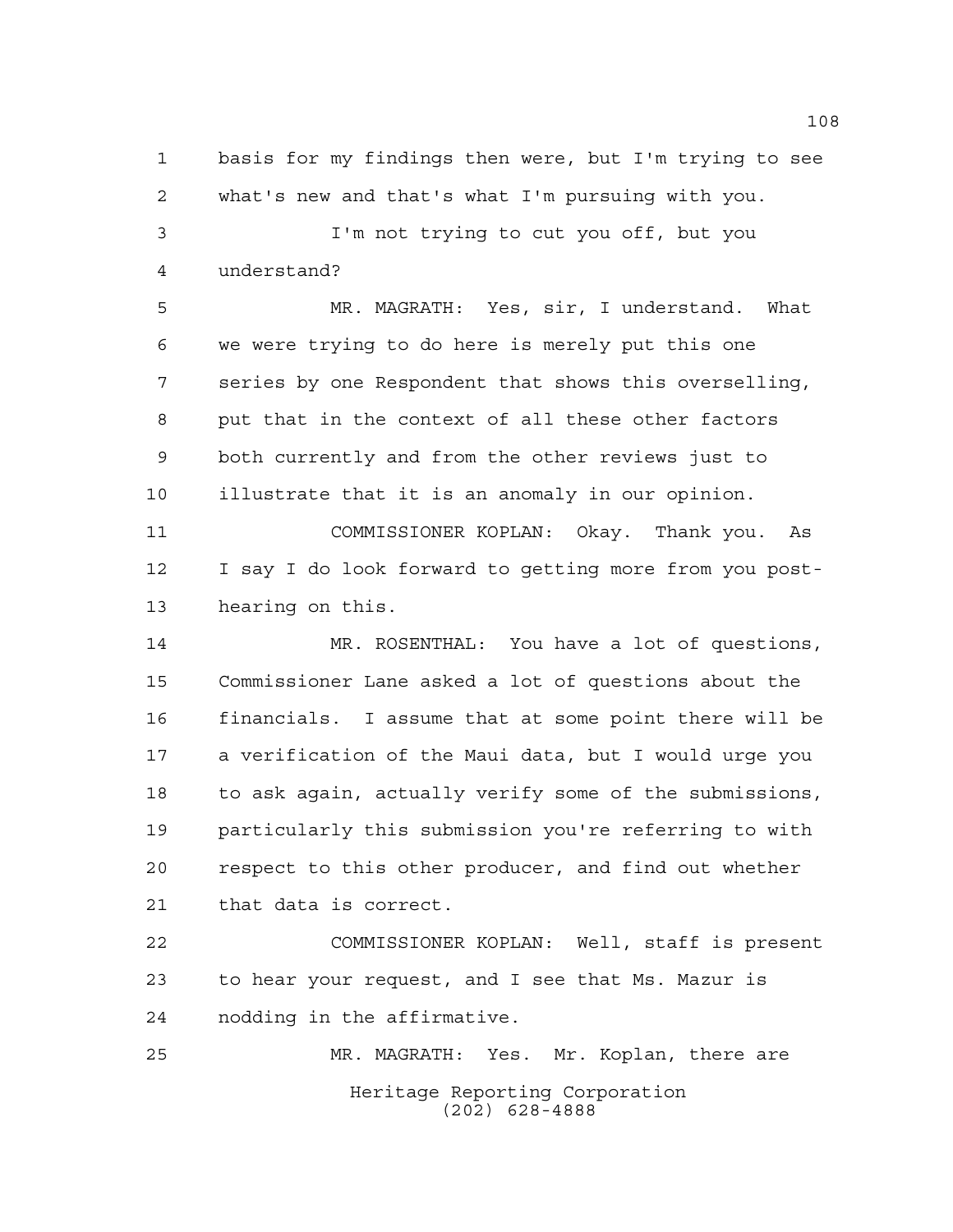Heritage Reporting Corporation (202) 628-4888 other problems with this particular response. The staff knows what they are, and I'm sure the staff is further investigating this response. COMMISSIONER KOPLAN: Thank you. Thanks for all that, and I look forward to the post-hearing submission on this point. Mr. Nishida, I'm curious. You put an article in your brief at Exhibit No. 9, page 2, which noted that Maui was considering stepping in to salvage Del Monte's existing crop and look into other uses for the more than 5,000 acres of pineapple that it farmed after that company's closure in I guess it was November 16 of last year. I heard you testify about what happened unfortunately with Del Monte, but what I haven't heard is what's the current status of your stated willingness to do what you said you were considering? Have you stepped in? MR. NISHIDA: No. Not at all. COMMISSIONER KOPLAN: You haven't? MR. NISHIDA: Yes. As I mentioned the very next morning Del Monte began to plow the fields under. COMMISSIONER KOPLAN: Okay. So what will be done with that acreage? MR. NISHIDA: I believe it's going to be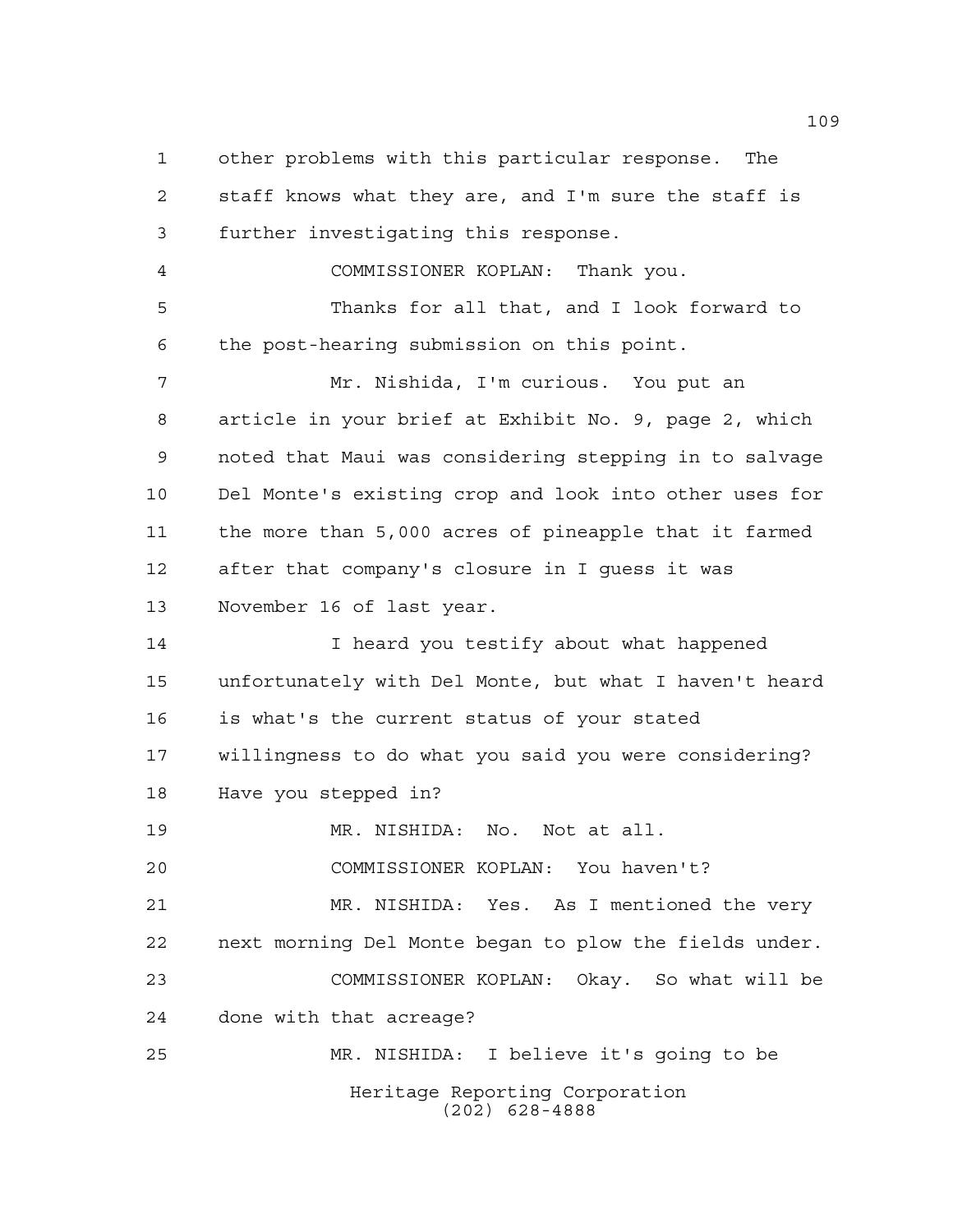kept out of agricultural use.

Heritage Reporting Corporation (202) 628-4888 COMMISSIONER KOPLAN: Won't be used for agricultural use? MR. NISHIDA: That's my understanding. COMMISSIONER KOPLAN: So what will it be used for? Do you know? MR. NISHIDA: Ultimately I would suppose it will be developed. COMMISSIONER KOPLAN: Redevelopment? MR. NISHIDA: I'm not certain. COMMISSIONER KOPLAN: Mr. Rosenthal? MR. ROSENTHAL: I just said to him don't guess if you don't know, so the answer is he doesn't know. COMMISSIONER KOPLAN: I'll take an estimate. MR. ROSENTHAL: He really doesn't know what they're going to do with it at this point. COMMISSIONER KOPLAN: But not for agricultural use apparently from what he just said? Okay. Thank you. I see my yellow light is on. Mr. Chairman, I'll wait until my next round. Thank you. CHAIRMAN PEARSON: Commissioner Okun. COMMISSIONER OKUN: Thank you. Again, thank you for all the responses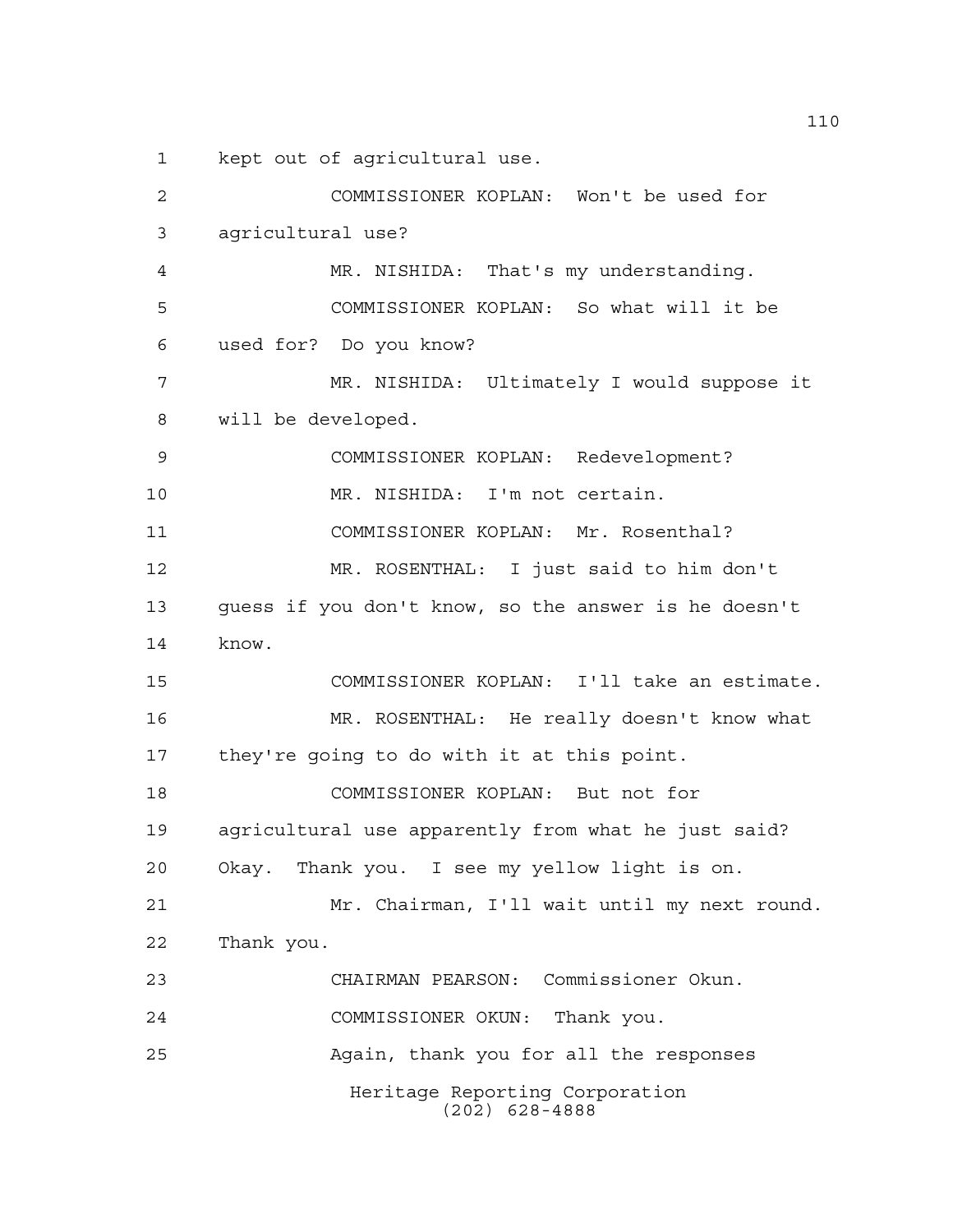you've given thus far. Let me ask about the USDA sales and Buy America. As you know in the first review the Commission did not find those insulated the domestic industry from competition. The Respondents in this case point to a percentage change from the first review to this review in terms of what's being sold into the Buy America market, so I wanted to give you a chance to respond to that.

 If you could in doing that, how we should evaluate it if you can just remind me again how when it says they're set by market prices or by referenced market prices can you remind me how that's done? Is there a benchmark out there, because I don't recall there being one for canned pineapple prices. So if you could reply to that, too, Mr. Nishida?

 MR. NISHIDA: I'd be happy to provide you the detail of those dynamics in camera if that would be okay?

 COMMISSIONER OKUN: Okay. That would be helpful. Is there anything for public session you'd like to say just in terms of the relative amount of yourselves going to Buy American that the Commission should look at in this review versus the last review? MR. NISHIDA: Maybe we'll address it in camera.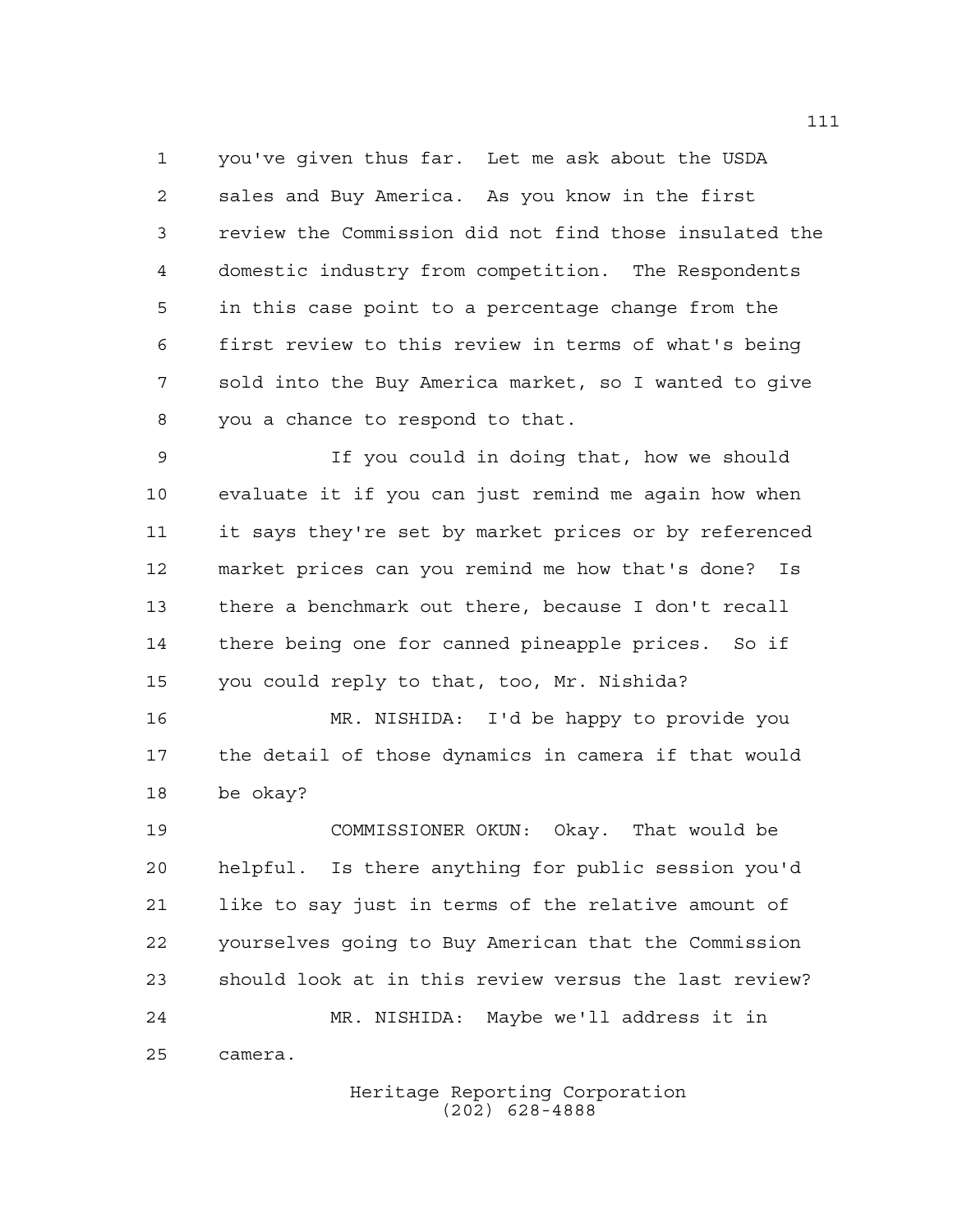COMMISSIONER OKUN: Okay. Fair enough.

 We'll turn to that in the in camera. It would shorten if it I wouldn't ask the question here.

 Then maybe, Mr. Magrath, perhaps for you in terms of the relevance of AUVs in this case, and particularly for the nonsubject AUVs versus the subject AUVs, what should we be aware of in evaluating those?

 MR. MAGRATH: Well, that this case sometimes AUVs aren't a good proxy for price. In this case because of the specific HTS categories we think they are, and we think that the AUVs especially the pricing table, I think it's on page 427 if I'm not mistaken of the staff report, revealed very interesting facts about the AUVs specifically of subject versus nonsubject imports and once again I'm sorry, Commissioner Okun, that we're going to talk about in camera.

 COMMISSIONER OKUN: Okay. All right, but I was just curious on your general reference to AUVs in terms of how useable they are here.

 Then just a follow-up, Mr. Rosenthal, with regard to how much of the subject imports would be available to ship into this market and the question about standard. Obviously we're going to ask the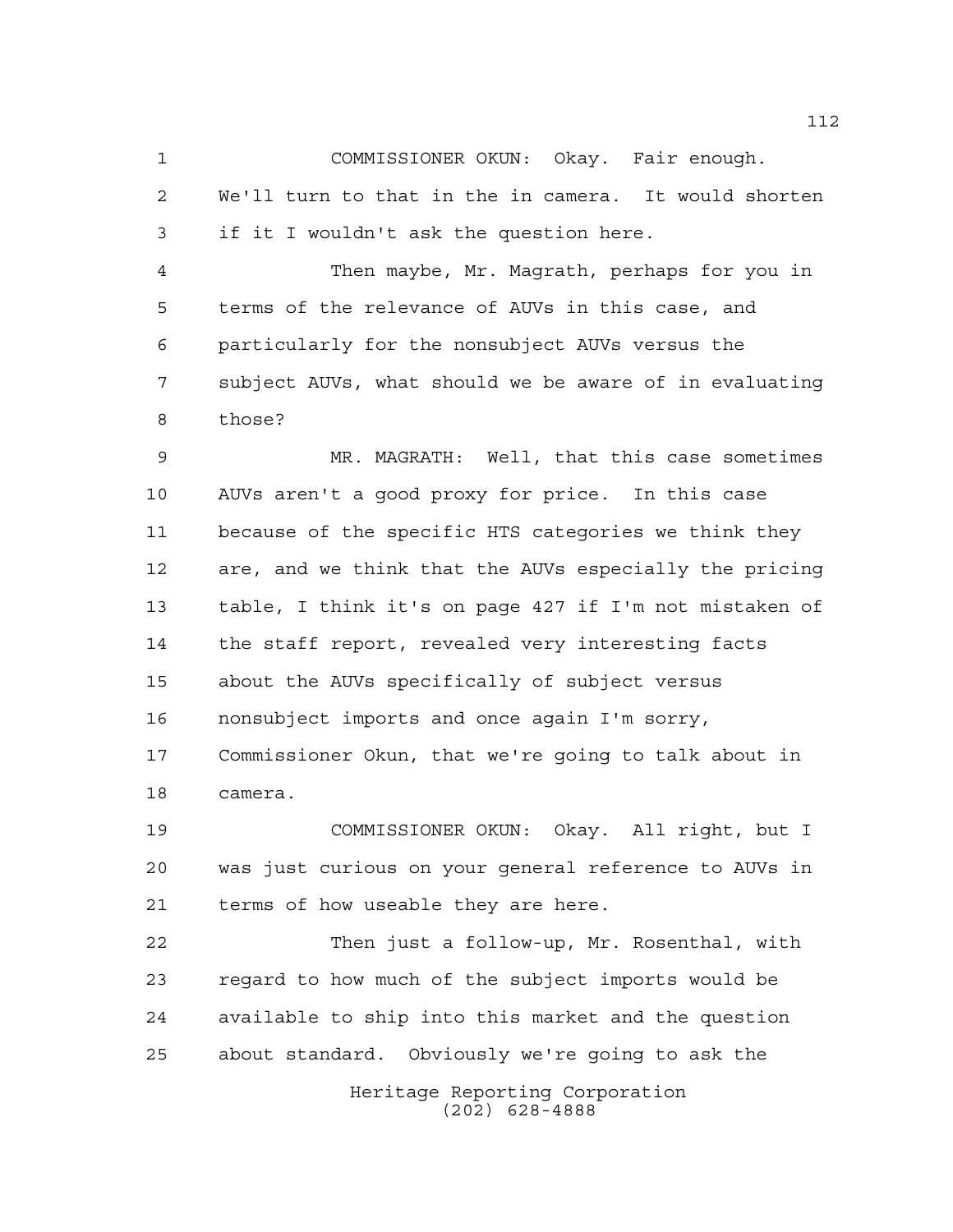Respondents about that to help us better understand that, but you had I think said in response that there's plenty of choice product available in Thailand.

 What would you have us look at in making that determination or looking at that evidence? MR. ROSENTHAL: Number one I'd look at overall capacity. As Mr. Nishida testified earlier if you employ normal regular agricultural standard to produce the pineapples in the first place and have reasonably good manufacturing practices in the cannery you will end up with a significant amount of choice product available. So unless you're messing up you'll have a fair amount available.

 If you go back and you look at the actual capacity, which is not the 12 million cases that have been reported by the Respondents thus far, but closer to 60 million, you'll see that there's more than enough choice available from Thailand that could supplant or more than supplant the amount of choice supplied by Maui Pineapple.

 COMMISSIONER OKUN: Okay. I will look at that. Then I was not able to locate this, but do you know during the original investigation whether the Thai industry was in fact supplying choice product or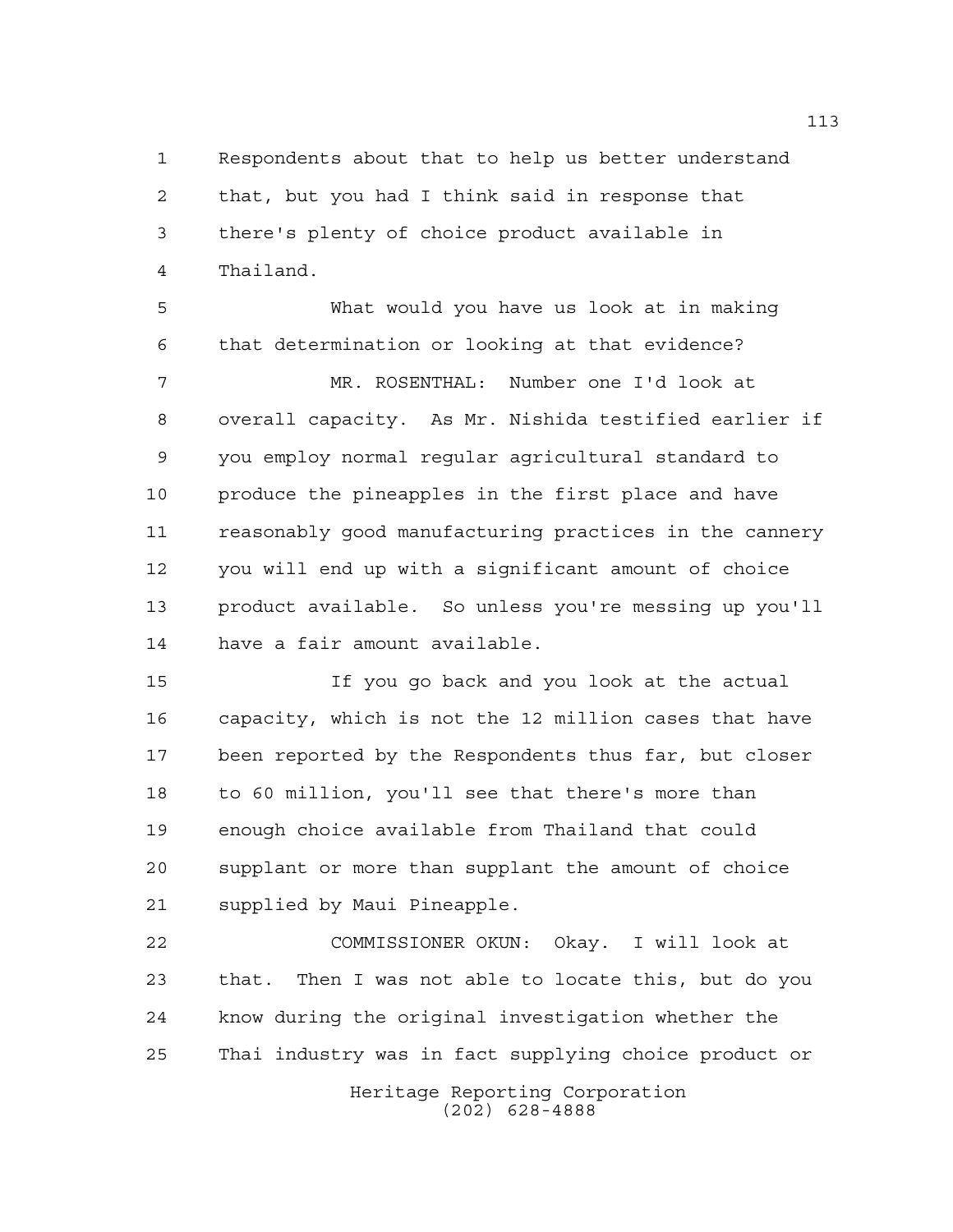a lot of choice product?

Heritage Reporting Corporation MR. ROSENTHAL: To the U.S. market? COMMISSIONER OKUN: To the U.S. market. MR. MAGRATH: Yes, they were. That was their and remains their supply to the U.S. market. I would also like to add to this that Japan has this tariff rate quota. Japan is very particular and most of the pineapple that comes into Japan is fancy grade, higher than choice, and Japan has the tariff rate quota basically to restrain Thai exports. So finally another factor is the TFPA company websites are replete with illustrations of programs they are engaging that enhance the quality of their product. So that is all evidence that they can produce plenty of both choice and fancy product. MR. ROSENTHAL: One last fact is just take a look at the behavior of the four Thai companies who got revocation from the order. They were able to ramp up their imports into the U.S. quite dramatically in a relatively short period of time supplying choice product. They're not the only ones who can do that. As we said they represent 35 percent of the Thai productive capacity. There were 65 percent who were unaccounted for and able to supply choice. COMMISSIONER OKUN: Okay. Mr. Smith, you

(202) 628-4888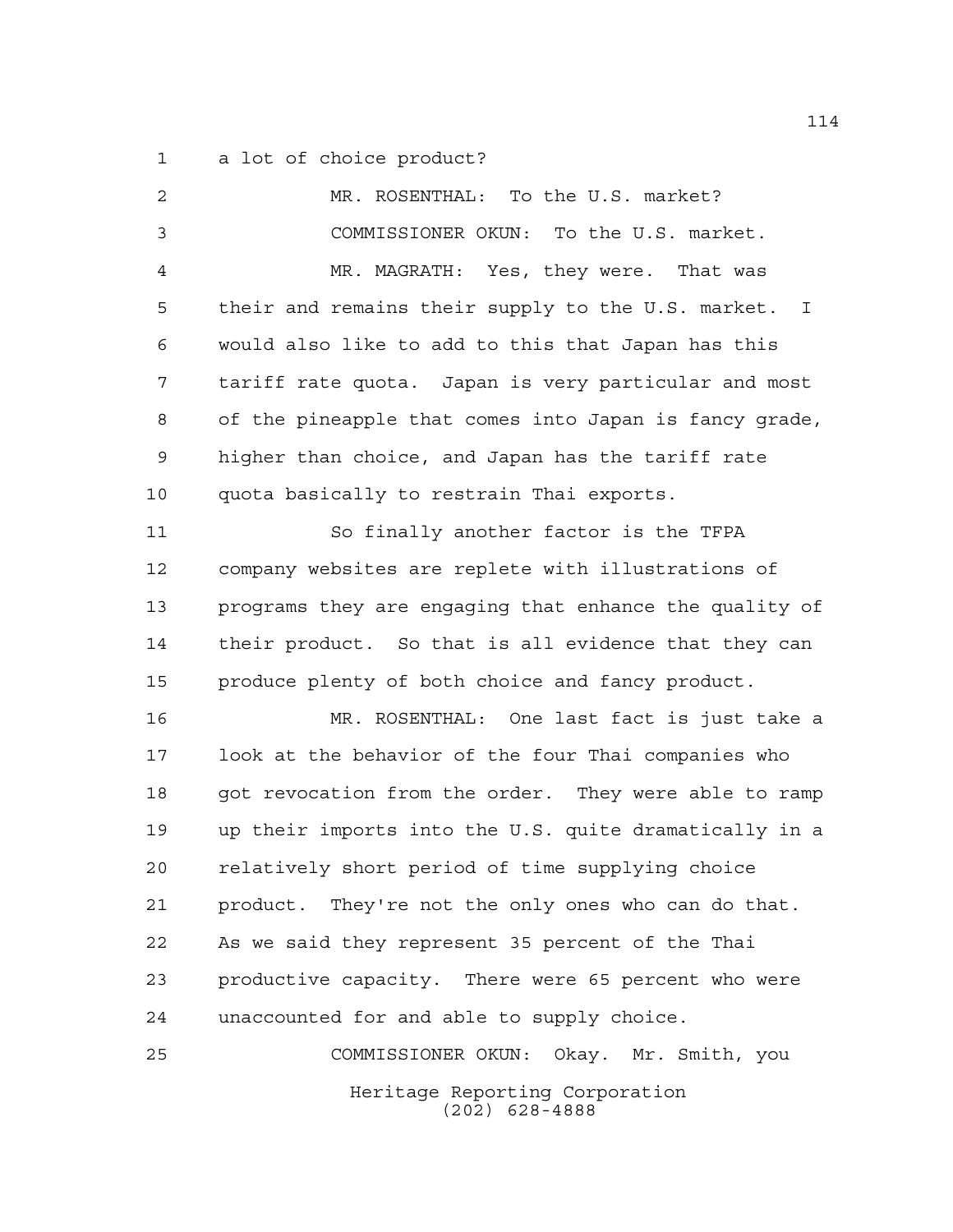wanted to add something?

Heritage Reporting Corporation (202) 628-4888 MR. SMITH: Yes. Commissioner Okun, I was going to mention that, you know, when the Commerce Department does its price comparisons the Thais have to come in and give a comparison market and often that is the European community. The Commerce Department has always been able to find sales of both grades or all the range of grades to make comparisons to both sales that are sold in the United States and sales that are sold in either the Netherlands or Germany. So I don't think the impression that we're leaving that it's all one type of one grade in each market is really clear. You may have the predominance of one grade, but you have sales of all grades in all markets. COMMISSIONER OKUN: Okay. Appreciate all those responses. Then if I could just return to this issue of the decisions that were made in 2003 or 2004 as you would argue it that in fact you were driven out of the retail market at that point. One thing that I'm trying to understand in evaluating that argument is what is your sense, Mr. Nishida, of what was going on there? Was it pressure coming from the imports that came out from that order, so nonsubject for purposes of our consideration here,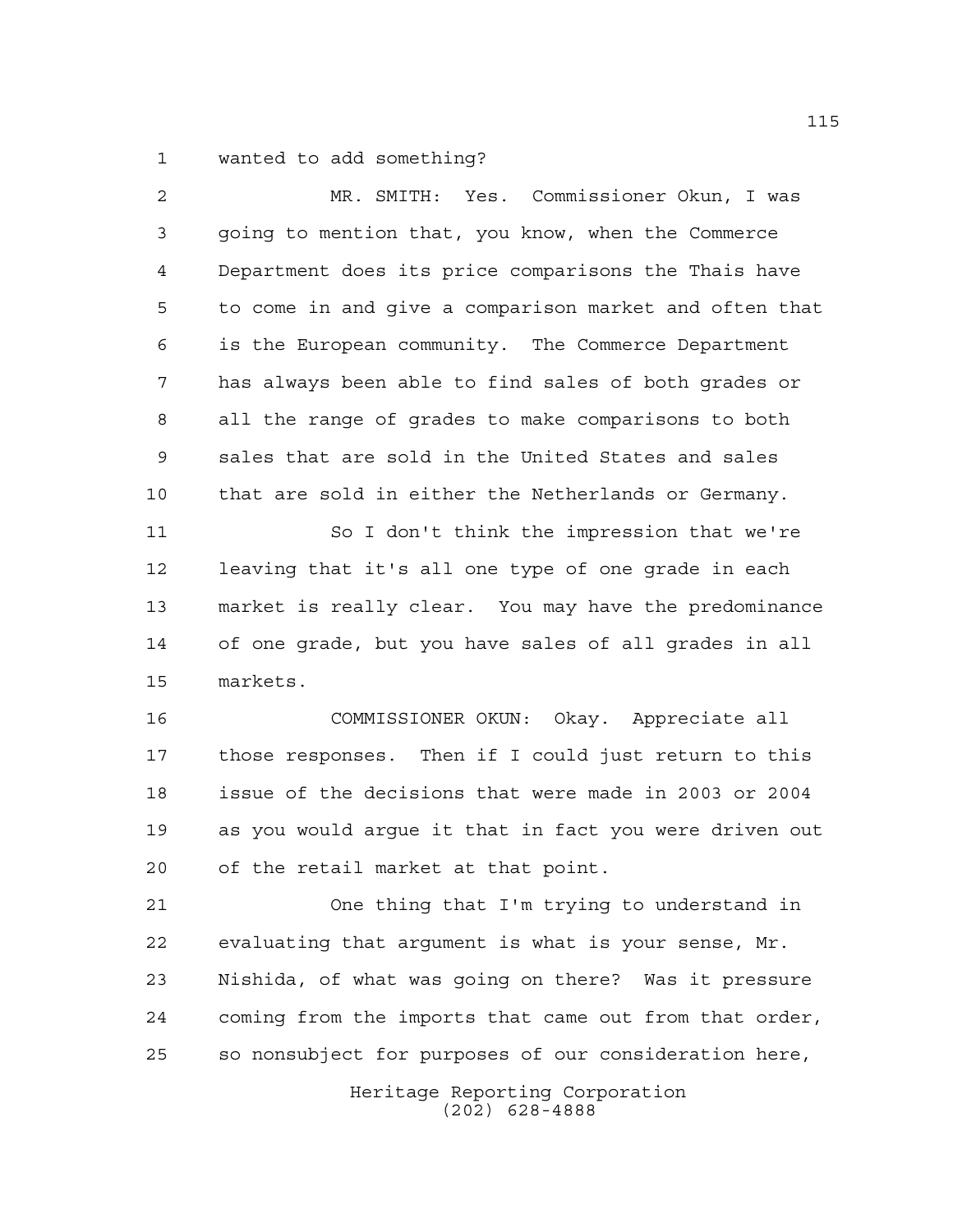or was it subject imports that are still in the

 market? Do you have any sense of that or anything you could discuss?

 MR. NISHIDA: Well, I think first just a point of clarification. The 2003/2004 period is when we made the decision to pursue our strategy, but certainly a lot of it was based on historical performance within the grocery channels. Secondly I can't comment as to the refinement of that analysis to subject or nonsubject supply.

 It was really where is our position in the marketplace? What's our opportunity to get pricing? It was really on that level that we drew the conclusion that in spite of attempts to raise prices we would not be able to sustain our sales in that channel.

 COMMISSIONER OKUN: Okay. I appreciate that.

 Then maybe that brings me to I guess a legal question for you, Mr. Rosenthal, which is if I look at the data on the record during this review period in trying to evaluate what will happen if there's revocation and if I see that the indicators you talked about have gone down during the period, a period when the biggest portion -- well, a large portion of the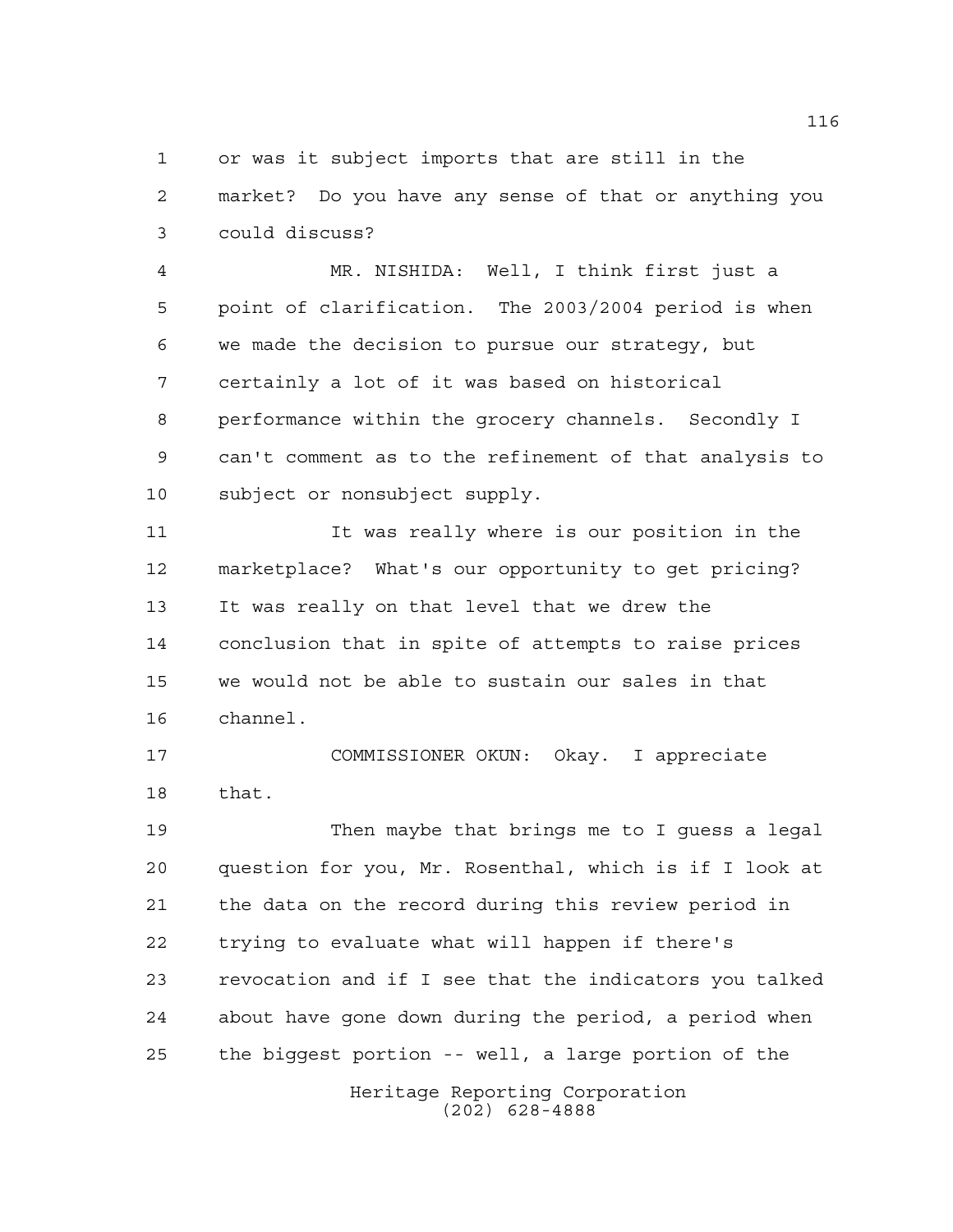market is the nonsubjects that came out from under the order. I understand your argument on those trends should inform me for purposes of revocation. I understand that part.

 What I'm struggling with more is how do I evaluate the impact of those subject imports if I see them dwarfed by nonsubject imports?

8 MR. ROSENTHAL: Well, as you know, Commissioner, what you're trying to do in a sunset review is a little different than that. What you're trying to do is project what will happen if the order is revoked. The impact of the subject imports who by definition are subject to restraint is going to be a lot different than if the order were revoked and they were unrestrained.

 That's why we point to the four who have been revoked as the models if you will of the behavior that will take place if the order is revoked in total. What we're saying is things have gotten worse in the last few years with the current situation with the order in place because several companies have been revoked and there are other imports in the marketplace.

Heritage Reporting Corporation (202) 628-4888 The company is in a vulnerable position, and so your analysis has to be are things going to get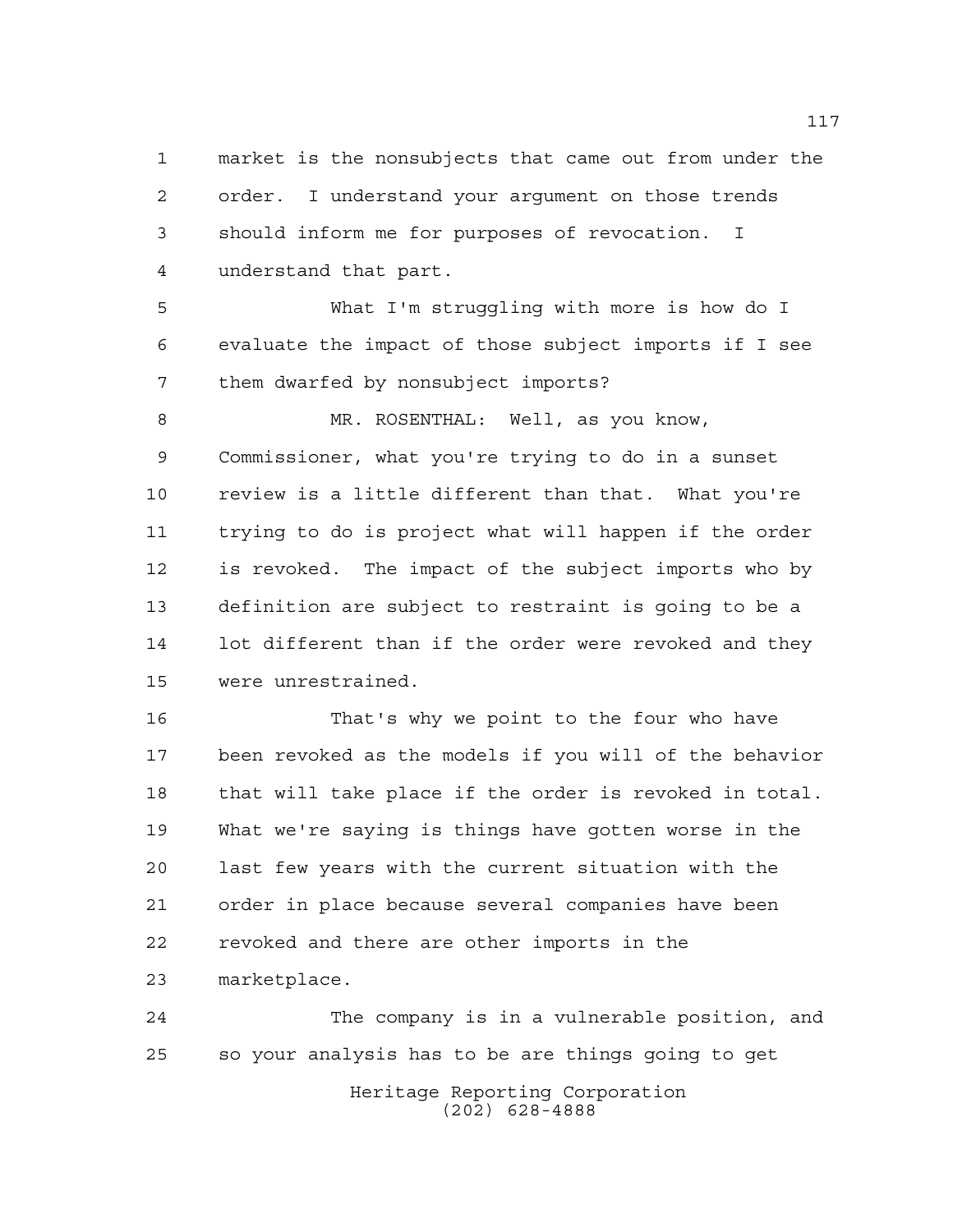worse? Will injury continue? Because I think it's fair to say the company is suffering injury now. Will injury continue or recur, but continue if the order is revoked?

 COMMISSIONER OKUN: Okay. My yellow light's on, but let me just ask in the argument of is it suffering material injury now does it matter if I find that it's suffering material injury now by reason of nonsubject imports versus subject imports? Does that matter?

 MR. ROSENTHAL: Well, I don't think you should be making that finding. That's not required under the sunset statute. What you're supposed to be doing is determining whether the industry is vulnerable and if injury would recur, continue, if the order is revoked.

 COMMISSIONER OKUN: By reason of? MR. ROSENTHAL: That is will the subject imports turning into nonsubject imports make the injury continue? In my view that will make matters worse, but that is not the statutory term. Assuming that injury is taking place right now with the order in place what will happen when it's revoked? I think that things can only get worse if you will when you unleash the vast majority of subject Thai productive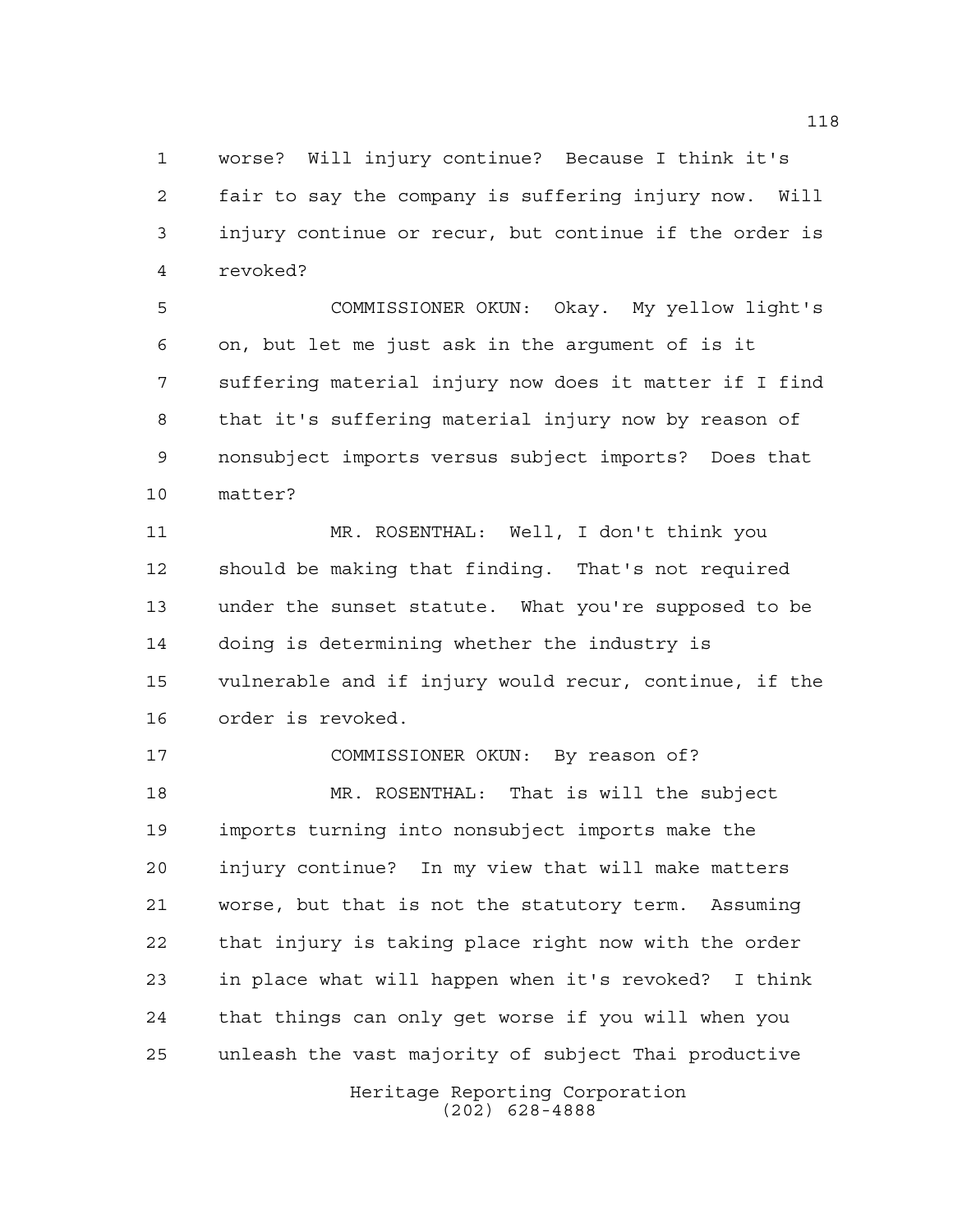Heritage Reporting Corporation (202) 628-4888 capacity on an already vulnerable industry. COMMISSIONER OKUN: Thank you. I know my red light's on, Mr. Chairman. I'll try to keep the rest of my questions for the in camera session. CHAIRMAN PEARSON: Commissioner Lane? COMMISSIONER LANE: Just to clarify what prompted my questions regarding standard costs. Yes, Mr. Rosenthal? MR. ROSENTHAL: May I inquire about the timing if any of a biological break or a lunch break? We have some folks here who have not been able to leave the table for a few hours. I didn't know what the plans were. CHAIRMAN PEARSON: Well, it is my intention to take a lunch break when the questions of this panel are concluded unless any Commissioner had a different idea. MR. ROSENTHAL: Would you then mind if we existed as the questioning was going on leaving the people here to answer questions as appropriate? CHAIRMAN PEARSON: That would be fine. MR. ROSENTHAL: Thank you. CHAIRMAN PEARSON: We won't take offense. Please continue, Commissioner Lane.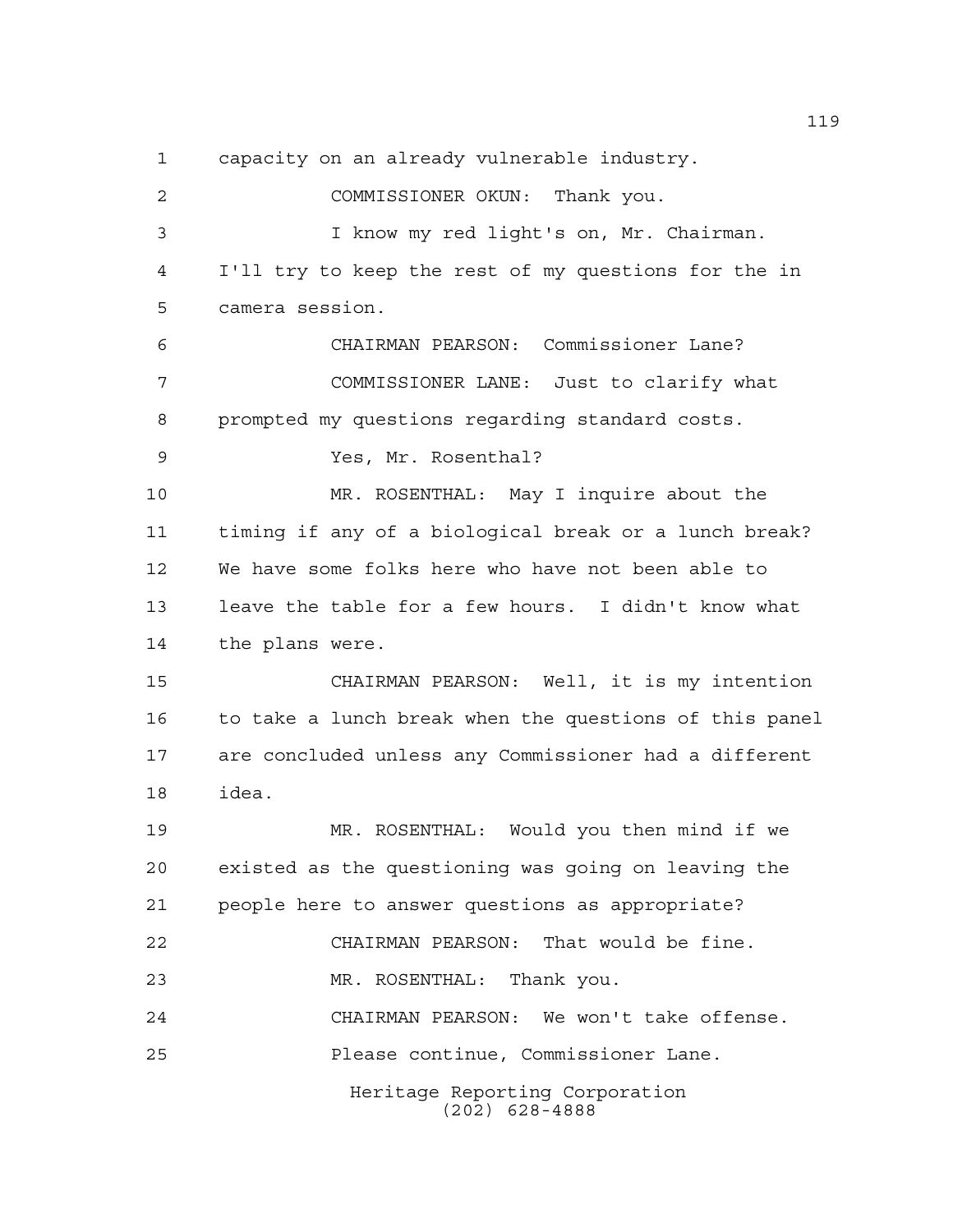1 MR. ROSENTHAL: Sorry.

CHAIRMAN PEARSON: Please restart

Commissioner Lane's clock.

 COMMISSIONER LANE: Okay. Just to clarify what prompted my questions about standard cost I was basing my question on your questionnaire response to Question 3-4. In that response you did not mention a standard cost for total pineapple including fresh. Instead you refer only to a canned pineapple fruit standard cost and a total canned pineapple including juice standard cost.

**I** would have thought if you had a total pineapple including fresh standard cost you would have used that as the basis for your allocation or at least mentioned it in your questionnaire response.

 MR. JIO: Okay. In the Questionnaire 3-3 I have there that we use a standard cost accounting system where the production costs are allocated to CPF canned juice, concentrated whole fruit, which is the fresh fruit. In 3-4 I'm just taking the standard cost associated with the canned pineapple, which includes pineapple juice and concentrate. I exclude the fresh portion when I do the allocation.

Heritage Reporting Corporation COMMISSIONER LANE: Okay. Thank you. Now, a final question on allocation and standard cost

(202) 628-4888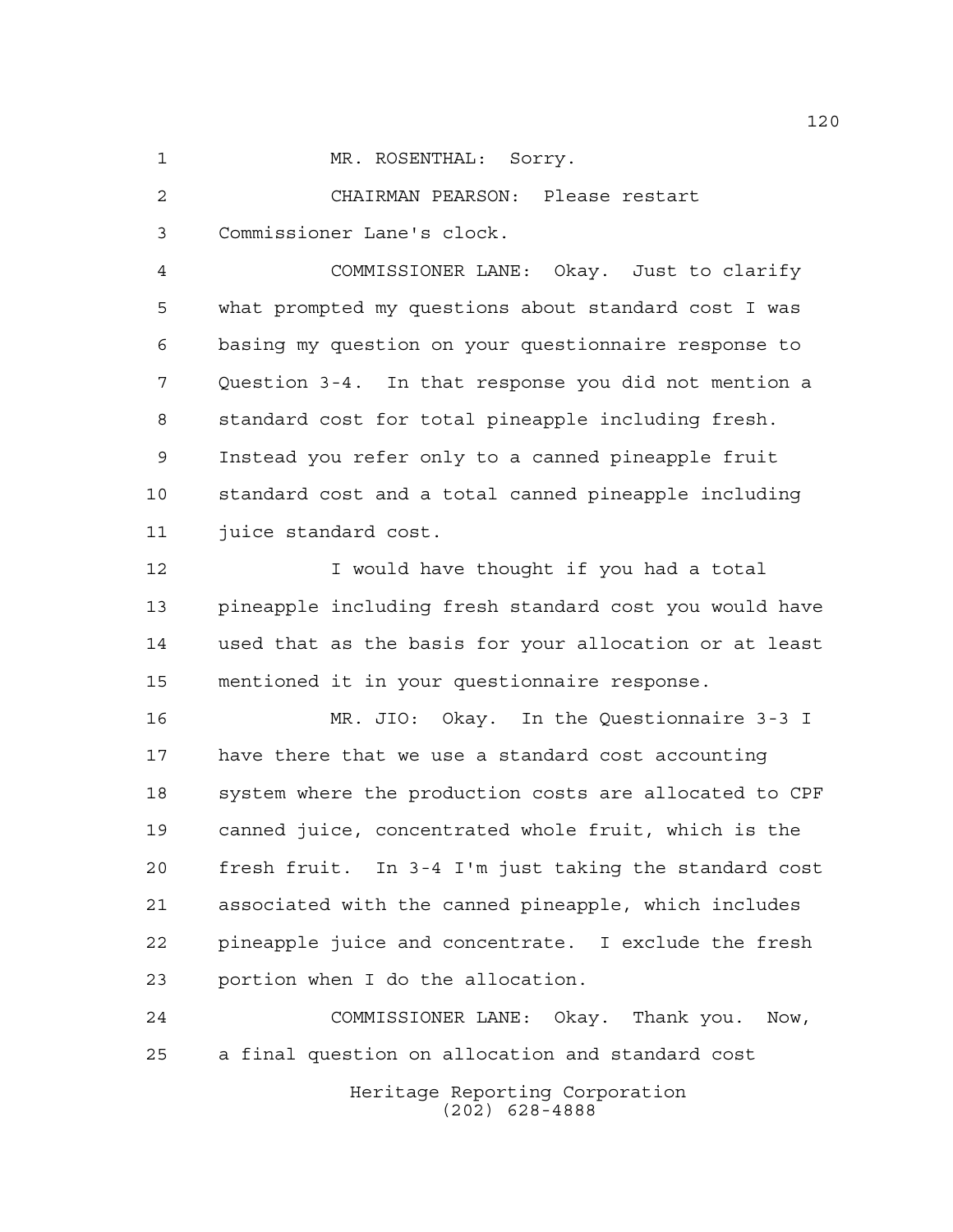process. Could you describe your standard cost system including what the standard costs are for canned pineapple fruit and total canned pineapple and how you developed those costs?

 MR. ROSENTHAL: The answer is susceptible to the time limits. We'd be glad to get you that in a post-conference brief.

 COMMISSIONER LANE: Okay. That's fine. Then the rest of that question is also please describe how often these standard costs are recalculated, and how that is done and finally explain how you determine what portion of your overall cost of goods sold including the growing costs should be assigned or allocated to the fresh fruit segment of your business.

 MR. ROSENTHAL: We will do that as well. COMMISSIONER LANE: Okay. One more question

 I have relating to this and it is probably best for post-hearing because I don't know that it can be done quickly enough for the in camera. In the data reported in Part 311(a) of your questionnaire, which is the financial data that is summarized on Table 3-10 of the staff report, can you provide a schedule that shows the total agricultural division financials for the same line items that you reported financials for the canned pineapple fruit business?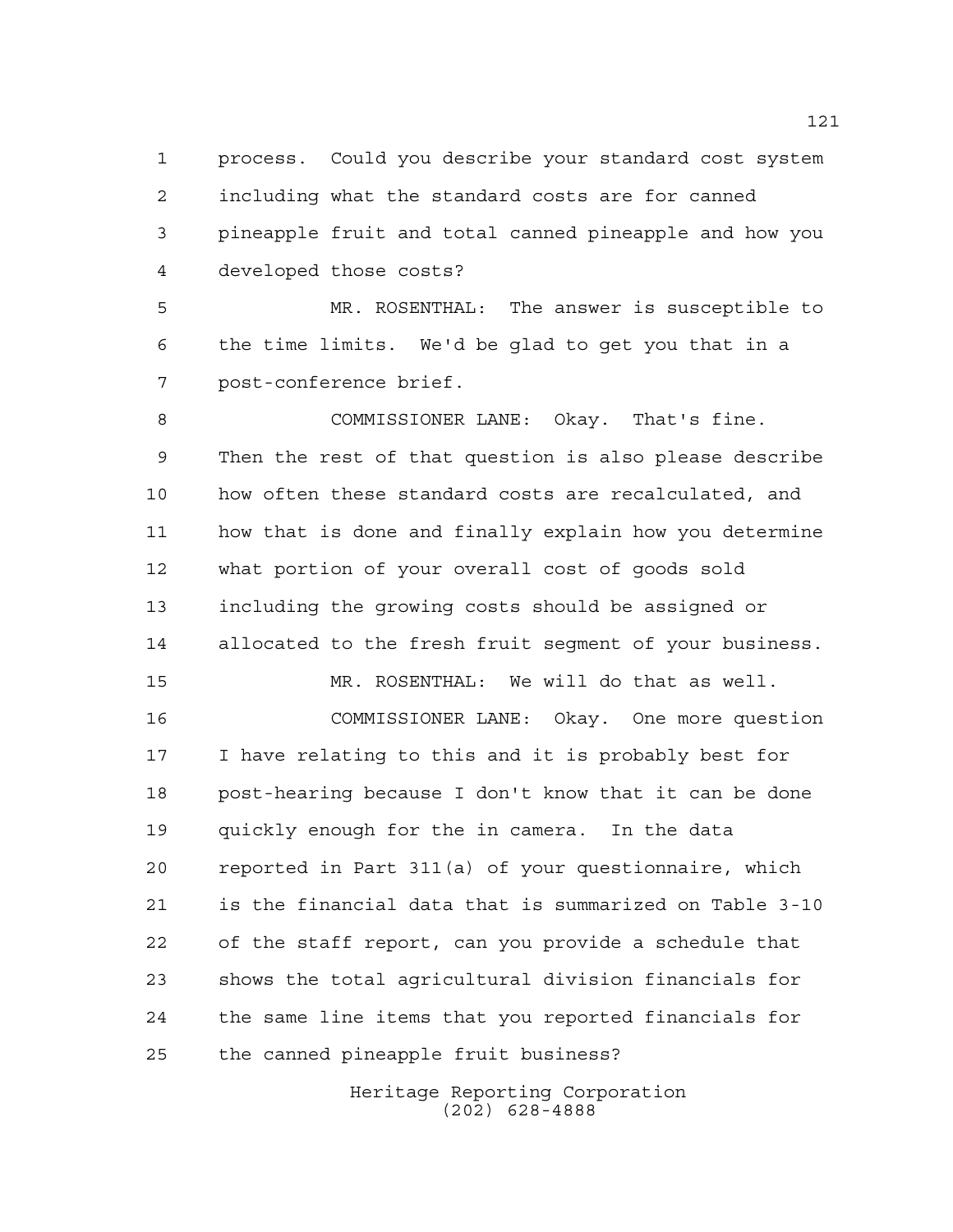Heritage Reporting Corporation That detail would simply be the total agricultural division numbers that correspond to the net sales, raw materials, direct labor, other factory costs, selling expenses, GNA expenses and the other income and expenses listed on Table 3-10. MR. ROSENTHAL: You sure you don't want to do that now, Stacey? (No response.) MR. ROSENTHAL: No. Just kidding. We'll do that in the post-hearing brief. COMMISSIONER LANE: And I would like that for the years 2000 through 2005. 13 MR. ROSENTHAL: Certainly. COMMISSIONER LANE: Okay. Now, a more simple question. The staff report talks about the acreage dedicated to pineapple production, and I know some of these questions may have been asked, but the total number for dedicated for pineapple production is a lot different than the number that actually is growing pineapple, and so I just wondered what is the distinction between acres dedicated to pineapple production and acres actually producing pineapple? MR. JIO: I have the total acres that we use for production of pineapple for the years 2000 to 2003 was 8,000. This includes acres in fallow, acres that

(202) 628-4888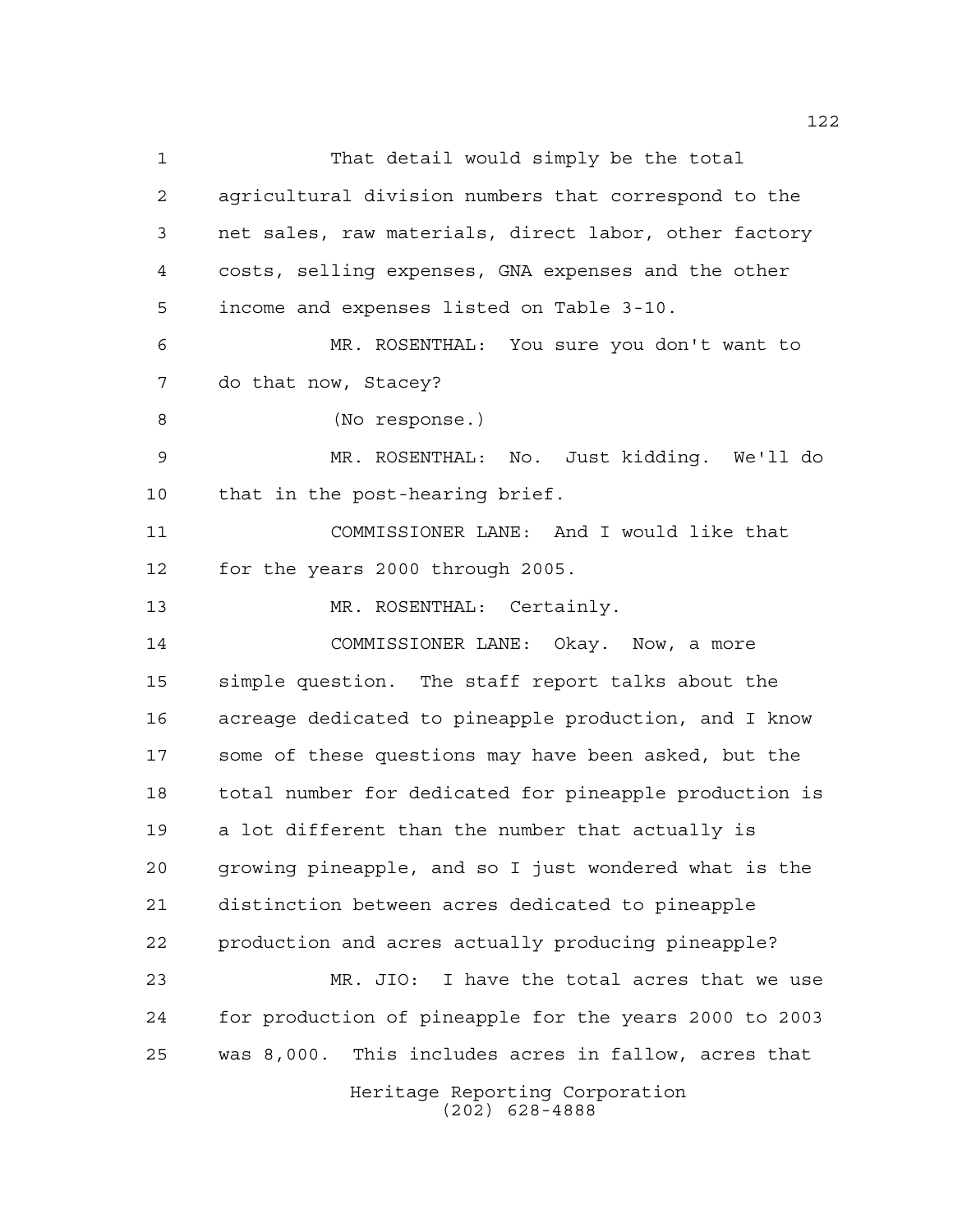Heritage Reporting Corporation is in production and acres that are being harvested. In the year 2004 and 2005 it's 6,000 acres. I don't know, I mean, what is the total dedicated to production, but I know what we are using only. That's how I base the financials off. COMMISSIONER LANE: I know what the numbers are, but I can't remember if they are BPI, but there is a substantial difference in the total dedicated acreage and the acreage actually planted with pineapple. MR. JIO: Yes. I don't know that answer. MR. ROSENTHAL: We'll get you that in the post-hearing brief. COMMISSIONER LANE: Okay. Thank you. On page 2 of the 2005 10-K it states that the company sold 640 acres in 2005 and will reinvest \$28.2 million net cash to strengthen its agricultural segment operations, its resort operations and increase community development. How much of that money went to the agricultural operations? MR. ROSENTHAL: We will get you an answer in the post-hearing brief as well. COMMISSIONER LANE: Okay. Can you show me where that is reflected in your financials? MR. ROSENTHAL: Certainly.

(202) 628-4888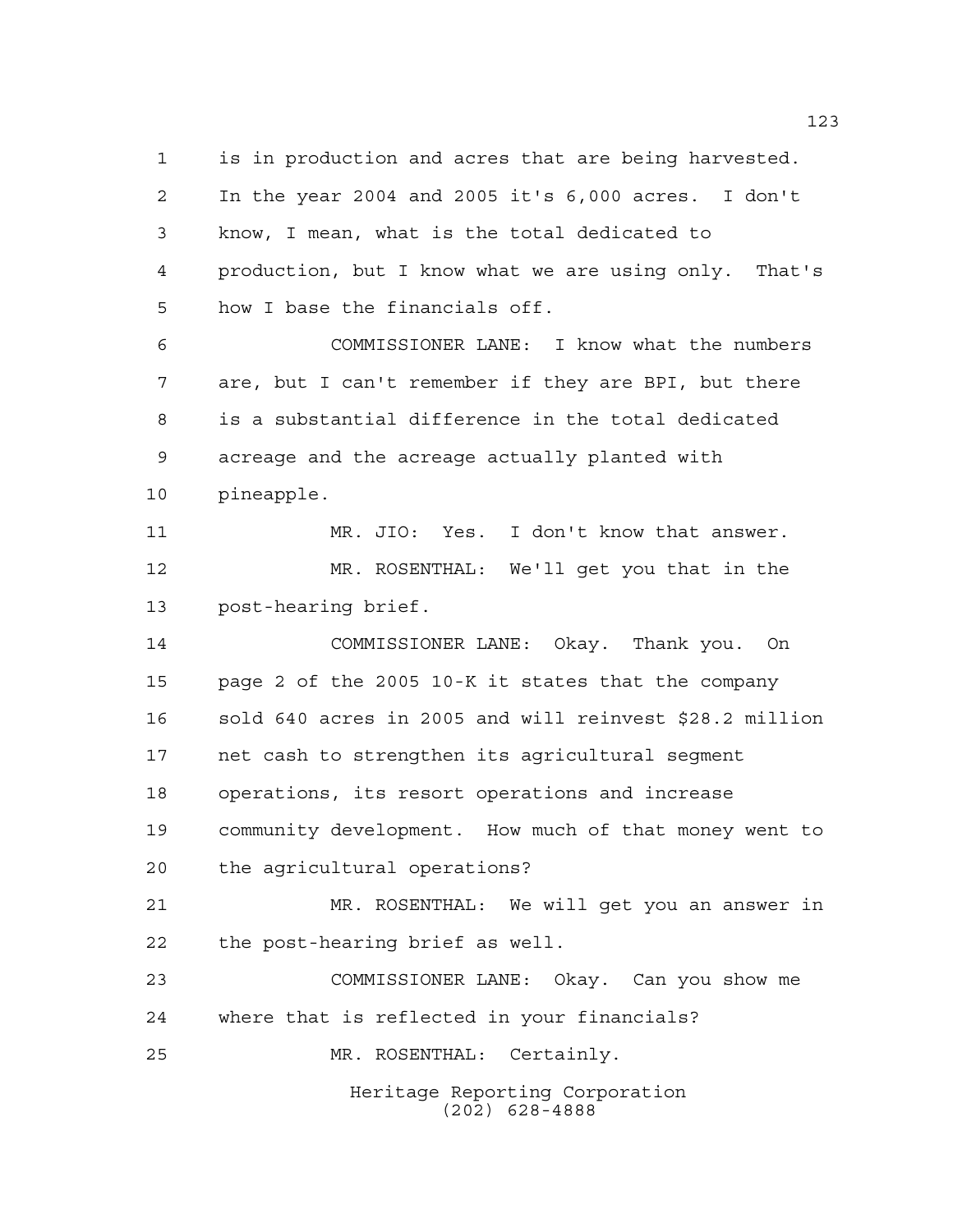COMMISSIONER LANE: Okay. Now, I would like to talk about the Buy America program. Do the federal regulations require school districts and perhaps other entities to buy domestic food products when using federal funds?

 MR. NISHIDA: I'd be happy to get into greater detail in camera. However, to answer at a higher level the school programs are not required -- the product sold through the USDA must be of U.S. origin. The schools themselves or the users if you will are not necessarily required to only buy those products.

 MR. ROSENTHAL: So if they want to buy from another food service distributor a non-U.S. product they are allowed to do that. It's only if they're buying through the USDA that they are buying a U.S. only product.

 COMMISSIONER LANE: Okay. Is it true that even if the cost of domestic food products are higher than the cost of foreign products the Buy America requirement when using federal funds would still apply?

Heritage Reporting Corporation MR. ROSENTHAL: When using federal funds would still apply. That is correct. There's no exemption there, and Mr. Nishida will get into this in

(202) 628-4888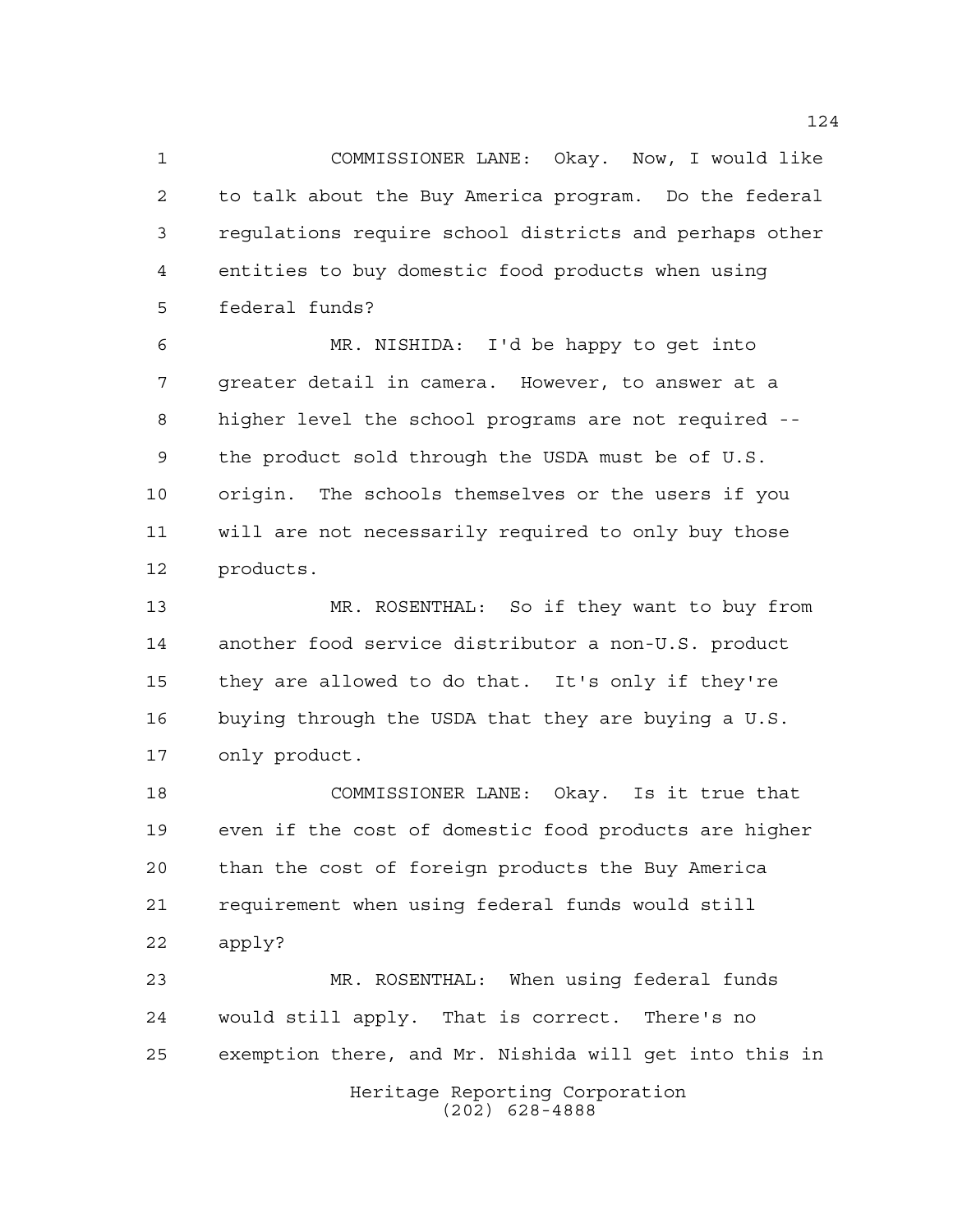the in camera session if you would like, as a practical matter and as the USDA has said the market information that they have makes it impossible for there to be too wide a gap between the market prices and the prices that USDA will pay to certainly Maui Pineapple. I assume it's true for other commodities as well.

 COMMISSIONER LANE: Okay. How are the prices set for the United States government or federally funded agencies?

 MR. ROSENTHAL: That's something I think Mr. Nishida would like to at least with respect to pineapple pricing discuss in the in camera session.

 I don't know if you want to say something more generally about that right now?

 MR. NISHIDA: I think as a general statement the functionality of the USDA purchase is very much geared towards, well, their primary mission is really geared towards crop stabilization. As a result their purchasing practices do not reflect extraordinary from market pricing situations. Does that help?

 COMMISSIONER LANE: Yes. Thank you. Thank you, Mr. Chairman.

Heritage Reporting Corporation CHAIRMAN PEARSON: Okay. I would like to learn a little bit more about the question of supply

(202) 628-4888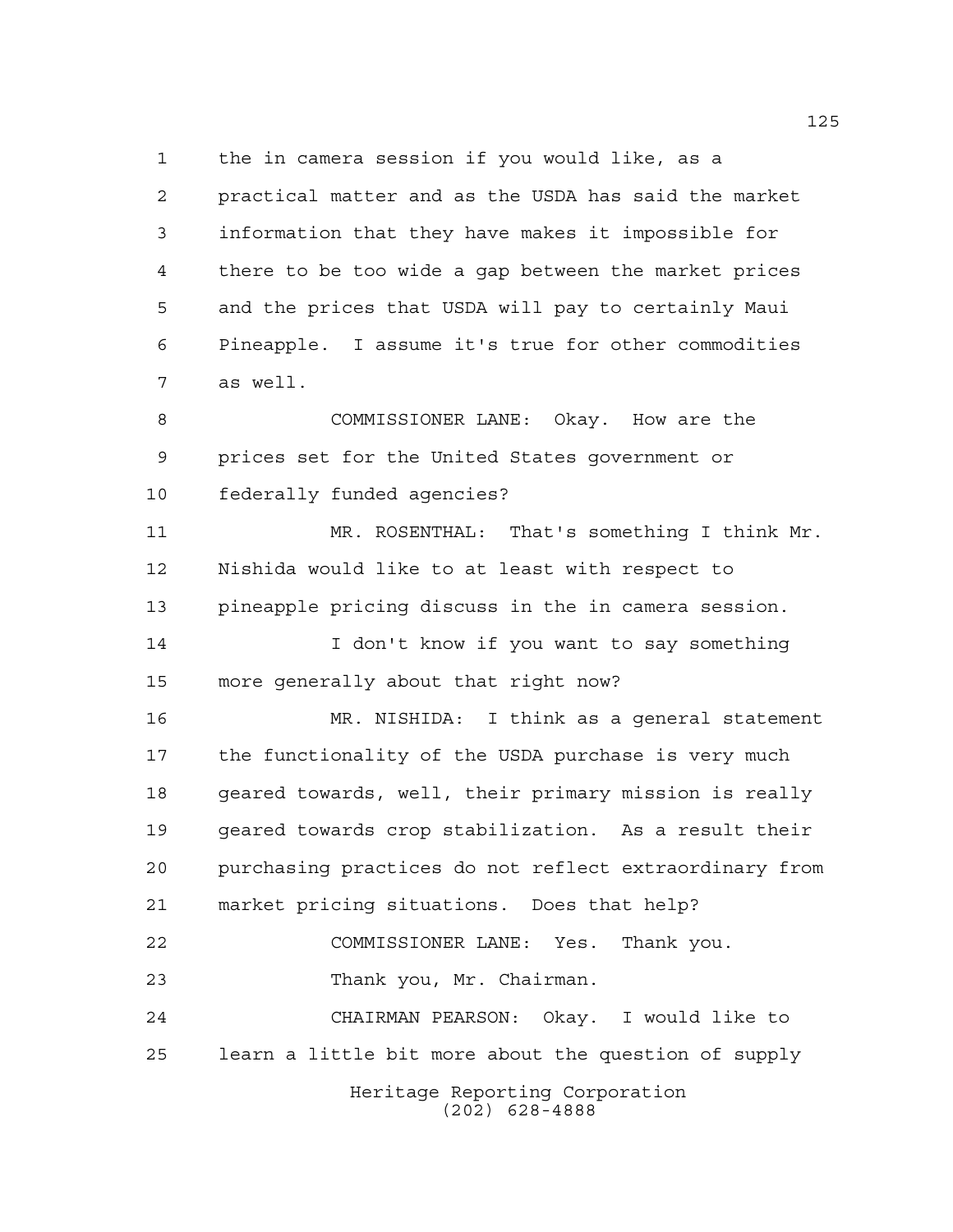availability of pineapple on Maui for processing because if I understood you correctly earlier, Mr. Magrath, I wrote down you saying something to the effect that Maui has the capacity to ship more canned pineapple tomorrow.

 Now, that may have been somewhat rhetorical, but Mr. Rosenthal, I think you've also indicated that there's really no supply constraint in terms of what Maui Pineapple could do to run its cannery and to produce more to sell into the marketplace.

 MR. MAGRATH: Well, if it's rhetorical it came from Mr. Rosenthal.

 CHAIRMAN PEARSON: Okay. My question is is there actually pineapple available for processing on Maui without cannibalizing the fresh fruit business in the near term?

 MR. NISHIDA: We have the capacity to produce more pineapple, but if the question is can I tomorrow or next month simply add another 10,000 tons of fruit to canning that would be not true because obviously from a cropping perspective we're trying to gear our supply to what we anticipate the market to be to make a profit.

Heritage Reporting Corporation (202) 628-4888 That being said there's acreage available, very good pineapple growing lands, we have the seed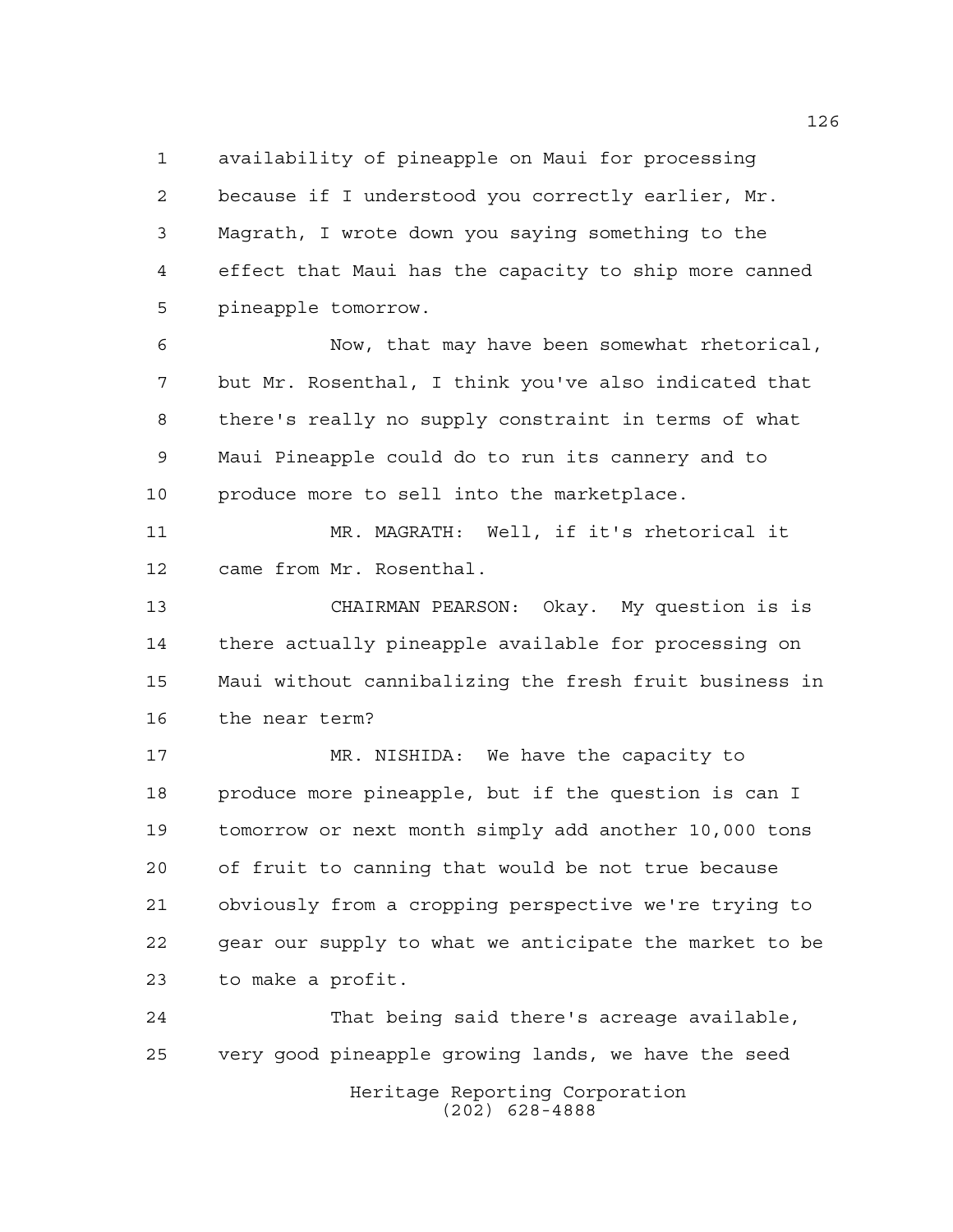stock available to cultivate those lands, we have the equipment and manpower available to bring that into full production, our cannery operation has the capacity to process the fruit, so in that regard if the market would allow us to have a profitable business we would certainly expand into that.

 MR. MAGRATH: Mr. Chairman, you're quite right. The supply of canned pineapple is dependent on the raw material. Because it's a crop cycle that goes from 18 to 22 months is characterized by inelastic supply. Maui has some inventory, so it could ship some more tomorrow, but if I said tomorrow I'm sorry. I mischaracterized the nature of it.

 MR. ROSENTHAL: If Dr. Magrath said tomorrow I'm sorry, too. I may have said that and it is not tomorrow. I guess Mr. Nishida made the point that the acreage was there and it's been reduced. It can come back over not too long a period of time and certainly the cannery capacity is there.

Heritage Reporting Corporation CHAIRMAN PEARSON: Mr. Nishida, does Maui own or control enough land suitable for pineapple production that it would be at least theoretically possible to produce the current level of fruit for the fresh market plus enough to run the cannery at full tilt? I'm giving you two or three years now to get

(202) 628-4888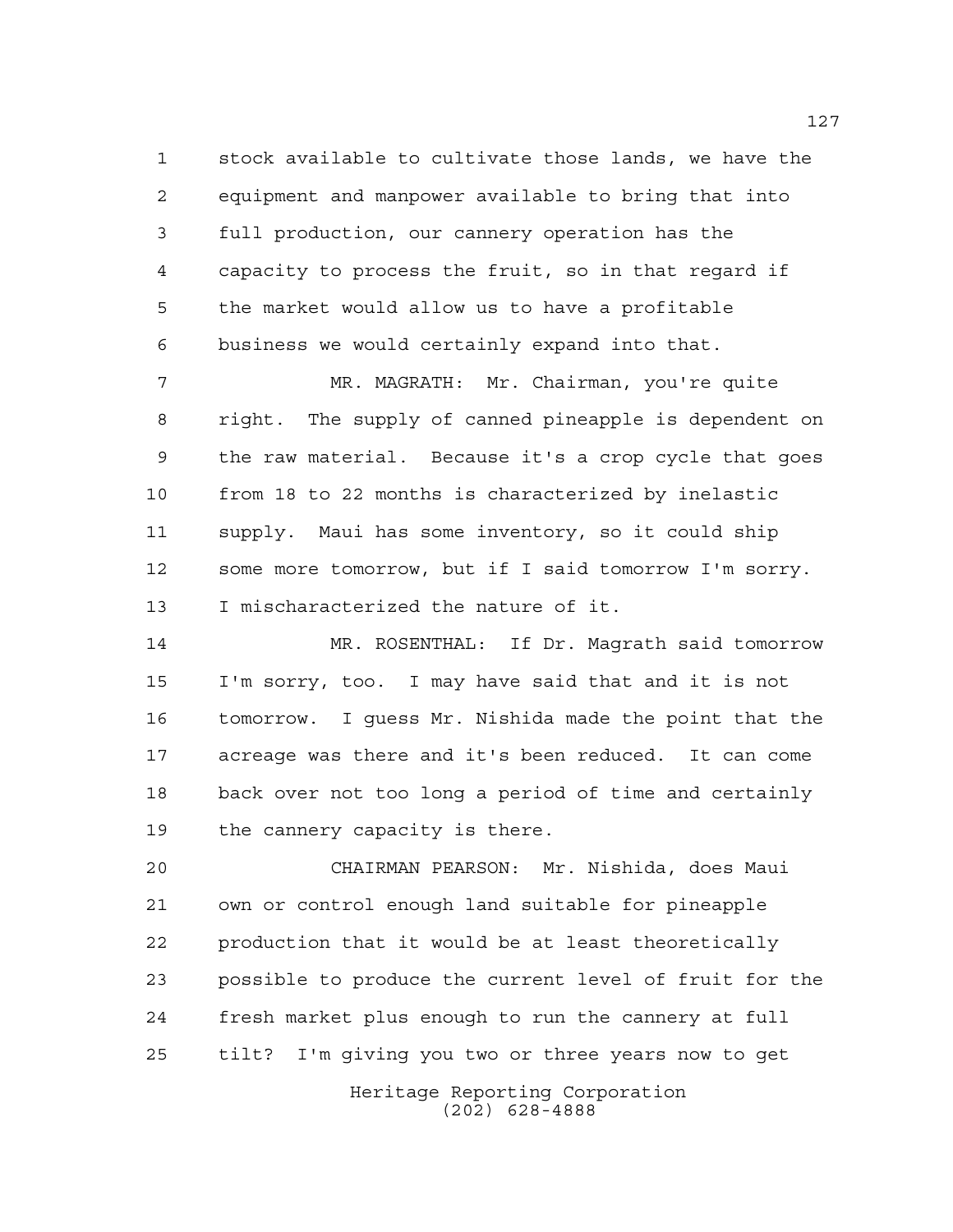this in operation.

 MR. NISHIDA: Yes. Yes, we do. Not only just land mass alone, but certainly as we are moving more and more to a type of cropping cycle where we're focused on, as I mentioned earlier, the two fruitings which generally give us more tons per acre versus previous practices of the third or the fourth harvest which have lower tons per acre, we certainly are in that position to be able to produce more.

 CHAIRMAN PEARSON: Okay. Now, Mr. Rosenthal, as we consider the reasonably foreseeable future in this investigation, we'd pretty much have to assume that Maui is constrained in terms of its ability to expand pineapple output during that reasonably foreseeable future. How do we take that into our analysis? You can respond in the post-hearing too, if you want, but any thoughts now would be welcome.

 MR. ROSENTHAL: Sure. Again, what we're looking for in a sunset review is what will happen if the order is revoked. If the order is revoked the reasonably foreseeable future focus I think ought to be on what the imports will do as opposed to whether Maui will be able to increase production over the 18 to 22 months. I'm pretty sure if you look at it that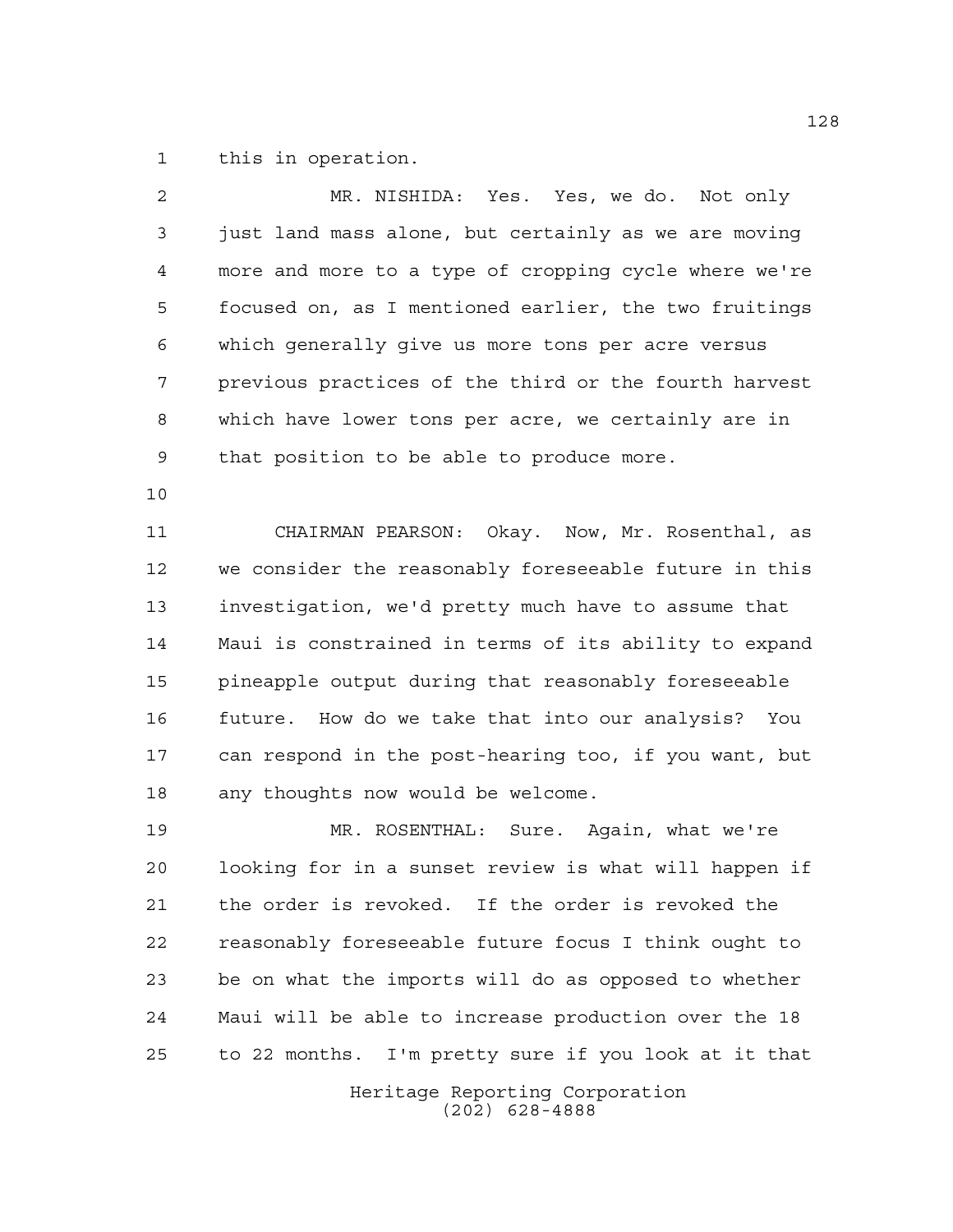way you'll say increasing production is not one of the choices that Maui is likely to make because it's going to be deluged with more imports. So the reasonably foreseeable future for Maui if there's revocation is probably taking more land out of production and being able to ship fewer cans out of the cannery, not the other way around.

 CHAIRMAN PEARSON: Mr. Nishida, a somewhat technical question. What would be the economics of transporting pineapple from Oahu to Maui for canning, assuming there was supply available on Oahu. Can one move it quickly enough in an economical way so that you could process it and it would still meet your standards in the plant?

 MR. NISHIDA: Yes, that is possible. The transit time is probably six hours. So the impact of shelf life is minimal. It is practical to do that. The economics certainly come down to what do I end up buying the fruit for from the grower.

CHAIRMAN PEARSON: Thank you.

 My last question before we would get into the in camera session has to do with the allocation of raw material costs between the fresh market and the canned market and I know Commissioner Lane has touched on this to some degree.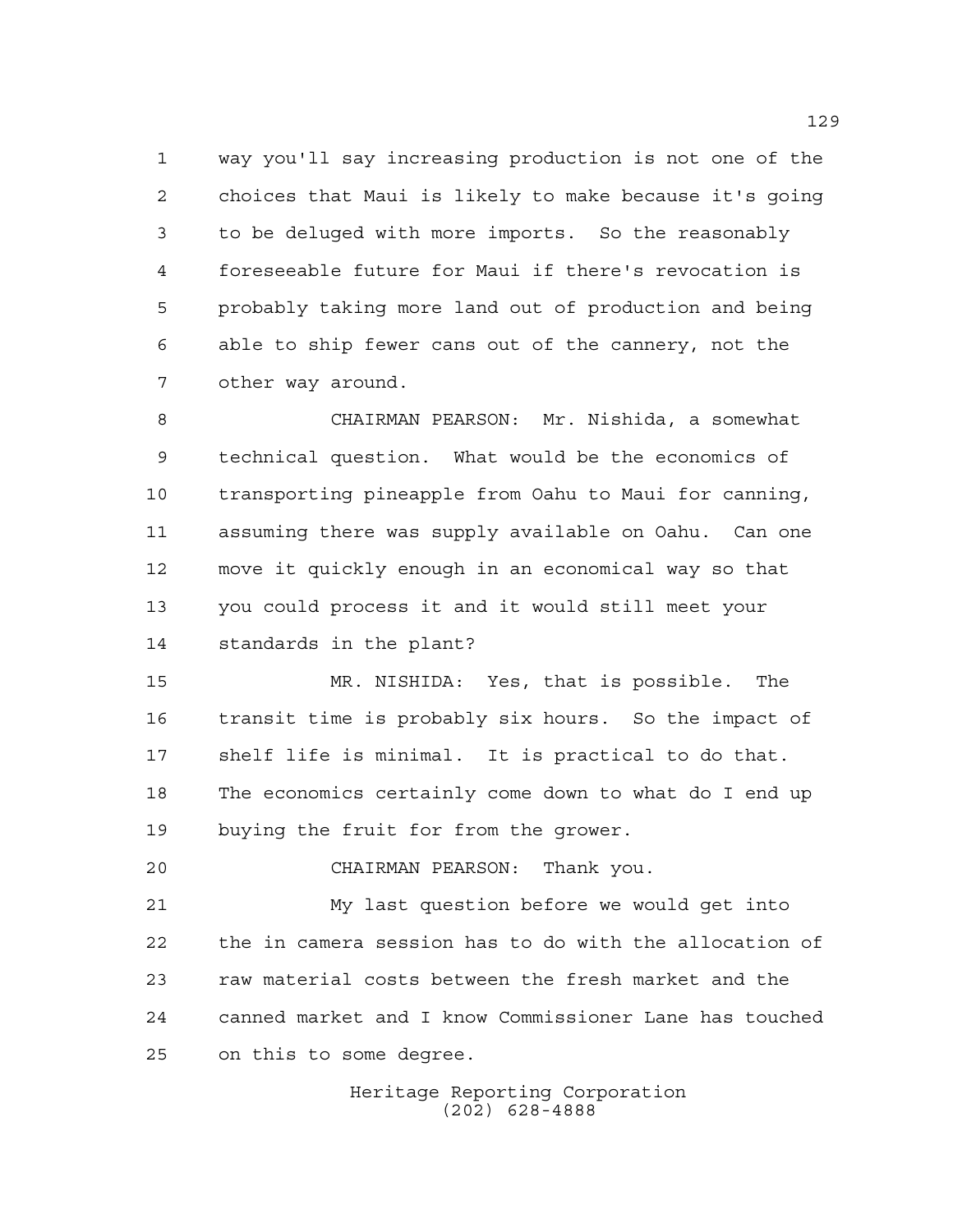What I want to understand is, is the raw material cost division between fresh and processed pineapple, is it based on the tonnage of pineapple going to each use? Or is it divided on some other basis?

 MR. JIO: It's based on tonnage that's being used by processed or fresh.

 CHAIRMAN PEARSON: For purposes of this investigation where we have a really interesting market in that the fresh and processed products are so closely intertwined on the agronomic, the agricultural end of the business, is there a rationale for thinking of dividing the raw material costs on some other basis? Perhaps relative to value of the end product instead of the costs on the farm?

 The reason for asking this, you have to forgive me for having been a farmer at one time, Mr. Nishida. You have a business model that is focused primarily on the fresh and I think very appropriately so. Then the processing operation comes in and bats cleanup, so to speak, and makes sure all useable fruit is utilized well. Okay? But I assume that if we look at the value, most of the value has to be captured by the fresh fruit.

Heritage Reporting Corporation (202) 628-4888 So if we allocate the raw material costs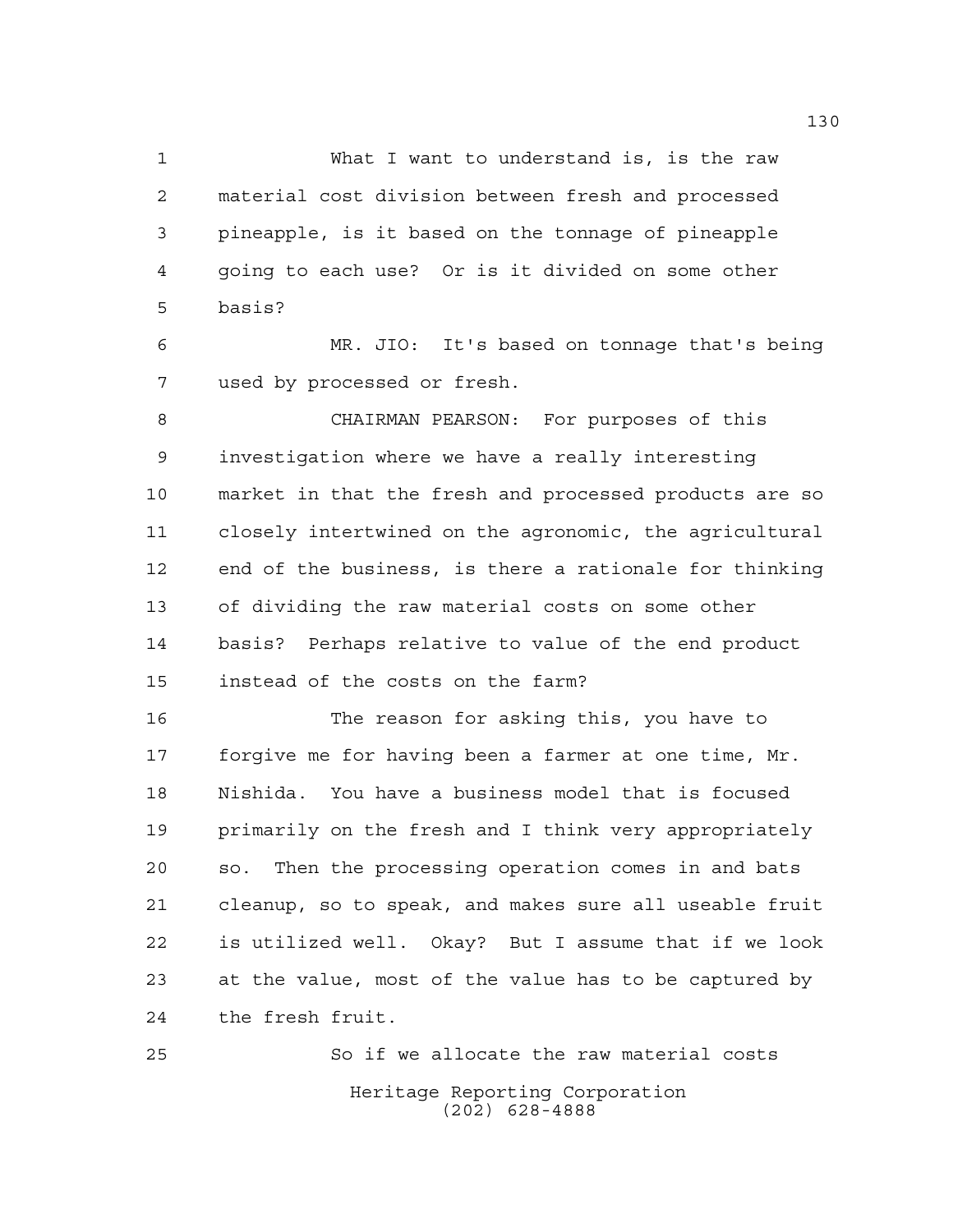based strictly on tonnage then we have a situation where fruit that we know is going to be relatively low value in terms of its end use is bearing a somewhat disproportionate share of the agricultural costs. Comments, please? MR. ROSENTHAL: You actually hit on one of the central issues that the Commerce Department struggled with in doing the original dumping calculations in this case and in subsequent administrative reviews. In essence what the Commerce Department does is take whatever, in this instance, the Thai producers books and records as they are, and go with that unless there's some reason to believe that there's something wrong. All the accounting references that we resorted to during the dumping side of this said you can do either one. You can do something based on tonnage or net realizable value. You'll see in the pineapple industry some companies doing na NRV approach, some doing a tonnage approach, and there's no one right way. So what you're saying makes sense and some companies do it that way and others don't. It's a

Heritage Reporting Corporation (202) 628-4888 CHAIRMAN PEARSON: For our purposes here as

flip a coin type of approach.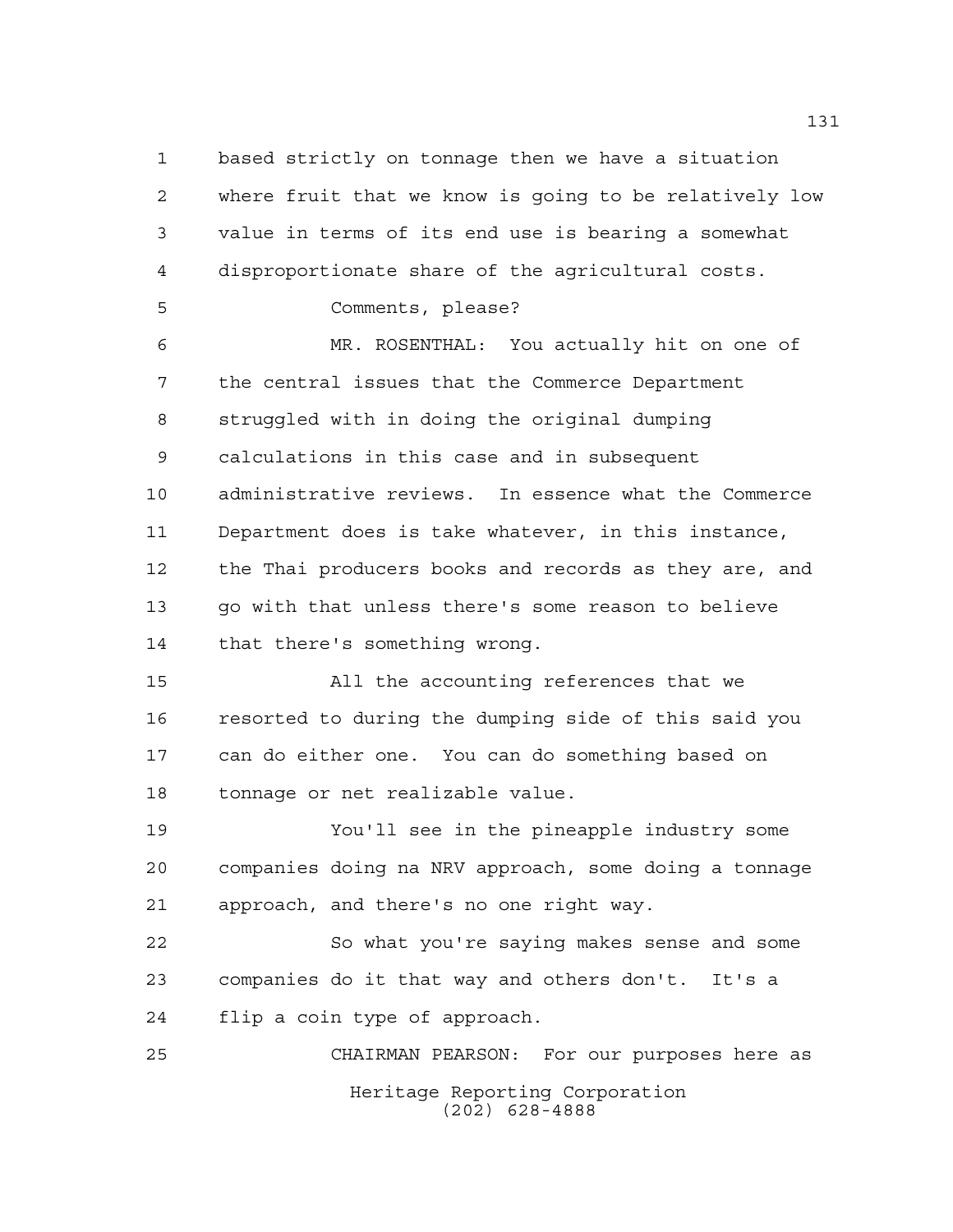Heritage Reporting Corporation we try to understand the financials, would I be correct to understand that using the allocation based on tonnage of fruit going each way does have to some degree an effect of making the operating income numbers look a little worse in our data than might actually be the case in terms of viewing the operation as an integrated operation, both fresh and processed? Sorry for the long question. Mr. Jio? MR. JIO: Yes. let me retract on that. In the year 2000 to 2003 it was based on tons and that was primarily because fresh wasn't a major factor in our company revenue. Then in 2004 and 2005 it was based on the net sales of each. As we built the fresh we felt the fresh should be allocated more of that cost. CHAIRMAN PEARSON: Let me make sure I understand. You're saying toward the end of the period of review you did make an allocation that was weighted where the raw material costs were weighted more heavily to the higher value -- MR. JIO: That's correct. CHAIRMAN PEARSON: Perhaps Staff, we can work on this over time and try to understand it a little better. It was an issue that was of deep

(202) 628-4888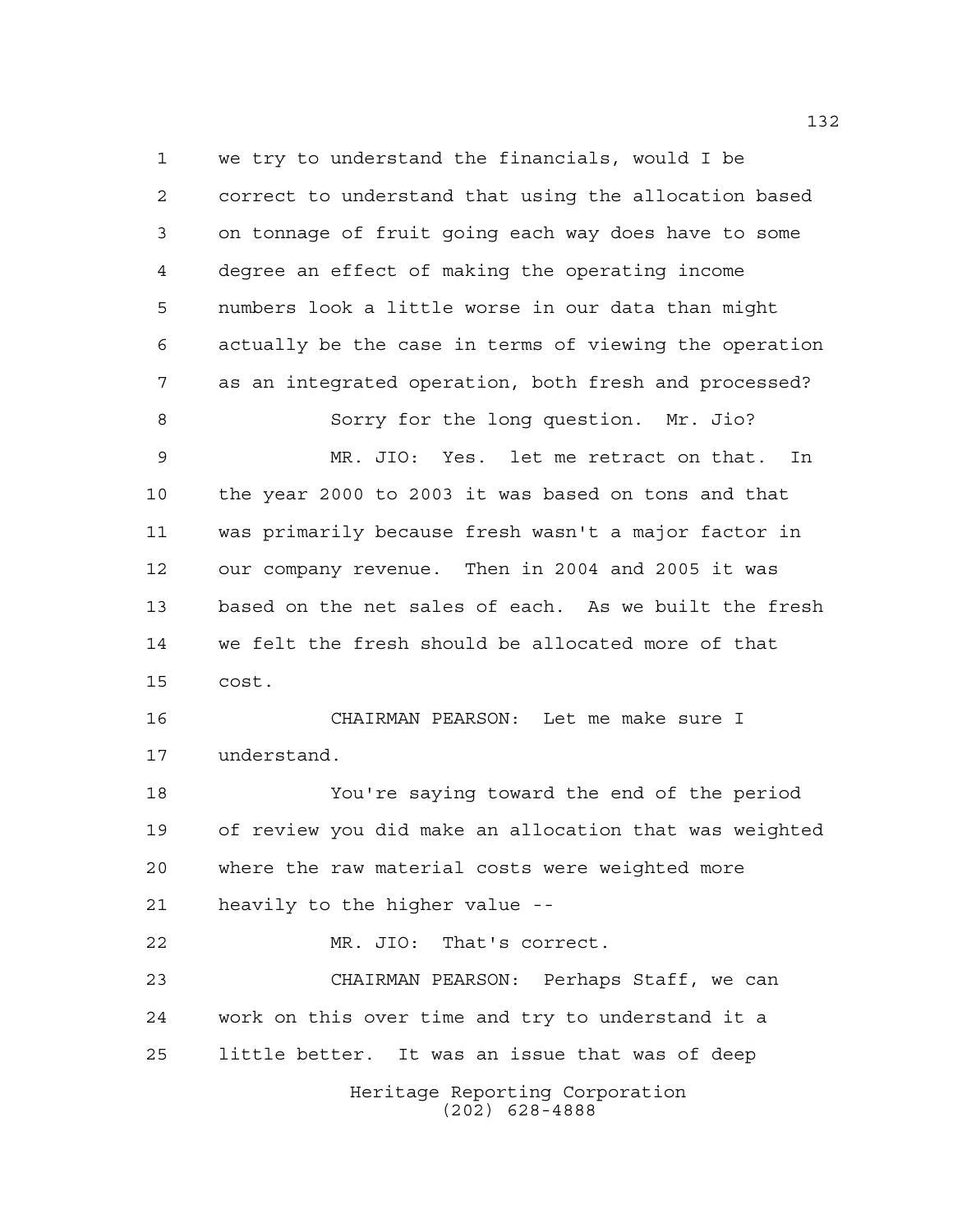interest to me last night when I was finally getting into the record far enough to understand it. That concludes my time and I have no further questions for the public session. Madame Vice Chairman? VICE CHAIRMAN ARANOFF: Thank you, Mr. Chairman. One or two, hopefully for post-hearing. First, in Exhibit 6 of your brief you describe a number of Thai export promotion and government plans. Given that this is not a countervailing duty investigation and given that the division of labor under the trade remedy law says this agency is not the expert in deciding whether something is an export subsidy or promotes exports, or whether a program is actually even in use in a foreign country, how should we be taking that information into consideration in making our determination? MR. ROSENTHAL: The reason it's relevant to your analysis in a sunset review is that you're trying to figure out what are the intentions, what are the capabilities of the foreign producers if the order were to be revoked. The information on the export promotion programs, the subsidies, the encouragement of production and export in Thailand should tell you that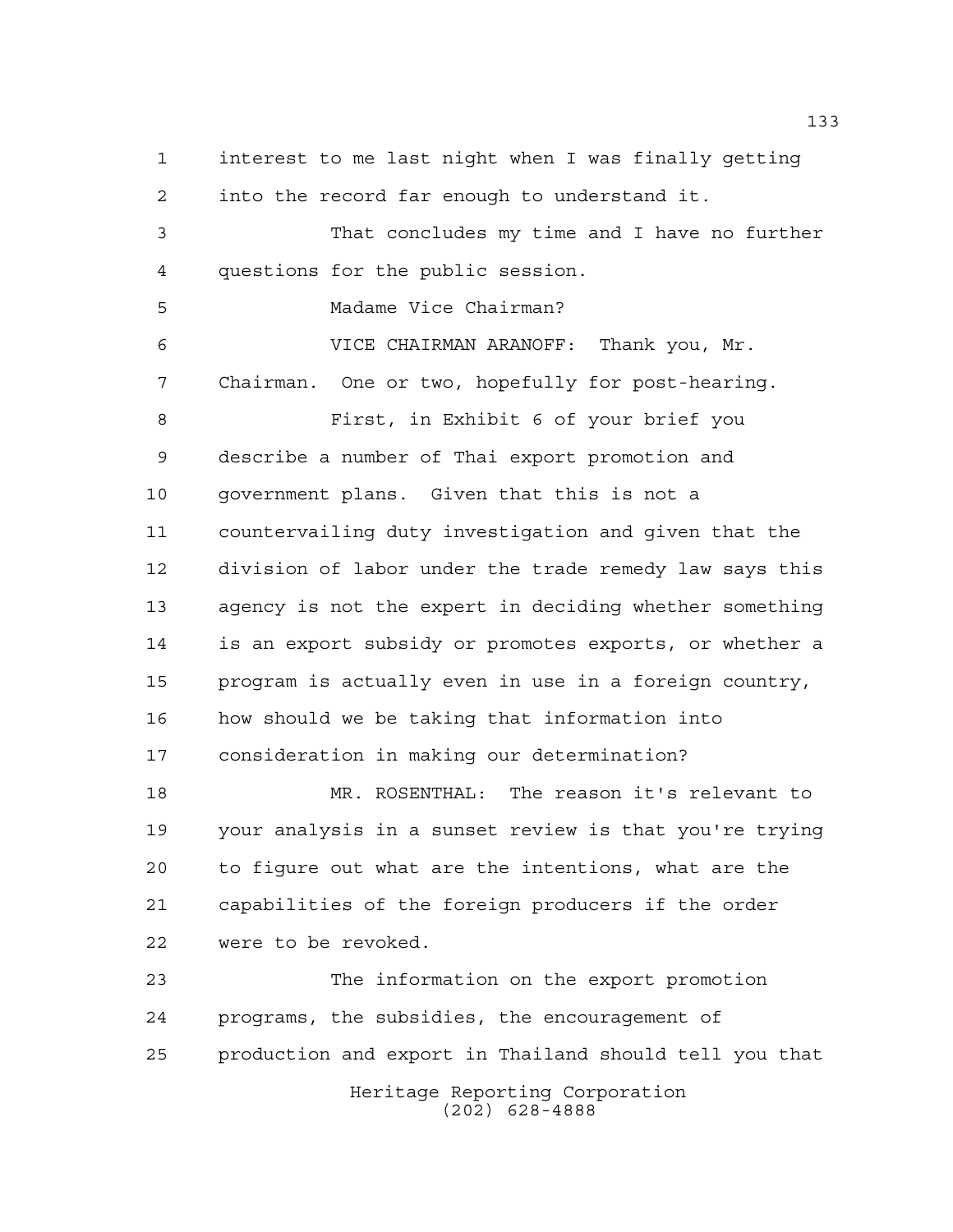they are being encouraged by their government to export, that there is indeed additional danger, if you will, to the domestic industry if the order is revoked. That's why it's relevant. Not for the truth of the amounts of subsidy, just that they have the government encouraging them to export.

 So when you compare that to some of the questionnaire responses or some of the arguments by Respondent's counsel saying well, we don't have the capability and we don't have the interest in exporting more to the U.S., we regard that as very probative.

 VICE CHAIRMAN ARANOFF: I appreciate that, and I would just add a second layer to the question which is given that the Thai government is in some degree of disarray right now, to what extent can I rely on what has happened in the past as a guide to what the Thai government may be able to afford or be interested in supporting going forward?

 MR. ROSENTHAL: Obviously no one knows, but unless you see a renouncing of these public statements, I don't think you should assume that the political turmoil otherwise will result in a reduction in interest in promoting the Thai pineapple industry which is one of their primary export industries. Indeed to the contrary, if you want political

> Heritage Reporting Corporation (202) 628-4888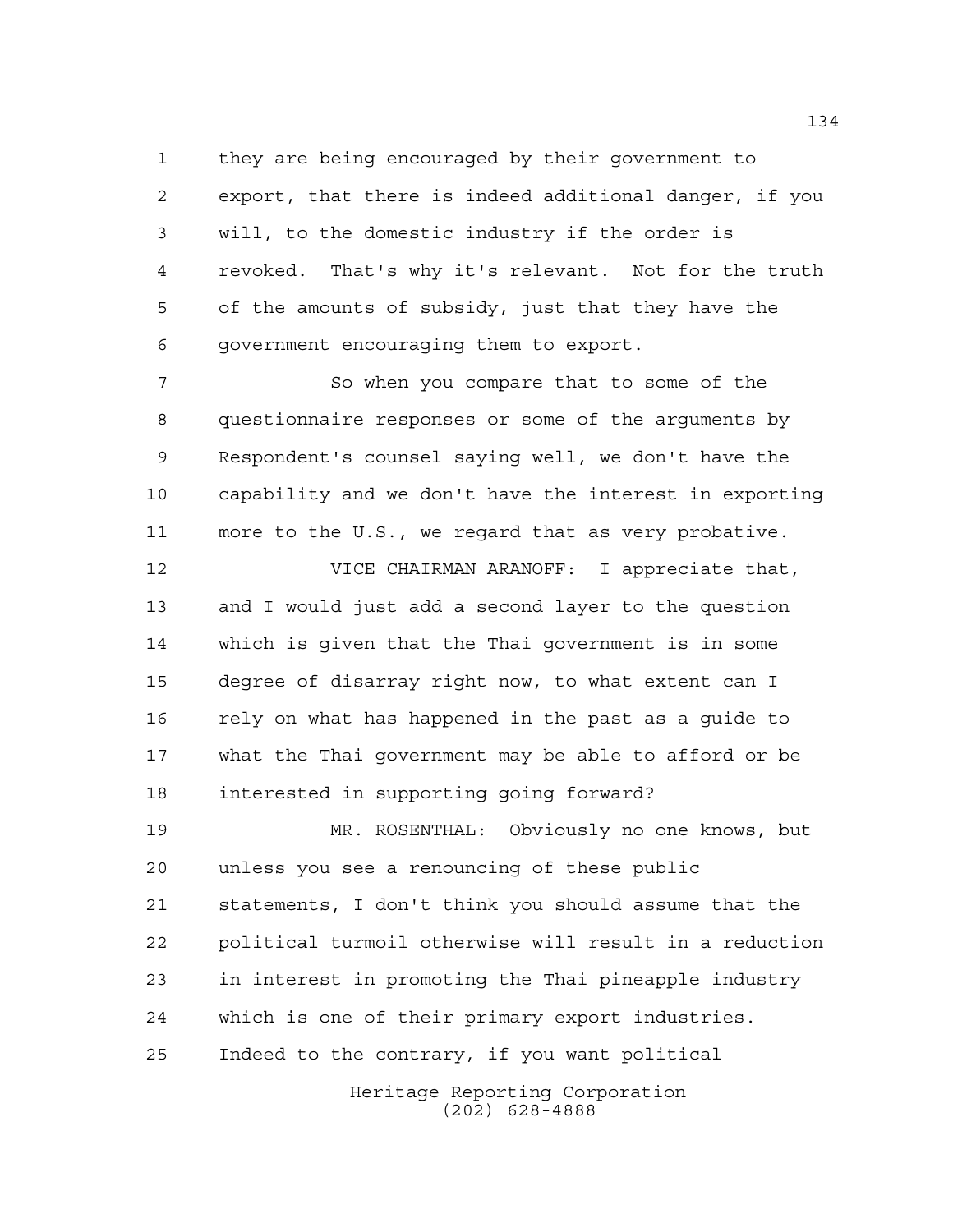stability in your country you want to promote the

 producers there and be able to earn export dollars. I would expect there will be a continuation of these programs. I don't want to go further and say an enhancement, because I don't know that.

 VICE CHAIRMAN ARANOFF: I appreciate those answers and I would certainly, if I don't remember to ask the question again, invite Respondents to answer those as well in their post-hearing brief.

 Finally, I guess I would ask, and maybe we'll hear this in the in camera session this afternoon but I think this is mostly public. If we could get in your post-hearing just some more basic detail about who buys pineapple from USDA. We've sort of been assuming that the whole program goes into the school lunch program, but it was unclear to me whether there were other customers, for example military bases, federal prisons, that sort of thing, and whether there are differences in terms of how those different potential customers might purchase through USDA or what their other choices are.

 MR. ROSENTHAL: If you don't mind, we'll do that in camera.

Heritage Reporting Corporation (202) 628-4888 VICE CHAIRMAN ARANOFF: Okay. Thank you, Mr. Chairman. I have no other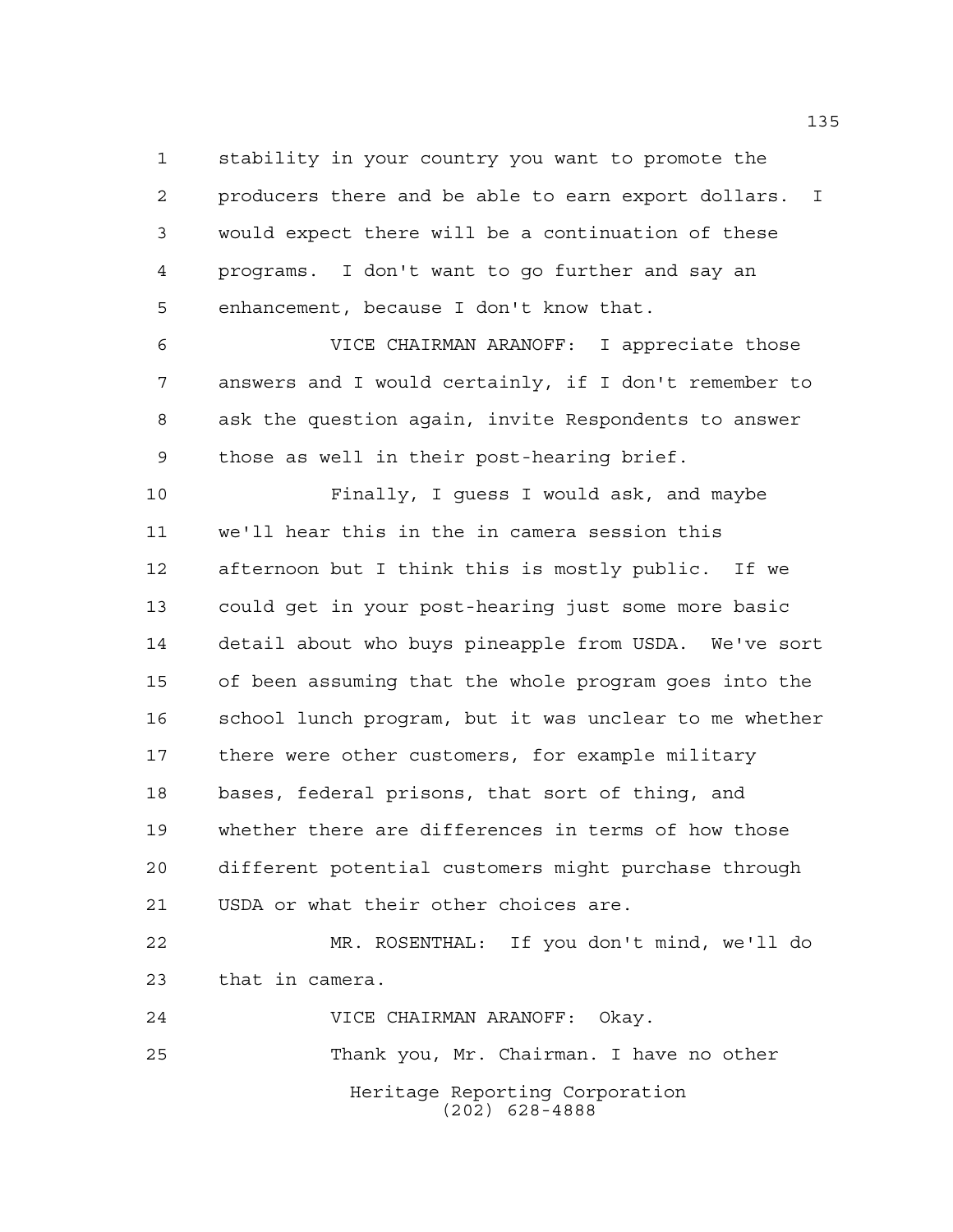questions.

Heritage Reporting Corporation (202) 628-4888 CHAIRMAN PEARSON: Commissioner Hillman? COMMISSIONER HILLMAN: Thank you. Just a request for the post-hearing brief. We've had a lot of discussion about this issue of Maui in essence exiting the retail market and I've heard a lot of the descriptions and statements that this was based on price. My request for the post-hearing is anything you can do to help document that. In other words, offers that you made to any of these retail folks, anything that would help us understand this issue given the statements that are in the Respondent's brief and are in some of our purchaser questionnaire responses in terms of whether there was in fact product on offer or not, and to help us understand this issue that price was the driver. I think any documentation would be helpful. MR. ROSENTHAL: Certainly. Thank you. COMMISSIONER HILLMAN: With that I have no further questions at this point. Thank you, Mr. Chairman. CHAIRMAN PEARSON: Commissioner Koplan? COMMISSIONER KOPLAN: Thank you, Mr. Chairman. I have just one. Mr. Rosenthal, when discussing the Thai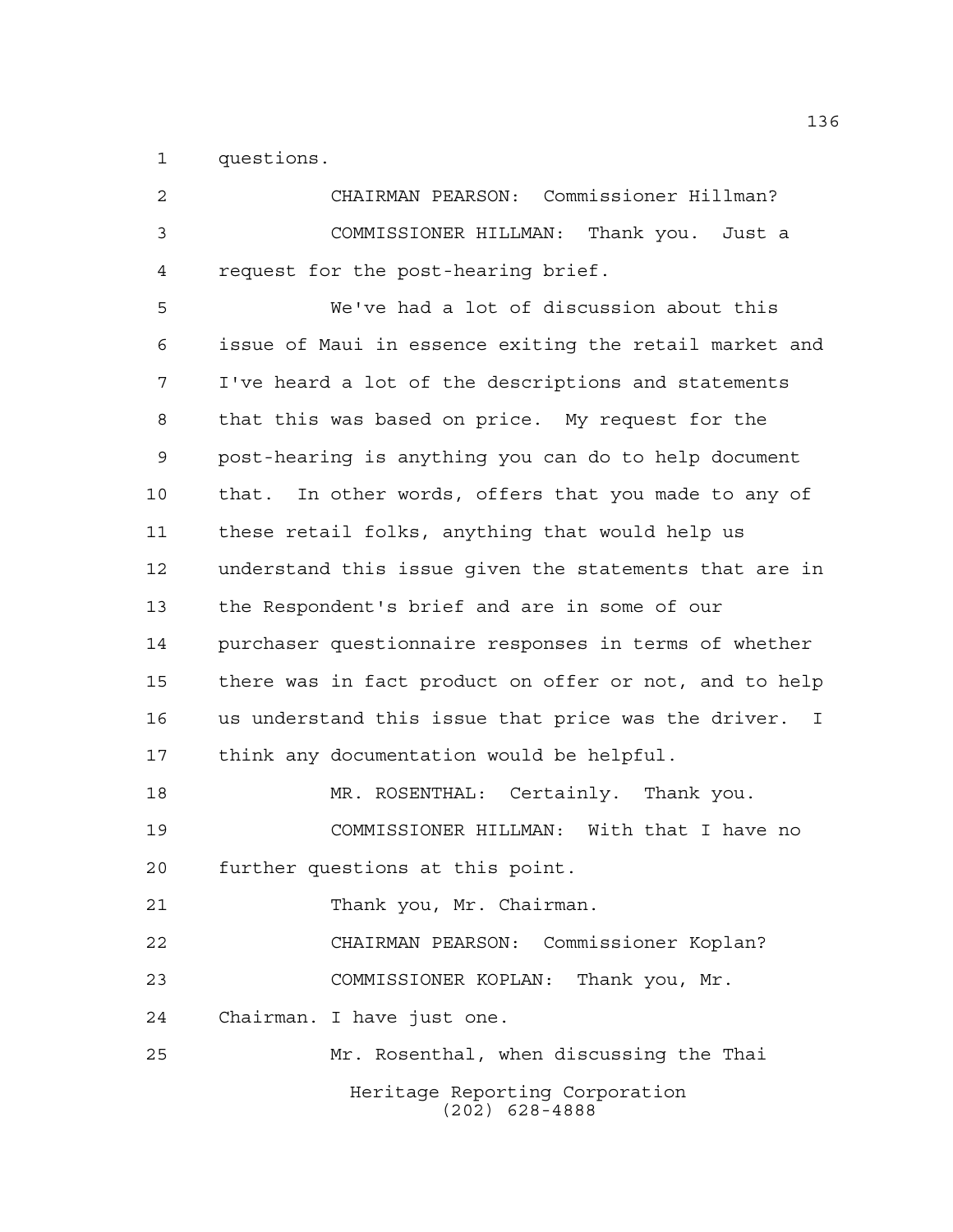industry at page one of your brief you state, "Lacking vertical integration, fresh pineapple is produced by local growers according to the vagaries of weather and fresh pineapple prices without regard to demand leading to regular shortages and surpluses. This boom and bust cycle is well documented in the original investigation and for a sunset review. Just this year Thai pineapple producers determined to let fresh pineapple rot in the fields rather than incur the cost to harvest due to over-supply and particularly low prices for fresh pineapple." And you have an Exhibit 12 1 1 which indicates some of the growers were in fact doing that.

 My question is simply, when I look at the staff report, Chapter 5, it appears that Thai prices for CPFs generally appear to be higher in 2006 than in 2005. Tables 5-1 to 5-4 of the Staff Report.

18 I wonder how you'd respond to that. MR. ROSENTHAL: There are two things that I think might be going on there to explain that. One is the lag between the time of the crop and the time of the pricing in the U.S.; second is the exchange rates. The dollar has weakened obviously, as compared to the Thai bat, and I think that may make a difference in the pricing that you're seeing from 2005 to 2006.

> Heritage Reporting Corporation (202) 628-4888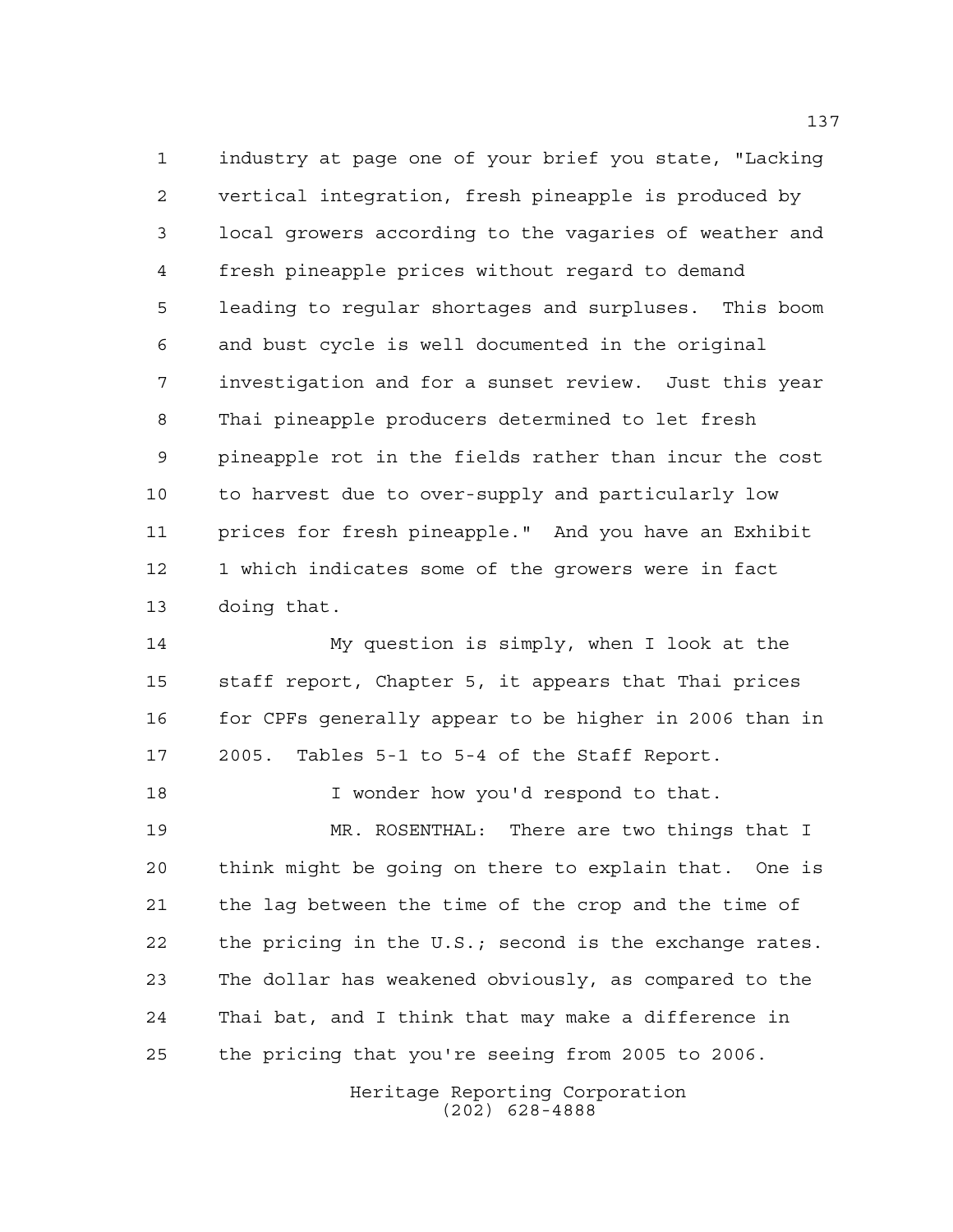Heritage Reporting Corporation That's what I can speculate right now sitting at this table, and I'll certainly give it some more thought for the post-hearing brief. COMMISSIONER KOPLAN: Would you do that for me? Thank you. I appreciate that. With that, thank you all for your responses. I have nothing further, Mr. Chairman. CHAIRMAN PEARSON: Commissioner Okun? Commissioner Lane? COMMISSIONER LANE: Yes, thank you. I'd like to go back to some questions relating to domestic like product and the domestic industry. I noted that in your response you indicated that pineapple in plastic or glass containers is not a substitute for the like product which is fruit packed in metal cans. 18 As a consumer it seems to me that there has been an increase in the availability of fruit packed in glass and plastic containers. Has the use of glass and plastic increased in recent years? And in answering that, could you provide any data regarding the volume of domestic sales of pineapple in glass and plastic jars over the last several years?

(202) 628-4888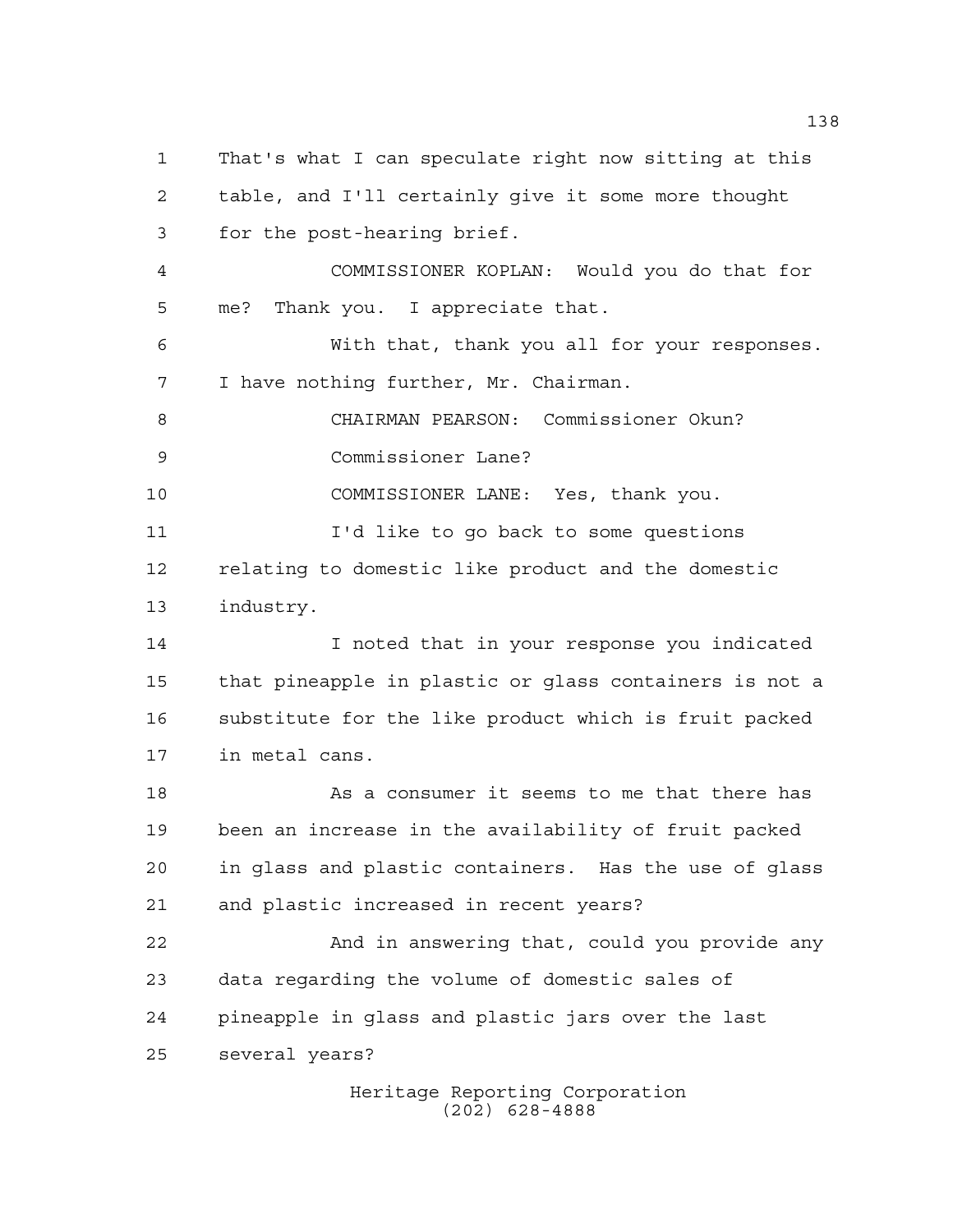MR. ROSENTHAL: I think with respect to Maui Pineapple, I think you can be safe in assuming, and we'll get you the details, that there hasn't been an increase in shipments in that product form. As far as the rest of the market goes we'll have to get you something in a post-hearing brief. And the first part of your question had to do with like product. We still believe that they are not the same like product? COMMISSIONER LANE: Yes. MR. ROSENTHAL: The answer is yes, in large part because you don't see -- We can go through the like product analysis too, but the different factors that one looks at continue to -- The six factors that you look at in deciding whether the two products are like or should be in the same like product still have mixed directions, but in our view the majority of those factors point to keeping those separate rather than together. There are obviously similarities in production process up to a point and then there's a breakoff, but there's differences in pricing, there's differences in consumer perceptions of a product that comes in these different packages and the like and we can certainly detail those. But what's happened to the extent that there's been much that's happened in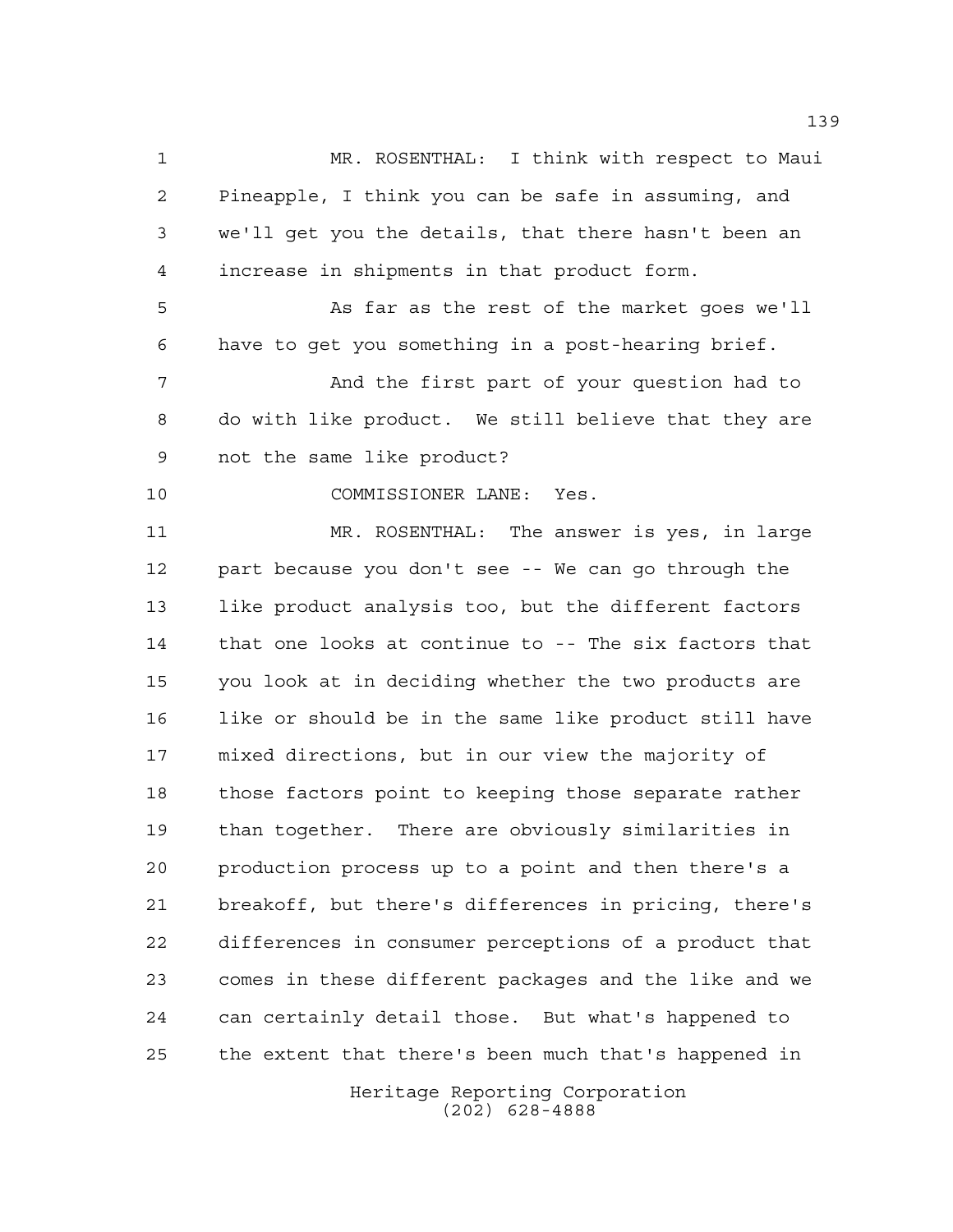the marketplace on those has not led us to believe there should be a revisiting of the like product definition.

COMMISSIONER LANE: Okay.

 Dr. Magrath in one of the answers to an earlier question you discussed the high input of cans for Maui, that that was a high cost factor. Do you know, do the Thai subject producers source their cans from the same place that Maui sources its cans?

 MR. MAGRATH: I have no knowledge of where - - Perhaps Mr. Smith does, since he does the commerce side of these cases, where the Thais get their raw materials to make the cans.

 MR. SMITH: Commissioner Lane, actually that came up a couple of years ago and it turned out that at least for Thai producers they were buying from the same supplier in Japan that Maui buys from. So theoretically then the cost of the cans or this part of the raw material costs would be the same for the Thai producers as it is for Maui? Theoretically.

 MR. SMITH: Theoretically, yes. Given volume purchases and things, but theoretically you're correct, yes.

Heritage Reporting Corporation (202) 628-4888 COMMISSIONER LANE: Thank you. That's all the questions I have.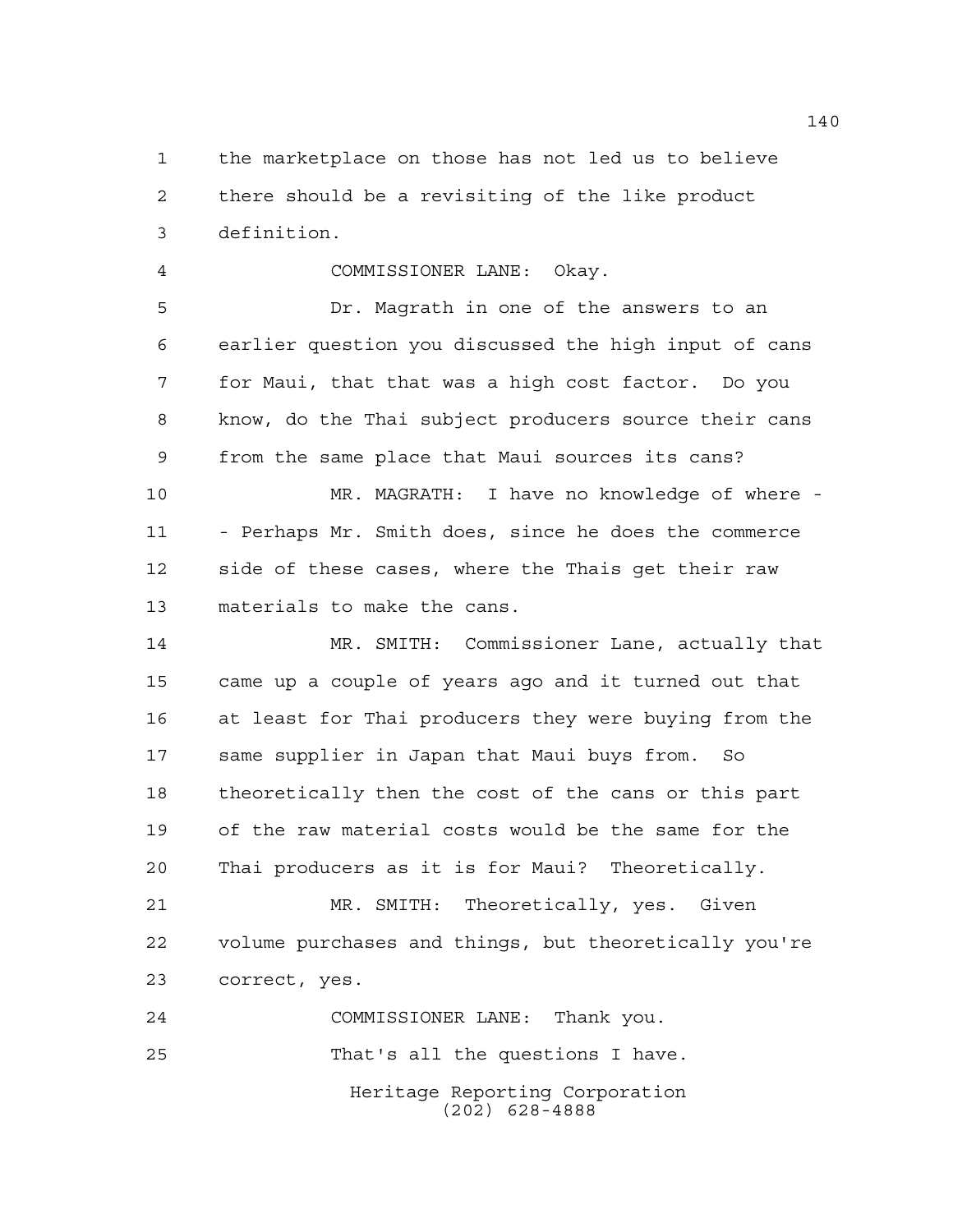CHAIRMAN PEARSON: Any further questions from the dais? Does Staff have questions for this panel? MS. MAZUR: Mr. Chairman, Staff has no questions. CHAIRMAN PEARSON: Mr. Lafave, do Respondents have any questions for this panel? MR. LAFAVE: No we don't, Mr. Chairman. CHAIRMAN PEARSON: Mr. Secretary, am I correct to understand that there may be an opportunity for inspecting and sampling products subject to this investigation? MR. BISHOP: That is correct, Mr. Chairman. CHAIRMAN PEARSON: In that case, let's take a full hour for lunch and reconvene at quarter to 2:00. Permit me to excuse this panel with great thanks for your answers to the questions, for your willingness to travel so far. It's been an extremely interesting morning. This hearing is recessed. (Whereupon, at 12:45 p.m. the hearing was recessed to reconvene at 1:45 p.m. this same day, Thursday, January 18, 2007.)  $24 /$ //

Heritage Reporting Corporation (202) 628-4888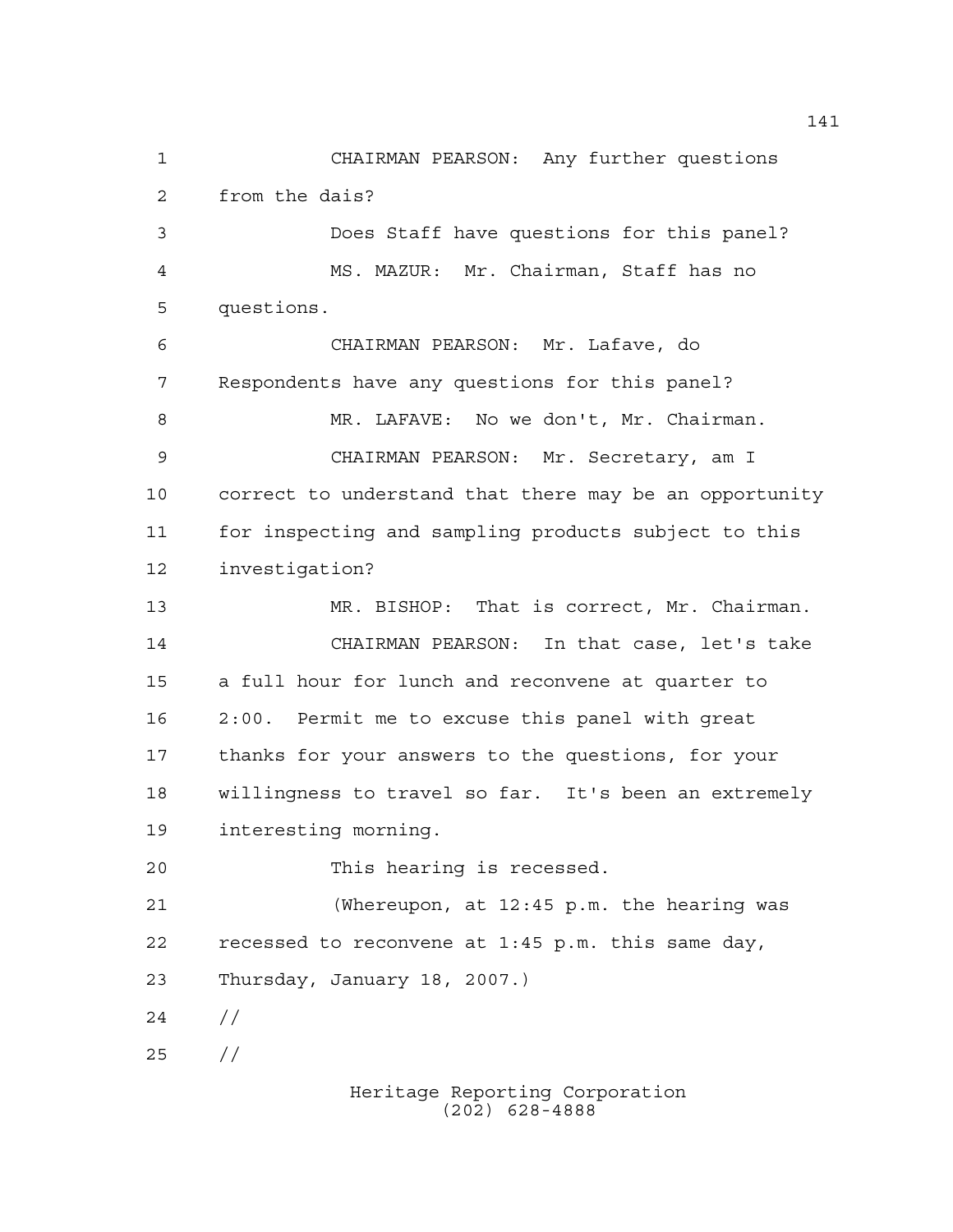$\begin{matrix} 1 & & \end{matrix} \begin{matrix} \end{matrix} \end{matrix}$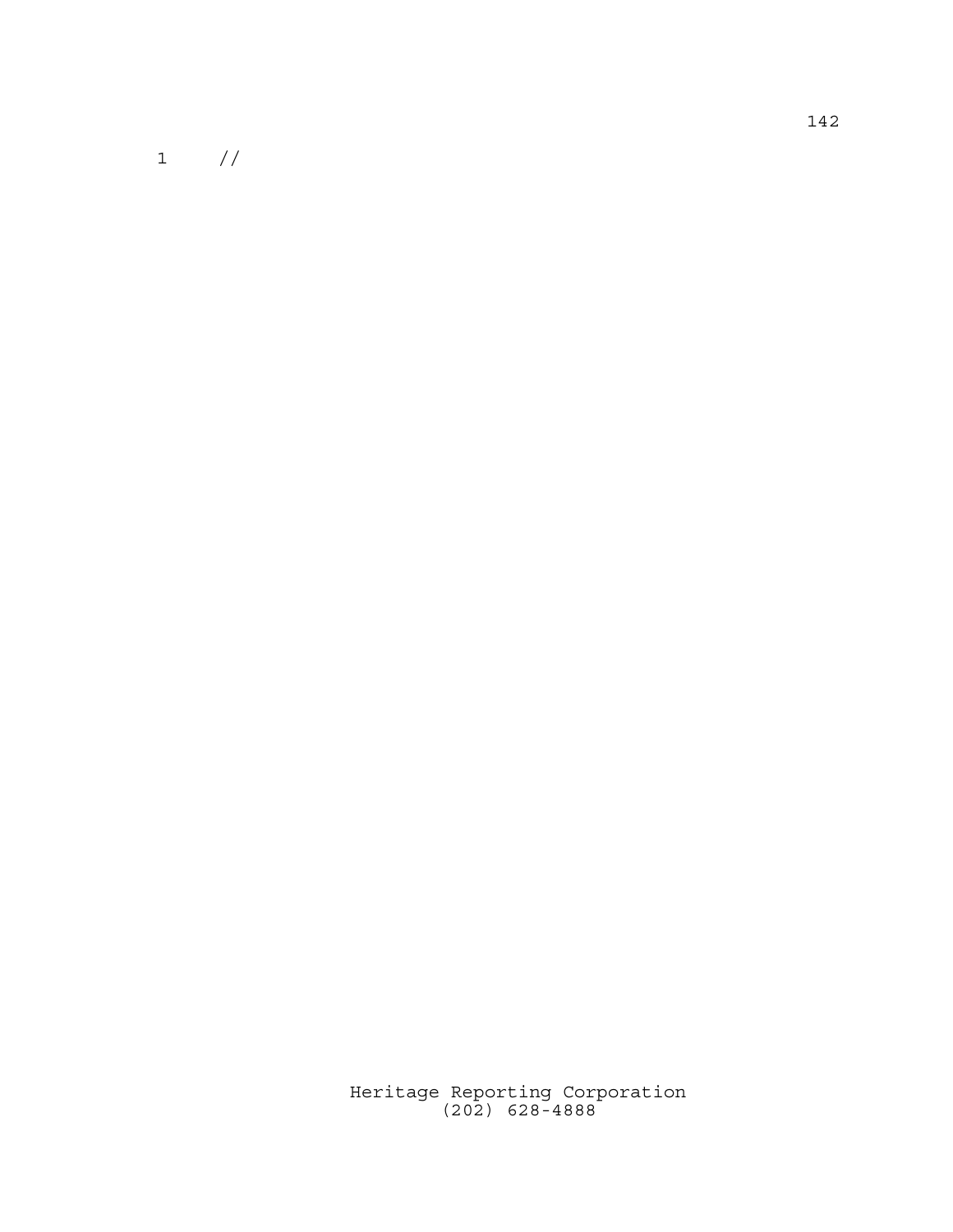A F T E R N O O N S E S S I O N (1:55 p.m.) CHAIRMAN PEARSON: Good afternoon. This hearing will now be reconvened. Many thanks to the domestic industry for the samples and for everyone's patience and a chance to learn a little bit more about the savory side of the industry. Mr. Secretary, are we ready for the afternoon panel? MR. BISHOP: Yes, Mr. Chairman. The second panel, those in opposition to the continuation of the antidumping duty order have been seated. All witnesses have been sworn. CHAIRMAN PEARSON: Very well. Please proceed, Mr. Lafave. MR. LAFAVE: Thank you very much. Once again for the record my name is Arthur Lafave and I'm here today on behalf of Thai Respondents. With me today is Ghanyapad "Ginny" Tantipipatpong, President of Thai Pineapple Canning Industry Corporation; and Kojiro Shiraiwa, Director of Marketing, Ace of Diamonds brand, Chicken of the Sea International; and Andrew Parsons, Vice President of Precision Economics.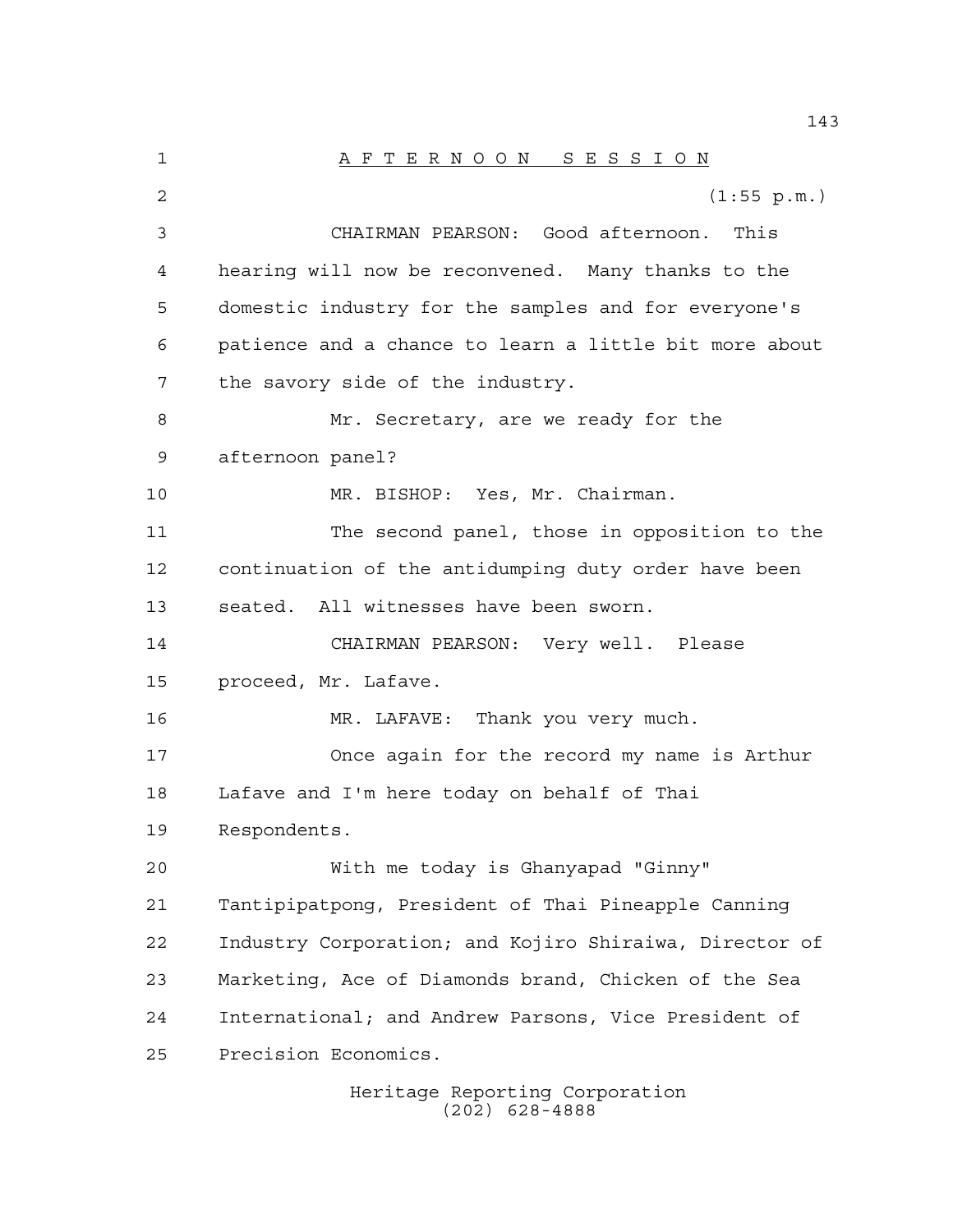I'd like to turn the microphone over now to Ginny Tantipipatpong.

 MS. TANTIPIPATPONG: Good afternoon, Chairman, Commissioners.

 My name is Ghanyapad Tantipipatpong and I am the President of Thai Pineapple Canning Industry Corporation, Ltd., or TPC.

 Founded in 1967, TPC was the first factory in Thailand to produce canned pineapple fruit. TPC factory is located in Gerikank Province in the south of Thailand. It's headquarters are located in Bangkok. I am also the current chair of the Thai Food Processor Association, Thai Food Processors Group.

 I'm here today to discuss the likely effects of a revocation of the U.S. antidumping duty order on canned pineapple fruit from Thailand.

 In my view the effects of revocation on the domestic industry would be minimal. As detailed in our response to the ITC's questionnaire, TPC plans to increase its production by about ten percent. If the order was revoked we would devote over half of this increase to the U.S. market, however we do not believe that these shipments would adversely affect Maui.

 The total increase in TPC's shipment would, we believe, account for less than one percent of the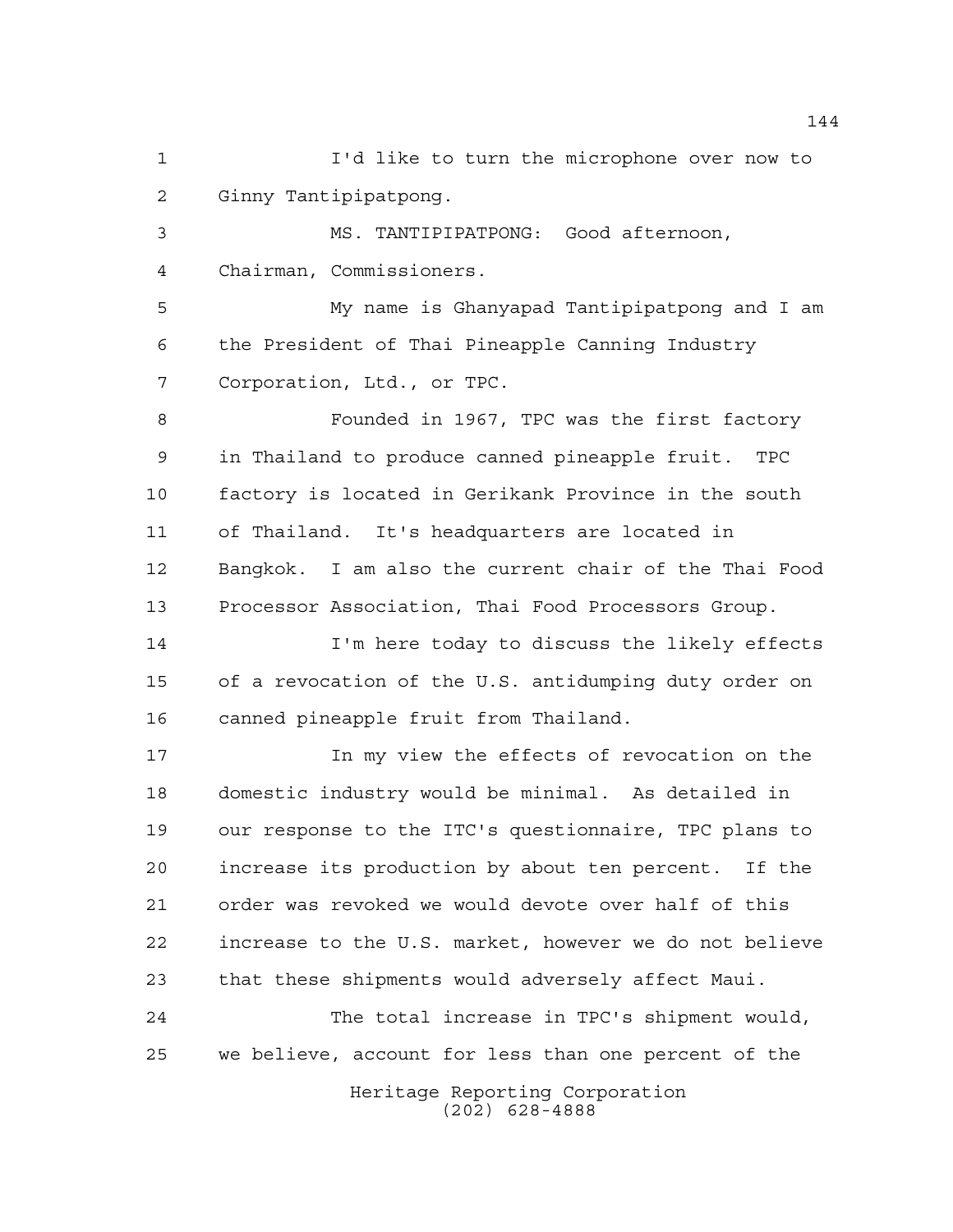total United States market. There are several reasons why I do not expect a large increase in sales volume to the United States if the order is revoked.

 First, as Mr. Lafave has said, there is product differentiation in the products bound for the USA and the EU, Russia and Eastern Europe. The U.S. market demands choice, quality canned pineapple fruit while the EU, Russia and Eastern European customers will accept standard quality.

 For this reason we could not ship the standard quality product normally sold to the EU, Russia and Eastern Europe to the United States, even if we wanted to.

 Over the years more than 50 percent of our pineapple that TPC produces is standard quality due to the lack of farm labor to care for the plantations and harvesting of the fruit. This problem will continue as there is currently a tight labor supply situation in the farming sector that is not expected to improve in time.

 Products bound for Japan, Scandinavia and the UK could in theory be redirected to the U.S. market. However, such a move would produce a lower profit margin for the company as Japanese, Scandinavian and UK customers are willing to pay a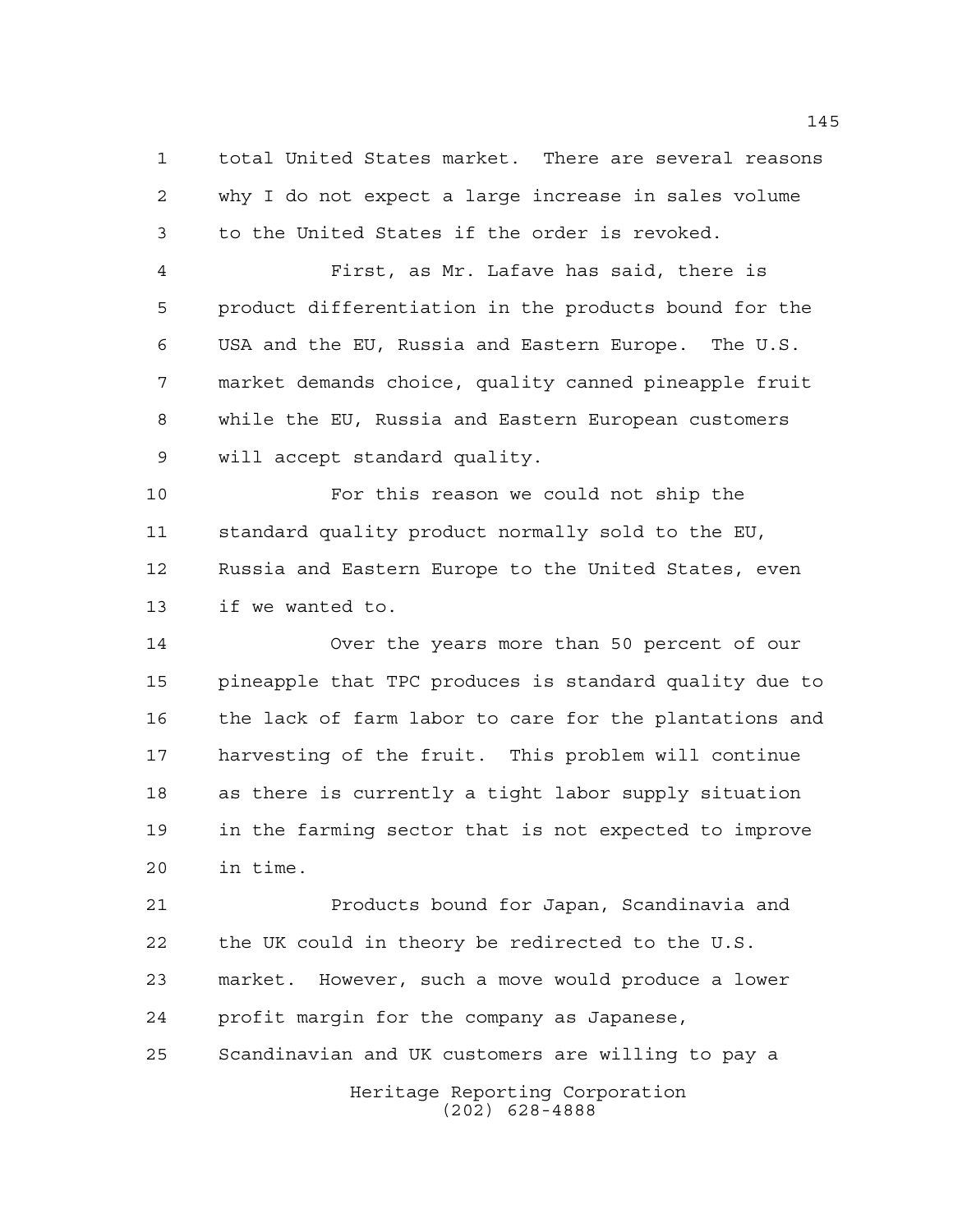higher price.

| 2  | Another reason why TPC would not increase              |
|----|--------------------------------------------------------|
| 3  | its export to the United States if the order were      |
| 4  | revoked by more than a modest amount is that TPC has   |
| 5  | well established markets in Australia, Japan and       |
| 6  | Europe that it has no intention of giving up. Most of  |
| 7  | our customers are major retailers in each market such  |
| 8  | as Lito in Germany and Tesco and Astar in UK.          |
| 9  | We would like to see the U.S. antidumping              |
| 10 | duty order revoked so that we can further diversify    |
| 11 | our client base and supply our European retail clients |
| 12 | as they expand into the U.S. market. However, it       |
| 13 | would not be a sensible marketing strategy to give up  |
| 14 | our established customers in the other markets.        |
| 15 | Furthermore, there has been significant                |
| 16 | growth in world market demand for canned pineapple     |
| 17 | fruit over the past five years. According to the data  |
| 18 | compiled by the Thai Food Processors Association, in   |
| 19 | volume terms, import demand in the United States has   |
| 20 | grown by 15 percent; demand in Europe has grown by     |
| 21 | 12.4 percent; and demand in Russia has grown           |
| 22 | explosively at 128 percent. These increases in demand  |
| 23 | are the reason why TPC is expanding its production and |
| 24 | why there is high capacity utilization in Thailand.    |
| 25 | It seems that these trends will continue.              |
|    |                                                        |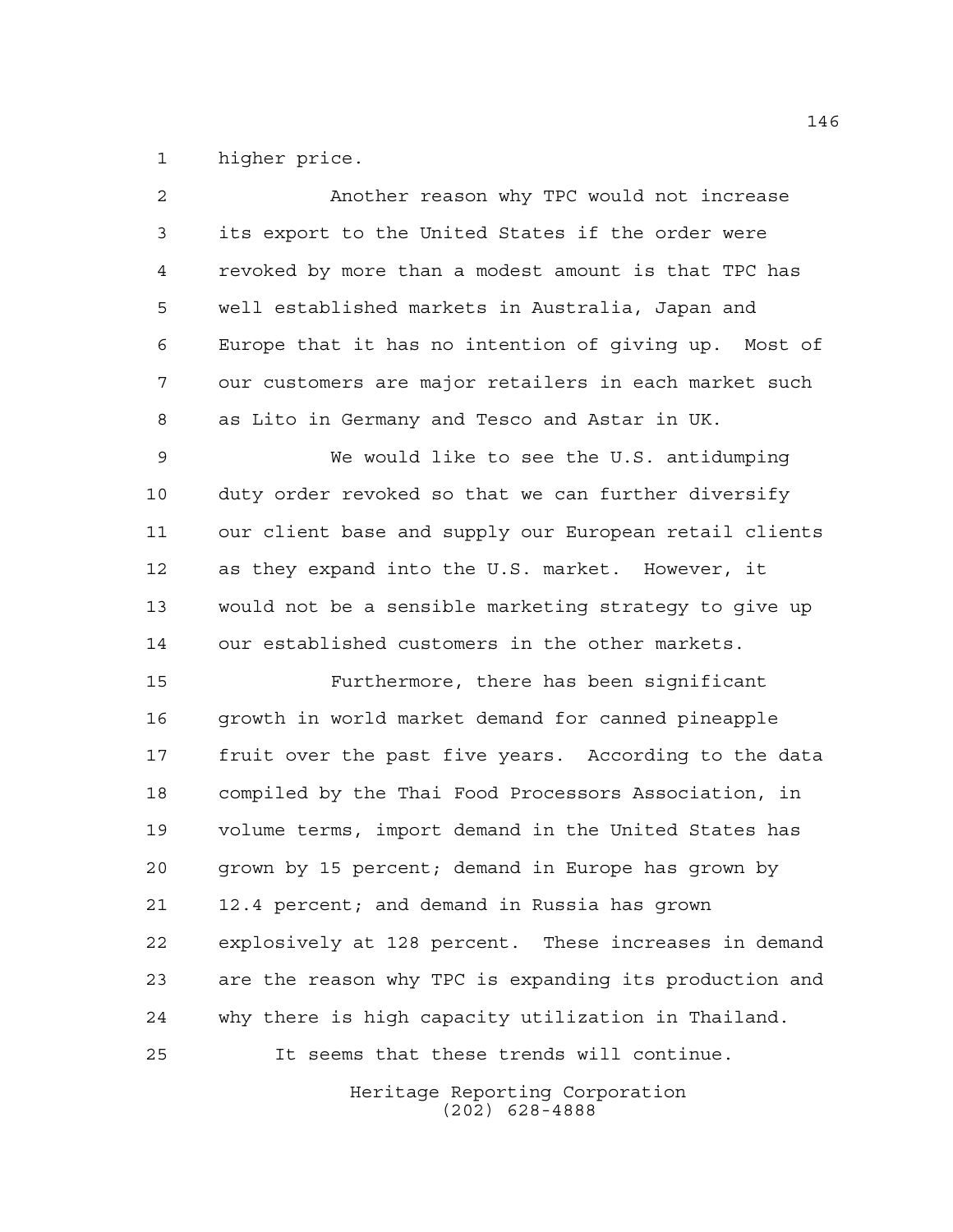Now I would like to make some comments on the information presented in the Petitioners' prehearing brief. First, Petitioners have claimed that in 2004, the Thai government adopted a strategy to employ a centralized committee to oversee the processing and marketing of pineapple and a policy to extend soft loans to pineapple growers. While it is true that the Thaksin Cabinet has adopted this policy, it's met with substantial opposition from the Thai Food Processor Association. The policy was in fact never implemented.

 Second, Petitioners have claimed that the Thai government has a slush fund to assist the Thai Food Processor Association to lobby foreign governments. As chair of the Pineapple Processors Group, I have never heard of such a program. Moreover, I'm certain that there has been no financial support for our legal defense in this proceeding.

Heritage Reporting Corporation Third, Petitioners have claimed that the government is providing financial assistance to pineapple processes on their sales to newly emerging markets. I have never heard of this program either. Fourth, Petitioners have claimed that the Thai government provided marketing support to 5,000 pineapple farmers in Withurdi [ph] province in the

(202) 628-4888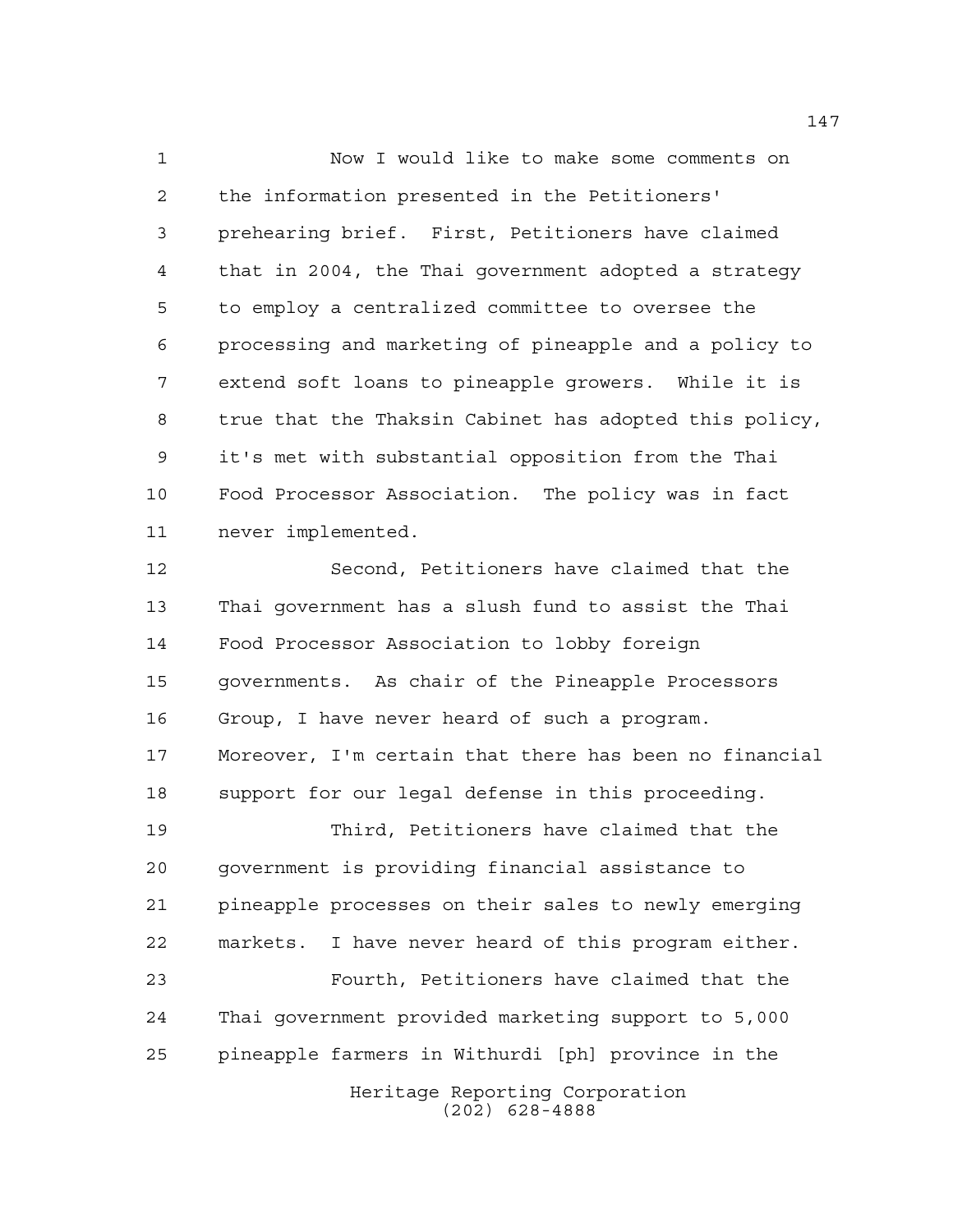north. It should be pointed out that Withurdi province produces many fresh pineapple for local consumption in Thailand.

 Furthermore, according to the Thai government, total production in that province was 3,665 tons in 2005. It seems therefore that the figure mentioned in the newspaper article of 60,000 tons being produced in 2006 is quite inaccurate.

 Petitioners have also made several claims regarding new production capacity in Thailand that are inaccurate. For example, Petitioners claim that Del Monte recently established a production facility in Thailand after entering a joint venture with Samroyan [ph]. However, to my knowledge no canning facility has ever been set up at Del Monte's Thai plant. This factory packs sweet corn vegetables and pineapple in triple pack paper boxes.

 The Petitioners' brief claimed that Tipco acquired another factor whose production was not reported in the response. In fact it was TPC and not Tipco that acquired another factory. TPC has recently acquired Seiko, a company that had responded to the Commission's foreign producer questionnaire.

 The Petitioners' brief claims that Japan has refused to open its market to Thai canned pineapple.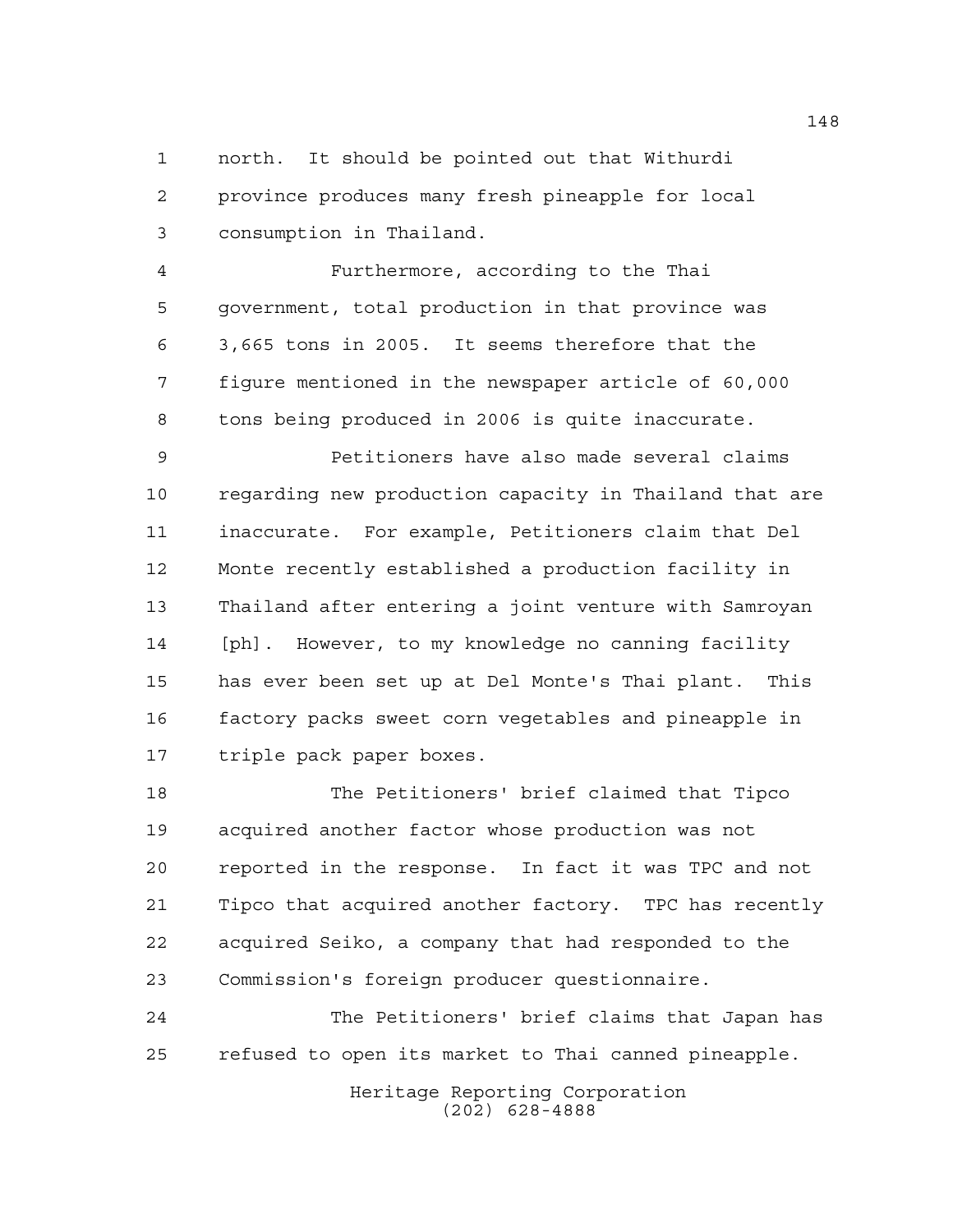This is also incorrect. As Thai Respondents'

 questionnaire responses show, the tariff rate quota in Japan is designed to ensure that all of the canned pineapple fruit production in Okinawa is sold by tying the right to purchase imported product to purchases of Okinawa product. That being said, product from Okinawa account only for about two percent of Japanese market.

 Finally, Petitioners claim that the EU import duty on canned pineapple fruit is 25.6 percent ad valorem. However, that duty rate applying only to canned pineapple containing added liquid. This is not a product that we are shipping to EU. With the GSP benefit the import duty rate on Thai products sold to the EU ranges from 14.1 percent to 15.7 percent ad valorem.

 It is clear that whatever the duty, the quantities sold to the EU by Thailand is and will continue to be quite substantial.

Thank you for your attention.

 MR. SHIRAIWA: Hello, my name is Kojiro Shiraiwa. I'm the Director of Marketing for Ace of Diamonds and Three Diamonds brand canned pineapple fruits at Chicken of the Sea International. I have held that position since 2002 and before that I was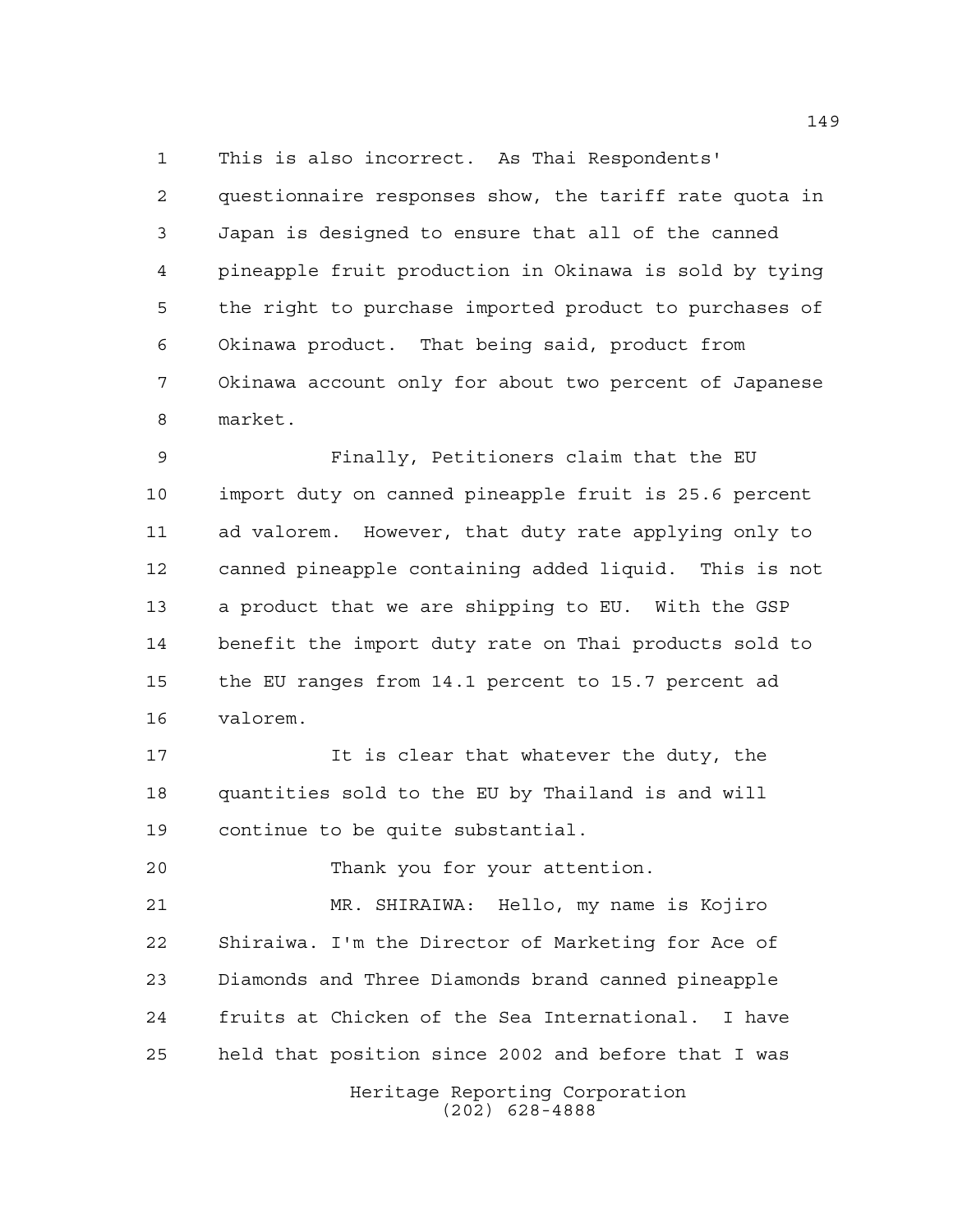involved in sales of canned pineapple in Japan at Mitsubishi Corporation, Tokyo.

 All Chicken of the Sea sales of canned pineapple fruits are choice quality, 20 ounce cans sold to supermarket chains for resell to individual customers. All these sales are to the stores in northeastern, midwestern, and south central part of the United States. We sell a very small quantity on the west coast. We don't believe that we currently compete with Maui canned pineapple because we don't see Hawaiian canned pineapple in the retail stores to which we sell.

 Chicken of the Sea used to purchase canned pineapple imported from TPC until the antidumping duty became too high. After that we switched to non- subject Thai and Indonesian sources. We have never purchased canned pineapple from Maui. In the event that the order is revoked we would resume our purchase of canned pineapple from TPC, however we don't expect our overall volume of sales to increase as a result of this change.

 I'd be happy to respond to any questions that the Commission may have. Thank you.

MR. LAFAVE: Thank you.

Most of our economic presentation today must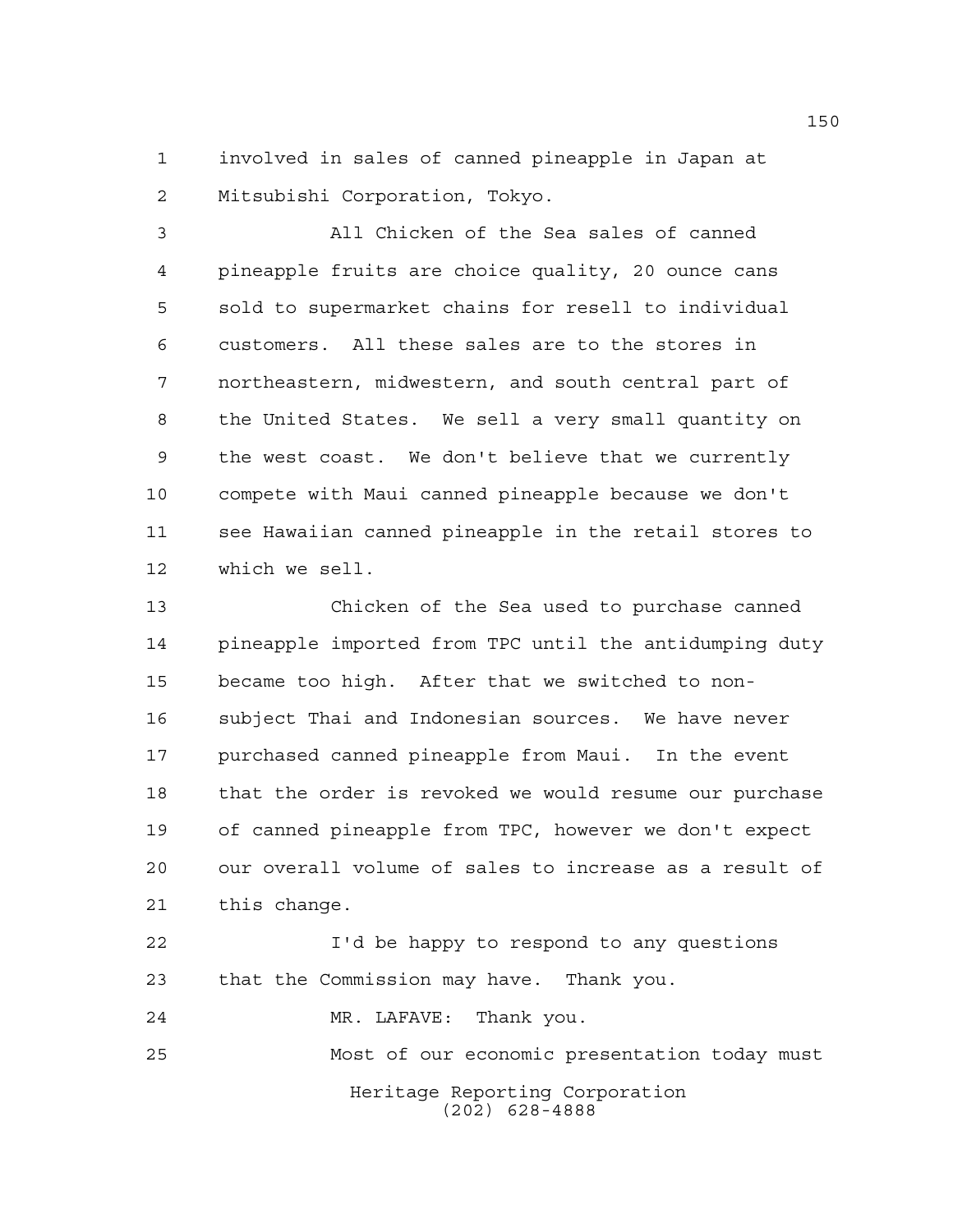rely on confidential information released to us under administrative protective order. We will reserve that for the in camera session to be held later.

 During this part of the public hearing I would like to address a couple of issues raised by Petitioners' pre-hearing brief.

 As they did in the first sunset review, the Petitioners have tried to portray the Thai pineapple industry as being subject to constant intervention and subsidies provided by the Thai government, however the facts do not support that interpretation or the conclusion that the government is currently providing any form of export subsidy on canned pineapple fruit.

 For example, the Petitioners cite an article from The Nation, an English language daily in Bangkok, for the proposition that the Thai government is providing "marketing assistance" as support for 5,000 Thai farmers in Utradit province. However, the brief note on the subject in an article devoted to a variety of subjects does not indicate what form of assistance that might have taken, nor does it indicate any form of price support or direct aid.

 Furthermore, Utradit province, as you just heard, normally produces pineapple fruit for fresh consumption, not canning.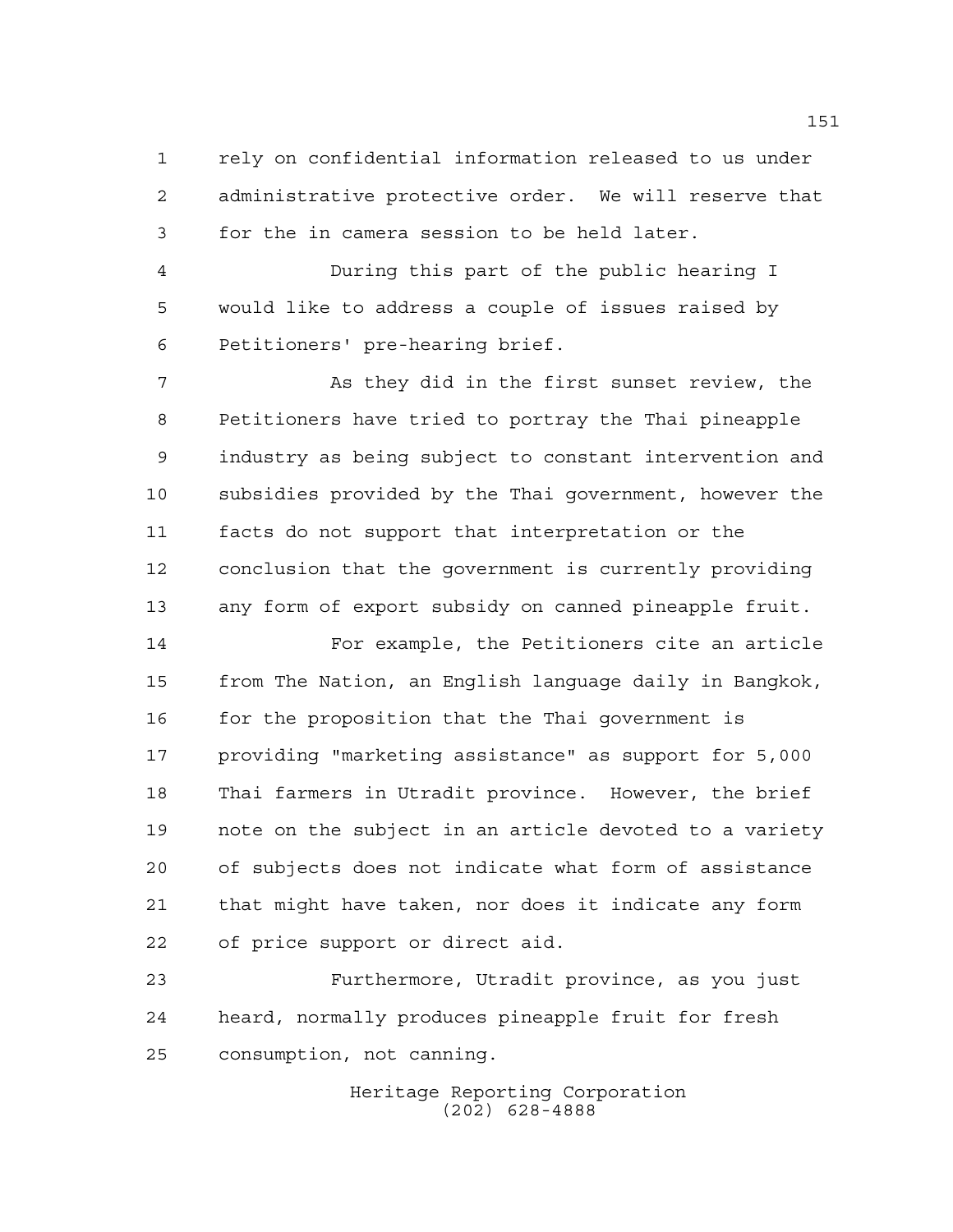In addition, the total pineapple produced in that province is only a fraction of the figure mentioned in the article.

 Next, Petitioners allege that the government created a fund to assist exporters in hiring lobbyists to fight trade actions by foreign governments. If such a fund exists, as you just heard, TFPA is unaware of it. There has been no government support for the legal fees incurred by Respondents for this sunset review.

 Petitioners also allege that in 2004 the Thai government adopted a strategy to employ a centralized company to oversee the processing and marketing of pineapple coupled with soft loans to pineapple growers. In fact as you just heard, this plan was never implemented.

 Next, Petitioners alleged that Thai exporters received financial support in connection with their exports to newly emerging markets citing a 2004 report of the Foreign Agricultural Service. As you've just heard, the chair of the Pineapple Processors Group at the Thai Food Processors Association has never heard of such measures.

 It seems, moreover, that this program was terminated by December 2003 and it would have had no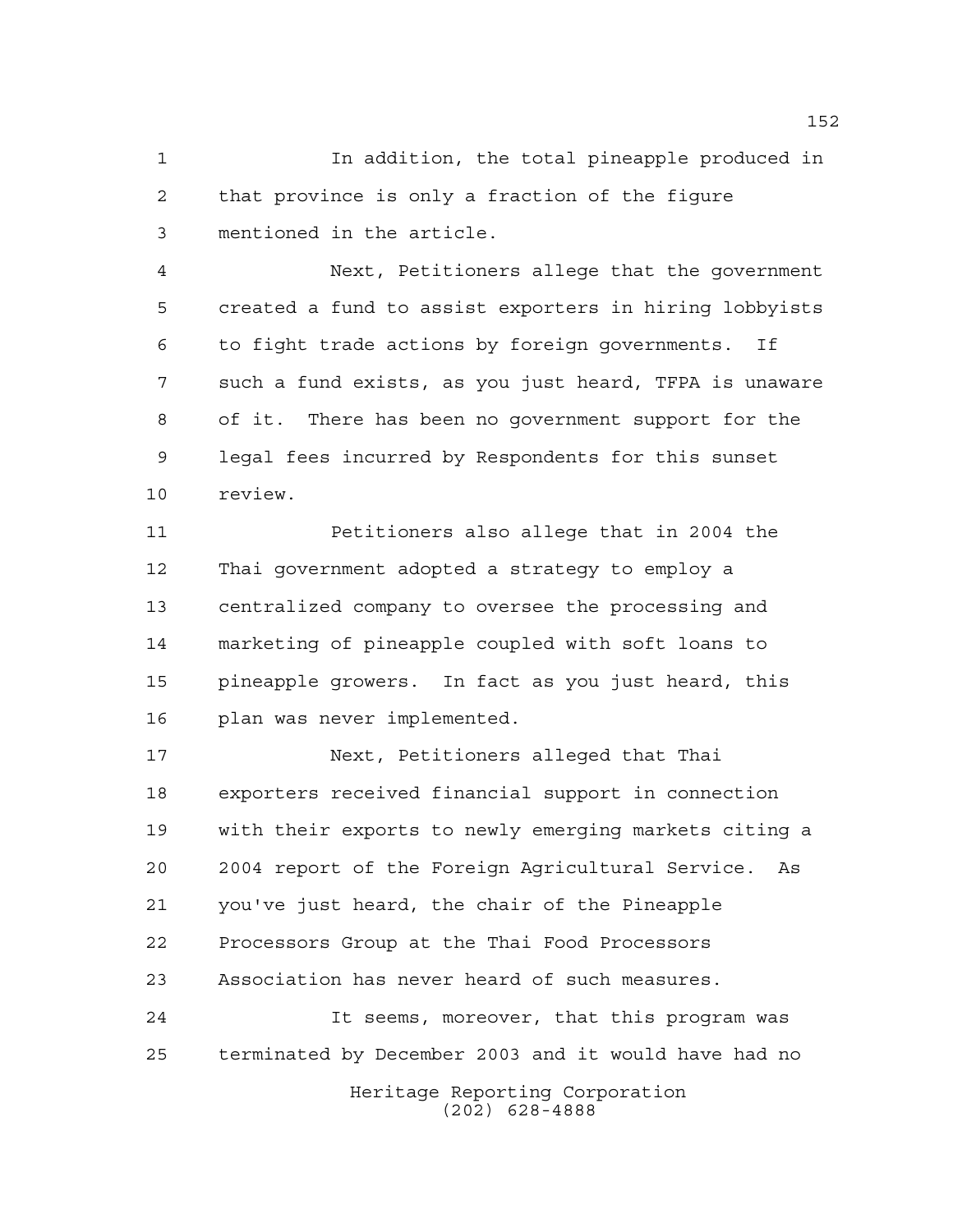affect on exports to the United States except perhaps to act as a disincentive to export here.

 Petitioners also allege that canned pineapple producers may be receiving benefits from the Thai Board of Investment or BOI in the form of income tax holidays, however the Petitioners have not shown that any of the Thai producers of canned pineapple fruit are receiving benefits under this program. Moreover, these benefits usually last only five to seven years from the date a company starts operations. Most of the Thai pineapple producers have been in operation for more than 20 years.

 The authoritative U.S. source on subsidy programs maintained by the Thai government is the United States Trade Representatives report on foreign trade barriers. According to the 2005 report, and I quote, "The Thai government terminated its packing credit program in compliance with WTO commitments but received an extension of its WTO exemption period for the industrial estate authority of Thailand and the Board of Investment until December 2005. Low interest loans provided under the Export Market Diversification Program for Exporters targeting new markets ended in December 2003."

Heritage Reporting Corporation (202) 628-4888 The 2006 USTR report on Thailand makes no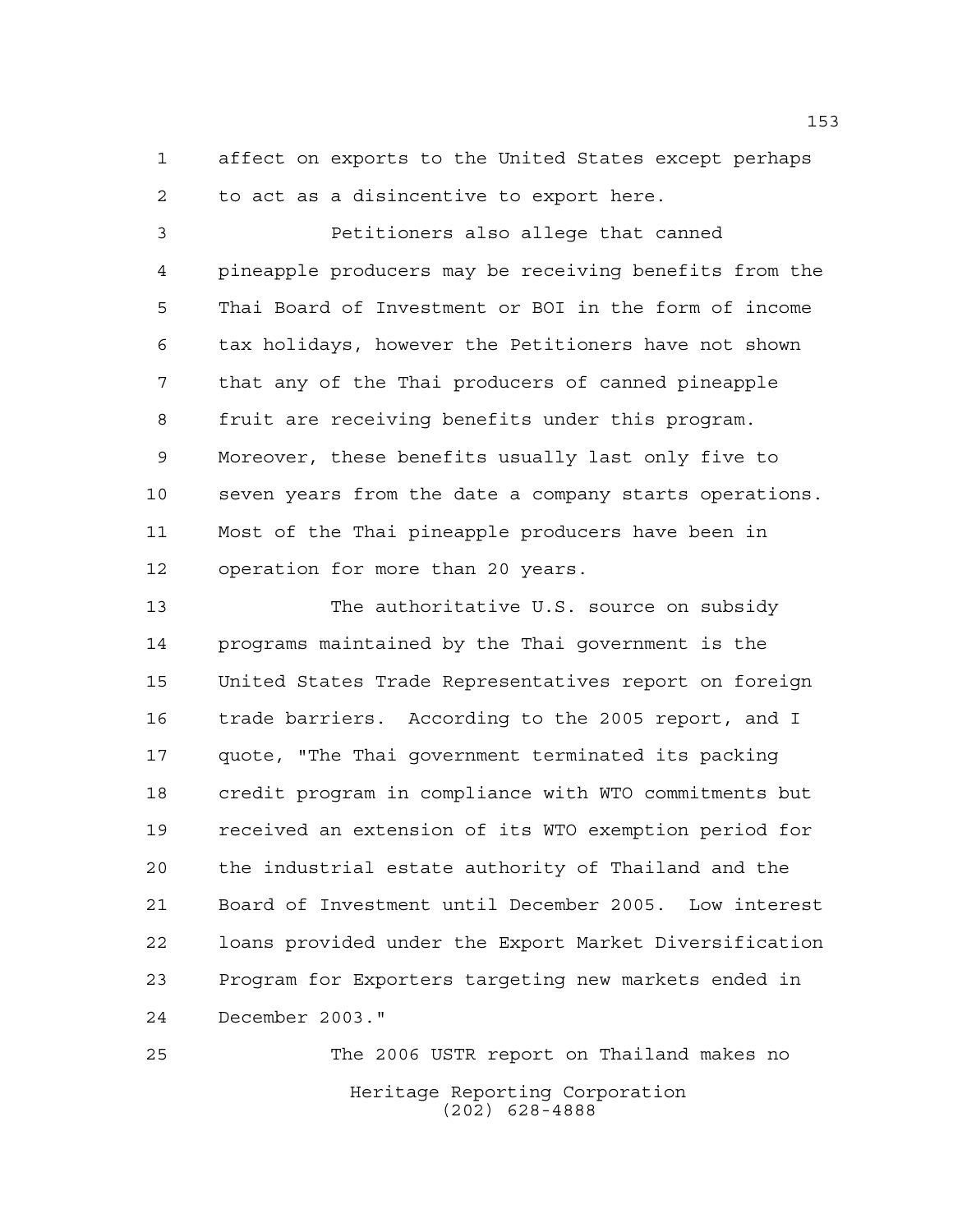mention of BOI or industrial estate benefits. Thus all benefits considered to be subsidies provided by the BOI and the industrial state authority were terminated at or before the end of 2005.

 The low interest loans on exports to newly emerging markets mentioned in Petitioners' brief have also been terminated. What is more, the Thai government is constrained from enacting any new export subsidies by its commitments to the disciplines imposed by the WTO agreement on subsidies and countervailing measures.

 One of the most laughable claims made in Petitioners' case brief is the assertion that the Thai government has been lax in approving inefficient new production facilities for the production of canned pineapple fruit. The source for this particular allegation is an unsigned letter to the editor of The Nation newspaper. Hardly a credible source.

 In short, Petitioners have pieced together a few bits of incorrect, unsubstantiated or outdated information from several newspaper reports and older government studies in an attempt to paint a picture of massive government intervention in the sector. That simply does not hold water. The Thai government is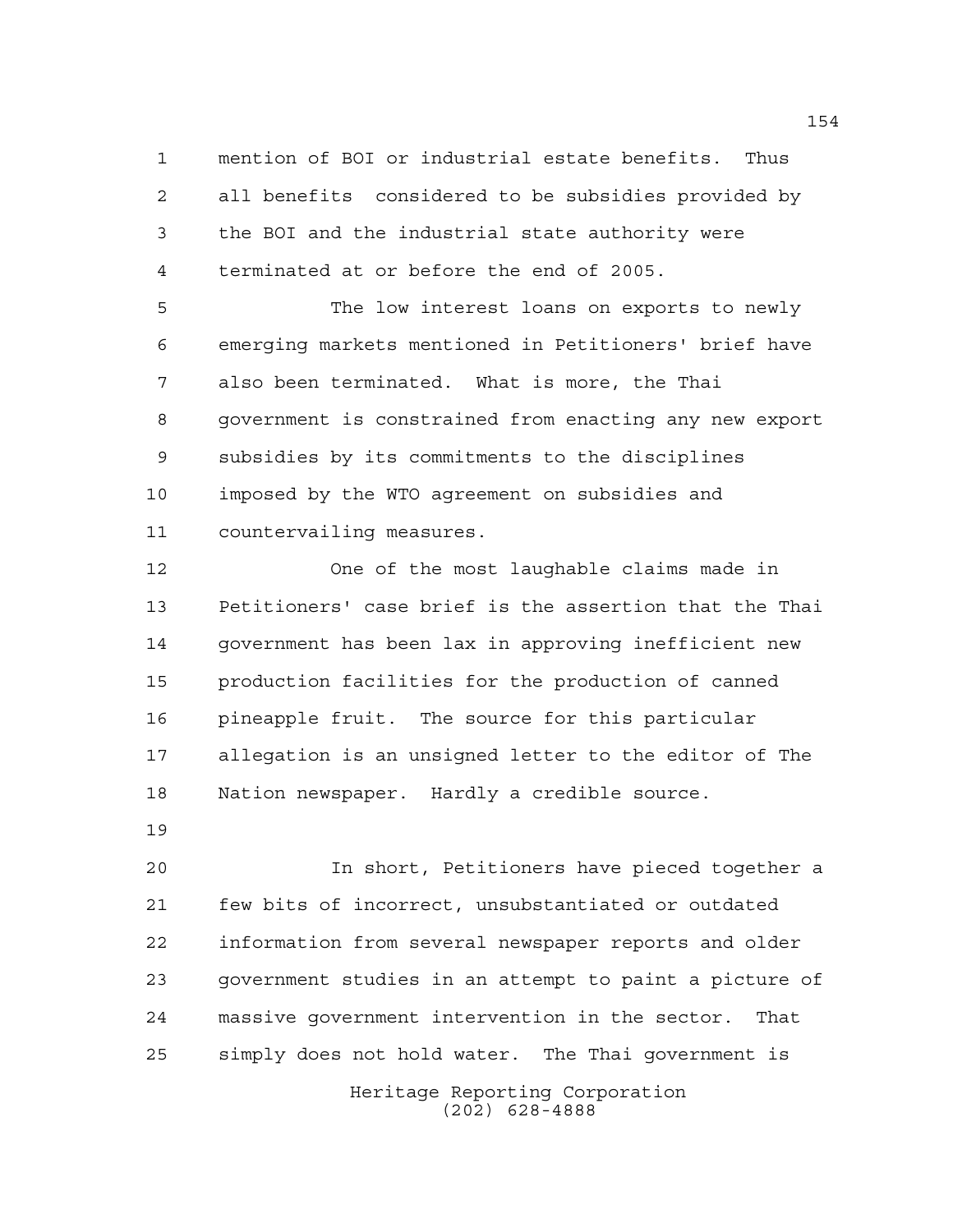not providing massive subsidies to the sector and is constrained from providing export subsidies in the future as a result of its commitments to the WTO.

 Petitioners try repeatedly in their case brief to confuse the distinction between subject and non-subject imports. They argue that the trends for subject imports will mirror trends for the non-subject imports in terms of future import volumes and pricing if the order is revoked. This contention is simply absurd.

 The subject imports represent a narrow sliver of the U.S. market that is controlled by non- subject imports from Thailand, imports from Indonesia and the Philippines, and products sold by the domestic industry. The non-subject Thai exporters are, according to the data in Petitioners' pre-hearing brief -- these are the non-subject Thai exporters -- the largest producers of canned pineapple fruit. And according to TFPA data, which you have in our response to the notice of initiation, they are the companies that have been by far the largest exporters to the United States over the last five years -- both before and after the individual revocations.

Heritage Reporting Corporation As Maui has reduced its production of canned pineapple fruit in order to pursue its strategy of

(202) 628-4888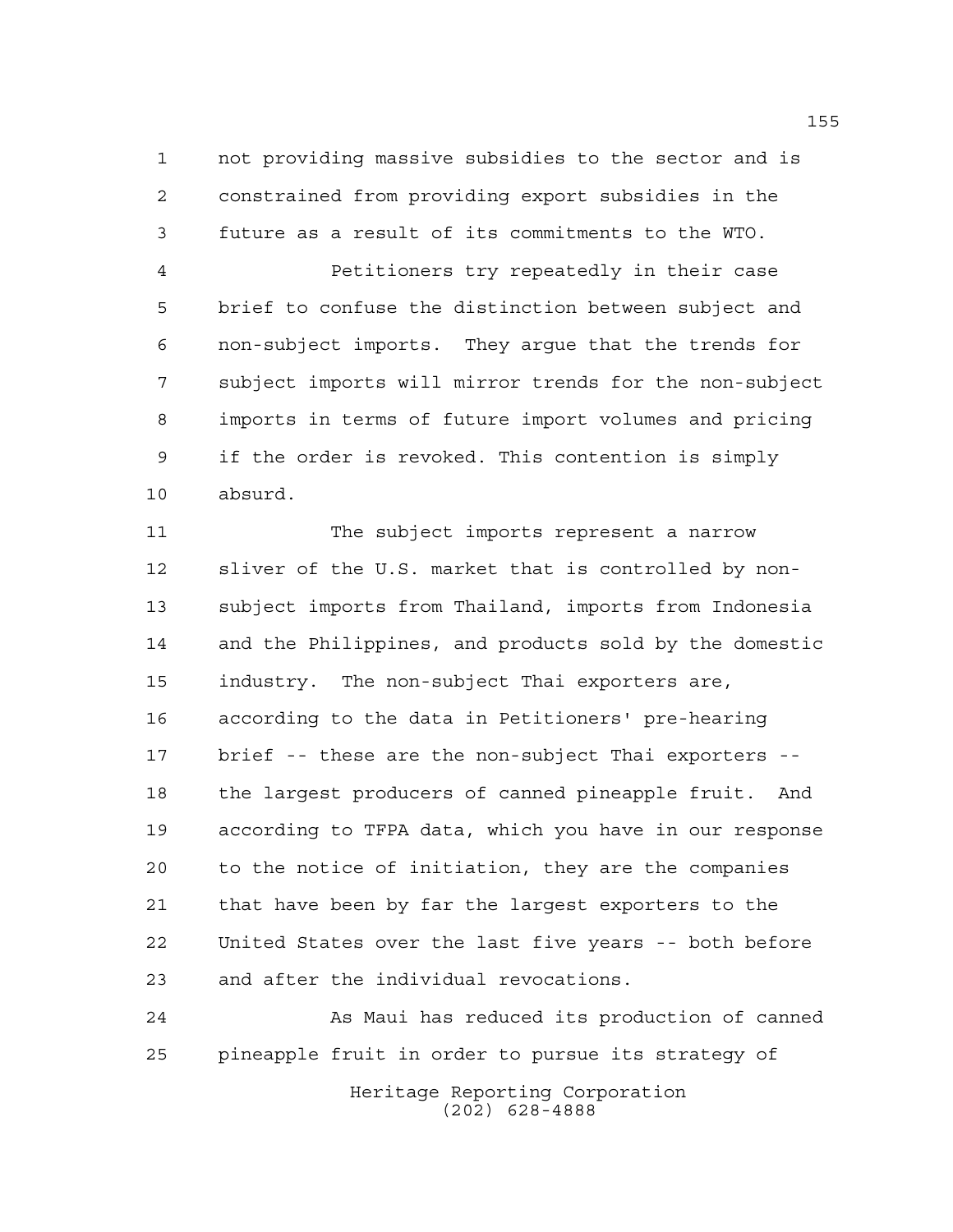producing and selling fresh pineapple fruit, it is only natural that these exporters would with imports from the Philippines and Indonesia, step in to fill the void.

 But that does not mean that the subject imports would follow the same path if the order were revoked. As I mentioned in my introduction, the subject producers have either never exported to the United States, have not exported recently, or have exported only modest quantities. These producers are operating at high levels of capacity utilization and often cannot operate at higher levels due to unavailability of fruit supply or shortages of the necessary labor.

 These producers have established third country markets that they will not abandon and they can only export choice grade pineapple to the United States. A large portion of their total production is standard and fancy grade canned pineapple that is not suitable for sale here.

 Accordingly, it is unlikely that there will be a significant increase in import volumes in the event the order is revoked as compared to a situation in which the order remains in place.

Heritage Reporting Corporation (202) 628-4888 As support for our contention that the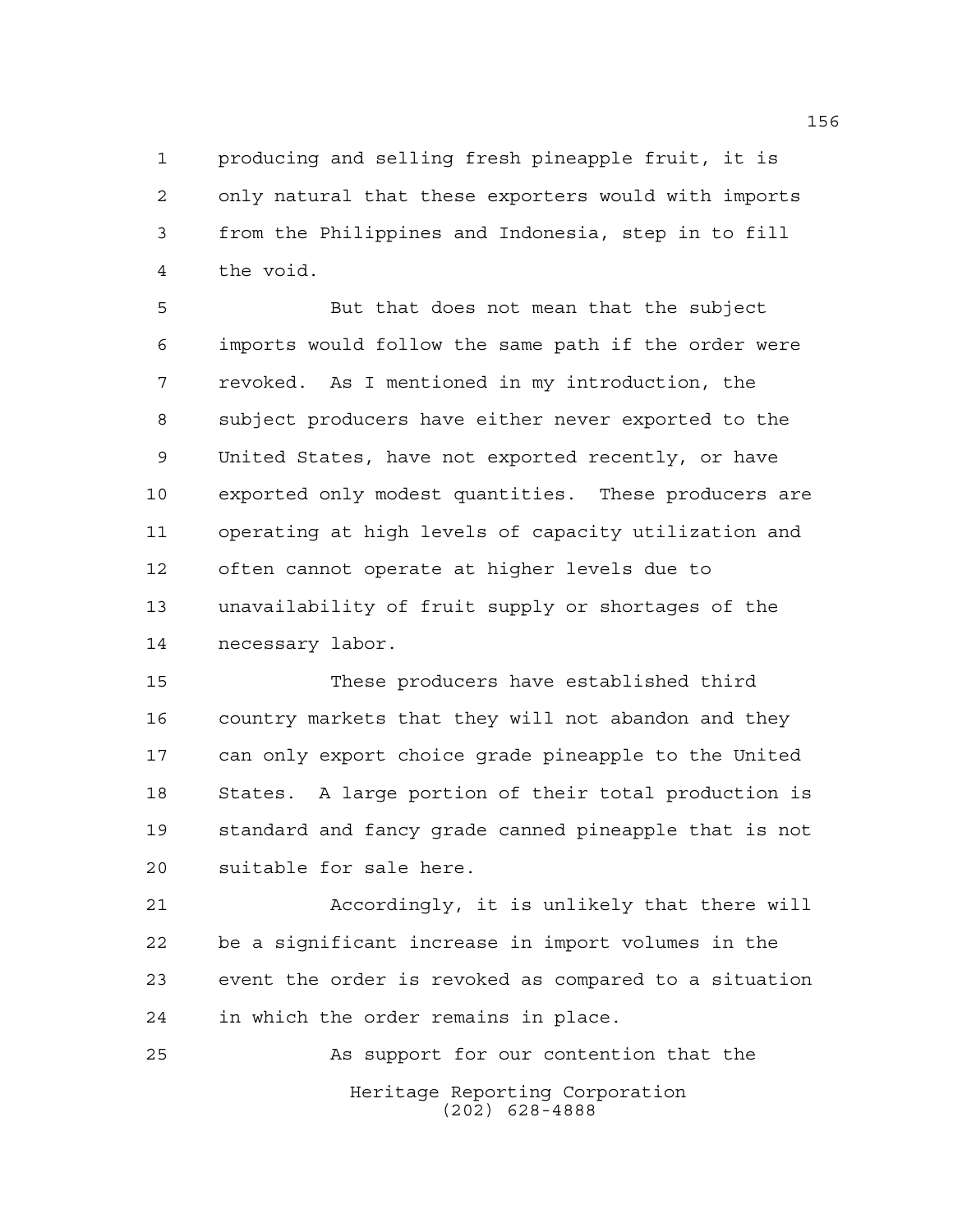revocation of the antidumping order would have negligible effects on the domestic industry, I would direct the Commission to the results of the application of the Commission designed compass model to the facts of this case. While those results are confidential, it is clear that the effects predicted by the model are virtually inconsequential. That concludes our public testimony. Thank

 you. CHAIRMAN PEARSON: Thank you very much.

 We will begin questioning of the Respondents' panel with Commissioner Hillman.

 COMMISSIONER HILLMAN: Thank you very much and I would like to welcome our afternoon panel and thank those of you that have traveled a long way to be with us for being here today.

 I wondered if I could start on the issue that you touched on in terms of what's happening in terms of demand for canned pineapple. I noted, Ms. Tantipipatpong, that you mentioned in your testimony I believe it was an increase in U.S. consumption of canned product of about 15 percent and EU consumption up something like 12, and then 128 percent increase in Russia.

Heritage Reporting Corporation (202) 628-4888 Tell me how do you know that? Is that based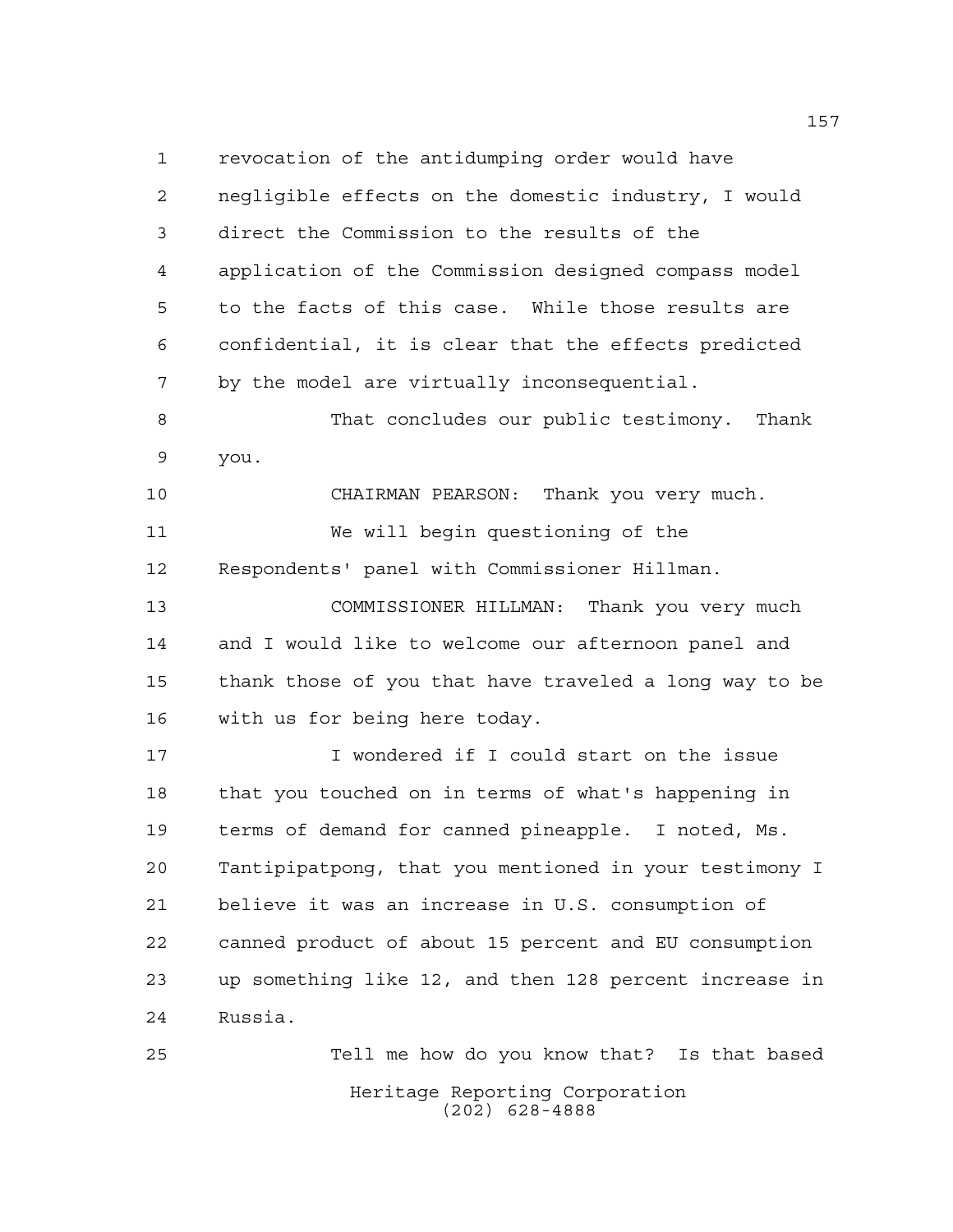on what you're seeing in terms of orders for your

 product? Or where do you think this increase, how do you know about this increase in demand?

 MS. TANTIPIPATPONG: Actually it's in our response, that is the import statistics of the EU, 25 countries, U.S. and Russia.

 COMMISSIONER HILLMAN: So you're basing that not on what you see sa demand for your product or orders coming into you, but as more just general import or export statistics. Okay.

 In terms of, you mentioned for example that you could see increasing your production by ten percent with 50 percent of that going to the U.S. market. I take it that applies simply to TPC, that is applying only to your company?

 MS. TANTIPIPATPONG: That's correct. COMMISSIONER HILLMAN: Obviously the difficulty for the Commission is we're trying to look at the situation for all of the Thai producers that remain subject to the order. Do you have any sense of whether other companies in Thailand would be similarly able to increase their production levels as well? MS. TANTIPIPATPONG: Actually I would like

 to direct that to Mr. Lafave because he would have the data from all the responses. I believe that in each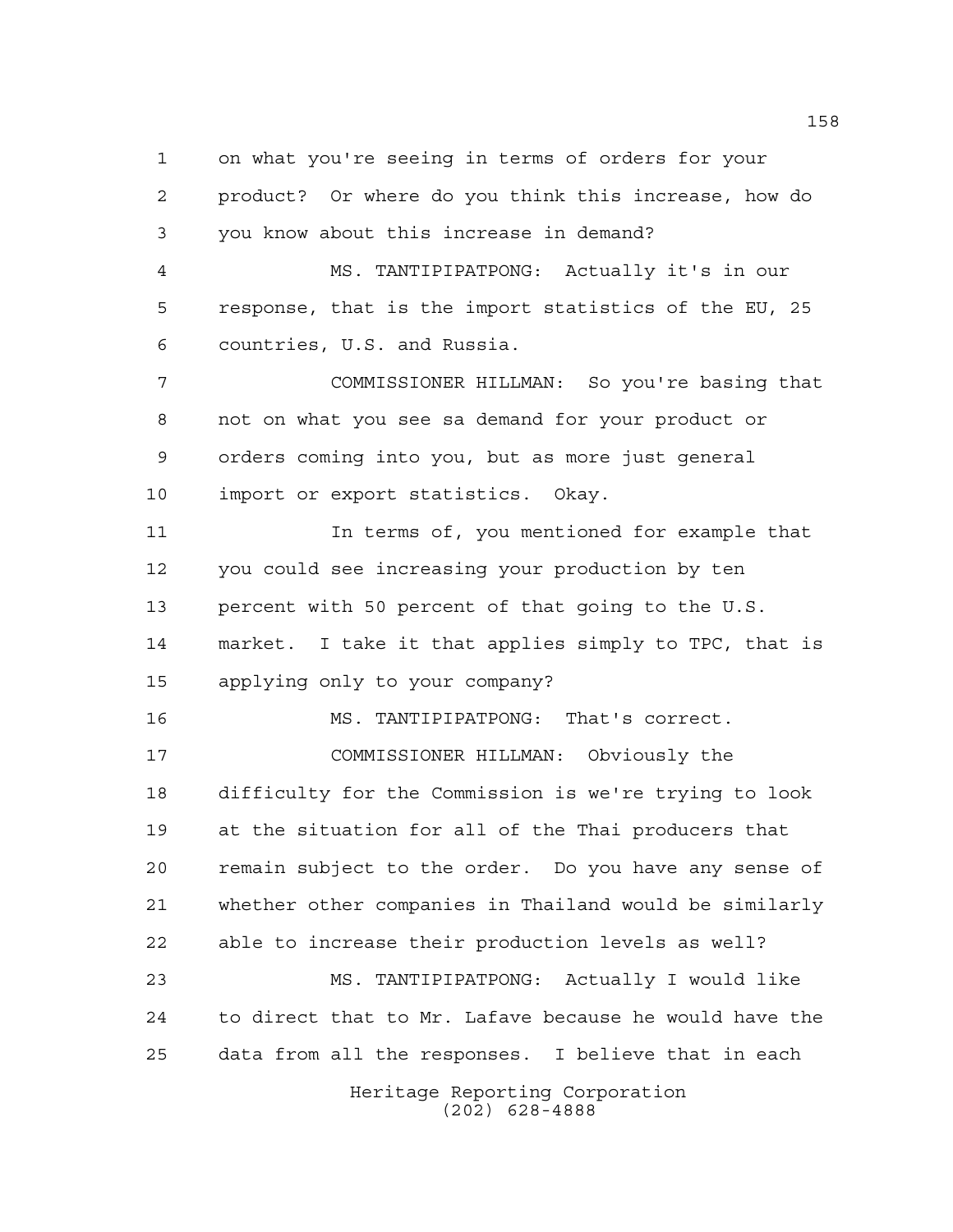Heritage Reporting Corporation of the foreign producer response we would indicate whether we would have increased production or whether we have any intention of selling to the U.S. market. COMMISSIONER HILLMAN: Okay. From your country's perspective, you mentioned a ten percent increase in production. That's due to what? To capacity that you're currently not using? Or would you be doing something to your company in order to be able to raise your production by ten percent? MS. TANTIPIPATPONG: That is the capacity that we are not currently utilizing. There will be no additional investment. COMMISSIONER HILLMAN: Help me understand why you're not currently using that capacity. MS. TANTIPIPATPONG: What happened, over the past many years there has been some shortage of fruits in Thailand. Mainly the production volume is limited by the availability of fruit and the availability of labor. Last year TPC had a plan that we would like to expand or increase the production volume because we had demand from our customers in Europe. We were able to increase the volume because of the availability of fruit, but yet we have certain constraints on the availability of labor. But because the demand from

(202) 628-4888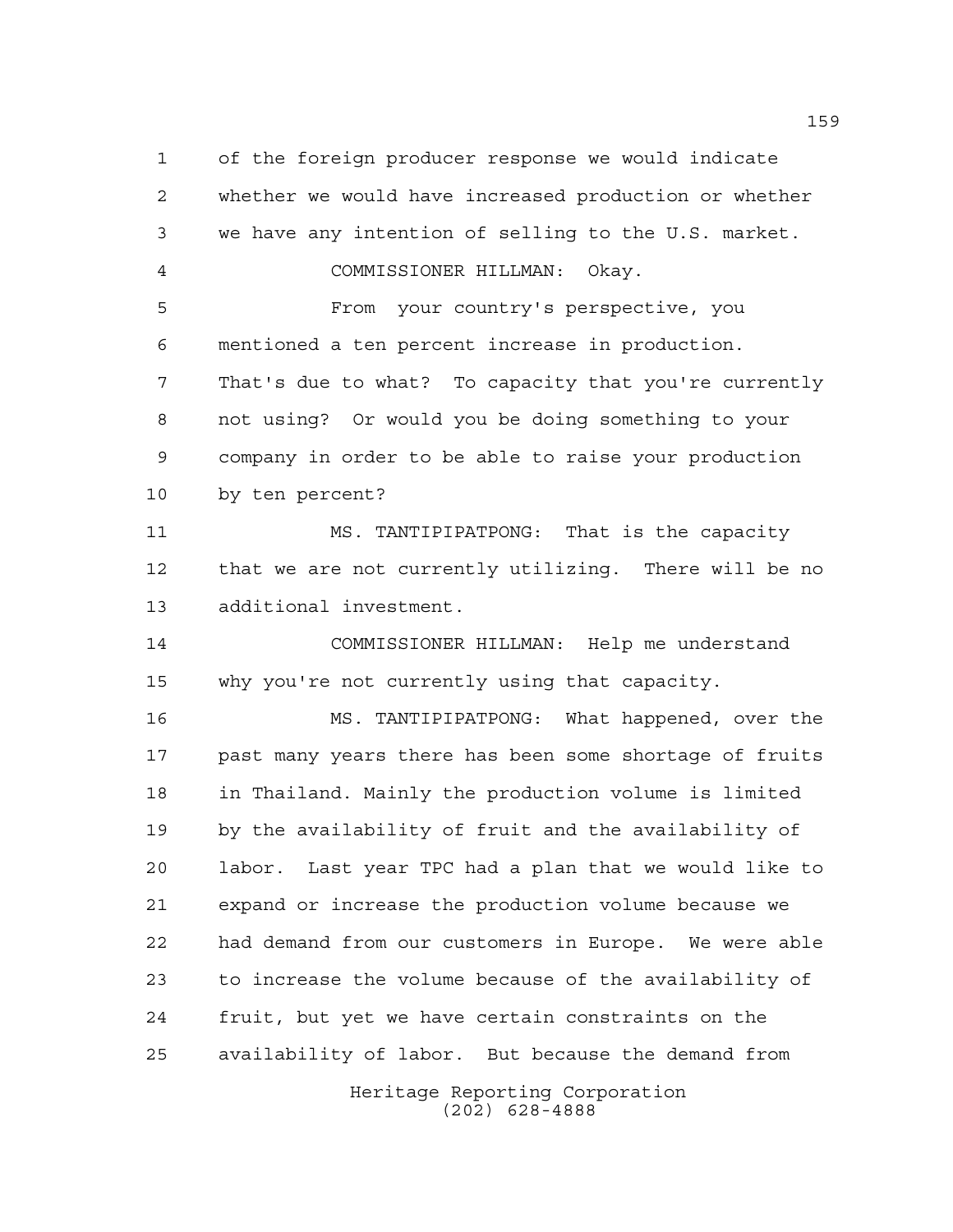our customers in Europe, we feel that we will be able to have the market to take the volume should we increase it by ten percent.

 COMMISSIONER HILLMAN: The issue of fancy versus choice versus standard product, I just want to make sure I understand it.

 In your view the distinction comes solely from what happens to the pineapple after it's already been planted. In other words, it isn't the particular variety or the quality of the pineapple as planted, it's how it's cultivated over the first 18 months and then the next that determines whether it's standard, choice or fancy?

 MS. TANTIPIPATPONG: It's actually depending, the fruits in Thailand, depending on the farmers, how they care for the plantation and also the time of the harvesting. But the grading what is standard, choice or fancy is actually depending on the maturity of fruit. We've seen that a lot of fruits have been delivered to the factory, they come in, they have very pale yellow to very dark yellow, and that's depending on the maturity. The darker color wouldn't go into the fancy and the choice. The paler color will go into the standard quality. But we all follow the USDA standard for canned pineapple which gives us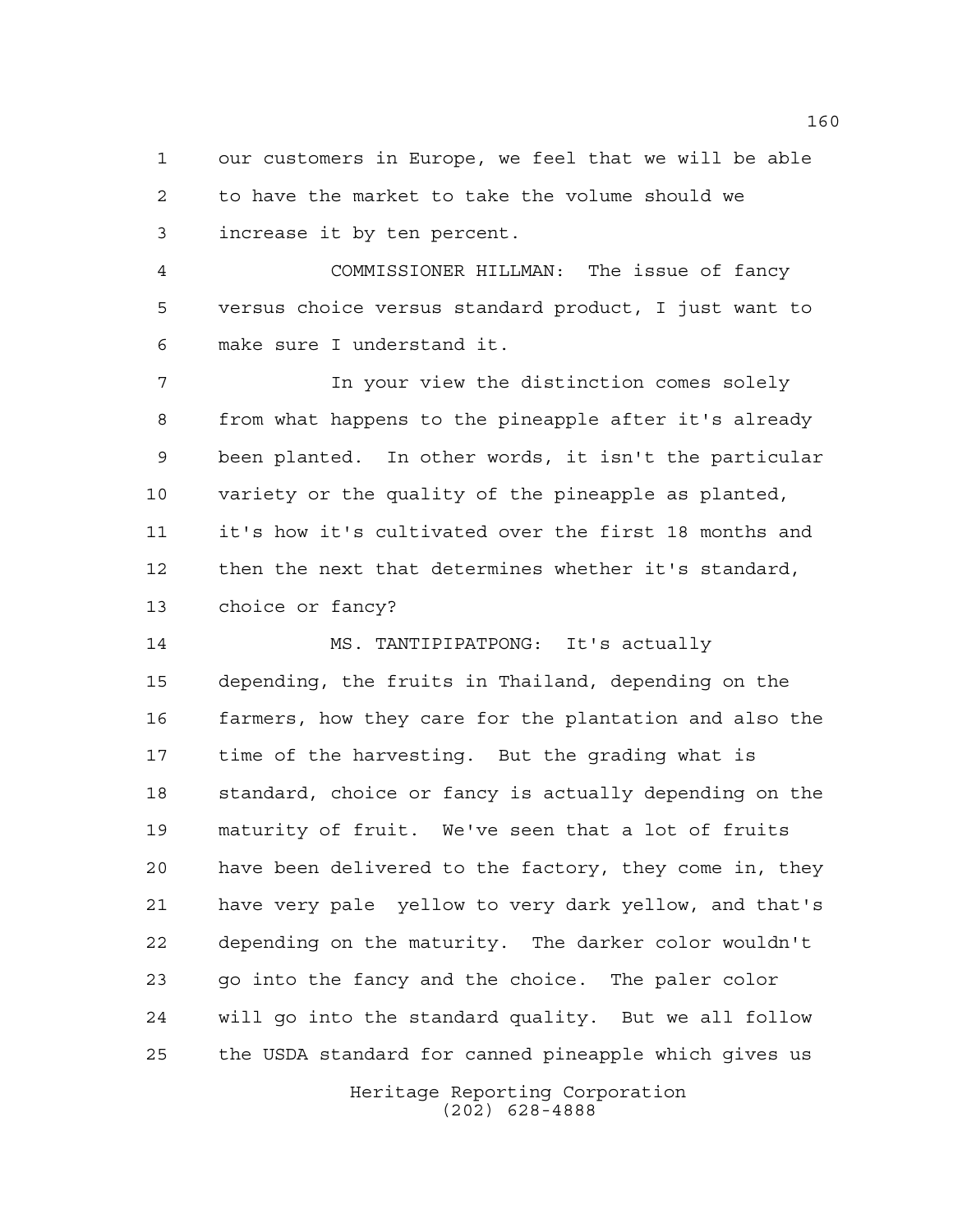the standard of how we do the grading which is

 including the defects, the character -- the character means the percentage of core that is allowed, and the taste, the flavor.

 COMMISSIONER HILLMAN: You heard I think some of the discussion this morning about this issue of the U.S. market wanting choice product, the European Union wanting standard, and the Japanese wanting fancy. I'm just trying to understand why do you think that's the case?

 MS. TANTIPIPATPONG: For Japanese consumer, as we all know, they always like -- they buy with their eyes. They always like the good, nice color because they believe that that will be the best quality. With the disposable income, the cost of living in Japan, they can afford to pay higher price to buy the best quality available for any type of product, not just for pineapple.

 In Europe they would like to buy anything but because of the limitation on availability of the choice quality, the European customer is willing to buy and accept a standard quality.

 COMMISSIONER HILLMAN: And the U.S. side? MS. TANTIPIPATPONG: On the U.S. side we're actually referring to the USDA standard. It's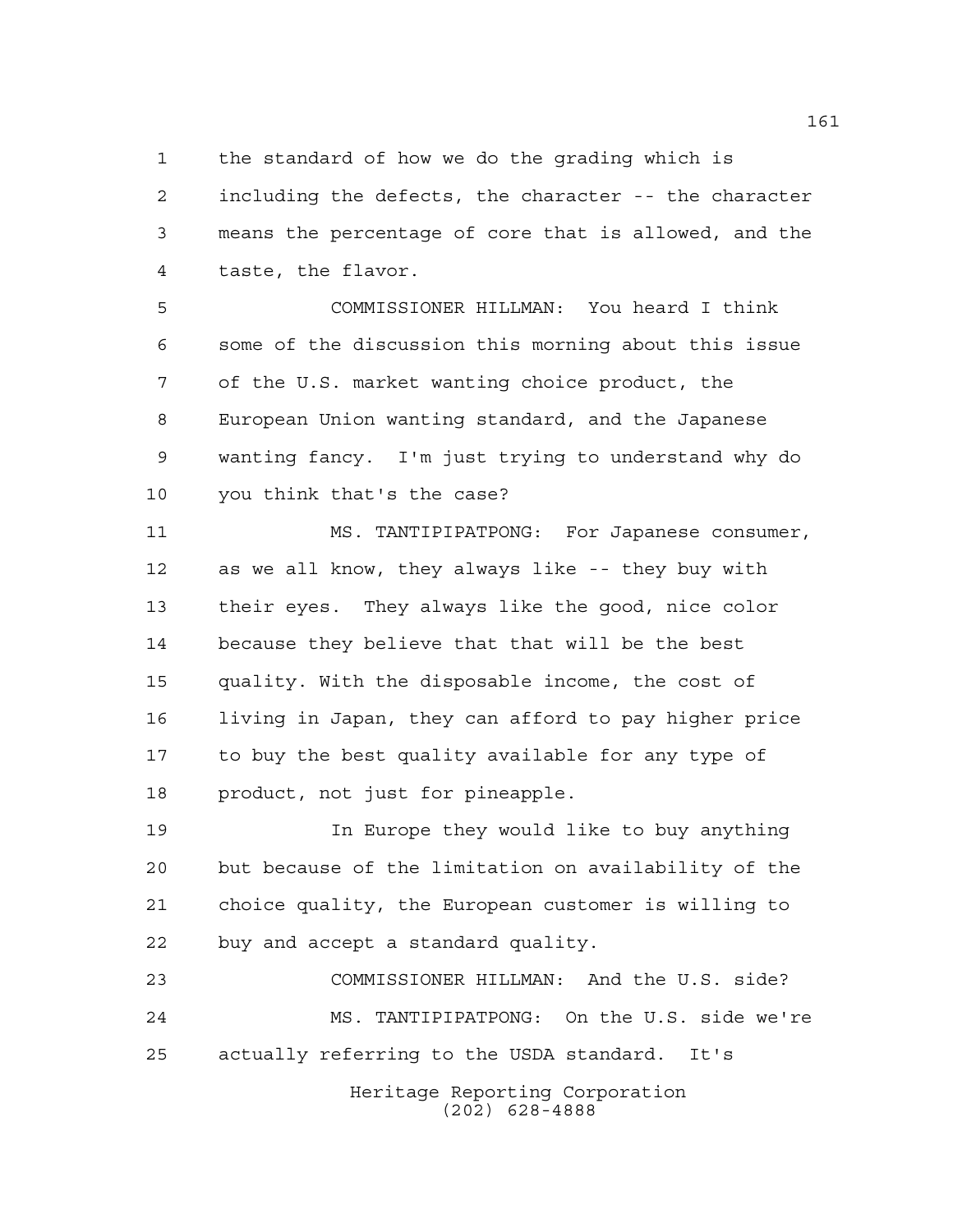actually specified that if we ship anything, we should only sell, there is a standard for fancy and choice quality. Anything below choice quality we have to declare that it's standard, substandard on the label. COMMISSIONER HILLMAN: Mr. Shiraiwa, more on the sort of sales and marketing side of it, are most consumers either here or in Japan or in Europe aware of whether what they're buying is fancy, choice or standard? MR. SHIRAIWA: Consumers? COMMISSIONER HILLMAN: Yes. MR. SHIRAIWA: I do not think so. COMMISSIONER HILLMAN: You do not. MR. SHIRAIWA: But if they get different quality they would probably notice. Especially in Japan. Because we are so used to the fancy grade product, which I think we just saw fancy grade product, and if they start seeing such as choice or even standard which has paler color, we will definitely get some consumer complaints and then we will probably end up recalling the product and so forth. COMMISSIONER HILLMAN: Tell me about the relationship then between the grade of the product and the brand name. I'm trying to understand on these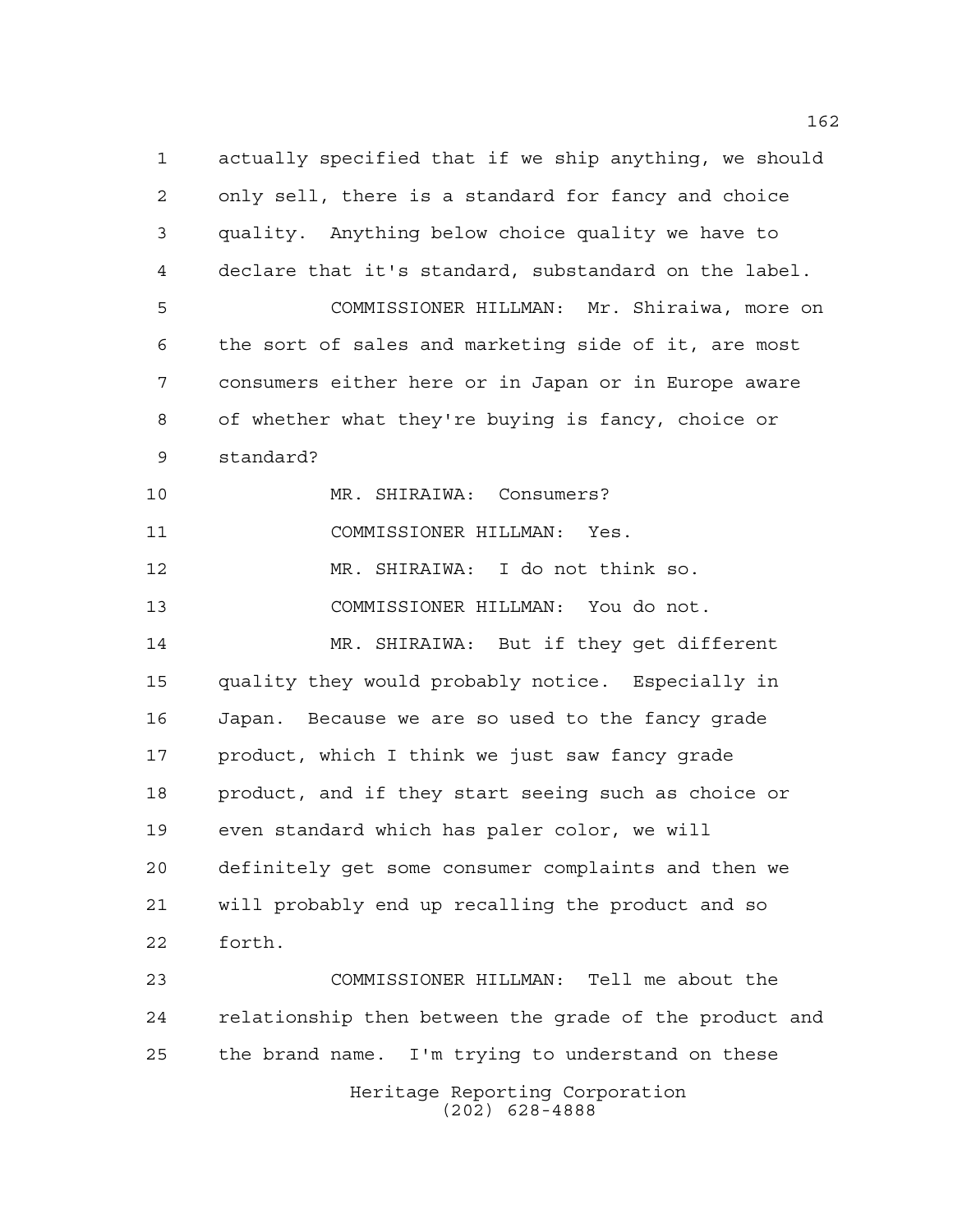prices we've seen in our pricing data, a price

 relationship between the national brands here in the U.S. versus the private label first tier and the private label second tier regional.

 Do you see a relationship between the brands and the prices versus the standard, choice or fancy grade?

 MR. SHIRAIWA: I would say most of the product in the United States is choice grade. We do have basically the same grade level. Of course national brands such as Dole, they are mainly from Philippines, and the private brand may be coming from Indonesia and Thailand. Because of those different locations you might find a little bit different taste or texture, but on the overall, basically same quality. But I do see really, really cheap products such as you find product in like Dollar Stores and stuff, are sometimes standard grade, but usually they don't last long. I see them come and go all the time. I assume consumers would like to buy choice grade. COMMISSIONER HILLMAN: Tell me about the price relationship. Is it always the case that the national brand, in your view, carries a price premium? And if the national brand is still choice product, why? If it's the same grade of product, why pay more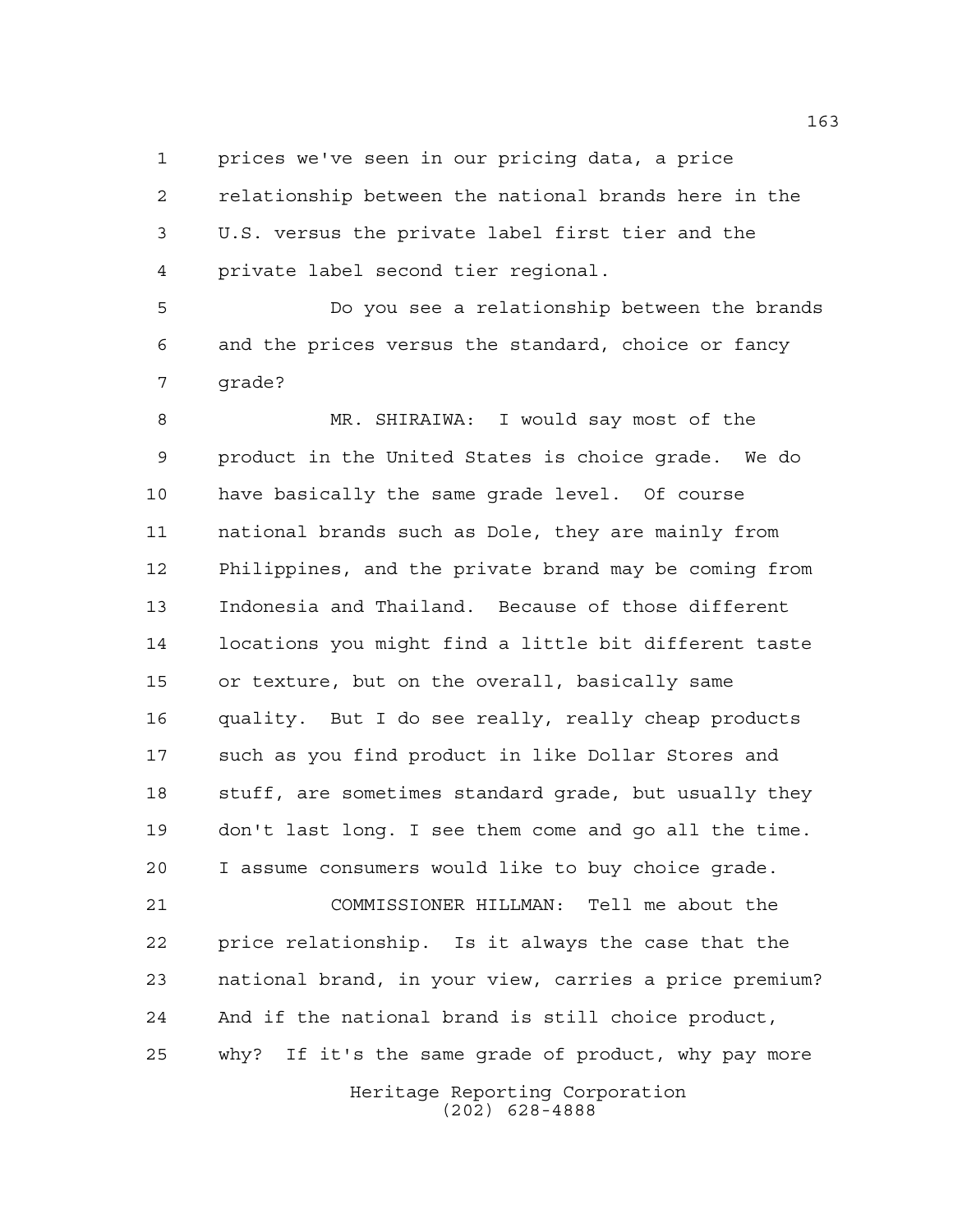for a national brand as opposed to a first tier, tier one private label?

Heritage Reporting Corporation (202) 628-4888 MR. SHIRAIWA: I believe that is purely on the brand marketing. I think Dole did a really good job of promoting their brands and enhancing their brand image with all these promotions and commercials versus like my brand, Three Diamonds, Ace of Diamonds, is almost equivalent to Dole quality, but yet because our brand is not so known in the market and we used to be between the national brand and the private label brand, people expect that we are economical product so therefore they won't pay for premium, but they will, you know. COMMISSIONER HILLMAN: You said you've never purchased from Maui? MR. SHIRAIWA: In United States, no. COMMISSIONER HILLMAN: Ever tried to? MR. SHIRAIWA: No. COMMISSIONER HILLMAN: I appreciate those answers, thank you. CHAIRMAN PEARSON: Commissioner Koplan? COMMISSIONER KOPLAN: Thank you, Mr. Chairman. If I could, let me start with you, Mr. Lafave. At page six of your brief you are commenting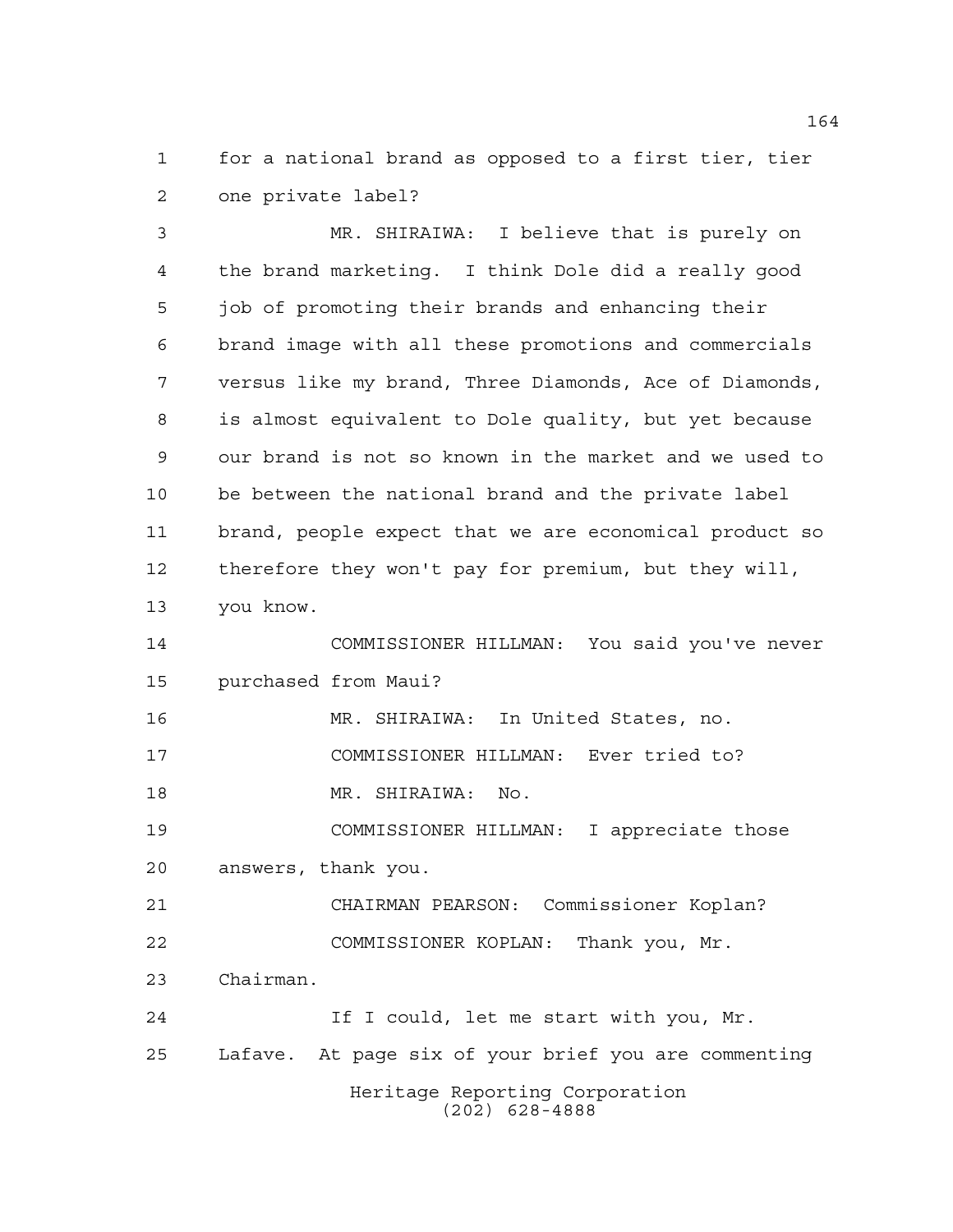on Maui's repositioning strategy and I quote, you say "Part of this repositioning strategy has involved increasing sales to the United States government, mainly the U.S. Department of Agriculture, USDA. The proportion of U.S. end user shipments accounted for by U.S. government buy American sales increased from," and you've got a bracketed percentage there, "increased in 2000 to 2005." And you've also got a bracketed figure for 2005 there.

 You say, "Under current law all fruit commodities that the USDA purchases must be of 100 percent domestic origin."

13 13 I went back to the first reviews that I participated in and I just want to read this brief passage to you from that. It states as follows at page nine of what I'm looking at. "The Commission also found in the original determination that a number of the domestic industry sales were to the U.S. government and therefore subject to Buy America requirements, but those sales were usually made at market prices. As in the original determination, the record in this review indicates that Maui's Buy America sales to the U.S. government do not shield it from the effects of dumped subject CPF because the sales are generally made at market price."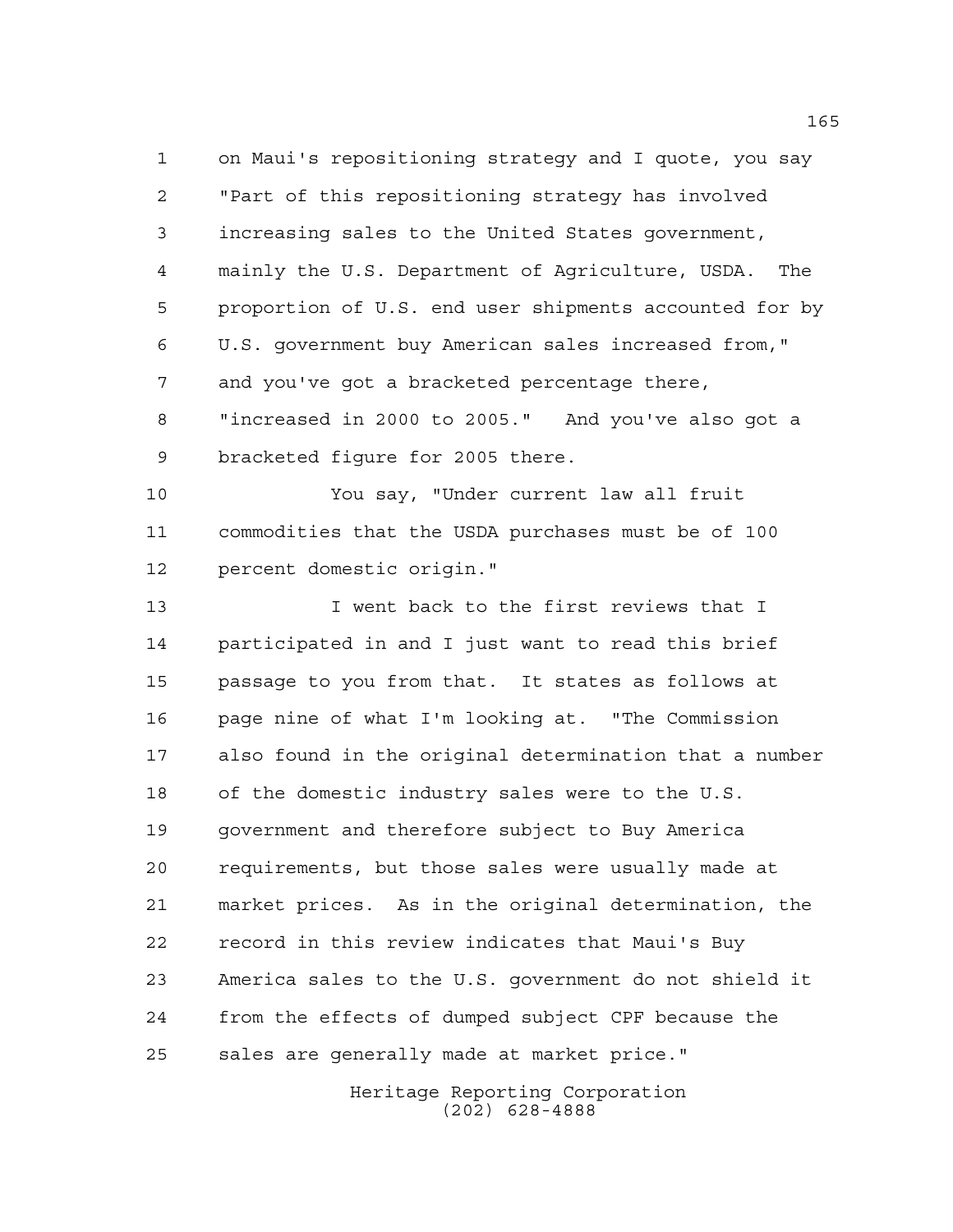Heritage Reporting Corporation That's what we found in our first review and it's also what we found in the original determination. So why would I be evaluating that differently now? What's changed? MR. LAFAVE: I think to answer that question I'd have to refer to a proprietary questionnaire response. COMMISSIONER KOPLAN: You can either do that in the post-hearing or -- MR. LAFAVE: But I'll note that I don't think that pricing data was requested for government sales, so I'm not sure that the record will really establish one way or the other the truth of that claim. COMMISSIONER KOPLAN: Are you talking about in the current review, in the first review, or in the original determinations, or all three? MR. LAFAVE: I can't really speak to the original investigation or the first review, but in the current review I don't believe that you have comparison pricing data to show how these prices compare to other prices. COMMISSIONER KOPLAN: So what you're saying is that today these sales are not being made at market price?

(202) 628-4888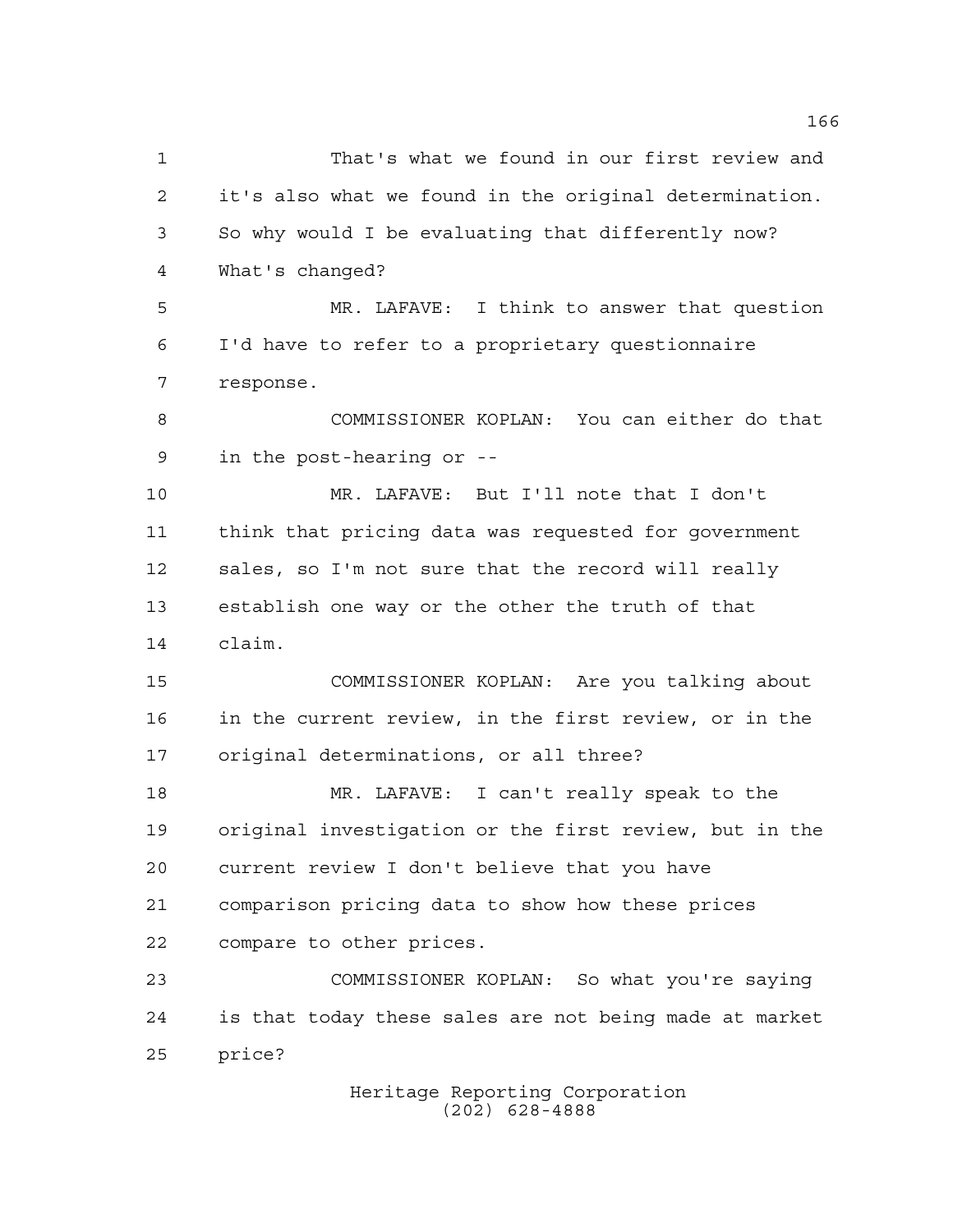MR. LAFAVE: Once again, I'd have to refer to information in the proprietary record to support my statement.

 COMMISSIONER KOPLAN: Okay, I appreciate that. I can either take it in the next session or I can take it post-hearing, but I am curious on that. So if you can help me out on that later.

 The domestic interested party states in its brief that, and I'm quoting, that "Pricing practices in the marketing of canned pineapple fruit also illustrate the primacy of price and allow for quick price adjustments in response to market conditions or response to competitors' price. These pricing practices demonstrate that market power lies not with sellers like Maui or individual producers, but with the large retail outlets such as," and that's BPI, "and food service distributors," and those identified are BPI as well.

 How do you respond to that? I'm happy to hear from either Mr. Lafave or our industry witnesses. MR. LAFAVE: Since I'm not an expert on that I'll turn that over to Mr. Shiraiwa.

 MR. SHIRAIWA: I'm sorry, I don't think I understand the question.

Heritage Reporting Corporation (202) 628-4888 COMMISSIONER KOPLAN: Do you want me to read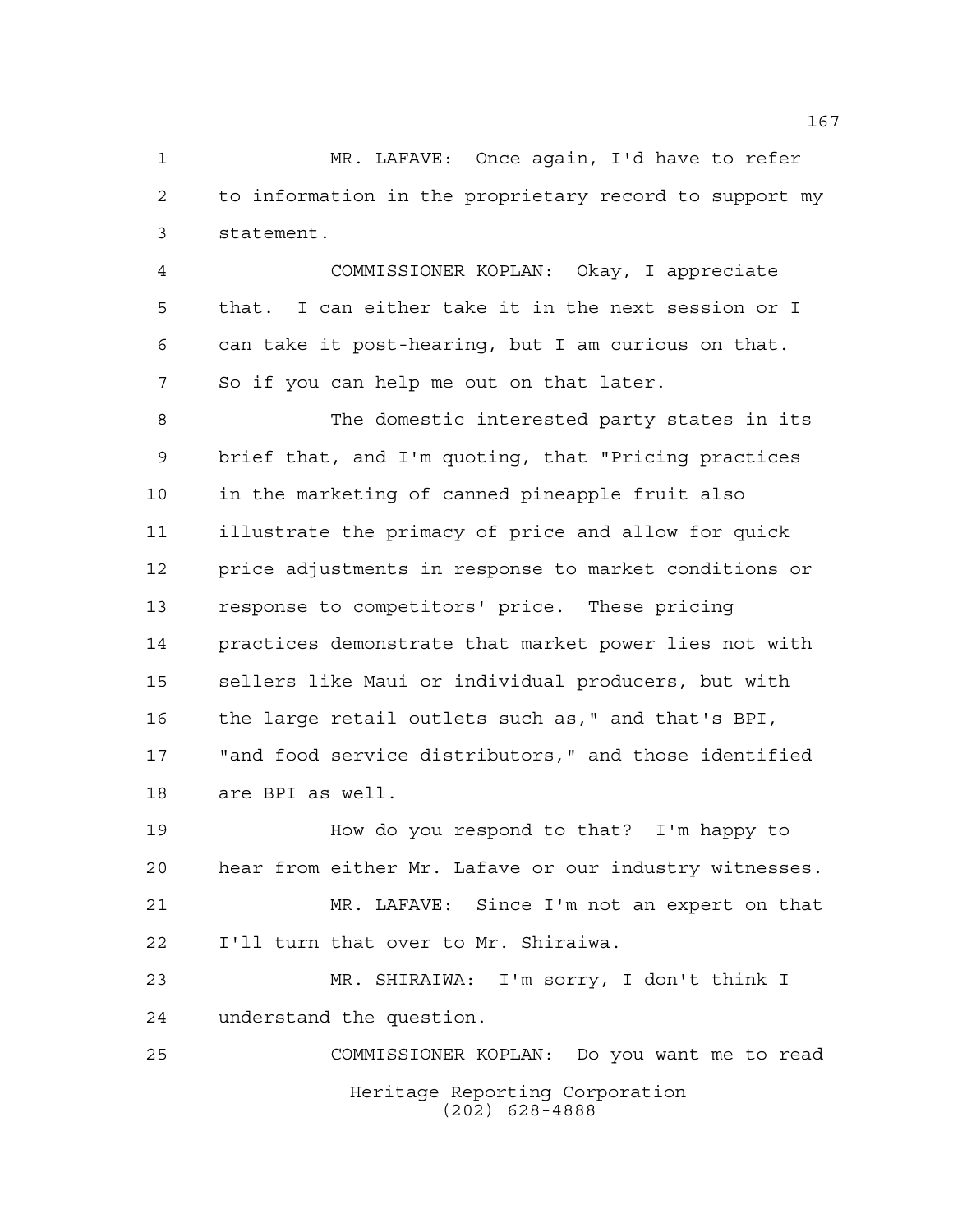it again?

Heritage Reporting Corporation (202) 628-4888 MR. SHIRAIWA: Can you restate it? (Pause.) MR. SHIRAIWA: I think yes, in certain extent that large retailer will be responsible for deciding the market price. COMMISSIONER KOPLAN: You believe that. And what about food service distributors as well? MR. SHIRAIWA: I cannot really speak for food service as I'm not involved in food service. COMMISSIONER KOPLAN: But you do agree with respect to the large retail outlets. MR. SHIRAIWA: Generally we get a lot of people exchange information and usually those will come out first. COMMISSIONER KOPLAN: Thank you for that. Let me stay with the industry witnesses. Maui lists in its brief several responses from subject Thai exporters that admit that upon revocation they would increase their shipments to the U.S. and in some cases significantly, and that's at pages 28 and 29 of their brief. The details of that are business proprietary information. They also list a number of purchaser and importer responses on pages 32 and 33, many of which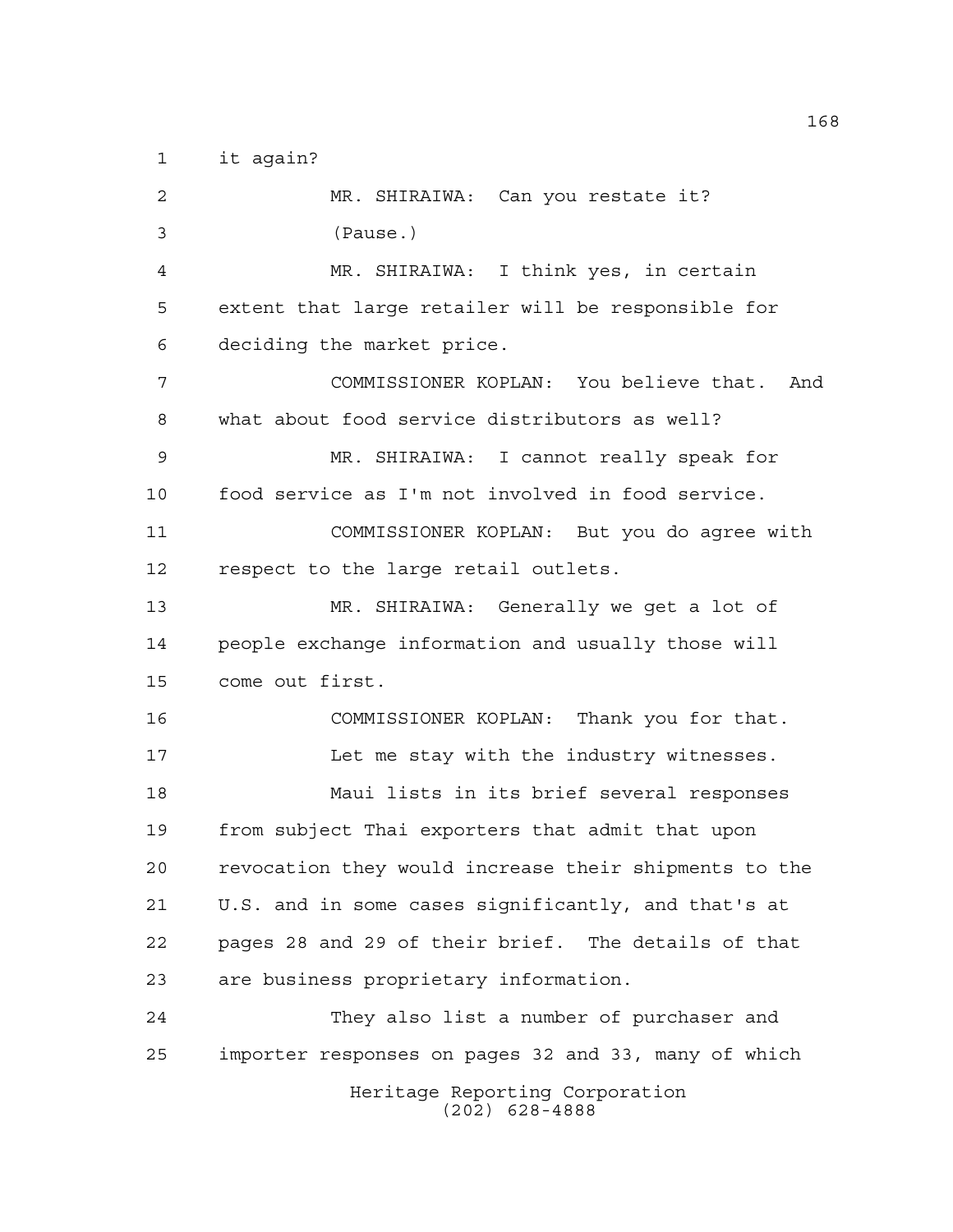indicate that if the order is revoked they would purchase more low priced Thai CPF.

 Without getting into the BPI, assuming that those statements have been made, why wouldn't that happen?

 MR. LAFAVE: I think that the main reasons that we would give are the same ones that I've stated a couple of times. That is that these other companies, we've heard a number that there might be 50 companies out there. Most of those companies have never exported to the United States and seem to have no interest in exporting to the United States. In fact Ms. Tantipipatpong tried to interest a number of other producers in participating in this proceeding and had a very tough time coming up with the eight who did. But a number of those have never exported to the United States.

 COMMISSIONER KOPLAN: Could you provide some detailed documentation on that for purposes of post-hearing?

 MR. LAFAVE: We can provide a statement, but I don't know if there's anything more than that. It was done orally.

 COMMISSIONER KOPLAN: So there's nothing you could expand on that. Thank you.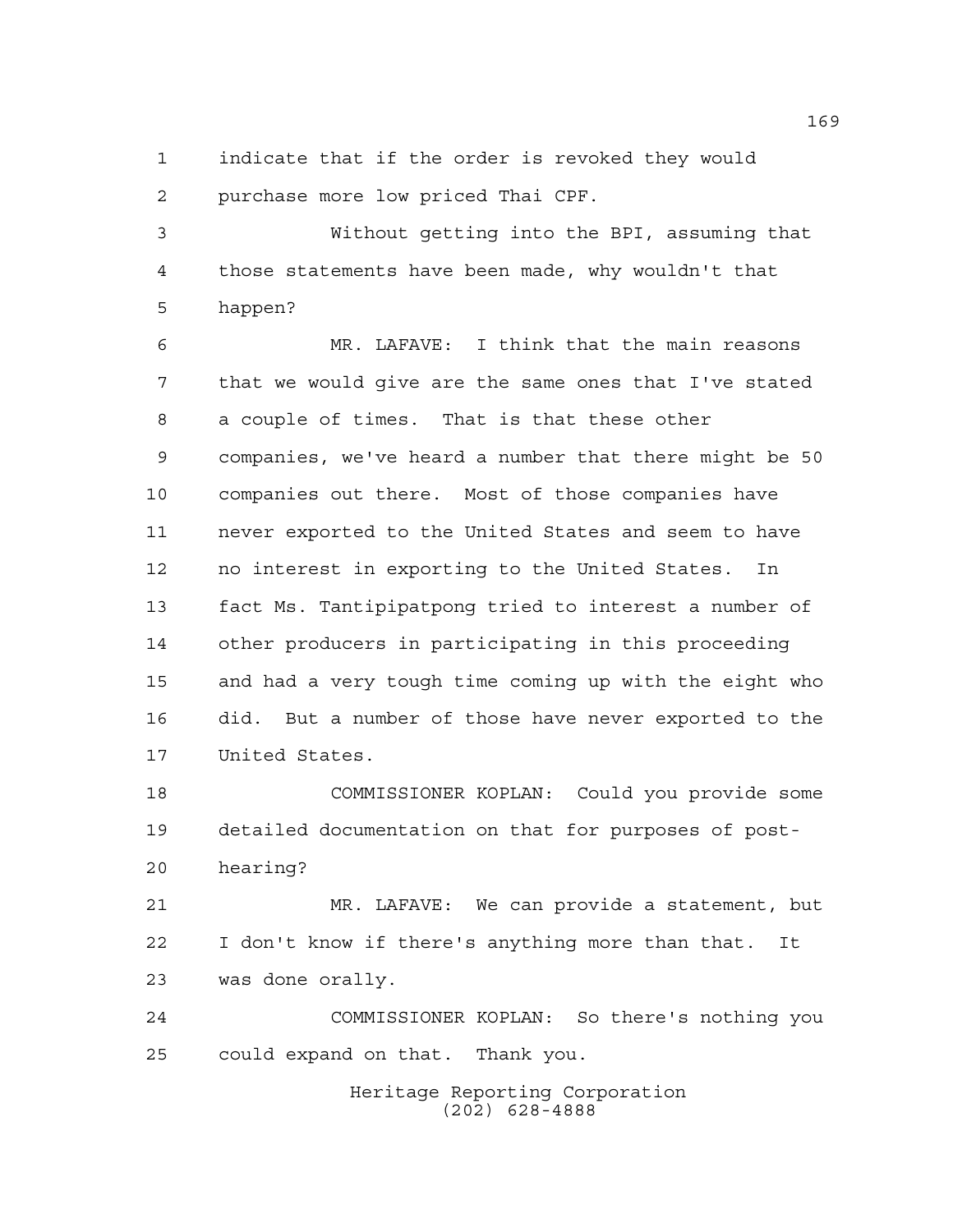1 Let me stay with you if I could, Mr. Lafave. You claim in your brief, and I'm quoting, "The subject producers have established markets in Europe, Japan, Canada, Russia, Eastern Europe and Australia that they will not relinquish if the antidumping duty order is revoked."

 That assumes that there aren't any price incentives to shift to U.S. purchasers. Tell me, how do U.S. prices for CPF currently compare to prices for the same products in those third country markets? Are you able to provide me with --

 MR. LAFAVE: I think actually Ginny may be able to expand on this, but if the price to Europe is lower, it's also a standard grade product. It's also a lower quality product that's being sold there. And also a product that cannot be shifted to the United States markets because it's not a choice quality product.

 Also Ginny testified that the markets that do take choice quality products, which she identified as the UK and Scandinavia, in fact the pricing there is higher than it is in the United States so there would not be an incentive to shift product from those markets to the United States either.

Heritage Reporting Corporation (202) 628-4888 COMMISSIONER KOPLAN: Thank you.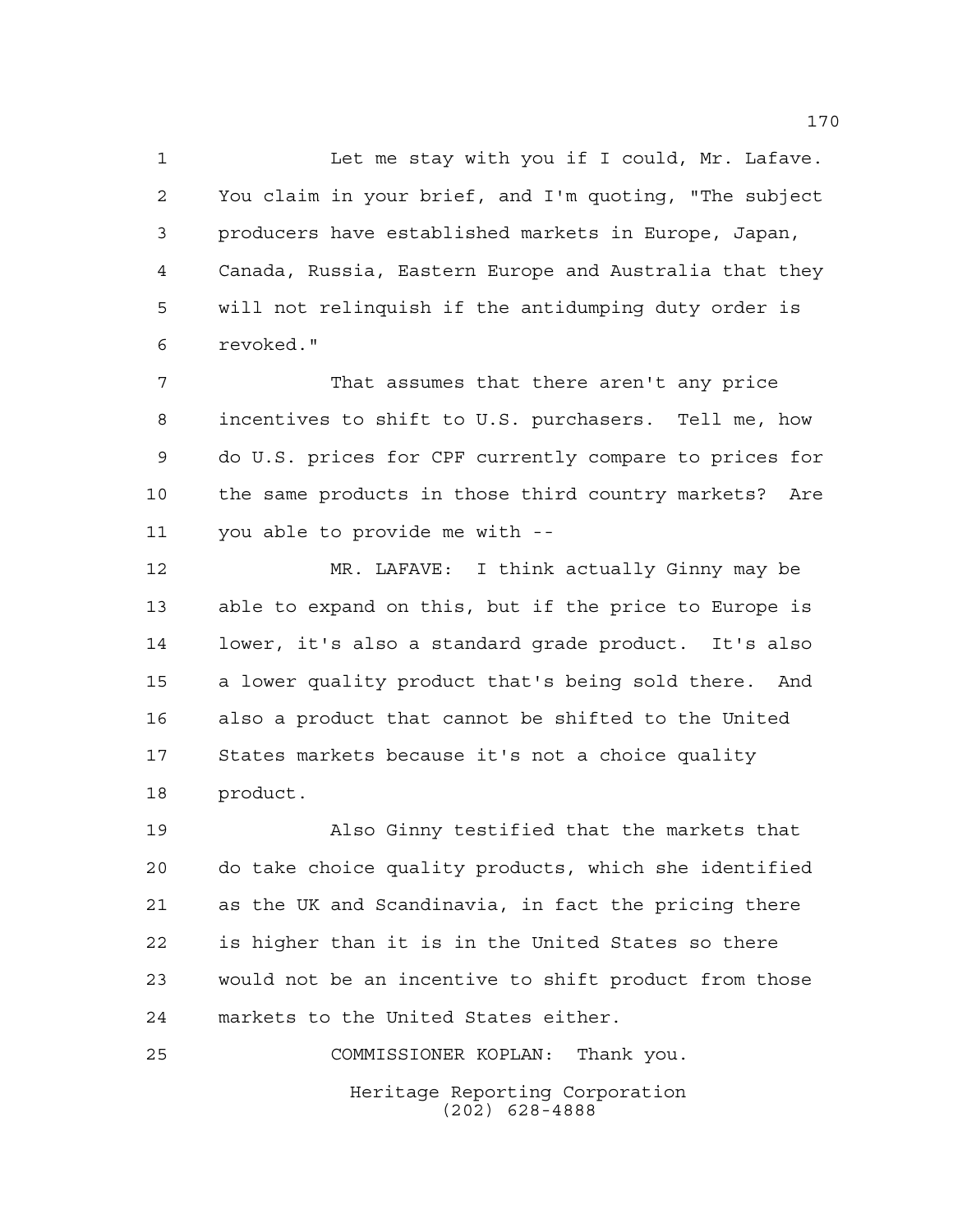I don't think I have anything further for this session.

 CHAIRMAN PEARSON: Commissioner Okun? COMMISSIONER OKUN: Thank you, and let me join my colleagues in welcoming you here this afternoon. We appreciate the long distances you've traveled to be here and your willingness to respond to our questions.

 Let me turn back to this question of the different, whether the fact that mostly standard is going to the EU prevents shifting back to the United States market in the event the order was lifted. And maybe Ms. Tantipipatpong, maybe you could help me.

 Is there anything further you can provide on the record to show that everything going into the EU is actually standard or what the breakdown is between standard, choice and fancy in the EU market? I don't think I recall seeing that in the brief. Mr. Lafave, you can correct me if it's wrong.

 MS. TANTIPIPATPONG: I will be able to do it on behalf of TPC but it will be difficult to do it for all the industry.

 What I can do possibly is to show maybe a few specifications from the customer to say in what quality grading they are willing to accept.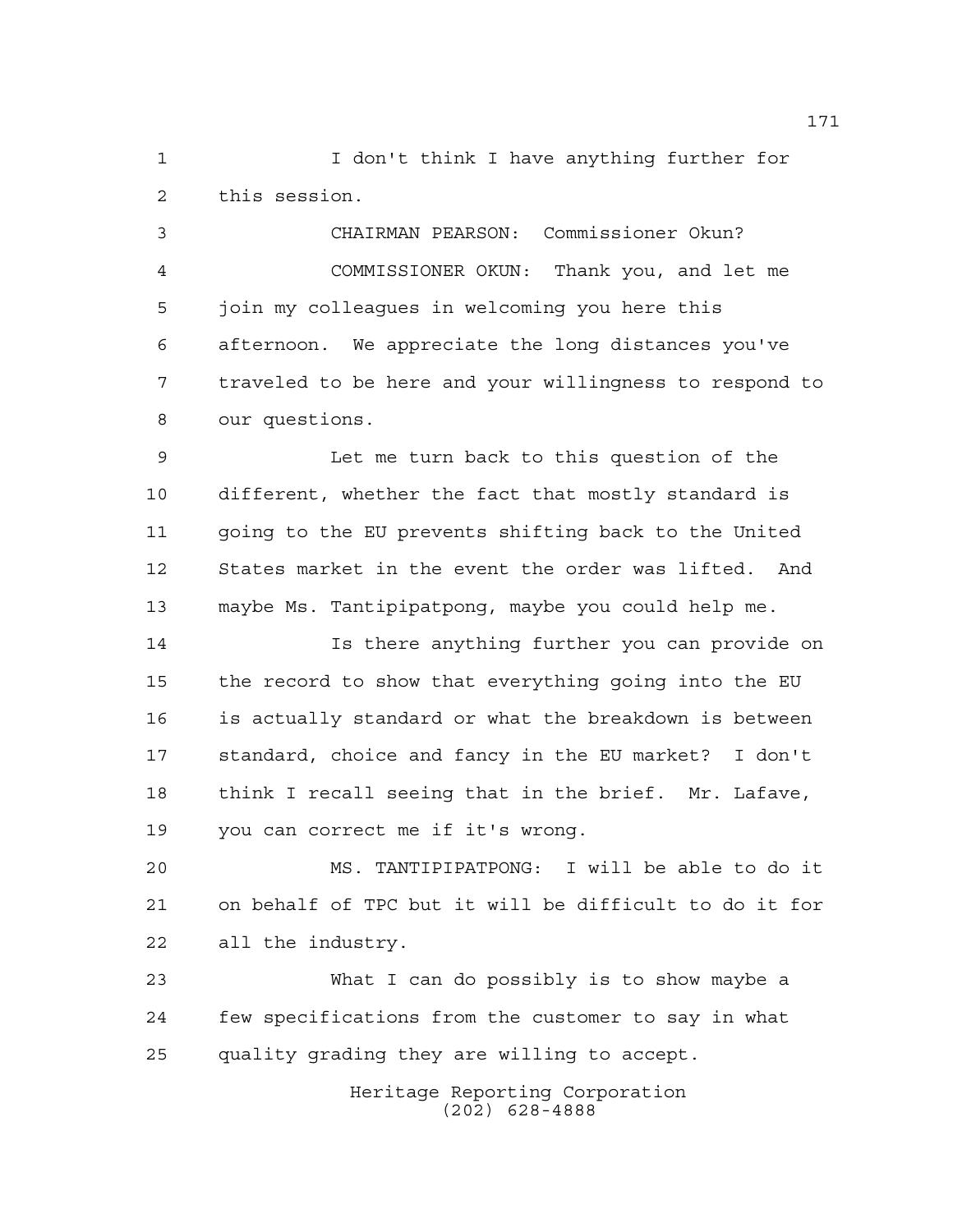Heritage Reporting Corporation (202) 628-4888 COMMISSIONER OKUN: And to the extent there might be, I don't know how readily available this is, but large customers in the EU who could provide anything on what they purchased, that might help as well in trying to understand that. MS. TANTIPIPATPONG: I will submit that to Mr. Lafave for the post-hearing. 8 COMMISSIONER OKUN: Terrific. I'm not sure if you mentioned this in your direct, but does your company ship to Australia? And what grade do you ship to Australia? MS. TANTIPIPATPONG: We have both standards and choice quality. COMMISSIONER OKUN: In the public session can you give me a percentage breakdown of what percent standard versus choice into that market? MS. TANTIPIPATPONG: At this time the choice represents about 20 percent of our sales to Australia; 80 percent still in standard quality. COMMISSIONER OKUN: Eighty percent of those sales to Australia are standard quality. MS. TANTIPIPATPONG: Yes. COMMISSIONER OKUN: In terms of, one of the arguments made by the domestic industry, and I'll put this first to you Mr. Lafave, although Mr. Shiraiwa,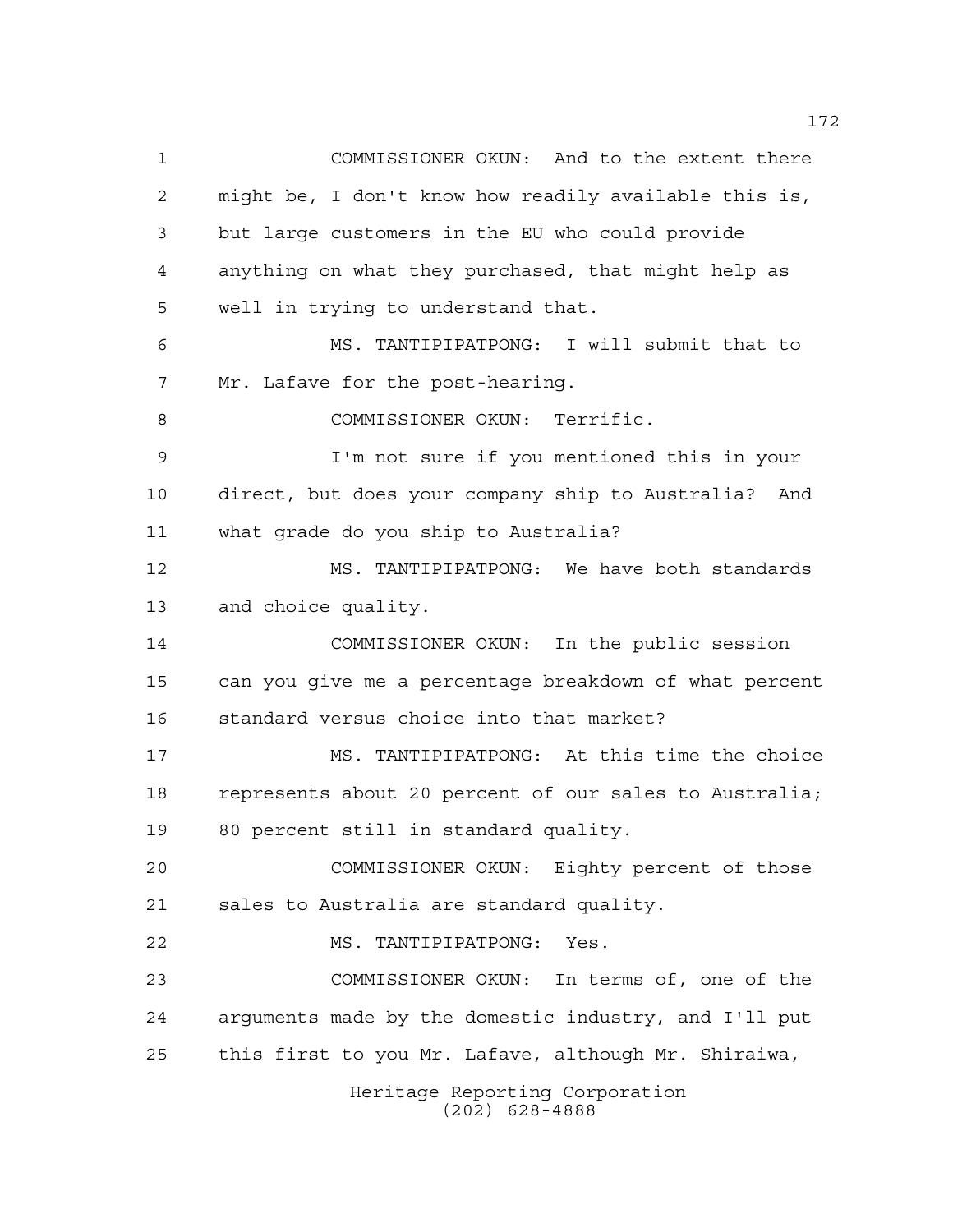you might be able to have first-hand knowledge of it. Which is on this record as opposed to the first review we actually see more direct competition in retail in the first private label than we did during the first review. That there's actually been product moved into there.

 I wanted you to comment on that. Again, in the event the order is lifted whether that competition there would further increase, or whether you dispute domestic industry's argument that there is more competition on this record than we saw during the first review?

 MR. LAFAVE: That came as a surprise to us as well, and we don't have an explanation for it.

 COMMISSIONER OKUN: The surprise being the numbers themselves in that --

MR. LAFAVE: Yes.

 COMMISSIONER OKUN: So meaning that you don't represent --

 MR. LAFAVE: These characterizations were made by the importers, not by us. The foreign producers. We don't know whether the importers are putting a different interpretation on those terms this time than they put on them last time, or whether there has been a real change in the market, frankly.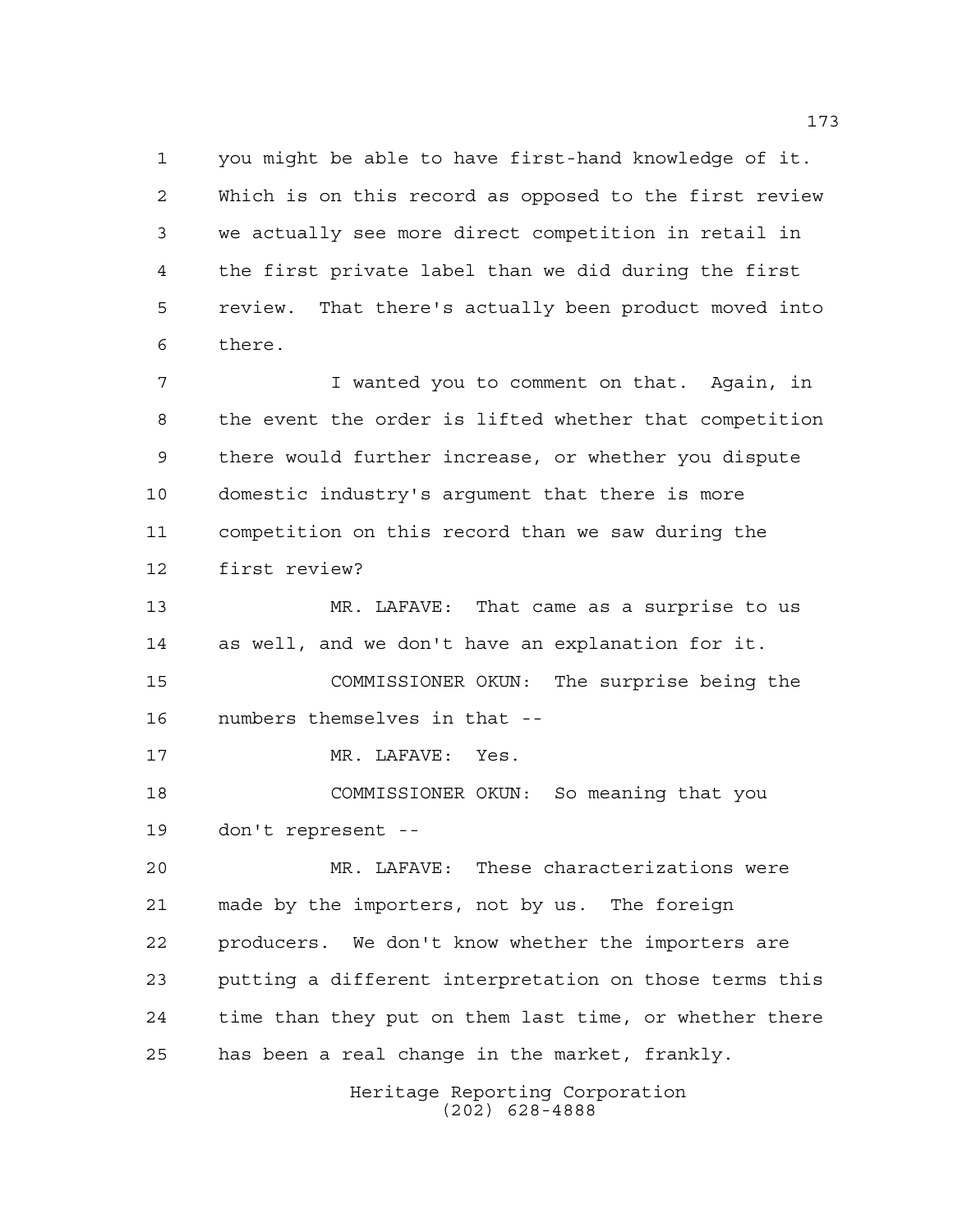COMMISSIONER OKUN: What about, and I think you started to respond to this, Mr. Shiraiwa, in regard to the food service sector. You don't sell to food service, was that your response? MR. SHIRAIWA: That's correct. COMMISSIONER OKUN: One of the, as you probably heard, one of the issues we discussed with the panel this morning is that to the extent during the first review we saw and commented on the fact that there was price competition within a tier, we didn't at that point comment on or make observations about whether one channel influenced another channel. As I understand the domestic industry's argument, it's that if we look at the record evidence we see increased imports into the food service sector and therefore if the order is lifted we will see increased price competition. You might not be the right person to comment on it, but my question is, is there anything about the imports that would limit them going into the food

 MR. SHIRAIWA: There is a huge difference between retail and food service because retail is mainly 20 ounce can size versus retail is what we call 18 which is, I don't know how much but is probably

service sector, versus the retail sector?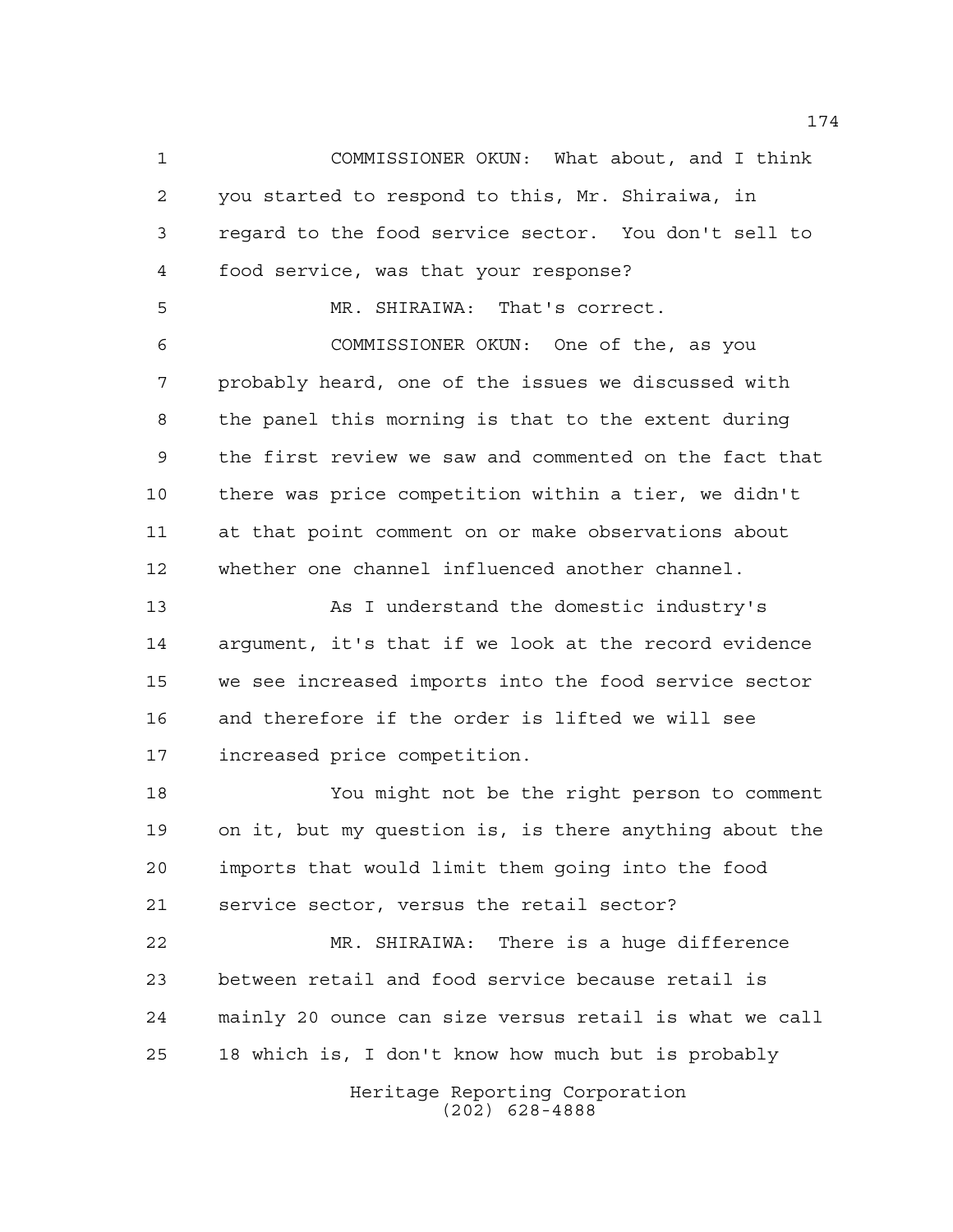around 108, which is a very different can size. So it's unlikely to see the shift between those two categories.

 COMMISSIONER OKUN: Maybe it's best to you, Ms. Tantipipatpong, the Thai industry has the capability to make the larger size cans?

 MS. TANTIPIPATPONG: Yes, we do. If I answer your earlier question, for the food service of course some customers may want to take lower quality, standard quality, and some customers want to take choice quality. Depending on who are the users. But today with the concern on the food safety, retailers of industrial uses or food service, like large restaurant chain, they have very detailed specifications on the product. At the end they do not want to compromise on the quality and get into the problem of the food safety issue.

 So the concern of Petitioner when they mention about 60 million cases of production capacity in Thailand, I think it was exaggerating. We have to look into what is the fruit availability in Thailand, and also the labor availability. As of today with the economy growing in Thailand we experience a lot of labor shortage. We will not be able to increase the labor so easily.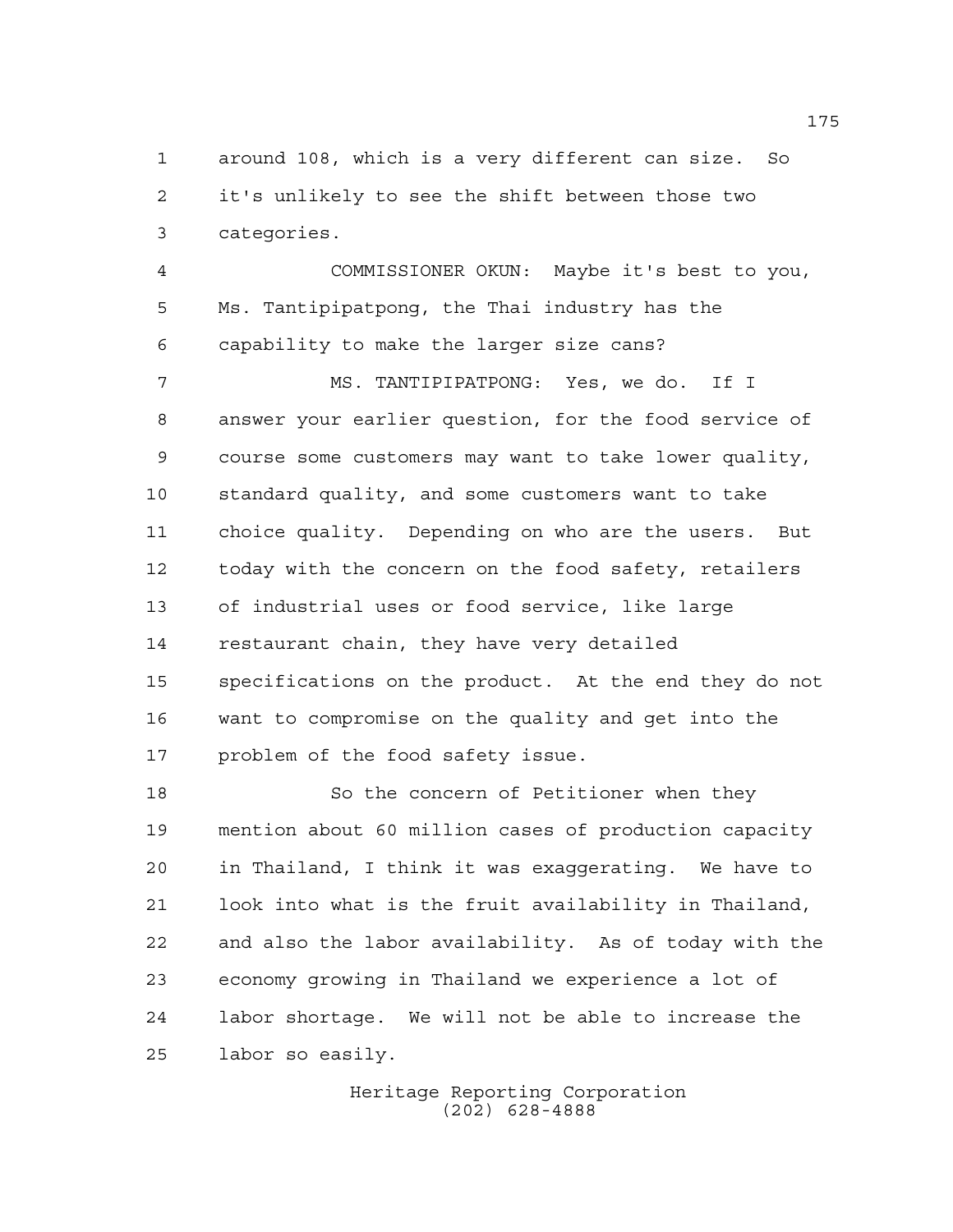The government is also controlling on the import of the foreign workers to work in Thailand. We all need to get licensed in the court in order to find enough workers to work in the factories or even for the farm.

 So within that 60 million cases as claimed by the Petitioner, we would never achieve that level. We can look at what is the historical export volume from Thailand and you will see that we do not think we would ever get close to that number.

 COMMISSIONER OKUN: On that, and I don't know if this goes to you Mr. Lafave or not, but one of the domestic industry's argument has been that if we look at those imports that came out from under order and the fact that they increased, the import numbers increased into the market, that those trends are indicative of what would happen to subject imports if the order were lifted.

 I've heard your argument with regard to this particular point, shipping standard or shipping choice, that we're not shipping choice so we therefore couldn't ship to these markets.

 Is there anything about those companies who came out from under the order that is different, that distinguishes why they behaved as they did when the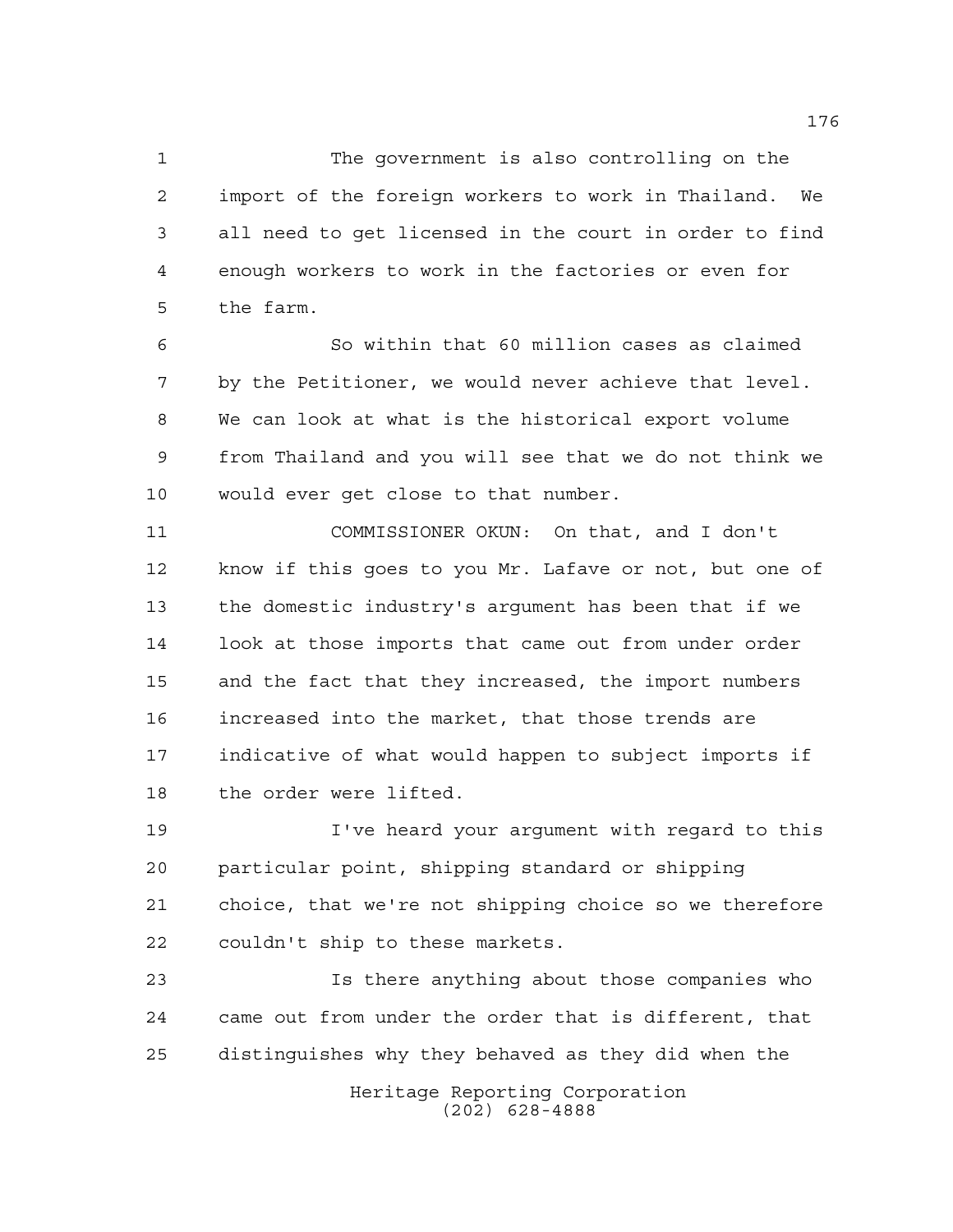order was lifted, vis-a-vis the rest of the subject imports that you can speak to.

 MR. LAFAVE: First of all, I've tried to make this point a couple of times. They've been the largest exporters both before and after the revocations. By far the largest exporters from Thailand. So I'm not sure that there's actually been a significant increase as the numbers that the staff report shows indicates. The reason is that the staff chose, over our objections I might add, to treat as subject imports the imports from companies that are now non-subject producers. So you can't really see what their historical shipments have been as compared to their current shipments.

 The only data we really have is the TFPA data which is incomplete as to Dole but which shows that those companies have always been the major companies in the market.

 Another thing that's happened here, this morning the Petitioners tried to say they were beaten out of the market after the orders were revoked by this increased volume from Thailand. But then it was admitted that they developed this policy of repositioning themselves in the market starting in 2002. First he said 2003, then he said 2002.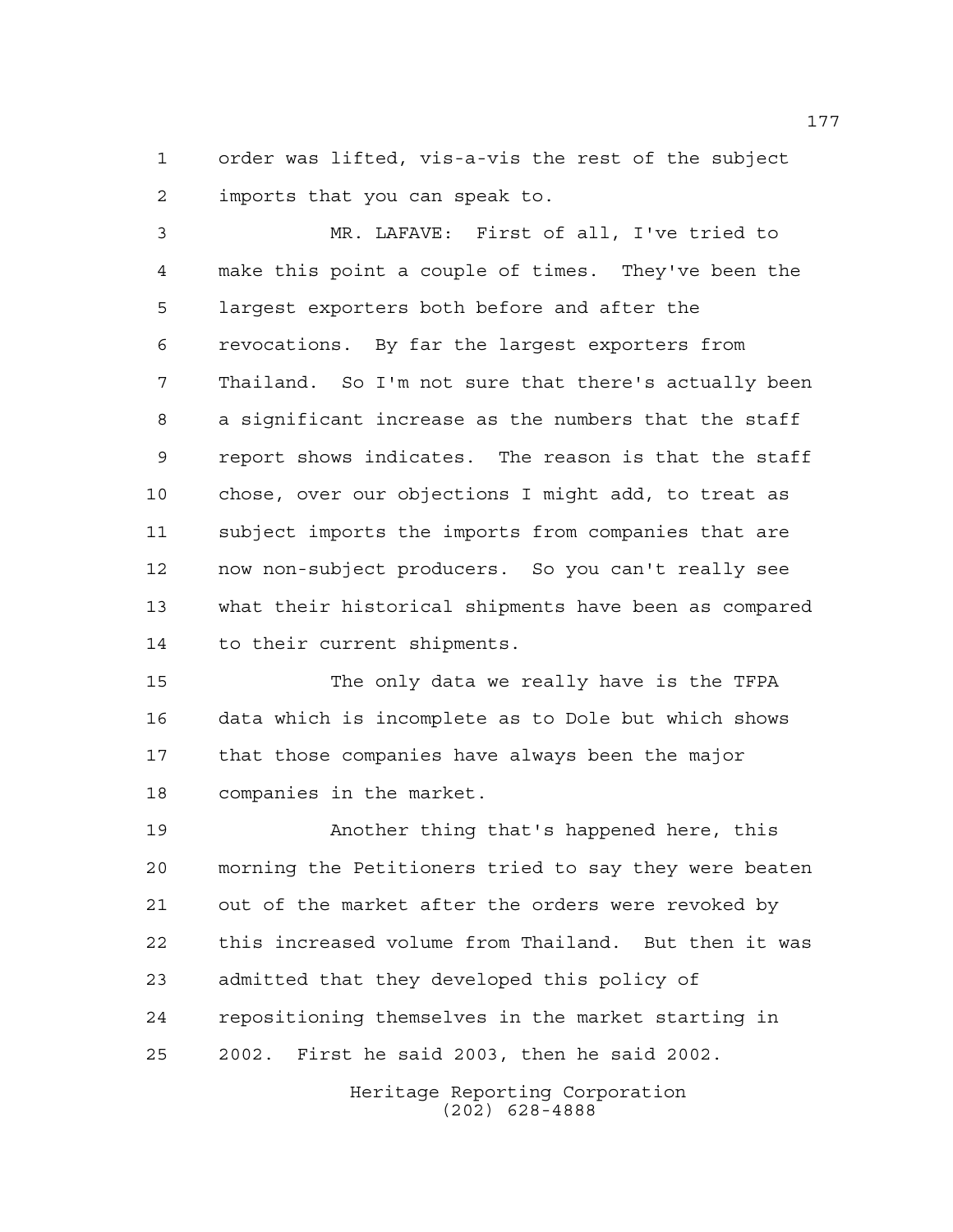Heritage Reporting Corporation (202) 628-4888 COMMISSIONER OKUN: Hopefully we'll have a chance to go back on that, but before my time expires, for purposes of post-hearing if you could look at Table 4-7 in the staff report which are the subject imports and where they were shipped to, and 4-8 which includes non-subject and the markets they went into, and tell me how you would have me view that. Because if I look at it, it shows there's been a fair amount of market shifting going on among subject imports, and I guess I need more from you on why I wouldn't expect that to happen if the order were lifted given the price differentials. With that, we may have time to go back to that. I appreciate that for post-hearing as well. Thank you, Mr. Chairman. CHAIRMAN PEARSON: Commissioner Lane? COMMISSIONER LANE: Thank you. Mr. Lafave, my first question is for you. It has been strongly suggested by the domestic industry that the Commission should take an adverse inference against the Thai producers that did not respond to the questionnaires. Is there any reason that I should not assume that the companies that did not respond have both the capacity and the intent to re-enter the U.S. market in large volumes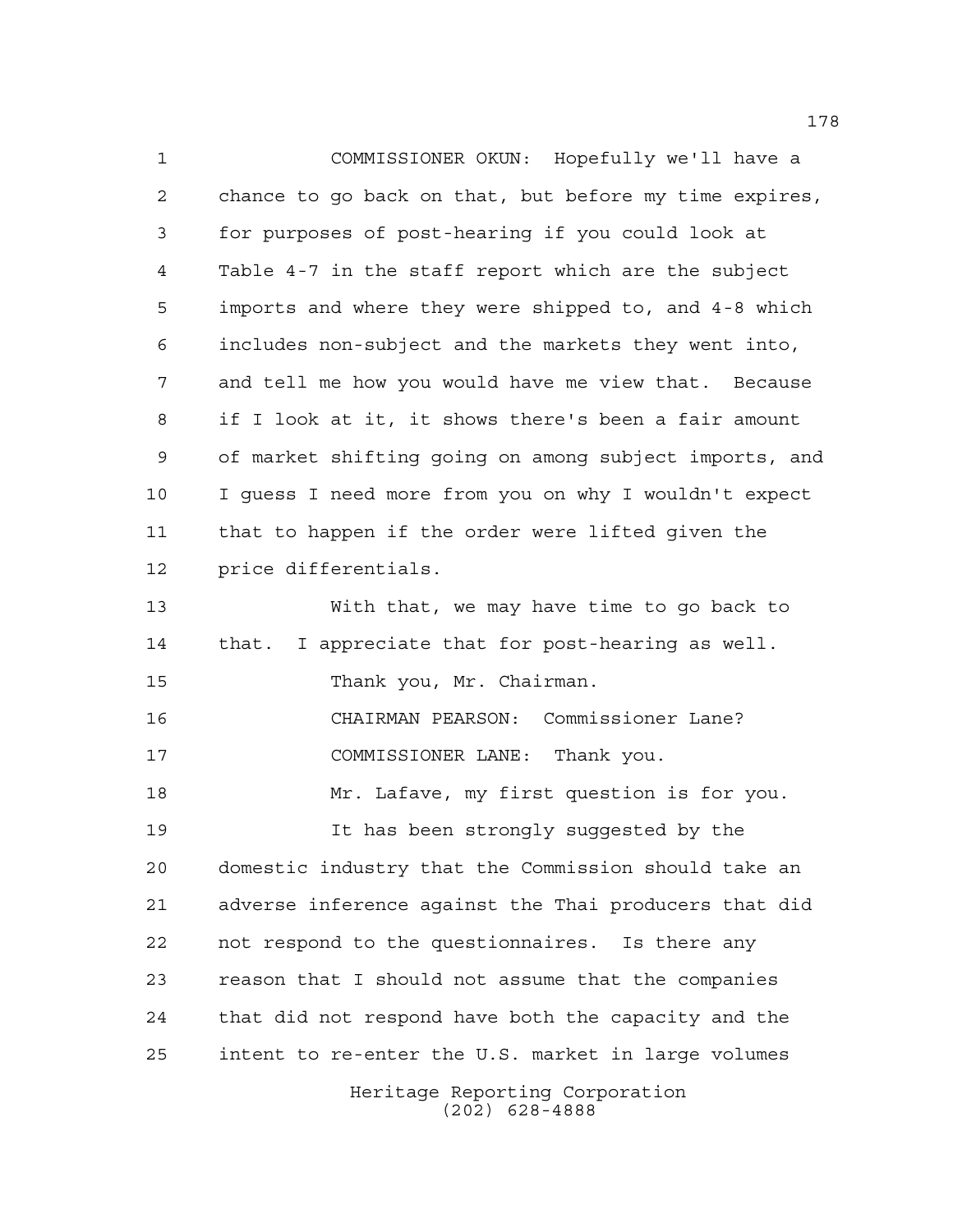and at low prices?

| $\overline{a}$ | MR. LAFAVE: Commissioner, all I can tell               |
|----------------|--------------------------------------------------------|
| 3              | you is to repeat what I told Commissioner Koplan which |
| 4              | is that we tried very hard to get these companies to   |
| 5              | participate. Many of them have never exported to the   |
| 6              | United States. Others have exported only a small       |
| 7              | amount. And I took their decision not to participate   |
| 8              | as an indication of lack of interest in the U.S.       |
| 9              | market.                                                |
| 10             | COMMISSIONER LANE: Thank you.                          |
| 11             | In your opinion, have there been any changes           |
| 12             | since the last review that would warrant the           |
| 13             | Commission revisiting the definition of like product?  |
| 14             | And in answering, could you address whether to your    |
| 15             | knowledge there is any domestic production of          |
| 16             | pineapple in plastic or glass jars or any significant  |
| 17             | amounts of Thai or other imports in plastic or glass   |
| 18             | jars.                                                  |
| 19             | MR. LAFAVE: I believe there are imports in             |
| 20             | plastic and glass jars, but Mr. Shiraiwa can speak to  |
| 21             | that more directly. I believe that, but those of       |
| 22             | course are non-subject merchandise.                    |
| 23             | In response to your first question, no, we             |
| 24             | have not requested the Commission to revisit its like  |
| 25             | product definition.                                    |
|                | Heritage Reporting Corporation<br>$(202)$ 628-4888     |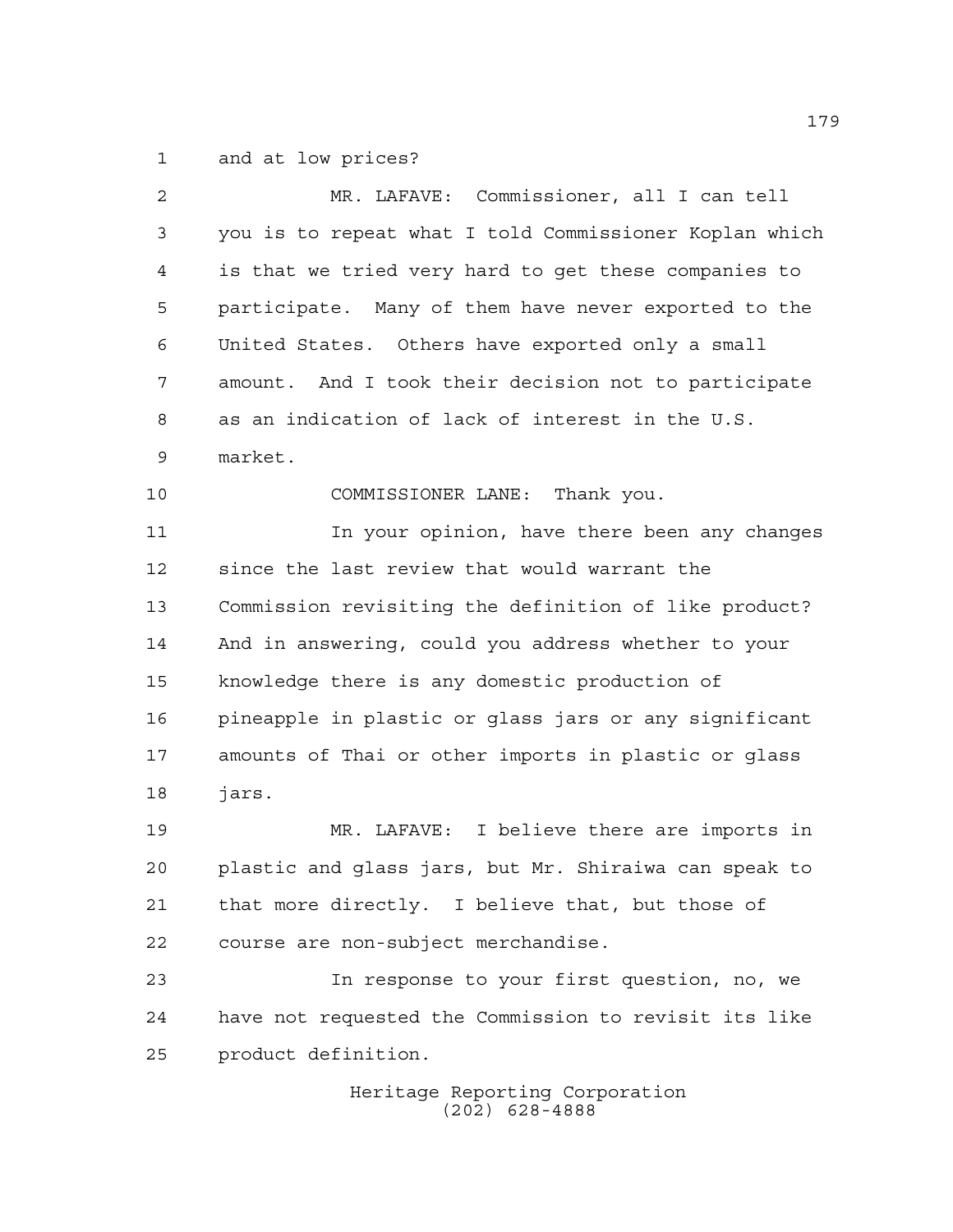MR. SHIRAIWA: Your question was whether the jars and cups took part of the -- COMMISSIONER LANE: Glass jars or plastic. MR. SHIRAIWA: What's the effect of those to the canned pineapple imports. Yes, I believe many of the plastic cups you see on the shelves are mostly imported right now. COMMISSIONER LANE: Have there been any changes since the last review that would warrant the Commission revisiting the definition of domestic industry? MR. LAFAVE: No, I don't believe so. COMMISSIONER LANE: In the original investigation, in the first five year review the volatility of Thai CPF supply was a factor in the Commission's determination. Has the Thai industry decreased the volatility of supply? And is there a movement toward greater integration between producers and farmers? MS. TANTIPIPATPONG: The association has tried to discuss among our members, and I have to explain that our members are not every producer in Thailand but the major producers including the four

order to do contract farming so that the growers for

non-subject producers. There has been some effort in

Heritage Reporting Corporation (202) 628-4888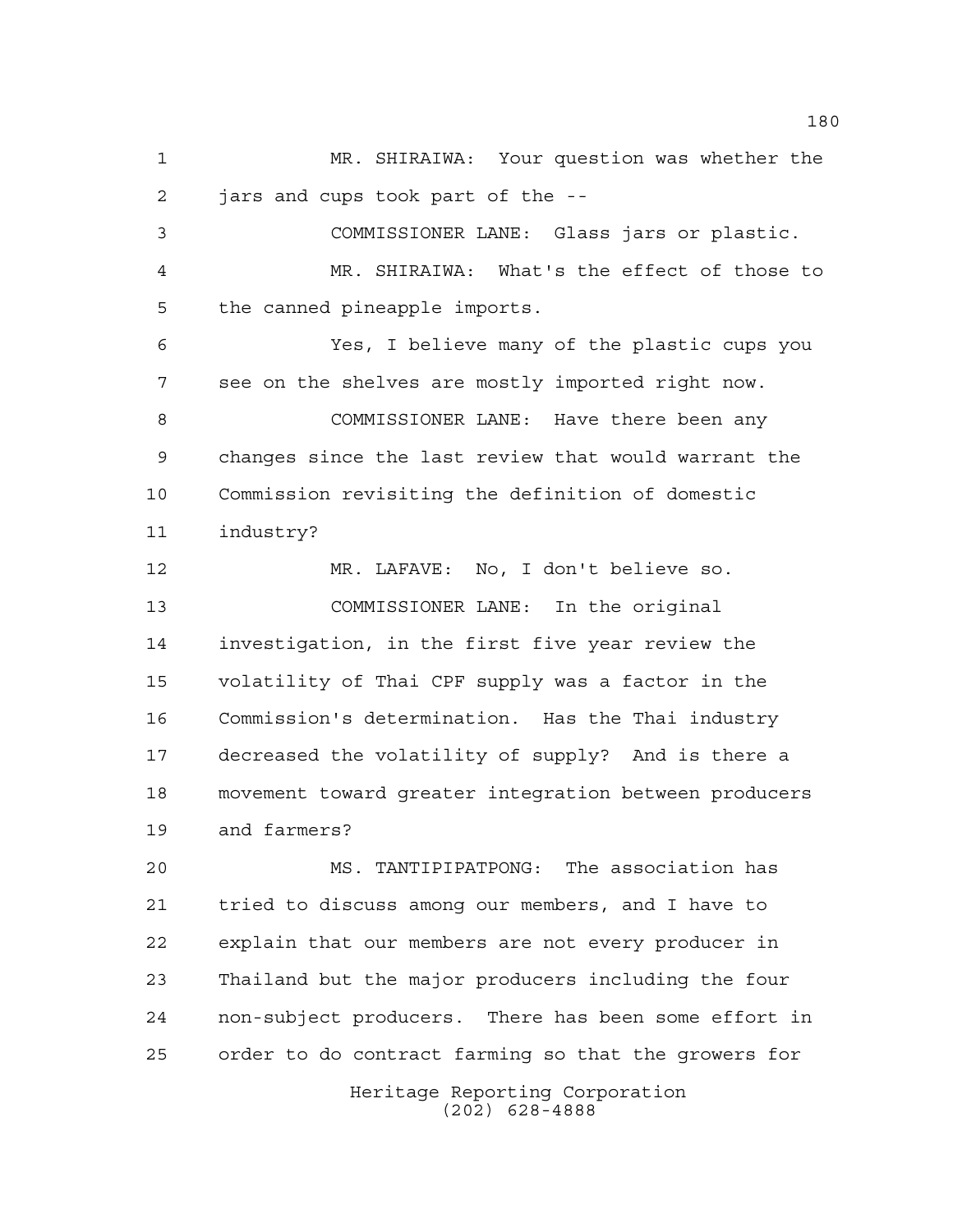each of the factories will understand the demand and try to tie between the producer and the growers, they will try to eliminate the fluctuation in the supply. But we have a problem about doing the irrigation, so therefore sometimes we still rely on the weather. Especially with the pattern of el Nino that we saw in 1998, and you see that even in the document from the Petitioner, saying that the market share in 1998 has jumped up. But that's because the supply, because of the weather pattern, the adverse weather phenomena that has affected supply from Thailand. In fact we expect that in the year 2007 this year we may experience another el Nino. COMMISSIONER LANE: Thank you. In the original investigation, CPF from Thailand was considered by purchasers to be of a lower quality than domestic CPF. More currently, Exhibit 1 of the domestic interested parties' brief includes a Thai news article that suggests that the 2006 Thai pineapple harvest tasted a bit sour. Are there problems with uniformity or quality of the Thai product? What steps, if any, has

 the Thai industry taken to improve the quality of its CPF?

> Heritage Reporting Corporation (202) 628-4888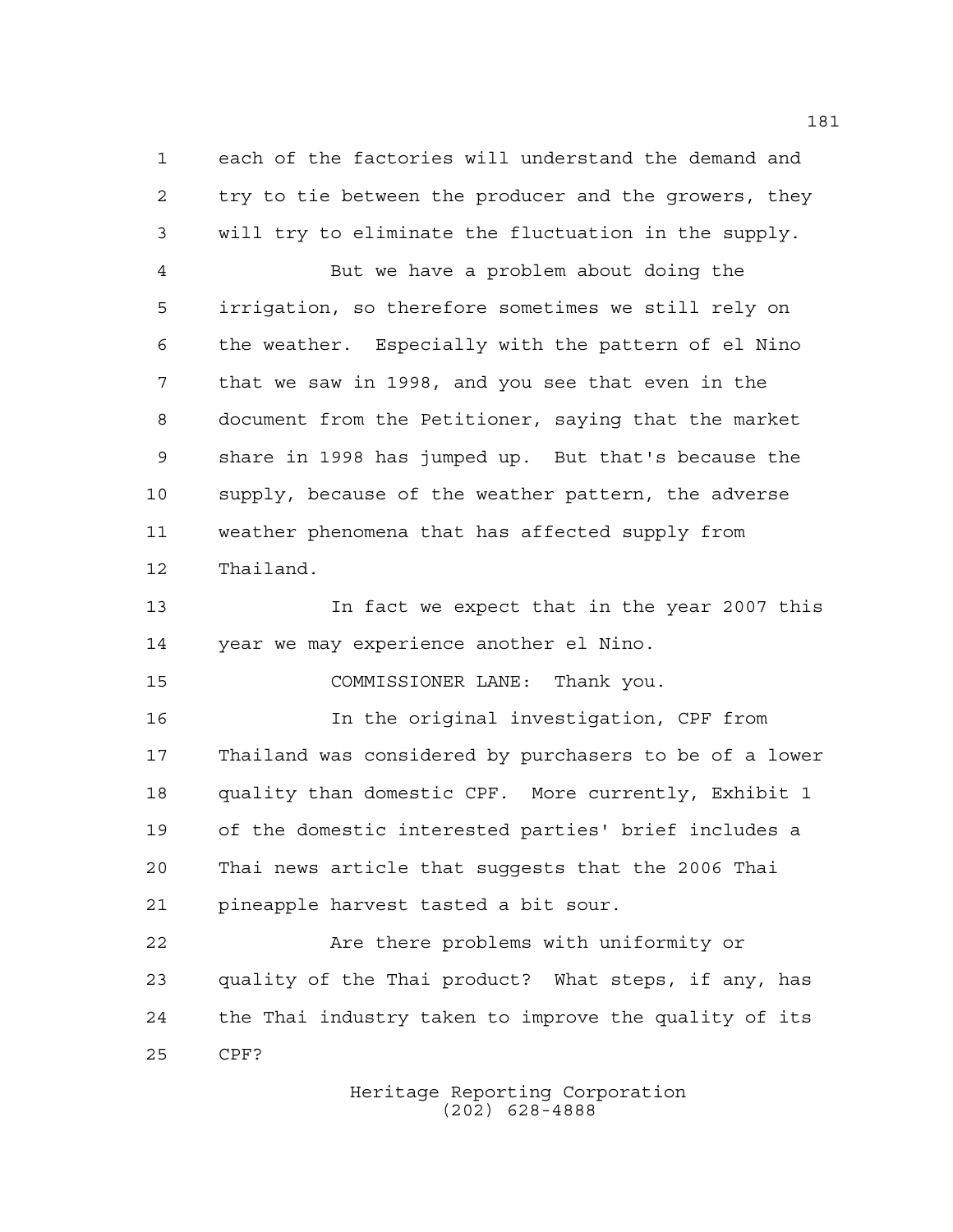MS. TANTIPIPATPONG: To improve the quality, we have to improve the seeding which is the fruit itself. If the fruit that comes into the factory does not have a good quality, the processing in the factory will be another step in order to select and do the uniform grading in the processing. But in this case we would have even more standard quality because only the good quality pineapple, the pieces of the slicing will be put together as choice.

 In fact for Thailand to increase more choice quality it would have to come from the plantation. If we have good quality fruit then we have possibly higher choice quality. But that still is coming back to the fundamental of the lack of the labor in Thailand that will prevent us from getting good quality fruit.

 MR. LAFAVE: I would just add to that, I think this goes back to a question that Commissioner Okun raised. I think the concept of second private label was of a lower quality product. That's the way it has been defined. And first private label being a higher quality product.

Heritage Reporting Corporation (202) 628-4888 The importers this time apparently interpreted that question differently than they did last time. That's why I say there may not be anything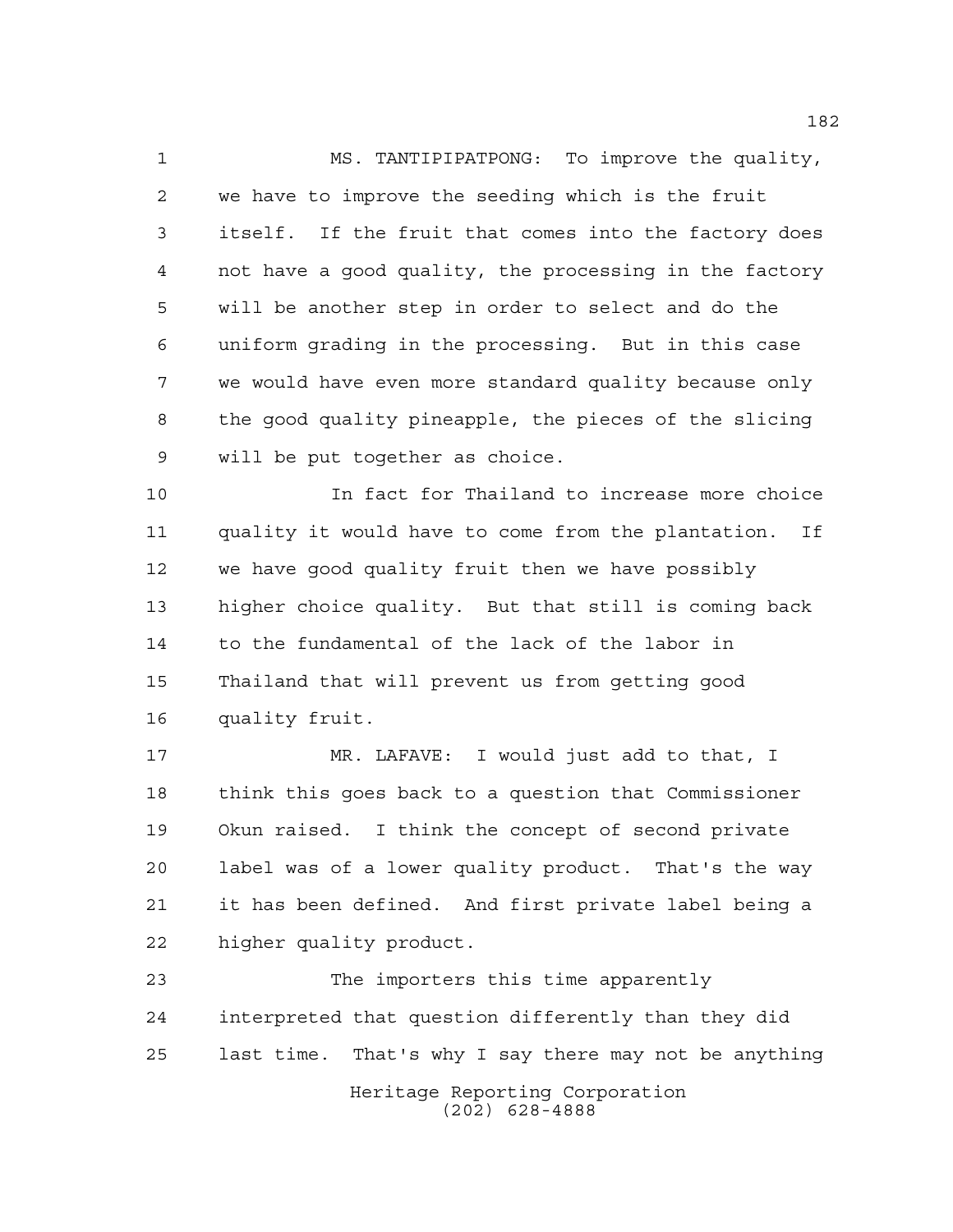that's really changed, but there may be. I just don't know.

 COMMISSIONER LANE: Thank you. Could you please comment on your views of the role of China in the canned pineapple fruit market including its affect on market price? MR. SHIRAIWA: I have started seeing more and more Chinese pineapple products in my retail section. Generally their quality is very low and they tend to stay around on like Dollar Stores, on these segments. They haven't really come up to the regular retail stores probably because of the quality difference. I have opened their cans several times. They are definitely in the standard grade level, although they might call it choice. COMMISSIONER LANE: That's all the questions I have. CHAIRMAN PEARSON: I'm curious about the cyclical production pattern that we apparently see in

 Thai pineapple production as illustrated in Figure 2-1 of the staff report on page 2-7.

Heritage Reporting Corporation Can anyone explain to me what causes that cycle? Is it weather? Is the production cycle up and down over perhaps four or five years from peak to

(202) 628-4888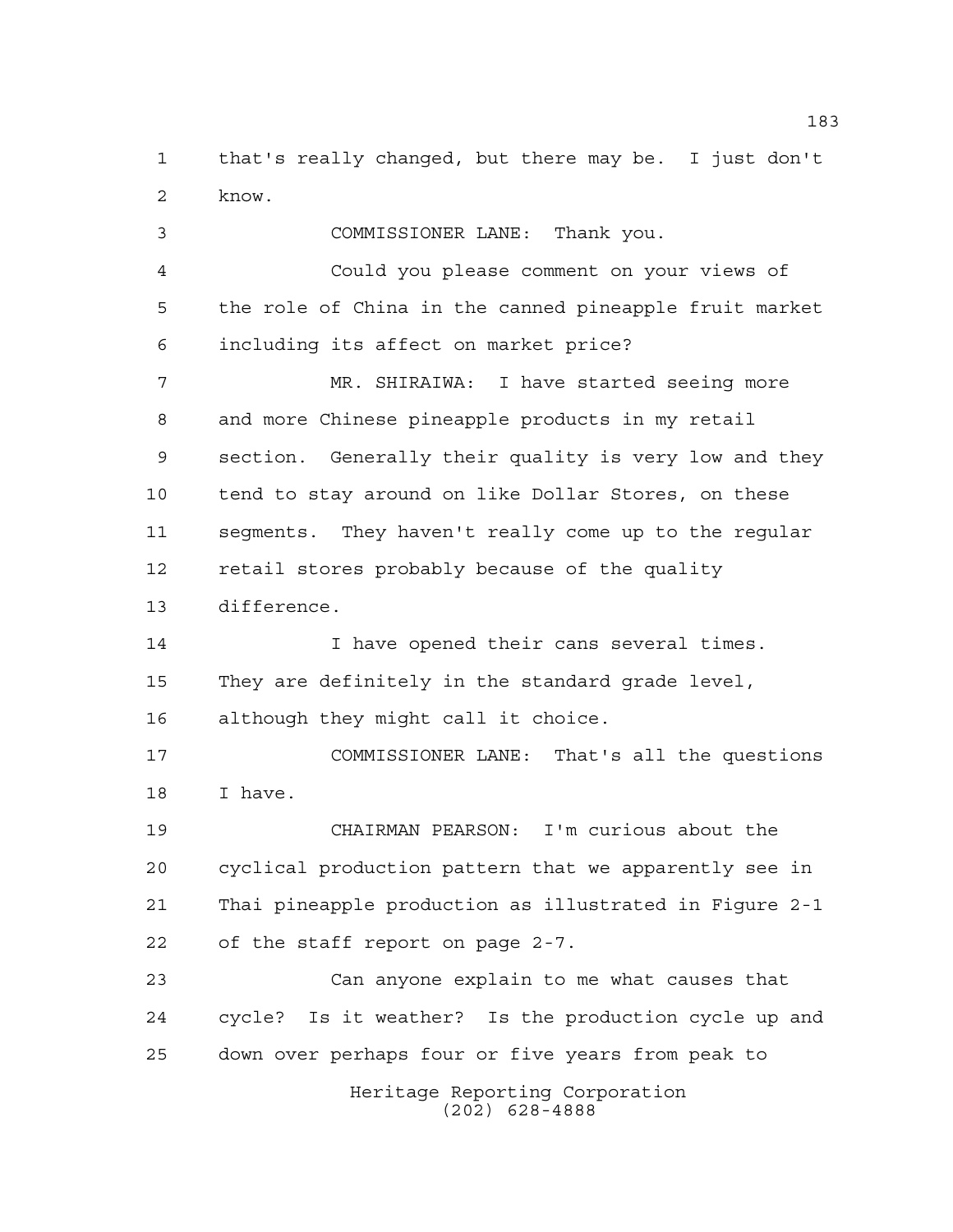peak? It could be weather, it could be biological factors, it could be economics. I'm just not sure what it might be.

 MS. TANTIPIPATPONG: In general, as I explained earlier, that is true. The weather pattern would affect the harvest volume of Thailand. We experienced a very serious shortage back in 1998. After that we, then we had slightly increase from the year 2000, but then we experience a little bit of shortage again.

 In the year 1998 when we have the drop in the export volume, that is due to, in the production volume, that is due to the el Nino that affected Asia at that time. Subsequent to that, then after the el Nino it's followed by la Nina which is then another wet year. So that's when the production volume has increased, from the year 1999 to about 2000.

 The weather pattern of this el Nino is likely to repeat itself every four to five years, so we see another dip in the year 2002 and that's why we are expecting another round of reduction in 2007.

 CHAIRMAN PEARSON: So it would be correct to understand that the el Nino pattern is having an influence on the weather in Thailand that is reflected directly in what we see for production of pineapple in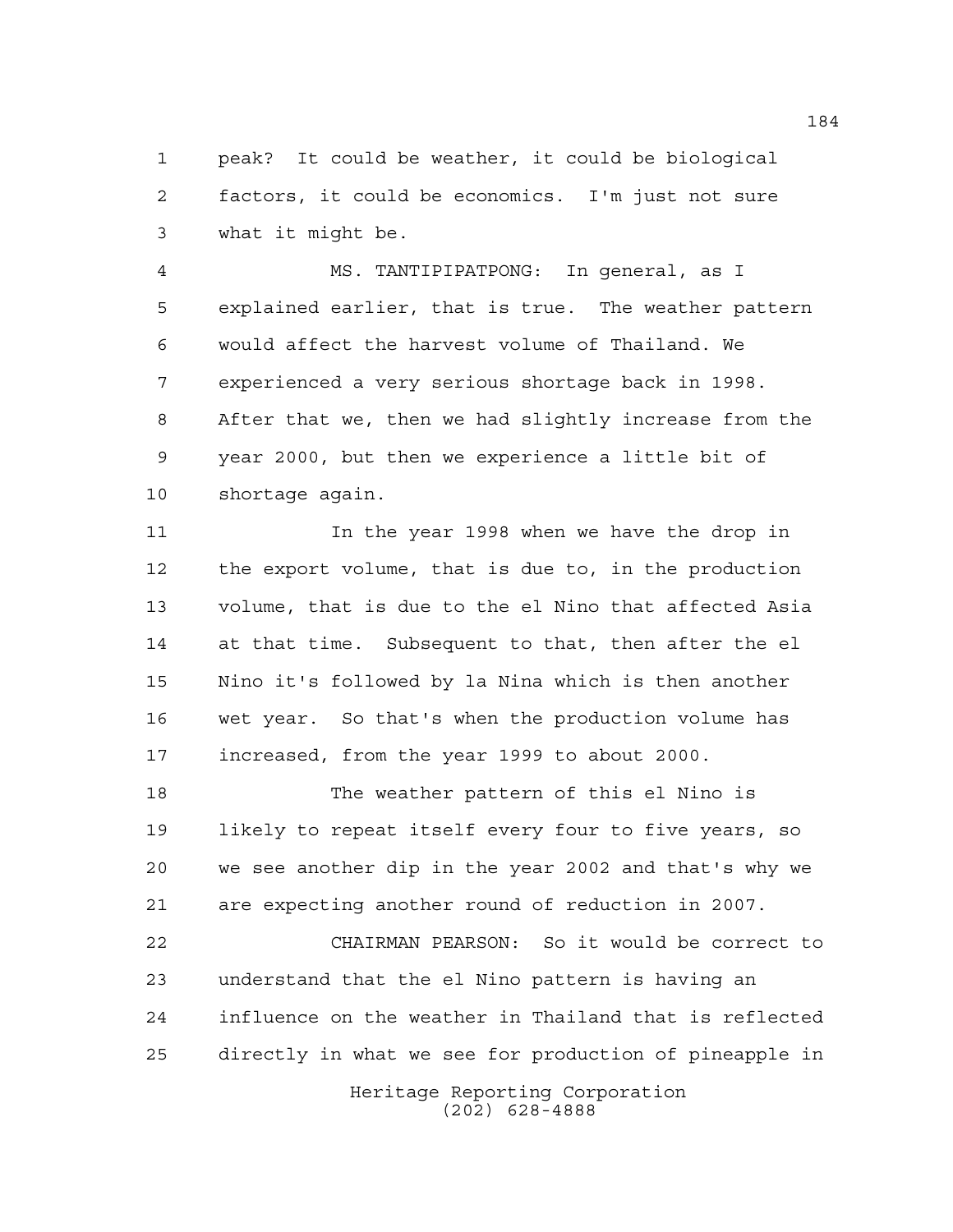Thailand.

 Thank you. It wasn't clear to me exactly what was leading to that. Mr. Shiraiwa, are certain companies or countries seen as price leaders in the U.S. market? MR. SHIRAIWA: Certain countries? CHAIRMAN PEARSON: I think I understood you to say that you will purchase pineapple from several different countries to bring to the United States, so tell me a little more about the dynamics of the competition in the U.S. market, where the product is coming from and why. MR. SHIRAIWA: First of all I don't think there's any particular country that affects one or the other. It depends on each country's condition, whether they have a good crop, bad crop. In Thailand they might have el Nino while the other places might have less effect on that. So the market just continuously fluctuates.

 For myself I constantly look for good price products in all of the areas including Indonesia and Thailand and I have looked into Kenya one time. So that's how we constantly look for the price. At the same time I do focus on the quality of the product and also the reliability of the supplier. Even if I get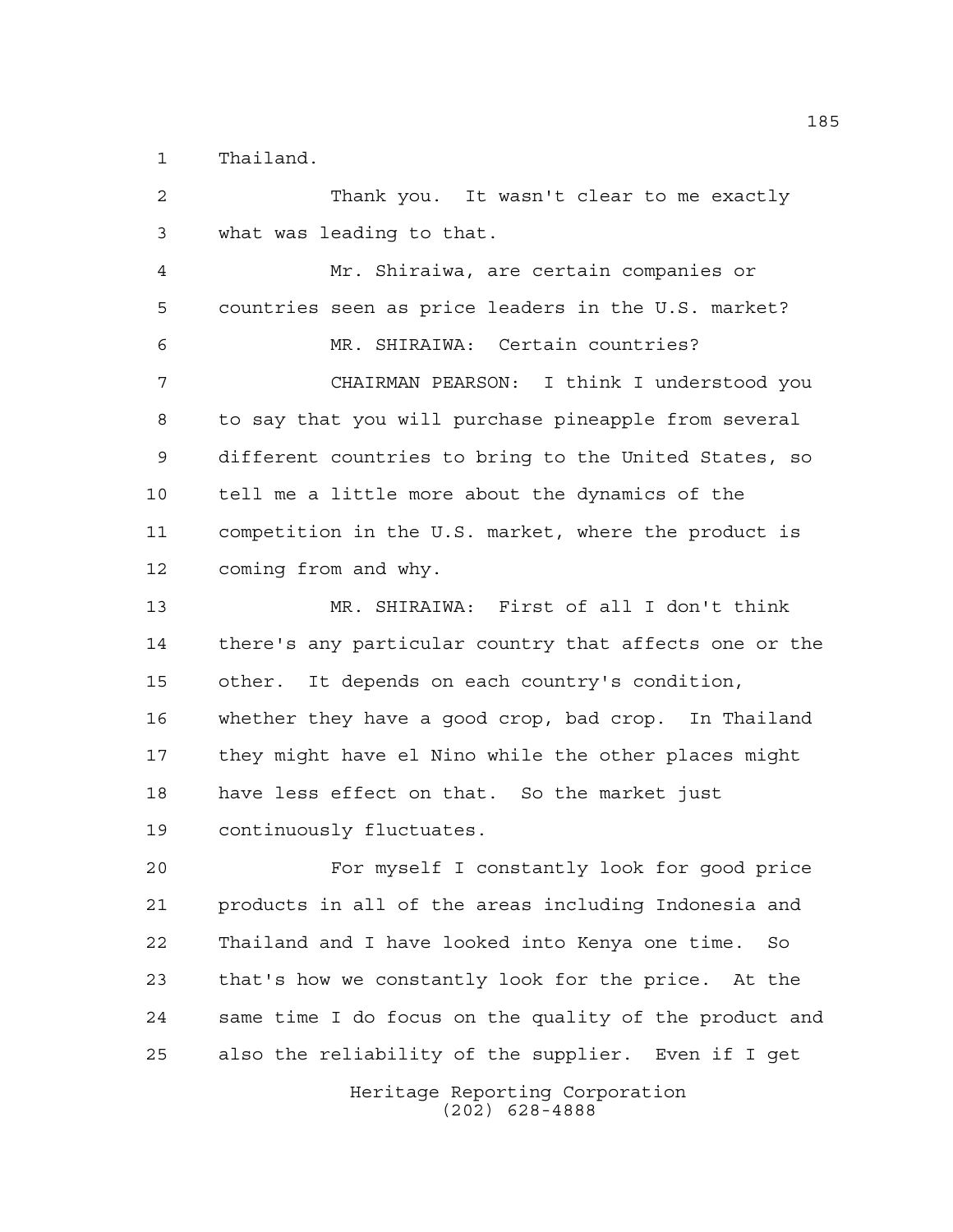the best price I don't want to get in trouble with our customers because that will definitely end our business with our customers.

 CHAIRMAN PEARSON: Do you see relative stability in the demand base in the United States in terms of the purchasers and their requirements from year to year? Do you have long term relationships supplying certain firms in the United States?

 MR. SHIRAIWA: Yes, and they have been pretty stable. As for retail, we see actually a little decline on the canned pineapple ads. I've seen more and more cups and plastic jars taking over the shelves.

14 As you know the supermarket has limited space to sell the product and if these jars and cups come into these places, obviously someone is going to lose their volume.

 CHAIRMAN PEARSON: So the requirements of the retail customers have been changing in recent years as there has been some development of a preference for plastic packaging or packaging other than steel cans?

Heritage Reporting Corporation (202) 628-4888 MR. SHIRAIWA: They are different. Well for canned pineapple I would say the requirements are the same. They haven't changed. But they are looking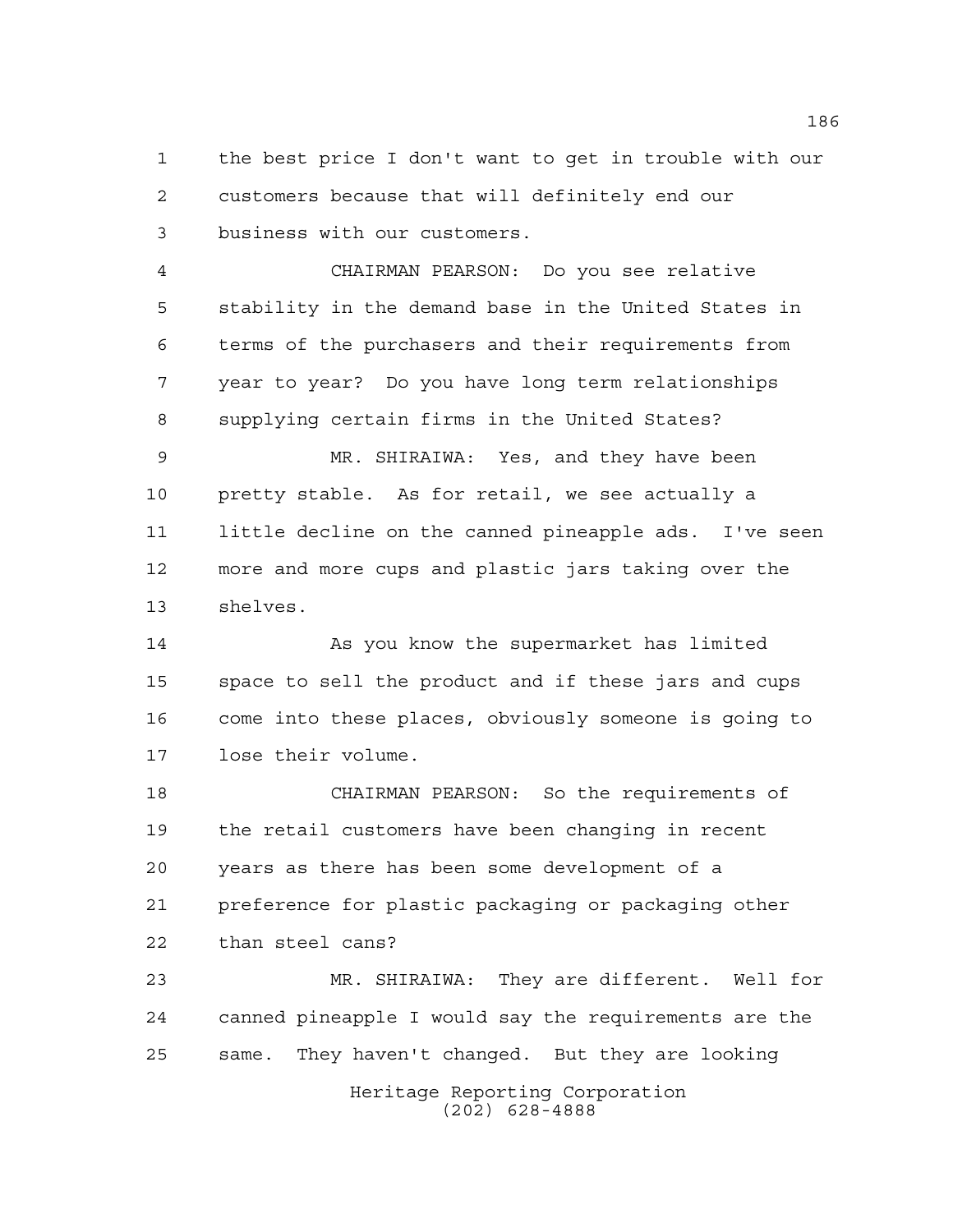into more value added products, organic products,

 those kind of, they are constantly looking for more profitable items, so that is probably going to affect in the future.

 CHAIRMAN PEARSON: And it would be correct to understand that your firm will procure pineapple that's packaged in plastic cups if that's what the customer wants?

 MR. SHIRAIWA: Yes, and we currently are purchasing cup fruits from China right now. Not necessarily pineapple, but we are also looking into launching a new innovative item on pineapple to get that kind of business.

 CHAIRMAN PEARSON: So from year to year your shift in sourcing, emphasizing first one country and then another, that will be primarily in response to the supply conditions in those countries. Supply and price conditions.

 MR. SHIRAIWA: Yes. I wouldn't switch everything, switch them back and forth, but I have a good partner basically that we work with, a couple of suppliers, and it depends on -- sorry price. The share goes back and forth. But my overall volume wouldn't change because of that.

Heritage Reporting Corporation (202) 628-4888 CHAIRMAN PEARSON: Is it correct that you do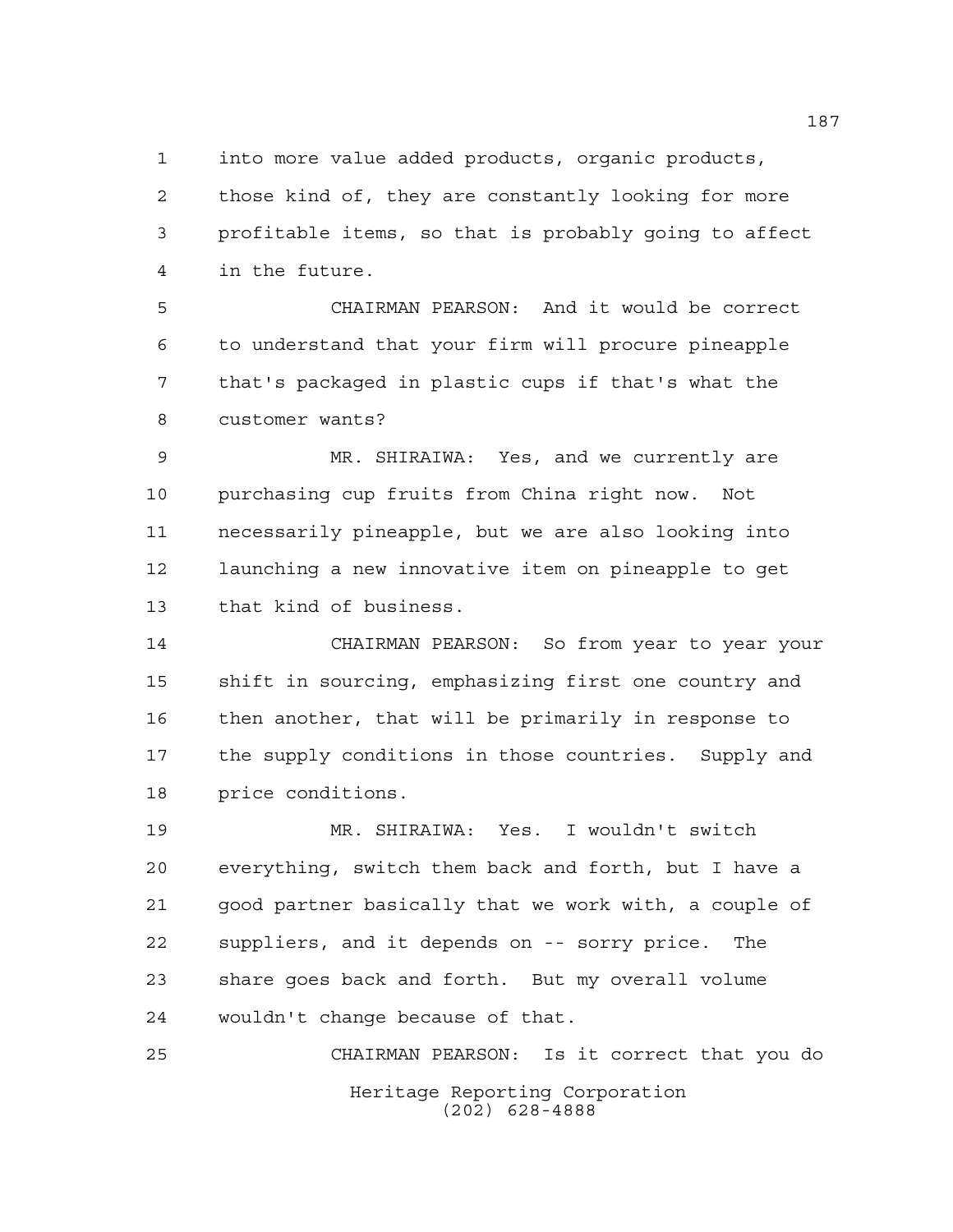not view Maui Pineapple as being a competitor in this segment of the marketplace that you're serving? Are you serving exclusively the retail sector?

 MR. SHIRAIWA: Yes, retail sector only. The reason I said I don't compete with them is because I do constantly hear about my pricing to customers. They always compare my pricing is a little high compared to who and who. Nobody speaks that, well compares with Maui's price against our price, so I don't hear their name. When I go to store I don't see them any more.

 MR. LAFAVE: I think we heard this morning that they'd exited that segment of the market so it's not surprising that he doesn't consider himself to be in competition at this moment.

CHAIRMAN PEARSON: Okay.

 So it's a market in which it's difficult to characterize either a company or a country as being a price leader to take the price up or down from one year to the next.

 MR. SHIRAIWA: It's a little complicated on the retail side. On the brand side, there's definitely, the brand leader Dole is definitely number one and there is a trend that U.S. retail is going through what they call the vendor elimination, is that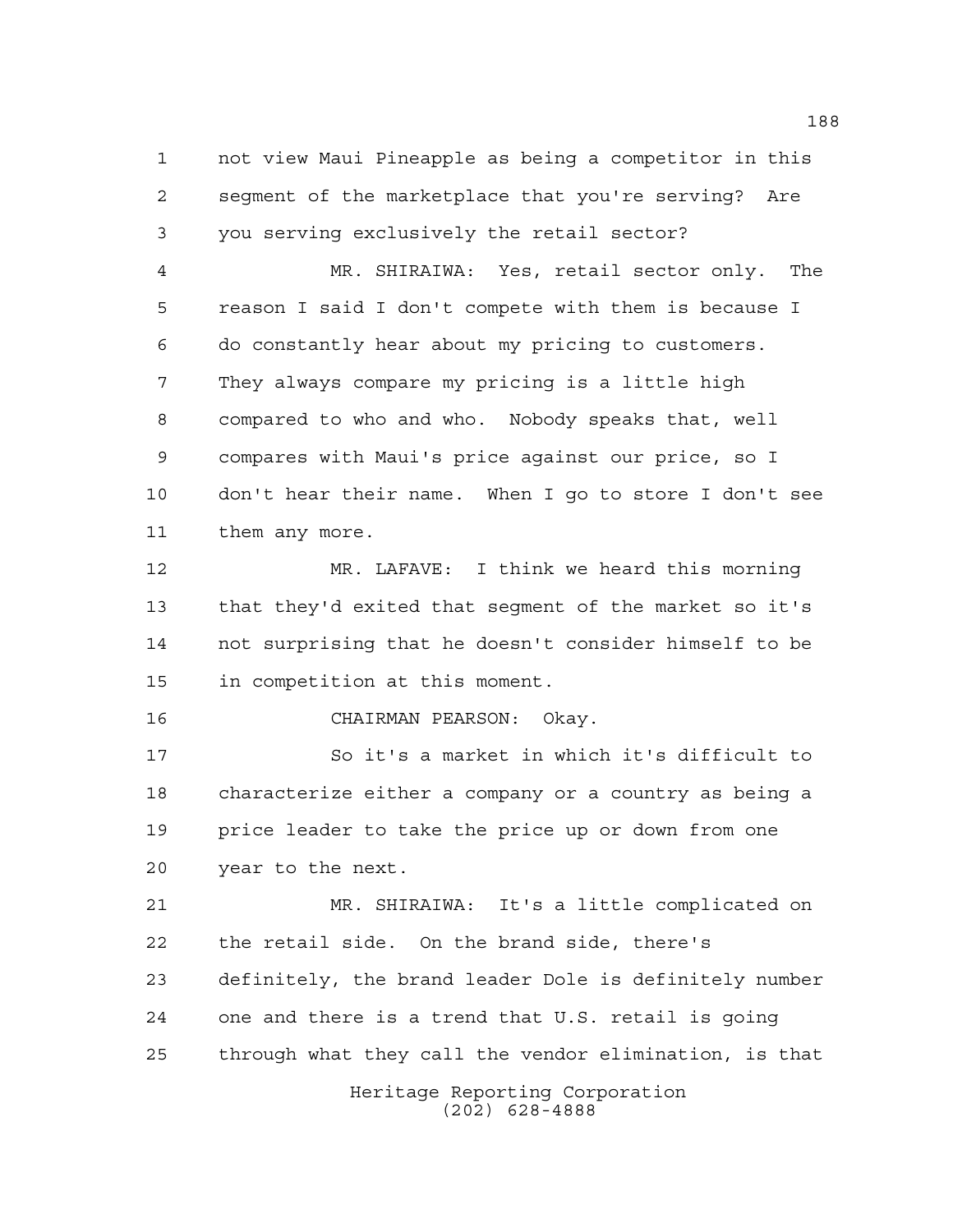they want a reduced number of brands that carry on their stores. Usually they go to one national brand and one private brand, and usually the one national brand is Dole.

 So that is really tough part. Maui is having difficulty, I am having difficulty selling canned pineapple as well because of this very competitive issue we have right now.

 Private segment is again, the retail stores try to differentiate themselves from the other retailers by having high quality yet they want to have economical price compared to national brand. So price is important, but at the same time they do ask that we need to provide them, basically match the quality of national brands because they don't want to lose their consumers by selling the cheap product.

 CHAIRMAN PEARSON: And the major retail customers that you work with, do any of them say I'll accept pineapple from any location except not country X because I had a bad experience?

 Are the major purchasers willing to take pineapple from any location? Or do they have some restrictions?

Heritage Reporting Corporation MR. SHIRAIWA: Most of them will take basically any origin, except I had one case that the

(202) 628-4888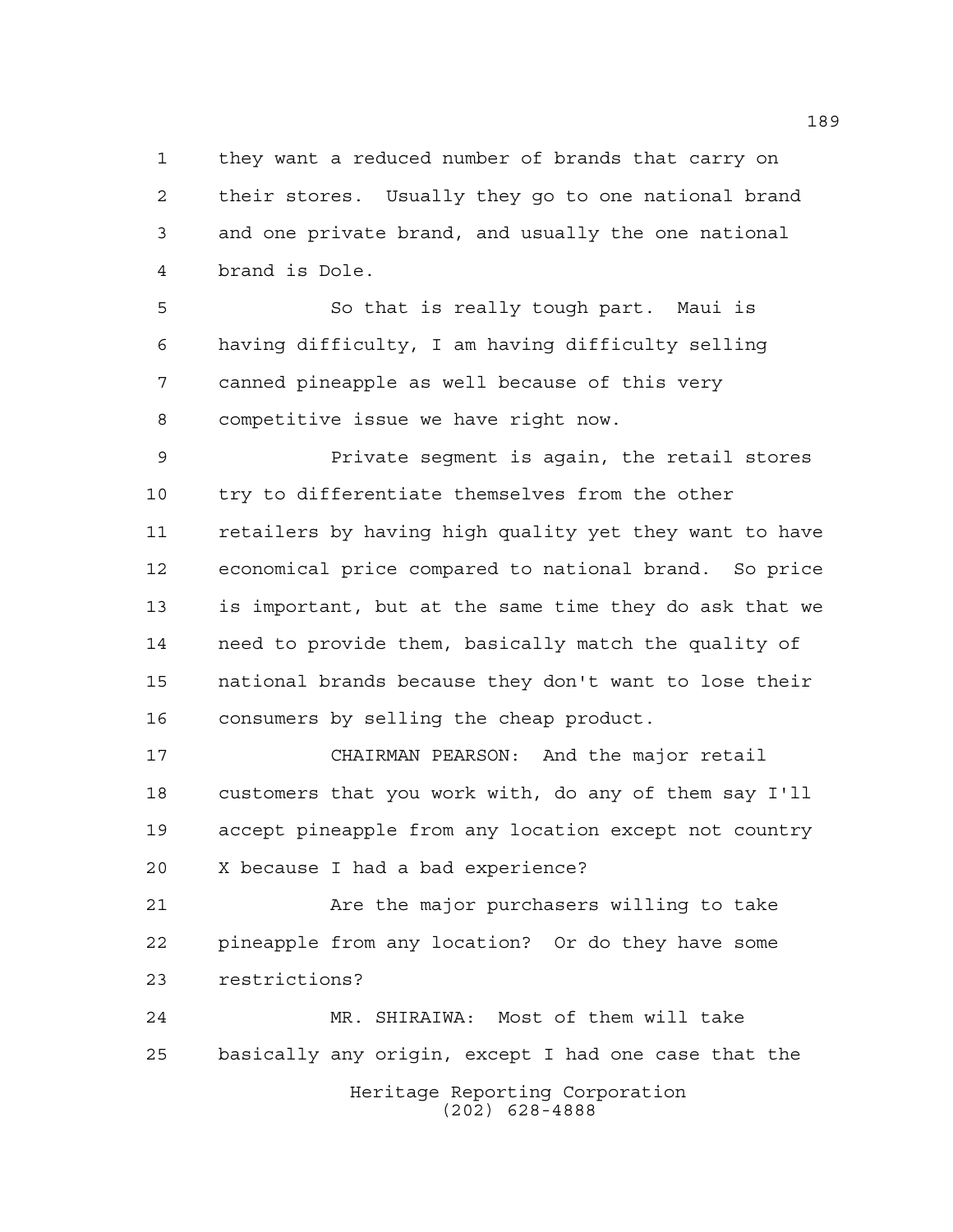Heritage Reporting Corporation (202) 628-4888 customer refused to take a product from Kenya and that was when they had terrorist attacks and stuff so they were concerned about security. CHAIRMAN PEARSON: My light's about to change. Thank you very much. Madame Vice Chairman? VICE CHAIRMAN ARANOFF: Thank you, Mr. Chairman. And I'd like to join my colleagues in welcoming this panel here this afternoon and thanking you for traveling so that you could spend this time with us. Ms. Tantipipatpong, I want to clarify one thing I thought I heard you say to one of my colleagues. You were being asked about restrictions on shipping standard grade to the United States market. And I thought I heard you say that the reason people wouldn't buy it in the U.S. was because under USDA regulations anything less than choice grade had to be labeled as sub-standard? Was that what you said or did I mishear you? MS. TANTIPIPATPONG: Let me clarify. Actually what USDA has mentioned about the labeling is that if it's below the choice it should be declared on the label. But it's true that in the market today you may see some standard quality but the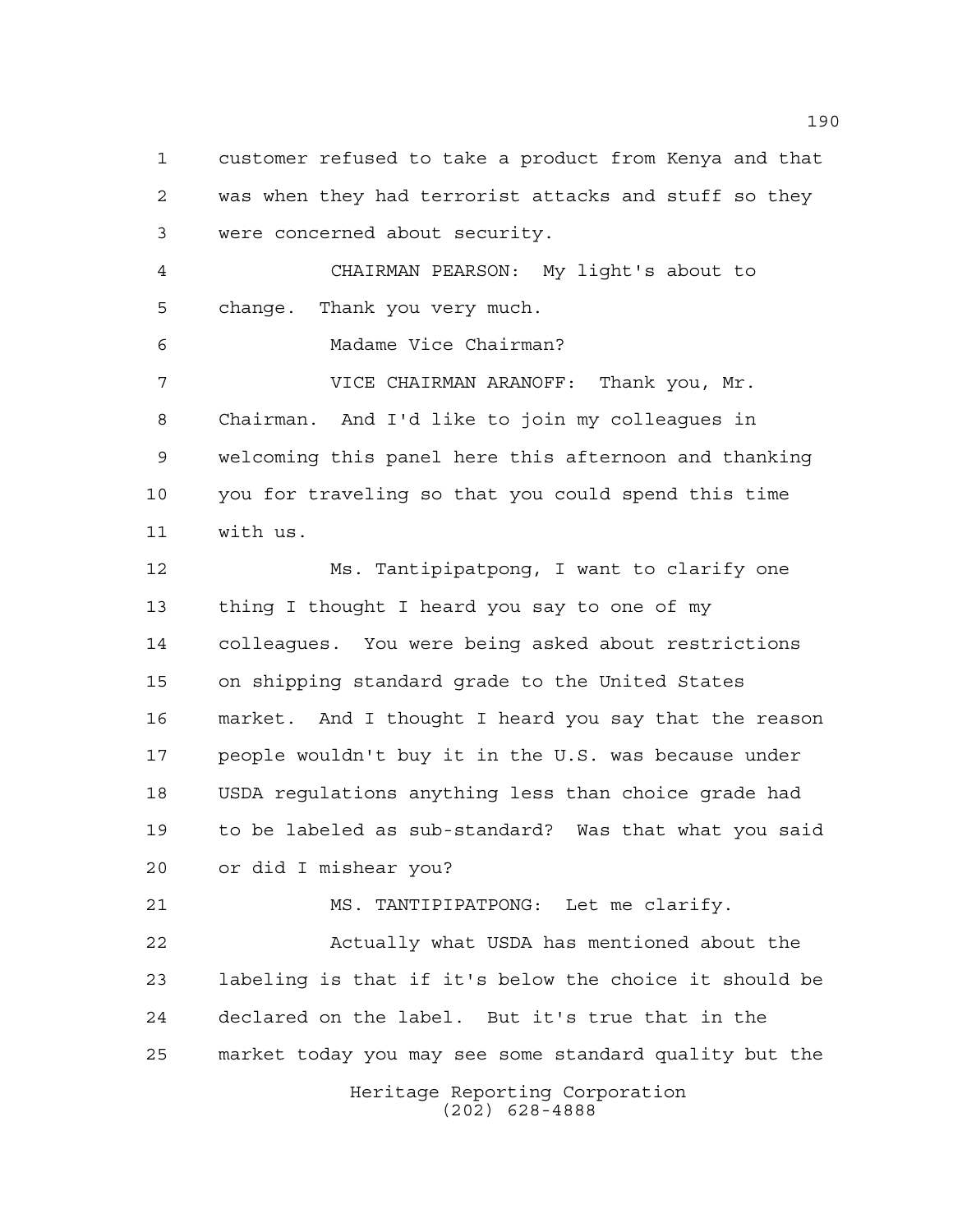consumer may not understand the quality so much. But at the end, reflect to whether they like the product they buy or they don't like it, then of course it would affect their next purchase.

 Basically what we see in the U.S. market today is the choice quality. Compared to what we would ship to the EU.

 VICE CHAIRMAN ARANOFF: I know that Mr. Shiraiwa said that sometimes you might see a standard quality product, for example in a Dollar Store, somewhere at the low end of the market. If I went to the Dollar Store and I picked up a can that was standard quality, would it say FDA Standard Quality, or would it say pursuant to U.S. law we must inform you that this product is -- What would it say?

 MS. TANTIPIPATPONG: Actually it doesn't say anything at all. We just say the canned pineapple sliced or chunks or crushed in juice or in syrup.

 VICE CHAIRMAN ARANOFF: So you're not actually required to put the fancy, standard or choice on the label. Okay. Thank you for that clarification.

 Mr. Lafave indicated earlier in answering questions about the number of subject producers in Thailand, he said there may be 50 producers out there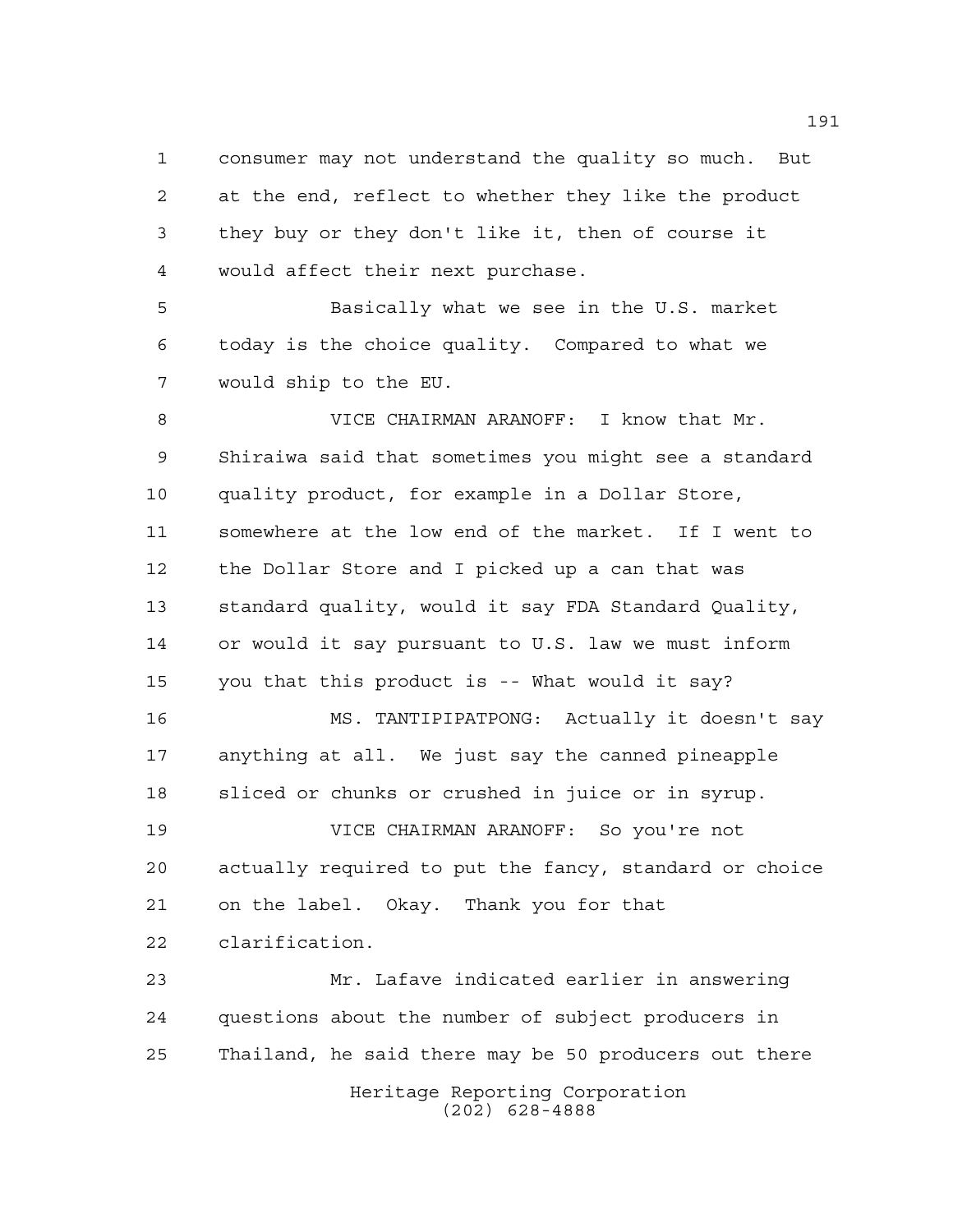are Petitioners claim. As the head of the Producers Association, and I understand that it's a voluntary membership organization, do you know how many producers of this product there are in Thailand? MS. TANTIPIPATPONG: The number may not be very accurate. In fact a lot of factories producing many different types of fruits using the same facility, and maybe because of that, the Petitioner may be adding up all the numbers of producers of

 canned fruits. But the members of the Thai Food Processors Association who are producing canned pineapple fruit for export is about, if I remember correctly, but if I can just submit that just for the post-hearing, but around 25.

 VICE CHAIRMAN ARANOFF: Okay, I appreciate that answer.

 During your testimony, Mr. Lafave, I actually wrote this phrase down but you were making the point that the subject Thai producers were never the largest exporters to the U.S., either before the orders went into effect or since. You used the phrase they either never shipped to the U.S., not recently, or in modest quantities.

 MR. LAFAVE: I believe I said that before and after the revocation they were not the major

Heritage Reporting Corporation (202) 628-4888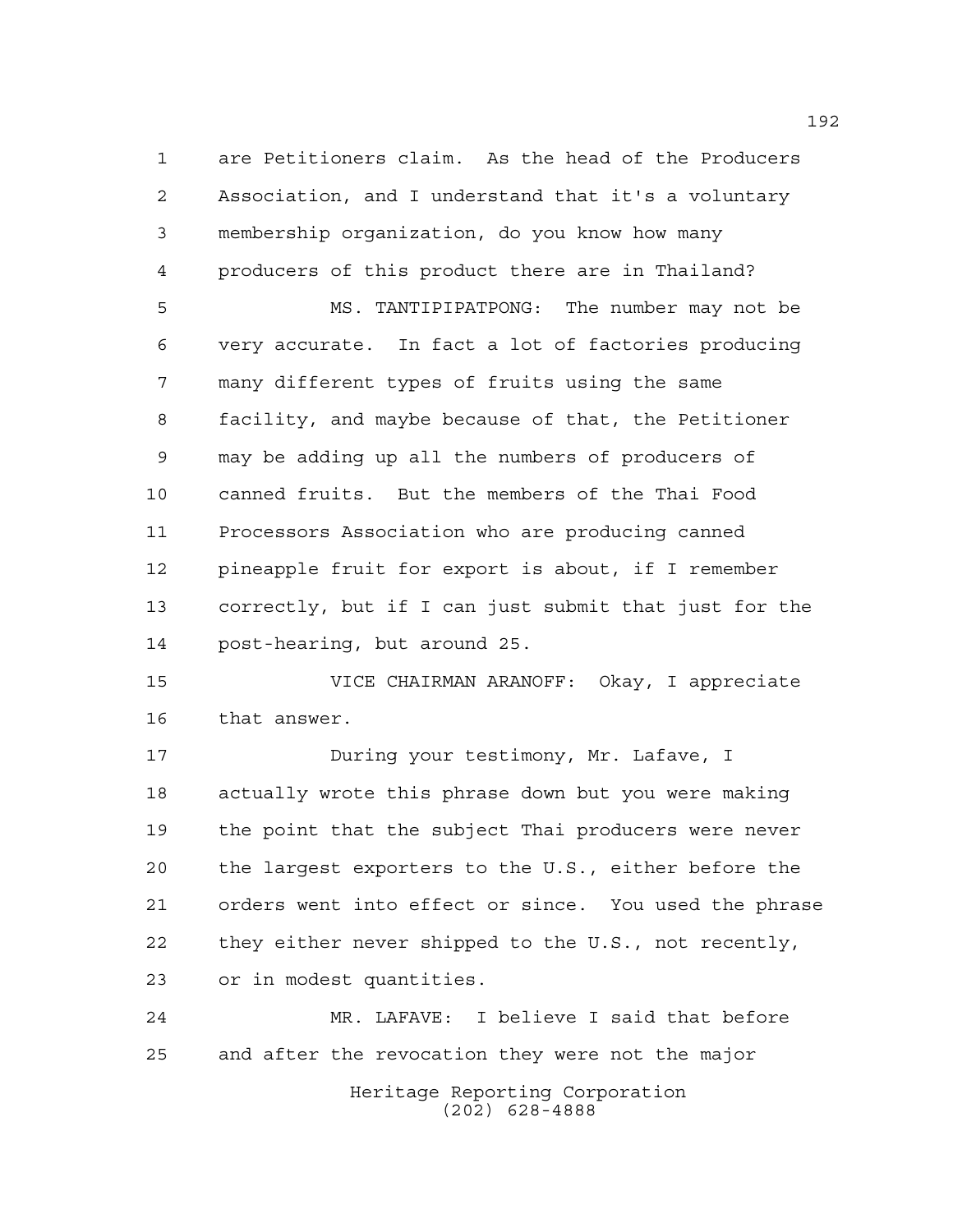exporters.

Heritage Reporting Corporation (202) 628-4888 VICE CHAIRMAN ARANOFF: What I wanted to ask you is there have been a number of recent sunset cases in which arguments have been made to the Commission along those lines, and also the arguments about having established customers in third country markets. In each of those cases what we have asked the parties making those arguments to do is to provide us with information on a company by company basis. For each company that you represent, rather than making the generalized statement that characterizes all subject Thai production, especially considering that you don't represent all subject Thai production. If you could provide us for each of the companies that you represent what their volume has been to the U.S. before and after. I'd prefer to look back even before the orders were in place, if that's possible, and with respect to -- Well, let me ask you that first. Is that something you think you can do? MR. LAFAVE: No, I don't think we can get data before 2000. I've tried. People don't retain documents that long. VICE CHAIRMAN ARANOFF: Not from the questionnaires -- MR. LAFAVE: In their questionnaire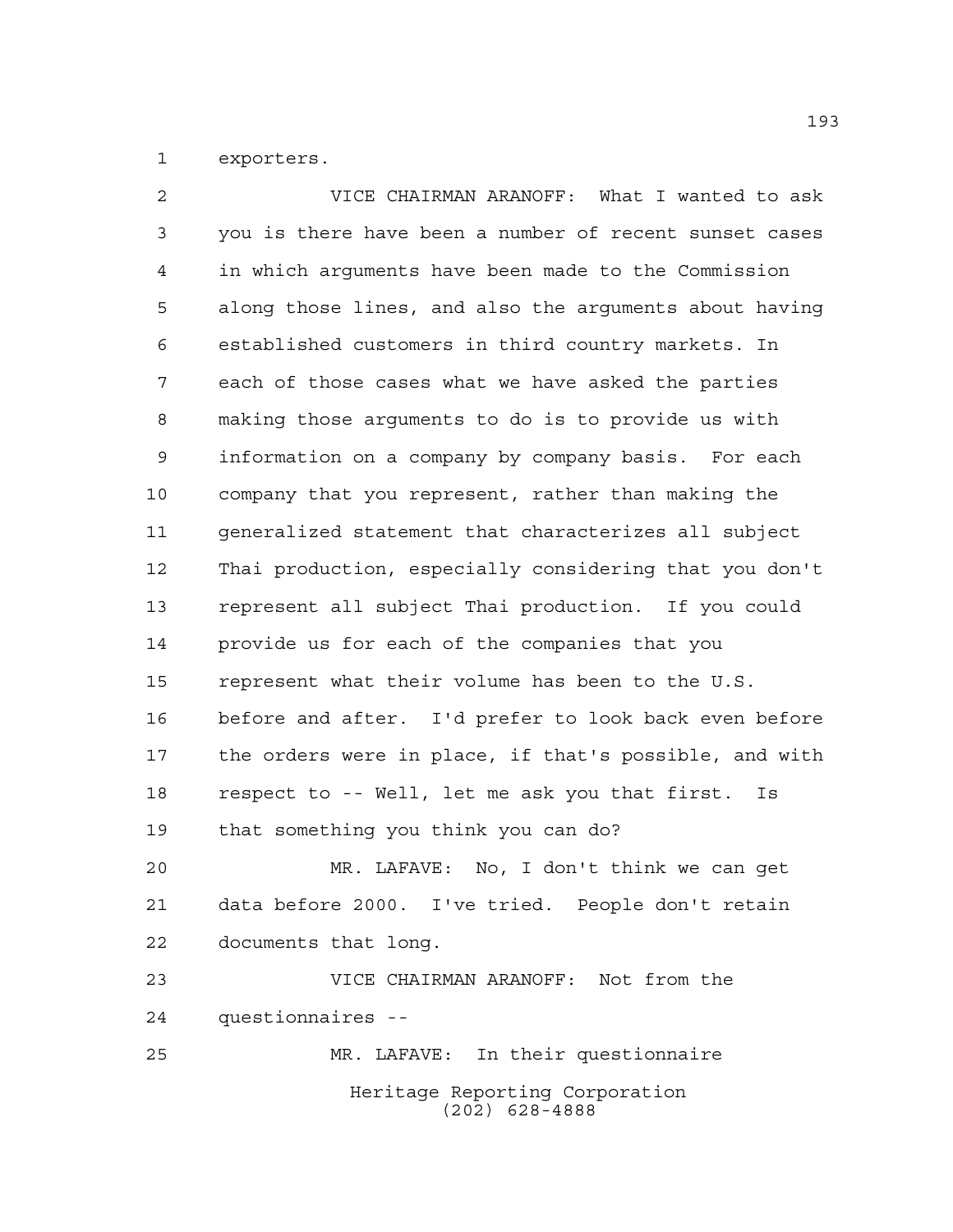responses, I don't believe we have the questionnaires from the original investigation on the record of this case, and I don't have access to them.

 From their questionnaires you can see what they've been exporting since 2000 and you will certainly see that the other Respondents are shipping product to those other markets that I mentioned.

 VICE CHAIRMAN ARANOFF: I understand that. Obviously one of the arguments that you made is that they wouldn't have an incentive to divert those shipments. We have some pricing information on the record which is relevant to that argument, but a lot of times we also look at things like the existence of long term contracts or absent contracts, long term customer relationships where individual companies can demonstrate that they've been selling around a certain volume to particular third country market customers over a period of years which is stronger evidence than the generalized statement that one has third country market customers.

 So if there is anything that any of the individual companies can submit that would bolster the claims about the depth and extent of their relationships with their third country market customers, that would be very helpful.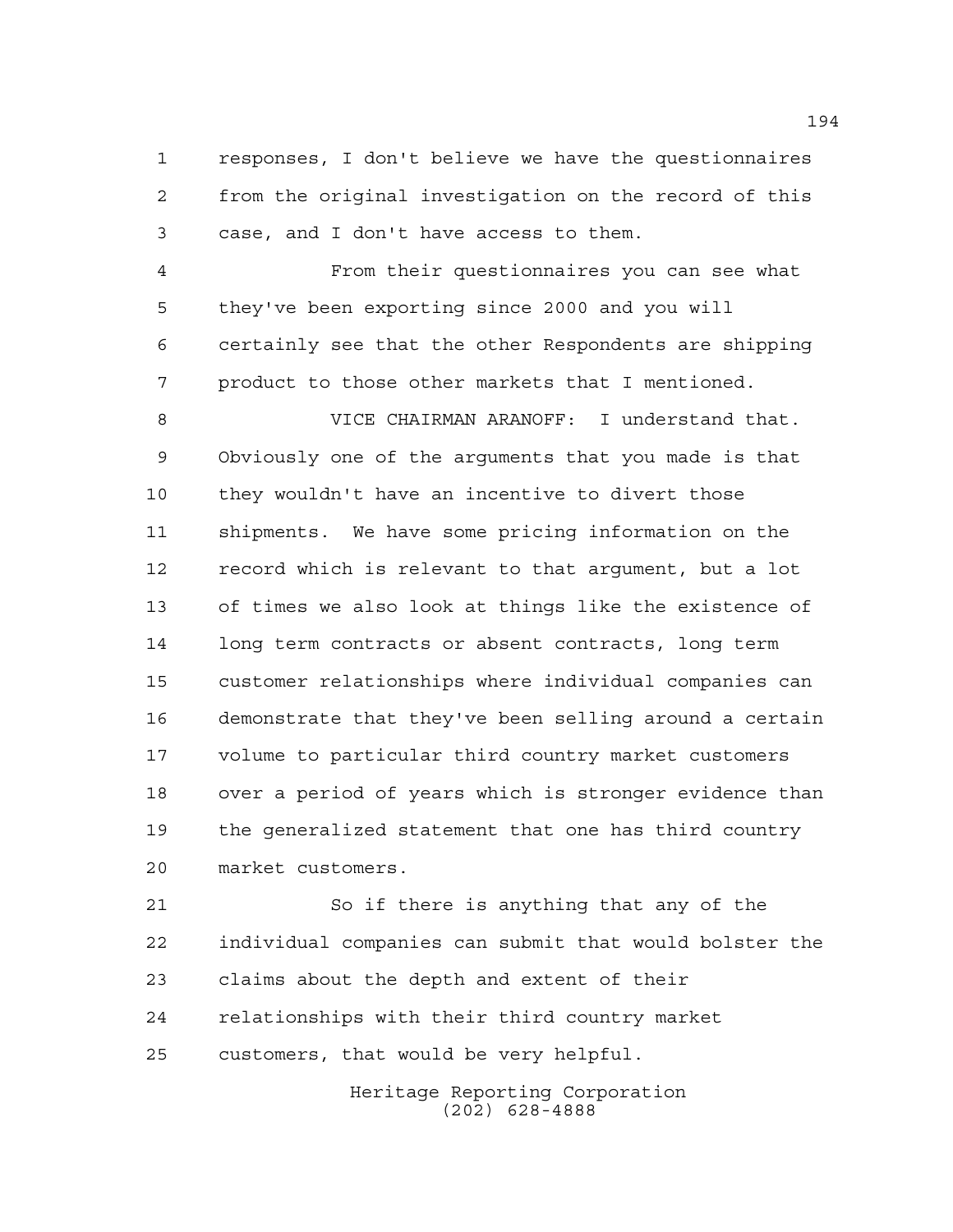MR. LAFAVE: We'll see what we can come up with. It's a little bit late in the day to try to put that together, but we'll see if we can come up with something by the post-hearing brief. I will just say that from my own experience of looking at how TPC has organized its affairs, it typically sells through one or two customers in each market and has done so for years. VICE CHAIRMAN ARANOFF: Okay. I appreciate that, and any further detail that you can add. How do transportation costs to the U.S. market for Thai canned pineapple compare with transportation costs to other major markets such as the European Union or Japan or Russia? MS. TANTIPIPATPONG: The freight rate from Bangkok to EU at the moment is around 1,300 to 1,500 U.S. dollars per container. The freight to Japan is less than that because of the distance. Of course the freight to the U.S. is even more expensive because it's further away from Thailand, especially if we have to ship to the east coast. VICE CHAIRMAN ARANOFF: One last question. Mr. Lafave, in your brief you argue that Maui is motivated by Byrd Amendment disbursements to work to keep this antidumping duty order in place. Of

Heritage Reporting Corporation (202) 628-4888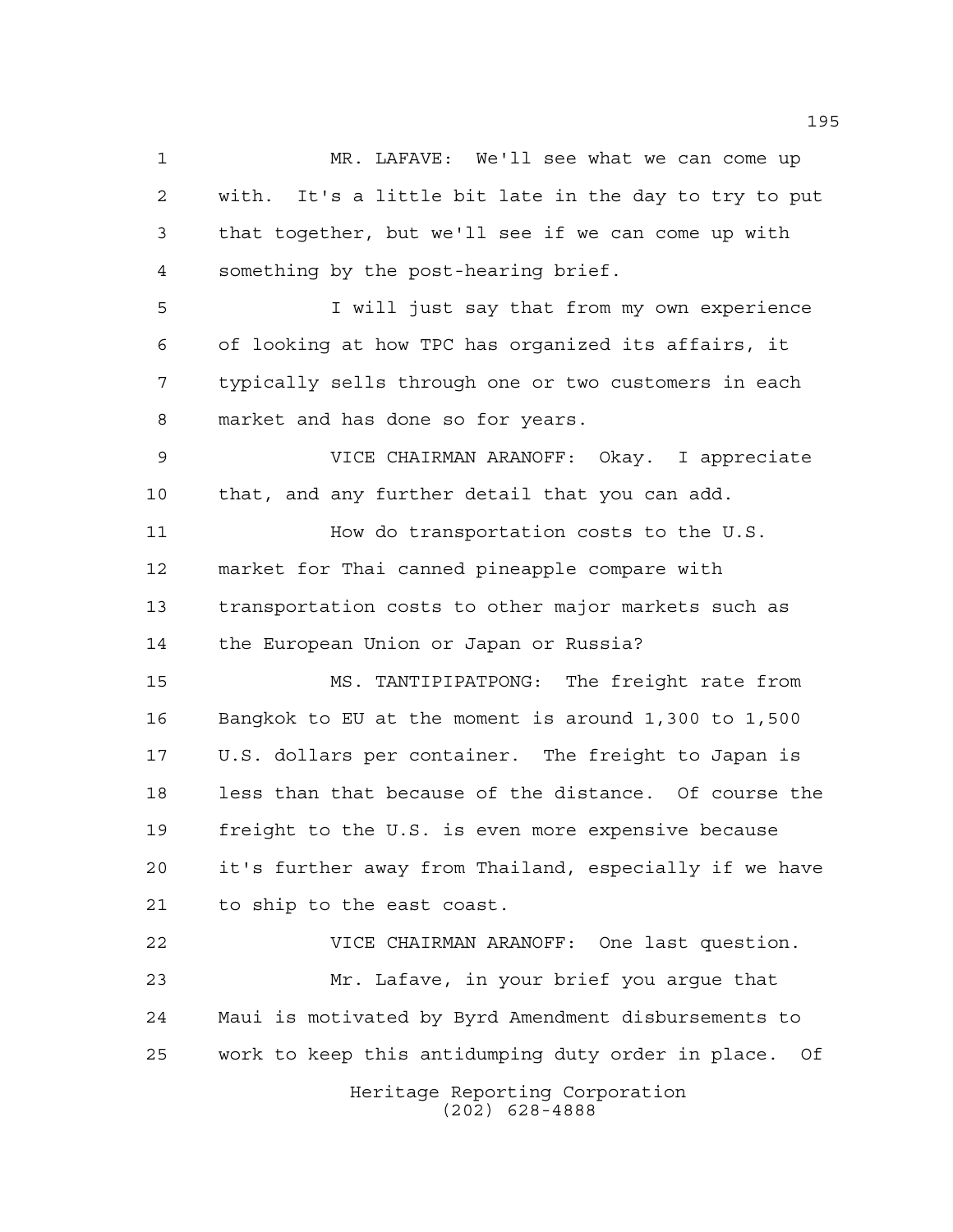course the benefits of the Byrd Amendment are set to expire later in 2007. In light of that, what weight should we give to that argument? MR. LAFAVE: It's too bad that we're not meeting this time next year, then we'd know. VICE CHAIRMAN ARANOFF: Okay. I don't think I have any further questions but I wanted to thank everyone on the panel for your answers this afternoon. Thank you, Mr. Chairman. CHAIRMAN PEARSON: Commissioner Hillman? COMMISSIONER HILLMAN: Thank you. A couple of issues that I wanted to make sure I understand, Mr. Shiraiwa. I'm trying to understand the issue of how in the retail segment, again, just sort of how the contracts work for getting your supply. I'm trying to understand, we heard testimony this morning about the issue that at least from Maui's perspective they've in essence been pushed out of the retail market and on the other hand I've heard a lot of other statements that would suggest that this was a conscious decision on theirs to get out of the retail market. I'm wondering if you can help me understand how it works. In other words, if I'm trying to sort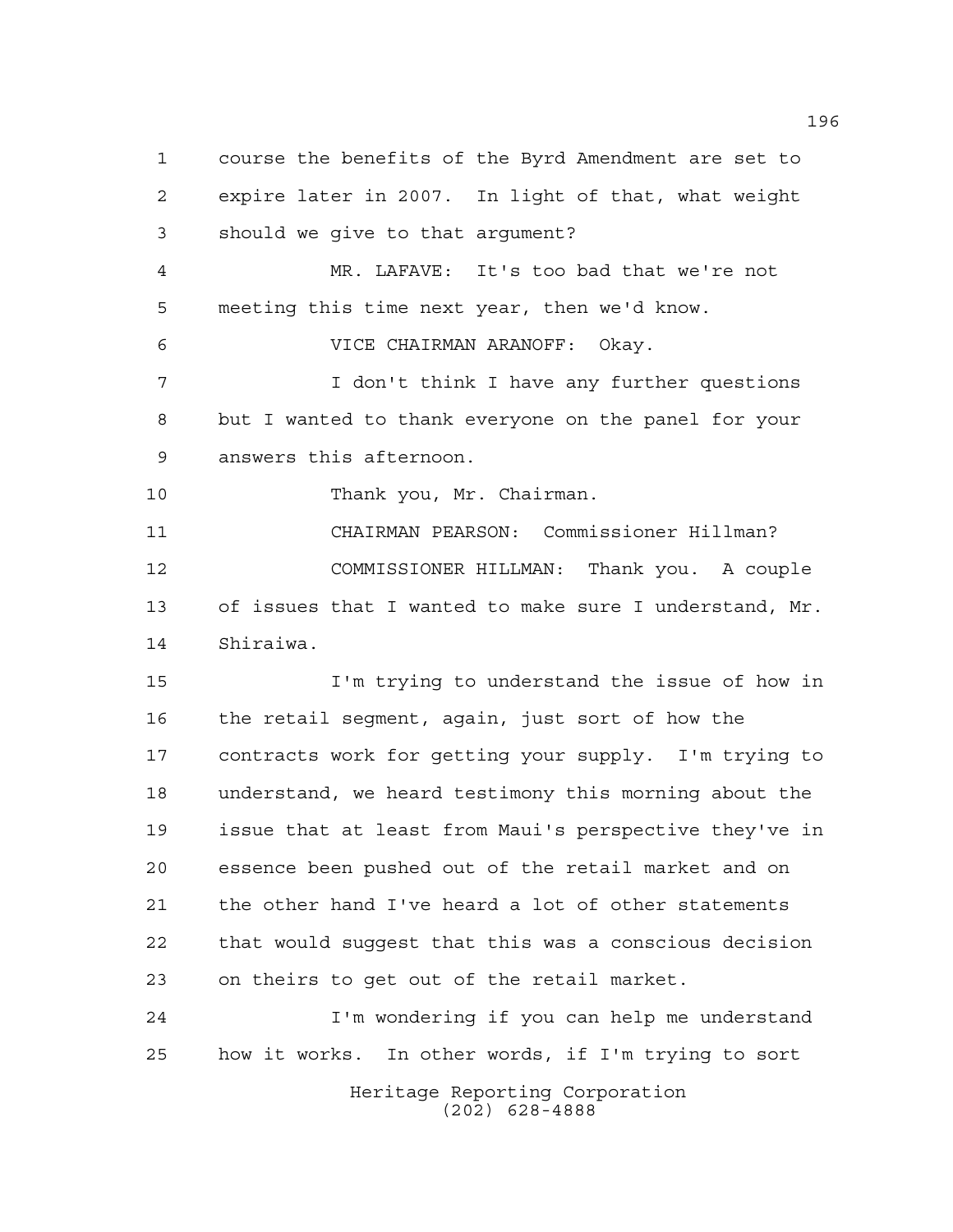out whether a company like yours or a company like Maui, what would I be looking at in terms of do you normally have a contract? Does it specify the volume you're going to purchase, the exact can size that you're purchasing? Do you specify what grade the pineapple has to be? How long a term a contract is that typically? Anything you can help me understand about how the retail end of it does its purchasing of pineapple.

 MR. SHIRAIWA: First of all there is no quantity contract except I'd say private label do have buy in quantity, but my brand, we basically review the price quarterly and it depends on market situation.

 COMMISSIONER HILLMAN: How do you decide who you're buying from? Do you go out there and in essence request bids? I'm ready to buy X amount in Y can size and give me an offer?

 MR. SHIRAIWA: Purchasing, we keep contacting the suppliers, constantly asking for prices. Probably every two to four months we constantly ask.

 COMMISSIONER HILLMAN: How many people would you typically contact?

Heritage Reporting Corporation (202) 628-4888 MR. SHIRAIWA: At this moment probably two. COMMISSIONER HILLMAN: So you go to two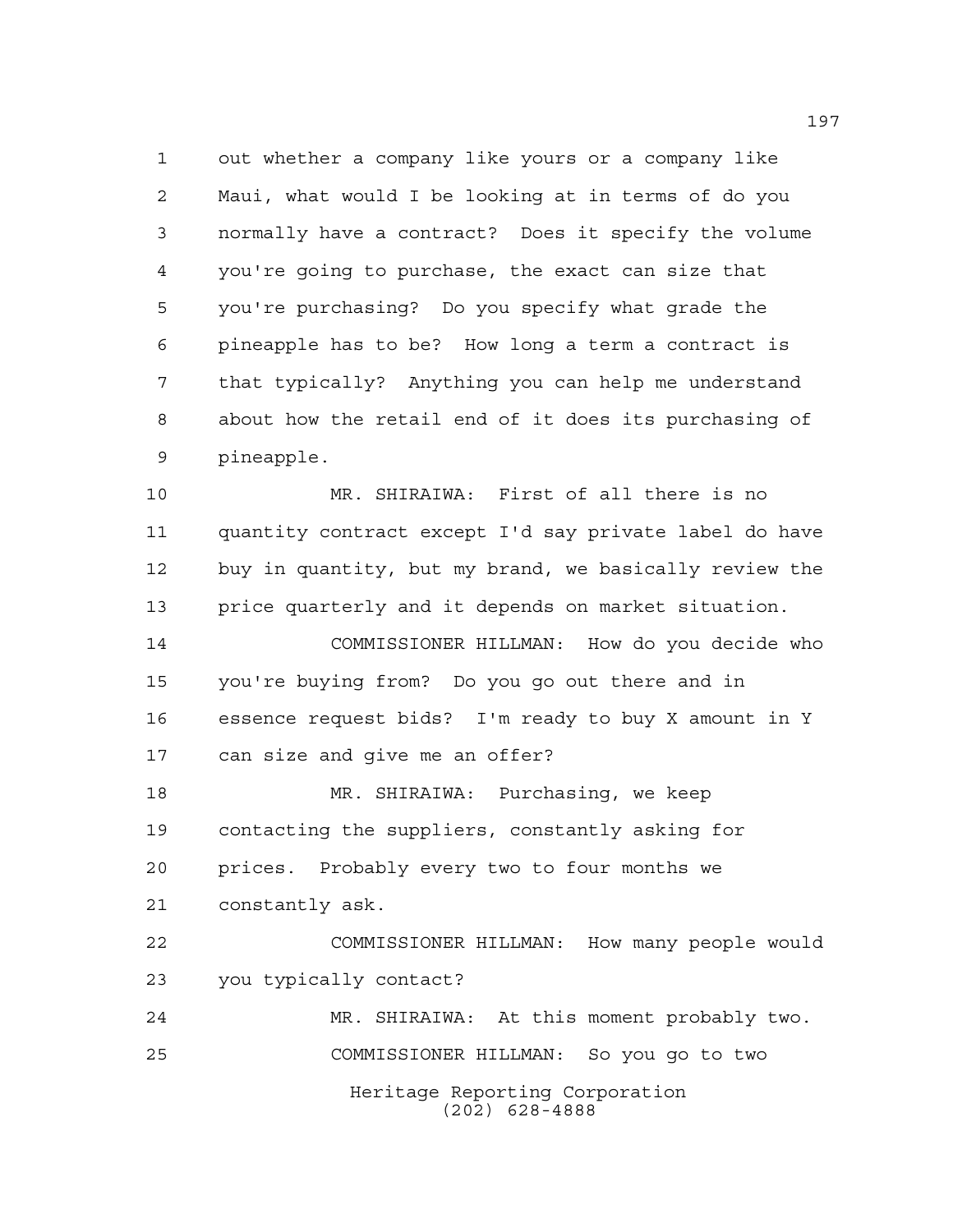different suppliers and say I'm looking to buy a certain amount and please give me a price quote?

 MR. SHIRAIWA: Yes. Basically we give them, this is how much quantity we need for the next three months, what is the price. Usually they give two different prices. Not necessarily I push everything to this one supplier. Usually I keep the other suppliers as well just to have a communication and to understand what the market price will be.

 COMMISSIONER HILLMAN: For that quarter will you give all of that bid to the one supplier that was the lowest?

 MR. SHIRAIWA: No. As I said, I would like to keep getting all this information from different suppliers so I can see overall the situation market price. For instance, I will bid between Thai and Indonesia. If Indonesia has a cheaper price they will get the larger share, but I will still be buying from Thailand just because I want to keep track of what Thai price would be.

 COMMISSIONER HILLMAN: When you say Thailand, are yo contacting more than one company in Thailand or are you going to multiple --

Heritage Reporting Corporation (202) 628-4888 MR. SHIRAIWA: Currently one only. COMMISSIONER HILLMAN: One Thai company and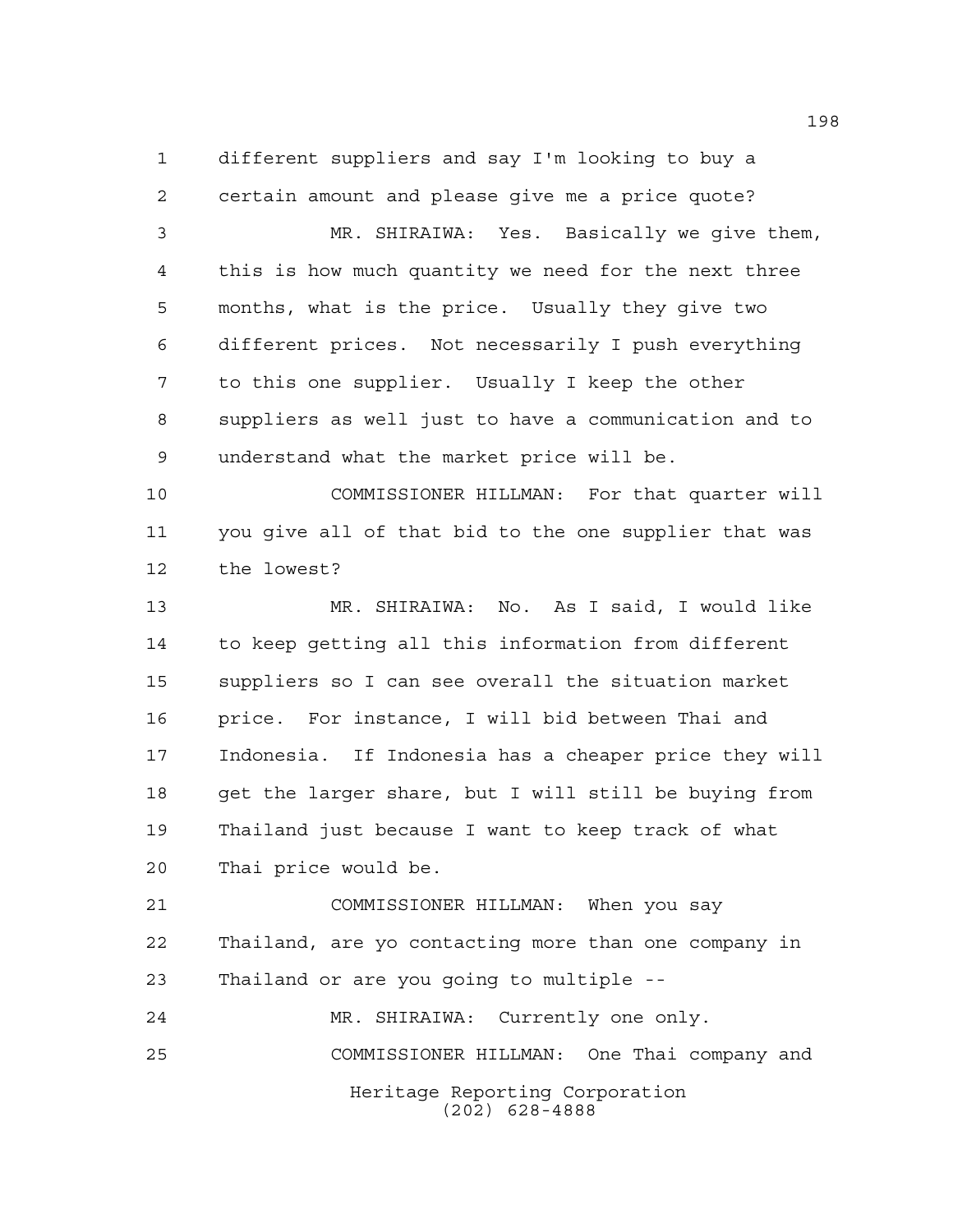one Indonesian company?

Heritage Reporting Corporation (202) 628-4888 MR. SHIRAIWA: Yes. COMMISSIONER HILLMAN: If somebody else, say Maui or somebody else wanted to get your business, how would they have to -- What would they do to do that? MR. SHIRAIWA: If Maui wants the business I will be open to -- COMMISSIONER HILLMAN: If they come to you and say we'd like to start supplying you. MR. SHIRAIWA: Yes. I would definitely look into that. COMMISSIONER HILLMAN: Do you typically get that from other producers in Thailand or Indonesia or elsewhere? We'd like to supply you? MR. SHIRAIWA: Yes, I do. COMMISSIONER HILLMAN: Would you say that's pretty typical of how that works? In essence quarterly contracts, if you will, based on their soliciting you, not your soliciting them. MR. SHIRAIWA: Yes, but for canned pineapple actually soliciting is not really good for me. First of all, I don't have a huge quantity that I may be able to allocate to these customers, but moreover, it's risky to start business with people I don't know. For people I've dealt with or the factory I'm buying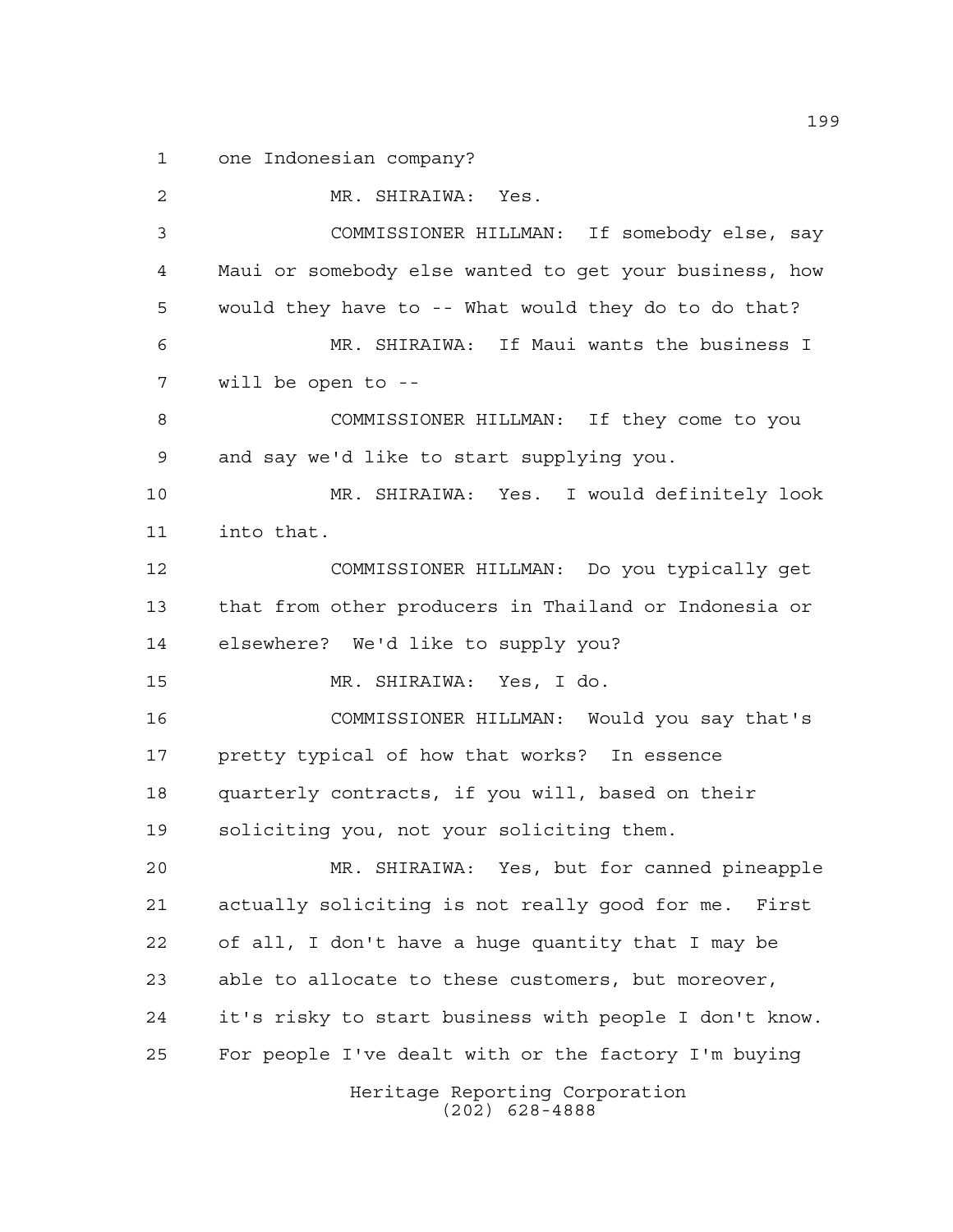from right now, is reliable. That's why I go to there. That's why I constantly buy from them. COMMISSIONER HILLMAN: When you're selling product at retail you're selling it under a single brand name? MR. SHIRAIWA: Yes, Ace of Diamonds is my brand. I only supply to one private label, that's all. COMMISSIONER HILLMAN: So one private label and then your own brand? 11 MR. SHIRAIWA: Yes. COMMISSIONER HILLMAN: Would you say that's typical? Or again are a lot of the companies from whom you might purchase also supplying you but also supplying lots of other labels? MR. SHIRAIWA: Yes. COMMISSIONER HILLMAN: If you go into the factory where you're purchasing your product, will you see labels, many many different labels? MR. SHIRAIWA: Lots of labels, yes. COMMISSIONER HILLMAN: No other differences? MR. SHIRAIWA: No. COMMISSIONER HILLMAN: Same can, same product, same everything, just putting a different label on it.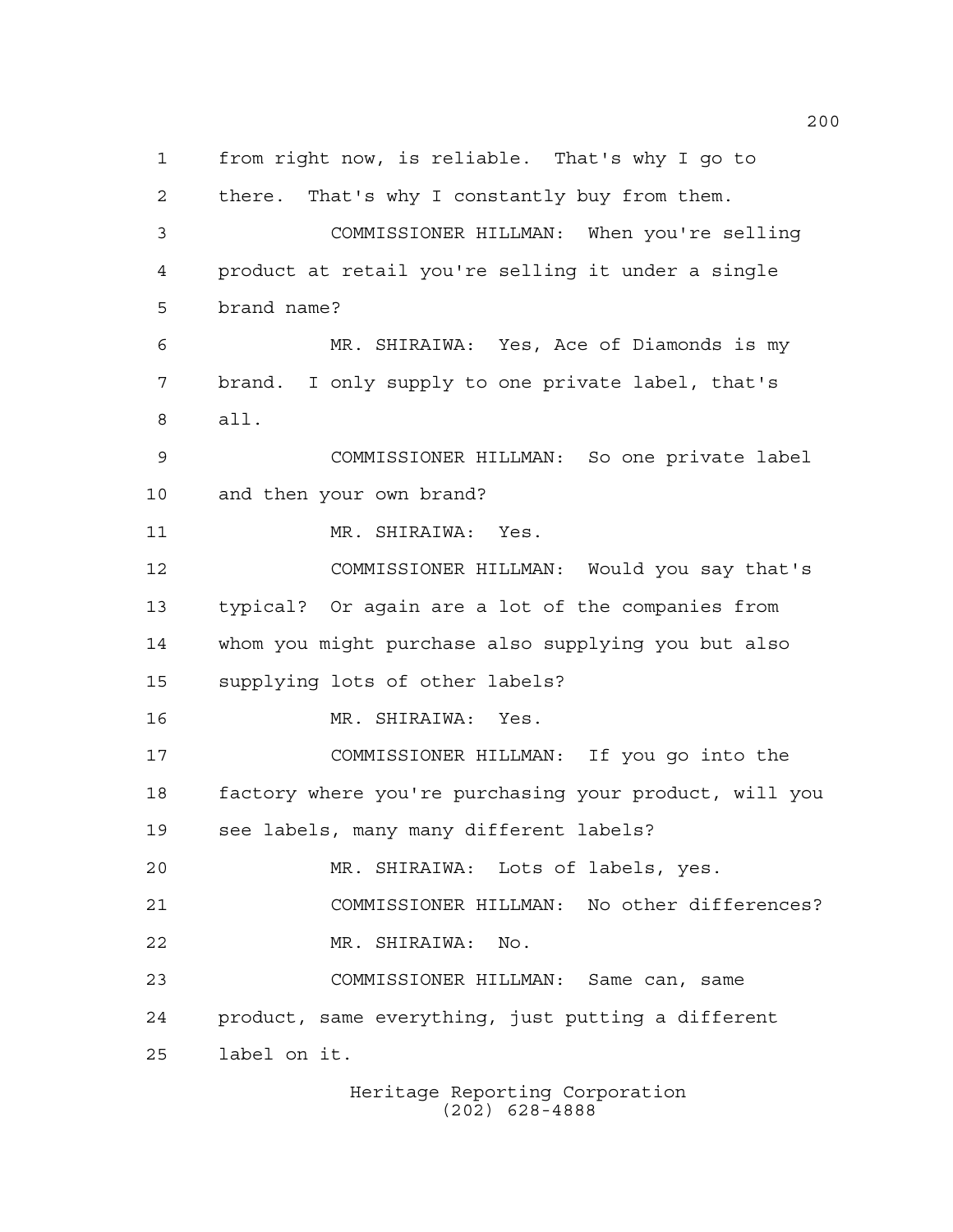MR. SHIRAIWA: Correct.

Heritage Reporting Corporation (202) 628-4888 COMMISSIONER HILLMAN: In terms of the relationship between the retail price versus your price. Do you watch what's going on in the retail market in terms of pricing? MR. SHIRAIWA: Yes. COMMISSIONER HILLMAN: I'm trying to understand, is your price that you're willing to pay for your pineapple more set by what's going on in the retail market for canned pineapple? Or is it more set by the price of canned pineapple, the cost from your supplier? MR. SHIRAIWA: Definitely the cost will affect the retail price as the price we offer to the retailers, the retailers add onto a certain percentage of their profit and then put on the shelf. But if I go too much above, there will be a limit of what I can do with the canned pineapple, as a limit of pricing that, for instance for my brand I cannot go over Dole's price, so Dole's price will be like a maximum price for me. COMMISSIONER HILLMAN: I understand that. If that were to happen, if you were to try to go over Dole's price then the retailers simply don't purchase any from you? Or they come back to you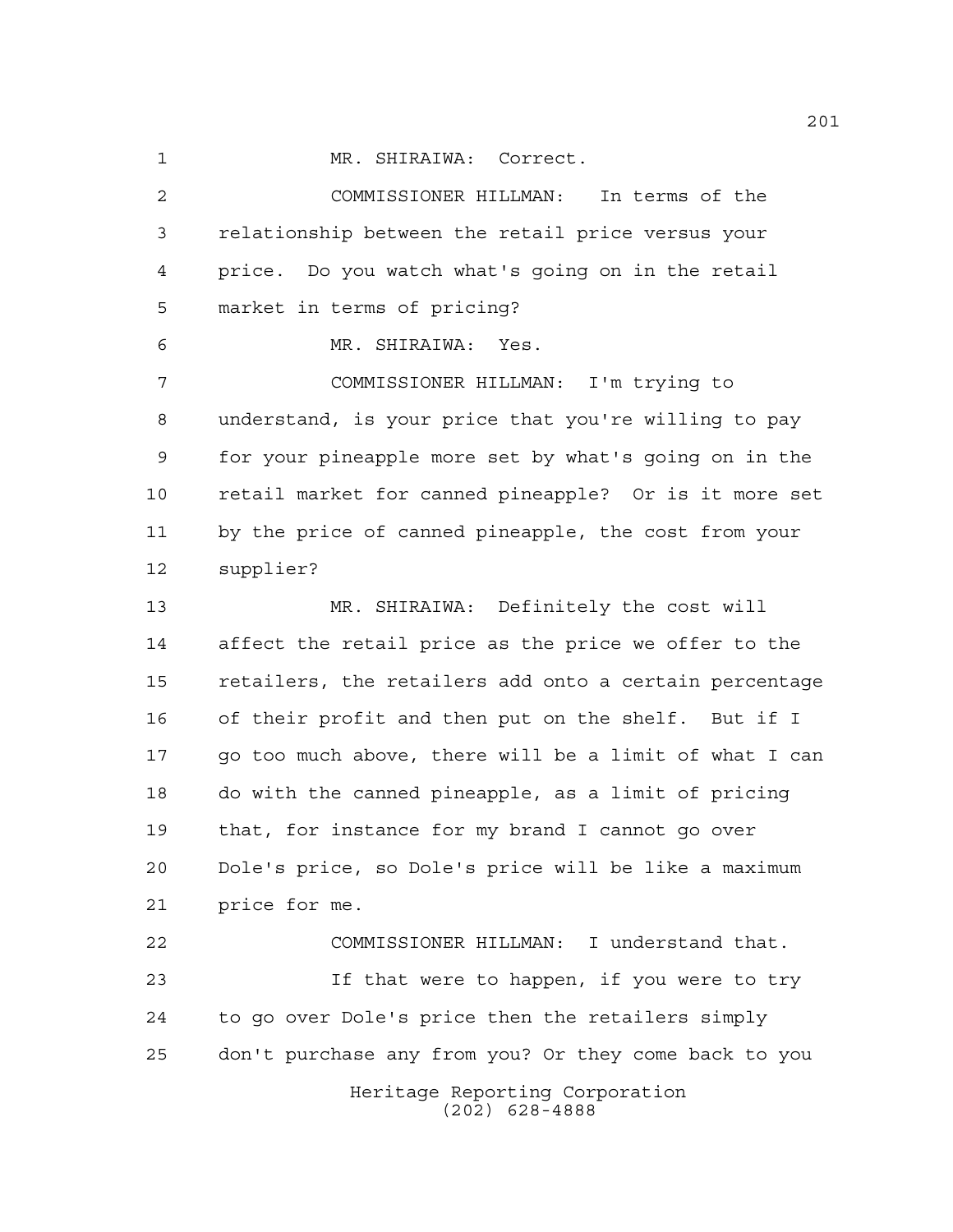and say you have to lower your price?

 MR. SHIRAIWA: It probably will not happen, but if we were to do that, I think my sales will drop significantly and retail will probably ask me to discontinue the product. They will stop buying from me.

 COMMISSIONER HILLMAN: Then once you've lost that shelf space, then what? What would you have to do to get it back?

 MR. SHIRAIWA: Usually the retailers will replace with the other brands if there is space. If I want to get it back then I need to go back with basically some offers, including the price and probably some promotional programs to support our sales at the retail stores.

 COMMISSIONER HILLMAN: Okay. And the last question on this. Do you have a sense of the portion of canned pineapple sold at retail that has now shifted into these plastics or jars? Any ball park percentage of how much has moved?

 MR. SHIRAIWA: I don't have the number with me, but as I said before, if you look at the shelf of the retailers you start seeing all these, especially plastic cups taking over the spaces. It definitely affects not only pineapple, all this canned food

> Heritage Reporting Corporation (202) 628-4888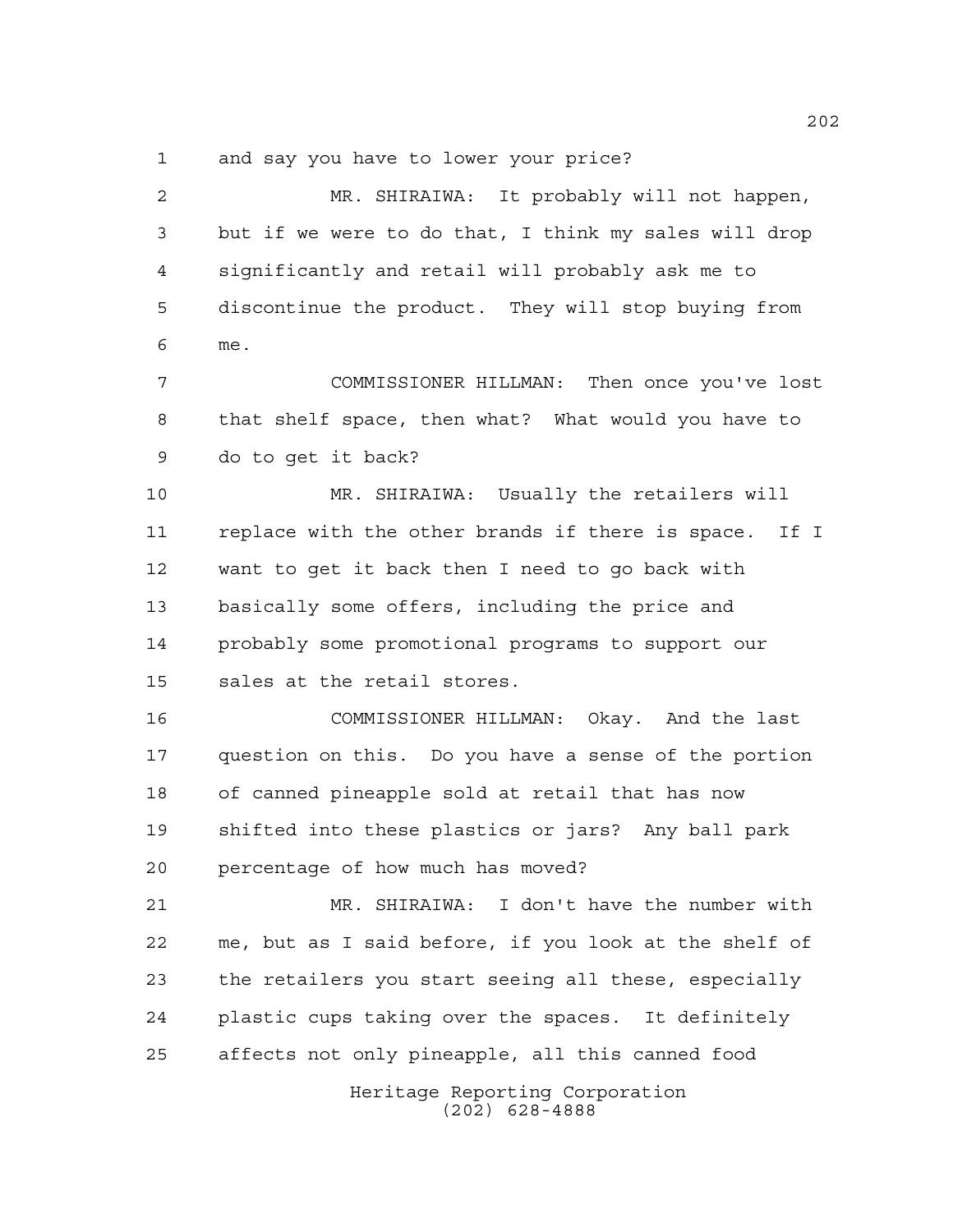section.

Heritage Reporting Corporation (202) 628-4888 COMMISSIONER HILLMAN: Would you say that is an add-on or it's a direct displacement of the canned? MR. SHIRAIWA: Not direct replacement, but there is some affect on the canned fruits. COMMISSIONER HILLMAN: Five percent, ten percent, or smaller than that? MR. SHIRAIWA: I may be able to get back with that number. In my region I have number. For New England I do have IRI statistics that shows some of the numbers, but -- COMMISSIONER HILLMAN: It can be provided in the post-hearing brief. MR. SHIRAIWA: Probably. COMMISSIONER HILLMAN: If that's a confidential number that would be very helpful. Thank you. With that, I have no further questions, but thank you very much for your answers. Thank you, Mr. Chairman. CHAIRMAN PEARSON: Commissioner Koplan? COMMISSIONER KOPLAN: I have nothing further. CHAIRMAN PEARSON: Commissioner Okun? COMMISSIONER OKUN: Just a couple more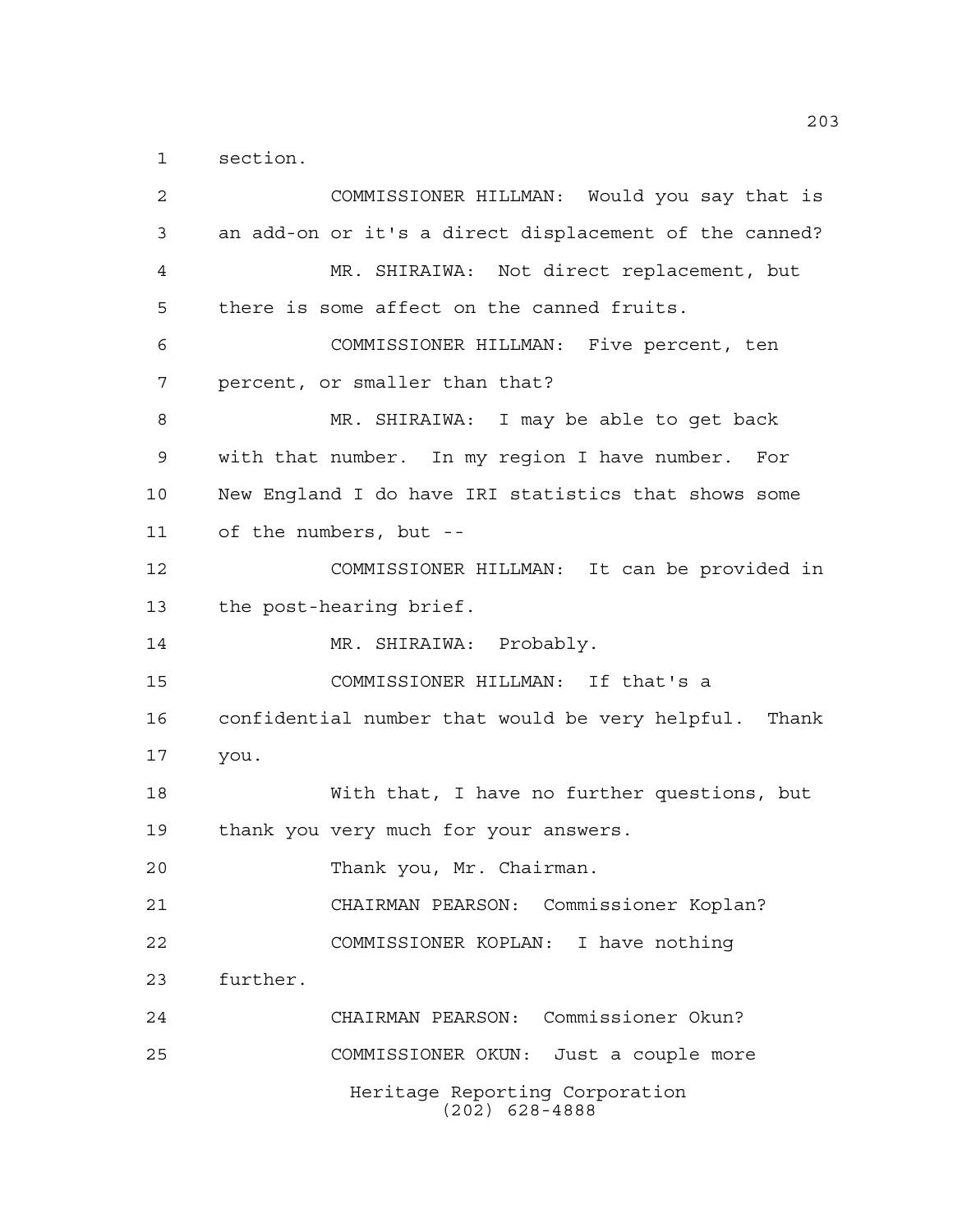things for this session.

| $\overline{a}$ | Ms. Tantipipatpong, you had discussed your             |
|----------------|--------------------------------------------------------|
| 3              | demand projections going forward. If there's anything  |
| 4              | else you can put on the record to supplement what's in |
| 5              | the staff report at 4-24. You talked about, you were   |
| 6              | basing them on the export numbers, and if your         |
| 7              | association has any projections for future demand, if  |
| 8              | you could put those on the record as well in those     |
| 9              | markets.                                               |
| 10             | MS. TANTIPIPATPONG: I'll see what we have              |
| 11             | and I'll submit that in the post-hearing brief.        |
| 12             | COMMISSIONER OKUN: Okay.                               |
| 13             | To the extent you've talked a fair amount              |
| 14             | about Japan, does the Japan-Thai FTA have any          |
| 15             | implications for pineapple?                            |
| 16             | MS. TANTIPIPATPONG: I understand that in               |
| 17             | the FTA negotiation it's actually reciprocal. So one   |
| 18             | product for the same product.                          |
| 19             | In this case in Okinawa, the production                |
| 20             | volume of Okinawa is so small that we have asked the   |
| 21             | Japanese counterpart whether they would want to lift   |
| 22             | the quota, but the outcome from the negotiation as we  |
| 23             | understand, they would still like very much to protect |
| 24             | the Okinawa producers. But the volume does not really  |
| 25             | affect the trade because at the end almost entire      |
|                | Heritage Reporting Corporation<br>$(202)$ 628-4888     |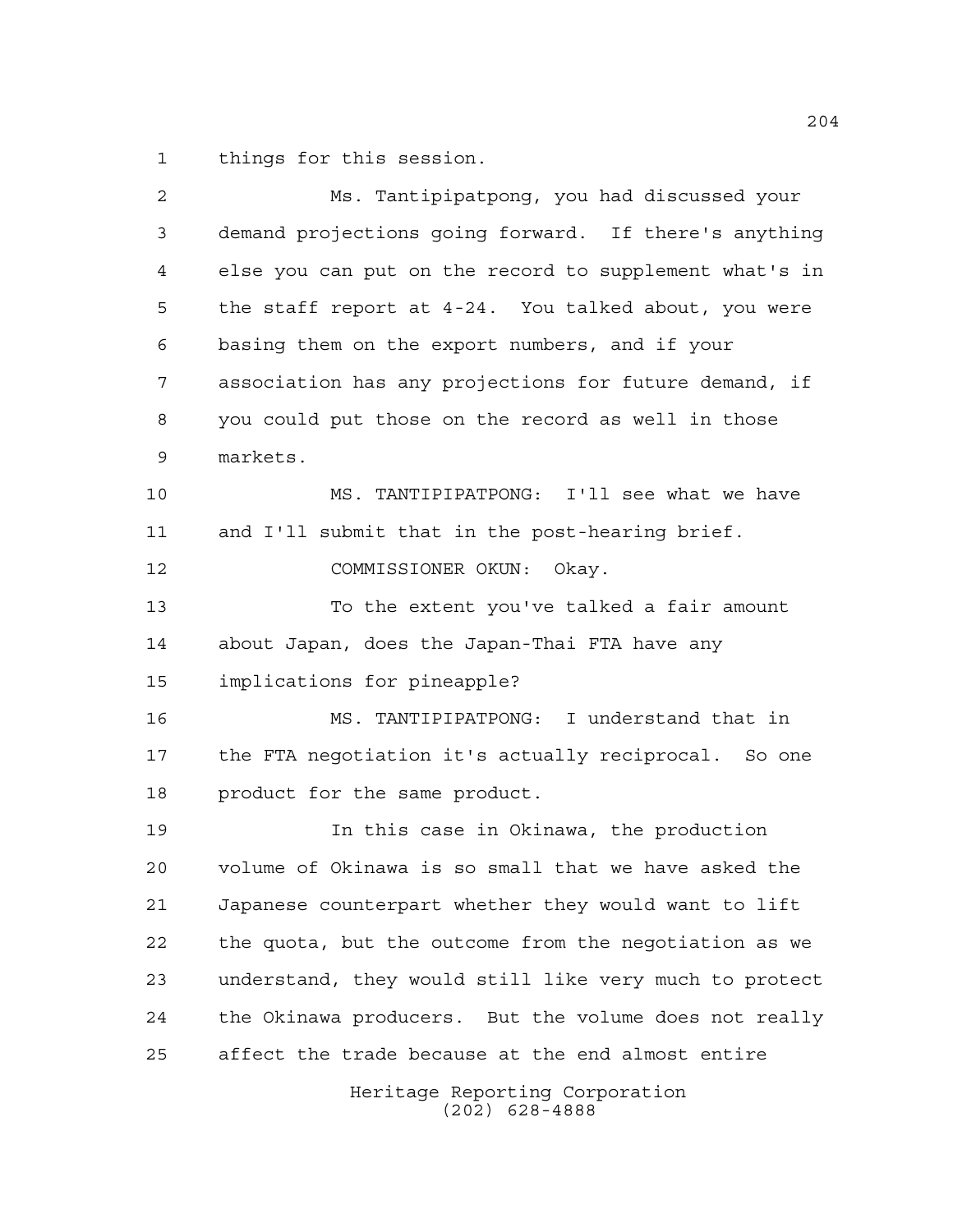demand in Japan, they have to rely on the imports from Thailand and Indonesia and Philippines.

 COMMISSIONER OKUN: I appreciate that. Mr. Lafave, I did want to give you the opportunity, you had wanted to comment I believe on the discussion we were having about what went on during the '03, '04 time period.

 MR. LAFAVE: What I wanted to say is that Mr. Nishida testified this morning that they started repositioning their, when he was asked when was the decision made to exit the retail segment, he first said 2003-2004, and later I heard him say 2002-2004.

 So it's sort of a chicken and egg question but it certainly doesn't seem to be true as Mr. Magrath claimed that they exited it being hurried by producers that had been revoked from the order because that took place in August of 2004. They'd already made their decision to limit their sales in certain segments, and obviously one of those decisions was to exit the retail segment.

 COMMISSIONER OKUN: You're using the information you used in your brief with regard to what specific purchasers --

Heritage Reporting Corporation (202) 628-4888 MR. LAFAVE: No, I'm not. I'm relying on Mr. Nishida's statement earlier and the SEC filings of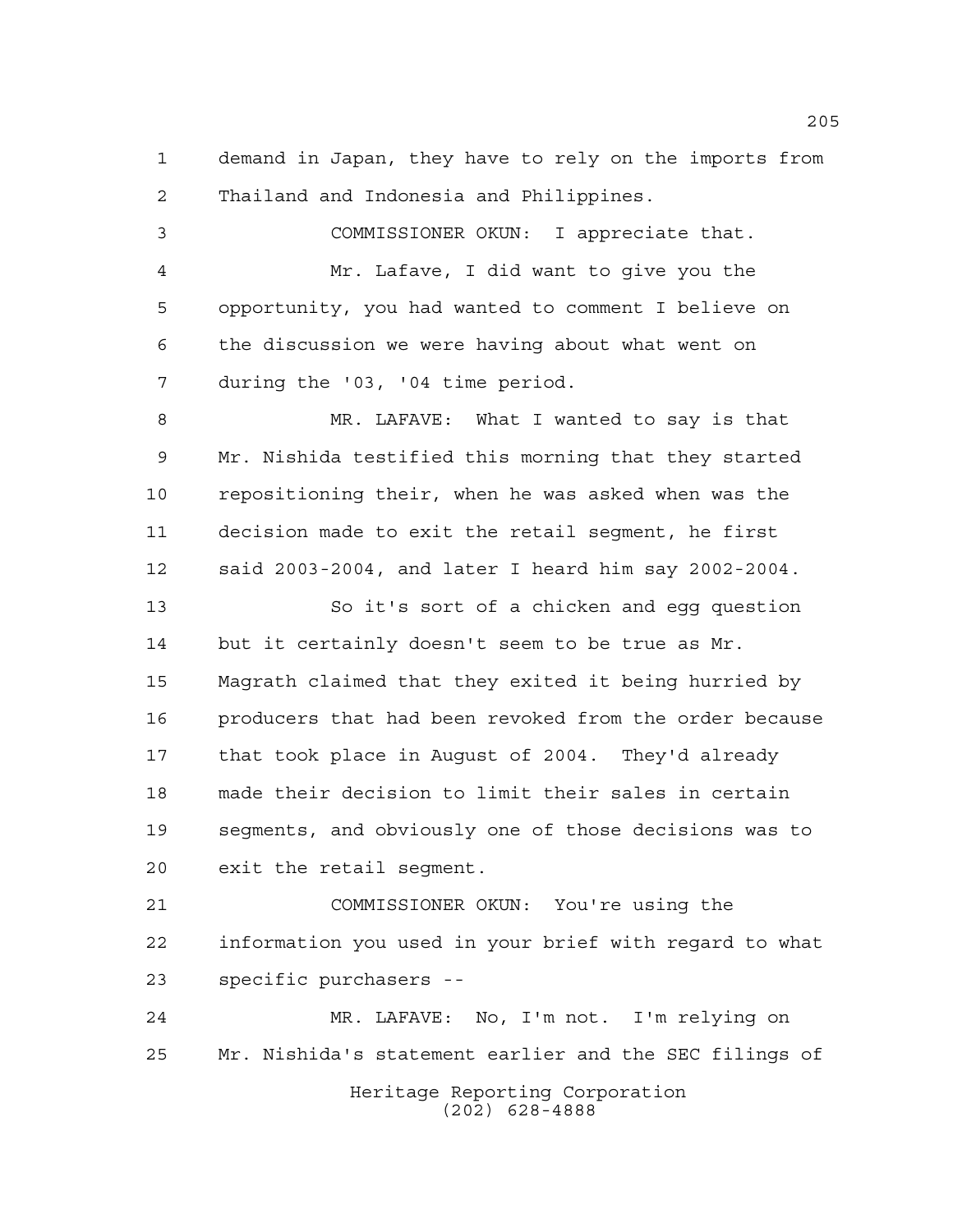Maui Land and Pineapple. Because they also, I have their statement in their 2004, which I believe was, which says, "Maui's current strategy is to expand its presence in the fresh pineapple market while selectively reducing its reliance on the processed pineapple market. Therefore over recent years the company has decreased the tonnage of fruit going into the cannery and in 2004 began to commensurately reduce the number of markets for processed pineapple that it serves."

 That's what it said in their SEC filing. So this is obviously not a reaction to something that happened in the middle or towards the end of 2004. This is something that was in the works before that.

 So when they withdraw from the retail market that leaves unmet demand and if the established Thai exporters to this market saw that opportunity and expanded their shipments in order to meet that demand, that can hardly be put down to constitute evidence A, of injury by reason of subject imports; or B, the evidence of what subject imports would do in another year if this order were revoked.

 COMMISSIONER OKUN: I appreciate you clarifying what the point was on that. I appreciate that.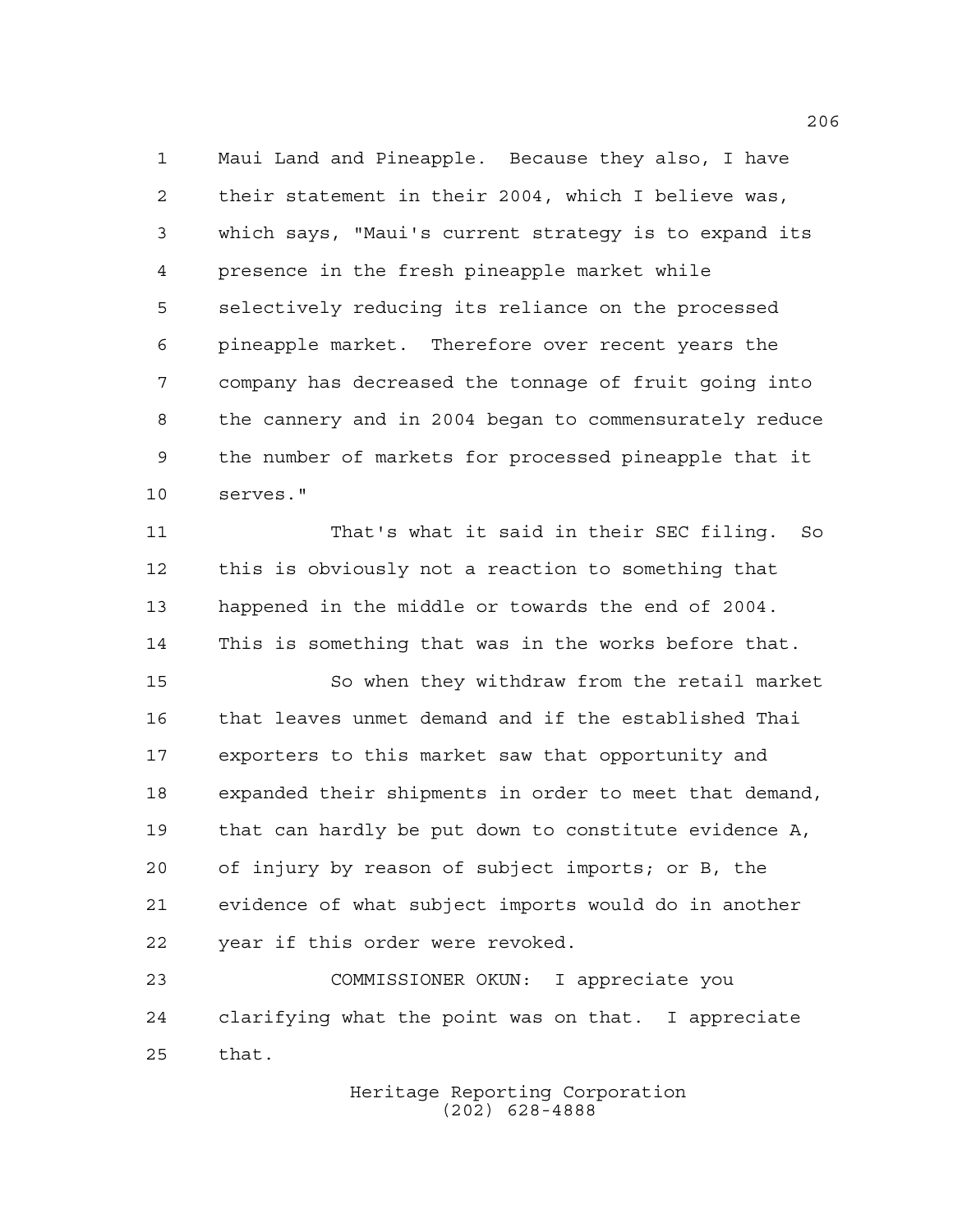I think my final question for you for the open session, Mr. Lafave, you had begun your testimony taking issue with some of the Petitioners exhibits which go to whether the Thai government is or isn't helping exports.

 I guess the question is, even if I agree with you that I don't think those are something that presents a lot of evidence for us to rely on, increased exports from Thailand because of government policies, and even if I take the capacity data, don't agree with Mr. Rosenthal that we should take adverse inferences and go with the existing capacity based on questionnaires, I still see a Thai industry that is export oriented by any definition I've ever used in any case I've ever done up here.

 So my question for you is, I think for post- hearing, is to address that for me. Let's say I'm not relying on those two points that Mr. Rosenthal makes, I still want to understand your arguments of where this data, goes, and a lot of that I've already asked for, which goes to can the products shift, would these markets shift around. That's what I'm particularly interested in in the post-hearing.

 MR. LAFAVE: I think we've given our best answer on that but we'll reiterate it in the post-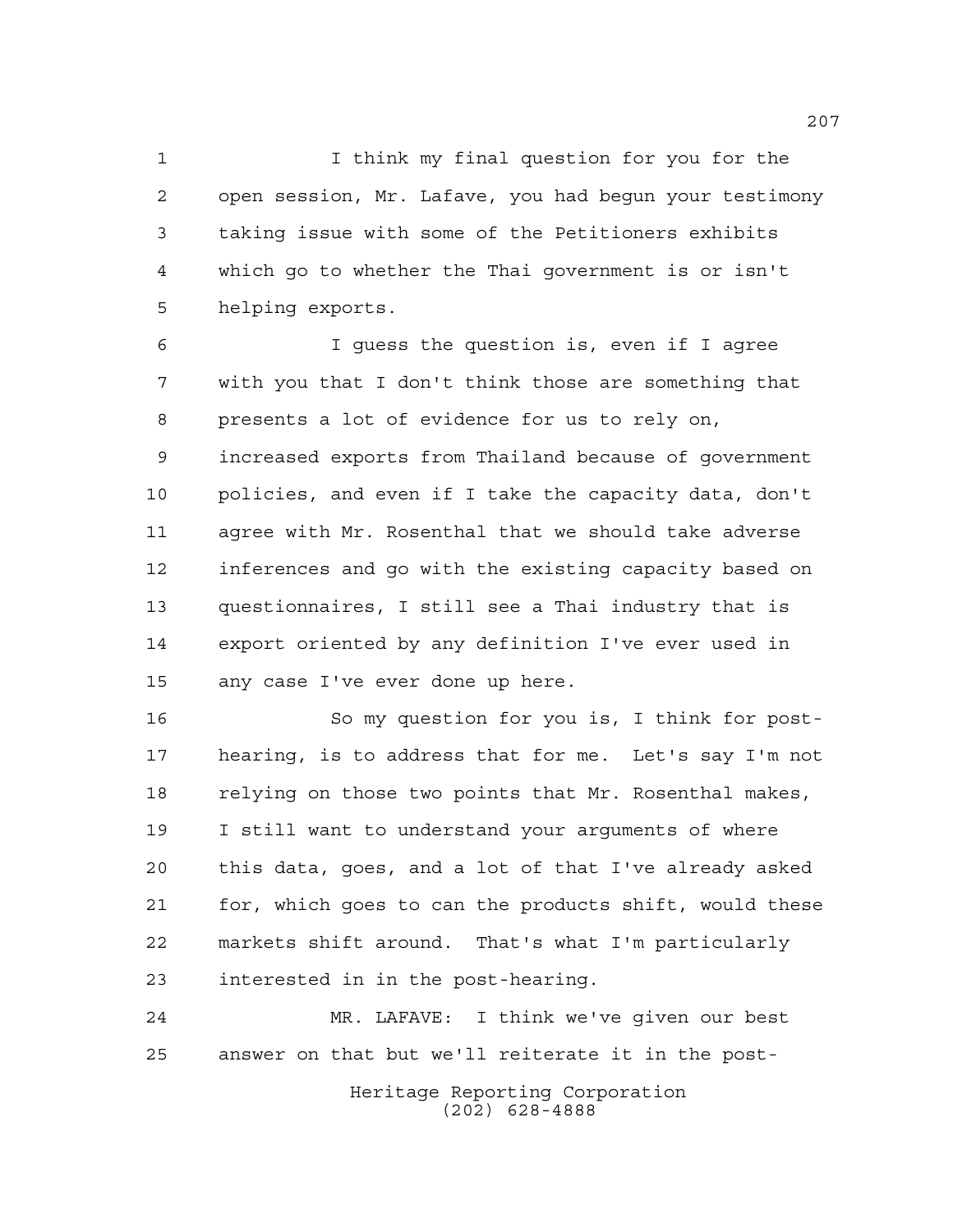hearing.

 COMMISSIONER OKUN: Best answer with more evidence. If you just look at the data, and again, you can look back at other cases we've done, if you just look at the numbers out there of where subject exporters are exporting, and they're not in their home market and if they're not tied to long term markets. Again, you've been asked to present evidence on that. That's what I'm trying to understand. I think you can't just look at a heavily export oriented Thai industry and say the U.S. isn't an attractive market when they were here before. Before the order. MR. LAFAVE: Right. I think the answer is that perhaps partly because of the order and perhaps also because of increasing demand, these other exporters have focused on these other markets. Our best answer as to why they wouldn't ship here is that the product that's sold in the EU is not of the right quality that ships to the United States. The pricing in the markets that do take choice quality product is higher than the pricing in the United States. And that they have relatively high capacity utilization and growing demand in those markets that they have traditionally served. Whereas the non-subject Thai exporters have traditionally served this market.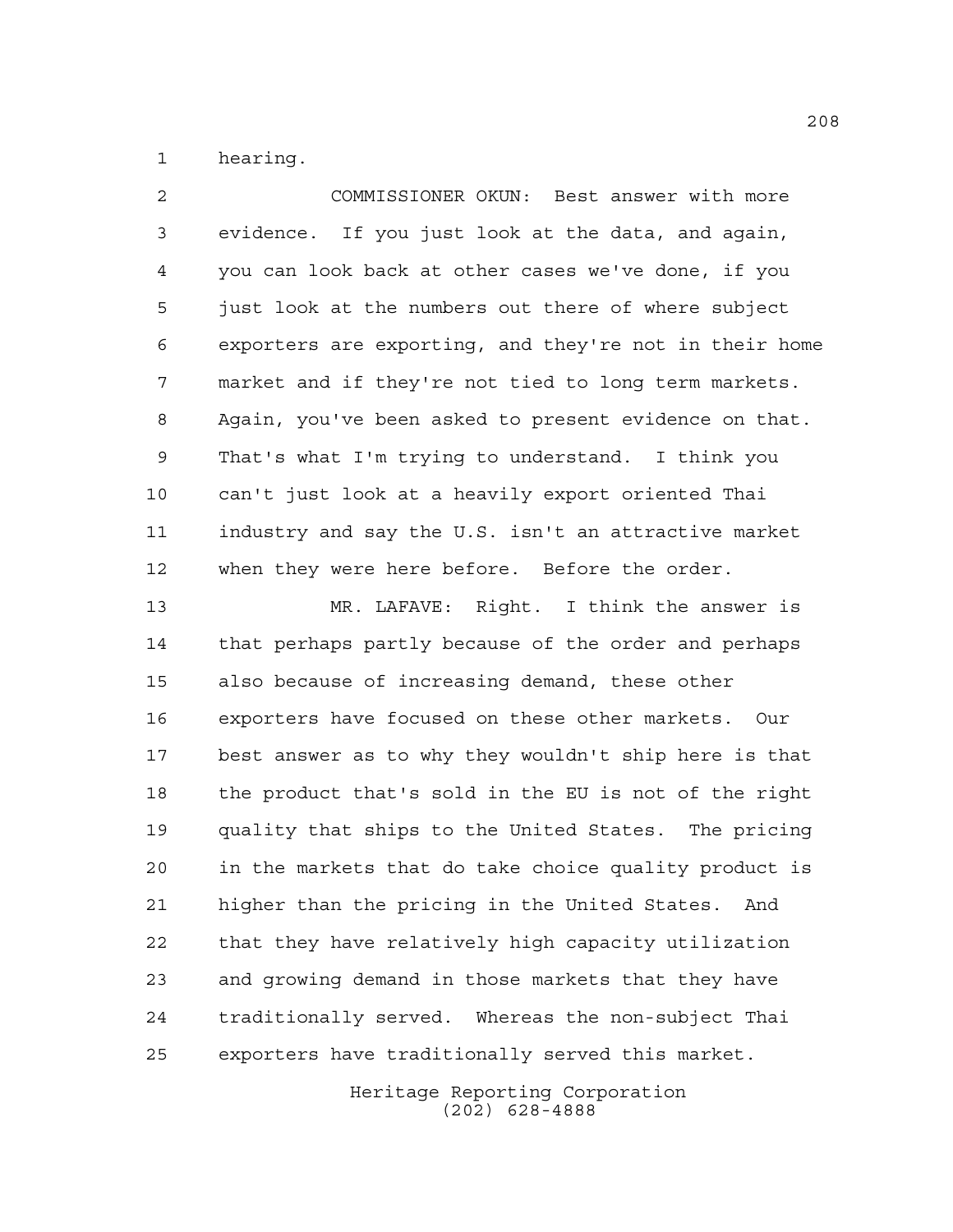Heritage Reporting Corporation (202) 628-4888 So it was easy for them to increase their volume when the opportunity presented itself. It's not so easy for these others. That's one of the questions I think would be confidential. COMMISSIONER OKUN: Thank you very much for those responses. I have no further questions. CHAIRMAN PEARSON: Commissioner Lane? COMMISSIONER LANE: I just have a few follow up questions to Commissioner Hillman's questions about plastic and glass. 11 Are the sales price of the product in glass or plastic comparable to the prices in cans? MR. SHIRAIWA: No, they are higher, and they probably have a higher profit, too. COMMISSIONER LANE: So they're higher and have a higher profit? MR. SHIRAIWA: Higher price per ounce. COMMISSIONER LANE: What about the shelf life of the plastic or the glass? Is it as long as the canned? MR. SHIRAIWA: No, canned will be much longer than cups or glass. I know because I handle cups, cups are generally about one year shelf life versus pineapple could be two to three years. COMMISSIONER LANE: Do the plastic or the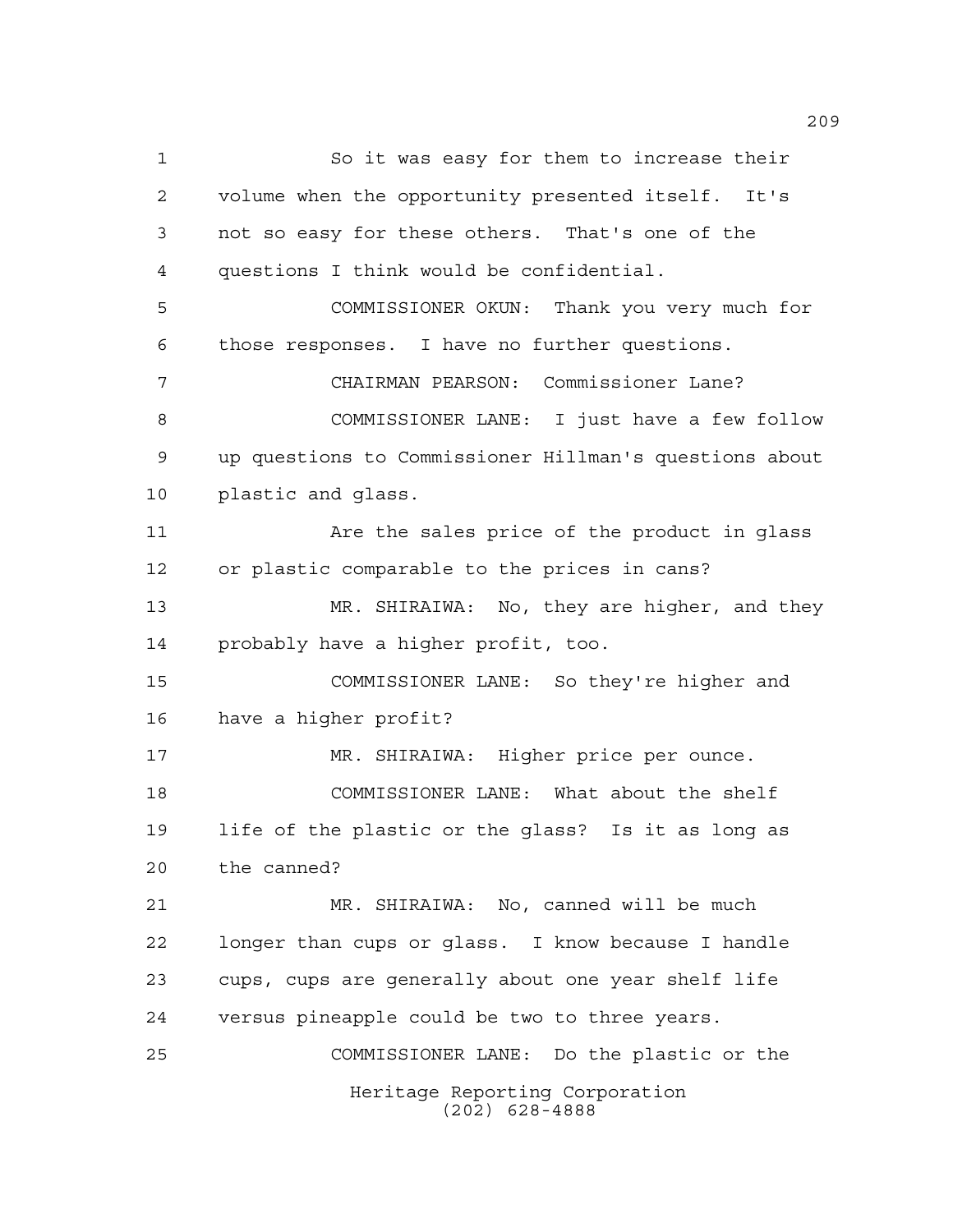glass require refrigeration in the stores?

 MR. SHIRAIWA: No. COMMISSIONER LANE: And you're going to provide us with what percentage you think of the Thai product is now being sold in cans as compared to plastic or glass? MR. SHIRAIWA: Yes, but this is going to be a limited area so I'm not sure if that's going to help you, but I'll be able to provide that data. COMMISSIONER LANE: Is there any difference in shipping the product either in can or plastic or glass? MR. SHIRAIWA: No. COMMISSIONER LANE: Thank you. CHAIRMAN PEARSON: I have a couple more for the open session. Ms. Tantipipatpong, whenever there is a review case and we see that some firms have worked with the Department of Commerce to get the orders lifted, I find myself wondering well, are other firms considering doing that same thing? Do you know whether companies in Thailand are currently working to demonstrate to the Department of Commerce that they are pricing fairly and thus should have the order revoked?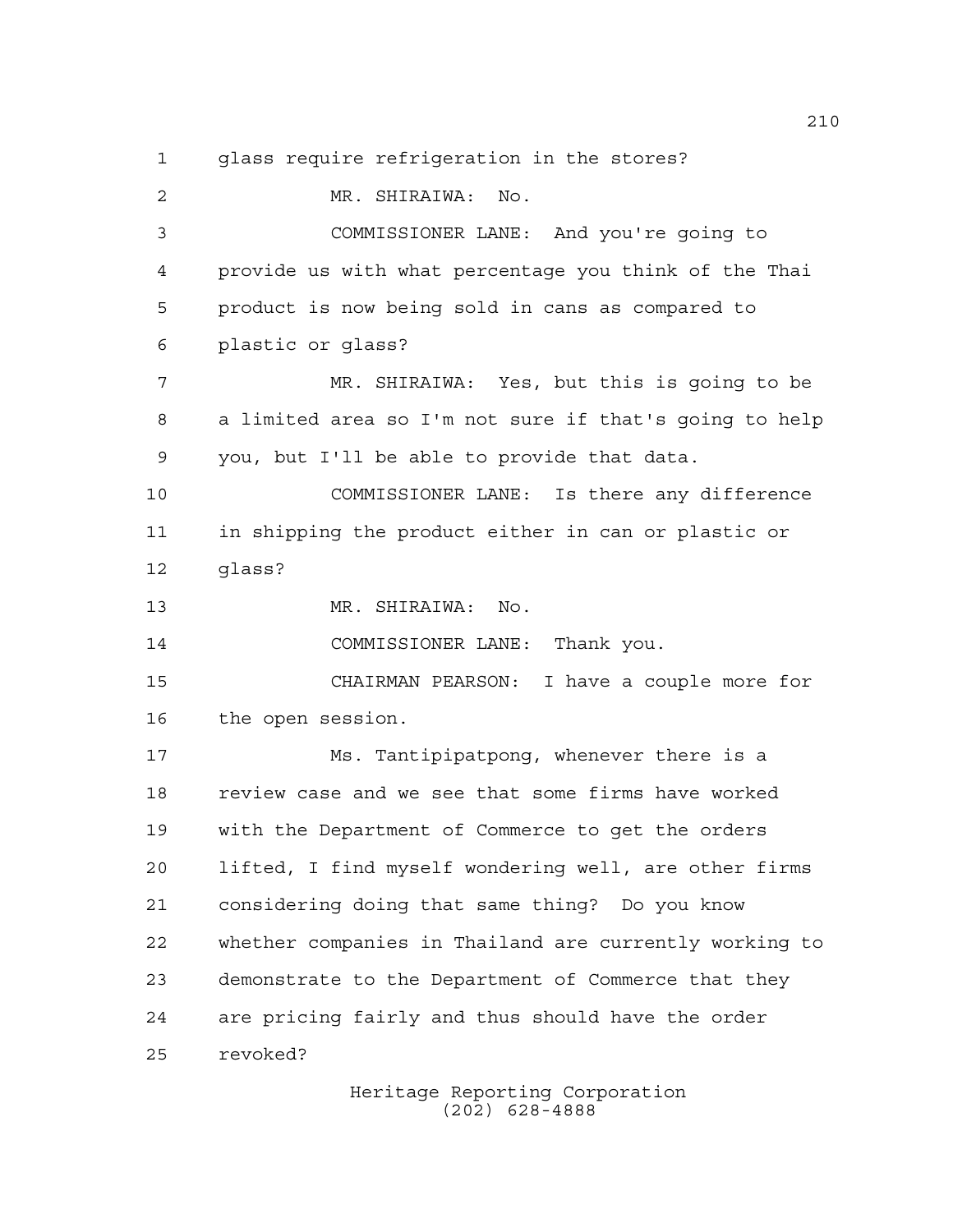MS. TANTIPIPATPONG: Are you referring to doing this administrative review? CHAIRMAN PEARSON: Yes. MS. TANTIPIPATPONG: I believe so, but information is confidential to each producer so they do not disclose it. We would only know it when there was the publication on the Federal Register. CHAIRMAN PEARSON: If the order stays in place we could expect continued efforts by firms that currently are subject producers to become non-subject producers? MS. TANTIPIPATPONG: I do not really believe that everybody would pursue on that, doing the administrative review because actually the cost of doing it is very expensive. The procedure is quite complicated and we may need to retain legal counsel to do that so that would add to the cost. In such case, if some of the firms, some of the producers that have good contacts with buyers in Europe or some other countries, then they don't benefit by incurring those costs in trying to get to

the U.S. market.

 The same holds true for doing the sunset review, when we're trying to ask all the producers to respond to it. We said the cost will be born by the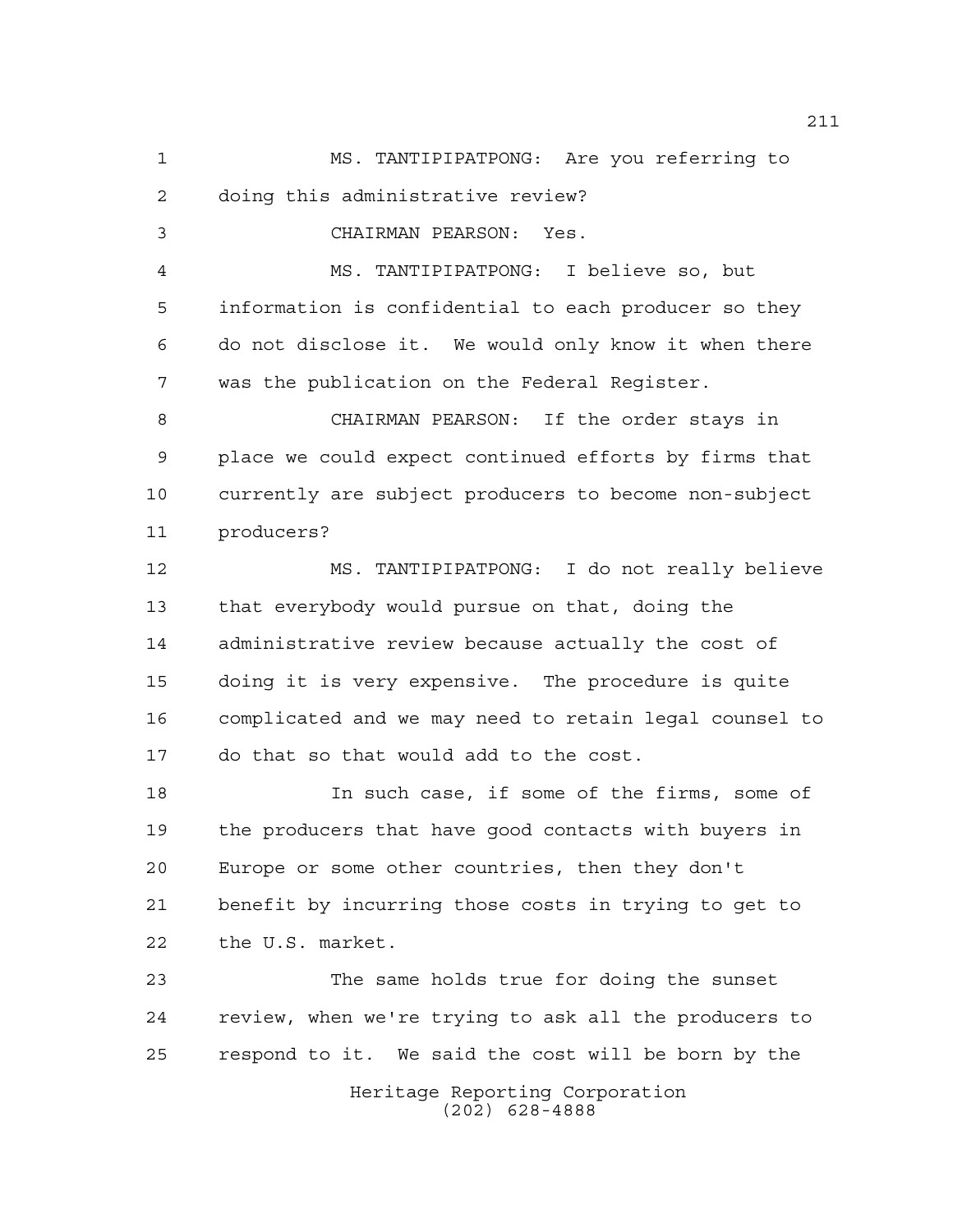association, there is no extra cost for each of the producers to pay, but in fact some of them, this is personal to the contact on the phone calling, everything, they would just say they have no interest, why would they have to reveal some of the confidential information in order to submit to the sunset review?

 CHAIRMAN PEARSON: Those points are well taken, that for the smallest firms it would be difficult to go through the process at Commerce to have the order revoked, so this might be an approach that would only be of interest to the larger and more sophisticated firms.

 The last question has to do with the packaging of product. This order applies only to pineapple that's packed in steel cans and we've talked some about other forms of packaging.

 If firms wanted to come to the U.S. market without being subject to the order could they switch packaging? Is there some of that work being done by firms in Thailand?

 MS. TANTIPIPATPONG: Yes, actually Dole supplies both the plastic cups and the bigger plastic jar out from Thailand and Philippines. There are also other Thai producers who put in additional investment in the plastic cup line. They do export it into the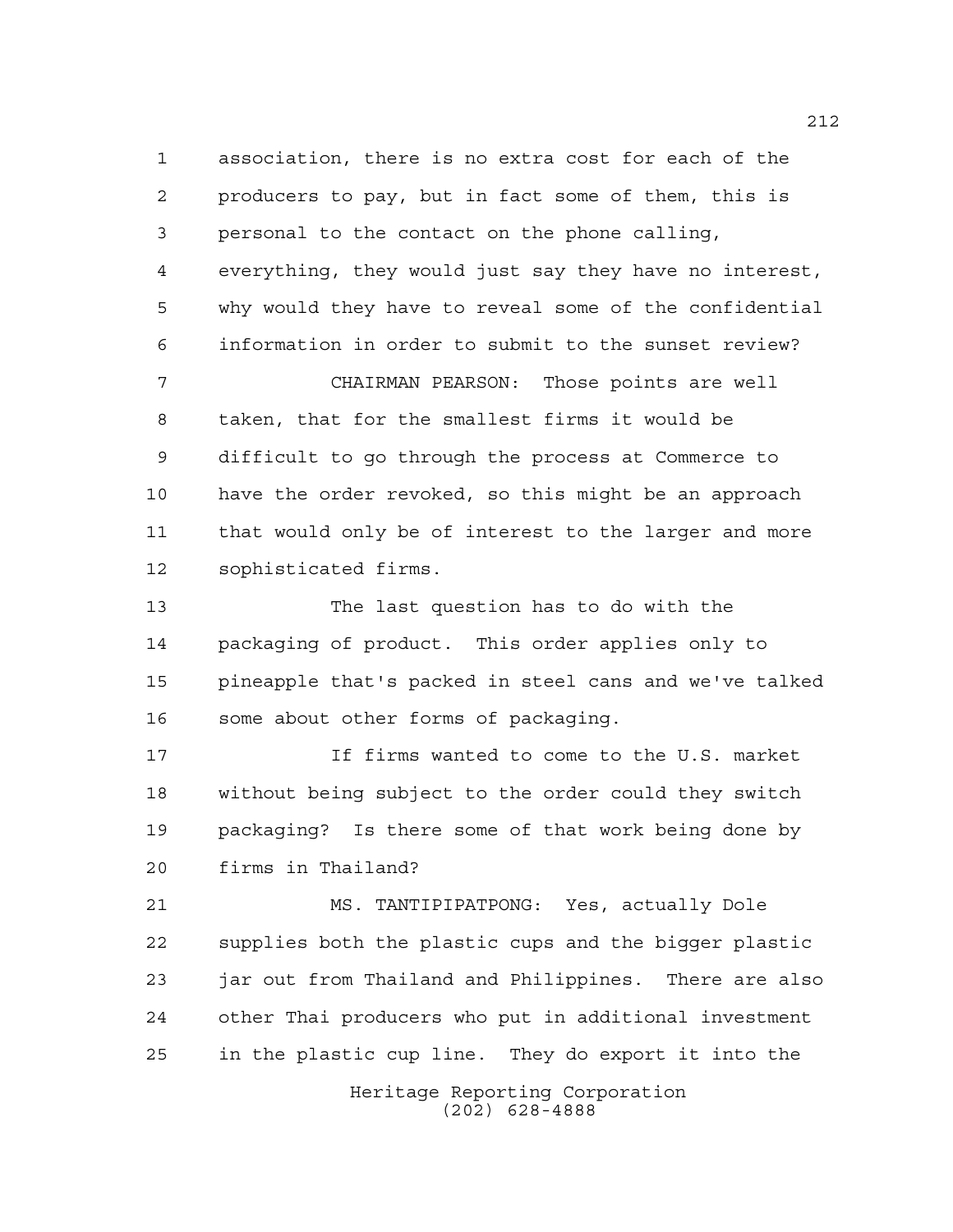USA.

Heritage Reporting Corporation (202) 628-4888 CHAIRMAN PEARSON: As an example, occasionally I go to a large big box retailer and I buy a one gallon glass jar of dill pickles. This is about four liters, so a large glass jar. It occurred to me that if producers subject to the order wanted to have access to the food service market in the United States perhaps they could package in large jars like this and there would be no restriction from the order. Is this a strategy that's possible? MS. TANTIPIPATPONG: Yes, alternative packaging, plastic or glass jar may not be an option for food service because they consider food safety, especially in the glass jar. They don't want to have any glass pieces in case it's broken in the processing line. Another alternative is packing in aluminum pouch. I'm sorry to maybe quote Dole again, but in fact Dole has the product on the web site that they're offering to their food service customers here in the U.S. and also in Canada. CHAIRMAN PEARSON: Thank you. I have no further questions for the public session.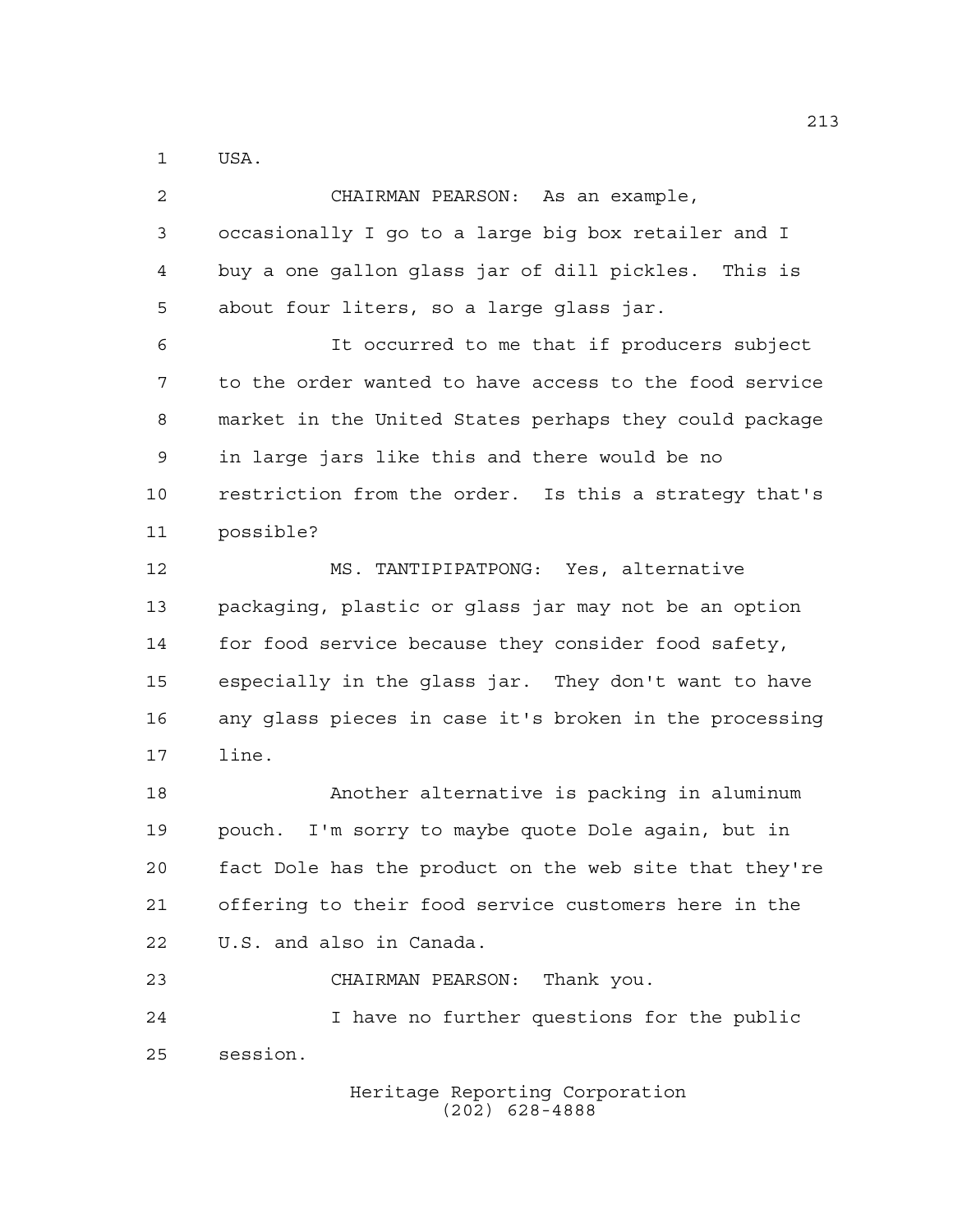Madame Vice Chairman?

2 Any other questions from the dais? Do staff have questions for this panel? MS. MAZUR: Mr. Chairman, staff has no questions. CHAIRMAN PEARSON: Do representatives of the domestic industry have questions? MR. ROSENTHAL: Yes we do, Mr. Chairman. CHAIRMAN PEARSON: Please proceed. MR. ROSENTHAL: Ms. Tantipipatpong, would you say that TPC is typical of the other Thai producers when it comes to the percentage of products you produce that are choice versus standard? MS. TANTIPIPATPONG: Yes. It also depends on the growers that each of the factories have the relationship. But in fact I have to say this, let me backtrack a bit. There are two growing areas in Thailand. The east and the south. The east tend to have a bit better quality and that would include, there are about three factories in the east at the moment and they have on average better quality. On the south, on average, the quality is not as good as on the east. So you're talking about in terms of production volume of TPC, that is typical of

Heritage Reporting Corporation

the industry, I would say yes for the packers that are

(202) 628-4888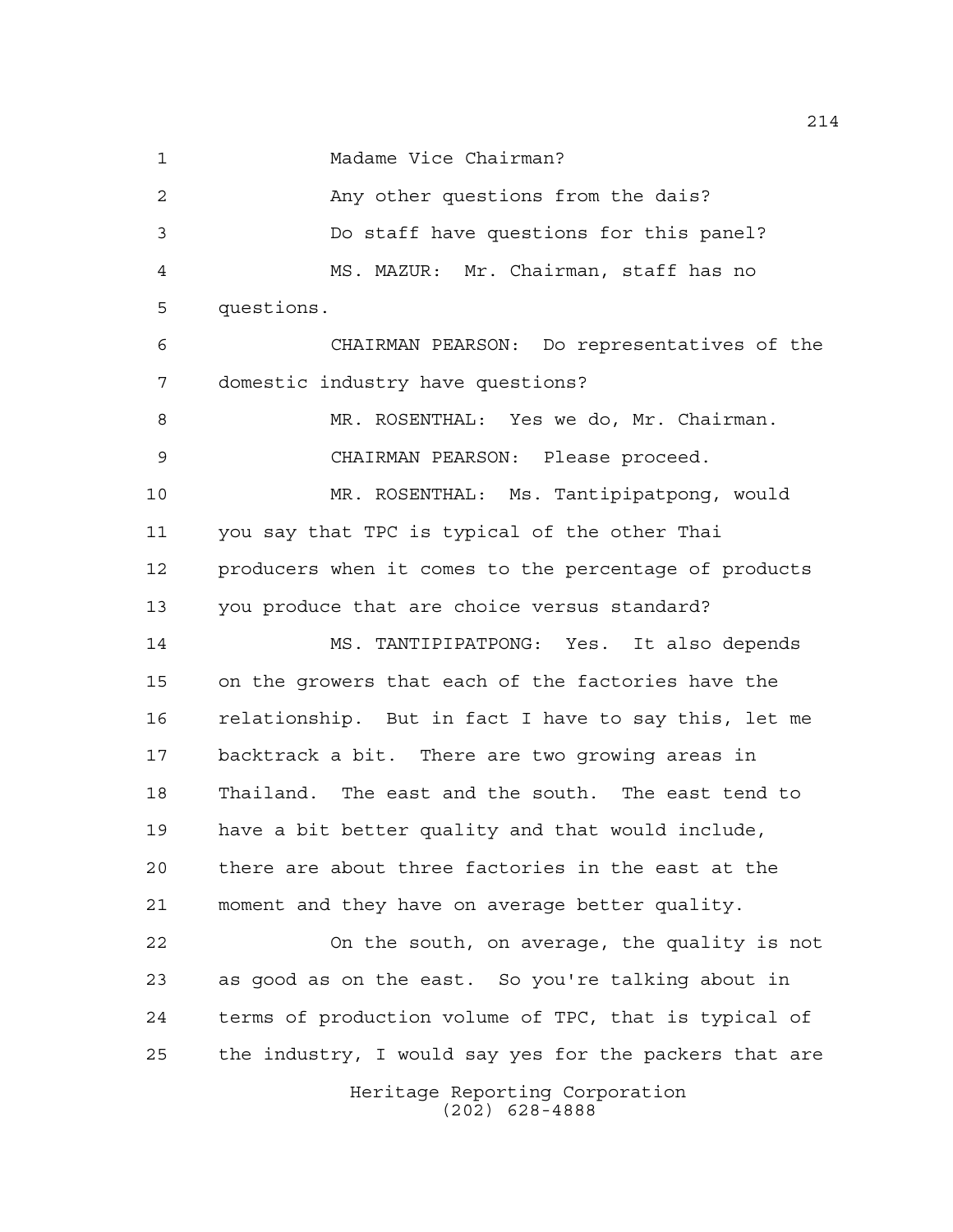located in the same area.

Heritage Reporting Corporation MR. ROSENTHAL: Thank you. Are you familiar with Chulalonghorn University in Thailand? MS. TANTIPIPATPONG: Yes, I am. MR. ROSENTHAL: Is it a university with a good reputation? 8 MS. TANTIPIPATPONG: Yes. MR. ROSENTHAL: Thank you. 10 A question for Mr. Shiraiwa, please. I believe your statement in direct was that you used to source from TPC until the antidumping duty got too high and then you switched to non-subject imports. Is that a correct characterization? MR. SHIRAIWA: Yes. MR. ROSENTHAL: Would you switch back to TPC or a non-subject importer or one who is subject now if the antidumping duty order were revoked? MR. SHIRAIWA: As I said, I will switch to TPC but not saying that I'm going to switch everything to TPC. The reason for that is because TPC I know, we dealt with and they have a very high quality product and very reliable shipments that are supplied that I can trust and they have a high quality. Price wise sometimes they are kind of high. But yes, we'll

(202) 628-4888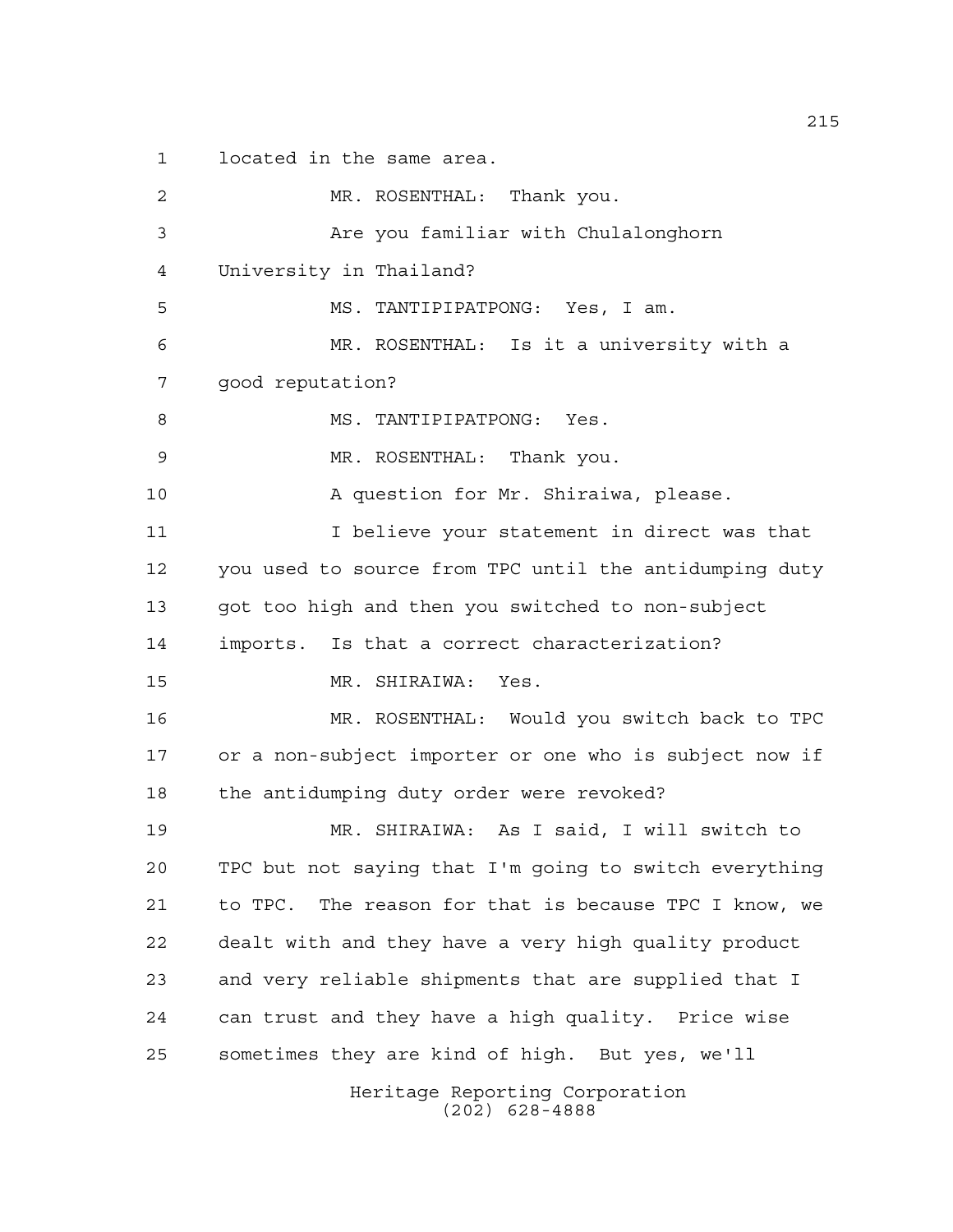Heritage Reporting Corporation (202) 628-4888 switch. But I would probably not consider other subject suppliers as I don't know them or they might be unreliable. It would take some time if I want to start new business with other subject suppliers. MR. ROSENTHAL: The last question. How long have you been selling to the retail market? 8 MR. SHIRAIWA: In the United States? MR. ROSENTHAL: Yes, in the United States. MR. SHIRAIWA: Since 2002. MR. ROSENTHAL: When you began selling in the retail market in 2002 was Maui Pineapple selling in the retail market at that time with you, or against you? MR. SHIRAIWA: Again, I've never seen, there is no competition, I didn't see any competition between Maui and ourselves. MR. ROSENTHAL: Thank you. That's all the questions I have. CHAIRMAN PEARSON: Thank you. Let me express my appreciation to this panel for the time and energy that you've devoted in traveling here to help us learn more about this product. I'm well aware that all of those of you who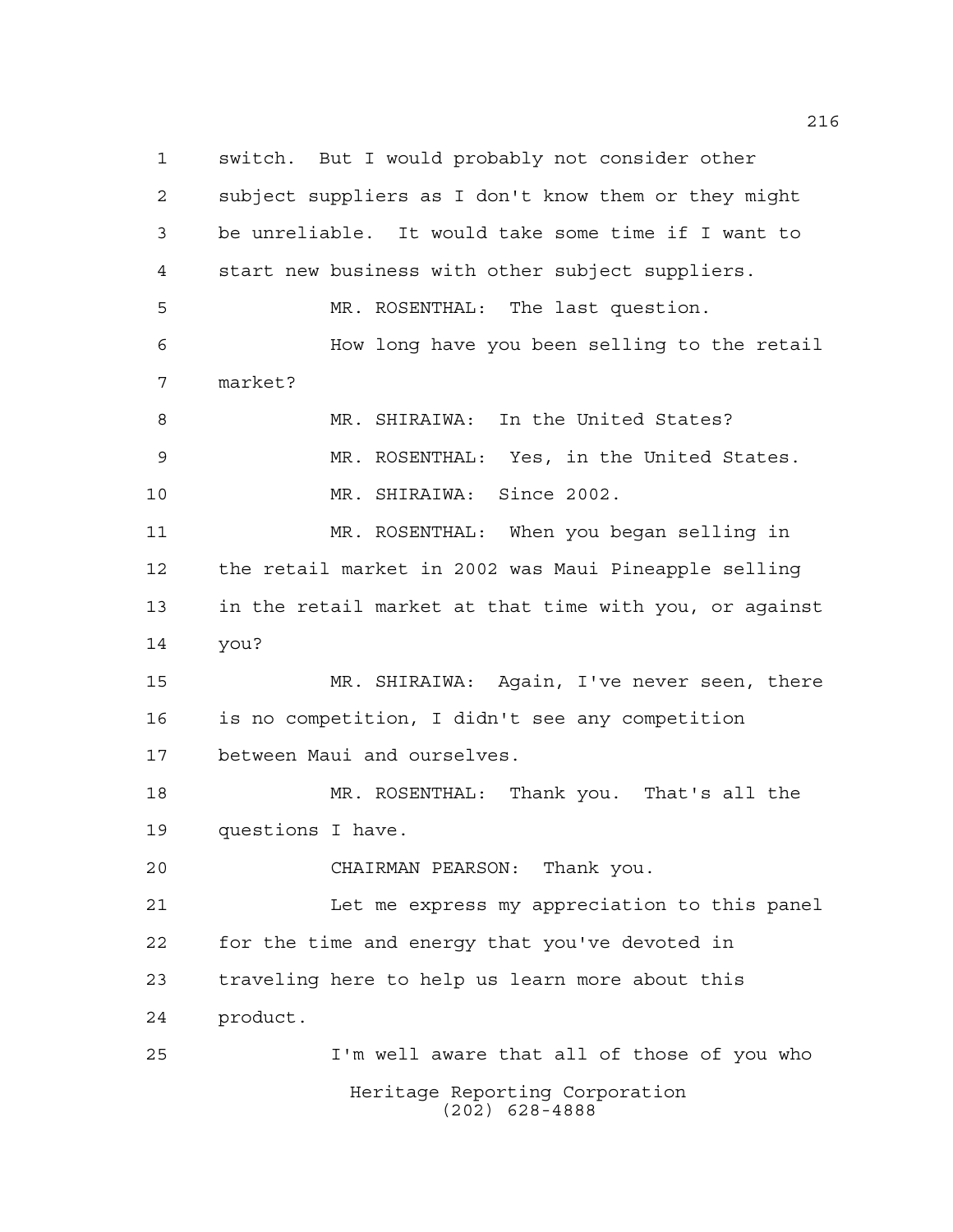1 are involved in business have lots of other things you 2 could be doing if you weren't here, so I genuinely do 3 appreciate your presence. 4 Mr. Secretary, would it be reasonable to 5 have a five minute recess to set up the room for the 6 in camera session? 7 MR. BISHOP: Yes, Mr. Chairman. 8 CHAIRMAN PEARSON: Good. We are recessed 9 for five minutes. 10 (Whereupon, at 3:36 p.m. a recess was taken, 11 to resume in camera.)  $12 /$  $13 / /$  $14 /$ 15 // 16 //  $17 /$ 18 // 19 //  $20 /$  $21 /$  $22 / /$  $23 / /$  $24 /$  $25 / /$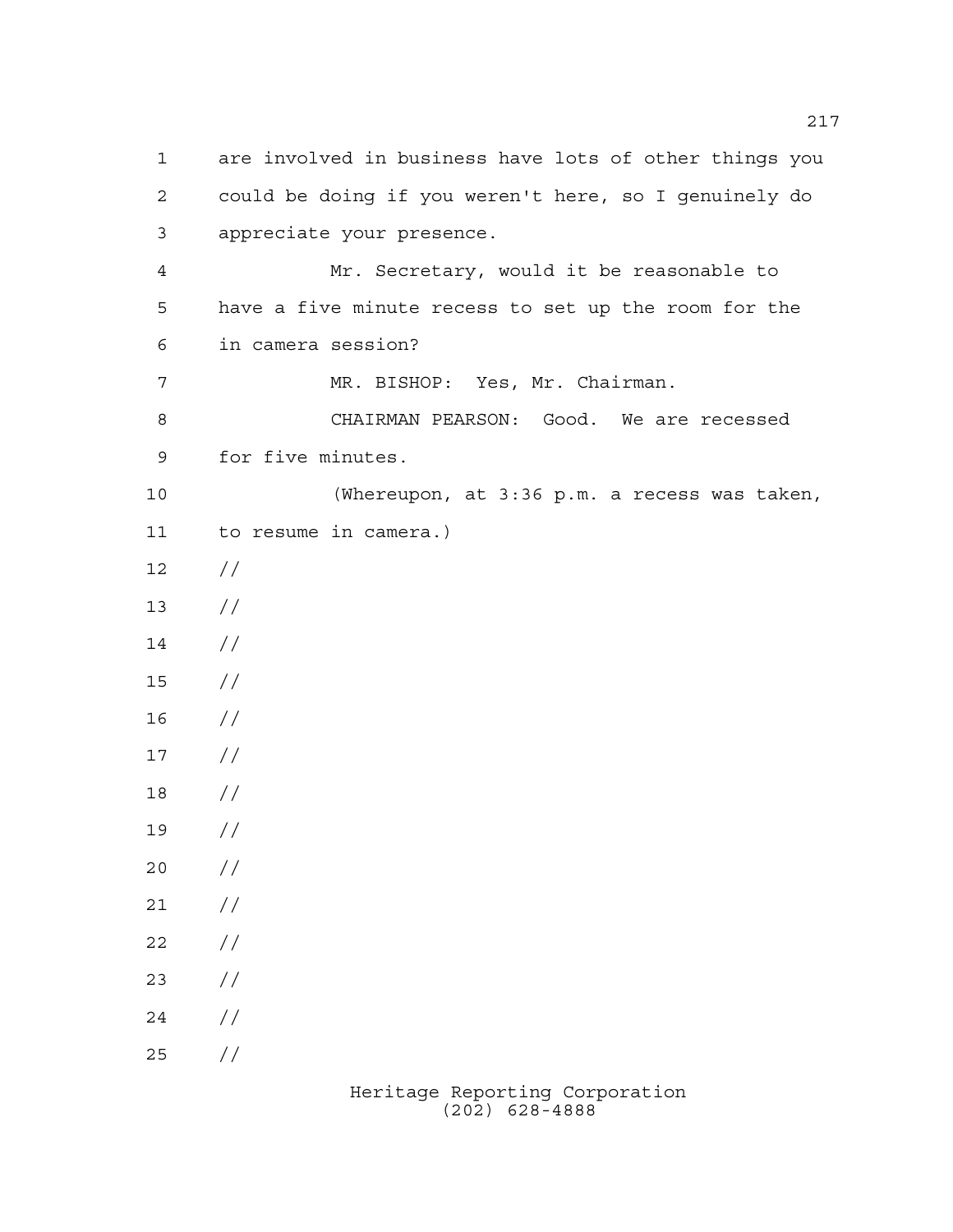$\begin{matrix} 1 & & \end{matrix} \begin{matrix} \end{matrix} \end{matrix}$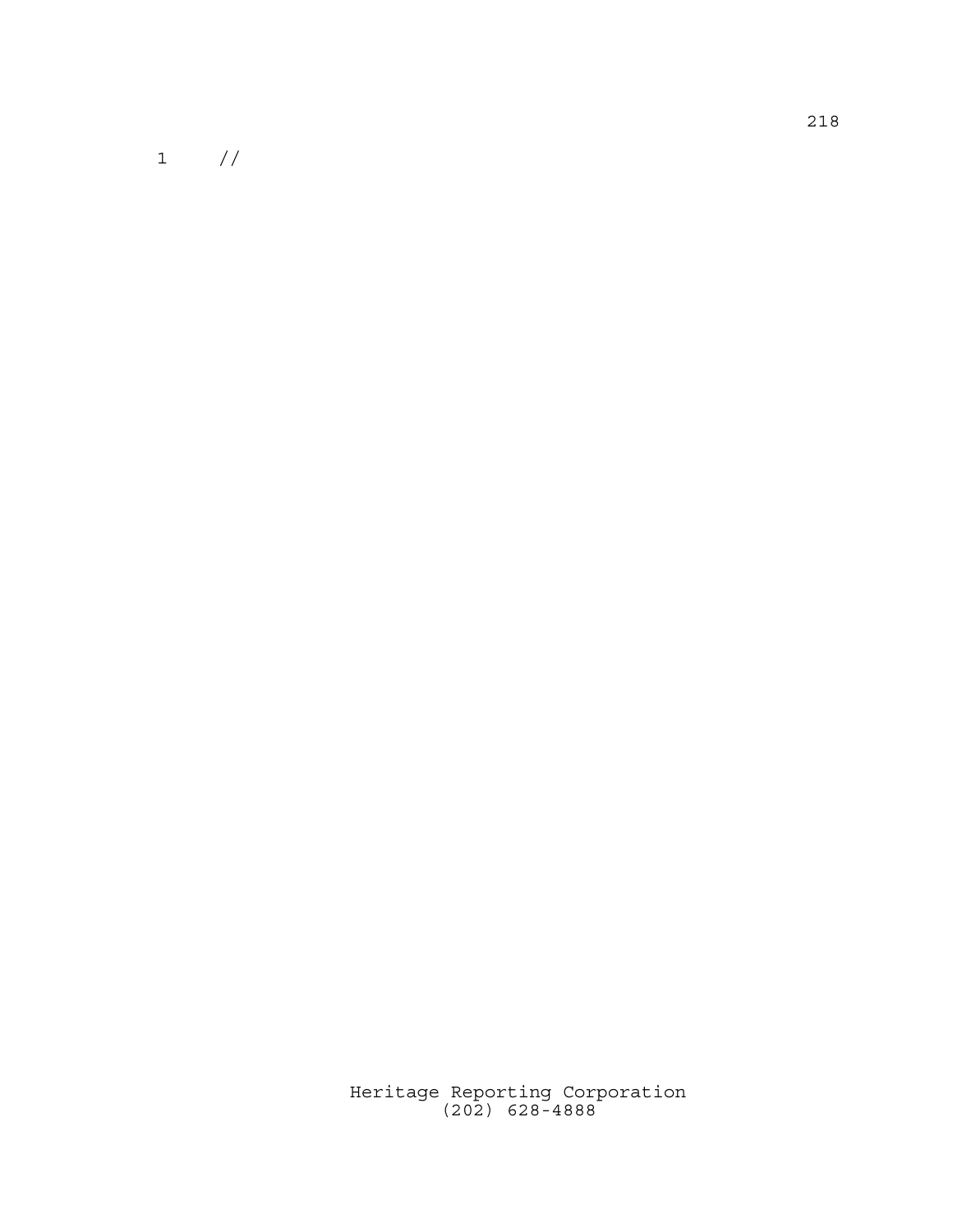Heritage Reporting Corporation (202) 628-4888 O P E N S E S S I O N CHAIRMAN PEARSON: Okay. Let's see. Time check. The parties in support of continuation have a total of 13 minutes available. That's five for closing plus it would be nine remaining from the earlier proceedings. And in opposition to continuation have a total of 41 minutes left. Is it the intention of parties to use all of their time, or would there perhaps be less required? MR. ROSENTHAL: I don't know yet. It's my intention not to use all of my time, but I have a few points for rebuttal that I want to make. CHAIRMAN PEARSON: You would like to offer rebuttal and then break -- MR. ROSENTHAL: If you don't mind, I'll just do it all right here at once. I think I'll probably have a total of 10 minutes. CHAIRMAN PEARSON: Okay. Good. Well, we'll cut him off at 13 if he goes over that. Please proceed, Mr. Rosenthal. MR. ROSENTHAL: Thank you. I want to respond to a few points made earlier, or amplify some. It's hard to imagine that anyone has more to talk about at this point, but I believe I do. First of all, I want to highlight what I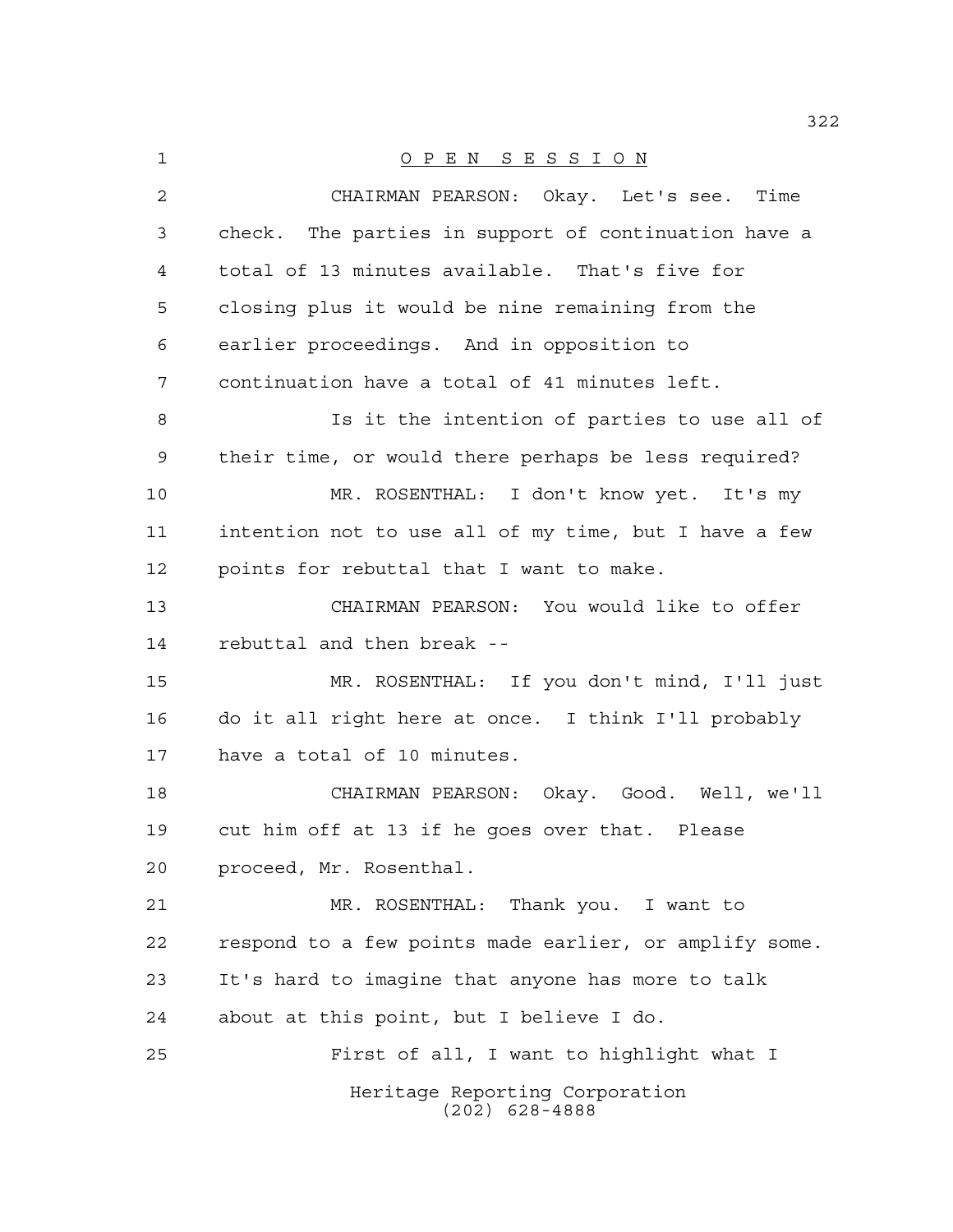regard as the admissions by Respondents on the record concerning the primacy of price in the marketplace for canned pineapple. In a series of questions by Commissioner Hillman about how the pricing process works to Mr. Shiraiwa, he made it very, very clear that he would switch suppliers to him based on price. They all had to be qualified, but price was important, and if one source had too high a price, he would switch to the other one. He wouldn't get rid of the other one because he wanted to have multiple sources, but price was paramount to his purchases.

 He also made it clear that price is paramount when it comes to reselling that product to the retail segment of the market. He made it very clear, and the statement was along the line that if his price got too high with respect to a retail customer, for example, if the Dole national brand price were lower, he would lose the sale or have to lower his price.

 Similarly, he was facing direct competition by others in the tier that he was selling, and he had to compete on price. Notably, he dismissed Maui as competition there because their price was much higher than the pricing that he is seeing from other Thai and other sources of imports.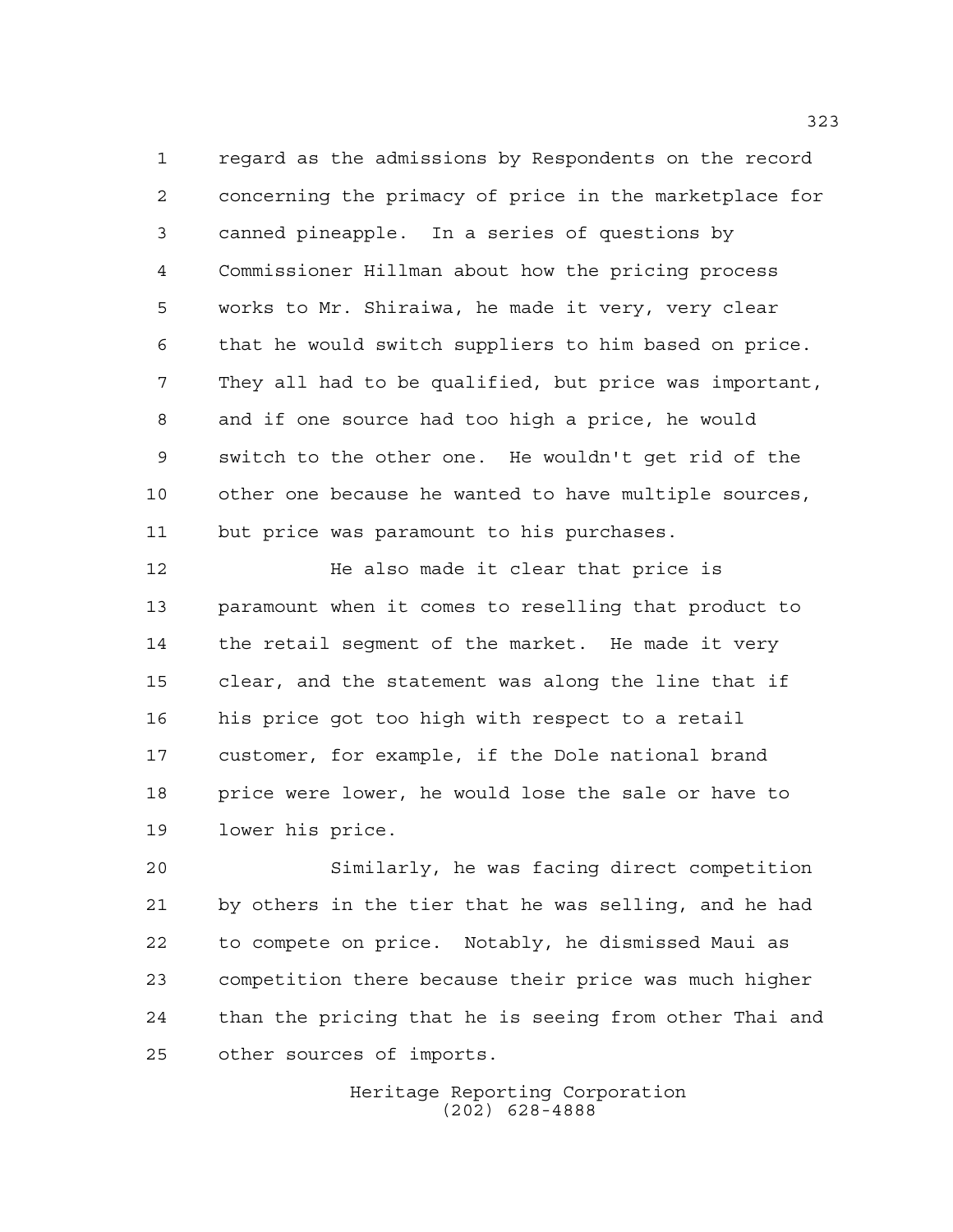So it's very clear that despite what you might have seen in some of the purchasers' questionnaires or other testimony presented, price is crucial in the retail segment, as it is in the rest of the pineapple market.

 Along those lines -- I'm sorry if I mispronounce names -- I apologize -- he made it very clear, Mr. Shiraiwa, that you are able to get shelf space at the retail market by lower price and price promotions, and you lose shelf space, and you lose sales by going over Dole and your other competitors.

 Mr. Shiraiwa made a similar comment in response to a question by Chairman Pearson when he admitted that he sometimes had trouble competing on price, and he admitted that, again, Maui, from his perspective, hadn't been able to be competitive on price. He kind of dismissed them because their price was so high, not because price wasn't important.

Heritage Reporting Corporation (202) 628-4888 As promised, we will try to provide you the documentation that, I understand, is so crucial to your decision-making when it comes to the chicken-and- egg question, whether the Maui decision to retreat from the retail market was driven by price competition, or was it driven by other factors? Moving from the issue of the primacy of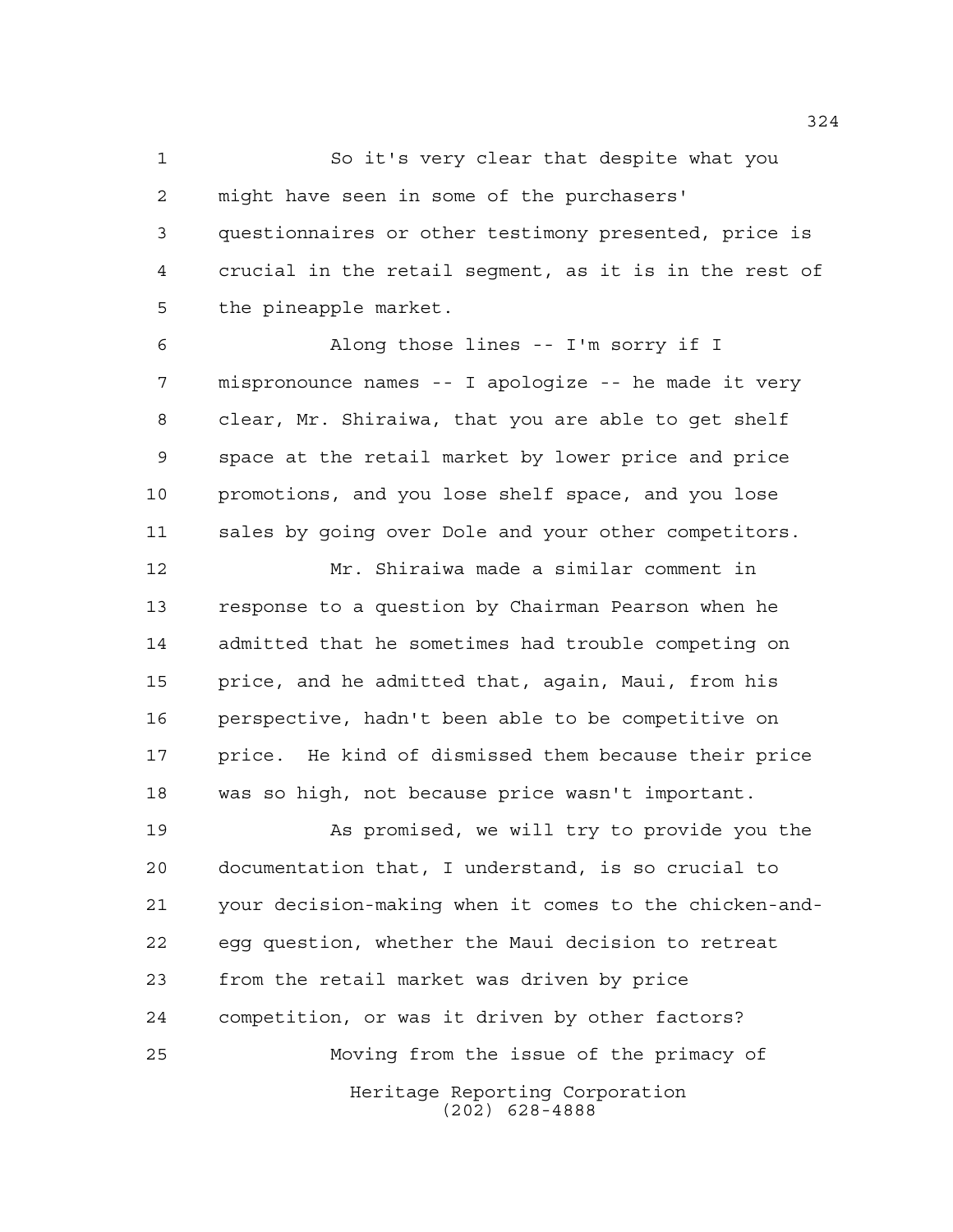price and the issue of Maui's participation in the retail segment, let me turn to the issue of whether revocation of the order would change the behavior of the producers that are currently subject to the order.

 Commissioner Okun asked several different times and several different ways, what would prevent, for example, the Thai producers moving in a greater way into food service? There really wasn't a good answer presented by any of the witnesses. Mr. Shiraiwa, I think, offered can size as a possible reason. I don't think he had real conviction in that answer, and I think most people would believe that can size was a real impediment to the Thai producers. They know how to make cans of different dimensions.

 The witness for the Thai producers, the association, really didn't answer, other than to say that there wasn't enough capacity. Interestingly enough, on that capacity issue, as not only is she president of the TFPA; she is also with the TPC Company, and she said that she anticipated that if the order were revoked, that TPC would increase their production by about 10 percent. What she also said was that half of that, or 50 percent, would go to the U.S. market, and half for the other markets, including Europe.

> Heritage Reporting Corporation (202) 628-4888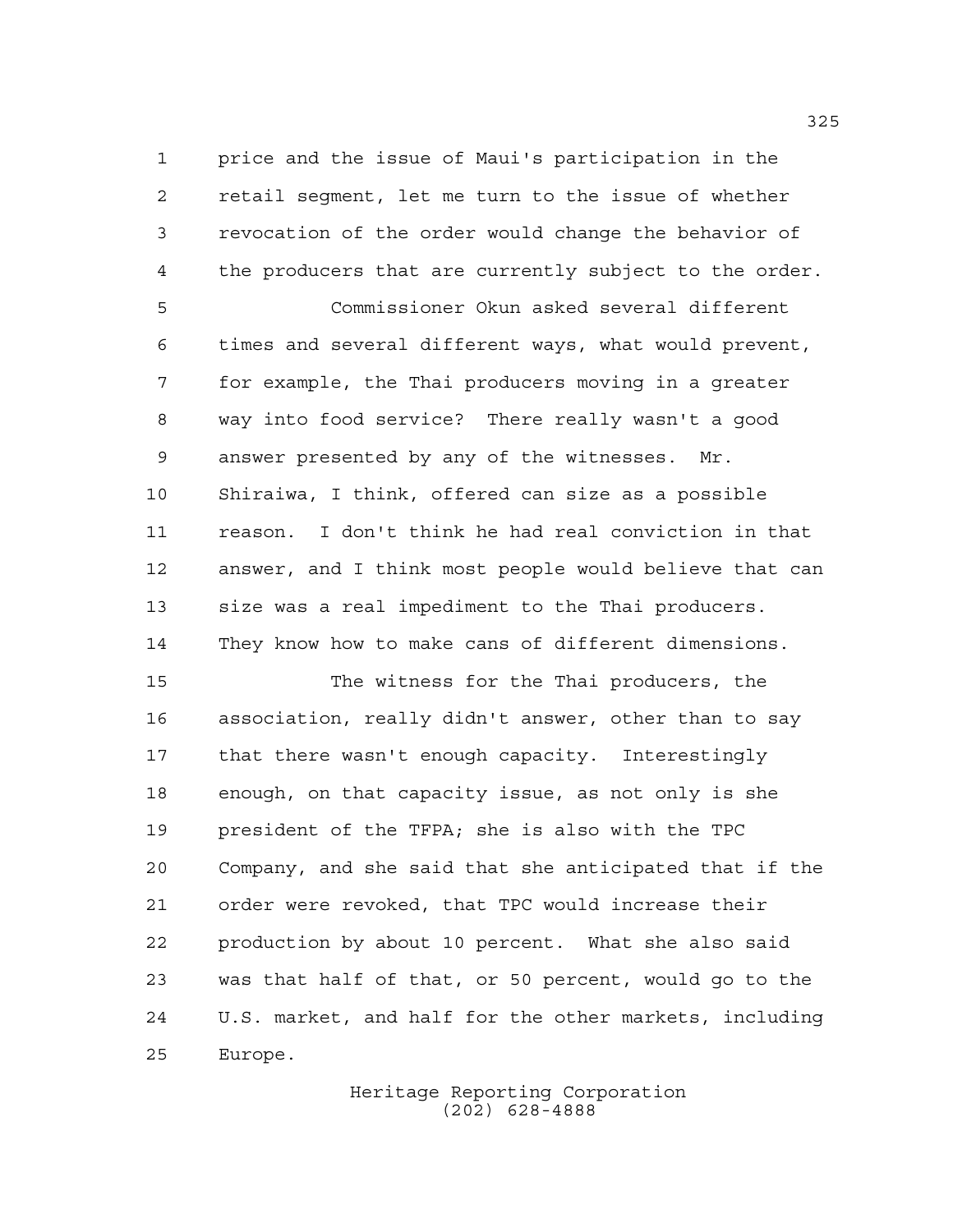One of the questions that raises is that if 50 percent would go to the U.S. market, by definition, 50 percent of that has to be at least choice. She claimed that there wasn't enough choice to go around or supply this market, but 50 percent is choice.

 When I asked her, Is your production of choice versus standard typical for the industry? she said, yes. So if you extrapolate the TPC experience to the other Thai producers who are capable of supplying the market, at least 50 percent of their production should be choice and able to be directed to the U.S. market.

 Let's see here. One of the interesting aspects of the TPC comment on the increase of the exports of 10 percent, where they said it wouldn't hurt Maui, one of the things that is interesting is that the TPC is not alone in their ability to increase their exports. If every one of the companies that is currently subject to order just increased by 10 percent, that would amount to what is exactly Maui's current market share of the U.S. market.

 So what claims to be a small increase by that one company, if extrapolated to the other Thai producers, would essentially wipe out Maui, at least when it comes to the volume issue.

> Heritage Reporting Corporation (202) 628-4888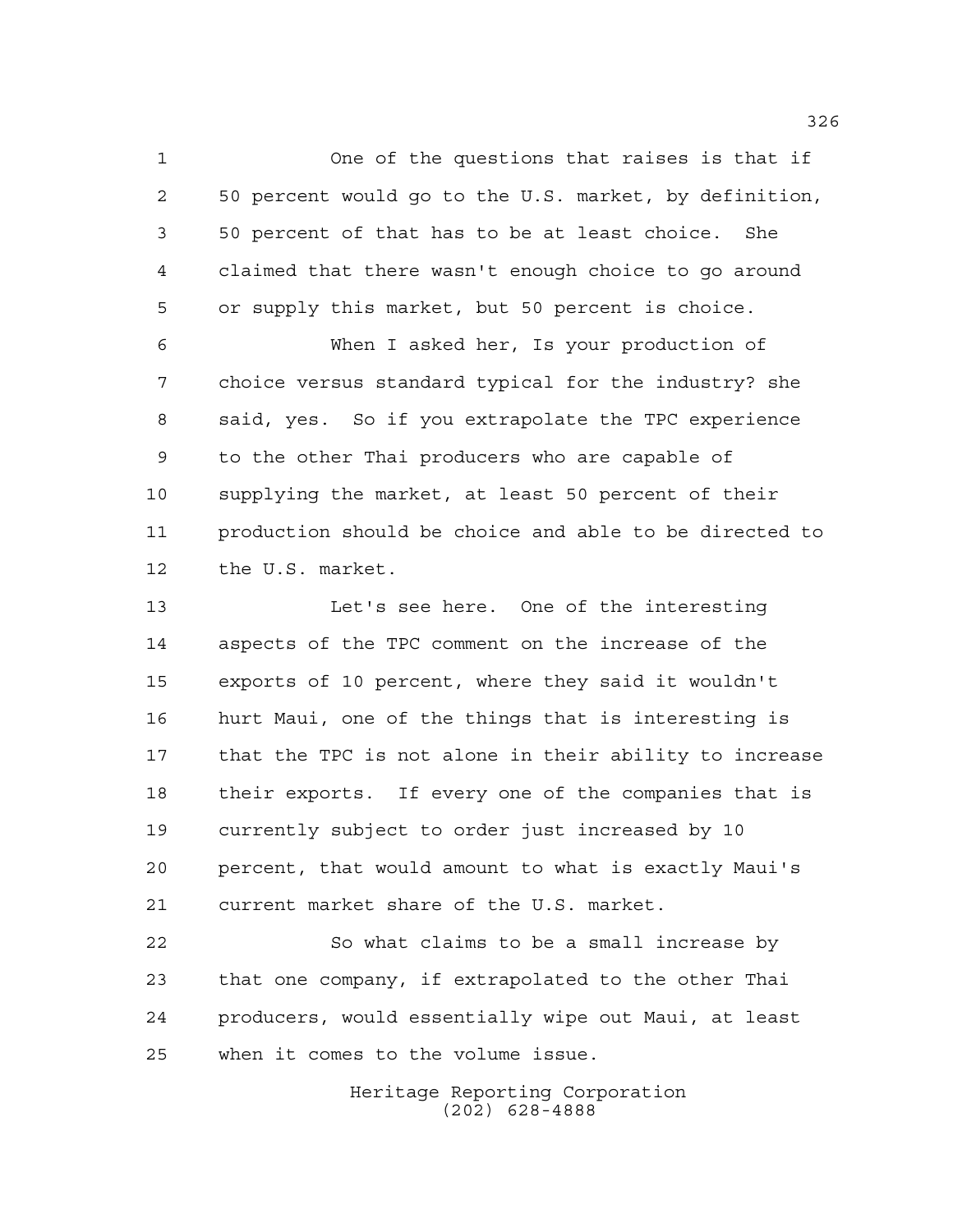We spent a lot of time talking about the nonresponsiveness of the producers. We will submit for the record the 1999 study by the Thai University that indicates that there are 60 million cases of capacity and 50 percent capacity utilization as of 1999. The Thai industry hasn't shrunk since then; it has grown, and I urge you to take a look at that. Whether or not you want to rely on adverse inferences, what you cannot rely on, based on this record, are simply the questionnaire responses supplied by the Thai producers.

 The rest of the rebuttal that we have we'll provide for in a post-hearing brief. I just want to, first of all, thank you for your attention to this matter.

Heritage Reporting Corporation (202) 628-4888 Commissioner Koplan, I agree with you. At least, the in-camera session was perhaps the only useful in-camera session I've ever participated in. I'm glad you think it was useful. It allowed, I think, both parties to get on the record some important information. Of course, I always get nervous when a commissioner, such as Commissioner Aranoff, says, I don't get a chance to usually do this. When she starts that way, I get very anxious. But I'm hoping that the candor that we've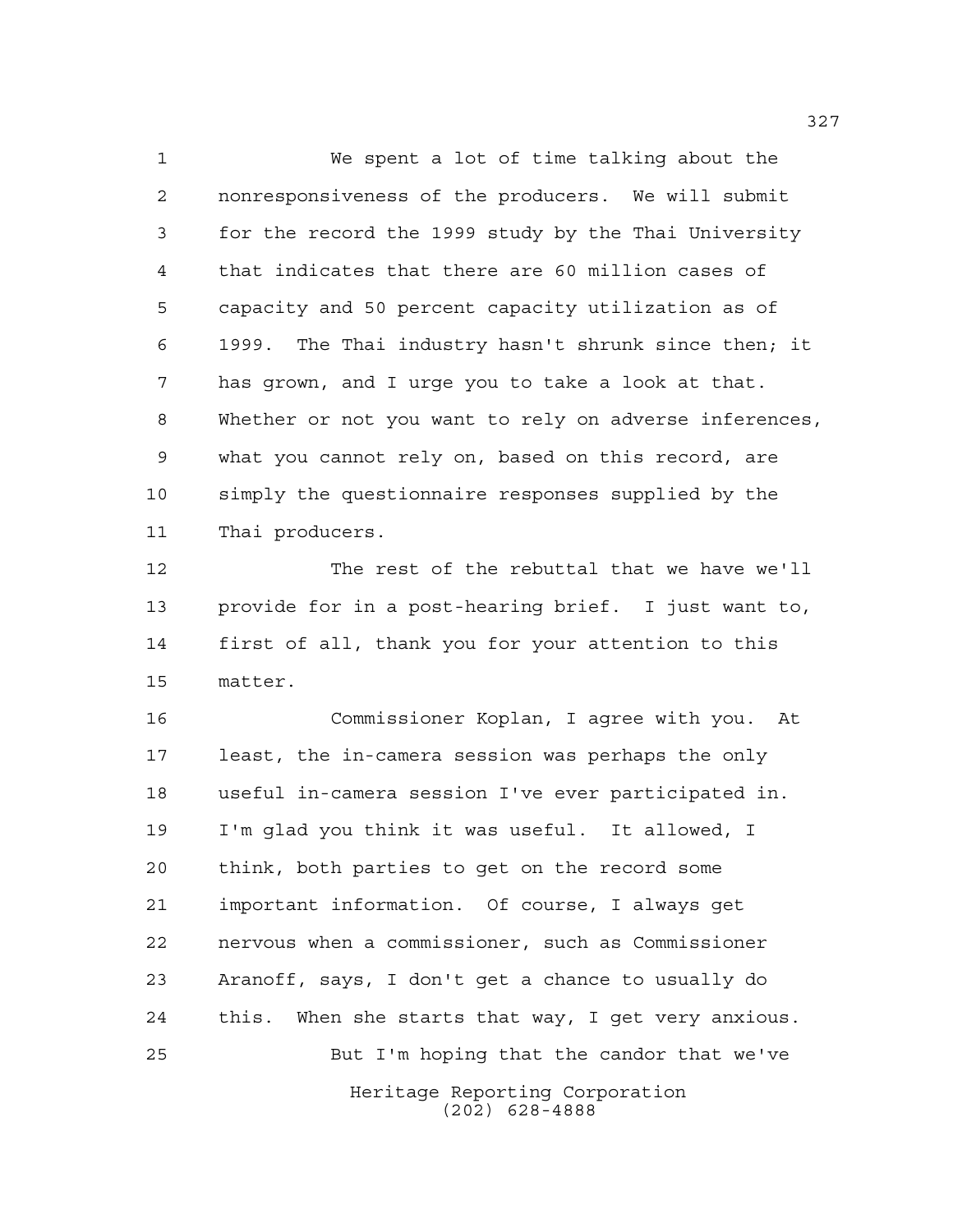been able to provide will do a couple of things: number one, demonstrate the absolute conviction that the Maui Pineapple Company has about the facts here and the belief in what will happen to the company and its workers if revocation takes place. Maui is not in this for the short-term dollar, not for the CDO money. They brought this case well before the Byrd Amendment was ever even conceived of.

 Now, I would love to come back, at Mr. Lafave's invitation next year, and see whether we have something to talk about there. I don't think we'll have that opportunity. But the fact of the matter is, as unsatisfying as the state of events are today and as difficult the financial situation that Maui is in today, if you revoke this order, things will get worse, and that's how you have to look at it.

 It is not a current injury analysis. It is what's going to happen if the order is revoked, and I don't think that anyone can look at the nature of the Thai industry, the nature of the subject producers, their behavior pre-order, and the nature of the U.S. market, and conclude that anything but disaster will befall the domestic pineapple industry if the order is revoked.

Heritage Reporting Corporation (202) 628-4888 I urge you, when the Commission has a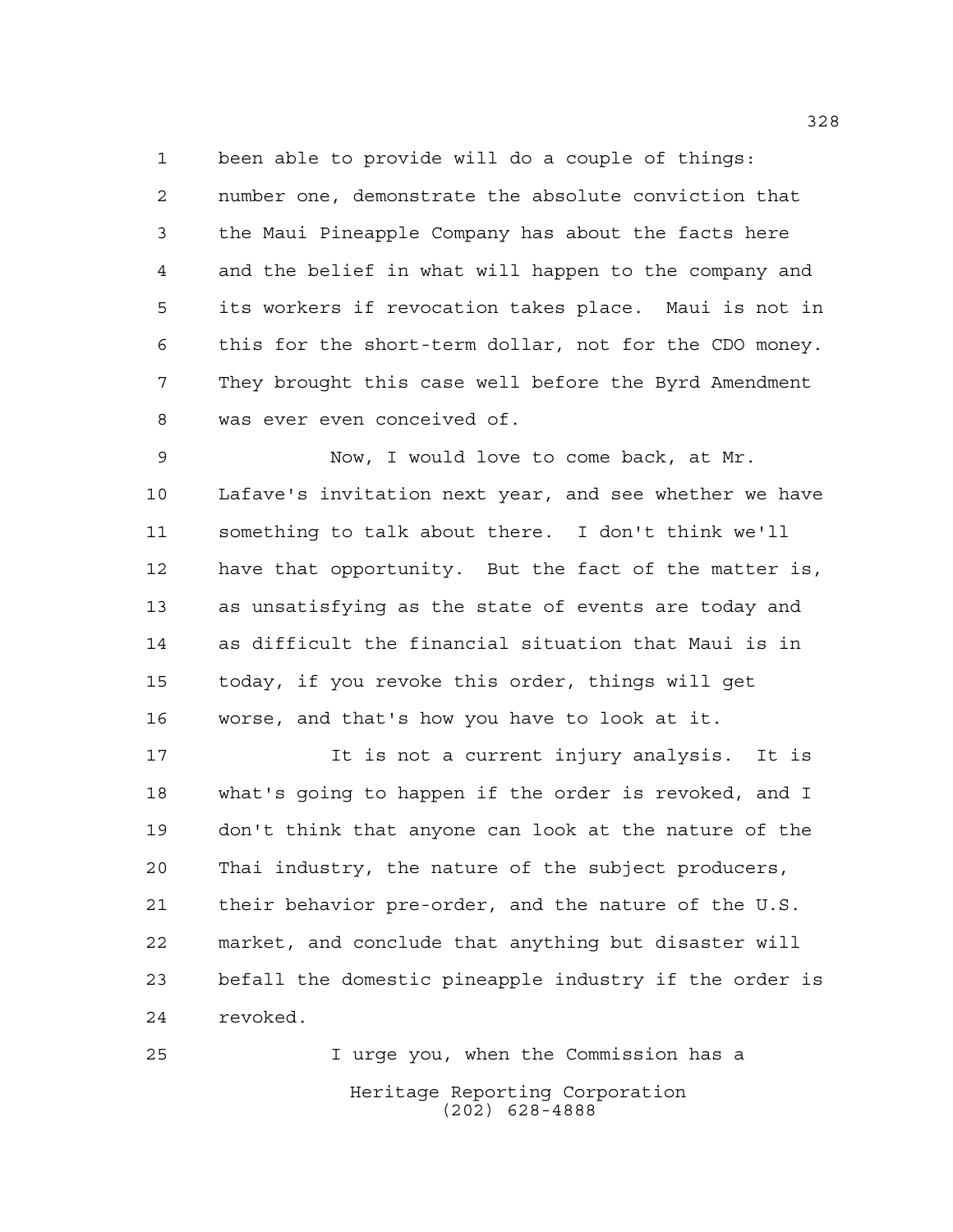Heritage Reporting Corporation complete record, to reach an affirmative determination in this case. Thank you. CHAIRMAN PEARSON: Thank you, Mr. Rosenthal. Mr. Lafave, please come forward. MR. LAFAVE: Thank you. CHAIRMAN PEARSON: Do you expect to use something less than 41 minutes? 8 MR. LAFAVE: I expect to be brief. CHAIRMAN PEARSON: Excellent. Will you combine rebuttal with closing? MR. LAFAVE: Yes, I'll combine. CHAIRMAN PEARSON: Excellent. Okay. Thank you. MR. LAFAVE: First of all, I just need to respond to a couple of things that were just said. When he spoke of Ms. Tantipipatpong's testimony about choice and standard, I think he mixed up 50 percent of an increase in production with the quantity that would be choice, and that's not exactly what she said. What she said is that they would increase production by about 10 percent, and about 50 percent of that would be available for the U.S. market, which she quantified as being less than one percent of the U.S. market. That was not a comment on what was choice and what wasn't, and it didn't mean that it's always

(202) 628-4888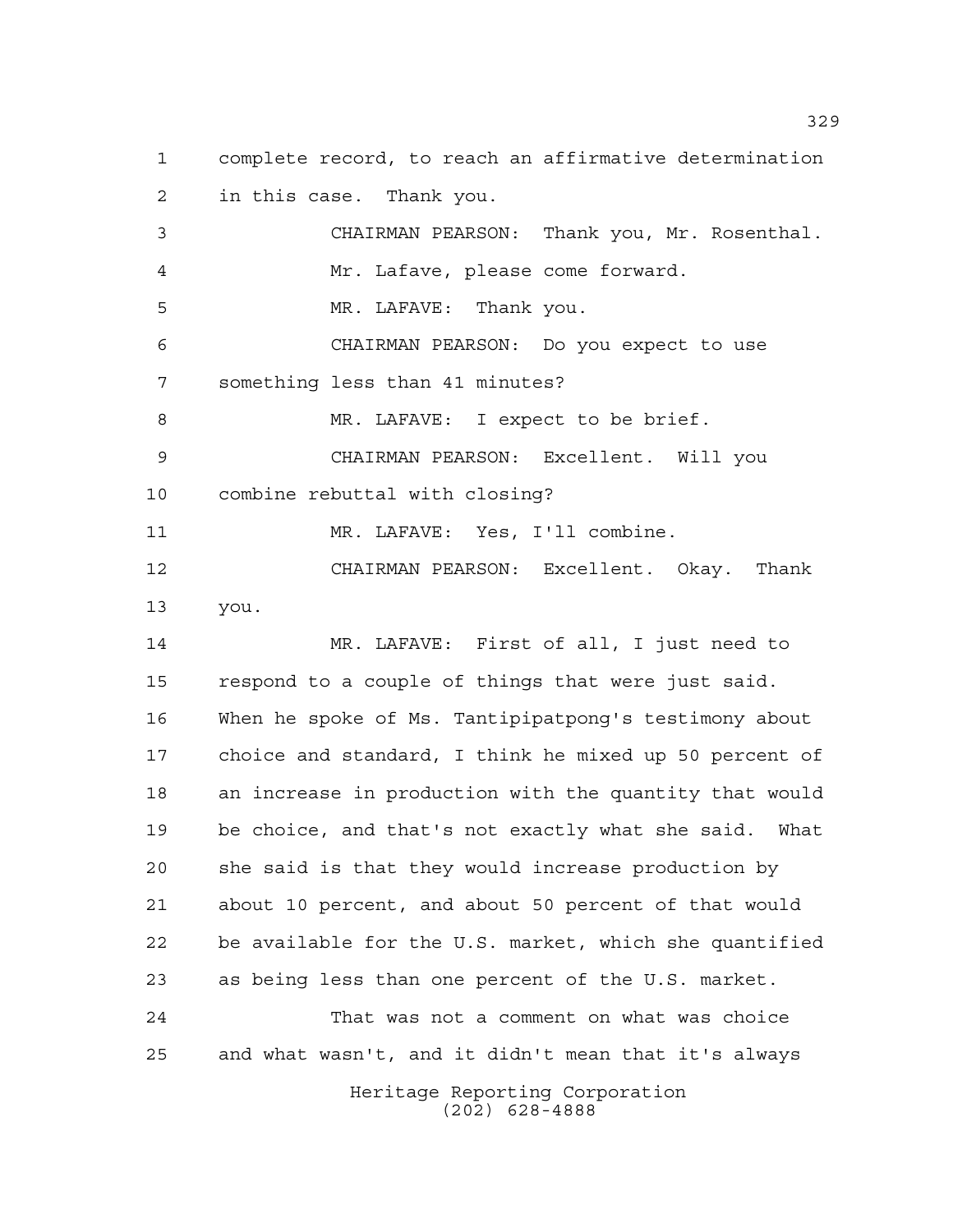50 percent is choice. What they are saying is that, of the total quantity that they have there, about 50 percent of that 10 percent increase would be available for the U.S. market, which, obviously, would have to come out of their choice production.

 She also testified separately that more than 50 percent of her production is standard. She didn't testify as to how much is fancy. So it's quite clear that what's choice is considerably less than 50 percent.

 Secondly, Mr. Rosenthal emphasized Mr. Shiraiwa's comments on competition based on price, but I heard him say something very different. I heard him say, first of all, that he uses established suppliers. He doesn't take bids from lots of different people. It's not a true commodity market because he doesn't go out and ask for bids from 10 or 20 suppliers and simply accept it. No, he relies on established suppliers.

 It indicates that there is a barrier to entry here because you have to become an established supplier before importers will buy from you. You have to establish your reliability, and he also expressed a lot of concern about quality, not the qualities that Mr. Nishida was talking about, the so-called "fancy,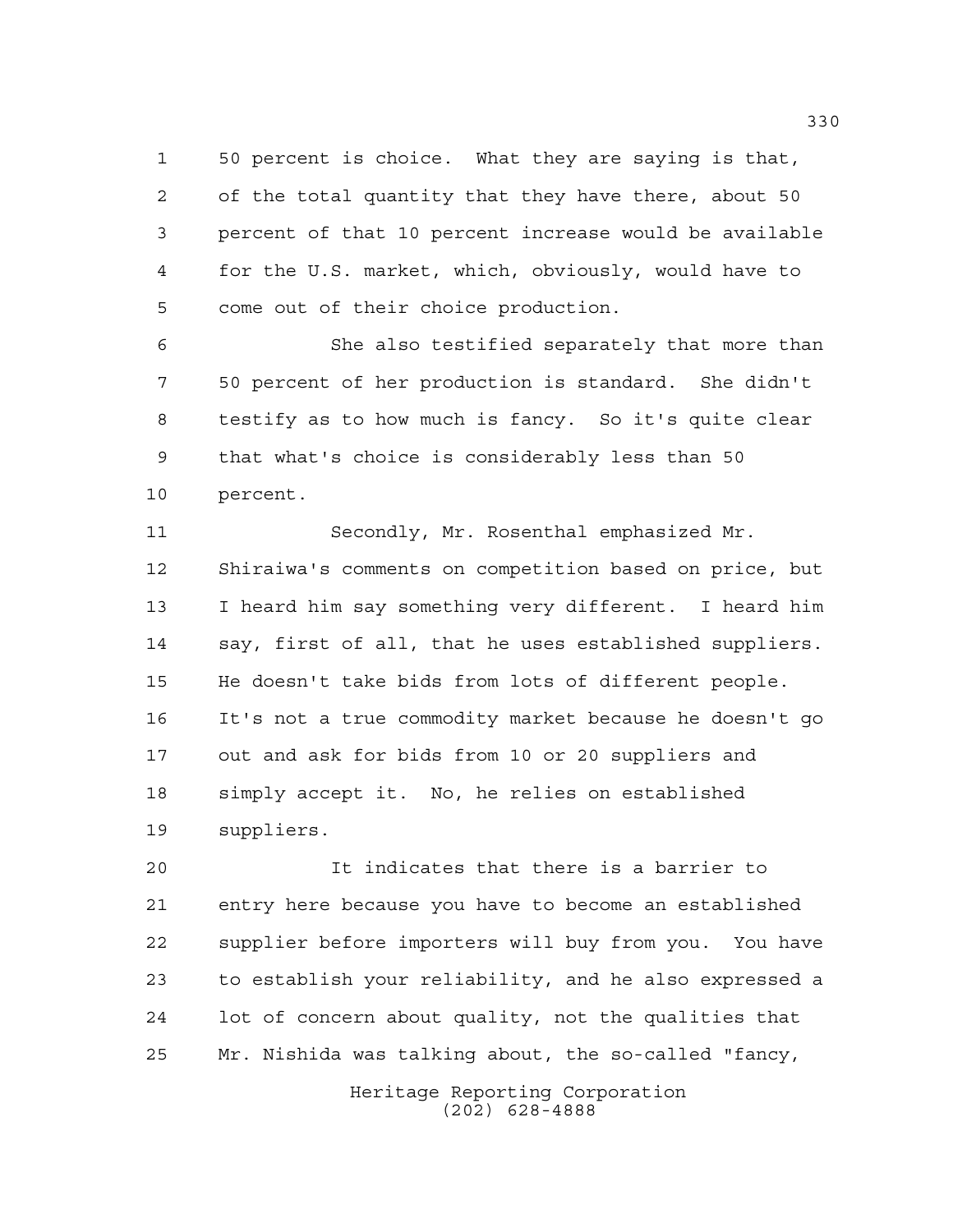choice, and standard," and maybe it would be a case of whether the pineapple fell below choice standard to a standard grade when it was represented as being choice.

 But I think what he was concerned about was whether the pineapple was other than what it is represented to be and whether that would create customer complaints that might cause him to lose shelf space. That was of great concern to him, it's quite obvious. So there are other factors here besides price.

 With respect to the capacity in Thailand, these capacity numbers are difficult to evaluate because we know, from the testimony of Ms. Tantipipatpong and from the foreign producers' questionnaire responses, that the actual capacity now is constrained by shortages of labor in Thailand and by fruit availability.

 I think there is a great deal of reason to question that 60 million case figure. It's probably considerably less than that. Something considerably less than 50 percent of it is choice. Those people who are producing that product are exporting it to established markets of their own.

Heritage Reporting Corporation (202) 628-4888 I'm not going to repeat everything that we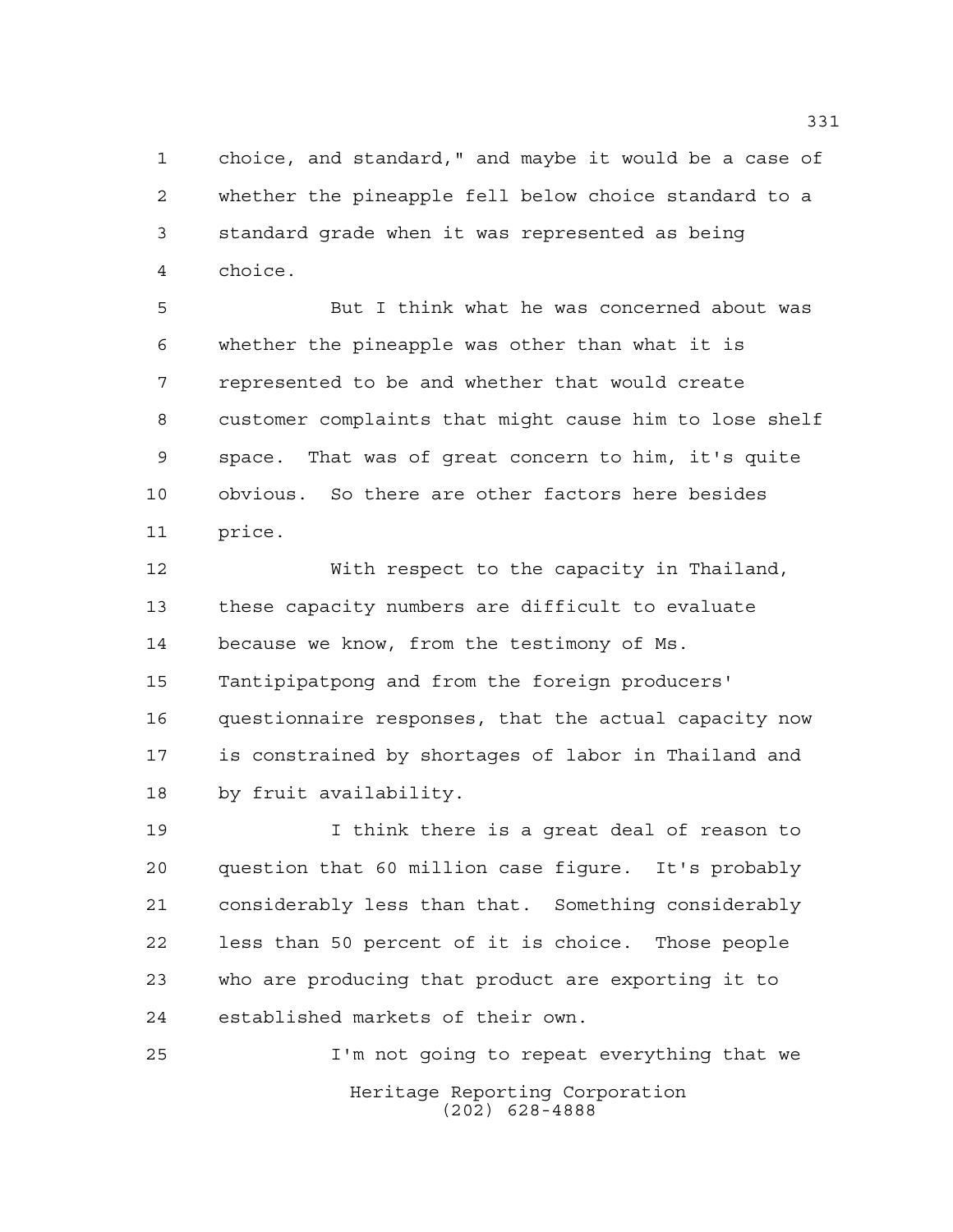said, or anything that we said, earlier except to say that the Compass model strongly suggests that there would be no price effect if the order was revoked and that the volume effect would be negligible and that the effect on gross revenues would be negligible.

 Two really important things that happened today is Mr. Nishida admitted in open session that he has exited the retail segment. That means that they are no longer producing and selling 20-ounce can sizes or eight-ounce can sizes to supermarket chains.

 I would propose to the Commission, if it weren't inclined to continue the order for other reasons, that it consider partially revoking the order as to can sizes of 20 ounces of less. That would continue protection in the segments that Maui continues to participate in while freeing the Thais who are currently subject to this order to compete in a market in which Maui is not participating. Thank you very much.

 CHAIRMAN PEARSON: Thank you, Mr. Lafave. Mr. Secretary, are we ready to go to closing? MR. BISHOP: Yes, sir, the closing statement.

Heritage Reporting Corporation (202) 628-4888 CHAIRMAN PEARSON: Is it okay for me to read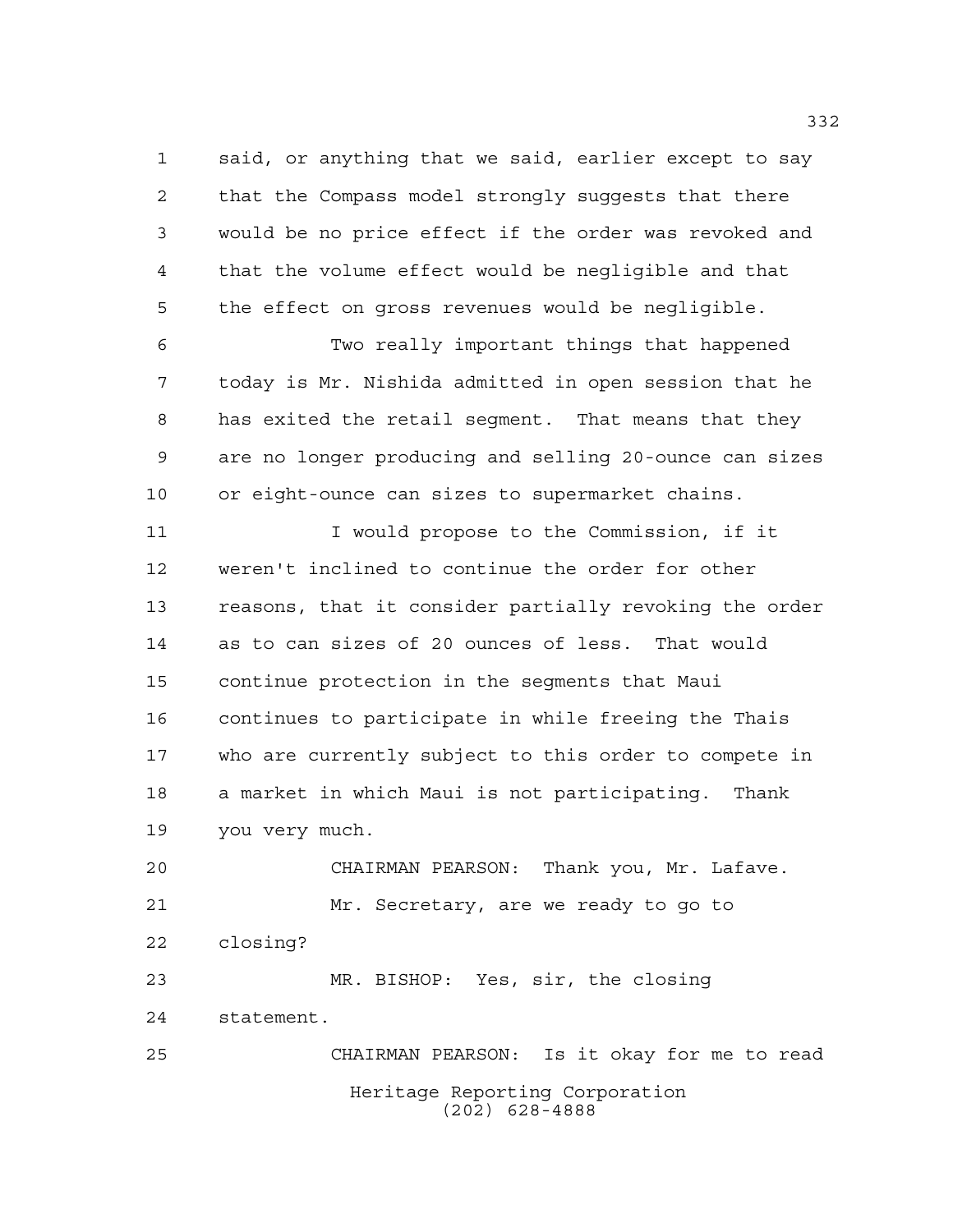the closing statement?

 MR. BISHOP: Yes, please. CHAIRMAN PEARSON: It's been a long day. Okay. Post-hearing briefs, statements responsive to questions and requests of the Commission, and corrections to the transcript must be filed by January 29, 2007. Closing of the record and final release of data to parties is March 6, 2007, and final comments on March 8, 2007. Thank you very much. This hearing is adjourned. (Whereupon, at 6:30 p.m., the hearing in the above-entitled matter was concluded.) // // //  $17 /$  // //  $20 /$  $21 /$  $22 / /$  $23 / /$  $24 /$  $25 / /$